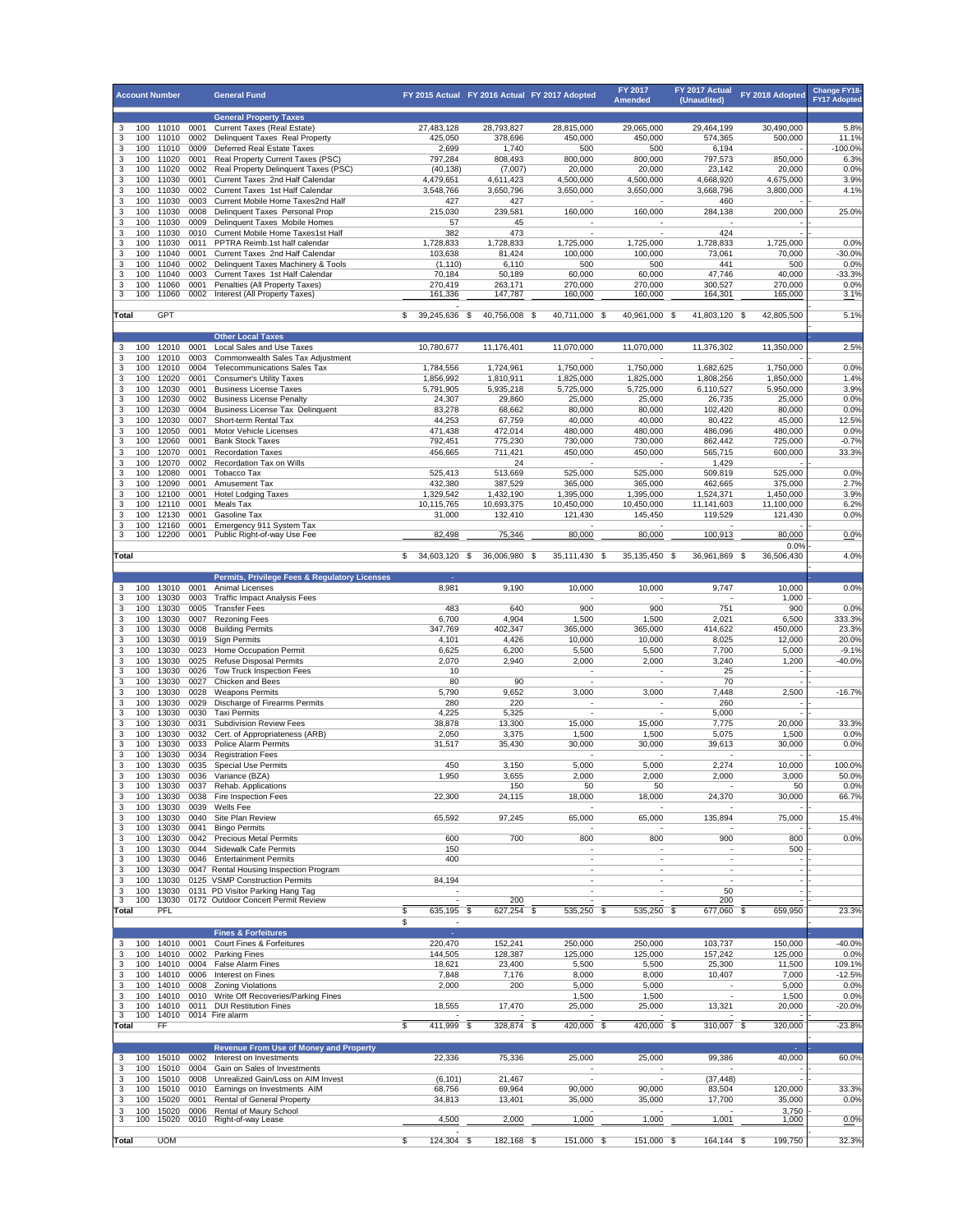|                         |            | <b>Account Number</b> |              | <b>General Fund</b>                                                          |                                              |                          | FY 2015 Actual FY 2016 Actual FY 2017 Adopted | FY 2017<br><b>Amended</b>              | FY 2017 Actual<br>(Unaudited) | FY 2018 Adopted   | Change FY18<br><b>FY17 Adopted</b> |
|-------------------------|------------|-----------------------|--------------|------------------------------------------------------------------------------|----------------------------------------------|--------------------------|-----------------------------------------------|----------------------------------------|-------------------------------|-------------------|------------------------------------|
|                         |            |                       |              | <b>Charges for Services</b>                                                  |                                              |                          |                                               |                                        |                               |                   |                                    |
| 3                       | 100        | 16010                 | 0001         | Fees Clerk of Circuit Court                                                  |                                              |                          |                                               | $\overline{\phantom{a}}$               |                               |                   |                                    |
| 3<br>3                  | 100<br>100 | 16010<br>16010        | 0002<br>0003 | Excess Fees Clerk of Circ. Ct.<br><b>Sheriff's Fees</b>                      | 5,654                                        | 2,827                    | 4,800                                         | 4,800                                  | 2,827                         | 2,800             | $-41.7%$                           |
| 3                       | 100        | 16010                 | 0004         | Courthouse Security Fees                                                     | 63,268                                       | 49,819                   | 70,000                                        | 70,000                                 | 44,007                        | 50,000            | $-28.6%$                           |
| 3                       | 100        | 16010                 | 0005         | Jail Admissions Fees                                                         | 10,810                                       | 9,812                    | 10,000                                        | 10,000                                 | 10,963                        | 10,000            | 0.0%                               |
| 3<br>3                  | 100<br>100 | 16010<br>16010        | 0006<br>0007 | <b>Local Court Appt Attorney</b><br><b>DNA Fees</b>                          | 2,381<br>1,701                               | 1,121<br>1,910           | 2,000<br>1,750                                | 2,000<br>1,750                         | 1,186<br>2,250                | 2,000<br>1,500    | 0.0%<br>$-14.3%$                   |
| 3                       | 100        | 16010                 | 0008         | Local Jury Fees                                                              |                                              | 660                      | 40,000                                        | 40,000                                 | ٠                             |                   | $-100.0%$                          |
| 3                       | 100        | 16010                 | 0010         | E-Summons Fees                                                               | 22,386                                       | 16,440                   | 20,000                                        | 20,000                                 |                               |                   | $-100.0%$                          |
| 3<br>3                  | 100<br>100 | 16010<br>16010        | 0141<br>0178 | E-Summons Fees (state portion)<br>Courthouse Maintenance Fees                | 9,812                                        | 5,964<br>44,429          |                                               | 60,000                                 | 46,221                        | 45,000            |                                    |
| 3                       | 100        | 16020                 | 0001         | Commonwealth Attorney Fees                                                   |                                              | 10,139                   | 8,500                                         | 8,500                                  | 10,075                        | 8,500             | 0.0%                               |
| 3<br>3                  | 100<br>100 | 16060<br>16060        | 0001<br>0002 | Animal Protection<br>Rabies Clinic                                           |                                              |                          |                                               |                                        |                               |                   |                                    |
| 3                       | 100        | 16080                 | 0002         | Waste Collection & Disposal Charge                                           | 967,732                                      | 985,924                  | 981,650                                       | 981,650                                | 998,126                       | 1,025,000         | 4.4%                               |
| 3                       | 100        | 16080                 | 0006         | Recycling Collection Fees                                                    | 19                                           |                          |                                               |                                        |                               |                   |                                    |
| 3<br>3                  | 100<br>100 | 16130<br>16130        | 0001<br>0004 | <b>Recreation Fees</b><br>Marina & Boat Landing Fees                         | 406,578<br>47,642                            | 358,691<br>49,143        | 375,000<br>45,000                             | 375,000<br>45,000                      | 378,253<br>51,211             | 375,000<br>45,000 | 0.0%<br>0.0%                       |
| 3                       | 100        | 16130                 | 0050         | Swimming Pool Admission Fees                                                 | 27,327                                       | 36,771                   | 30,000                                        | 30,000                                 | 34,337                        | 30,000            | 0.0%                               |
| 3<br>3                  | 100<br>100 | 16130<br>16130        | 0052<br>0054 | <b>Concession Sales</b><br><b>Aquatics Program Fees</b>                      | 1,000<br>8,406                               | 1,057<br>7,540           | 1,000<br>5,670                                | 1,000<br>5,670                         | 1,007<br>6,161                | 2,500<br>5,000    | 150.0%<br>$-11.8%$                 |
| 3                       | 100        | 16130                 | 0118         | Picnic in the Park                                                           |                                              |                          |                                               |                                        | 24                            |                   |                                    |
| 3                       | 100        | 16160                 | 0001         | Sale of Maps, Plats, Surveys                                                 | 263                                          | 57                       | 1,000                                         | 1,000                                  | 28                            | 1,000             | 0.0%                               |
| 3<br>3                  | 100<br>100 | 16160<br>16300        | 0004<br>0001 | Sales Tax on Maps Sold<br>Rescue Fee for Service                             | 837,543                                      | 849,174                  | 100<br>845,000                                | 100<br>845,000                         | 859,889                       | 100<br>900,000    | 0.0%<br>6.5%                       |
| 3                       | 100        | 16810                 | 0008         | <b>Certified Letter Fees</b>                                                 |                                              |                          |                                               |                                        |                               |                   |                                    |
| 3                       | 100<br>100 | 16810<br>16810        | 0011<br>0012 | <b>Administrative Charges</b><br>Judgment Charges                            | 142,421                                      | 147,459                  | 125,000                                       | 125,000<br>10,000                      | 138,928                       | 125,000           | 0.0%                               |
| 3<br>3                  | 100        | 16810                 | 0028         | Penalties -- Utilities                                                       | 9,603                                        | 10,333                   | 10,000                                        | 10,000                                 | 10,487                        | 10,000            | 0.0%                               |
|                         |            |                       |              |                                                                              |                                              |                          |                                               |                                        |                               |                   |                                    |
| Total                   |            | <b>CFS</b>            |              |                                                                              | \$<br>2,564,546                              | 2,589,270 \$<br>- \$     | 2,576,470 \$                                  | 2,646,470 \$                           | 2,595,980                     | 2,638,400<br>-\$  | 2.4%                               |
|                         |            |                       |              | <b>Miscellaneous</b>                                                         |                                              |                          |                                               |                                        |                               |                   |                                    |
| 3                       | 100        | 18010<br>18030        | 0001         | Payments in Lieu of Taxes                                                    | 27,076                                       | 2,309                    | 27,000                                        | 27,000                                 | 57,569                        | 27,500            | 1.9%                               |
| 3<br>3                  | 100<br>100 | 18990                 | 0003<br>0003 | Rebates & Refunds<br>Gifts & Donations                                       |                                              | 4,418<br>1,500           |                                               |                                        |                               |                   |                                    |
| 3                       | 100        | 18990                 | 0008         | Gifts & Donations Fire Department                                            | 45                                           |                          | ä,                                            | $\overline{\phantom{a}}$               | 525                           |                   |                                    |
| 3<br>3                  | 100<br>100 | 18990<br>18990        | 0012<br>0013 | Miscellaneous Revenue - United Way<br>Miscellaneous Revenue                  | 249                                          | 25<br>5,253              | 5,000                                         | 5,000                                  | 12,746                        | 5,120             | 2.4%                               |
| 3                       | 100        | 18990                 | 0014         | <b>Charges for Copies</b>                                                    | 7,886                                        | 8,591                    | 10,000                                        | 10,000                                 | 7,134                         | 10,000            | 0.0%                               |
| 3                       | 100        | 18990                 | 0017         | Over/Short Cash                                                              | (175)                                        | 32                       |                                               |                                        | (59)                          |                   |                                    |
| 3<br>3                  | 100<br>100 | 18990<br>18990        | 0019<br>0021 | Visitor Center Souvenir Sales<br>Public Works Fees                           | 24,167                                       | 24,789<br>1,800          | 23,000                                        | 23,000                                 | 21,595                        | 23,000            | 0.0%                               |
| 3                       | 100        | 18990                 | 0022         | Charges for NSF Checks                                                       | 4,625                                        | 6,171                    | 5,500                                         | 5,500                                  | 5,290                         | 6,000             | 9.1%                               |
| 3<br>3                  | 100<br>100 | 18990<br>18990        | 0025<br>0027 | <b>Court Ordered Restitutions</b><br>Visitor Center Ticket Commissions       | 11,837                                       | 11,514                   | 11,000                                        | 11,000                                 | 71<br>12,095                  | 11,000            | 0.0%                               |
| 3                       | 100        | 18990                 | 0031         | <b>Credit Card Fees</b>                                                      | 108                                          | 49                       |                                               |                                        | 70                            |                   |                                    |
| 3<br>3                  | 100<br>100 | 18990<br>18990        | 0071         | Donations Parks & Recreation<br>0154 Misc - Court Fees                       | 52,634                                       | 49,720<br>29             | 60,000                                        | 60,000                                 | 59,057<br>831                 | 50,000            | $-16.7%$                           |
|                         |            |                       |              |                                                                              |                                              |                          |                                               |                                        |                               |                   |                                    |
| Total                   |            |                       |              |                                                                              | S<br>128,452 \$                              | 116,200 \$               | 141,500 \$                                    | 141,500 \$                             | 176,924 \$                    | 132,620           | $-6.3%$                            |
|                         |            |                       |              |                                                                              |                                              |                          |                                               |                                        |                               |                   |                                    |
| 3                       | 100        | 19020                 | 0005         | <b>Recovered Cost</b><br>Payment from Celebrate Va South CDA Billing         | 1,000                                        | 1,000                    | 1,000                                         | 1,000                                  | 1,000                         | 1,000             | 0.0%                               |
| 3                       | 100        | 19020                 | 0009         | Freedom of Information Act Fees                                              | 121                                          | 792                      |                                               |                                        | 625                           |                   |                                    |
| 3<br>3                  | 100<br>100 | 19020<br>19020        | 0010<br>0015 | <b>Fingerprint Card Fees</b><br>Clerk's Salary Reimbursement                 | 7,250                                        | 8,590                    | 8,500                                         | 8,500                                  | 9,170<br>1,500                | 8,500             | 0.0%                               |
| 3                       | 100        | 19020                 |              | 0016 Health Dept Reimbursement                                               | 187,315                                      | 106,252                  | 150,000                                       | 150,000                                | 106,252                       | 100,000           | $-33.3%$                           |
| 3                       | 100        | 19020                 | 0017         | Social Services Dept Reimbursement                                           | 105,828                                      | 97,074                   | 100,000                                       | 100,000                                | 101,647                       | 100,000           | 0.0%                               |
| 3<br>3                  | 100<br>100 | 19020<br>19020        | 0020<br>0022 | Jury Duty Compensation<br>Security Center Reimbursement                      | 28,290<br>20,906                             | 210<br>12,662            | 150<br>16,000                                 | 150<br>16,000                          | 150<br>13,288                 | 150<br>16,000     | 0.0%<br>0.0%                       |
| 3                       | 100        | 19020                 | 0032         | County of Spotsylvania                                                       |                                              | 21.123                   |                                               |                                        |                               |                   |                                    |
| 3<br>3                  | 100<br>100 | 19020<br>19020        |              | 0033 Transit Custodial Services<br>Transit Transfer for General Overhead     | 27,644                                       | 109,500                  | 100,000                                       | 100,000                                | 21,121                        | 120,000           | 20.0%                              |
| 3                       | 100        | 19020                 | 0034<br>0049 | <b>UMW Parking Enforcement Officer</b>                                       | 100,000<br>2,751                             |                          | 5,600                                         | 5,600                                  | 100,000<br>5,829              | 5,600             | 0.0%                               |
| 3                       | 100        | 19020                 | 0057         | RBoard Reimbursement                                                         |                                              | 9,360                    |                                               |                                        |                               |                   |                                    |
| 3<br>3                  | 100<br>100 | 19020<br>19020        | 0058<br>0067 | Salary Reimbursement<br>Reimbursement from Economic Development Auth         |                                              |                          | ä,<br>$\overline{\phantom{a}}$                | 6,240                                  | 6,240<br>4,275                |                   |                                    |
| 3                       | 100        | 19020                 | 0075         | Fire Department Reimbursement                                                | 36,215                                       | 29,568                   | ä,                                            |                                        | 22,690                        |                   |                                    |
| 3                       | 100        | 19020                 | 0076         | Police Department Reimbursement                                              | 3,040                                        | 5,374                    | 4,000                                         | 4,000                                  |                               | 4,000             | 0.0%                               |
| 3<br>3                  | 100<br>100 | 19020<br>19020        | 0077<br>0098 | Police Reimbursement Hazel Hill<br>Parks & Recreation Reimbursement          |                                              | 14,835<br>900            |                                               |                                        | 125                           |                   |                                    |
| 3                       | 100        | 19020                 | 0099         | Building & Development Reimb                                                 |                                              |                          | $\overline{\phantom{a}}$                      | $\overline{\phantom{a}}$               |                               |                   |                                    |
| 3<br>3                  | 100<br>100 | 19020<br>19020        | 0101<br>0111 | GIS Program Reimbursements<br>VML Safety Reimbursement Gra                   | 2,000                                        | 2,200                    | $\overline{a}$<br>4,000                       | $\overline{\phantom{a}}$<br>4,000      | 2,150<br>2,925                |                   | $-100.0%$                          |
| 3                       | 100        | 19020                 |              | 0114 Police Department Reimbursement - Overtime                              | 12,000                                       | $\overline{\phantom{a}}$ | 45,000                                        | 45,000                                 | 22,983                        |                   | $-100.0%$                          |
| 3                       | 100        | 19020                 | 0121         | <b>Fiscal Agency Reimbursement</b><br>RACSB Overtime Reimbursement Agreement | 500                                          | 16,055                   |                                               |                                        | 14,300                        | 10,000            |                                    |
| 3<br>3                  | 100<br>100 | 19020<br>19020        | 0122<br>0127 | Commonwealth Attorney Reimbursement                                          | 55,800<br>869                                | 46,463                   | 70,000                                        | 70,000                                 | 17,978<br>4,485               | 70,000            | 0.0%                               |
| 3                       | 100        | 19020                 | 0128         | PD/FD/Sheriff Overtime Reimbursement                                         | 41,503                                       | 57,806                   |                                               |                                        | 39,630                        | 50,000            |                                    |
| 3<br>3                  | 100<br>100 | 19020<br>19020        | 0131<br>0155 | Slavery Museum Legal Fees Reimbursement<br><b>VEC Reimbursements</b>         | 8,000                                        | 3,622                    | 7,000<br>٠                                    | 7,000                                  | $\overline{\phantom{a}}$      |                   | $-100.0%$                          |
| $\overline{\mathbf{3}}$ | 100        | 19020                 | 0175         | Sidewalk Replacement Reimburse                                               |                                              | 2,175                    |                                               |                                        | 11,700                        |                   |                                    |
| 3<br>Total              | 100        | 19020                 | 0176         | <b>Tree Reimbursements</b>                                                   | $\overline{\phantom{a}}$<br>\$<br>641,032 \$ | 600<br>546,161 \$        | $\overline{\phantom{a}}$<br>511,250 \$        | $\overline{\phantom{a}}$<br>517,490 \$ | 600<br>510,663 \$             | 485,250           | $-5.1%$                            |
|                         |            |                       |              |                                                                              |                                              |                          |                                               |                                        |                               |                   |                                    |
|                         |            |                       |              | <b>Non Categorical State Aid</b>                                             |                                              |                          |                                               |                                        |                               |                   |                                    |
| 3                       | 100        | 22010                 | 0005         | Mobile Home Titling Tax                                                      |                                              | 900                      | 500                                           | 500                                    | 480                           | 500               | 0.0%                               |
| 3<br>3                  | 100<br>100 | 22010<br>22010        | 0006<br>0008 | Grantor's Tax<br><b>Rolling Stock Taxes</b>                                  | 141,572<br>12,178                            | 187,760<br>19,836        | 150,000<br>10,000                             | 150,000<br>10,000                      | 136,409<br>31,300             | 170,000<br>10,000 | 13.3%<br>0.0%                      |
| 3                       | 100        | 22010                 |              | 0010 Motor Vehicle Rental Tax                                                | 153,262                                      | 152,180                  | 125,000                                       | 125,000                                | 144,528                       | 150,000           | 20.0%                              |
|                         |            |                       |              |                                                                              | $\overline{307,012}$ \$                      |                          |                                               |                                        |                               | 330,500           |                                    |
| Total                   |            |                       |              |                                                                              | \$                                           | 360,676 \$               | 285,500 \$                                    | 285,500 \$                             | 312,717 \$                    |                   | 15.8%                              |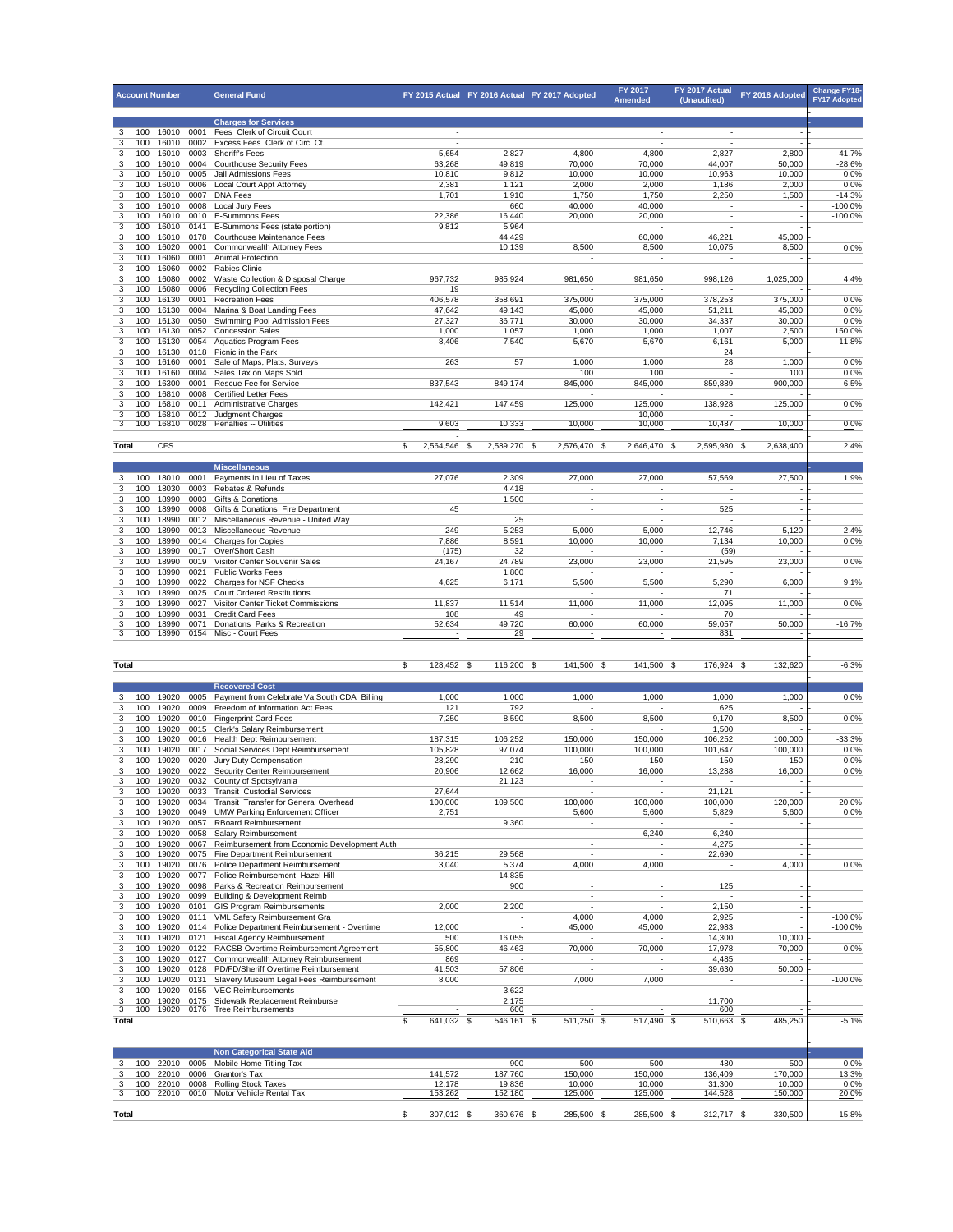|                |            | <b>Account Number</b> |              | <b>General Fund</b>                                       |    |                          |    | FY 2015 Actual FY 2016 Actual FY 2017 Adopted |                          |     | <b>FY 2017</b><br><b>Amended</b> | FY 2017 Actual<br>(Unaudited)      |    | FY 2018 Adopted | <b>Change FY18-</b><br><b>FY17 Adopted</b> |
|----------------|------------|-----------------------|--------------|-----------------------------------------------------------|----|--------------------------|----|-----------------------------------------------|--------------------------|-----|----------------------------------|------------------------------------|----|-----------------|--------------------------------------------|
|                |            |                       |              |                                                           |    |                          |    |                                               |                          |     |                                  |                                    |    |                 |                                            |
| 3              | 100        | 23010                 | 0001         | <b>Shared State Expenses</b><br>Commonwealth Attorney     |    | 608,721                  |    | 633,340                                       | 635,000                  |     | 635,000                          | 629,758                            |    | 655,000         | 3.1%                                       |
| 3              | 100        | 23020                 | 0001         | Sheriff                                                   |    | 475,793                  |    | 500,734                                       | 505,000                  |     | 505,000                          | 500,897                            |    | 520,000         | 3.0%                                       |
| 3              | 100        | 23030                 | 0001         | Commissioner of the Revenue                               |    | 148,289                  |    | 137,162                                       | 135,000                  |     | 135,000                          | 136,940                            |    | 140,000         | 3.7%                                       |
| 3              | 100        | 23040                 | 0001         | Treasurer                                                 |    | 94,918                   |    | 97,557                                        | 100,000                  |     | 100,000                          | 96,902                             |    | 100,000         | 0.0%                                       |
| 3              | 100        | 23060                 | 0001         | Registrar                                                 |    | 40,132                   |    | 52,289                                        | 40,000                   |     | 40,000                           | 41,896                             |    | 40,000          | 0.0%                                       |
| 3              | 100        | 23070                 | 0001         | Clerk of the Circuit Court                                |    | 331,318                  |    | 324,605                                       | 330,000                  |     | 330,000                          | 323,366                            |    | 345,000         | 4.5%                                       |
|                |            |                       |              |                                                           |    |                          |    |                                               |                          |     |                                  |                                    |    |                 |                                            |
| Total          |            |                       |              |                                                           | \$ | 1,699,171 \$             |    | 1,745,687 \$                                  | 1,745,000 \$             |     | 1,745,000 \$                     | 1,729,759 \$                       |    | 1,800,000       | 3.2%                                       |
|                |            |                       |              |                                                           |    |                          |    |                                               |                          |     |                                  |                                    |    |                 |                                            |
|                |            |                       |              | <b>Categorical State Aid</b>                              |    |                          |    |                                               |                          |     |                                  |                                    |    |                 |                                            |
| 3              | 100        | 24040                 | 0002         | <b>Emergency Services Grants</b>                          |    |                          |    |                                               | $\overline{\phantom{a}}$ |     |                                  | ٠                                  |    |                 |                                            |
| 3              | 100        | 24040                 | 0003         | Wireless E911 Grants                                      |    | 188,580                  |    | 183,635                                       | 180,000                  |     | 180,000                          | 187,297                            |    | 185,000         | 2.8%                                       |
| 3              | 100        | 24040                 | 0006         | Street & Highway Maintenance                              |    | 2,606,744                |    | 2,710,907                                     | 2,750,000                |     | 2,750,000                        | 2,799,781                          |    | 2,950,000       | 7.3%                                       |
| 3              | 100        | 24040                 | 0025         | Law Enforcement Assist                                    |    | 754,854                  |    | 778,544                                       | 780,000                  |     | 780,000                          | 803,612                            |    | 810,000         | 3.8%                                       |
| 3              | 100        | 24040                 | 0034         | Haz. Material Emerg. Res. Program                         |    |                          |    |                                               | 21,600                   |     | 21,600                           | ٠                                  |    | 21,600          | 0.0%                                       |
| 3              | 100        | 24040                 | 0070         | <b>Fire Software Grant</b>                                |    |                          |    | 7.697                                         |                          |     |                                  | ÷,                                 |    |                 |                                            |
| 3              | 100        | 24040                 | 0119         | Dept of Forestry Grant                                    |    | 15,000                   |    | 5,000                                         | $\overline{\phantom{a}}$ |     | $\overline{\phantom{a}}$         | $\sim$                             |    |                 |                                            |
| 3<br>Total     | 100        | 24040                 |              | 0142 Criminal Jury Fees                                   | S  | 3,565,178 \$             |    | 3,685,783 \$                                  | 3,731,600 \$             |     | 3,731,600 \$                     | 3,790,690 \$                       |    | 3,966,600       | 6.3%                                       |
|                |            |                       |              |                                                           |    |                          |    |                                               |                          |     |                                  |                                    |    |                 |                                            |
|                |            |                       |              | <b>Categorical Federal Aid</b>                            |    |                          |    |                                               |                          |     |                                  |                                    |    |                 |                                            |
| 3              | 100        | 33050                 | 0015         | <b>Cost Allocation</b>                                    |    | 37,314                   |    | 41,555                                        | 33,000                   |     | 33,000                           | 89,337                             |    | 30,000          | $-9.1%$                                    |
| $\overline{3}$ | 100        | 33070                 | 0001         | <b>Tree Planting Grant</b>                                |    |                          |    |                                               |                          |     |                                  |                                    |    |                 |                                            |
| Total          |            |                       |              |                                                           | s  | 39,281 \$                |    | 41,555 \$                                     | $33,000$ \$              |     | $33,000$ \$                      | 89,337 \$                          |    | 30,000          | $-9.1%$                                    |
|                |            |                       |              |                                                           |    |                          |    |                                               |                          |     |                                  |                                    |    |                 |                                            |
|                | 100        | 41010                 | 0001         | <b>Non Revenue Receipts</b>                               |    | 44,814                   |    | 38.247                                        | $\overline{a}$           |     | 50,562                           |                                    |    |                 |                                            |
| 3<br>3         | 100        | 41010                 | 0002         | <b>Insurance Recoveries</b><br>Damage Recoveries          |    | 221                      |    |                                               | ÷,                       |     |                                  | 59,645                             |    |                 |                                            |
| 3              | 100        | 41020                 | 0001         | Sale of Land & Buildings                                  |    | 300                      |    | 23,801                                        | $\overline{\phantom{a}}$ |     | $\overline{\phantom{a}}$         | 100                                |    |                 |                                            |
| 3              | 100        | 41020                 | 0002         | Sale of Vehicles                                          |    | 4,465                    |    |                                               | 20,000                   |     | 20,000                           | 15,686                             |    | 20,000          | 0.0%                                       |
| 3              | 100        | 41020                 | 0003         | Sale of Other Equipment                                   |    | 23,393                   |    | 38,969                                        | 20,000                   |     | 20,000                           | ٠                                  |    | 10,000          | $-50.0%$                                   |
| 3              | 100        | 41040                 | 0000         | <b>Bond Issues</b>                                        |    | 700,043                  |    |                                               | L,                       |     |                                  | ÷,                                 |    |                 |                                            |
| $\frac{3}{3}$  | 100        | 41040                 | 0003         | <b>Bond Anticipation Notes</b>                            |    |                          |    |                                               | $\overline{\phantom{a}}$ |     |                                  | ÷,                                 |    |                 |                                            |
|                | 100        | 41040                 | 0005         | <b>Capital Lease</b>                                      |    |                          |    |                                               |                          |     |                                  |                                    |    |                 |                                            |
| Total          |            |                       |              |                                                           | s  | 773,236                  | -S | 101,017 \$                                    | 40,000 \$                |     | 90,562                           | <b>S</b><br>75.431                 | -S | 30,000          | $-25.0%$                                   |
|                |            |                       |              | <b>Transfers</b>                                          |    |                          |    |                                               |                          |     |                                  |                                    |    |                 |                                            |
| 3              | 100        | 41050                 | 0001         | Water Utility Fund                                        |    | 265.000                  |    | 279,250                                       | 279.250                  |     | 279,250                          | 279.250                            |    | 300.000         | 7.4%                                       |
| 3              | 100        | 41050                 | 0002         | Wastewater Utility Fund                                   |    | 320,000                  |    | 334,250                                       | 334,250                  |     | 334,250                          | 334,250                            |    | 300,000         | $-10.2%$                                   |
| 3              | 100        | 41050                 | 0004         | School Fund                                               |    |                          |    |                                               |                          |     |                                  |                                    |    | 300,000         |                                            |
| 3              | 100        | 41050                 | 0005         | <b>Transfer from Capital</b>                              |    | $\overline{\phantom{a}}$ |    |                                               | $\overline{\phantom{a}}$ |     | $\overline{\phantom{a}}$         | ÷,                                 |    |                 |                                            |
| 3              | 100        | 41050                 | 0006         | Transfer from Special Revenue                             |    |                          |    |                                               | 38,000                   |     | $\overline{\phantom{a}}$         | ÷,                                 |    |                 | $-100.0%$                                  |
| 3              | 100        | 41050                 | 0007         | <b>Transfer from Debt Service</b>                         |    |                          |    |                                               |                          |     |                                  | ÷.                                 |    |                 |                                            |
| 3              | 100        | 41050                 | 0026         | Transfer from Courthouse Maintenance Fund                 |    | 50,000                   |    | ٠                                             | 60,000                   |     |                                  | ÷.                                 |    |                 | $-100.0%$                                  |
| 3<br>3         | 100<br>100 | 41050<br>41050        | 0015<br>0027 | <b>Transfer from Grant Funds</b><br>Transfer from the EDA |    |                          |    | ٠                                             |                          |     |                                  | ÷.                                 |    |                 |                                            |
| Total          |            |                       |              |                                                           | Ś  | 635,000                  | -S | 613,500 \$                                    | 711,500                  | -\$ | 613,500                          | $\overline{\mathbb{S}}$<br>613,500 | \$ | 900,000         | 26.5%                                      |
|                |            |                       |              |                                                           |    |                          |    |                                               |                          |     |                                  |                                    |    |                 |                                            |
|                |            |                       |              | <b>Prior Year's Balance</b>                               |    |                          |    |                                               |                          |     |                                  |                                    |    |                 |                                            |
| 3              | 100        | 61010                 | 0010         | Fund Balance (Surplus)                                    |    | $\sim$                   |    |                                               | 1,190,900                |     | 1,530,953                        | ÷.                                 |    | 395,000         | $-66.8%$                                   |
| 3              | 100        | 61010                 | 0011         | Fund Balance (Encumbrances)                               |    |                          |    |                                               |                          |     | 242,996                          | $\overline{\phantom{a}}$           |    |                 |                                            |
| 3              | 100        | 61010                 | 0012         | Fund Balance (Committed-Capital Projects)                 |    | ÷,                       |    | Ĭ.                                            | 2,506,400                |     | 3,971,934                        | $\overline{\phantom{a}}$           |    | 2,275,000       | $-9.2%$                                    |
| 3              | 100        | 61010                 | 0015         | Fund Balance (Assigned)                                   |    |                          |    |                                               |                          |     | 281,121                          |                                    |    |                 |                                            |
| Total          |            |                       |              |                                                           | \$ | $\overline{\phantom{a}}$ | S  | $\sim$                                        | \$<br>3,697,300          |     | 6,027,004                        | S<br>٠                             | S  | 2,670,000       | $-27.8%$                                   |
|                |            |                       |              |                                                           |    |                          |    |                                               |                          |     |                                  |                                    |    |                 |                                            |
|                |            |                       |              | <b>General Fund Total</b>                                 | s. |                          |    | 85,373,162 \$ 87,701,133 \$                   | 90,401,800 \$            |     | 93,034,326 \$                    | 89,811,202 \$                      |    | 93.475.000      | 3.4%                                       |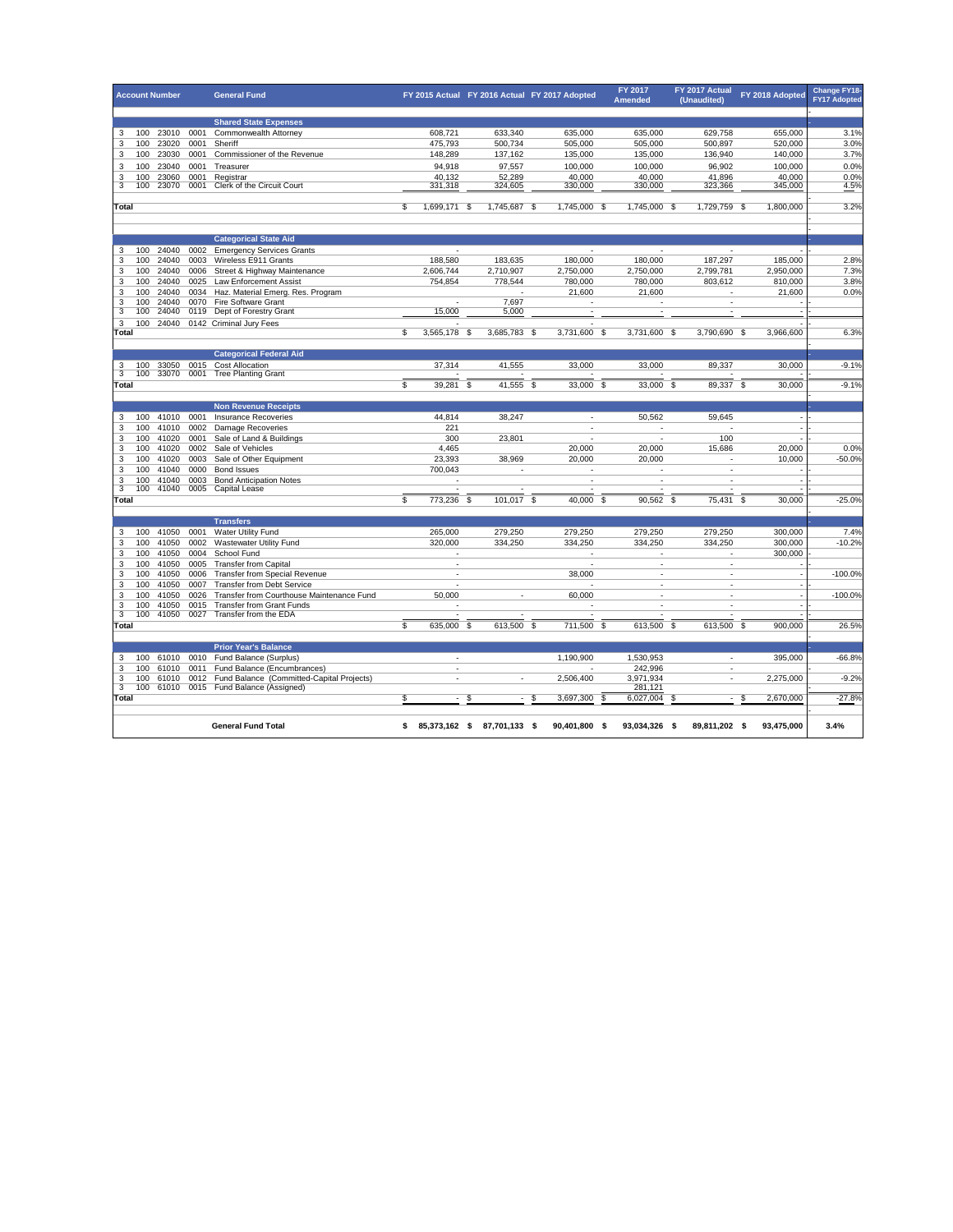|        |            | <b>Account Number</b> |            | <b>Fund</b>                                                            | FY 2015<br><b>Actual</b> | FY 2016<br><b>Actual</b> | FY 2017<br><b>Adopted</b>          | FY 2017<br><b>Amended</b>                            | FY 2017 Actual<br>(Unaudited)     | <b>FY 2018</b><br><b>Adopted</b> | <b>Change FY18</b><br><b>FY17</b><br><b>Adopted</b> |
|--------|------------|-----------------------|------------|------------------------------------------------------------------------|--------------------------|--------------------------|------------------------------------|------------------------------------------------------|-----------------------------------|----------------------------------|-----------------------------------------------------|
|        |            |                       |            | <b>Social Services Fund</b>                                            |                          |                          |                                    |                                                      |                                   |                                  |                                                     |
| 3      | 201        | 18990                 |            | 13 Miscellaneous Revenue                                               |                          | 7,001                    |                                    | $\blacksquare$                                       | $\overline{\phantom{a}}$          |                                  |                                                     |
| 3      | 201        | 19020                 |            | 13 Welfare Repayments                                                  | 1,475                    | 1,683                    |                                    |                                                      | 275                               |                                  |                                                     |
| 3      | 201        | 19020                 |            | 58 Salary Reimbursement<br>157 MWH Foundation Grant                    | 16,155                   | 15,893                   | 18,252                             | 18,252                                               | 14,315                            | 54,406                           | 198.1%                                              |
| 3<br>3 | 201<br>201 | 19020<br>24010        |            | 2 Public Assistance & Welfare Admin.                                   | 1,545,954                | 21,000<br>1,446,130      | 39,000<br>1,936,620                | 61,025<br>1,944,120                                  | 28,000<br>443,007                 | 28,000<br>1,767,314              | $-28.2%$<br>$-8.7%$                                 |
| 3      | 201        | 24010                 |            | 4 Foster Care, Adopt Sub, ADC/FC                                       |                          |                          |                                    | $\sim$                                               | 166,586                           |                                  |                                                     |
| 3      | 201        | 24010                 |            | 5 Auxiliary Grant - Aged                                               |                          |                          |                                    | ä,                                                   | 43,140                            |                                  |                                                     |
| 3<br>3 | 201<br>201 | 24010<br>24010        |            | 7 Auxiliary Grant - Disabled<br>8 Aid to Dependent Children            |                          |                          |                                    | ÷.<br>$\blacksquare$                                 | 45,698<br>(135)                   |                                  |                                                     |
| 3      | 201        | 24010                 |            | 10 Day Care                                                            |                          |                          |                                    | ä,                                                   | 3,795                             |                                  |                                                     |
| 3      | 201        | 24010                 |            | 18 Subsidized & Special Needs Adoption                                 |                          |                          |                                    | $\sim$                                               | 854,025                           |                                  |                                                     |
| 3      | 201        | 24010                 |            | 144 MWH Grant                                                          |                          |                          | 22,025                             | $\blacksquare$                                       | 11,654                            | 27,639                           | 25.5%                                               |
| 3<br>3 | 201<br>201 | 33050<br>33050        |            | 1 Aid to Dependent Children<br>4 Subsidized & Special Needs Adoption   |                          |                          |                                    | ä,                                                   | 20,186<br>601,518                 |                                  |                                                     |
| 3      | 201        | 33050                 |            | 7 Public Assistance & Welfare Admin.                                   | 2,224,184                | 2,214,247                | 2,128,972                          | 2,140,972                                            | 1,521,377                         | 2,572,057                        | 20.8%                                               |
| 3      | 201        | 33050                 |            | 9 Foster Care                                                          |                          |                          |                                    | ä,                                                   | 208,060                           |                                  |                                                     |
| 3      | 201        | 33050                 |            | 11 Day Care                                                            |                          |                          |                                    | ÷                                                    | 5,500                             |                                  |                                                     |
| 3<br>3 | 201<br>201 | 33050<br>33050        |            | 12 Purchased Services - Adults<br>22 MWH Foundation Grant - Federal    | 17,886                   | 37,577                   | 26,071                             | ä,<br>26,071                                         | 17,375<br>39,374                  | 32,246                           | 23.7%                                               |
| 3      | 201        | 41010                 |            | 1 Insurance Recoveries                                                 |                          | 2,986                    |                                    | 2,986                                                | 2,986                             |                                  |                                                     |
| 3      | 201        | 41010                 |            | 5 Worker's Compensation                                                | 25                       |                          |                                    |                                                      |                                   |                                  |                                                     |
| 3      | 201        | 41020                 |            | 2 Sale of Vehicles                                                     | 2,223                    | 60                       |                                    | $\blacksquare$                                       | 3,159                             |                                  |                                                     |
| 3<br>3 | 201<br>201 | 41020<br>41050        |            | 3 Sale of Equipment<br>3 Transfer from General Fund                    | 1,039,810                | 1,157,365                | 1,089,293                          | 1,067,431                                            | 624<br>1,067,431                  | 1,040,000                        | $-4.5%$                                             |
| 3      | 201        | 61010                 |            | 10 Fund Balance (Surplus)                                              |                          |                          |                                    | 32,362                                               |                                   | 187,957                          |                                                     |
| Tot    | 201        |                       |            | <b>TOTAL</b>                                                           | \$<br>4,886,762 \$       | 4,942,942<br>- \$        | 5,260,233 \$                       | 5,293,219 \$                                         | 5,097,950 \$                      | 5,709,619                        | 8.5%                                                |
|        |            |                       |            | <b>City Grants Fund</b>                                                |                          |                          |                                    |                                                      |                                   |                                  |                                                     |
|        |            |                       |            | Permits & Other License                                                |                          |                          |                                    |                                                      |                                   |                                  |                                                     |
| 3      | 210        | 13030                 | 43         | <b>Farmer's Market Permits</b>                                         | 6,990                    | 6,842                    | 10,100                             | 10,100                                               | 9,888                             | 12,900                           | 27.7%                                               |
| 3<br>3 | 210        | 14010                 | 150        | Fines and Forfeitures<br><b>CDBG</b> Forfeitures                       |                          | 15,840                   |                                    | $\overline{\phantom{a}}$                             |                                   |                                  |                                                     |
| 3      |            |                       |            | Use of Money and Property                                              |                          |                          |                                    |                                                      |                                   |                                  |                                                     |
| 3      | 210        | 15010                 |            | 2 Interest on Investments                                              | 105                      | 436                      |                                    | ÷.                                                   | 629                               |                                  |                                                     |
| 3      | 210        |                       | 10         | <b>Court Costs</b><br>E-Summons Fees                                   |                          |                          |                                    |                                                      | 14,493                            |                                  |                                                     |
| 3<br>3 | 210        | 16010<br>16010        | 141        | E-Summons Fees (State charges)                                         |                          |                          |                                    | $\blacksquare$                                       | 6,956                             | 14,000<br>7,000                  |                                                     |
| 3      |            |                       |            | Charges for Parks & Recreation                                         |                          |                          |                                    |                                                      |                                   |                                  |                                                     |
| 3<br>3 | 210        | 16130                 |            | 118 Hurkamp Picnic in the Park<br>Miscellaneous Revenue                | 6,300                    | 2,400                    | 8,000                              | 8,000                                                | 2,649                             | 8,000                            | 0.0%                                                |
| 3      | 210        | 18990                 | 5          | Gifts & Donations - Cossey Park                                        |                          | 1,550                    |                                    | ä,                                                   | 210                               |                                  |                                                     |
| 3      | 210        | 18990                 | 12         | <b>United Way Special Events</b>                                       | 23,646                   | 27,360                   |                                    | $\blacksquare$                                       | 26,821                            |                                  |                                                     |
| 3<br>3 | 210<br>210 | 18990<br>18990        | 28<br>52   | Peg Access Revenue<br>Gifts & Donations - Memorial Advisory            | 21,052                   | 17,882                   |                                    | 18,000                                               | 21,642                            |                                  |                                                     |
| 3      | 210        | 18990                 | 54         | Donations - First Night Celebration                                    | 16,609                   |                          | 25,000                             | 25,000                                               | 9,540                             | 5,000                            | $-80.0%$                                            |
| 3      | 210<br>210 | 18990<br>18990        | 55<br>56   | Miscellaneous Revenue - First Night                                    | 14,655<br>36             |                          | 15,000<br>$\overline{\phantom{a}}$ | 15,000<br>$\sim$                                     | 1,075                             | 5,000                            | $-66.7%$                                            |
| 3<br>3 | 210        | 18990                 | 61         | Donations - Hurkamp Park<br>Donations - PD Unrestricted                | 1,384                    | 1,436                    |                                    | 3,367                                                | 10,437                            |                                  |                                                     |
| 3      | 210        | 18990                 | 69         | Donations - War Memorial                                               |                          |                          |                                    |                                                      | 64                                |                                  |                                                     |
| 3<br>3 | 210<br>210 | 18990<br>18990        | 80<br>81   | Donations - Soap Box Derby<br>Miscellaneous Revenue - Soap Box Derby   | 12,879<br>4,985          | 3,411<br>4,775           | 13,500<br>7,000                    | 13,500<br>7,000                                      | 5,982<br>4,981                    | 12,000<br>7,000                  | $-11.1%$<br>0.0%                                    |
| 3      | 210        | 18990                 | 89         | Donations - Crime Prevention                                           | 1,200                    |                          |                                    | $\sim$                                               |                                   |                                  |                                                     |
| 3      | 210        | 18990                 | 90         | Donations - Frejus Sports Exchange                                     |                          |                          |                                    |                                                      |                                   |                                  |                                                     |
| 3<br>3 | 210<br>210 | 18990<br>18990        |            | 93 Revenue - Starfires Drill Team<br>129 NRPA Out-Of-School Time       | 8,362                    | 6,080<br>23,799          | 10,000                             | 10,000                                               | 2,137                             | 6,000                            | $-40.0%$                                            |
| 3      | 210        | 18990                 |            | 139 Midnight Madness                                                   |                          | 2,000                    | 2,000                              | 2,000                                                |                                   | 2,000                            | 0.0%                                                |
| 3      | 210        | 18990<br>18990        |            | 187 Low Income Housing Initiative<br>198 FY18 Stop Bleed Program       |                          |                          |                                    | $\overline{\phantom{a}}$<br>÷.                       | 100,000                           |                                  |                                                     |
| 3<br>3 | 210<br>210 | 18990                 |            | 999 Misc Grants                                                        |                          |                          |                                    | $\blacksquare$                                       | 1,000<br>$\overline{\phantom{a}}$ | 25,000                           |                                                     |
|        |            |                       |            |                                                                        |                          |                          |                                    | ÷,                                                   | $\Box$                            |                                  |                                                     |
| 3<br>3 | 210        | 19020                 |            | <b>Recovered Costs</b><br>14 Farmer's Market - GWRC                    |                          | 5,029                    |                                    | ÷,                                                   | 2,295                             |                                  |                                                     |
| 3      | 210        | 19020                 |            | 32 County of Spotsylvania                                              | 171,000                  | 171,000                  | 171,000                            | 171,000                                              | 171,000                           | 171,000                          | 0.0%                                                |
| 3      | 210<br>210 | 19020<br>19020        |            | 59 County of Stafford<br>64 Prisoner Extradition Reimburse             | 171,000                  | 171,000                  | 171,000                            | 171,000                                              | 171,000                           | 171,000                          | 0.0%                                                |
| 3<br>3 |            |                       |            | Categorical Aid                                                        |                          |                          |                                    |                                                      | 19,104                            |                                  |                                                     |
| 3      | 210        | 24040                 |            | 18 OMES Four-for-Life                                                  | 28,591                   | 32,668                   | 25,000                             | 25,000                                               | 31,789                            | 25,000                           | 0.0%                                                |
| 3      | 210<br>210 | 24040<br>24040        |            | 27 Virginia Commission for the Arts<br>34 Haz. Material Emergency Res. | 5,000<br>80,476          | 5,000<br>30,000          | 5,000<br>30,000                    | 5,000<br>30,000                                      | 5,000                             | 5,000<br>30,000                  | 0.0%<br>0.0%                                        |
| 3<br>3 | 210        | 24040                 |            | 39 Records Preservation Grant                                          |                          | 11,712                   |                                    | 12,640                                               | 30,000<br>27,742                  | 25,000                           |                                                     |
| 3      | 210        | 24040                 |            | 45 Victim-Witness Program                                              | 15,739                   | 15,782                   | 33,431                             | 33,431                                               | 33,431                            | 32,350                           | $-3.2%$                                             |
| 3<br>3 | 210<br>210 | 24040<br>24040        |            | 46 VA Domestic Violence Victim Fund<br>49 Fire Services Program Grant  | 40,000<br>76,941         | 65,000<br>69,275         | 40,000<br>76,972                   | 40,000<br>76,972                                     | 45,000<br>78,811                  | 50,000<br>62,311                 | 25.0%<br>$-19.0%$                                   |
| 3      | 210        | 24040                 |            | 77 Local Emergency Performance                                         |                          |                          | 10,680                             | 10,680                                               | 10,680                            | 10,680                           | 0.0%                                                |
| 3      | 210        | 24040                 |            | 122 ICAC Grant 2016                                                    |                          | 3,255                    | 6,000                              | 6,000                                                |                                   | 6,000                            | 0.0%                                                |
| 3<br>3 | 210<br>210 | 24040<br>24040        |            | 138 DMV Speed Grant #2016<br>153 2015 VDEM Haz-Mat #VA-HSGP-0          |                          |                          |                                    | $\overline{\phantom{a}}$<br>$\blacksquare$           | 2,679<br>145,000                  |                                  |                                                     |
| 3      | 210        | 24040                 |            | 160 2017 ICAC Grant-#2017-                                             |                          |                          |                                    | ä,                                                   | 5,262                             |                                  |                                                     |
| 3      | 210        | 24040                 |            | 171 Virginia E-911                                                     |                          |                          | 2,000                              | 2,000                                                | 2,000                             | 2,000                            | 0.0%                                                |
| 3<br>3 | 210<br>210 | 24040<br>24040        | 179<br>180 | 2016 SHSP Grant-#VA-HSGP-<br>2016 VDEM Dispatch Grant-#VA              |                          |                          |                                    | 60,000<br>68,473                                     | 68,473                            |                                  |                                                     |
| 3      | 210        | 24040                 | 181        | 2016 VDEM Camera Grant-#VA-H                                           |                          |                          |                                    | 76,614                                               | $\overline{\phantom{a}}$          |                                  |                                                     |
| 3<br>3 | 210<br>210 | 24040<br>24040        | 184<br>186 | 2018 ICAC Grant-#2018-<br>Archeology                                   |                          |                          |                                    | $\overline{\phantom{a}}$<br>$\overline{\phantom{a}}$ | ÷.<br>۰                           | 13,000                           |                                                     |
| 3      | 210        | 24040                 | 199        | EMS - Life Pack                                                        |                          |                          |                                    |                                                      |                                   | 35,000                           |                                                     |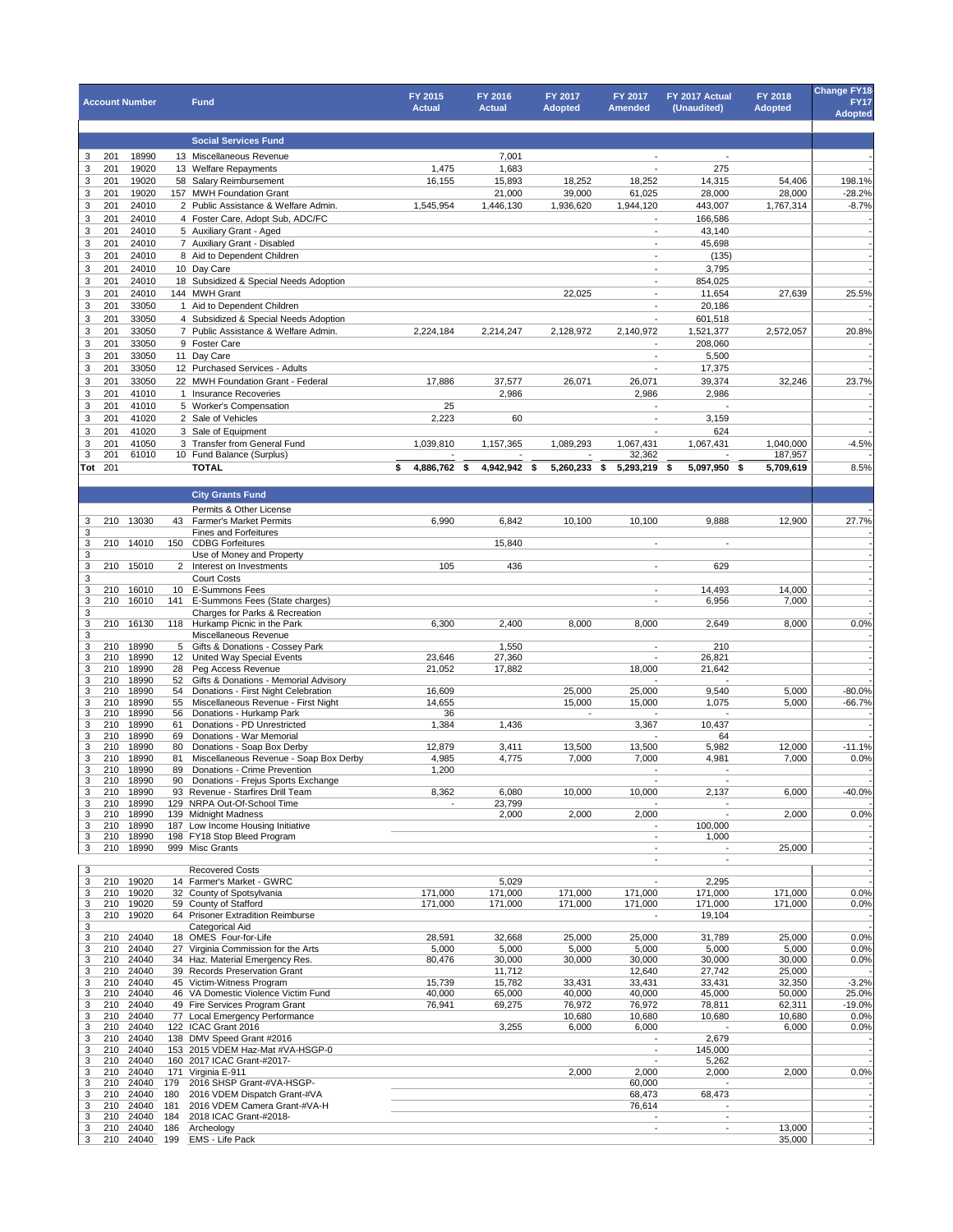|                     |                | <b>Account Number</b> | <b>Fund</b>                                                           | FY 2015<br><b>Actual</b> |      | FY 2016<br><b>Actual</b> |        | FY 2017<br><b>Adopted</b> | FY 2017<br><b>Amended</b> |      | FY 2017 Actual<br>(Unaudited) |      | FY 2018<br><b>Adopted</b> | <b>Change FY18</b><br><b>FY17</b><br><b>Adopted</b> |
|---------------------|----------------|-----------------------|-----------------------------------------------------------------------|--------------------------|------|--------------------------|--------|---------------------------|---------------------------|------|-------------------------------|------|---------------------------|-----------------------------------------------------|
| 3                   |                |                       | <b>CDBG</b>                                                           |                          |      |                          |        |                           |                           |      |                               |      |                           |                                                     |
| 3<br>3              |                | 210 32010             | 1 Community Development Block Grant<br><b>Federal Revenue</b>         | 160,835                  |      | 161,840                  |        | 157,020                   | 157,020                   |      | 106,516                       |      | 162,000                   | 3.2%                                                |
| 3                   | 210            | 33010                 | 6 Victim-Witness                                                      | 47,216                   |      | 53,094                   |        | 100,295                   | 100,295                   |      | 63,483                        |      | 96,970                    | $-3.3%$                                             |
| 3                   | 210            | 33010                 | 168 DMV- Sel Enf - Speed - #2017<br>169 DMV- Sel Enf - Alcohol #2017  |                          |      |                          |        | 13,825                    | 13,825                    |      | 7,034                         |      | 16,345                    | 18.2%                                               |
| 3<br>3              | 210<br>210     | 33010<br>33010        | 170 2017 Byrne Jag Grant 2016-DJ                                      |                          |      |                          |        | 10,200<br>14,500          | 10,200<br>15,967          |      | 10,125<br>15,856              |      | 18,500                    | $-100.0%$<br>27.6%                                  |
| 3                   |                |                       | <b>Interfund Transfers</b>                                            |                          |      |                          |        |                           |                           |      |                               |      |                           |                                                     |
| 3<br>3              |                | 210 41050             | 3 Transfer from the General Fund<br>Fund Balance                      | 377,810                  |      | 365,500                  |        | 381,810                   | 381,810                   |      | 381,810                       |      | 346,500                   | $-9.2%$                                             |
| 3                   | 210            | 61010                 | 10 Fund Balance (Surplus)                                             |                          |      |                          |        | 12,720                    | 262,381                   |      |                               |      |                           | $-100.0%$                                           |
| 3                   | 210            | 61010                 | 11 Fund Balance (Encumbrance)                                         |                          |      |                          |        |                           | 100,340                   |      |                               |      | 87,402                    |                                                     |
|                     | 210            |                       | <b>TOTAL</b>                                                          | \$<br>1,485,774 \$       |      | 1,330,403                | - \$   | $1,352,053$ \$            | 1,942,615 \$              |      | 1,652,594 \$                  |      | 1,469,958                 | 8.7%                                                |
|                     |                |                       | <b>Regional Transportation Fund</b>                                   |                          |      |                          |        |                           |                           |      |                               |      |                           |                                                     |
| 3                   | 222            | 12130                 | 1 Gasoline Tax Receipts                                               | 29,915                   |      |                          |        |                           |                           |      |                               |      |                           |                                                     |
| 3                   | 222            | 61010                 | 10 Salary Reimbursement                                               | 3,120                    |      |                          |        |                           |                           |      |                               |      |                           |                                                     |
|                     |                |                       | <b>TOTAL</b>                                                          | \$<br>33,035 \$          |      |                          | $-$ \$ |                           | - \$                      | - \$ |                               | - \$ |                           |                                                     |
|                     |                |                       |                                                                       |                          |      |                          |        |                           |                           |      |                               |      |                           |                                                     |
|                     |                | 11060                 | <b>Blight Abatement</b><br>1 Penalties                                | 1,055                    |      |                          |        |                           | \$                        |      | 558                           |      |                           |                                                     |
| 3<br>$\overline{3}$ | 228<br>228     | 11060                 | 2 Interest                                                            | 2,997                    |      |                          |        |                           | ä,                        | - \$ | 627                           |      |                           |                                                     |
| 3                   | 228            | 19020                 | 102 Blight Abatement Reimbursement                                    | 263                      |      | 5,616                    |        |                           |                           |      | 18,707                        |      |                           |                                                     |
| 3                   | 228            | 61010                 | 10 Fund Balance (Surplus)                                             |                          |      |                          |        | 95,000                    | 95,000                    |      |                               |      | 95,000                    | 0.0%                                                |
|                     |                |                       | <b>TOTAL</b>                                                          | \$<br>4,315 \$           |      | 5,616 \$                 |        | 95,000 \$                 | 95,000 \$                 |      | 19,892 \$                     |      | 95,000                    | 0.0%                                                |
|                     |                |                       | <b>Stormwater Management</b>                                          |                          |      |                          |        |                           |                           |      |                               |      |                           |                                                     |
| 3                   | 229            | 11010                 | 1 Property Tax                                                        |                          |      |                          |        |                           | $\sim$                    |      | $\sim$                        |      | 395,000                   |                                                     |
| 3                   | 229            | 13030                 | 125 VSMP Construction Permits                                         |                          |      | 25,040                   |        | 85,000                    | 85,000                    |      | 13,250                        |      | 40,000                    | $-52.9%$                                            |
| 3                   | 229<br>229     | 14010<br>41050        | 146 Fines<br>3 Transfer from General Fund                             |                          |      | 3,000<br>77,300          |        | 125,510                   | 125,500                   |      | 2,000<br>125,500              |      | 2,000<br>100,000          | $-20.3%$                                            |
| 3<br>3              | 229            | 61010                 | 10 Fund Balance Surplus                                               | $\overline{\phantom{a}}$ |      |                          |        |                           |                           |      |                               |      | 38,530                    |                                                     |
| 3                   | 229            |                       | <b>TOTAL</b>                                                          | \$                       | - \$ | 105,340 \$               |        | 210,510 \$                | 210,500 \$                |      | 140,750 \$                    |      | 575,530                   | 173.4%                                              |
|                     |                |                       |                                                                       |                          |      |                          |        |                           |                           |      |                               |      |                           |                                                     |
|                     |                |                       | <b>Water Fund</b>                                                     |                          |      |                          |        |                           |                           |      |                               |      |                           |                                                     |
| 3                   | 501            | 15010                 | 2 Interest on Investments                                             | 2,181                    |      | 13,932                   |        |                           |                           |      | 7,795                         |      |                           |                                                     |
| 3<br>3              | 501<br>501     | 15010<br>15010        | 8 Unrealized Gain/Loss on AIM<br>10 Earnings on Investments - AIM     | (1,525)<br>17,189        |      | 5,367<br>17,491          |        | 15,000                    | 15,000                    |      | (9, 362)<br>20,876            |      | 15,000                    | 0.0%                                                |
| 3                   | 501            | 15020                 | 1 Rental of General Property                                          | 200,022                  |      | 188,312                  |        | 190,000                   | 190,000                   |      | 196,835                       |      | 190,000                   | 0.0%                                                |
| 3                   | 501            | 16810                 | 1 Water Sales                                                         | 2,920,334                |      | 3,178,014                |        | 3,373,720                 | 3,373,720                 |      | 3,239,902                     |      | 3,441,194                 | 2.0%                                                |
| 3<br>3              | 501<br>501     | 16810<br>16810        | 2 Water Unbilled Revenue<br>3 Water Connections                       | 34,576<br>14,162         |      | 28,990<br>21,552         |        | 20,000                    | 20,000                    |      | (9, 259)<br>22,349            |      | 20,000                    | 0.0%                                                |
| 3                   | 501            | 16810                 | 4 Water Availability Fees                                             | 225,758                  |      | 435,800                  |        | 108,250                   | 108,250                   |      | 315,200                       |      | 300,000                   | 177.1%                                              |
| 3                   | 501            | 16810                 | 8 Certified Letter Fees                                               | 119                      |      | 45                       |        | 3,500                     | 3,500                     |      | 31                            |      | 3,500                     | 0.0%                                                |
| 3<br>3              | 501<br>501     | 16810<br>16810        | 9 Cut Off Fees<br>10 Write Off Recoveries                             | 46,441<br>63             |      | 50,723<br>34             |        | 45,000<br>250             | 45,000<br>250             |      | 54,509<br>45                  |      | 45,000<br>250             | 0.0%<br>0.0%                                        |
| 3                   | 501            | 16810                 | 11 Administrative Fees                                                | 794                      |      | 314                      |        | 600                       | 600                       |      | 530                           |      | 600                       | 0.0%                                                |
| 3                   | 501            | 16810                 | 12 Judgment Charges                                                   | 215                      |      | 33                       |        |                           |                           |      |                               |      |                           |                                                     |
| 3<br>3              | 501<br>501     | 16810<br>16810        | 18 Water Sales - Hydrant Meter<br>28 Penalties (Utilities)            | 3,855<br>28,810          |      | (3,623)<br>31,000        |        | 3,500<br>20,000           | 3,500<br>20,000           |      | 430<br>36,703                 |      | 3,500<br>20,000           | 0.0%<br>0.0%                                        |
| 3                   | 501            | 16810                 | 29 Surcharge (Utilities)                                              | 53                       |      | 53                       |        |                           |                           |      | 42                            |      |                           |                                                     |
| 3                   | 501            | 18990                 | 99 Bond Premium                                                       | 1,507                    |      |                          |        |                           | $\sim$                    |      |                               |      |                           |                                                     |
| 3<br>3              | 501<br>501     | 18990<br>19020        | 134 UMW College Hts Water Dist U<br>72 PPEA Review Fees Reimbursement | 100,000<br>2,500         |      | 50,000                   |        |                           |                           |      | 50,000                        |      |                           |                                                     |
| 3                   | 501            | 41010                 | 1 Insurance Recovery                                                  |                          |      | 623                      |        |                           | 12,612                    |      | 12,612                        |      |                           |                                                     |
| 3                   | 501            | 61010                 | 10 Fund Balance (Surplus)                                             | $\overline{\phantom{a}}$ |      |                          |        | 629,945                   | 629,945                   |      | $\overline{\phantom{a}}$      |      | 1,062,536                 | 68.7%                                               |
| 3<br><b>Total</b>   | 501            | 61010                 | 11 Fund Balance (Encumbrances)<br><b>TOTAL</b>                        | 3.597.054 \$<br>\$       |      | 4,018,660 \$             |        | 4,409,765 \$              | 4,118<br>4,426,495 \$     |      | 3,939,238 \$                  |      | 5,101,580                 | 15.7%                                               |
|                     |                |                       |                                                                       |                          |      |                          |        |                           |                           |      |                               |      |                           |                                                     |
|                     |                |                       | <b>Waste Water Fund</b>                                               |                          |      |                          |        |                           |                           |      |                               |      |                           |                                                     |
| 3                   | 502            | 15010                 | 2 Interest on Investments                                             | 975                      |      | 6,499                    |        |                           |                           |      | 8,667                         |      |                           |                                                     |
| 3<br>3              | 502<br>502     | 15010<br>15010        | 8 Unrealized Gain/Loss on AIM<br>10 Earnings on Investments - AIM     | (1,525)<br>17,189        |      | 5,367<br>17,491          |        | 12,000                    | 12,000                    |      | (9, 362)<br>20,876            |      | 12,000                    | 0.0%                                                |
| 3                   | 502            | 16810                 | 2 Sewer Unbilled Revenue                                              | 42,322                   |      | 43,261                   |        |                           |                           |      | (19, 316)                     |      | 40,000                    |                                                     |
| 3                   | 502            | 16810                 | 5 Sewer Charges                                                       | 5,029,566                |      | 5,288,104                |        | 5,050,000                 | 5,050,000                 |      | 5,373,972                     |      | 5,252,000                 | 4.0%                                                |
| 3<br>3              | 502<br>502     | 16810<br>16810        | 6 Sewer Connections<br>7 Sewer Availability Fees                      | 30,800<br>384,927        |      | 35,700<br>726,200        |        | 15,000<br>115,000         | 15,000<br>115,000         |      | 46,400<br>465,600             |      | 15,000<br>500,000         | 0.0%<br>334.8%                                      |
| 3                   | 502            | 16810                 | 14 Sewer Availability Fees - Installation                             |                          |      |                          |        |                           |                           |      |                               |      |                           |                                                     |
| 3                   | 502            | 16810                 | 16 Sewer Charges - Spotsylvania                                       | 14,576                   |      | 14,576                   |        | 14,575                    | 14,575                    |      | 14,576                        |      | 14,575                    | 0.0%                                                |
| 3<br>3              | 502<br>502     | 16810<br>16810        | 28 Penalties (Utilities)<br>29 Surcharge (Utilities)                  | 57,619<br>107            |      | 62,000<br>107            |        | 50,000                    | 50,000                    |      | 57,676<br>78                  |      | 50,000                    | 0.0%                                                |
| 3                   | 502            | 18990                 | 13 Miscellaneous Revenue                                              | 10,168                   |      | 7,481                    |        | 9,000                     | 9,000                     |      |                               |      | 9,000                     | 0.0%                                                |
| 3                   | 502            | 18990                 | 31 Credit Card fees                                                   |                          |      |                          |        |                           |                           |      |                               |      |                           |                                                     |
| 3<br>3              | 502<br>502     | 18990<br>19020        | 99 Bond Premium<br>26 Pro Rata Contribution                           | 40,556                   |      | 12,670                   |        |                           | $\blacksquare$            |      | 12,283                        |      |                           |                                                     |
| 3                   | 502            | 19020                 | 27 Spotsylvania Capital Reimbursement                                 | 55,912                   |      | 55,912                   |        | 56,000                    | 56,000                    |      | 55,912                        |      | 56,000                    | 0.0%                                                |
| 3                   | 502            | 19020                 | 72 PPEA Review Fees Reimbursement                                     | 2,500                    |      | 5,000                    |        |                           |                           |      | 1,660                         |      |                           |                                                     |
| 3<br>3              | 502<br>502     | 19020<br>33080        | 78 Public Works Reimbursement<br>1 Federal Interest Subsidy           | 24,550                   |      | 24,665                   |        | 24,500                    | 24,500                    |      | 24,659                        |      | 24,500                    | 0.0%                                                |
| 3                   | 502            | 33080                 | 2 Federal Interest Subsidy                                            | 32,610                   |      | 32,764                   |        | 32,600                    | 32,600                    |      | 32,755                        |      | 32,600                    | 0.0%                                                |
| 3                   | 502            | 41010                 | 1 Insurance Recoveries                                                |                          |      | 1,246                    |        |                           |                           |      | 1,601                         |      |                           |                                                     |
| 3<br>3              | 502<br>502     | 41020<br>61010        | 6 Contributed Capital<br>10 Fund Balance (Surplus)                    | 2,909                    |      |                          |        | 1,695,109                 | 1,695,109                 |      | $\overline{\phantom{a}}$      |      | 1,735,272                 | 2.4%                                                |
| 3                   | 502            | 61010                 | 11 Fund Balance (Encumbrance)                                         |                          |      |                          |        |                           | 15,368                    |      |                               |      |                           |                                                     |
|                     | <b>Tot</b> 502 |                       | <b>TOTAL</b>                                                          | \$<br>5,745,761 \$       |      | 6,339,043 \$             |        | 7,073,784 \$              | 7,089,152 \$              |      | 6,088,037 \$                  |      | 7,740,947                 | 9.4%                                                |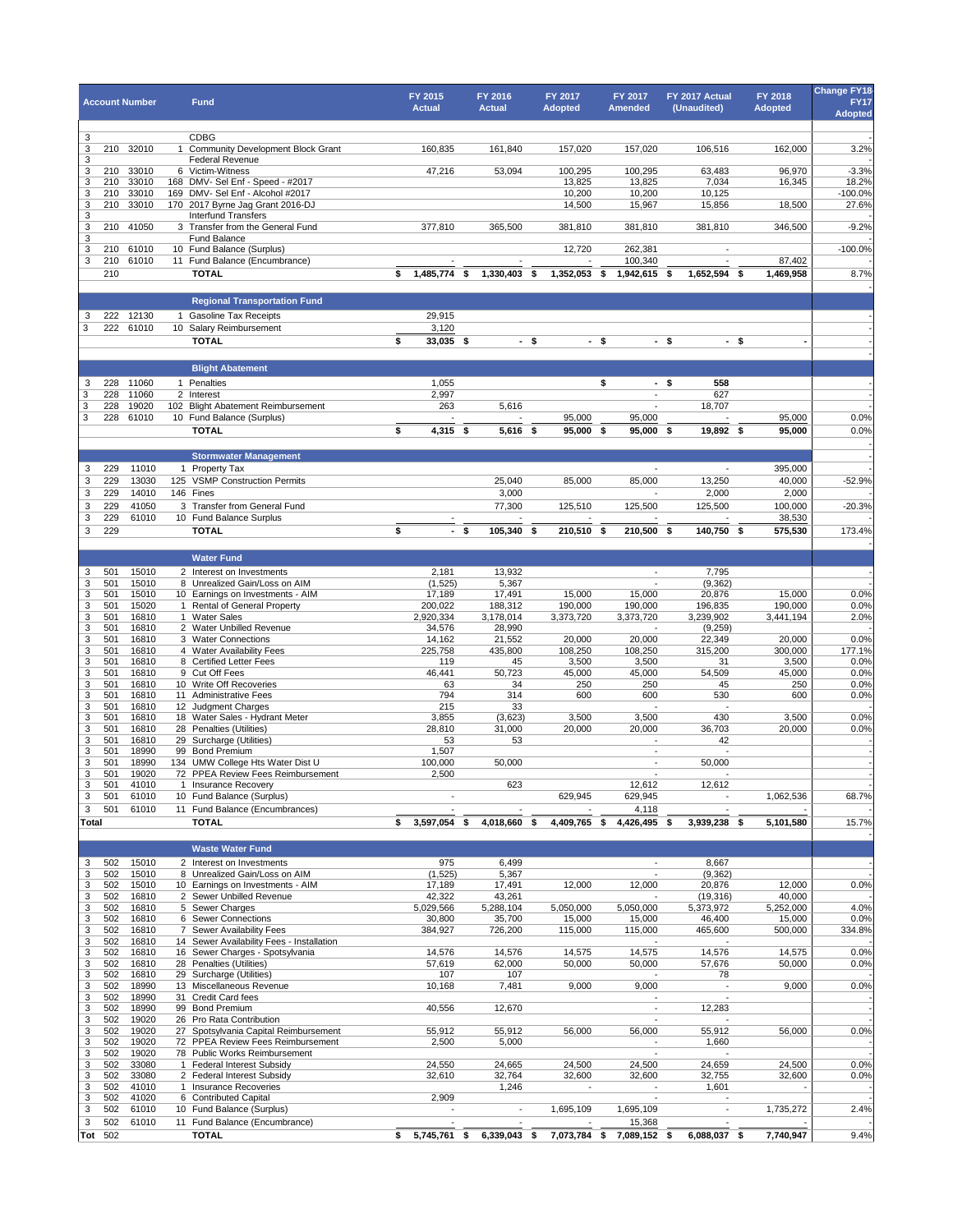|                |            | <b>Account Number</b> |          | <b>Fund</b>                                                                     | FY 2015<br><b>Actual</b> | FY 2016<br><b>Actual</b> | FY 2017<br><b>Adopted</b> | FY 2017<br><b>Amended</b>      | FY 2017 Actual<br>(Unaudited)              | FY 2018<br><b>Adopted</b> | <b>Change FY18</b><br><b>FY17</b><br>Adopted |
|----------------|------------|-----------------------|----------|---------------------------------------------------------------------------------|--------------------------|--------------------------|---------------------------|--------------------------------|--------------------------------------------|---------------------------|----------------------------------------------|
|                |            |                       |          |                                                                                 |                          |                          |                           |                                |                                            |                           |                                              |
|                |            |                       |          | <b>Transit Fund</b>                                                             |                          |                          |                           |                                |                                            |                           |                                              |
| 3              | 503        | 12130                 |          | 1 Gasoline Tax                                                                  | 480,000                  | 480,000                  | 470,314                   | 470,314                        | 924,538                                    | 480,000                   | 2.1%                                         |
| 3              | 503        | 15010                 |          | 2 Interest on Investments                                                       |                          |                          |                           |                                |                                            |                           |                                              |
| 3              | 503        | 15010                 |          | 8 Unrealized Gain/Loss on AIM                                                   |                          | 5,367                    |                           | $\mathbf 0$                    | (9, 362)                                   |                           |                                              |
| 3<br>3         | 503<br>503 | 15010<br>16190        |          | 10 Earnings on Investments - AIM<br>1 Fares                                     | 15,664<br>403,921        | 17,491<br>384,305        | 393,874                   | $\pmb{0}$<br>393,874           | 20,876<br>307,579                          | 346,467                   | $-12.0%$                                     |
| 3              | 503        | 18030                 |          | 3 Rebates & Refunds                                                             |                          |                          |                           |                                |                                            |                           |                                              |
| 3              | 503        | 18990                 |          | 2 Gifts & Donations - M W Hospital                                              | 55,000                   | 45,000                   | 52,750                    | 52,750                         | 40,000                                     | 45,000                    | $-14.7%$                                     |
| 3<br>3         | 503<br>503 | 18990<br>18990        |          | 3 Gifts & Donations-Univ of Mary Wash<br>5 Gifts & Donations - Germanna Comm    | 25,000<br>25,000         | 25,000<br>25,000         | 25,000                    | 25,000<br>25,000               | 25,000                                     | 25,000<br>25,000          | 0.0%                                         |
| 3              | 503        | 18990                 |          | 6 Gifts & Donations - Carl D Silver                                             |                          |                          |                           |                                |                                            |                           |                                              |
| 3              | 503        | 18990                 |          | 13 Miscellaneous Revenue                                                        | 3,931                    | 3,488                    | 3,500                     | 3,500                          | 4,453                                      | 3,500                     | 0.0%                                         |
| 3              | 503<br>503 | 18990<br>18990        |          | 29 Grant Match - Local Share                                                    |                          |                          |                           | $\blacksquare$                 |                                            |                           |                                              |
| 3<br>3         | 503        | 18990                 |          | 42 Misc. Revenue - Transit VIP E<br>43 In-Bus Advertising Fee                   | 2,540                    | 7,140                    |                           |                                | 20                                         |                           |                                              |
| 3              | 503        | 18990                 |          | 85 Commissions - Greyhound                                                      | 43,656                   | 38,018                   | 60,000                    | 60,000                         | 33,810                                     | 40,000                    | $-33.3%$                                     |
| 3              | 503        | 19020                 |          | 18 Liquidated Damages                                                           |                          |                          |                           |                                |                                            |                           |                                              |
| 3<br>3         | 503<br>503 | 19020<br>19020        |          | 20 Jury Duty Compensation<br>29 City of Fredericksburg                          |                          |                          |                           | ÷,<br>÷,                       | $\blacksquare$<br>$\overline{\phantom{a}}$ |                           |                                              |
| 3              | 503        | 19020                 |          | 31 County of King George                                                        |                          |                          |                           |                                |                                            |                           |                                              |
| 3              | 503        | 19020                 |          | 32 County of Spotsylvania                                                       | 405,724                  | 400,041                  | 386.603                   | 386,603                        | 399,369                                    | 402,673                   | 4.2%                                         |
| 3              | 503        | 19020                 |          | 43 RADCO                                                                        |                          |                          |                           |                                |                                            |                           |                                              |
| 3<br>3         | 503<br>503 | 19020<br>19020        |          | 62 Spotsylvania Regional MC - Partnership<br>84 In-Bus Advertising Printing Fee | 5,000                    | 5,000                    | 5,000                     | 5,000<br>$\sim$                | $\Box$                                     | 5,000                     | 0.0%                                         |
| 3              | 503        | 19020                 |          | 85 Insurance Adjustment                                                         |                          |                          |                           | $\sim$                         | $\blacksquare$                             |                           |                                              |
| 3              | 503        | 19020                 |          | 87 County of Caroline                                                           | 80,381                   | 108,905                  | 156,877                   | 156,877                        | 107,351                                    | 146,203                   | $-6.8%$                                      |
| 3<br>3         | 503<br>503 | 19020<br>19020        |          | 90 University of Mary Washington<br>91 County of Stafford                       | 60,090<br>457,299        | 62,062<br>473,961        | 58,976<br>457,656         | 58,976<br>457,656              | 60,553<br>471,072                          | 64,538<br>455,267         | 9.4%<br>$-0.5%$                              |
| 3              | 503        | 19020                 |          | 92 Petro - Partner                                                              |                          |                          |                           |                                |                                            |                           |                                              |
| 3              | 503        | 19020                 |          | 93 English Oaks - Partner                                                       |                          |                          |                           | $\sim$                         | ÷,                                         |                           |                                              |
| 3              | 503        | 19020                 |          | 94 The Evergreens at Smith Run-Partner                                          | 1,500                    | 1,500                    | 1,500                     | 1,500                          | 1,500                                      | 1,500                     | 0.0%                                         |
| 3<br>3         | 503<br>503 | 19020<br>19020        |          | 95 GEICO - Partner<br>96 Village of Idlewild                                    | 3,000<br>10,000          | 3,000<br>10,000          | 3,000<br>10,000           | 3,000<br>10,000                | 3,000<br>10,000                            | 3,000<br>10,000           | 0.0%<br>0.0%                                 |
| 3              | 503        | 19020                 |          | 0 Germanna Comm College - Par                                                   |                          |                          | 25,000                    |                                |                                            |                           | $-100.0%$                                    |
| 3              | 503        | 24040                 |          | 58 Transit Grant - City Formula                                                 | 668,714                  | 663,440                  | 533,183                   | 533,183                        | 654,951                                    | 533,183                   | 0.0%                                         |
| 3              | 503        | 24040<br>24040        | 59       | Transit Grant - Urban Training                                                  | 1,170                    | 6,105                    |                           |                                | 425                                        |                           |                                              |
| 3<br>3         | 503<br>503 | 24040                 | 61       | 60 Transit Grant - Spotsylvania<br>Transit Grant - King George                  |                          |                          |                           |                                |                                            |                           |                                              |
| 3              | 503        | 24040                 | 62       | <b>Transit Grant-Terminal Feasibility</b>                                       |                          |                          |                           |                                |                                            |                           |                                              |
| 3              | 503        | 24040                 | 63       | Transit Grant - Capital                                                         | 123,562                  |                          | 48,000                    | 48,000                         | 136,263                                    | 403,200                   | 740.0%                                       |
| 3<br>3         | 503<br>503 | 24040<br>33070        | 64<br>7  | Transit Grant - Caroline County<br>Transit Grant - Formula                      | 53,625<br>859,747        | 1,274,922                | 1,385,000                 | 1,385,000                      | 54,910<br>(58, 957)                        | 1,450,000                 | 4.7%                                         |
| 3              | 503        | 33070                 |          | 8 Transit Grant - Capital                                                       |                          | 53,228                   | 466,000                   | 466,000                        | 681,317                                    | 145,000                   | $-68.9%$                                     |
| 3              | 503        | 33070                 |          | 9 Transit Grant-Terminal Feasibility                                            |                          |                          |                           |                                |                                            |                           |                                              |
| 3              | 503        | 33070                 |          | 10 Transit Grant - Section 5311 Funds                                           |                          |                          |                           | $\blacksquare$                 | $\Box$                                     |                           |                                              |
| 3<br>3         | 503<br>503 | 33070<br>33070        |          | 11 Transit Grant - Caroline County<br>12 Transit Grant-5313 Funds (Planning)    |                          |                          |                           | $\sim$<br>$\sim$               | $\sim$<br>$\sim$                           |                           |                                              |
| 3              | 503        | 33070                 |          | 13 Transit Grant - N Stafford Feasibility                                       |                          |                          |                           | ÷,                             | ÷,                                         |                           |                                              |
| 3              | 503        | 33070                 |          | 14 Transit Grant - 5311 Funds - Caroline                                        | 129,144                  | 127,312                  |                           | $\overline{\phantom{a}}$       | 119,912                                    |                           |                                              |
| 3<br>3         | 503        | 33070<br>33070        |          | 15 Transit Grant - 5311 Funds - King George<br>Transit Grant - RTAP             | 6,350                    | 5,603                    |                           | ÷.<br>$\overline{\phantom{a}}$ |                                            |                           |                                              |
| 3              | 503<br>503 | 33070                 | 17<br>24 | Transit Grant - Capital Preventive Maintenance                                  | 139,771                  | 357,345                  |                           | $\sim$                         | 654                                        | 225,000                   |                                              |
| 3              | 503        | 33070                 |          | 25 ARRA - Transit (Caroline & KG)                                               |                          |                          |                           | $\overline{\phantom{a}}$       | ÷.                                         |                           |                                              |
| 3              | 503        | 33070                 |          | 26 ARRA - Transit (Operating)                                                   |                          |                          |                           |                                |                                            |                           |                                              |
| 3<br>3         | 503<br>503 | 41010<br>41010        |          | 1 Insurance Recoveries<br>2 Damage Recoveries                                   | 4,975                    | 15,181                   |                           | 39,324                         | 12,142                                     |                           |                                              |
| 3              | 503        | 41020                 |          | 2 Sale of Vehicles                                                              |                          | 86,038                   |                           |                                |                                            |                           |                                              |
| $\overline{3}$ | 503        | 61010                 |          | 10 Fund Balance (Surplus)                                                       |                          |                          | 1,081,800                 | 1,957,470                      |                                            | 1,070,358                 | $-1.1%$                                      |
| 3              | 503        | 61010                 |          | 11 Fund Balance (Encumbrances)                                                  |                          |                          |                           | 18,417                         |                                            |                           |                                              |
| Tot            | 503        |                       |          | <b>TOTAL</b>                                                                    | \$<br>4.064.764<br>\$    | 4,684,452<br>Ŝ.          | $5,624,033$ \$            | 6,557,444                      | \$<br>4,026,376 \$                         | 5.879.889                 | 4.5%                                         |
|                |            |                       |          |                                                                                 |                          |                          |                           |                                |                                            |                           |                                              |
|                |            |                       |          | <b>Parking Fund</b>                                                             |                          |                          |                           |                                |                                            |                           |                                              |
| 3              | 504        | 12130                 |          | 1 Gasoline Tax                                                                  | 263,502                  | 207,620                  | 230,000                   | 230,000                        | 230,000                                    | 247,500                   | 7.6%                                         |
| 3              | 504        | 15010                 |          | 2 Interest on Investments                                                       |                          |                          |                           |                                |                                            |                           |                                              |
| 3              | 504        | 15010                 |          | 8 Unrealized Gain/Loss on AIM                                                   | (1.525)                  | 5.367                    |                           |                                | (9.362)                                    | 4.500                     |                                              |

|   |         |       |                                     | ------  |                          | ------     | ------  | ------         | ------                             | -       | .         |
|---|---------|-------|-------------------------------------|---------|--------------------------|------------|---------|----------------|------------------------------------|---------|-----------|
| 3 | 504     | 15010 | 2 Interest on Investments           |         |                          |            |         |                |                                    |         |           |
| 3 | 504     | 15010 | 8 Unrealized Gain/Loss on AIM       |         | (1,525)                  | 5,367      |         |                | (9, 362)                           | 4.500   |           |
| 3 | 504     | 15010 | 10 Earnings on Investments - AIM    |         | 17.189                   | 17,491     | 16,000  | 16,000         | 20,876                             | 17,000  | 6.3%      |
| 3 | 504     | 16810 | 19 Parking Garage Fees              | 181.796 |                          | 133,799    | 120,000 | 120,000        | 120,806                            | 100,000 | $-16.7%$  |
| 3 | 504     | 16810 | 20 Proximity Card Fees              |         | 96.064                   | 81,520     | 70,000  | 70.000         | 58,182                             | 70,000  | 0.0%      |
| 3 | 504     | 16810 | 21 Tenant Parking Fees              |         | 2.400                    | 3,240      | 3,000   | 3,000          | 5.760                              | 3,000   | 0.0%      |
| 3 | 504     | 16810 | 23 Visitor Center Parking Pass      |         |                          |            |         |                |                                    |         |           |
| 3 | 504     | 16810 | 24 Courtyard Marriot Parking Fees   |         | 70.270                   | 62.607     | 65,000  | 65,000         | 62,526                             | 65,000  | 0.0%      |
| 3 | 504     | 16810 | 25 Proximity Card Fees - City       |         |                          |            |         |                |                                    | 50,000  |           |
| 3 | 504     | 16810 | 30 Princess Anne/Charles Street Lot |         | 3.002                    | 2,575      | 3,000   | 3,000          |                                    |         | $-100.0%$ |
| 3 | 504     | 18030 | 3 Rebates & Refunds                 |         |                          | (34)       |         |                | (8)                                |         |           |
| 3 | 504     | 18030 | 145 904 Princess Anne Use Contrib   |         |                          | 15,500     |         |                | $\overline{\phantom{a}}$           |         |           |
| 3 | 504     | 19020 | 90 University of Mary Washington    |         |                          |            |         |                | 10,000<br>$\overline{\phantom{a}}$ |         |           |
| 3 | 504     | 19020 | 201 Economic Development Authority  |         |                          |            |         |                | 15,000<br>$\overline{\phantom{a}}$ |         |           |
| 3 | 504     | 41010 | Insurance Recoveries                |         |                          | 10.761     |         |                | $\sim$                             |         |           |
| 3 | 504     | 41010 | 2 Damage Recoveries                 |         | $\overline{\phantom{0}}$ |            |         |                |                                    |         |           |
| 3 | 504     | 61010 | 10 Fund Balance                     |         |                          |            | 274,000 | 293,061        |                                    | 315,239 | 15.1%     |
|   | Tot 504 |       | <b>TOTAL</b>                        | 632.698 | 5                        | 540,446 \$ | 781.000 | 800,061<br>-55 | 513,780<br>S                       | 872,239 | 11.7%     |
|   |         |       |                                     |         |                          |            |         |                |                                    |         |           |
|   |         |       |                                     |         |                          |            |         |                |                                    |         |           |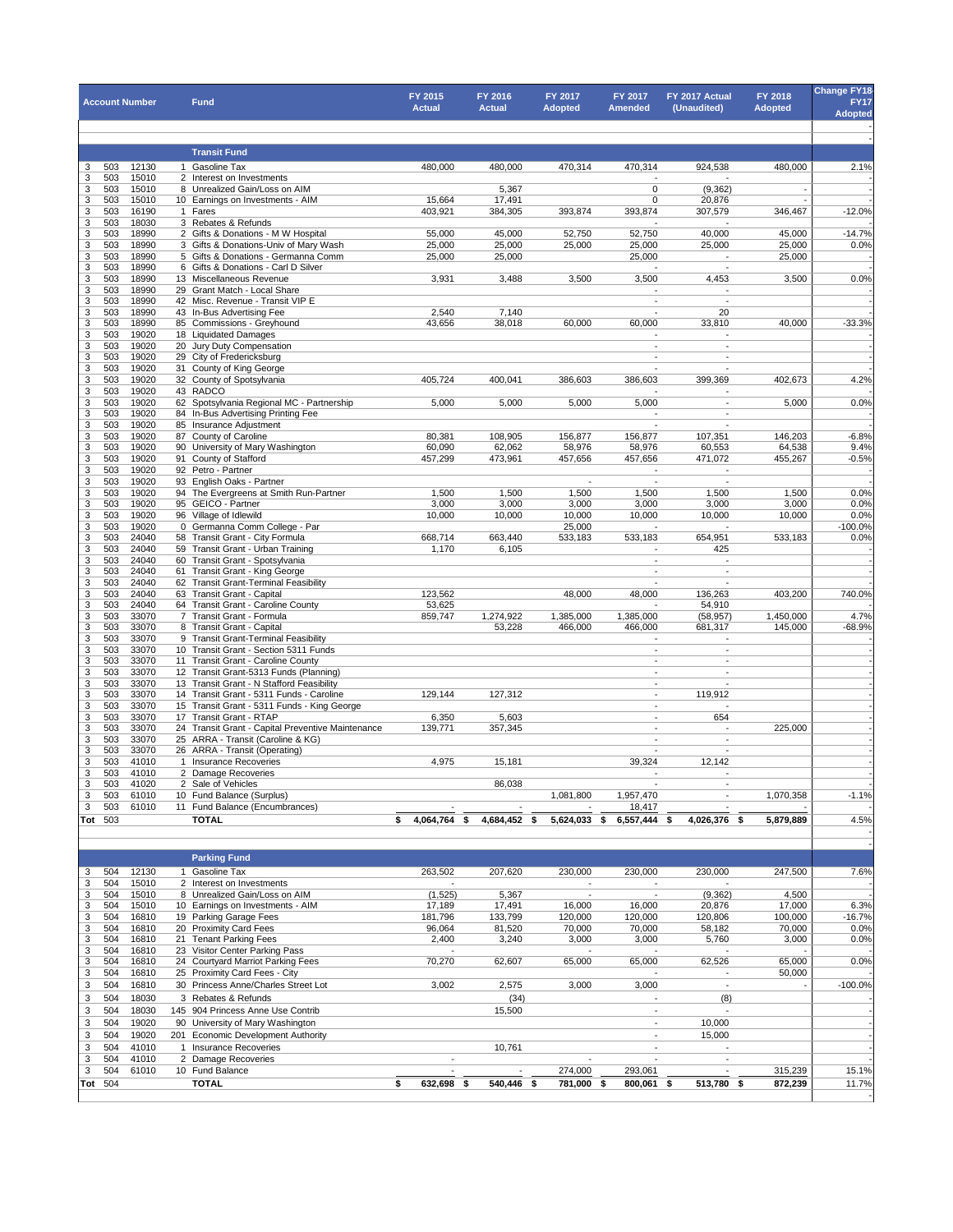|   |                | <b>Account Number</b> |                 | <b>Fund</b>                             | FY 2015<br><b>Actual</b>       |      | FY 2016<br><b>Actual</b> | FY 2017<br><b>Adopted</b> | FY 2017<br><b>Amended</b> | FY 2017 Actual<br>(Unaudited) |      | FY 2018<br><b>Adopted</b> | Change FY18<br><b>FY17</b><br><b>Adopted</b> |
|---|----------------|-----------------------|-----------------|-----------------------------------------|--------------------------------|------|--------------------------|---------------------------|---------------------------|-------------------------------|------|---------------------------|----------------------------------------------|
|   |                |                       |                 | <b>CSA</b>                              |                                |      |                          |                           |                           |                               |      |                           |                                              |
| 3 | 741            | 24020                 |                 | 10 DSS Administration - State           | 9.120                          |      | 10,331                   | 8,199                     | 8,199                     | 9.682                         |      |                           | $-100.0%$                                    |
| 3 | 741            | 24020                 |                 | 79 CSA Grant - State                    | 1.082.800                      |      | 943,338                  | 1,077,000                 | 1,387,000                 | 1,368,827                     |      | 1,118,142                 | 3.8%                                         |
| 3 | 741            | 24020                 |                 | 80 DOE Administration Allocation        | 8,199                          |      | 8,199                    |                           |                           | 10,858                        |      | 10,858                    |                                              |
| 3 | 741            | 33020                 |                 | 79 CSA Grant - Federal                  | 19,122                         |      | 1,917                    |                           |                           | ÷                             |      |                           |                                              |
| 3 | 741            | 33050                 |                 | 24 DSS Administration - Federal         | 30,324                         |      | 33,917                   | 41.153                    | 41.153                    | 32.881                        |      | 41.000                    | $-0.4%$                                      |
| 3 | 741            | 41050                 |                 | 3 Transfer from the General Fund        | 675,275                        |      | 675,275                  | 675,275                   | 675,275                   | 675,275                       |      | 675,275                   | 0.0%                                         |
| 3 | 741            | 41050                 |                 | 6 Transfer from Special Revenue Fund    |                                |      |                          |                           |                           | $\overline{\phantom{a}}$      |      |                           |                                              |
| 3 | 741            | 41050                 |                 | 20 Transfer from Public Assistance Fund |                                |      |                          |                           |                           |                               |      |                           |                                              |
| 3 | 741            | 41050                 |                 | 23 Transfer from Revenue Maximization   |                                |      |                          |                           |                           |                               |      |                           |                                              |
| 3 | 741            | 61010                 |                 | 10 Fund Balance                         |                                |      |                          | 72.805                    | 112,805                   |                               |      | 106,493                   | 46.3%                                        |
|   | <b>Tot</b> 741 |                       |                 | <b>TOTAL</b>                            | 1.824.840                      | - \$ | 1,672,977                | \$<br>1,874,432           | 2,224,432 \$<br>- \$      | $2,097,523$ \$                |      | 1,951,768                 | 4.1%                                         |
|   |                |                       |                 |                                         |                                |      |                          |                           |                           |                               |      |                           |                                              |
|   |                |                       |                 |                                         |                                |      |                          |                           |                           |                               |      |                           |                                              |
|   |                |                       |                 | <b>Riparian Lands Stewardship Fund</b>  |                                |      |                          |                           |                           |                               |      |                           |                                              |
| 3 | 801            | 15010                 |                 | 2 Interest on Investments               | 6                              |      | 31                       | 30,000                    | 30,000                    | 276                           |      | 12,000                    | $-60.0%$                                     |
| 3 | 801            | 15010                 |                 | 8 Unrealized Gain/Loss on AIM           | 5,320                          |      | (552)                    |                           |                           | (4, 405)                      |      |                           |                                              |
| 3 | 801            | 15010                 | 10              | Earnings on Investments - AIM           | 10,978                         |      | 10,591                   |                           |                           | 13,463                        |      |                           |                                              |
| 3 | 801            | 18990                 | 3               | <b>Gifts and Donations</b>              |                                |      |                          |                           | $\overline{a}$            |                               |      |                           |                                              |
| 3 | 801            | 19020                 | 32              | County of Spotsylvania                  |                                |      | 27,400                   | 13,700                    | 13,700                    | 13.700                        |      | 13,700                    | 0.0%                                         |
| 3 | 801            | 19020                 | 59              | County of Stafford                      | 13,700                         |      | 13,700                   | 13,700                    | 13,700                    | 13,700                        |      | 13,700                    | 0.0%                                         |
| 3 | 801            | 19020                 | 117             | County of Culpepper                     |                                |      |                          |                           |                           |                               |      |                           |                                              |
| 3 | 801            | 41010                 |                 | <b>Insurance Recoverv</b>               | 1.195                          |      |                          |                           |                           |                               |      |                           |                                              |
| 3 | 801            | 41020                 | $\mathbf{1}$    | Sale of Land & Buildings                |                                |      |                          | $\blacksquare$            | $\overline{\phantom{a}}$  | 500                           |      |                           |                                              |
| 3 | 801            | 41020                 |                 | 2 Sale of Motor Vehicle                 |                                |      | 1,856                    | $\sim$                    | $\sim$                    | $\blacksquare$                |      |                           |                                              |
| 3 | 801            | 41050                 | 3               | Transfer from the General Fund          |                                |      | 35,000                   |                           |                           |                               |      | 7,000                     |                                              |
| 3 | 801            | 61010                 | 10 <sup>°</sup> | Fund Balance (Surplus)                  |                                |      |                          | 18.882                    | 18.882                    |                               |      | 37,745                    | 99.9%                                        |
|   |                |                       |                 | <b>TOTAL</b>                            | \$<br>$31,199$ \$              |      | 88,026 \$                | 76,282 \$                 | 76,282 \$                 | 37,234 \$                     |      | 84,145                    | 10.3%                                        |
|   |                |                       |                 | <b>OPEB Trust Revenue Fund</b>          |                                |      |                          |                           |                           |                               |      |                           |                                              |
| 3 | 805            | 15010                 |                 | 2 Interest on Investments               |                                |      | 52                       |                           | $\blacksquare$            |                               |      |                           |                                              |
| 3 | 805            | 15010                 |                 | 8 Unrealized Gain/Loss on AIM           |                                |      |                          |                           | $\overline{\phantom{a}}$  | 128,235                       |      |                           |                                              |
| 3 | 805            | 15010                 | 10              | Earnings on Investments - AIM           |                                |      |                          |                           | $\sim$                    | 81                            |      |                           |                                              |
| 3 | 805            | 61010                 |                 | xxx Fund Balance                        |                                |      |                          |                           | $\overline{\phantom{a}}$  | $\sim$                        |      | 5,000                     |                                              |
| 3 | 805            | 18990                 | 150             | <b>City Contribution</b>                |                                |      | 1,000,000                |                           |                           | 112,000                       |      |                           |                                              |
|   |                |                       |                 | <b>TOTAL</b>                            | \$<br>$\overline{\phantom{a}}$ | \$   | 1,000,052 \$             | $\blacksquare$            | S<br>٠                    | 240,316<br>S.                 | - \$ | 5.000                     |                                              |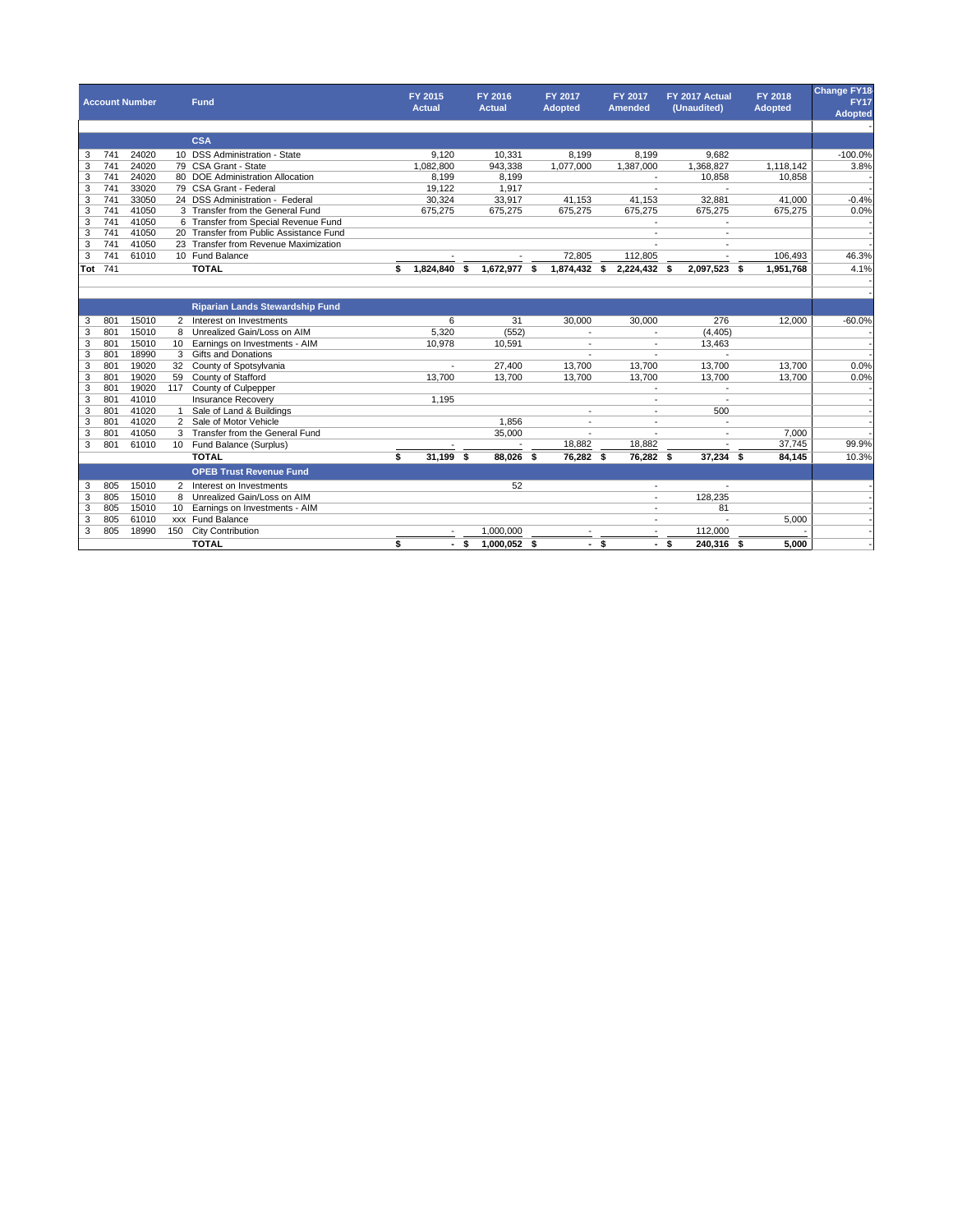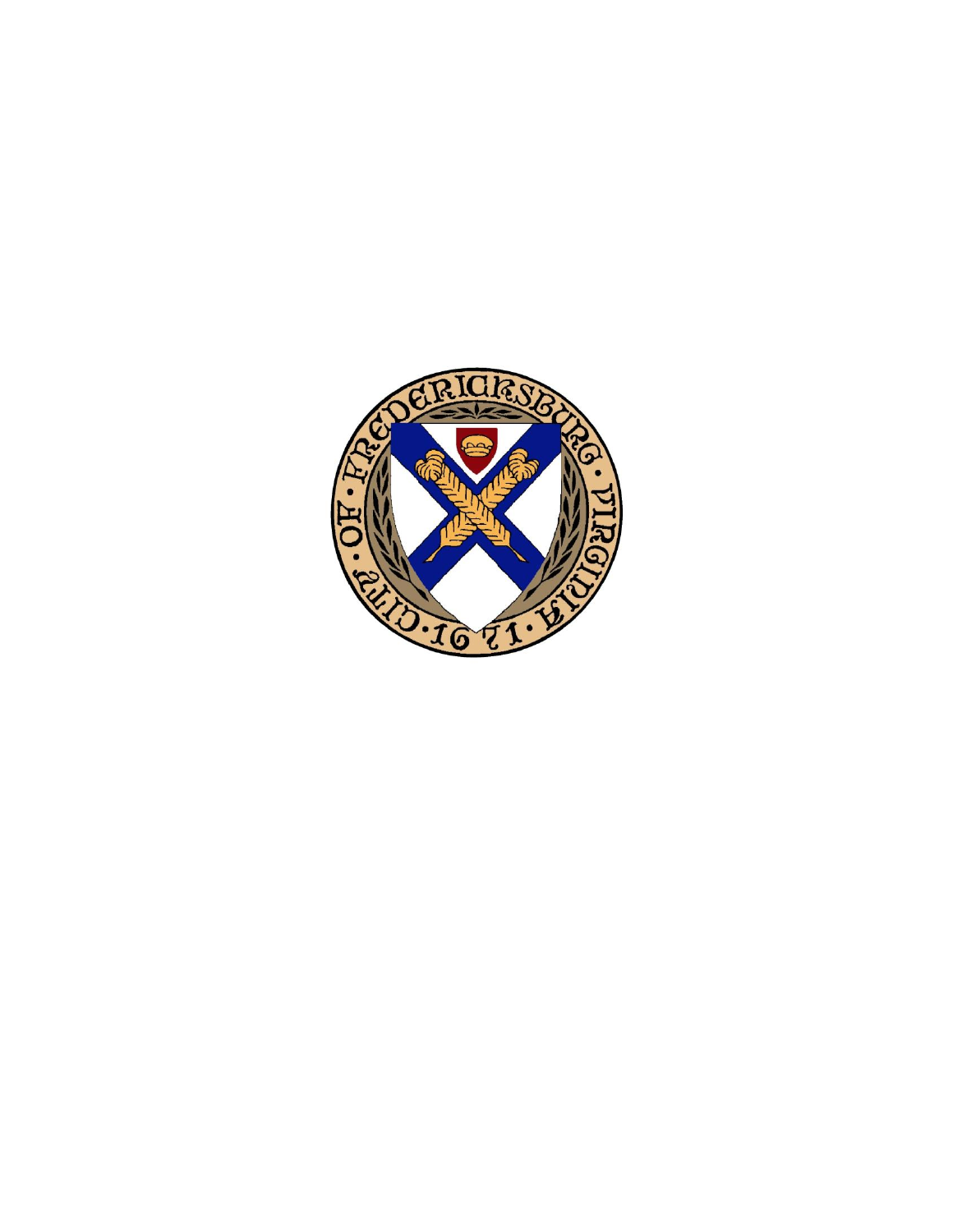|                     | <b>Account Number</b>   | <b>Description</b>                                                          |                     |                                    | FY 2015 Actuals FY 2016 Actual |              | FY 2017<br><b>Adopted</b> | <b>Amended</b>                      | FY 2017 FY 2017 Actual<br>(Unaudited)  | <b>FY 2018</b><br><b>Adopted</b> | Change<br><b>FY18-FY17</b><br><b>Adopted</b> |
|---------------------|-------------------------|-----------------------------------------------------------------------------|---------------------|------------------------------------|--------------------------------|--------------|---------------------------|-------------------------------------|----------------------------------------|----------------------------------|----------------------------------------------|
| <b>General Fund</b> |                         |                                                                             |                     |                                    |                                |              |                           |                                     |                                        |                                  |                                              |
| <b>CITY COUNCIL</b> |                         |                                                                             |                     |                                    |                                |              |                           |                                     |                                        |                                  |                                              |
| 4 100               | 11010                   | 1101 Salaries & Wages - Regular                                             | \$                  | 36,248 \$                          | 87,111                         |              |                           | \$                                  | - \$<br>85,327                         |                                  |                                              |
| 4 100               | 11010                   | 1301 Salaries & Wages - Part Time                                           |                     |                                    | \$<br>$\overline{\phantom{a}}$ | \$           | 86,000                    | \$<br>86,000                        | \$                                     | - \$<br>86.000                   | 0.0%                                         |
| 4 100<br>100<br>4   | 11010<br>11010          | 2100 FICA Benefits<br>2310 Hospital/Medical Plan                            | \$<br>\$            | 2,548<br>37,743                    | \$<br>5,965<br>\$<br>39,253    | \$<br>\$     | 6,580<br>43,200           | \$<br>6,580<br>\$<br>43,200         | \$<br>5,845<br>40,207<br>\$            | \$<br>6,580<br>44,800<br>\$      | 0.0%<br>3.7%                                 |
| 4 100               | 11010                   | 2330 Dental Insurance                                                       | \$                  | 530 \$                             | 509                            | -\$          | 2,000                     | \$<br>2,000                         | \$<br>509                              | S.<br>2,000                      | 0.0%                                         |
| 4 100               | 11010                   | 2345 Health Spending Account - Empl                                         |                     |                                    |                                |              |                           |                                     | 2,000<br>\$                            |                                  |                                              |
| 100<br>4            | 11010                   | 2710 Worker's Compensation                                                  | \$                  | 38                                 | \$<br>81                       | \$           | 100                       | \$<br>100                           | \$<br>15S                              | 100                              | 0.0%                                         |
| 100<br>4<br>4 100   | 11010<br>11010          | 3160 Professional Services - Other<br>3500 Printing & Binding               | \$<br>\$            | 75,496<br>$\overline{\phantom{a}}$ | \$<br>73,496<br>\$<br>151      | \$<br>\$     | 81,000<br>600             | \$<br>81,000<br>\$<br>600           | 77,026<br>\$<br>\$<br>1,073            | 82,000<br>\$<br>\$<br>600        | 1.2%<br>0.0%                                 |
| 4 100               | 11010                   | 3600 Advertising                                                            |                     |                                    |                                |              |                           |                                     | \$<br>533                              |                                  |                                              |
| 4<br>100            | 11010                   | 3853 Council Compensation                                                   | \$                  | 49,537 \$                          |                                | $-$ \$       | $-$ \$                    | $\blacksquare$                      | \$                                     | - \$                             |                                              |
| 4 100               | 11010                   | 5210 Postage & Postal Service                                               | \$                  | 204 \$                             | 121                            | \$           | 200                       | \$<br>200                           | \$<br>133                              | \$<br>200                        | 0.0%                                         |
| 4 100               | 11010                   | 5230 Telecommunication                                                      | \$                  | 668 \$                             | $2,122$ \$                     |              | 1,500                     | \$<br>1,500                         | $2,104$ \$<br>- \$                     | 1,500                            | 0.0%                                         |
| 4 100<br>100<br>4   | 11010<br>11010          | 5510 Mileage<br>5530 Subsistence & Lodging                                  | \$<br>\$            | $1,232$ \$<br>6,850                | 453 \$<br>\$<br>$5,363$ \$     |              | 500<br>4,300              | \$<br>500<br>\$<br>4,300            | \$<br>$902$ \$<br>\$<br>$5,133$ \$     | 500<br>4,300                     | 0.0%<br>0.0%                                 |
| 4 100               | 11010                   | 5540 Convention & Education                                                 | \$                  | 2,145                              | \$<br>2,250                    | \$           | 2,700                     | \$<br>2,700                         | \$<br>3,540                            | 2,700<br>\$                      | 0.0%                                         |
| 4 100               | 11010                   | 5810 Dues & Association Memberships                                         | \$                  | 13,820                             | \$<br>13,905                   | \$           | 13,700                    | \$<br>13,700                        | \$<br>13,818 \$                        | 13,900                           | 1.5%                                         |
| 100<br>4            | 11010                   | 6001 Office Supplies                                                        | \$                  | 337                                | \$<br>768                      | \$           | 2,000                     | \$<br>2,000                         | \$<br>682 \$                           | 2,000                            | 0.0%                                         |
| 4 100               | 11010                   | 6012 Books & Subscriptions                                                  | \$                  | 108                                | -\$<br>$\mathbf{r}$            | \$           | 100                       | \$<br>100                           | \$<br>$\mathcal{L}_{\mathrm{eff}}$     | \$<br>100                        | 0.0%                                         |
| 4 100<br>4 100      | 11010<br>11010          | 6021 Promotional Materials<br>8102 Furniture & Fixtures - Replacement       | \$<br>$\frac{3}{2}$ | $\mathbf{r}$<br>7,014              | \$<br>1,081<br>\$              | \$<br>\$     | 200<br>÷                  | \$<br>200<br>\$                     | \$<br>$\omega$<br>$\overline{a}$<br>\$ | \$<br>200<br>\$                  | 0.0%                                         |
|                     |                         |                                                                             | \$                  | 234,518 \$                         | 232,629                        | - \$         | 244,680 \$                | 244,680                             | \$<br>238.847                          | \$<br>247,480                    | 1.1%                                         |
|                     |                         |                                                                             |                     |                                    |                                |              |                           |                                     |                                        |                                  |                                              |
|                     | <b>CLERK OF COUNCIL</b> |                                                                             |                     |                                    |                                |              |                           |                                     |                                        |                                  |                                              |
| 4 100               | 11020                   | 1101 Salaries & Wages - Regular                                             | \$                  | 59,172 \$                          | 60,586                         | \$           | 61.325                    | 61,325 \$<br>-\$                    | 61.562 \$                              | 62,260                           | 1.5%                                         |
| 4 100<br>4 100      | 11020<br>11020          | 1401 Employee Bonus<br>2100 FICA Benefits                                   | \$                  | 4,237 \$                           | \$<br>1,000<br>4,412 \$        |              | 4,691                     | \$<br>$\blacksquare$<br>\$<br>4,692 | \$<br>$\sim$<br>\$<br>$4,364$ \$       | \$<br>4,763                      | 1.5%                                         |
| 4 100               | 11020                   | 2210 Retirement V.R.S.                                                      | \$                  | 10,567                             | \$<br>9,578                    | \$           | 7,735                     | \$<br>7,735                         | \$<br>7,691                            | 7,814<br>\$                      | 1.0%                                         |
| 4 100               | 11020                   | 2310 Hospital/Medical Plan                                                  | \$                  | 18,872 \$                          | 19,626 \$                      |              | 14,400                    | \$<br>18,400                        | \$<br>22,664 \$                        | 13,200                           | $-8.3%$                                      |
| 4 100               | 11020                   | 2320 Hospital/Medical Plan - Retirees                                       | \$                  | 7,199                              | \$<br>7,487                    | \$           | 7,200                     | \$<br>7,200                         | \$<br>$8.646$ \$                       | 8,730                            | 21.3%                                        |
| 4 100               | 11020                   | 2330 Dental Insurance                                                       | \$                  | $\overline{\phantom{a}}$           | \$<br>$\sim$                   | \$           | 263                       | \$<br>263                           | \$<br>$\sim$                           | 300<br>\$                        | 14.1%                                        |
| 4 100               | 11020                   | 2400 Group Life Insurance                                                   | \$                  | 701                                | \$<br>715 \$<br>480            |              | 803                       | \$<br>803                           | \$<br>803                              | 816<br>\$<br>480                 | 1.5%                                         |
| 4 100<br>4 100      | 11020<br>11020          | 2840 Cell Phone Allowance<br>2710 Worker's Compensation                     | \$                  | 65                                 | \$<br>\$                       | 56 \$        | 100                       | \$<br>$\blacksquare$<br>\$<br>100   | \$<br>480 \$<br>\$<br>55 \$            | 100                              | 0.0%                                         |
| 4 100               | 11020                   | 3320 Maintenance Service Contracts                                          | \$                  | 480                                | \$<br>$\mathbf{r}$             | \$           | 4,000                     | \$<br>4,000                         | \$<br>$\sim$                           | \$<br>4,000                      | 0.0%                                         |
| 4 100               | 11020                   | 3600 Advertising                                                            | \$                  | 4,360                              | -\$<br>4,730                   | \$           | 6,000                     | \$<br>6,000                         | \$<br>6,329                            | 6,000<br>\$                      | 0.0%                                         |
| 100<br>4            | 11020                   | 5230 Telecommunication                                                      | \$                  | $3,772$ \$                         | 2,704                          | \$           | 3,500                     | \$<br>3,500                         | \$<br>2,119                            | 2,200<br>\$                      | $-37.1%$                                     |
| 4 100               | 11020                   | 5510 Mileage                                                                | \$                  | $\omega$                           | \$<br>84                       | \$           | 400                       | \$<br>400                           | \$<br>446                              | \$<br>400                        | 0.0%                                         |
| 4 100<br>4 100      | 11020<br>11020          | 5530 Subsistence & Lodging<br>5540 Convention & Education                   | \$<br>\$            | 994<br>1,541                       | \$<br>799<br>\$<br>335 \$      | \$           | 1,300<br>1,050            | \$<br>1,300<br>\$<br>1,050          | \$<br>295<br>\$<br>885                 | 1,300<br>\$<br>\$<br>1,050       | 0.0%<br>0.0%                                 |
| 100<br>4            | 11020                   | 5810 Dues & Association Memberships                                         | \$                  | 475                                | \$<br>265                      | \$           | 250                       | \$<br>250                           | \$<br>200                              | 250<br>\$                        | 0.0%                                         |
| 4 100               | 11020                   | 6001 Office Supplies                                                        | \$                  | 757                                | \$<br>365                      | \$           | 1,000                     | \$<br>1,000                         | 909<br>\$                              | 1,000<br>\$                      | 0.0%                                         |
|                     |                         |                                                                             | \$                  | 113,192 \$                         | 113,224 \$                     |              | 114,018 \$                | 118,018 \$                          | 117,448 \$                             | 114,662                          | 0.6%                                         |
| <b>CITY MANAGER</b> |                         |                                                                             |                     |                                    |                                |              |                           |                                     |                                        |                                  |                                              |
| 4 100               | 12110                   | 1101 Salaries & Wages - Regular                                             | \$                  | 406,797 \$                         | 452,095 \$                     |              | 433,700 \$                | 458,700 \$                          | 483,606 \$                             | 579,915                          | 33.7%                                        |
| 4 100               | 12110                   | 1201 Overtime Pay                                                           | \$                  | 5,360 \$                           | 827                            |              |                           | \$<br>$\mathbf{r}$                  | \$<br>$\sim$                           | \$                               |                                              |
| 4 100               | 12110                   | 1301 Salaries & Wages - Part Time                                           | \$                  | 20,436                             | \$<br>17,431 \$                |              | 26,010                    | \$<br>26,010 \$                     | 18.303 \$                              | 26,400                           | 1.5%                                         |
| 4 100               | 12110                   | 1401 Employee Bonus                                                         |                     |                                    | 4,750<br>\$                    |              |                           | \$<br>÷.                            | \$<br>$\mathcal{L}_{\mathcal{A}}$      | \$                               |                                              |
| 4 100               | 12110                   | 2100 FICA Benefits                                                          | \$                  | 29,424                             | - \$<br>31,993 \$              |              | 35,167                    | \$<br>35,167                        | $31,289$ \$<br>\$                      | 45,680                           | 29.9%                                        |
| 4 100<br>4 100      | 12110<br>12110          | 2210 Retirement V.R.S.<br>2220 Retirement - Hybrid                          | \$                  | 72,647 \$                          | 65,014 \$<br>\$                |              | 54,695 \$                 | 57,694 \$<br>\$<br>18,000 \$        | 59,580 \$<br>16,673 \$                 | 72,781<br>10,000                 | 33.1%                                        |
| 4 100               | 12110                   | 2310 Hospital/Medical Plan                                                  | \$                  | 63,074 \$                          | 73,740 \$                      |              | 57,600                    | \$<br>103,600 \$                    | 92,466 \$                              | 66,000                           | 14.6%                                        |
| 4 100               | 12110                   | 2320 Hospital/Medical Plan - Retirees                                       | \$                  | 15,365 \$                          | 15,096 \$                      |              | 29,000 \$                 | 29,000 \$                           | 23,049 \$                              | 24,480                           | $-15.6%$                                     |
| 4 100               | 12110                   | 2330 Dental Insurance                                                       | \$                  | $1,018$ \$                         | 975 \$                         |              | $1,050$ \$                | $1,050$ \$                          | $1,102$ \$                             | 1,500                            | 42.9%                                        |
| 4 100               | 12110                   | 2335 Dental Insurance - Retirees                                            |                     |                                    |                                |              |                           |                                     | \$<br>254                              |                                  |                                              |
| 4 100<br>4 100      | 12110<br>12110          | 2340 Prescription Drug Plan - Retirees<br>2345 Health Spending Account - Em | \$                  | 960 \$                             | 480                            |              |                           | \$<br>$\overline{\phantom{a}}$      | \$<br>729<br>\$                        | - \$                             |                                              |
| 4 100               | 12110                   | 2400 Group Life Insurance                                                   | \$                  | 4,819 \$                           | 4,854 \$                       |              | 5,681                     | \$<br>5,682                         | \$<br>$6,219$ \$                       | 7,597                            | 33.7%                                        |
| 4 100               | 12110                   | 2710 Worker's Compensation                                                  | \$                  | 485 \$                             | 405 \$                         |              | 500                       | \$<br>500                           | - \$<br>869 \$                         | 500                              | 0.0%                                         |
| 4 100               | 12110                   | 2840 Cell Phone Allowance                                                   | \$                  | 960 \$                             | 480 \$                         |              | 960 \$                    | 960 \$                              | $1,240$ \$                             | 960                              | 0.0%                                         |
| 4 100               | 12110                   | 3160 Professional Services - Other                                          | \$                  | 15,987                             | \$<br>29,799 \$                |              | 30,000                    | \$<br>31,200                        | -\$<br>30,548 \$                       | 30,000                           | 0.0%                                         |
| 4 100               | 12110                   | 3500 Printing & Binding                                                     | \$                  | 134 \$                             |                                | $5 \sqrt{3}$ | $1,000$ \$                | $1,000$ \$                          | 119 \$                                 | 1,000                            | 0.0%                                         |
| 4 100<br>4 100      | 12110<br>12110          | 3600 Advertising<br>3840 Services from Other Governments                    | \$                  | $2,420$ \$                         | $2,355$ \$<br>\$               | - \$         | 5,000 \$<br>- \$          | $5,000$ \$<br>$\sim$                | 2,895 \$<br>\$                         | 5,000<br>1,404<br>- \$           | 0.0%                                         |
| 4 100               | 12110                   | 5210 Postage & Postal Service                                               | \$                  | $1,177$ \$                         | 1,078 \$                       |              | $1,200$ \$                | 1,200                               | 951<br>- \$                            | 1,200<br>\$                      | 0.0%                                         |
| 4 100               | 12110                   | 5230 Telecommunication                                                      | \$                  | 9,893 \$                           | 11,978 \$                      |              | $6,000$ \$                | $6,000$ \$                          | 10,848 \$                              | 13,500                           | 125.0%                                       |
| 4 100               | 12110                   | 5434 Lease/Rental of Land                                                   | \$                  | - \$                               | $\overline{\phantom{a}}$       |              |                           | \$                                  | - \$                                   | - \$                             |                                              |
| 4 100               | 12110                   | 5510 Mileage                                                                | \$                  | 12,071 \$                          | 11,847 \$                      |              | 12,500 \$                 | 12,500 \$                           | 12,375 \$                              | 12,500                           | 0.0%                                         |
| 4 100<br>4 100      | 12110<br>12110          | 5530 Subsistence & Lodging<br>5540 Convention & Education                   | \$<br>\$            | 4,775 \$<br>$1,155$ \$             | 4,847 \$<br>$1,523$ \$         |              | 4,000<br>4,500 \$         | \$<br>$4,000$ \$<br>11,500 \$       | $3,373$ \$<br>8,474 \$                 | 4,000<br>14,500                  | 0.0%<br>222.2%                               |
| 4 100               | 12110                   | 5810 Dues & Association Memberships                                         | \$                  | $3,931$ \$                         | $4,003$ \$                     |              | $5,000$ \$                | $5,000$ \$                          | $3,631$ \$                             | 5,000                            | 0.0%                                         |
| 4 100               | 12110                   | 6001 Office Supplies                                                        | \$                  | $1,815$ \$                         | $2,910$ \$                     |              | $3,500$ \$                | $3,500$ \$                          | 4,336 \$                               | 3,500                            | 0.0%                                         |
| 4 100               | 12110                   | 6012 Books & Subscriptions                                                  | \$                  | 546 \$                             | 507 \$                         |              | 750 \$                    | 750 \$                              | 857 \$                                 | 750                              | 0.0%                                         |
| 4 100               | 12110                   | 8102 Furniture & Fixtures - Replacement \$                                  |                     | 599 \$                             | 2,400                          |              |                           | \$<br>$\blacksquare$                | \$<br>$1,197$ \$                       |                                  |                                              |
| 4 100<br>4 100      | 12110<br>12110          | 8107 ADP Equipment - Replacement<br>8207 ADP Equipment - Additions          | \$<br>$\frac{1}{2}$ | 595 \$<br>٠                        | 873<br>$\frac{3}{2}$           | \$           | ٠                         | \$<br>÷.<br>\$<br>$\blacksquare$    | \$<br>\$<br>$\sim$                     | - \$<br>\$                       |                                              |
|                     |                         |                                                                             | \$                  | 676,443 \$                         | 742,266 \$                     |              | 717,813 \$                | 818,013 \$                          | 814,983 \$                             | 928,166                          | 29.3%                                        |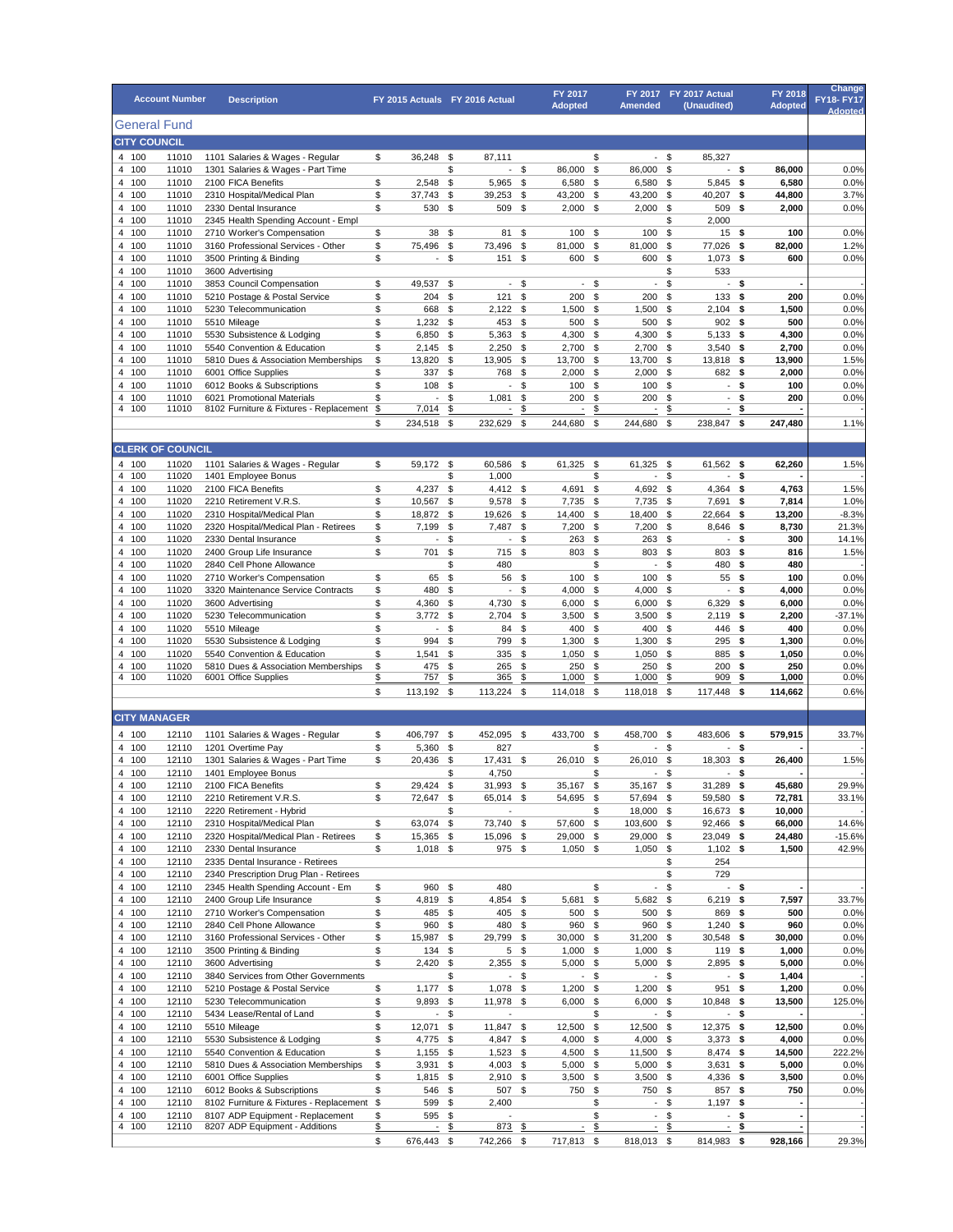|                   | <b>Account Number</b>           | <b>Description</b>                                                  |          |                        | FY 2015 Actuals FY 2016 Actual  |                               | FY 2017<br><b>Adopted</b> | <b>Amended</b>              | FY 2017 FY 2017 Actual<br>(Unaudited)             |                     | FY 2018<br><b>Adopted</b> | Change<br><b>FY18-FY17</b><br><b>Adopted</b> |
|-------------------|---------------------------------|---------------------------------------------------------------------|----------|------------------------|---------------------------------|-------------------------------|---------------------------|-----------------------------|---------------------------------------------------|---------------------|---------------------------|----------------------------------------------|
|                   | <b>LEGAL SERVICES</b>           |                                                                     |          |                        |                                 |                               |                           |                             |                                                   |                     |                           |                                              |
| 4 100             | 12210                           | 1101 Salaries & Wages - Regular                                     | \$       | 205,075 \$             | 210,163 \$                      |                               | 212,730 \$                | 212,730 \$                  | 213,548 \$                                        | 220,440             |                           | 3.6%                                         |
| 4 100             | 12210                           | 1301 Salaries & Wages - Part Time                                   | \$       | 6,800 \$               | 4,000 \$                        |                               | 4,080 \$                  | 4,080 \$                    | $3,200$ \$                                        |                     | 8,000                     | 96.1%                                        |
| 4 100             | 12210                           | 1401 Employee Bonus                                                 |          |                        | \$<br>2,000                     |                               |                           | \$<br>÷.                    | \$<br>$\sim$                                      | \$                  |                           |                                              |
| 4 100             | 12210                           | 2100 FICA Benefits                                                  | \$       | 15.258                 | \$<br>15,393                    | \$                            | 16,586                    | \$<br>16.586                | \$<br>15,331                                      | \$                  | 17,476                    | 5.4%                                         |
| 4 100             | 12210                           | 2210 Retirement V.R.S.                                              | \$       | 36,614                 | \$<br>33,225                    | \$                            | 26,830                    | \$<br>26,830                | \$<br>26,678 \$                                   |                     | 27,665                    | 3.1%                                         |
| 4 100<br>4 100    | 12210<br>12210                  | 2310 Hospital/Medical Plan<br>2320 Hospital/Medical Plan - Retirees | \$<br>\$ | 14,399<br>7,344        | \$<br>14,975<br>\$<br>2,544     | \$<br>\$                      | 28,800<br>5,000           | \$<br>24,800<br>\$<br>5,000 | \$<br>24,292<br>\$<br>2,420                       | \$<br>-\$           | 26,400<br>3,000           | $-8.3%$<br>$-40.0%$                          |
| 4 100             | 12210                           | 2330 Dental Insurance                                               | \$       | 509                    | \$<br>509                       | \$                            | 526                       | \$<br>526                   | \$<br>509                                         | -\$                 | 600                       | 14.1%                                        |
| 4 100             | 12210                           | 2340 Prescription Drug Plan - Retirees                              | \$       | 1,397                  | \$<br>1,501                     | \$                            | 1,400                     | \$<br>1,400                 | \$<br>946                                         | -\$                 | 1,800                     | 28.6%                                        |
| 4 100             | 12210                           | 2400 Group Life Insurance                                           | \$       | 2,429                  | \$<br>2,480                     | \$                            | 2,787                     | \$<br>2,787                 | \$<br>$2,785$ \$                                  |                     | 2,888                     | 3.6%                                         |
| 4 100             | 12210                           | 2710 Worker's Compensation                                          | \$       | 211                    | \$<br>178                       | \$                            | 250                       | \$<br>250                   | \$<br>194                                         | -\$                 | 200                       | $-20.0%$                                     |
| 4 100             | 12210                           | 2840 Cell Phone Allowance                                           | \$       | 480                    | \$<br>480                       | \$                            | 480                       | \$<br>480                   | \$<br>480                                         | - \$                | 480                       | 0.0%                                         |
| 4 100             | 12210                           | 3150 Professional Services - Legal                                  | \$       | 34,705                 | \$<br>60,432                    | \$                            | 45,000                    | \$<br>45,000                | \$<br>29,653                                      | - \$                | 45,000                    | 0.0%                                         |
| 4 100<br>4 100    | 12210<br>12210                  | 5210 Postage & Postal Service<br>5230 Telecommunication             | \$<br>\$ | 40<br>663              | \$<br>155<br>\$                 | \$<br>\$                      | 200<br>700                | \$<br>200<br>\$<br>700      | \$<br>67 \$<br>\$<br>967                          | \$                  | 200<br>700                | 0.0%<br>0.0%                                 |
| 4 100             | 12210                           | 5510 Mileage                                                        | \$       | ä,                     | 1,059<br>\$<br>294              | \$                            | 150                       | \$<br>150                   | \$<br>$\omega$                                    | \$                  | 300                       | 100.0%                                       |
| 4 100             | 12210                           | 5530 Subsistence & Lodging                                          | \$       | 1,768                  | -\$<br>1,518                    | \$                            | 1,800                     | \$<br>1,800                 | 1,701<br>\$                                       | \$                  | 1,700                     | $-5.6%$                                      |
| 4 100             | 12210                           | 5540 Convention & Education                                         | \$       | 2,460                  | - \$<br>1,785                   | \$                            | 2,150                     | \$<br>2,150                 | \$<br>$1,485$ \$                                  |                     | 2,110                     | $-1.9%$                                      |
| 4 100             | 12210                           | 5810 Dues & Association Memberships                                 | \$       | 1,425                  | \$<br>1,210                     | \$                            | 1,100                     | \$<br>1,100                 | \$<br>1,835                                       | - \$                | 1,835                     | 66.8%                                        |
| 4 100             | 12210                           | 5845 Court Fees                                                     | \$       | 808                    | - \$<br>287                     | \$                            | 500                       | \$<br>500                   | \$<br>163                                         | - \$                | 500                       | 0.0%                                         |
| 4 100             | 12210                           | 6001 Office Supplies                                                | \$       | 1,427                  | \$<br>649                       | \$                            | 1,500                     | \$<br>1,500                 | \$<br>795                                         | - \$                | 1,500                     | 0.0%                                         |
| 100<br>4<br>4 100 | 12210<br>12210                  | 6012 Books & Subscriptions<br>8207 ADP Equipment - Additions        | \$       | 13,256<br>٠            | \$<br>10,032                    | \$                            | 14,020                    | \$<br>10,520                | \$<br>9,477                                       | \$                  | 13.375                    | $-4.6%$                                      |
|                   |                                 |                                                                     | \$<br>\$ |                        | \$                              | \$                            |                           | 3,500<br>\$                 | 1,089<br>\$                                       | \$<br>376.169       |                           |                                              |
|                   |                                 |                                                                     |          | 347,068 \$             | 364,869                         | \$                            | 366,589                   | \$<br>362,589               | \$<br>337,615 \$                                  |                     |                           | 2.6%                                         |
|                   | <b>HUMAN RESOURCES</b>          |                                                                     |          |                        |                                 |                               |                           |                             |                                                   |                     |                           |                                              |
| 4 100             | 12220                           | 1101 Salaries & Wages - Regular                                     | \$       | 192,612 \$             | 193,882 \$                      |                               | 201,505 \$                | 192,506 \$                  | 191,742 \$                                        | 203.090             |                           | 0.8%                                         |
| 4 100             | 12220                           | 1301 Salaries & Wages - Part Time                                   | \$       | 147                    | \$<br>$4,043$ \$                |                               | $\blacksquare$            | \$<br>$\sim$                | - \$<br>$\sim$                                    | \$                  |                           |                                              |
| 4 100             | 12220                           | 1401 Employee Bonus                                                 |          |                        | \$<br>3,000                     | \$                            | ÷.                        | \$<br>ä,                    | \$<br>÷.                                          | \$                  |                           |                                              |
| 4 100             | 12220                           | 2100 FICA Benefits                                                  | \$       | 14,377                 | -\$<br>15,094                   | \$                            | 15,415                    | -\$<br>15,415               | 14,386<br>\$                                      | -\$                 | 15,536                    | 0.8%                                         |
| 4 100             | 12220                           | 2210 Retirement V.R.S.                                              | \$       | 33,181                 | $\mathsf{\$}$<br>30,103         | \$                            | 25.289                    | \$<br>25,288                | \$<br>23,094                                      | - \$                | 25,488                    | 0.8%                                         |
| 4 100             | 12220                           | 2220 Retirement - Hybrid                                            |          |                        | \$<br>33                        |                               |                           | \$<br>÷.                    | \$<br>$1,274$ \$                                  |                     |                           |                                              |
| 4 100             | 12220                           | 2310 Hospital/Medical Plan                                          | \$       | 25,068                 | \$<br>23,018                    | \$                            | 43,200                    | \$<br>28,200                | 27,939<br>\$                                      | \$                  | 39,600                    | $-8.3%$                                      |
| 4 100<br>4 100    | 12220<br>12220                  | 2330 Dental Insurance<br>2400 Group Life Insurance                  | \$<br>\$ | 763<br>2,325           | \$<br>721<br>\$<br>2,250        | \$<br>\$                      | 788<br>2,640              | \$<br>788<br>\$<br>2,640    | \$<br>763<br>\$<br>2,544                          | - \$<br>\$          | 900<br>2,660              | 14.2%<br>0.8%                                |
| 4 100             | 12220                           | 2410 Long Term Disablity                                            |          |                        | \$<br>20                        |                               |                           | \$<br>÷.                    | \$<br>241                                         | -\$                 | 50                        |                                              |
| 4 100             | 12220                           | 2710 Worker's Compensation                                          | \$       | 211S                   | 258                             | \$                            | 220                       | \$<br>220                   | 172 \$<br>\$                                      |                     | 260                       | 18.2%                                        |
| 4 100             | 12220                           | 2830 Employee Service Awards Prog.                                  | \$       | 4,653                  | \$<br>6,324                     | \$                            | 5,000                     | \$<br>5,000                 | \$<br>$7,252$ \$                                  |                     | 5,000                     | 0.0%                                         |
| 4 100             | 12220                           | 2840 Cell Phone Allowance                                           | \$       | 280                    | -\$<br>360                      | \$                            | ÷.                        | \$<br>$\omega$              | \$<br>$\sim$                                      | \$                  | 480                       |                                              |
| 4 100             | 12220                           | 3110 Professional Health Services                                   | \$       | 19,490                 | \$<br>19,868                    | \$                            | 20,000                    | \$<br>20,000                | \$<br>25,252                                      | -\$                 | 20,000                    | 0.0%                                         |
| 4 100             | 12220                           | 3160 Professional Services - Other                                  | \$       | 32,189                 | \$<br>43,557                    | \$                            | 112,500                   | \$<br>77,500                | \$<br>33,601                                      | -\$                 | 20,000                    | $-82.2%$                                     |
| 4 100<br>4 100    | 12220                           | 3320 Maintenance Service Contracts                                  | \$       | 7,560                  | \$<br>7,526<br>÷,               | \$                            | 6,650                     | \$<br>6,650                 | \$<br>6,913                                       | -\$                 | 6,650                     | 0.0%                                         |
| 4 100             | 12220<br>12220                  | 3500 Printing & Binding<br>3600 Advertising                         | \$<br>\$ | ÷.<br>12,824           | \$<br>\$<br>11,436              | \$<br>\$                      | 100<br>11,500             | \$<br>100<br>\$<br>11,500   | \$<br>$\mathcal{L}_{\mathcal{A}}$<br>14,329<br>\$ | \$<br>\$            | 100<br>11,500             | 0.0%<br>0.0%                                 |
| 4 100             | 12220                           | 5210 Postage & Postal Service                                       | \$       | 245                    | \$<br>308                       | \$                            | 350                       | \$<br>350                   | \$<br>406                                         | - \$                | 350                       | 0.0%                                         |
| 4 100             | 12220                           | 5230 Telecommunication                                              | \$       | 1,414                  | \$<br>1,633                     | \$                            | 1,300                     | \$<br>1,300                 | \$<br>825 \$                                      |                     | 1,300                     | 0.0%                                         |
| 4 100             | 12220                           | 5510 Mileage                                                        | \$       | 489                    | \$<br>101                       | \$                            | 500                       | \$<br>500                   | \$<br>$\overline{\phantom{a}}$                    | \$                  | 500                       | 0.0%                                         |
| 4 100             | 12220                           | 5520 Fares                                                          | \$       | 36                     | -\$<br>591                      | \$                            | $\sim$                    | \$<br>$\sim$                | \$<br>$\omega$                                    | \$                  |                           |                                              |
| 4 100             | 12220                           | 5530 Subsistence & Lodging                                          | \$       | 2,434                  | \$<br>1,461                     | \$                            | 1,300                     | \$<br>1,300                 | \$<br>768                                         | \$                  | 1,500                     | 15.4%                                        |
| 4 100             | 12220                           | 5540 Convention & Education                                         | \$       | $2,000$ \$             | 720                             | \$                            | 3,000                     | - \$<br>3,000               | \$<br>500                                         | -\$                 | 13,000                    | 333.3%                                       |
| 4 100             | 12220                           | 5810 Dues & Association Memberships                                 | \$       | 1,010 \$               | 1,020 \$                        |                               | $1,000$ \$                | $1,000$ \$                  | $1,507$ \$                                        |                     | 1,000                     | 0.0%                                         |
| 4 100<br>4 100    | 12220<br>12220                  | 6001 Office Supplies<br>6012 Books & Subscriptions                  | \$<br>\$ | 1,270 \$<br>$30*$      | $1,360$ \$                      | 95 \$                         | $2,200$ \$<br>- \$        | $2,200$ \$                  | $1,095$ \$<br>65 \$<br>- \$                       |                     | 2,000                     | $-9.1%$                                      |
| 4 100             | 12220                           | 6013 Educational & Recreational Supplie: \$                         |          | 2,271                  | \$<br>2,325                     | \$                            | 2,000                     | 2,000<br>\$                 | $2,344$ \$<br>\$                                  |                     | 2,000                     | 0.0%                                         |
|                   |                                 |                                                                     | \$       | 356,879 \$             | 371,107 \$                      |                               | 456,457 \$                | 397,457 \$                  | 357,012 \$                                        | 372,965             |                           | $-18.3%$                                     |
|                   |                                 |                                                                     |          |                        |                                 |                               |                           |                             |                                                   |                     |                           |                                              |
|                   | <b>INDEPENDENT AUDITOR</b>      |                                                                     |          |                        |                                 |                               |                           |                             |                                                   |                     |                           |                                              |
| 4 100             | 12240                           | 3120 Professional Services - Accounting \$                          |          | 71,050 \$              | 71,750 \$                       |                               | 69,000 \$                 | 82,000 \$                   | 73,250 \$                                         |                     | 73,000                    | 5.8%                                         |
| 4 100             | 12240                           | 3160 Professional Services - Other                                  |          |                        | \$<br>8,538 \$                  |                               | - \$                      | $\blacksquare$              | \$<br>8,880 \$                                    |                     | 5,000                     |                                              |
| 4 100             | 12240                           | 3500 Printing & Binding                                             | \$       | $1,440$ \$             | $1,440$ \$                      |                               | $2,150$ \$                | 2,150                       | 1,375 \$<br>- \$                                  |                     | 1,500                     | $-30.2%$                                     |
| 4 100             | 12240                           | 5220 Messenger Services                                             | \$       | 29 \$                  |                                 | $-$ \$                        | - \$                      |                             | - \$                                              | - \$                |                           |                                              |
| 4 100<br>4 100    | 12240<br>12240                  | 5810 Dues & Association Memberships<br>6012 Books & Subscriptions   | \$<br>\$ | - \$<br>$\blacksquare$ | \$<br>$\blacksquare$            | \$<br>$\sim$<br>$\frac{1}{2}$ | 800 \$                    | 800<br>\$<br>$\blacksquare$ | \$<br>580<br>\$                                   | $-$ \$<br><u>\$</u> |                           | $-100.0%$                                    |
|                   |                                 |                                                                     | \$       | 72,519 \$              | 81,728 \$                       |                               | 71,950 \$                 | 84,950 \$                   | 84,085 \$                                         |                     | 79,500                    | 10.5%                                        |
|                   |                                 |                                                                     |          |                        |                                 |                               |                           |                             |                                                   |                     |                           |                                              |
|                   |                                 | POSTAGE MACHINE - CITY HALL                                         |          |                        |                                 |                               |                           |                             |                                                   |                     |                           |                                              |
| 4 100             | 12280                           | 3320 Maintenance Service Contracts                                  | \$       | $3,168$ \$             | $3,066$ \$                      |                               | 4,000 \$                  | $3,900$ \$                  | $2,964$ \$                                        |                     | 4,000                     | 0.0%                                         |
| 4 100             | 12280                           | 6001 Office Supplies                                                | \$       |                        | 132<br>\$                       | $\frac{1}{2}$                 |                           | \$                          | 393 \$<br>\$                                      |                     |                           |                                              |
|                   |                                 |                                                                     | \$       | $3,168$ \$             | $3,198$ \$                      |                               | 4,000 \$                  | $3,900$ \$                  | $3,357$ \$                                        |                     | 4,000                     | 0.0%                                         |
|                   |                                 |                                                                     |          |                        |                                 |                               |                           |                             |                                                   |                     |                           |                                              |
|                   | <b>COPY MACHINE - CITY HALL</b> |                                                                     |          |                        |                                 |                               |                           |                             |                                                   |                     |                           |                                              |
| 4 100             | 12281                           | 5230 Telecommunication                                              | \$       | 387 \$                 |                                 | 231 \$                        | 400 \$                    | 400 \$                      |                                                   | - \$                | 400                       | 0.0%                                         |
| 4 100             | 12281                           | 5410 Lease/Rental of Equipment                                      | \$       | 15,592 \$              | 14,750 \$                       |                               | 16,500 \$                 | 16,600 \$                   | 18,719 \$                                         |                     | 16,500                    | 0.0%                                         |
| 4 100             | 12281                           | 6001 Office Supplies                                                | \$       | 2,557                  | $\overline{0}$<br>$\frac{3}{2}$ | $\frac{1}{2}$                 | 3,700                     | 3,700<br>\$                 | $1,960$ \$<br>\$                                  |                     | 3,700                     | 0.0%                                         |
|                   |                                 |                                                                     | \$       | 18,536 \$              | 14,982 \$                       |                               | 20,600 \$                 | 20,700 \$                   | 20,679 \$                                         |                     | 20,600                    | 0.0%                                         |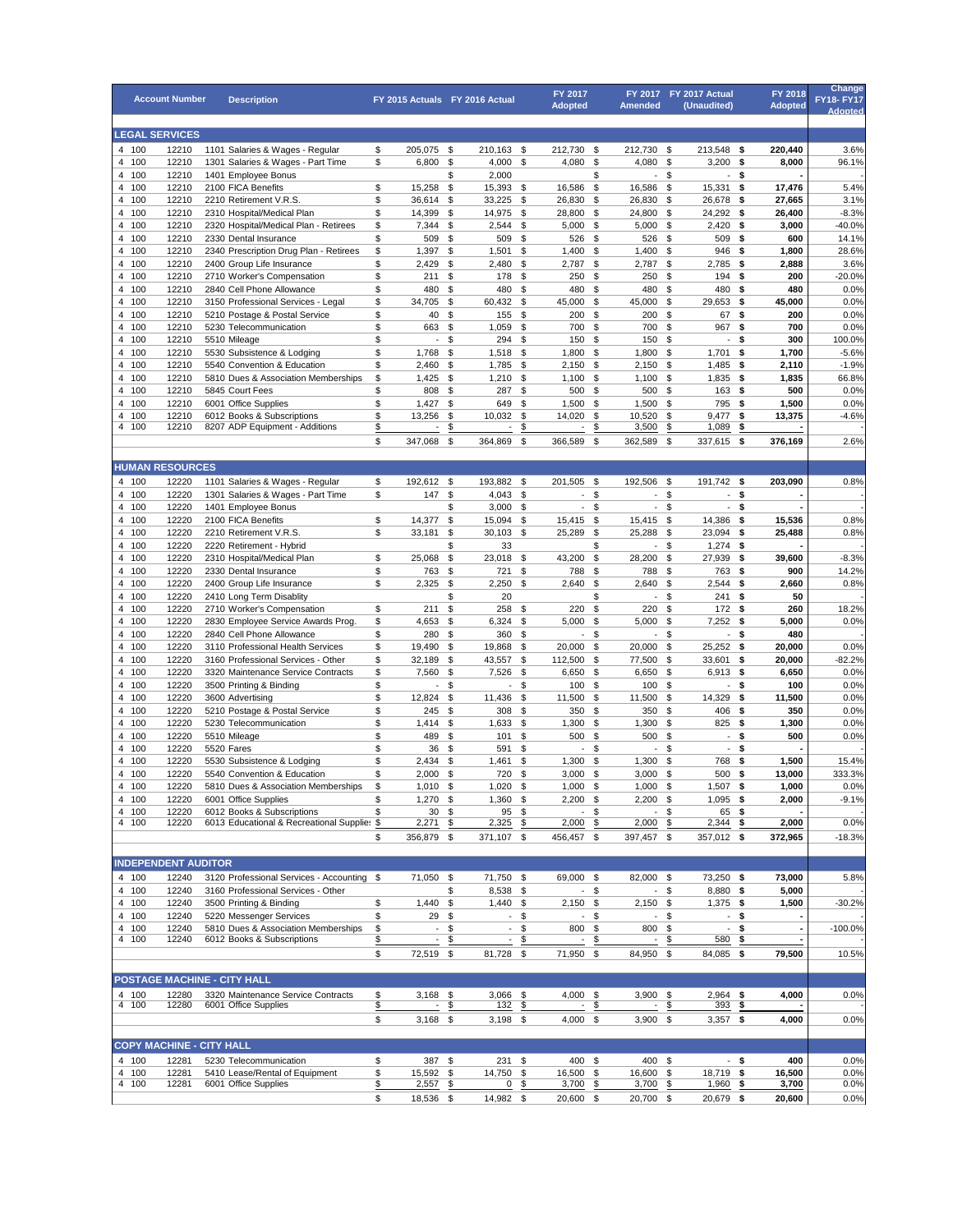|                           | <b>Account Number</b> | <b>Description</b>                     |                          | FY 2015 Actuals FY 2016 Actual |                          |                          | FY 2017<br><b>Adopted</b>      |          | <b>Amended</b>           |          | FY 2017 FY 2017 Actual<br>(Unaudited) |      | FY 2018<br><b>Adopted</b> | Change<br>FY18-FY17<br><b>Adopted</b> |
|---------------------------|-----------------------|----------------------------------------|--------------------------|--------------------------------|--------------------------|--------------------------|--------------------------------|----------|--------------------------|----------|---------------------------------------|------|---------------------------|---------------------------------------|
|                           |                       |                                        |                          |                                |                          |                          |                                |          |                          |          |                                       |      |                           |                                       |
|                           |                       | <b>COMMISSIONER OF THE REVENUE</b>     |                          |                                |                          |                          |                                |          |                          |          |                                       |      |                           |                                       |
| 4 100                     | 12310                 | 1101 Salaries & Wages - Regular        | \$                       | 567,938                        | - \$                     | 575,521 \$               | 596,760 \$                     |          | 571,760 \$               |          | 564,809 \$                            |      | 594,120                   | $-0.4%$                               |
| 4 100                     | 12310                 | 1201 Overtime Pay                      | \$                       | 5,040                          | - \$                     | $7,152$ \$               | 5,100                          | \$       | 5,100                    | \$       | $5,343$ \$                            |      | 5,177                     | 1.5%                                  |
| 4 100                     | 12310                 | 1301 Salaries & Wages - Part Time      | \$                       | 32,419                         | \$                       | 34,780                   | \$<br>34,340                   | \$       | 34,340                   | - \$     | 36,962 \$                             |      | 35,221                    | 2.6%                                  |
| 4 100                     | 12310                 | 1401 Employee Bonus                    |                          |                                | \$                       | 12,000                   |                                | \$       | ä,                       | <b>S</b> |                                       | - \$ |                           |                                       |
| 4 100                     | 12310                 | 2100 FICA Benefits                     | \$                       | 45,371                         | $\mathsf{\$}$            | 47,204 \$                | 48,669                         | \$       | 48,669                   | \$       | 45,959                                | \$   | 48,541                    | $-0.3%$                               |
| 4 100                     | 12310                 | 2210 Retirement V.R.S.                 | \$                       | 101,608                        | \$                       | 90,779 \$                | 70,580                         | \$       | 70,580                   | \$       | 68,193 \$                             |      | 74,562                    | 5.6%                                  |
| 4 100                     | 12310                 | 2220 Retirement - Hybrid               |                          |                                | \$                       | 273                      |                                | \$       | ä,                       | \$       | 966 \$                                |      |                           |                                       |
| 4 100                     | 12310                 | 2310 Hospital/Medical Plan             | \$                       | 74,712                         | \$                       | 71,331                   | \$<br>144,000                  | \$       | 144,000                  | \$       | 143,122 \$                            |      | 145,200                   | 0.8%                                  |
| 4 100                     | 12310                 | 2320 Hospital/Medical Plan - Retirees  | \$                       | 17,009                         | \$                       | 12,048                   | \$<br>17,010                   | \$       | 17,010                   | \$       | 10,387 \$                             |      | 13,500                    | $-20.6%$                              |
| 4 100                     | 12310                 | 2330 Dental Insurance                  | \$                       | $2,290$ \$                     |                          | 2,226                    | \$<br>2,625                    | \$       | 2,625                    | \$       | 2,141                                 | \$   | 3,300                     | 25.7%                                 |
| 4 100                     | 12310                 | 2335 Dental Insurance - Retirees       | \$                       | 254                            | \$                       | 64                       | \$<br>263                      | \$       | 263                      | \$       |                                       | $-5$ | 300                       | 14.1%                                 |
| 4 100                     | 12310                 | 2340 Prescription Drug Plan - Retirees | \$                       | 2,096                          | \$                       | 2,498                    | \$<br>2,100                    | \$       | 2,100                    | \$       | 3,090                                 | \$   | 2,500                     | 19.0%                                 |
| 4 100                     | 12310                 | 2345 Health Spending Account - Em      | \$                       | 480                            | \$                       |                          |                                | \$       | ä,                       | \$       | ÷.                                    | \$   |                           |                                       |
| 4 100                     | 12310                 | 2400 Group Life Insurance              | \$                       | 6,786                          | \$                       | 6,818 \$                 | 7,818                          | \$       | 7,818                    | \$       | 7,219 \$                              |      | 7,783                     | $-0.4%$                               |
| 4 100                     | 12310                 | 2410 Long Term Disablity               |                          |                                | \$                       | 161                      |                                | \$       | $\blacksquare$           | \$       | 362                                   | \$   |                           |                                       |
| 4 100                     | 12310                 | 2710 Worker's Compensation             | \$                       | 661                            | \$                       | 565                      | \$<br>700                      | \$       | 700                      | \$       | 895 \$                                |      | 600                       | $-14.3%$                              |
| 4 100                     | 12310                 | 3160 Professional Services - Other     | \$                       | 42,327                         | \$                       | 44,966                   | \$<br>45,600                   | \$       | 45,600                   | \$       | 45,111                                | \$   | 47,500                    | 4.2%                                  |
| 4 100                     | 12310                 | 3310 Repairs & Maintenance             | \$                       | $\sim$                         | \$                       | 107                      | \$<br>500                      | \$       | 500                      | \$       |                                       | $-5$ | 500                       | 0.0%                                  |
| 4 100                     | 12310                 | 3320 Maintenance Service Contracts     | \$                       | 486                            | \$                       | 1,458                    | \$<br>1,950                    | \$       | 1,950                    | \$       | 510                                   | \$   |                           | $-100.0%$                             |
| 4 100                     | 12310                 | 3500 Printing & Binding                | \$                       | 4,367                          | \$                       | 1,954                    | \$<br>6,000                    | \$       | 6,000                    | \$       | $4,161$ \$                            |      | 6,000                     | 0.0%                                  |
| 4 100                     | 12310                 | 3600 Advertising                       | \$                       | 274                            | \$                       | 274                      | \$<br>500                      | \$       | 500                      | \$       | 274S                                  |      | 500                       | 0.0%                                  |
| 4 100                     | 12310                 | 4100 Data Processing Charges           |                          |                                | \$                       | 206 \$                   | $\sim$                         | \$       | $\overline{\phantom{a}}$ | \$       |                                       | $-5$ |                           |                                       |
| 4 100                     | 12310                 | 5210 Postage & Postal Service          | \$                       | 8,948                          | \$                       | 8,444                    | \$<br>8,700                    | \$       | 8,700                    | \$       | 8,411                                 | \$   | 8,500                     | $-2.3%$                               |
| 4 100                     | 12310                 | 5230 Telecommunication                 | \$                       | $2,913$ \$                     |                          | $3,507$ \$               | 2,000                          | \$       | 2,000                    | -\$      | $2,009$ \$                            |      | 2,000                     | 0.0%                                  |
| 4 100                     | 12310                 | 5410 Lease/Rental of Equipment         | \$                       | 4,992                          | - \$                     | 3,546                    | \$<br>3,525                    | \$       | 3,525                    | -\$      | $3,259$ \$                            |      | 3,545                     | 0.6%                                  |
| 4 100                     | 12310                 | 5510 Mileage                           | \$                       | 1,456                          | \$                       | 1,884 \$                 | 1,900                          | \$       | 1,900                    | \$       | 950 \$                                |      | 1,900                     | 0.0%                                  |
| 4 100                     | 12310                 | 5530 Subsistence & Lodging             | \$                       | 308                            | $\mathbf s$              | 664                      | \$<br>$1,400$ \$               |          | 1,400                    | -S       | 998 \$                                |      | 1,400                     | 0.0%                                  |
| 4 100                     | 12310                 | 5540 Convention & Education            | \$                       | 1,936                          | \$                       | 1,649                    | \$<br>2,400                    | \$       | 2,400                    | \$       | $2,100$ \$                            |      | 2,400                     | 0.0%                                  |
| 4 100                     | 12310                 | 5810 Dues & Association Memberships    | \$                       | 1,695                          | $\mathbf s$              | 1,694                    | \$<br>$1,505$ \$               |          | 1,505                    | - \$     | $1,914$ \$                            |      | 1,500                     | $-0.3%$                               |
| 4 100                     | 12310                 | 6001 Office Supplies                   | \$                       | 9,253                          | \$                       | 6,180                    | \$<br>5,750                    | - \$     | 5,750                    | \$       | $4,813$ \$                            |      | 6,000                     | 4.3%                                  |
| 4 100                     | 12310                 | 6012 Books & Subscriptions             | \$                       | 2,920                          | <b>S</b>                 | 24                       | \$<br>500                      | <b>S</b> | 500                      | -S       | $1,508$ \$                            |      | 500                       | 0.0%                                  |
| 4 100                     | 12310                 | 8102 Books & Subscriptions             | \$                       | $\sim$                         | \$                       | $\blacksquare$           | \$<br>$\overline{\phantom{a}}$ | \$       | $\blacksquare$           | \$       | 6,775                                 | \$   |                           |                                       |
|                           |                       |                                        | \$                       | 938,539                        | <b>S</b>                 | 939,977 \$               | 1,012,195 \$                   |          | 987,195 \$               |          | 972,241 \$                            |      | 1,013,048                 | 0.1%                                  |
|                           |                       |                                        |                          |                                |                          |                          |                                |          |                          |          |                                       |      |                           |                                       |
|                           |                       | <b>BOARD OF REAL ESTATE ASSESSORS</b>  |                          |                                |                          |                          |                                |          |                          |          |                                       |      |                           |                                       |
| 4 100                     | 12320                 | 3160 Professional Services - Other     | \$                       |                                | $-$ \$                   | 164,463 \$               | 10,000 \$                      |          | 10,000 \$                |          | 100S                                  |      | 1,000                     | $-90.0%$                              |
| 4 100                     | 12320                 | 3500 Printing & Binding                | $\overline{\mathcal{L}}$ | ÷.                             | $\overline{\mathcal{E}}$ | 8,066                    | \$                             | \$       |                          | \$       | $\blacksquare$                        | \$   |                           |                                       |
|                           |                       |                                        | \$                       | $\blacksquare$                 | \$                       | 172,529 \$               | 10,000                         | \$       | 10,000                   | \$       | 100S                                  |      | 1,000                     | $-90.0%$                              |
| <b>EQUALIZATION BOARD</b> |                       |                                        |                          |                                |                          |                          |                                |          |                          |          |                                       |      |                           |                                       |
| 4 100                     | 12330                 | 1301 Salaries & Wages - Part Time      |                          |                                |                          |                          |                                | S        | $2,400$ \$               |          | 2,400                                 |      |                           |                                       |
| 4 100                     | 12330                 | 2710 Worker's Compensation             |                          |                                |                          |                          |                                | \$       | $\overline{2}$           | \$       | $\overline{2}$                        |      |                           |                                       |
| 4 100                     | 12330                 | 3600 Advertising                       |                          |                                | \$                       | $\overline{\phantom{a}}$ | \$<br>500                      | \$       | 1,786                    | \$       | 1,786                                 | \$   |                           | $-100.0%$                             |
| 4 100                     | 12330                 | 3854 Board Member Compensation         | \$                       |                                | $\overline{\$}$          |                          | \$<br>5,000                    | \$       | 1,312                    | \$       | $\sim$                                | \$   |                           | $-100.0%$                             |
|                           |                       |                                        | \$                       | ÷.                             | \$                       | $\blacksquare$           | \$<br>5,500                    | \$       | 5,500                    | \$       | 4,188                                 | \$   |                           | $-100.0%$                             |
|                           |                       |                                        |                          |                                |                          |                          |                                |          |                          |          |                                       |      |                           |                                       |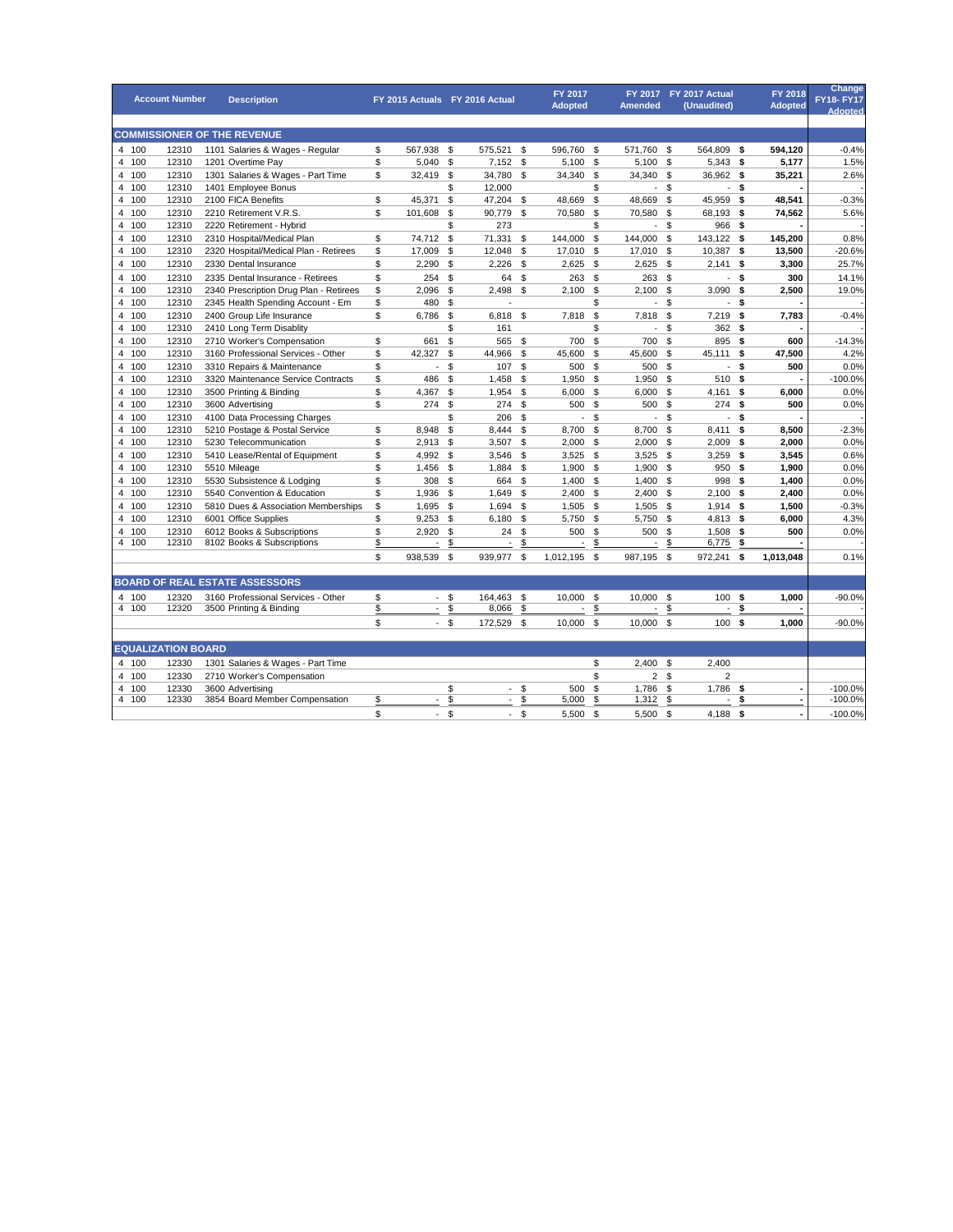|                                                                                                                                                                                                                                                                                                       | <b>Account Number</b> | <b>Description</b>                                                  | FY 2015 Actuals FY 2016 Actual   |                              |                                    | FY 2017<br><b>Adopted</b>        | <b>Amended</b>                 |                                | FY 2017 FY 2017 Actual<br>(Unaudited) | FY 2018<br><b>Adopted</b>        | Change<br><b>FY18-FY17</b><br>Adopted |
|-------------------------------------------------------------------------------------------------------------------------------------------------------------------------------------------------------------------------------------------------------------------------------------------------------|-----------------------|---------------------------------------------------------------------|----------------------------------|------------------------------|------------------------------------|----------------------------------|--------------------------------|--------------------------------|---------------------------------------|----------------------------------|---------------------------------------|
| <b>TREASURER</b>                                                                                                                                                                                                                                                                                      |                       |                                                                     |                                  |                              |                                    |                                  |                                |                                |                                       |                                  |                                       |
| 4 100                                                                                                                                                                                                                                                                                                 | 12410                 | 1101 Salaries & Wages - Regular                                     | \$<br>362,189 \$                 |                              | 381,372 \$                         | 378,570 \$                       | 378,570 \$                     |                                | 379,916 \$                            | 390,600                          | 3.2%                                  |
| 4 100                                                                                                                                                                                                                                                                                                 | 12410                 | 1201 Overtime Pay                                                   | \$                               | $-$ \$                       | \$<br>$\sim$                       | 2,040 \$                         | $2,040$ \$                     |                                | 386 \$                                | 2,000                            | $-2.0%$                               |
| 4 100                                                                                                                                                                                                                                                                                                 | 12410                 | 1301 Salaries & Wages - Part Time                                   | \$<br>14,088 \$                  | 14,955                       | \$                                 | 15,375 \$                        | 15,375 \$                      |                                | 16,591 \$                             | 15,704                           | 2.1%                                  |
| 4 100                                                                                                                                                                                                                                                                                                 | 12410                 | 1401 Employee Bonus                                                 | \$<br>$\sim$                     | -\$<br>9,000                 |                                    |                                  | \$                             | - \$                           | - \$                                  |                                  |                                       |
| 4 100                                                                                                                                                                                                                                                                                                 | 12410                 | 2100 FICA Benefits                                                  | \$<br>28,177 \$                  |                              | $30,150$ \$                        | 30,293 \$                        | 30,293 \$                      |                                | 29,040 \$                             | 31,235                           | 3.1%                                  |
| 4 100                                                                                                                                                                                                                                                                                                 | 12410                 | 2210 Retirement V.R.S.                                              | \$<br>62,746                     | \$<br>57,961                 | \$                                 | 47,511 \$                        | 47,512 \$                      |                                | 44,460                                | 49,020<br>- \$                   | 3.2%                                  |
| 4 100                                                                                                                                                                                                                                                                                                 | 12410                 | 2220 Retirement - Hybrid                                            | \$<br>825                        | -\$<br>1,172                 |                                    |                                  | \$                             | $\sim$<br>\$                   | $2,297$ \$                            |                                  |                                       |
| 4 100<br>4 100                                                                                                                                                                                                                                                                                        | 12410<br>12410        | 2310 Hospital/Medical Plan<br>2320 Hospital/Medical Plan - Retirees | \$<br>59,272<br>\$<br>17,776     | \$<br>72,276<br>\$<br>13,220 | \$<br>\$                           | 115,200<br>18,000 \$             | \$<br>115,200<br>18,000 \$     | \$                             | 113,764<br>11,524                     | -\$<br>105,600<br>12,600<br>- \$ | $-8.3%$<br>$-30.0%$                   |
| 4 100                                                                                                                                                                                                                                                                                                 | 12410                 | 2330 Dental Insurance                                               | \$<br>1,760                      | 1,781<br>-\$                 | \$                                 | 2,625                            | - \$<br>$2,624$ \$             |                                | $1,760$ \$                            | 2,400                            | $-8.6%$                               |
| 4 100                                                                                                                                                                                                                                                                                                 | 12410                 | 2335 Dental Insurance - Retirees                                    | \$<br>254                        | \$                           | 42<br>\$                           | 263                              | \$<br>263                      | -\$                            | $\blacksquare$                        | \$                               | $-100.0%$                             |
| 4 100                                                                                                                                                                                                                                                                                                 | 12410                 | 2340 Prescription Drug Plan - Retirees                              | \$<br>2,795                      | \$                           | $3,633$ \$                         | 2,800                            | \$<br>$2,800$ \$               |                                | 4,186                                 | 4,400<br>- \$                    | 57.1%                                 |
| 4 100                                                                                                                                                                                                                                                                                                 | 12410                 | 2345 Health Spending Account - Em                                   | \$<br>3,240                      | \$                           |                                    |                                  | \$                             | $\blacksquare$<br>\$           | - \$                                  |                                  |                                       |
| 4 100                                                                                                                                                                                                                                                                                                 | 12410                 | 2400 Group Life Insurance                                           | \$<br>4,324                      | \$<br>4,414                  | \$                                 | 4,959                            | \$<br>4,959                    | \$                             | 4,880                                 | \$<br>5,117                      | 3.2%                                  |
| 4 100                                                                                                                                                                                                                                                                                                 | 12410                 | 2410 Long Term Disablity                                            | \$<br>478                        | \$                           | 489                                |                                  | \$                             | \$<br>$\blacksquare$           | 668                                   | -\$<br>500                       |                                       |
| 4 100                                                                                                                                                                                                                                                                                                 | 12410                 | 2710 Worker's Compensation                                          | \$<br>408                        | \$                           | 359 \$                             | 450                              | \$<br>450                      | \$                             | 352                                   | -\$<br>400                       | $-11.1%$                              |
| 4 100                                                                                                                                                                                                                                                                                                 | 12410                 | 2840 Cell Phone Allowances                                          |                                  |                              |                                    |                                  | \$                             | \$<br>$\omega$                 | 280                                   |                                  |                                       |
| 4 100                                                                                                                                                                                                                                                                                                 | 12410                 | 3160 Professional Services - Other                                  | \$<br>34,455 \$                  |                              | 16,298 \$                          | 55,000<br>\$                     | 4,776 \$                       |                                | $4,200$ \$                            | 35,000                           | $-36.4%$                              |
| 4 100                                                                                                                                                                                                                                                                                                 | 12410                 | 3310 Repairs & Maintenance                                          | \$<br>$\blacksquare$             | \$                           | \$<br>$\blacksquare$               | 500<br>- \$                      |                                | 500 \$                         | ÷.                                    | \$<br>500                        | 0.0%                                  |
| 4 100<br>4 100                                                                                                                                                                                                                                                                                        | 12410<br>12410        | 3320 Maintenance Service Contracts                                  | \$<br>1,592<br>\$<br>16,848 \$   | -\$<br>1,755                 | \$<br>\$                           | 1,450<br>20,000 \$               | \$<br>1,450<br>13,000 \$       | -\$                            | 1,700<br>12,097 \$                    | 1,800<br>- \$<br>20,000          | 24.1%<br>0.0%                         |
| 4 100                                                                                                                                                                                                                                                                                                 | 12410                 | 3500 Printing & Binding<br>3600 Advertising                         | \$<br>$3,373$ \$                 | 20,111<br>3,601              | \$                                 | $4,000$ \$                       | $4,000$ \$                     |                                | $2,560$ \$                            | 4,000                            | 0.0%                                  |
| 4 100                                                                                                                                                                                                                                                                                                 | 12410                 | 3840 Services from Other Governments                                | \$<br>$\overline{\phantom{a}}$   | \$                           | \$<br>260                          | 4,150<br>- \$                    | $4,150$ \$                     |                                | ÷.                                    | \$<br>3,000                      | $-27.7%$                              |
| 4 100                                                                                                                                                                                                                                                                                                 | 12410                 | 5210 Postage & Postal Service                                       | 42,184 \$<br>\$                  | 54,578                       | \$                                 | 40,000<br>- \$                   | 40,000 \$                      |                                | 33,513 \$                             | 40,000                           | 0.0%                                  |
| 4 100                                                                                                                                                                                                                                                                                                 | 12410                 | 5230 Telecommunication                                              | \$<br>2,157                      | \$                           | $2,105$ \$                         | 1,750 \$                         | 1,750 \$                       |                                | $1,019$ \$                            | 1,600                            | $-8.6%$                               |
| 4 100                                                                                                                                                                                                                                                                                                 | 12410                 | 5410 Lease/Rental of Equipment                                      | \$<br>8,174                      | -\$                          | 7,923 \$                           | $7,150$ \$                       | $7,150$ \$                     |                                | $9,092$ \$                            | 8,000                            | 11.9%                                 |
| 4 100                                                                                                                                                                                                                                                                                                 | 12410                 | 5510 Mileage                                                        | \$<br>673                        | -\$                          | \$<br>404                          | 400 \$                           |                                | 400 \$                         | 169 \$                                | 1,000                            | 150.0%                                |
| 4 100                                                                                                                                                                                                                                                                                                 | 12410                 | 5530 Subsistence & Lodging                                          | \$<br>164                        | \$                           | \$<br>656                          | 400                              | -\$<br>400                     | -\$                            | 811                                   | 1,500<br>- \$                    | 275.0%                                |
| 4 100                                                                                                                                                                                                                                                                                                 | 12410                 | 5540 Convention & Education                                         | \$<br>560                        | \$                           | $2,030$ \$                         | $1,450$ \$                       | $1,450$ \$                     |                                | $1,737$ \$                            | 2,250                            | 55.2%                                 |
| 4 100                                                                                                                                                                                                                                                                                                 | 12410                 | 5810 Dues & Association Memberships                                 | \$<br>505                        | \$                           | 975<br>\$                          | 1,000                            | - \$<br>$1,000$ \$             |                                | $1,145$ \$                            | 1,000                            | 0.0%                                  |
| 4 100                                                                                                                                                                                                                                                                                                 | 12410                 | 5845 Court Fees                                                     | \$<br>12,605                     | \$<br>15,980                 | \$                                 | 12,500                           | \$<br>12,500                   | -\$                            | 17,820 \$                             | 15,000                           | 20.0%                                 |
| 4 100                                                                                                                                                                                                                                                                                                 | 12410                 | 5855 Credit Card Fees                                               | \$<br>1,006                      | \$                           | ÷                                  |                                  | \$                             | \$<br>$\blacksquare$           | - \$                                  |                                  |                                       |
| 4 100                                                                                                                                                                                                                                                                                                 | 12410                 | 5865 Bank Service Fees                                              | \$<br>50,808                     | \$<br>39,378                 | \$                                 | 65,000 \$                        | 29,000 \$                      |                                | 37,633 \$                             | 45,000                           | $-30.8%$                              |
| 4 100                                                                                                                                                                                                                                                                                                 | 12410                 | 6001 Office Supplies                                                | \$<br>4,484                      | \$<br>4,295                  | \$                                 | 4,000                            | \$<br>4,000                    | - \$                           | 4,416                                 | 4,000<br>- \$                    | 0.0%                                  |
| 4 100                                                                                                                                                                                                                                                                                                 | 12410                 | 6012 Books & Subscriptions                                          |                                  | \$                           | 234<br>\$<br>\$                    | 700<br>45,000                    | \$<br>700<br>30,000<br>S       | -\$<br>\$                      | 452<br>29,425                         | - \$<br>700<br>35,000<br>\$      | 0.0%                                  |
|                                                                                                                                                                                                                                                                                                       |                       |                                                                     |                                  |                              |                                    |                                  |                                |                                |                                       |                                  |                                       |
|                                                                                                                                                                                                                                                                                                       | 12410                 | 9130 Fiscal Agent Fees                                              | 36,297<br>\$                     | \$<br>30,687                 |                                    |                                  |                                |                                |                                       |                                  | $-22.2%$                              |
|                                                                                                                                                                                                                                                                                                       |                       |                                                                     | \$<br>774,217 \$                 | 792,093                      | \$                                 | - \$<br>882,536                  | 774,312 \$                     |                                | 767,893                               | - \$<br>838,927                  | $-4.9%$                               |
|                                                                                                                                                                                                                                                                                                       | <b>FISCAL AFFAIRS</b> |                                                                     |                                  |                              |                                    |                                  |                                |                                |                                       |                                  |                                       |
|                                                                                                                                                                                                                                                                                                       | 12430                 | 1101 Salaries & Wages - Regular                                     | \$<br>415,934 \$                 |                              | 469,352 \$                         | 512,885 \$                       | 500,885 \$                     |                                | 497,986 \$                            | 531,370                          | 3.6%                                  |
|                                                                                                                                                                                                                                                                                                       | 12430                 | 1201 Overtime Pay                                                   | \$<br>2,093                      | \$                           |                                    |                                  | \$                             | \$<br>$\overline{\phantom{a}}$ | 2,351                                 | \$                               |                                       |
|                                                                                                                                                                                                                                                                                                       | 12430                 | 1401 Employee Bonus                                                 |                                  | \$<br>7,000                  |                                    |                                  | \$                             | \$<br>$\blacksquare$           | - \$                                  |                                  |                                       |
|                                                                                                                                                                                                                                                                                                       | 12430                 | 2100 FICA Benefits                                                  | \$<br>30,817                     | \$<br>35,022                 | \$                                 | 39,236<br>- \$                   | 39,235 \$                      |                                | 36,572 \$                             | 40,650                           | 3.6%                                  |
|                                                                                                                                                                                                                                                                                                       | 12430                 | 2210 Retirement V.R.S.                                              | \$<br>69,884                     | \$<br>72,822                 | \$                                 | - \$<br>64,675                   | 64,675 \$                      |                                | 61,785 \$                             | 66,687                           | 3.1%                                  |
|                                                                                                                                                                                                                                                                                                       | 12430                 | 2220 Retirement - Hybrid                                            | \$<br>39                         | \$                           | 764                                |                                  | \$                             | - \$                           | 599 \$                                |                                  |                                       |
|                                                                                                                                                                                                                                                                                                       | 12430                 | 2310 Hospital/Medical Plan                                          | \$<br>46,813                     | \$<br>63,836                 | \$                                 | 115,200                          | \$<br>84,200 \$                |                                | 77,037                                | -\$<br>105,600                   | $-8.3%$                               |
|                                                                                                                                                                                                                                                                                                       | 12430                 | 2320 Hospital/Medical Plan - Retirees                               | 7,834<br>\$                      | \$<br>9,011                  | \$                                 | 8,000                            | \$<br>8,000                    | \$                             | $10,241$ \$                           | 9,000                            | 12.5%                                 |
|                                                                                                                                                                                                                                                                                                       | 12430<br>12430        | 2330 Dental Insurance<br>2340 Prescription Drug Plan - Retirees     | \$<br>784<br>\$<br>302           | \$<br>\$                     | \$<br>1,124<br>751<br>\$           | - \$<br>2,100<br>300             | $2,100$ \$<br>\$               | 300S                           | $1,166$ \$<br>837                     | 2,400<br>-\$<br>900              | 14.3%<br>200.0%                       |
| 100                                                                                                                                                                                                                                                                                                   | 12430                 | 2345 Health Spending Account - Em                                   | \$<br>480                        | \$                           |                                    |                                  | \$<br>÷.                       | \$                             | ÷.                                    | \$<br>$\overline{\phantom{a}}$   |                                       |
|                                                                                                                                                                                                                                                                                                       | 12430                 | 2400 Group Life Insurance                                           | 4,771 \$<br>P                    |                              | 5,493 \$                           | 6,719 \$                         | 6,719 \$                       |                                | 6,512 \$                              | 6,961                            | 3.6%                                  |
|                                                                                                                                                                                                                                                                                                       | 12430                 | 2410 Long Term Disablity                                            | \$<br>$23 \quad $$               |                              | 277                                |                                  | \$                             | \$<br>$\sim$                   | 283 \$                                | 300                              |                                       |
|                                                                                                                                                                                                                                                                                                       | 12430                 | 2710 Worker's Compensation                                          | \$<br>457 \$                     |                              | 425 \$                             | 550 \$                           |                                | 550 \$                         | 449 \$                                | 450                              | $-18.2%$                              |
|                                                                                                                                                                                                                                                                                                       | 12430                 | 3160 Professional Services - Other                                  | \$<br>20,000 \$                  |                              | 24,000 \$                          | 25,000 \$                        | 12,000 \$                      |                                | 20,000 \$                             | 25,000                           | 0.0%                                  |
|                                                                                                                                                                                                                                                                                                       | 12430                 | 3500 Printing & Binding                                             | \$<br>68 \$                      |                              | 109 \$                             | 300 \$                           |                                | 300 \$                         | - \$                                  | 300                              | 0.0%                                  |
|                                                                                                                                                                                                                                                                                                       | 12430                 | 3600 Advertising                                                    | \$<br>39                         | \$                           | \$<br>$\blacksquare$               | - \$                             |                                | - \$                           | $(281)$ \$                            |                                  |                                       |
|                                                                                                                                                                                                                                                                                                       | 12430                 | 5210 Postage & Postal Service                                       | \$<br>425                        | - \$                         | 483 \$                             | 700 \$                           |                                | 700 \$                         | 494 \$                                | 700                              | 0.0%                                  |
|                                                                                                                                                                                                                                                                                                       | 12430                 | 5230 Telecommunication                                              | \$<br>1,822 \$                   | 1,950                        | \$                                 | 1,850 \$                         | 1,850 \$                       |                                | $1,572$ \$                            | 1,800                            | $-2.7%$                               |
|                                                                                                                                                                                                                                                                                                       | 12430                 | 5410 Lease/Rental of Equipment                                      | \$<br>2,618 \$                   |                              | 2,456 \$                           | $2,600$ \$                       | $2,600$ \$                     |                                | $2,597$ \$                            | 2,600                            | 0.0%                                  |
|                                                                                                                                                                                                                                                                                                       | 12430                 | 5433 Lease/Rent of Space                                            | \$<br>420 \$                     |                              | 483 \$                             | 500 \$                           |                                | 500 \$                         | 684 \$                                | 500                              | 0.0%                                  |
|                                                                                                                                                                                                                                                                                                       | 12430                 | 5510 Mileage                                                        | \$                               | $-$ \$                       | $-$ \$                             | 500 \$                           |                                | 500 \$                         | 238 \$                                | 500                              | 0.0%                                  |
|                                                                                                                                                                                                                                                                                                       | 12430                 | 5530 Subsistence & Lodging                                          | \$                               | $-$ \$                       | $-$ \$                             | $1,000$ \$                       | $1,000$ \$                     |                                | - \$                                  | 1,000                            | 0.0%                                  |
|                                                                                                                                                                                                                                                                                                       | 12430                 | 5540 Convention & Education                                         | \$<br>$1,315$ \$                 |                              | 1,395 \$                           | 2,500 \$                         | $2,500$ \$                     |                                | 1,419 \$                              | 6,300                            | 152.0%                                |
|                                                                                                                                                                                                                                                                                                       | 12430<br>12430        | 5810 Dues & Association Memberships<br>6001 Office Supplies         | \$<br>1,565 \$<br>\$<br>6,709 \$ |                              | 840 \$                             | $3,000$ \$                       | $3,000$ \$                     |                                | 464 \$                                | 3,000                            | 0.0%<br>8.7%                          |
|                                                                                                                                                                                                                                                                                                       | 12430                 | 6012 Books & Subscriptions                                          | 61 \$<br>\$                      |                              | 7,626 \$<br>239 \$                 | 4,600 \$<br>100 \$               | 4,600 \$                       | 100 \$                         | $6,585$ \$<br>63 \$                   | 5,000<br>250                     | 150.0%                                |
|                                                                                                                                                                                                                                                                                                       | 12430                 | 8101 Machinery & Equipment - Replacem \$                            | 320                              | - \$                         | \$<br>$\blacksquare$               | - \$                             |                                | $-$ \$                         | - \$                                  |                                  |                                       |
|                                                                                                                                                                                                                                                                                                       | 12430                 | 8202 Furniture & Fixtures - Addit                                   |                                  | \$<br>3,366                  |                                    |                                  | \$                             | \$<br>$\blacksquare$           | $3,366$ \$                            |                                  |                                       |
| 4 100<br>4 100<br>4 100<br>4 100<br>4 100<br>4 100<br>4 100<br>4 100<br>4 100<br>4 100<br>4 100<br>$\overline{4}$<br>4 100<br>4 100<br>4 100<br>4 100<br>4 100<br>4 100<br>4 100<br>4 100<br>4 100<br>4 100<br>4 100<br>4 100<br>4 100<br>4 100<br>4 100<br>4 100<br>4 100<br>4 100<br>4 100<br>4 100 | 12430<br>12430        | 8207 ADP Equipment - Additions<br>8212 ADP Software - Additions     | $$\mathbb{S}$$<br>$\blacksquare$ | \$<br>$\frac{1}{2}$          | $1,262$ \$<br>364<br>$\frac{3}{2}$ | - \$<br>$\overline{\phantom{a}}$ | $\overline{\phantom{a}}$<br>\$ | \$<br>$\blacksquare$<br>\$     | - \$<br>$\overline{\phantom{a}}$      | $\overline{\phantom{a}}$<br>\$   |                                       |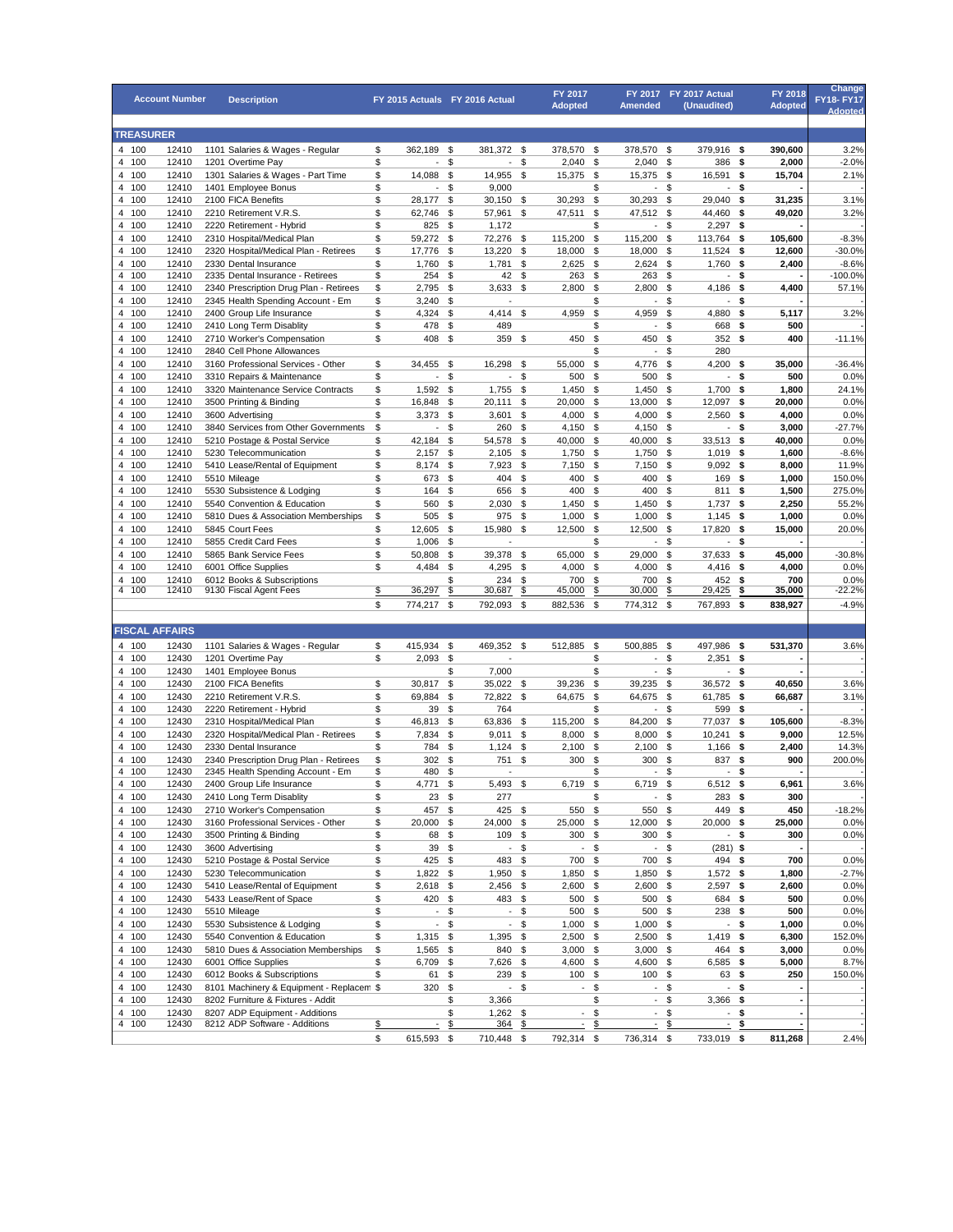|                | <b>Account Number</b>    | <b>Description</b>                                                      | FY 2015 Actuals FY 2016 Actual            |                                                         | FY 2017<br><b>Adopted</b>       | FY 2017<br><b>Amended</b>         | FY 2017 Actual<br>(Unaudited)                | FY 2018<br><b>Adopted</b> | Change<br><b>FY18-FY17</b><br>Adopted |
|----------------|--------------------------|-------------------------------------------------------------------------|-------------------------------------------|---------------------------------------------------------|---------------------------------|-----------------------------------|----------------------------------------------|---------------------------|---------------------------------------|
|                |                          | <b>INFORMATION TECHNOLOGY</b>                                           |                                           |                                                         |                                 |                                   |                                              |                           |                                       |
| 4 100          | 12510                    | 1101 Salaries & Wages - Regular                                         | 406,220 \$<br>\$                          | 443,987 \$                                              | 457,470 \$                      | 452,470                           | \$<br>449,320 \$                             | 543,090                   | 18.7%                                 |
| 4 100          | 12510                    | 1201 Overtime Pay                                                       | \$<br>8,654 \$                            | 13,731 \$                                               | 12,500                          | \$<br>12,500 \$                   | 12.019 \$                                    | 12,700                    | 1.6%                                  |
| 4 100          | 12510                    | 1401 Employee Bonus                                                     |                                           | \$<br>7,000                                             |                                 | \$<br>÷.                          | \$<br>$\sim$                                 | \$                        |                                       |
| 4 100          | 12510                    | 2100 FICA Benefits                                                      | \$<br>30,298                              | \$<br>33,594                                            | -\$<br>35,953                   | \$<br>35,953                      | 33,090 \$<br>\$                              | 42,518                    | 18.3%                                 |
| 4 100          | 12510                    | 2210 Retirement V.R.S.                                                  | \$<br>71,542                              | \$<br>69,461                                            | \$<br>57,412                    | \$<br>57,412                      | - \$<br>54,633 \$                            | 68,158                    | 18.7%                                 |
| 4 100          | 12510                    | 2220 Retirement - Hybrid                                                |                                           | \$<br>632                                               |                                 | \$<br>$\sim$                      | \$<br>$1,352$ \$                             |                           |                                       |
| 4 100          | 12510                    | 2310 Hospital/Medical Plan                                              | \$<br>63,202 \$                           | 79,110 \$                                               | 100,800                         | \$<br>100,800                     | \$<br>100,586 \$                             | 105,600                   | 4.8%                                  |
| 4 100          | 12510                    | 2320 Hospital/Medical Plan - Retirees                                   | \$<br>1,680                               | \$<br>1,617                                             | \$<br>2,000                     | \$<br>2,000                       | \$<br>1,771                                  | \$<br>2,200               | 10.0%                                 |
| 4 100<br>4 100 | 12510<br>12510           | 2330 Dental Insurance<br>2335 Dental Insurance - Retirees               | \$<br>$1,463$ \$<br>\$<br>$\blacksquare$  | $1,717$ \$<br>\$<br>$\overline{\phantom{a}}$            | 2,100<br>\$<br>750              | \$<br>2,100<br>\$<br>750          | \$<br>$1,738$ \$<br>\$<br>$\omega$           | 2,400<br>\$               | 14.3%<br>$-100.0%$                    |
| 4 100          | 12510                    | 2340 Prescription Drug Plan - Retirees                                  | \$<br>699                                 | \$<br>751                                               | \$<br>700                       | \$<br>700                         | \$<br>837                                    | 900<br>\$                 | 28.6%                                 |
| 4 100          | 12510                    | 2345 Health Spending Account - Em                                       | \$<br>480                                 | \$<br>2,000                                             |                                 | \$<br>$\blacksquare$              | \$<br>2,000                                  | \$                        |                                       |
| 4 100          | 12510                    | 2400 Group Life Insurance                                               | \$<br>4,762                               | \$<br>5,233                                             | $\mathfrak s$<br>5,993          | \$<br>5,993                       | \$<br>5,844                                  | 7,114<br>\$               | 18.7%                                 |
| 4 100          | 12510                    | 2410 Long Term Disablity                                                |                                           | \$<br>205                                               |                                 | \$<br>$\overline{\phantom{a}}$    | 228 \$<br>\$                                 | 250                       |                                       |
| 4 100          | 12510                    | 2710 Worker's Compensation                                              | \$<br>451                                 | \$<br>415 \$                                            | 500                             | \$<br>500                         | \$<br>412 \$                                 | 450                       | $-10.0%$                              |
| 4 100          | 12510                    | 2840 Cell Phone Allowance                                               | 3,720<br>\$                               | 4,200<br>\$                                             | 2,880<br>-\$                    | \$<br>2,880                       | \$<br>$4,120$ \$                             | 2,880                     | 0.0%                                  |
| 4 100          | 12510                    | 3160 Professional Services - Other                                      | \$<br>61,880                              | - \$<br>41,442                                          | - \$<br>25,000                  | \$<br>34,188                      | 43,790<br>\$                                 | 25,000<br>- \$            | 0.0%                                  |
| 4 100          | 12510                    | 3310 Repairs & Maintenance                                              | \$<br>25,977 \$                           | 16,307 \$                                               | 20,000                          | \$<br>37,069                      | \$<br>36,713 \$                              | 20,000                    | 0.0%                                  |
| 4 100          | 12510                    | 3320 Maintenance Service Contracts                                      | \$<br>360,460                             | \$<br>465,317                                           | \$<br>516,000                   | \$<br>505,181                     | \$<br>445,124                                | \$<br>560,000             | 8.5%                                  |
| 4 100          | 12510                    | 3600 Advertising                                                        | \$<br>1,106                               | - \$                                                    | \$<br>250                       | \$<br>250                         | \$<br>$\sim$                                 | \$<br>250                 | 0.0%                                  |
| 4 100<br>4 100 | 12510<br>12510           | 5210 Postage & Postal Service<br>5230 Telecommunication                 | \$<br>71<br>\$<br>41,337                  | \$<br>67<br>-\$<br>47,024                               | \$<br>100<br>\$<br>53,620       | \$<br>100<br>\$<br>53,620         | \$<br>81<br>\$<br>36,967                     | \$<br>100<br>41,518<br>\$ | 0.0%<br>$-22.6%$                      |
| 4 100          | 12510                    | 5410 Lease/Rental of Equipment                                          | \$<br>13,620                              | -\$<br>8,428                                            | - \$<br>$\sim$                  | \$<br>$\sim$                      | \$<br>$\sim$                                 | \$                        |                                       |
| 4 100          | 12510                    | 5510 Mileage                                                            | \$<br>818                                 | \$<br>417 \$                                            | 480                             | \$<br>480                         | \$<br>740                                    | 180<br>\$                 | $-62.5%$                              |
| 4 100          | 12510                    | 5520 Fares                                                              |                                           | \$<br>ä,                                                | \$<br>÷.                        | \$<br>ä,                          | \$<br>$\omega$                               | \$<br>280                 |                                       |
| 4 100          | 12510                    | 5530 Subsistence & Lodging                                              | \$<br>1,295                               | \$<br>758                                               | \$<br>920                       | \$<br>920                         | \$<br>$1,238$ \$                             | 870                       | $-5.4%$                               |
| 4 100          | 12510                    | 5540 Convention & Education                                             | \$<br>5,291                               | \$<br>8,567                                             | \$<br>7,300                     | \$<br>14,300                      | \$<br>13,097                                 | 9,000<br>\$               | 23.3%                                 |
| 4 100          | 12510                    | 5810 Dues & Association Memberships                                     | \$<br>568                                 | \$<br>2,861                                             | \$<br>1,400                     | \$<br>1,400                       | \$<br>1,158                                  | 1,400<br>\$               | 0.0%                                  |
| 4 100          | 12510                    | 6001 Office Supplies                                                    | \$<br>2,286                               | -\$<br>2,733                                            | -\$<br>2,500                    | \$<br>2,500                       | \$<br>$2,284$ \$                             | 2,500                     | 0.0%                                  |
| 4 100          | 12510                    | 6012 Books & Subscriptions                                              | \$<br>141                                 | \$<br>656                                               | -\$<br>350                      | \$<br>350                         | \$<br>608 \$                                 | 350                       | 0.0%                                  |
| 4 100          | 12510                    | 6014 Other Operating Supplies                                           | \$<br>4,739                               | \$<br>4,614 \$                                          | 6,840                           | \$<br>4,867                       | \$<br>$5,304$ \$                             | 5,577                     | $-18.5%$                              |
| 4 100          | 12510                    | 8107 ADP Equipment - Replacement                                        |                                           | \$<br>294                                               | - \$<br>\$                      | ÷.                                | $-$ \$<br>\$                                 |                           |                                       |
| 4 100          | 12510                    | 8202 Furniture & Fixtures - Additions                                   | \$<br>1,182                               | \$<br>$\overline{\phantom{a}}$                          | \$<br>$\blacksquare$            | \$<br>÷,                          | \$<br>$\sim$                                 | \$                        |                                       |
| 4 100<br>4 100 | 12510<br>12510           | 8203 Furniture & Fixtures - Additions<br>8207 ADP Equipment - Additions |                                           |                                                         | \$<br>$\overline{\phantom{a}}$  | \$<br>113,000<br>\$               | \$<br>$\omega$<br>\$<br>1,972                | \$<br>\$                  |                                       |
| 4 100          | 12510                    | 8212 ADP Software - Additions                                           | $\frac{1}{2}$<br>$\overline{\phantom{a}}$ | \$<br>20,837<br>\$<br>6,134                             | \$<br>$\frac{1}{2}$             | 1,973<br>\$                       | \$<br>$\overline{\phantom{a}}$               | \$                        |                                       |
|                |                          |                                                                         | \$<br>1,113,942                           | \$<br>1,290,109                                         | \$<br>1,313,818                 | \$<br>1,444,256                   | \$<br>1,257,026                              | 1,455,285<br>\$           | 10.8%                                 |
|                |                          |                                                                         |                                           |                                                         |                                 |                                   |                                              |                           |                                       |
|                | <b>INSURANCE PROGRAM</b> |                                                                         |                                           |                                                         |                                 |                                   |                                              |                           |                                       |
| 4 100          | 12550                    | 2600 Unemployment Compensation                                          | $-$ \$<br>\$                              | - \$                                                    | 20,000 \$                       | 20,000 \$                         | - \$                                         | 20,000                    | 0.0%                                  |
| 4 100          | 12550                    | 2610 Disability Insurance Hybrid Plan                                   | \$<br>$\omega$                            | \$<br>$\sim$                                            | \$<br>10,000 \$                 | 10,000                            | ¥.<br>\$                                     | \$<br>10,000              | 0.0%                                  |
| 4 100          | 12550                    | 2800 Payment for Health insurance Claim \$                              | $\blacksquare$                            | \$<br>$\overline{\phantom{a}}$                          | -\$<br>$\overline{\phantom{a}}$ | \$<br>$\sim$                      | \$<br>$\sim$                                 | \$<br>492,000             |                                       |
| 4 100          | 12550                    | 3160 Professional Services - Other                                      | \$<br>$\blacksquare$                      | \$<br>24,215                                            | 35,000<br>- \$                  | \$<br>35,000                      | \$<br>34,000 \$                              | 50,000                    | 42.9%                                 |
| 4 100          | 12550                    | 5301 Boiler Insurance                                                   | \$<br>7,038                               | \$<br>8,105                                             | \$<br>8,000                     | \$<br>8,000                       | \$<br>7,587                                  | 8,000<br>\$               | 0.0%                                  |
| 4 100          | 12550                    | 5302 Real and Personal Property                                         | \$<br>145,303                             | - \$<br>141,560                                         | \$<br>160,000                   | \$<br>160,000                     | \$<br>130,490                                | 140,000<br>\$             | $-12.5%$                              |
| 4 100          | 12550                    | 5304 No Fault Property Damage                                           | \$<br>18,186                              | \$<br>17,351                                            | \$<br>$\blacksquare$            | \$<br>$\overline{\phantom{a}}$    | \$<br>17,351                                 | 20,000<br>\$              |                                       |
| 4 100          | 12550                    | 5305 Motor Vehicle Insurance                                            | \$<br>172,883                             | - \$<br>158,019                                         | \$<br>170,000                   | \$<br>165,000                     | \$<br>162,271                                | \$<br>150,000             | $-11.8%$                              |
| 4 100<br>4 100 | 12550<br>12550           | 5306 Crime/Bond Coverage<br>5307 Local Government Liability             | \$<br>5,612 \$<br>\$<br>238,854           | 5,623<br>- \$<br>214,492                                | -\$<br>6,000<br>- \$<br>240,000 | \$<br>6,000<br>\$<br>240,000      | \$<br>$4,382$ \$<br>\$<br>209,674 \$         | 6,000<br>220,000          | 0.0%<br>$-8.3%$                       |
| 4 100          | 12550                    | 5308 Excess Coverage                                                    | \$<br>66,300 \$                           | 58,685 \$                                               | 95,000                          | -\$<br>93,800                     | \$<br>82,907                                 | 60,000<br>\$              | $-36.8%$                              |
| 4 100          | 12550                    | 5313 Fireman's A D & D                                                  | \$<br>6,558                               | - \$<br>6,601 \$                                        | 7,000 \$                        | 7,000 \$                          | 6,610 \$                                     | 7,000                     | 0.0%                                  |
| 4 100          | 12550                    | 5314 Payment of Deductibles                                             | \$                                        | \$                                                      | \$<br>10,000                    | \$                                | \$<br>$\sim$                                 | 10,000<br>\$              | 0.0%                                  |
| 4 100          | 12550                    | 5315 Line of Duty Act                                                   | $\frac{1}{2}$<br>85,474                   | $\overline{\$}$<br>123,486                              | \$<br>140,000                   | \$<br>140,000                     | \$<br>203,302                                | 220,000<br>\$             | 57.1%                                 |
|                |                          |                                                                         | \$<br>746,208 \$                          | 758,137 \$                                              | 901,000                         | \$<br>884,800                     | -S<br>858,574 \$                             | 1,413,000                 | 56.8%                                 |
|                |                          |                                                                         |                                           |                                                         |                                 |                                   |                                              |                           |                                       |
|                |                          | <b>SAFETY &amp; RISK MANAGEMENT</b>                                     |                                           |                                                         |                                 |                                   |                                              |                           |                                       |
| 4 100          | 12600                    | 1101 Salaries & Wages - Regular                                         | \$<br>60,636 \$                           | 67,116 \$                                               | 67,990 \$                       | 67,990 \$                         | 68,250 \$                                    | 69,180                    | 1.8%                                  |
| 4 100          | 12600                    | 1401 Employee Bonus                                                     |                                           | \$<br>1,000                                             |                                 | \$<br>$\mathcal{L}_{\mathcal{A}}$ | \$<br>- \$                                   |                           |                                       |
| 4 100          | 12600                    | 2100 FICA Benefits                                                      | \$<br>4,092 \$                            | 4,807 \$                                                | 5,201                           | \$<br>5,201                       | \$<br>$4,801$ \$                             | 5,292                     | 1.8%                                  |
| 4 100          | 12600                    | 2210 Retirement V.R.S.                                                  | \$<br>10,829 \$                           | 10,150 \$                                               | 8,575                           | \$<br>8,575 \$                    | 8,526 \$                                     | 8,682                     | 1.2%                                  |
| 4 100          | 12600                    | 2310 Hospital/Medical Plan                                              | \$<br>16,821 \$                           | 11,096 \$                                               | 14,400                          | \$<br>14,400 \$                   | 13,813 \$                                    | 13,200                    | $-8.3%$                               |
| 4 100          | 12600                    | 2330 Dental Insurance                                                   | \$<br>254 \$                              | 254 \$                                                  | 263                             | \$<br>263                         | \$<br>$254$ \$                               | 300                       | 14.1%                                 |
| 4 100          | 12600                    | 2400 Group Life Insurance                                               | \$<br>718 \$                              | 758 \$                                                  | 891                             | \$<br>891                         | \$<br>890 \$                                 | 906                       | 1.8%                                  |
| 4 100<br>4 100 | 12600<br>12600           | 2710 Worker's Compensation<br>3110 Professional Health Services         | \$<br>67 \$<br>\$<br>4,324 \$             | 62 \$<br>1,972 \$                                       | 100<br>5,000                    | \$<br>100<br>\$<br>$5,000$ \$     | \$<br>61 \$<br>$1,710$ \$                    | 100<br>5,000              | 0.0%<br>0.0%                          |
| 4 100          | 12600                    | 3160 Professional Services - Other                                      | \$<br>1,695 \$                            | 995 \$                                                  | 6,000                           | \$<br>$2,500$ \$                  | 995 \$                                       | 6,000                     | 0.0%                                  |
| 4 100          | 12600                    | 5230 Telecommunication                                                  | \$<br>50 \$                               | 351 \$                                                  | 600                             | \$<br>600                         | - \$<br>$35$ \$                              | 600                       | 0.0%                                  |
| 4 100          | 12600                    | 5530 Subsistence & Lodging                                              | \$<br>498                                 | \$<br>447 \$                                            | 500                             | \$<br>500                         | $1,175$ \$<br>\$                             | 600                       | 20.0%                                 |
| 4 100          | 12600                    | 5540 Convention & Education                                             | \$<br>$\blacksquare$                      | \$<br>179 \$                                            | 800                             | \$<br>800                         | \$<br>99\$                                   | 800                       | 0.0%                                  |
| 4 100          | 12600                    | 5810 Dues & Association Memberships                                     | \$<br>$\blacksquare$                      | \$<br>65 \$                                             | 95                              | \$<br>95                          | \$<br>81 \$                                  | 100                       | 5.3%                                  |
| 4 100          | 12600                    | 6008 Motor Fuel & Lube                                                  | \$<br>33                                  | - \$                                                    | \$<br>500                       | \$<br>500                         | \$<br>÷.                                     | \$<br>500                 | 0.0%                                  |
| 4 100          | 12600                    | 6011 Uniforms & Wearing Apparel                                         | \$<br>$\sim$                              | 245 \$<br>-\$                                           | 750                             | \$<br>750                         | \$<br>$90*$                                  | 750                       | 0.0%                                  |
| 4 100          | 12600                    | 6012 Books & Subscriptions                                              | \$<br>314                                 | \$<br>646 \$                                            | 500                             | \$<br>4,000                       | $3,939$ \$<br>\$                             | 500                       | 0.0%                                  |
| 4 100          | 12600                    | 6013 Educational & Recreational Supplies \$                             | 145 \$                                    | - \$                                                    | $2,800$ \$                      | 2,800 \$                          | 662 \$                                       | 2,800                     | 0.0%                                  |
| 4 100          |                          |                                                                         |                                           |                                                         |                                 |                                   |                                              |                           |                                       |
|                | 12600                    | 6014 Other Operating Supplies                                           | \$<br>12                                  | 317<br>-\$                                              | -\$<br>500                      | \$<br>500                         | 492 \$<br>\$                                 | 500                       | 0.0%                                  |
| 4 100          | 12600                    | 6021 Promotional Materials                                              | $\frac{1}{2}$<br>965<br>\$<br>101,453 \$  | $\frac{1}{2}$<br>$\overline{\phantom{a}}$<br>100,460 \$ | 2,000<br>\$<br>117,465 \$       | 2,000<br>\$<br>117,465 \$         | \$<br>$\overline{\phantom{a}}$<br>105,873 \$ | 2,000<br>\$<br>117,811    | 0.0%<br>0.3%                          |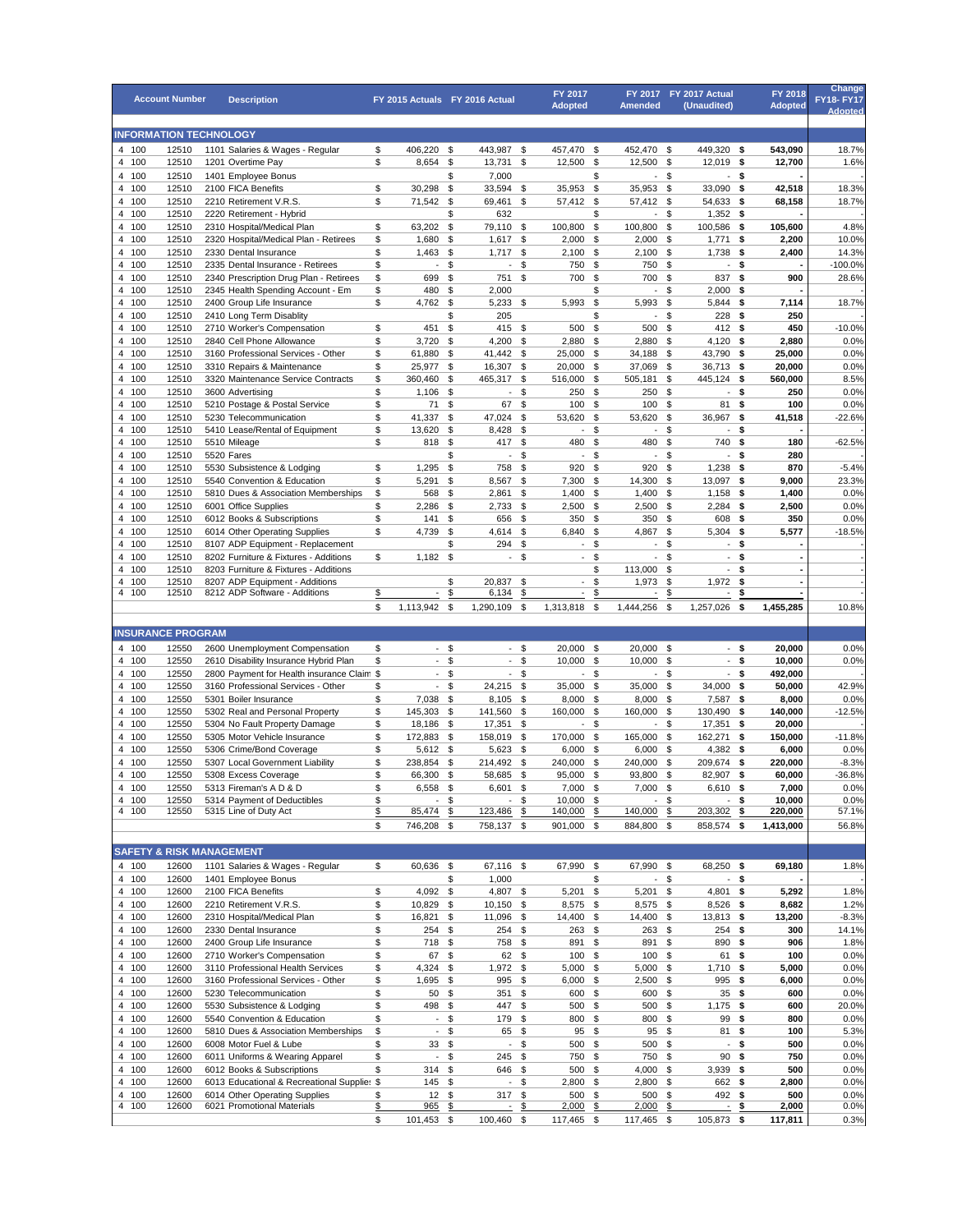|                           | <b>Account Number</b>         | <b>Description</b>                                                                  |                               |                             | FY 2015 Actuals FY 2016 Actual                 |                  | FY 2017<br><b>Adopted</b> | <b>Amended</b>                                 | FY 2017 FY 2017 Actual<br>(Unaudited) | <b>FY 2018</b><br><b>Adopted</b>     | Change<br><b>FY18-FY17</b><br><b>Adopted</b>          |
|---------------------------|-------------------------------|-------------------------------------------------------------------------------------|-------------------------------|-----------------------------|------------------------------------------------|------------------|---------------------------|------------------------------------------------|---------------------------------------|--------------------------------------|-------------------------------------------------------|
|                           |                               |                                                                                     |                               |                             |                                                |                  |                           |                                                |                                       |                                      |                                                       |
| <b>REGISTRAR</b><br>4 100 | 13200                         | 1101 Salaries & Wages - Regular                                                     | \$                            | 53,639 \$                   | 54,921 \$                                      |                  | 55,590 \$                 | 55,590 \$                                      | 52,894 \$                             | 56,425                               | 1.5%                                                  |
| 4 100                     | 13200                         | 1201 Overtime Pay                                                                   | \$                            | 548                         | \$                                             |                  |                           | \$<br>$\blacksquare$                           | \$<br>787 \$                          |                                      |                                                       |
| 4 100                     | 13200                         | 1301 Salaries & Wages - Part Time                                                   | \$                            | 46,092 \$                   | 48,604                                         | \$               | 53,000                    | - \$<br>55,720                                 | -\$<br>54,616 \$                      | 62,800                               | 18.5%                                                 |
| 4 100                     | 13200                         | 1401 Employee Bonus                                                                 |                               |                             | \$<br>2,500                                    |                  |                           | \$<br>$\blacksquare$                           | -S                                    | - \$                                 |                                                       |
| 4 100<br>4 100            | 13200<br>13200                | 2100 FICA Benefits<br>2210 Retirement V.R.S.                                        | \$<br>\$                      | 7,523<br>9,579              | \$<br>8,093 \$<br>\$<br>8,683                  | \$               | 8,307<br>6,977            | \$<br>8,307<br>\$<br>6,977                     | \$<br>8,106 \$<br>6,769<br>\$         | 9,121<br>7,081<br>- \$               | 9.8%<br>1.5%                                          |
| 4 100                     | 13200                         | 2310 Hospital/Medical Plan                                                          | \$                            | 9,886                       | -\$<br>6,413                                   | \$               | 14,400                    | \$<br>14,400                                   | \$<br>11,600 \$                       | 13,200                               | $-8.3%$                                               |
| 4 100                     | 13200                         | 2320 Hospital/Medical Plan - Retirees                                               | \$                            | 11,417                      | \$<br>5,435                                    | \$               | 5,000                     | \$<br>5,000                                    | \$<br>$4,544$ \$                      | 6,000                                | 20.0%                                                 |
| 4 100                     | 13200                         | 2330 Dental Insurance                                                               | \$                            | 254                         | \$<br>254                                      | \$               | 263                       | \$<br>263                                      | \$<br>250                             | 300<br>- \$                          | 14.1%                                                 |
| 4 100                     | 13200                         | 2400 Group Life Insurance                                                           | \$                            | 635                         | \$<br>648                                      | \$               | 728                       | 728<br>- \$                                    | \$<br>706 \$                          | 739                                  | 1.5%                                                  |
| 4 100<br>4 100            | 13200<br>13200                | 2710 Worker's Compensation<br>3150 Professional Services - Legal                    | \$                            | 110                         | - \$<br>$95 \t$$                               |                  | 150                       | \$<br>150<br>\$<br>$\sim$                      | \$<br>99<br>\$<br>750                 | 100<br>\$                            | $-33.3%$                                              |
| 4 100                     | 13200                         | 3160 Professional Services - Other                                                  | \$                            | 10,879                      | - \$<br>12,730                                 | \$               | 8,000                     | \$<br>16.000                                   | \$<br>16,085 \$                       | 12.000                               | 50.0%                                                 |
| 4 100                     | 13200                         | 3200 Temporary Help Service Fees                                                    | \$                            | 12,649                      | \$<br>21,756                                   | \$               | 20,000                    | \$<br>20,000                                   | \$<br>22,850 \$                       | 20,000                               | 0.0%                                                  |
| 4 100                     | 13200                         | 3310 Repairs & Maintenance                                                          | \$                            | 399                         | \$<br>500                                      | \$               | 1,000                     | \$<br>1,000                                    | \$<br>$\blacksquare$                  | 1,000<br>\$                          | 0.0%                                                  |
| 4 100<br>4 100            | 13200<br>13200                | 3320 Maintenance Service Contracts                                                  | \$                            | 6,708                       | - \$<br>13,624                                 | \$               | 11,000                    | \$<br>11,000<br>\$<br>15,000                   | \$<br>17,179                          | \$<br>11,000<br>10,000               | 0.0%                                                  |
| 4 100                     | 13200                         | 3500 Printing & Binding<br>3600 Advertising                                         | \$<br>\$                      | 6,574 \$<br>$\sim$          | 12,869<br>$\ddot{\$}$                          | \$<br>- \$       | 15,000<br>200             | \$<br>200                                      | 9,262<br>\$<br>\$<br>$\sim$           | -\$<br>200<br>\$                     | $-33.3%$<br>0.0%                                      |
| 4 100                     | 13200                         | 3854 Board Member Compensation                                                      | \$                            | 8,198                       | \$<br>8,236 \$                                 |                  | 8,200                     | \$<br>5,480                                    | 5,480<br>\$                           | -\$                                  | $-100.0%$                                             |
| 4 100                     | 13200                         | 5210 Postage & Postal Service                                                       | \$                            | 1,792                       | - \$<br>$2,088$ \$                             |                  | 3,000                     | \$<br>3,000                                    | \$<br>$4,559$ \$                      | 5,000                                | 66.7%                                                 |
| 4 100                     | 13200                         | 5230 Telecommunication                                                              | \$                            | 1,565                       | -\$<br>$1,726$ \$                              |                  | 1,200                     | \$<br>1,200                                    | \$<br>$1,267$ \$                      | 1,800                                | 50.0%                                                 |
| 4 100                     | 13200                         | 5410 Lease/Rental of Equipment                                                      | \$                            | 375                         | \$                                             |                  |                           | \$<br>ä,                                       | \$<br>1,530                           | 800<br>- \$                          |                                                       |
| 4 100<br>4 100            | 13200<br>13200                | 5510 Mileage<br>5540 Convention & Education                                         | \$<br>\$                      | 340<br>975                  | \$<br>$1,054$ \$<br>\$<br>2,782                | \$               | 500<br>2,000              | \$<br>500<br>\$<br>2,000                       | \$<br>$253$ \$<br>\$<br>$1,323$ \$    | 500<br>2,000                         | 0.0%<br>0.0%                                          |
| 4 100                     | 13200                         | 5810 Dues & Association Memberships                                                 | \$                            | 479                         | \$<br>643                                      | \$               | 625                       | \$<br>625                                      | \$<br>320                             | - \$<br>625                          | 0.0%                                                  |
| 4 100                     | 13200                         | 6001 Office Supplies                                                                | \$                            | 2,256                       | \$<br>2,860                                    | \$               | 3,000                     | \$<br>3,000                                    | \$<br>$2,684$ \$                      | 2,500                                | $-16.7%$                                              |
| 4 100                     | 13200                         | 6014 Other Operating Supplies                                                       | \$                            | 3,965                       | \$<br>4,407                                    | \$               | 3,000                     | \$<br>3,000                                    | -\$<br>$4,414$ \$                     | 3,000                                | 0.0%                                                  |
| 4 100                     | 13200                         | 6016 Environmental Management                                                       |                               |                             | \$<br>24                                       |                  |                           | \$<br>÷                                        | \$<br>$\sim$                          | \$                                   |                                                       |
| 4 100<br>4 100            | 13200<br>13200                | 8101 Machinery & Equipment - Replacement<br>8102 Furniture & Fixtures - Replacement |                               |                             | \$<br>$\overline{\phantom{a}}$<br>\$<br>31,995 | \$<br>\$         | 31,720<br>٠               | \$<br>39,720<br>\$<br>$\overline{\phantom{a}}$ | \$<br>39,996<br>\$<br>$\overline{a}$  | - \$<br>\$                           | $-100.0%$                                             |
|                           |                               |                                                                                     | \$                            | 196,837                     | \$<br>252,940                                  | \$               | 252.860                   | \$<br>268,860                                  | \$<br>268,323                         | 226,191<br>\$                        | $-10.5%$                                              |
|                           |                               |                                                                                     |                               |                             |                                                |                  |                           |                                                |                                       |                                      |                                                       |
|                           |                               |                                                                                     |                               |                             |                                                |                  |                           |                                                |                                       |                                      |                                                       |
| <b>CIRCUIT COURT</b>      |                               |                                                                                     |                               |                             |                                                |                  |                           |                                                |                                       |                                      |                                                       |
| 4 100                     | 21100                         | 1101 Salaries & Wages - Regular                                                     | \$                            | 61,977 \$                   | 63,516 \$                                      |                  | 64,290 \$                 | 64,290                                         | - \$<br>71,206 \$                     | 70,475                               | 9.6%                                                  |
| 4 100                     | 21100                         | 1401 Employee Bonus                                                                 |                               |                             | \$<br>1,000                                    |                  |                           | \$<br>$\overline{\phantom{a}}$                 | \$<br>$\blacksquare$                  | \$                                   |                                                       |
| 4 100<br>4 100            | 21100<br>21100                | 2100 FICA Benefits<br>2210 Retirement V.R.S                                         | \$                            | 4,751 \$                    | 4,946 \$<br>10,041 \$                          |                  | 4,918<br>8,110            | \$<br>4,918<br>- \$                            | -\$<br>$5,463$ \$<br>-\$              | 5,391                                | 9.6%                                                  |
| 4 100                     | 21100                         | 2310 Hospital/Medical Plan                                                          | \$<br>\$                      | 11,052 \$<br>$\blacksquare$ | \$<br>$\overline{\phantom{a}}$                 | \$               | 14,400                    | 8,110<br>\$<br>14,400                          | 8,654 \$<br>\$<br>9,600               | 8,845<br>13,200<br>-\$               | 9.1%<br>$-8.3%$                                       |
| 4 100                     | 21100                         | 2330 Dental Insurance                                                               | \$                            | $\blacksquare$              | \$<br>$\blacksquare$                           | \$               | 263                       | \$<br>263                                      | \$<br>$\sim$                          | 300<br>\$                            | 14.1%                                                 |
| 4 100                     | 21100                         | 2400 Group Life Insurance                                                           | \$                            | 733                         | \$<br>750                                      | \$               | 842                       | \$<br>842                                      | \$<br>903                             | 923<br>-\$                           | 9.6%                                                  |
| 4 100                     | 21100                         | 2710 Worker's Compensation                                                          | \$                            | 62                          | \$<br>53                                       | \$               | 100                       | \$<br>100                                      | \$<br>64 \$                           | 100                                  | 0.0%                                                  |
| 4 100<br>4 100            | 21100<br>21100                | 3500 Printing & Binding                                                             | \$                            | 168<br>7,042                | \$<br>247<br>\$                                | \$<br>\$         | 400                       | \$<br>400                                      | \$<br>$\omega$<br>\$                  | 400<br>\$<br>-\$                     | 0.0%                                                  |
| 4 100                     | 21100                         | 3840 Services from Other Governments<br>5210 Postage & Postal Service               | \$<br>\$                      | 344                         | 12,762<br>$\mathbf{\$}$<br>447                 | \$               | 15,000<br>400             | \$<br>15,000<br>\$<br>400                      | 6,250<br>\$<br>69\$                   | 15,000<br>400                        | 0.0%<br>0.0%                                          |
| 4 100                     | 21100                         | 5230 Telecommunication                                                              | \$                            | 1,958                       | - \$<br>$1,725$ \$                             |                  | 1,600                     | \$<br>1,600                                    | \$<br>$2,196$ \$                      | 2,500                                | 56.3%                                                 |
| 4 100                     | 21100                         | 5410 Lease/Rental of Equipment                                                      | \$                            | 1,124                       | \$<br>1,238                                    | \$               | 2,200                     | 2,200<br>\$                                    | \$<br>$1,513$ \$                      | 2,200                                | 0.0%                                                  |
| 4 100<br>4 100            | 21100<br>21100                | 6001 Office Supplies                                                                | \$                            | 3,087                       | \$<br>5,142                                    | \$               | 1,500                     | \$<br>1,500                                    | \$<br>1,532                           | 1,500<br>\$                          | 0.0%                                                  |
|                           |                               | 6012 Books & Subscriptions                                                          | \$<br>\$                      | 1,024<br>93,322 \$          | \$<br>1,027<br>102,893                         | \$<br>\$         | 1,000<br>115,023          | \$<br>1,000<br>\$<br>115,023                   | 998<br>\$<br>\$<br>108,448 \$         | 1,000<br>\$<br>122,234               | 0.0%                                                  |
|                           |                               |                                                                                     |                               |                             |                                                |                  |                           |                                                |                                       |                                      | 6.3%                                                  |
|                           | <b>GENERAL DISTRICT COURT</b> |                                                                                     |                               |                             |                                                |                  |                           |                                                |                                       |                                      |                                                       |
| 4 100                     | 21200                         | 3150 Professional Services - Legal                                                  | \$                            | 617 \$                      |                                                | - \$             | $3,000$ \$                | $1,000$ \$                                     | 120S                                  | 3,000                                |                                                       |
| 4 100                     | 21200                         | 3310 Repairs & Maintenance                                                          | \$                            | 454 \$                      | 920 \$                                         |                  | 500 \$                    | 500 \$                                         | 82 \$                                 | 500                                  | 0.0%                                                  |
| 4 100                     | 21200                         | 3320 Maintenance Service Contracts                                                  | \$                            | $1,571$ \$                  | $1,495$ \$                                     |                  | $3,600$ \$                | $2,600$ \$                                     | $2,056$ \$                            | 3,600                                |                                                       |
| 4 100<br>4 100            | 21200<br>21200                | 5210 Postage & Postal Service<br>5230 Telecommunication                             | \$<br>\$                      | - \$<br>$2,205$ \$          | 140 \$<br>$2,167$ \$                           |                  | 300 \$<br>$4,000$ \$      | 300 \$<br>$3,000$ \$                           | 280 \$<br>$2,316$ \$                  | 300<br>3,500                         | 0.0%<br>$-12.5%$                                      |
| 4 100                     | 21200                         | 5306 Surety Bond                                                                    | \$                            | $\blacksquare$              | \$<br>700 \$                                   |                  | $1,400$ \$                | $1,400$ \$                                     | 700 \$                                | 1,400                                | 0.0%                                                  |
| 4 100                     | 21200                         | 5410 Lease/Rental of Equipment                                                      | \$                            | 10,333 \$                   | $9,622$ \$                                     |                  | 10,300 \$                 | 7,300 \$                                       | 6,757 \$                              | 10,300                               | 0.0%                                                  |
| 4 100                     | 21200                         | 5540 Convention & Education                                                         | \$                            | $1,087$ \$                  |                                                | - \$             | $1,100$ \$                | $1,100$ \$                                     | 497\$                                 | 2,000                                |                                                       |
| 4 100<br>4 100            | 21200<br>21200                | 6001 Office Supplies                                                                | \$                            | 2,539                       | $\sqrt{3}$<br>$2,629$ \$                       |                  | $2,200$ \$                | 5,200 \$                                       | $3,644$ \$                            | 2,200                                | 0.0%                                                  |
|                           |                               | 6012 Books & Subscriptions                                                          | \$<br>\$                      | 1,701<br>20,507 \$          | $\frac{3}{2}$<br>2,156<br>19,829 \$            | $\frac{3}{2}$    | 2,200<br>28,600 \$        | 2,200<br>\$<br>24,600 \$                       | $1,652$ \$<br>\$<br>18,104 \$         | 2,200<br>29,000                      |                                                       |
|                           |                               |                                                                                     |                               |                             |                                                |                  |                           |                                                |                                       |                                      |                                                       |
|                           |                               | <b>SPECIAL MAGISTRATE COURT</b>                                                     |                               |                             |                                                |                  |                           |                                                |                                       |                                      |                                                       |
| 4 100                     | 21300                         | 3840 Services from Other Governments                                                | $\sqrt[6]{\frac{1}{2}}$<br>\$ | $-$ \$<br>$-$ \$            |                                                | $-$ \$<br>$-$ \$ | $3,000$ \$<br>$3,000$ \$  | 3,000<br>$3,000$ \$                            | $\frac{3}{2}$                         | 3,000<br><u>- s</u><br>- \$<br>3,000 | 0.0%<br>0.0%<br>81.8%<br>0.0%<br>1.4%<br>0.0%<br>0.0% |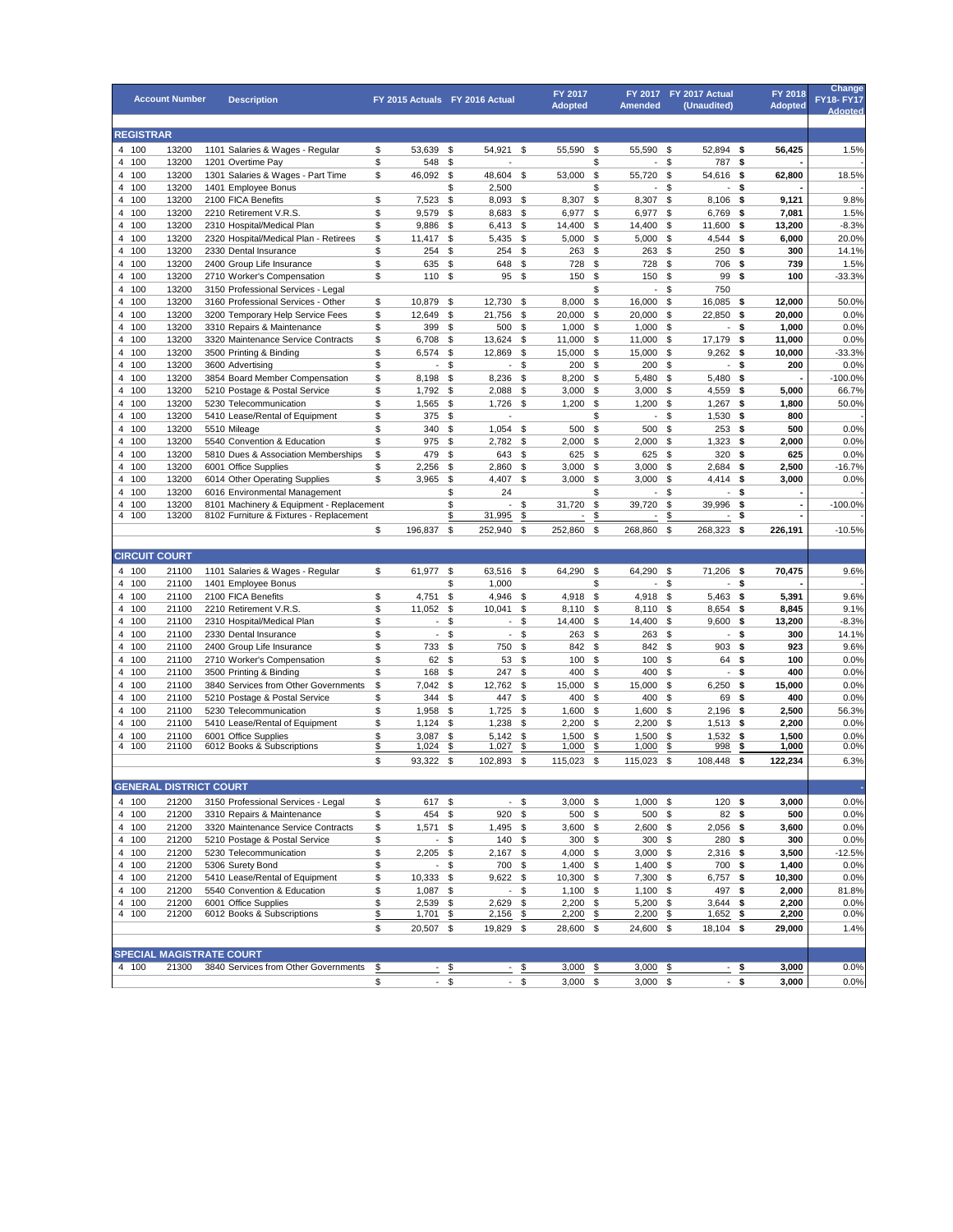|                           | <b>Account Number</b> | <b>Description</b>                       |                                |                    | FY 2015 Actuals FY 2016 Actual |               | FY 2017<br><b>Adopted</b> |          | <b>Amended</b>           |          | FY 2017 FY 2017 Actual<br>(Unaudited) |      | FY 2018<br><b>Adopted</b> | Change<br>FY18-FY17<br><b>Adopted</b> |
|---------------------------|-----------------------|------------------------------------------|--------------------------------|--------------------|--------------------------------|---------------|---------------------------|----------|--------------------------|----------|---------------------------------------|------|---------------------------|---------------------------------------|
|                           |                       |                                          |                                |                    |                                |               |                           |          |                          |          |                                       |      |                           |                                       |
| <b>JDR DISTRICT COURT</b> |                       |                                          |                                |                    |                                |               |                           |          |                          |          |                                       |      |                           |                                       |
| 4 100                     | 21500                 | 3150 Professional Services - Legal       | \$<br>1,079                    | $\mathbf{s}$       |                                | $-$ \$        | $1,160$ \$                |          | $1,160$ \$               |          |                                       | $-5$ | 1,160                     | 0.0%                                  |
| 4 100                     | 21500                 | 3160 Professional Services - Other       | \$                             | $-5$               | 1,087 \$                       |               | 840                       | -S       | 840                      | <b>S</b> | 1,706 \$                              |      | 840                       | 0.0%                                  |
| 4 100                     | 21500                 | 5230 Telecommunication                   | \$<br>1,857                    | \$                 | 2,188                          | \$            | 2,000                     | - \$     | 2,000                    | -\$      | $2,895$ \$                            |      | 3,300                     | 65.0%                                 |
| 4 100                     | 21500                 | 5410 Lease/Rental of Equipment           | \$<br>6,386                    | - \$               | 5,634                          | \$            | 7,100                     | \$       | 7,100                    | -\$      | $6,241$ \$                            |      | 7,100                     | 0.0%                                  |
| 4 100                     | 21500                 | 5540 Convention & Education              | \$<br>$\sim$                   | -S                 | 573                            | \$            | 500                       | -S       | 500                      | -S       | 811                                   | - \$ | 2.000                     | 300.0%                                |
| 4 100                     | 21500                 | 5810 Dues & Association Memberships      | \$<br>150                      | <b>S</b>           | 445 \$                         |               | 600                       | -S       | 600                      | -S       | 50 \$                                 |      | 600                       | 0.0%                                  |
| 4 100                     | 21500                 | 6001 Office Supplies                     | \$<br>924                      | $\mathbf{s}$       | 1,562                          | \$            | 1,200                     | - \$     | 1,200                    | \$       | $1,223$ \$                            |      | 1,200                     | 0.0%                                  |
| 4 100                     | 21500                 | 6012 Books & Subscriptions               | \$<br>1,698                    | \$                 | 2,766                          | \$            | 2,000                     | \$       | 2,000                    | \$       | 1,899 \$                              |      | 2,000                     | 0.0%                                  |
| 4 100                     | 21500                 | 6014 Other Operating Supplies            | \$<br>273                      | <b>S</b>           | 453                            | \$            | 1.000                     | -S       | 1.000                    | -S       | 760                                   | - \$ | 1.000                     | 0.0%                                  |
| 4 100                     | 21500                 | 8102 Furniture & Fixtures - Repla        | \$<br>$\overline{\phantom{a}}$ | \$                 | $\overline{\phantom{a}}$       | \$            | $\overline{\phantom{a}}$  | \$       | $\overline{\phantom{a}}$ | \$       | 138                                   | \$   |                           |                                       |
|                           |                       |                                          | \$<br>12,367                   | \$                 | 14,708                         | \$            | 16,400                    | - \$     | 16,400                   | \$       | 15,723                                | \$   | 19,200                    | 17.1%                                 |
|                           |                       | <b>CLERK OF THE CIRCUIT COURT</b>        |                                |                    |                                |               |                           |          |                          |          |                                       |      |                           |                                       |
| 4 100                     | 21600                 | 1101 Salaries & Wages - Regular          | \$<br>399,222 \$               |                    | 406,880 \$                     |               | 432,320 \$                |          | 426,320 \$               |          | 422,453 \$                            |      | 445.445                   | 3.0%                                  |
| 4 100                     | 21600                 | 1201 Overtime Pay                        | \$<br>4,298                    | $\mathbf{s}$       | 5,332 \$                       |               | $5,000$ \$                |          | 5,000                    | \$       | $3,373$ \$                            |      | 5,000                     | 0.0%                                  |
| 4 100                     | 21600                 | 1301 Salaries & Wages - Part Time        | \$<br>45,380                   | <b>S</b>           | 49,272 \$                      |               | 59,196                    | - \$     | 59,197                   | Ŝ.       | 40,268 \$                             |      | 59,900                    | 1.2%                                  |
| 4 100                     | 21600                 | 1401 Employee Bonus                      |                                | \$                 | 12,000                         |               |                           | \$       | ä,                       | S        | $\sim$                                | S.   |                           |                                       |
| 4 100                     | 21600                 | 2100 FICA Benefits                       | \$<br>33.648                   | <b>S</b>           | 35,596                         | \$            | 37,983                    | \$       | 37,983                   | Ŝ.       | 35,040 \$                             |      | 39,041                    | 2.8%                                  |
| 4 100                     | 21600                 | 2210 Retirement V.R.S.                   | \$<br>65,494                   | $\mathbf{\hat{s}}$ | 62,179 \$                      |               | 54,256                    | - \$     | 54,256                   | - \$     | 46,527 \$                             |      | 55,903                    | 3.0%                                  |
| 4 100                     | 21600                 | 2220 Retirement - Hybrid                 | \$<br>926                      | <b>S</b>           | 1,513                          |               |                           | \$       | ä,                       | S        | $5,910$ \$                            |      |                           |                                       |
| 4 100                     | 21600                 | 2310 Hospital/Medical Plan               | \$<br>51,726                   | \$                 | 53,395                         | \$            | 144,000                   | \$       | 144,000                  | \$       | 143,166 \$                            |      | 132,000                   | $-8.3%$                               |
| 4 100                     | 21600                 | 2320 Hospital/Medical Plan - Retirees    | \$<br>20,609                   | <b>S</b>           | 18,452                         | \$            | 23,000                    | - \$     | 23,000                   | -S       | 19,356 \$                             |      | 20,430                    | $-11.2%$                              |
| 4 100                     | 21600                 | 2330 Dental Insurance                    | \$<br>1,420                    | \$                 | 1,526 \$                       |               | 2,625                     | - \$     | 2,625                    | - \$     | $2,251$ \$                            |      | 3,000                     | 14.3%                                 |
| 4 100                     | 21600                 | 2335 Dental Insurance - Retirees         | \$<br>382                      | \$                 | 254                            | \$            | 526                       | <b>S</b> | 526                      | <b>S</b> | 254S                                  |      | 300                       | $-43.0%$                              |
| 4 100                     | 21600                 | 2340 Prescription Drug Plan - Retirees   | \$<br>3,097 \$                 |                    | 3,754                          | \$            | 3,100                     | - \$     | 3,100                    | \$       | 4,186                                 | - \$ | 4,400                     | 41.9%                                 |
| 4 100                     | 21600                 | 2345 Health Spending Account - Em        | \$<br>3,000                    | - \$               | 2,000                          |               |                           | \$       | $\blacksquare$           | <b>S</b> | $\sim$                                | S.   |                           |                                       |
| 4 100                     | 21600                 | 2400 Group Life Insurance                | \$<br>4,734                    | - \$               | 4,765 \$                       |               | 5,663                     | - \$     | 5,663                    | -\$      | $5,460$ \$                            |      | 5,835                     | 3.0%                                  |
| 4 100                     | 21600                 | 2410 Long Term Disablity                 | \$<br>547 \$                   |                    | 893                            | \$            | 550                       | \$       | 550                      | <b>S</b> | $1,318$ \$                            |      | 900                       | 63.6%                                 |
| 4 100                     | 21600                 | 2710 Worker's Compensation               | \$<br>489                      | \$                 | 430                            | $\mathbf{\$}$ | 500                       | - \$     | 500                      | \$       | 414 \$                                |      | 500                       | 0.0%                                  |
| 4 100                     | 21600                 | 3150 Professional Services - Legal       | \$<br>59                       | - \$               | 16,625                         | \$            | 750                       | - \$     | 750                      | Ŝ.       |                                       | - \$ | 750                       | 0.0%                                  |
| 4 100                     | 21600                 | 3160 Professional Services - Other       | \$<br>3.085                    | <b>S</b>           | $12,144$ \$                    |               | 15,000 \$                 |          | 15,000                   | -S       | 12,176                                | - \$ | 15,000                    | 0.0%                                  |
| 4 100                     | 21600                 | 3310 Repairs & Maintenance               | \$<br>÷                        | \$                 |                                | - \$          | 250                       | <b>S</b> | 250                      | S        | ÷.                                    | S.   | 250                       | 0.0%                                  |
| 4 100                     | 21600                 | 3320 Maintenance Service Contracts       | \$<br>24,670                   | \$                 | ÷.                             | \$            | 24,000                    | - \$     | 24,000                   | -S       | 8,952                                 | - \$ | 20,000                    | $-16.7%$                              |
| 4 100                     | 21600                 | 3500 Printing & Binding                  | \$<br>5,509                    | - \$               | 8,637                          | \$            | 4,500 \$                  |          | 4,500                    | - \$     | $1,490$ \$                            |      | 4,500                     | 0.0%                                  |
| 4 100                     | 21600                 | 5210 Postage & Postal Service            | \$<br>3,391 \$                 |                    | 5,054                          | \$            | 6,600 \$                  |          | 6,600                    | - \$     | $7,634$ \$                            |      | 6,600                     | 0.0%                                  |
| 4 100                     | 21600                 | 5230 Telecommunication                   | \$<br>4,322                    | <b>S</b>           | 3,729                          | \$            | 3,200                     | - \$     | 3,200                    | <b>S</b> | $3,314$ \$                            |      | 3,200                     | 0.0%                                  |
| 4 100                     | 21600                 | 5410 Lease/Rental of Equipment           | \$<br>6,217 \$                 |                    | 196                            | \$            | 10,000                    | \$       | 10,000                   | <b>S</b> | 6,797                                 | \$   | 10,000                    | 0.0%                                  |
| 4 100                     | 21600                 | 5510 Mileage                             | \$<br>109                      | \$                 | $\sim$                         | <b>S</b>      | 665                       | \$       | 665                      | Ŝ.       | ÷.                                    | S.   | 665                       | 0.0%                                  |
| 4 100                     | 21600                 | 5530 Subsistence & Lodging               | \$<br>219                      | $\mathbf{s}$       | 528                            | \$            | 500                       | - \$     | 500                      | \$       | 747                                   | \$   | 500                       | 0.0%                                  |
| 4 100                     | 21600                 | 5540 Convention & Education              | \$<br>330                      | -S                 | 300                            | \$            | 500                       | \$       | 500                      | Ŝ.       | 843 \$                                |      | 500                       | 0.0%                                  |
| 4 100                     | 21600                 | 5810 Dues & Association Memberships      | \$<br>320                      | <b>S</b>           | 75                             | \$            | 595                       | -S       | 595                      | -S       | 345                                   | - \$ | 595                       | 0.0%                                  |
| 4 100                     | 21600                 | 6001 Office Supplies                     | \$<br>5,229                    | - \$               | 7,035                          | \$            | 15,000                    | <b>S</b> | 15,000                   | <b>S</b> | 10,855 \$                             |      | 12,000                    | $-20.0%$                              |
| 4 100                     | 21600                 | 6014 Other Operating Supplies            | \$<br>÷                        | \$                 | 138                            | \$            | 5,000                     | <b>S</b> | 5,000                    | -S       | $\sim$                                | S.   | 2,500                     | $-50.0%$                              |
| 4 100                     | 21600                 | 8101 Machinery & Equipment - Replacement |                                | \$                 | 2,240                          | \$            | $\sim$                    | \$       | ÷,                       | \$       | $\blacksquare$                        | \$   |                           |                                       |
|                           |                       |                                          | \$<br>688.432 \$               |                    | 714.942                        | \$            | 855,280 \$                |          | 849.280                  | <b>S</b> | 783,129                               | -S   | 849.715                   | $-0.7%$                               |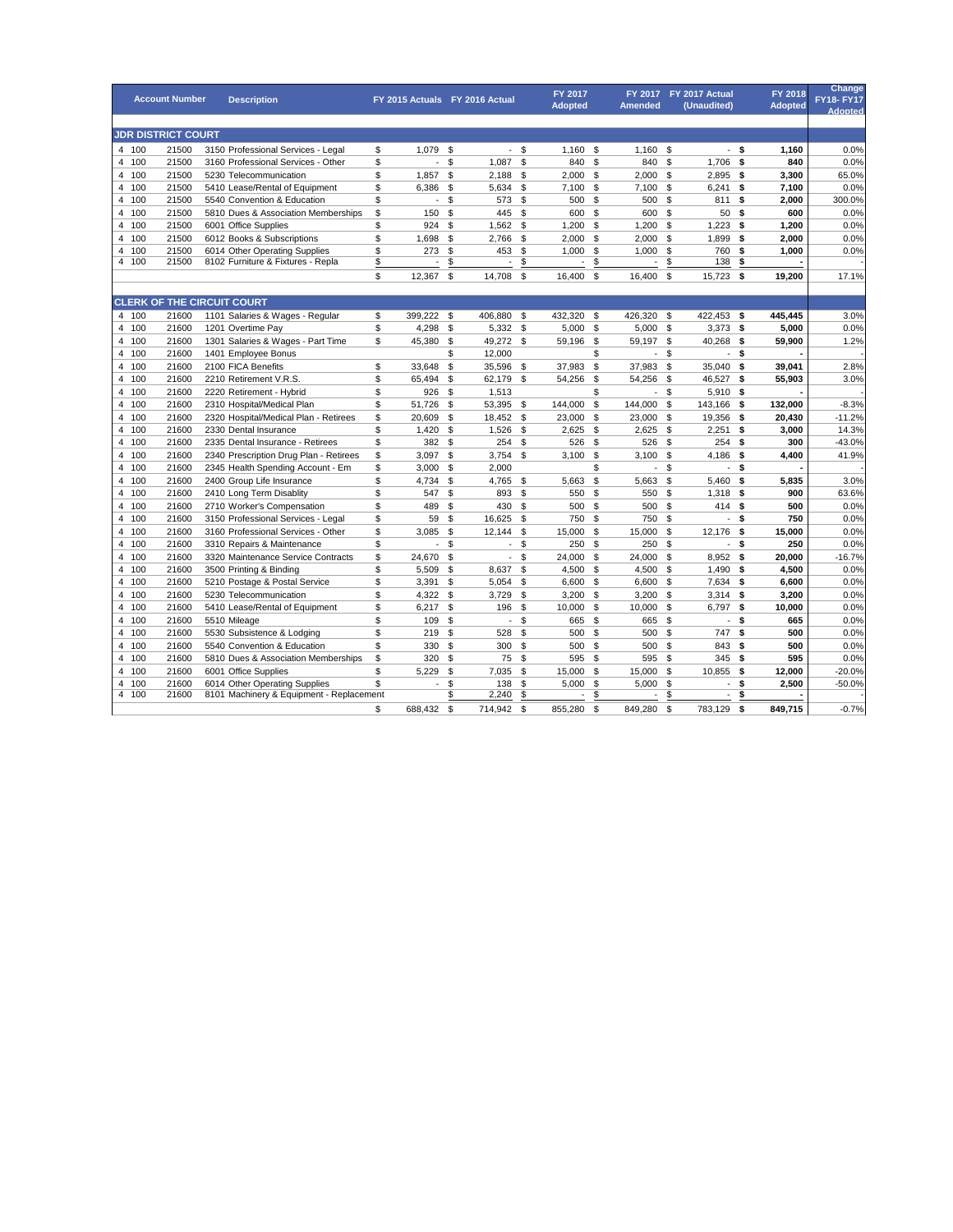|                             | <b>Account Number</b> | <b>Description</b>                                                                    |                      |                         |               | FY 2015 Actuals FY 2016 Actual    |               | FY 2017<br><b>Adopted</b> | <b>Amended</b>                                |          | FY 2017 FY 2017 Actual<br>(Unaudited) |           | FY 2018<br><b>Adopted</b> | Change<br><b>FY18-FY17</b><br><b>Adopted</b> |
|-----------------------------|-----------------------|---------------------------------------------------------------------------------------|----------------------|-------------------------|---------------|-----------------------------------|---------------|---------------------------|-----------------------------------------------|----------|---------------------------------------|-----------|---------------------------|----------------------------------------------|
| <b>SHERIFF'S DEPARTMENT</b> |                       |                                                                                       |                      |                         |               |                                   |               |                           |                                               |          |                                       |           |                           |                                              |
| 4 100                       | 21700                 | 1101 Salaries & Wages - Regular                                                       | \$                   | 1,069,575 \$            |               | 1,086,872 \$                      |               | 1,084,969 \$              | 1,084,969                                     | - \$     | 1,118,842 \$                          | 1,159,125 |                           | 6.8%                                         |
| 4 100                       | 21700                 | 1201 Overtime Pay                                                                     | \$                   | 24,339 \$               |               | 24,964 \$                         |               | 26,900 \$                 | 26,900 \$                                     |          | 25,597 \$                             |           | 27,304                    | 1.5%                                         |
| 4 100                       | 21700                 | 1202 Overtime Pay - Special Events                                                    |                      |                         | \$            | $\overline{\phantom{a}}$          | \$            | 15,200 \$                 | $\sim$                                        | \$       | - \$                                  |           | 15,200                    | 0.0%                                         |
| 4 100                       | 21700                 | 1221 Overtime Pay - Special Events                                                    |                      |                         | \$            | 12,664                            |               |                           | \$<br>15,200                                  | \$       | 19,530 \$                             |           |                           |                                              |
| 4 100                       | 21700                 | 1301 Salaries & Wages - Part Time                                                     | \$                   | 214,306                 | \$            | 220,748                           | -\$           | 219,111                   | \$<br>245,329                                 | \$       | 232,157 \$                            |           | 227,400                   | 3.8%                                         |
| 4 100                       | 21700                 | 1401 Employee Bonus                                                                   |                      |                         | \$            | 29,500                            |               |                           | \$                                            | \$       |                                       | \$        |                           |                                              |
| 4 100                       | 21700                 | 2100 FICA Benefits                                                                    | \$<br>\$             | 97,387                  | \$<br>\$      | 101,813 \$                        |               | 102,983                   | \$<br>104,989                                 | \$       | 102,344                               | \$        | 109,321<br>145,470        | 6.2%                                         |
| 4 100<br>4 100              | 21700<br>21700        | 2210 Retirement V.R.S.<br>2310 Hospital/Medical Plan                                  | \$                   | 180,876<br>227,711      | \$            | 169,454<br>249,776                | \$<br>-\$     | 136,164<br>331,200        | \$<br>136,164<br>\$<br>331,200                | \$<br>\$ | 135,225 \$<br>297,353                 | \$        | 303,600                   | 6.8%<br>$-8.3%$                              |
| 4 100                       | 21700                 | 2320 Hospital/Medical Plan - Retirees                                                 | \$                   | 9,245                   | - \$          | 12,368                            | -\$           | 10,000                    | \$<br>10,000                                  | \$       | 19,231                                | \$        | 17,500                    | 75.0%                                        |
| 4 100                       | 21700                 | 2330 Dental Insurance                                                                 | \$                   | 4,759                   | -\$           | 4,971                             | \$            | 5,750                     | \$<br>5,750                                   | \$       | 4,940                                 | - \$      | 6,900                     | 20.0%                                        |
| 4 100                       | 21700                 | 2335 Dental Insurance - Retirees                                                      | \$                   | 233                     | -\$           | 254                               | \$            | 263                       | \$<br>263                                     | \$       | 254                                   | \$        | 300                       | 14.1%                                        |
| 4 100                       | 21700                 | 2340 Prescription Drug Plan - Retirees                                                | \$                   | 699                     | \$            | 751                               | \$            | 700                       | \$<br>700                                     | \$       | 837                                   | \$        | 800                       | 14.3%                                        |
| 4 100                       | 21700                 | 2345 Health Spending Account - Em                                                     | \$                   | 3,500                   | \$            | 2,000                             |               |                           | \$<br>$\sim$                                  | \$       | 3,000                                 | - \$      |                           |                                              |
| 4 100                       | 21700                 | 2400 Group Life Insurance                                                             | \$                   | 12,454                  | \$            | 12,651                            | \$            | 14,213                    | \$<br>14,213                                  | \$       | 14,072                                | - \$      | 15,185                    | 6.8%                                         |
| 4 100                       | 21700                 | 2710 Worker's Compensation                                                            | \$                   | 30,686                  | -\$           | 31,526                            | \$            | 35,000                    | \$<br>35,000                                  | \$       | 32,693 \$                             |           | 35,000                    | 0.0%                                         |
| 4 100                       | 21700                 | 2840 Cell Phone Allowance                                                             | \$                   | 80                      | -\$           | 480                               | \$            | 1,000                     | \$<br>1,000                                   | \$       | 480                                   | - \$      | 1,440                     | 44.0%                                        |
| 4 100                       | 21700                 | 3160 Professional Services - Other                                                    | \$                   | 1,361                   | \$            | 1,420                             | \$            | 1,500                     | \$<br>1,500                                   | \$       | 2,310                                 | -\$       | 1,500                     | 0.0%                                         |
| 4 100                       | 21700                 | 3310 Repairs & Maintenance                                                            |                      |                         | \$            | 1,197                             |               |                           | \$<br>1,337                                   | \$       | 1,337                                 | \$        |                           |                                              |
| 4 100                       | 21700<br>21700        | 3320 Maintenance Service Contracts                                                    | \$                   | 2,753                   | \$<br>\$      | 1,035                             | \$            | 2,530                     | \$<br>2,530<br>\$                             | \$       | 1,950                                 | \$        | 2,530                     | 0.0%                                         |
| 4 100<br>4 100              | 21700                 | 3500 Printing & Binding<br>3600 Advertising                                           | \$<br>\$             | 1,768<br>$\blacksquare$ | \$            | 2,346<br>$\overline{\phantom{a}}$ | -\$<br>\$     | 2,300<br>315              | 2,300<br>\$<br>315                            | \$<br>\$ | 2,290<br>$\sim$                       | \$<br>\$  | 2,300<br>315              | 0.0%<br>0.0%                                 |
| 4 100                       | 21700                 | 3840 Services from Other Governments                                                  | \$                   | 4,381                   | \$            | 4,357 \$                          |               | 4,500                     | \$<br>4,500                                   | \$       | $3,615$ \$                            |           | 4,500                     | 0.0%                                         |
| 4 100                       | 21700                 | 5110 Electrical Services                                                              | \$                   | 2,803                   | \$            | $\blacksquare$                    |               |                           | \$<br>$\mathcal{L}_{\mathcal{A}}$             | \$       | $\sim$                                | \$        | ٠                         |                                              |
| 4 100                       | 21700                 | 5120 Heating Services                                                                 | \$                   | 109                     | \$            | ä,                                |               |                           | \$<br>$\mathcal{L}_{\mathcal{A}}$             | \$       | $\sim$                                | \$        | ×                         |                                              |
| 4 100                       | 21700                 | 5130 Water & Sewer Services                                                           | \$                   | 144                     | \$            | ä,                                |               |                           | \$<br>$\overline{\phantom{a}}$                | \$       | - \$                                  |           |                           |                                              |
| 4 100                       | 21700                 | 5210 Postage & Postal Service                                                         | \$                   | 4,491                   | \$            | 4,489                             | \$            | 4,500                     | \$<br>4,500                                   | \$       | $4,340$ \$                            |           | 4,500                     | 0.0%                                         |
| 4 100                       | 21700                 | 5230 Telecommunication                                                                | \$                   | 12,540                  | \$            | 12,417                            | \$            | 11,000                    | \$<br>11,000                                  | \$       | 12,474                                | \$        | 12,500                    | 13.6%                                        |
| 4 100                       | 21700                 | 5410 Lease/Rental of Equipment                                                        | \$                   | 2,203                   | -\$           | 2,168                             | - \$          | 3,310                     | \$<br>3,310                                   | \$       | 2,816                                 | - \$      | 3,310                     | 0.0%                                         |
| 4 100                       | 21700                 | 5430 Lease/Rental of Buildings                                                        | \$                   | 5,718                   | -\$           | $\sim$                            |               |                           | \$<br>$\overline{\phantom{a}}$                | \$       | $\sim$                                | \$        |                           |                                              |
| 4 100                       | 21700                 | 5510 Mileage                                                                          | \$                   | 161                     | \$            | 168                               | - \$          | 200                       | \$<br>200                                     | \$       | 170                                   | - \$      | 200                       | 0.0%                                         |
| 4 100                       | 21700                 | 5530 Subsistence & Lodging                                                            | \$                   | 245                     | - \$          | 656                               | -\$           | 600                       | \$<br>600                                     | \$       | 602                                   | - \$      | 600                       | 0.0%                                         |
| 4 100                       | 21700                 | 5540 Convention & Education                                                           | \$                   | 2,197                   | \$            | 2,465                             | \$            | 2,500                     | \$<br>2,500                                   | \$       | 2,155                                 | - \$      | 2,500                     | 0.0%                                         |
| 4 100<br>4 100              | 21700<br>21700        | 5810 Dues & Association Memberships<br>5842 Real Estate Taxes                         | \$<br>\$             | 1,077                   | \$<br>\$      | 1,209                             | -\$           | 1,100                     | \$<br>1,100<br>\$<br>$\overline{\phantom{a}}$ | \$<br>\$ | $1,100$ \$<br>- \$                    |           | 1,300                     | 18.2%                                        |
| 4 100                       | 21700                 | 6001 Office Supplies                                                                  | \$                   | 3,450<br>2,304          | \$            | 2,320                             | -\$           | 3,000                     | \$<br>3,000                                   | \$       | 2,635                                 | - \$      | 3,000                     | 0.0%                                         |
| 4 100                       | 21700                 | 6008 Motor Fuel & Lube                                                                | \$                   | 31,047                  | \$            | 26,253                            | \$            | 29,500                    | \$<br>29,500                                  | \$       | 27,632                                | \$        | 29,500                    | 0.0%                                         |
| 4 100                       | 21700                 | 6009 Vehicle/Power Equip. Supplies                                                    | \$                   | 9,498                   | -\$           | 12,008 \$                         |               | 10,000                    | \$<br>12,019                                  | \$       | 13,983 \$                             |           | 11,000                    | 10.0%                                        |
| 4 100                       | 21700                 | 6010 Police Supplies                                                                  | \$                   | 8,998                   | -\$           | 8,996                             | \$            | 9,000                     | \$<br>9,000                                   | \$       | 8,907                                 | \$        | 9,000                     | 0.0%                                         |
| 4 100                       | 21700                 | 6011 Uniforms & Wearing Apparel                                                       | \$                   | 11,511                  | \$            | 11,998                            | \$            | 12,000                    | \$<br>12,000                                  | \$       | 11,921                                | \$        | 12,000                    | 0.0%                                         |
| 4 100                       | 21700                 | 6012 Books & Subscriptions                                                            | \$                   | 1,448                   | -\$           | 1,449                             | \$            | 1,500                     | \$<br>1,500                                   | \$       | $1,675$ \$                            |           | 1,500                     | 0.0%                                         |
| 4 100                       | 21700                 | 6014 Other Operating Supplies                                                         | \$                   | 1,084                   | \$            | $1,075$ \$                        |               | 1,100                     | \$<br>1,100                                   | \$       | 1,048                                 | \$        | 1,100                     | 0.0%                                         |
| 4 100                       | 21700                 | 7005 Regional Justice Academy                                                         | \$                   | 9,854                   | -\$           | 10,544 \$                         |               | 10,712                    | \$<br>10,712                                  | \$       | 10,703                                | -\$       | 13,000                    | 21.4%                                        |
| 4 100                       | 21700                 | 8101 Machinery & Equipment - Replacem \$                                              |                      | 3,979                   | \$            | 3,778                             |               |                           | \$<br>$\blacksquare$                          | \$       | $\sim$                                | \$        |                           |                                              |
| 4 100                       | 21700                 | 8105 Motor Vehicles & Equip.-Replaceme \$                                             |                      | 49,914                  | \$            | 61,959                            | -\$           | 62,000                    | \$<br>62,000                                  | \$       | 62,132 \$                             |           | 36,500                    | $-41.1%$                                     |
| 4 100<br>4 100              | 21700<br>21700        | 8201 Machinery & Equipment - Additions<br>8205 Motor Vehicles & Equip. - Additions \$ |                      | 7,022                   | \$<br>\$      | $\overline{\phantom{a}}$          | \$            | ÷                         | \$<br>ä,<br>\$<br>$\overline{a}$              | \$<br>\$ | $\omega$<br>$\overline{\phantom{a}}$  | \$<br>\$  |                           |                                              |
|                             |                       |                                                                                       | \$                   | 2,057,910 \$            |               | 2,135,099                         | $\mathfrak s$ | 2,156,620 \$              | 2,188,200                                     | \$       | 2,182,350 \$                          |           | 2,217,199                 | 2.8%                                         |
|                             |                       |                                                                                       |                      |                         |               |                                   |               |                           |                                               |          |                                       |           |                           |                                              |
| <b>JDR SERVICES</b>         |                       |                                                                                       |                      |                         |               |                                   |               |                           |                                               |          |                                       |           |                           |                                              |
| 4 100                       | 21910                 | 7003 Other Joint Payments                                                             | \$                   | 71,700                  | \$            | 149,070                           | \$            | 108,340                   | \$<br>108,340                                 | \$       | 108,340                               |           | 108,340                   | 0.0%                                         |
|                             |                       |                                                                                       | \$                   | 71,700 \$               |               | 149,070                           | - \$          | 108,340 \$                | 108,340 \$                                    |          | 108,340 \$                            |           | 108,340                   | 0.0%                                         |
|                             |                       |                                                                                       |                      |                         |               |                                   |               |                           |                                               |          |                                       |           |                           |                                              |
| <b>JURIES</b>               |                       |                                                                                       |                      |                         |               |                                   |               |                           |                                               |          |                                       |           |                           |                                              |
| 4 100                       | 21911                 | 3160 Professional Services - Other                                                    | \$                   | 4,970 \$                |               |                                   | $-$ \$        | 23,000 \$                 | 23,000 \$                                     |          | $-$ \$                                |           | 23,000                    | 0.0%                                         |
| 4 100                       | 21911                 | 3848 Jury Compensation - State                                                        | \$                   | 34,980 \$               |               | 37,290 \$                         |               | 5,000                     | \$<br>19,000 \$                               |          | 39,930 \$                             |           | 5,000                     | 0.0%                                         |
| 4 100                       | 21911                 | 5530 Subsistence & Lodging                                                            | $\frac{3}{2}$        | 787                     | $\frac{3}{2}$ | $1,273$ \$                        |               | ٠                         | $\frac{1}{2}$                                 | \$       | $1,361$ \$                            |           |                           |                                              |
|                             |                       |                                                                                       | \$                   | 40,737 \$               |               | 38,563 \$                         |               | 28,000 \$                 | 42,000 \$                                     |          | 41,291 \$                             |           | 28,000                    | 0.0%                                         |
|                             |                       |                                                                                       |                      |                         |               |                                   |               |                           |                                               |          |                                       |           |                           |                                              |
|                             |                       | <b>COURT APPOINTED ATTORNEY</b>                                                       |                      |                         |               |                                   |               |                           |                                               |          |                                       |           |                           |                                              |
| 4 100                       | 21912                 | 3150 Professional Services - Legal                                                    | $\sqrt{\frac{2}{3}}$ | 7,005                   | <u>\$</u>     | 1,440                             | <u>\$</u>     | 12,000                    | 2,000<br>\$                                   | \$       | $1,920$ \$                            |           | 12,000                    | 0.0%                                         |
|                             |                       |                                                                                       | \$                   | 7,005 \$                |               | 1,440 \$                          |               | 12,000 \$                 | $2,000$ \$                                    |          | $1,920$ \$                            |           | 12,000                    | 0.0%                                         |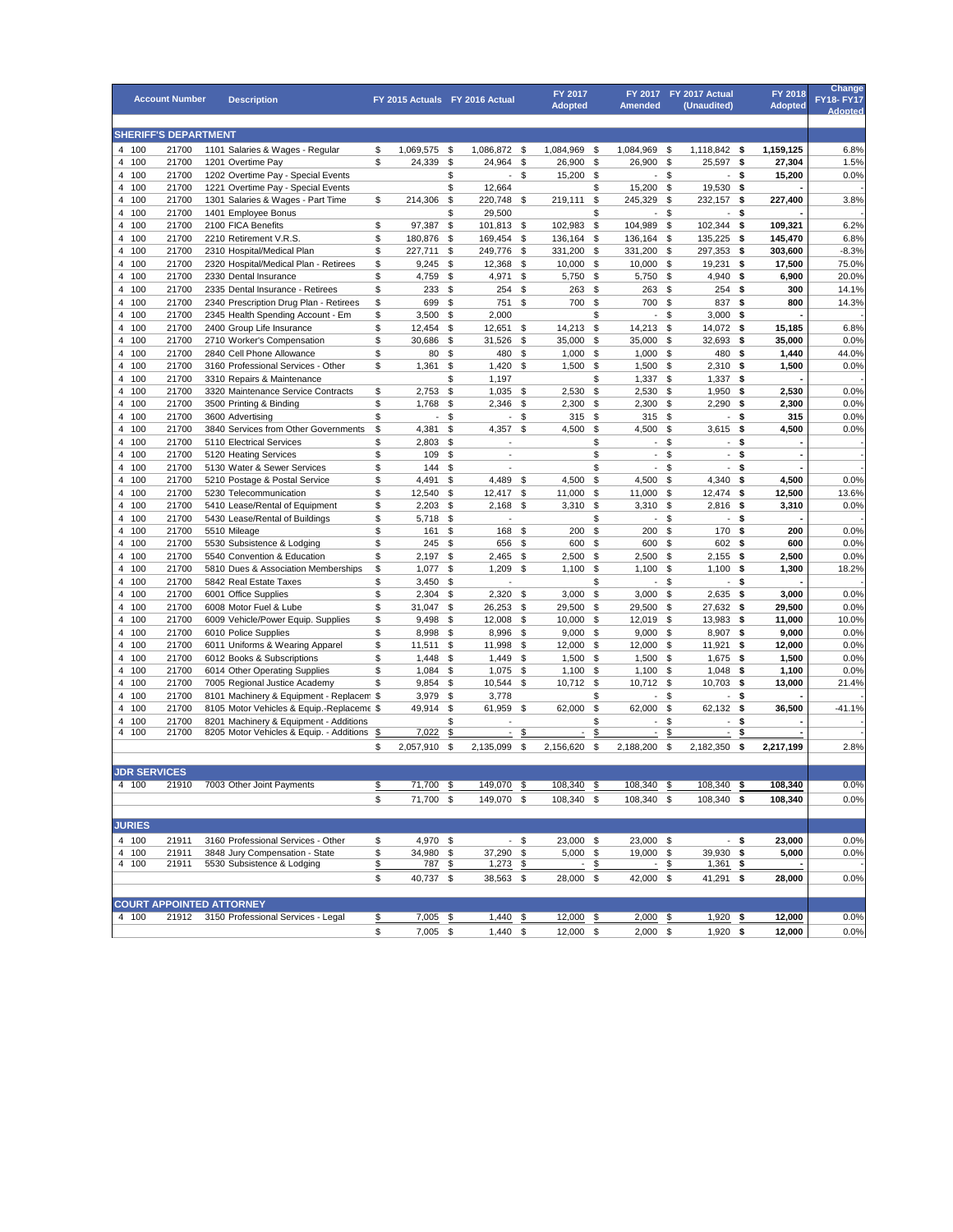|                       | <b>Account Number</b>    | <b>Description</b>                       |                    | FY 2015 Actuals FY 2016 Actual | FY 2017<br><b>Adopted</b> | <b>Amended</b>                                                                                                                                                                                                                                                                                                                                                                                                                                                                   |      | FY 2017 FY 2017 Actual<br>(Unaudited) |      | FY 2018<br><b>Adopted</b> | Change<br><b>FY18-FY17</b><br><b>Adopted</b> |
|-----------------------|--------------------------|------------------------------------------|--------------------|--------------------------------|---------------------------|----------------------------------------------------------------------------------------------------------------------------------------------------------------------------------------------------------------------------------------------------------------------------------------------------------------------------------------------------------------------------------------------------------------------------------------------------------------------------------|------|---------------------------------------|------|---------------------------|----------------------------------------------|
|                       |                          | <b>COMMONWEALTH'S ATTORNEY</b>           |                    |                                |                           |                                                                                                                                                                                                                                                                                                                                                                                                                                                                                  |      |                                       |      |                           |                                              |
| 4 100                 | 22100                    | 1101 Salaries & Wages - Regular          | \$<br>794,949 \$   | 862,682 \$                     | 873,740 \$                | 873,740 \$                                                                                                                                                                                                                                                                                                                                                                                                                                                                       |      | 886,929 \$                            |      | 897,345                   | 2.7%                                         |
| 4 100                 | 22100                    | 1301 Salaries & Wages - Part Time        | \$<br>23,212 \$    | 28,964 \$                      | 28,565 \$                 | 28,566 \$                                                                                                                                                                                                                                                                                                                                                                                                                                                                        |      | 24,050 \$                             |      | 29,300                    | 2.6%                                         |
| 4 100                 | 22100                    | 1401 Employee Bonus                      |                    | \$<br>12,750                   |                           | \$<br>$\mathbf{r}$                                                                                                                                                                                                                                                                                                                                                                                                                                                               | \$   |                                       | - \$ |                           |                                              |
| 4 100                 | 22100                    | 2100 FICA Benefits                       | \$<br>60,120 \$    | 66,273                         | \$<br>69,026              | \$<br>69,026                                                                                                                                                                                                                                                                                                                                                                                                                                                                     | -\$  | 66,914 \$                             |      | 70,888                    | 2.7%                                         |
| 4 100                 | 22100                    | 2210 Retirement V.R.S.                   | \$<br>141,272 \$   | 133,884                        | \$<br>109,654             | \$<br>109,654                                                                                                                                                                                                                                                                                                                                                                                                                                                                    | \$   | 105,270 \$                            |      | 112,617                   | 2.7%                                         |
| 100<br>4              | 22100                    | 2220 Retirement - Hybrid                 | \$<br>190          | -\$<br>574                     |                           | \$<br>ä,                                                                                                                                                                                                                                                                                                                                                                                                                                                                         | \$   | 2,034                                 | \$   |                           |                                              |
| 4 100                 | 22100                    | 2310 Hospital/Medical Plan               | \$<br>122,446      | 134,537<br>-\$                 | \$<br>187,200             | \$<br>187,200                                                                                                                                                                                                                                                                                                                                                                                                                                                                    | \$   | 165,488 \$                            |      | 171,600                   | $-8.3%$                                      |
| 4 100                 | 22100                    | 2320 Hospital/Medical Plan - Retirees    | \$<br>8,987        | \$<br>1,908                    | \$<br>9,000               | \$<br>9,000                                                                                                                                                                                                                                                                                                                                                                                                                                                                      | \$   | 1,881                                 | \$   | 2,300                     | $-74.4%$                                     |
| 4 100                 | 22100                    | 2330 Dental Insurance                    | \$<br>2,798 \$     | 2,851                          | \$<br>3,413               | -\$<br>3,413                                                                                                                                                                                                                                                                                                                                                                                                                                                                     | -\$  | $2,968$ \$                            |      | 3,900                     | 14.3%                                        |
| 4 100                 | 22100                    | 2335 Dental Insurance - Retirees         | \$<br>254 \$       | 254                            | \$<br>263                 | - \$<br>263                                                                                                                                                                                                                                                                                                                                                                                                                                                                      | \$   | $254$ \$                              |      | 300                       | 14.1%                                        |
| 100<br>4              | 22100                    | 2340 Prescription Drug Plan - Retirees   | \$<br>699          | \$<br>751                      | \$<br>700                 | \$<br>700                                                                                                                                                                                                                                                                                                                                                                                                                                                                        | \$   | 837 \$                                |      | 800                       | 14.3%                                        |
| 4 100                 | 22100                    | 2345 Health Spending Account - Em        | \$<br>1,480        | \$<br>1,480                    |                           | \$<br>÷.                                                                                                                                                                                                                                                                                                                                                                                                                                                                         | \$   | $\sim$                                | \$   |                           |                                              |
| 4 100                 | 22100                    | 2400 Group Life Insurance                | \$<br>9,423        | \$<br>10,038                   | \$<br>11,446              | \$<br>11.446                                                                                                                                                                                                                                                                                                                                                                                                                                                                     | \$   | 11,200                                | \$   | 11,755                    | 2.7%                                         |
| 4 100                 | 22100                    | 2410 Long Term Disablity                 | \$<br>112S         | 339                            |                           | \$<br>$\blacksquare$                                                                                                                                                                                                                                                                                                                                                                                                                                                             | \$   | 697                                   | \$   | 350                       |                                              |
| 4 100                 | 22100                    | 2710 Worker's Compensation               | \$<br>815 \$       | 748                            | \$<br>900                 | \$<br>900                                                                                                                                                                                                                                                                                                                                                                                                                                                                        | \$   | 817                                   | \$   | 900                       | 0.0%                                         |
| 4 100                 | 22100                    | 3160 Professional Services - Other       | \$<br>$1,126$ \$   | 233                            | \$<br>400                 | \$<br>400                                                                                                                                                                                                                                                                                                                                                                                                                                                                        | \$   | 636 \$                                |      | 400                       | 0.0%                                         |
| 100<br>4              | 22100                    | 3200 Temp. Help Service Fees             |                    |                                |                           | \$<br>÷,                                                                                                                                                                                                                                                                                                                                                                                                                                                                         | \$   | 35                                    |      |                           |                                              |
| 4 100                 | 22100                    | 3320 Maintenance Service Contracts       | \$<br>357 \$       | 361                            | \$<br>500                 | \$<br>500                                                                                                                                                                                                                                                                                                                                                                                                                                                                        | \$   | 402                                   | \$   | 800                       | 60.0%                                        |
| 4 100                 | 22100                    | 5210 Postage & Postal Service            | \$<br>1,142        | $\mathsf{\$}$<br>1,376         | \$<br>2,000               | \$<br>2,000                                                                                                                                                                                                                                                                                                                                                                                                                                                                      | \$   | 1,818                                 | \$   | 1,500                     | $-25.0%$                                     |
| 4 100                 | 22100                    | 5230 Telecommunication                   | \$<br>5,480        | - \$<br>5,508                  | \$<br>4,000               | \$<br>4,000                                                                                                                                                                                                                                                                                                                                                                                                                                                                      | \$   | $4,406$ \$                            |      | 5,500                     | 37.5%                                        |
| 4 100                 | 22100                    | 5410 Lease/Rental of Equipment           | \$<br>4,913 \$     | 5,632                          | \$<br>5,700               | \$<br>5,700                                                                                                                                                                                                                                                                                                                                                                                                                                                                      | \$   | 5,806 \$                              |      | 6,200                     | 8.8%                                         |
| 4 100                 | 22100                    | 5510 Mileage                             | \$<br>$\mathbf{r}$ | \$<br>1,521                    | \$<br>1,000               | \$<br>1,000                                                                                                                                                                                                                                                                                                                                                                                                                                                                      | -\$  | $2,312$ \$                            |      | 1,200                     | 20.0%                                        |
| 4 100                 | 22100                    | 5530 Subsistence & Lodging               | \$<br>5,708 \$     | 4,354                          | \$<br>1,000               | \$<br>1,000                                                                                                                                                                                                                                                                                                                                                                                                                                                                      | - \$ | 10,060 \$                             |      | 4,000                     | 300.0%                                       |
| 4 100                 |                          |                                          |                    |                                |                           |                                                                                                                                                                                                                                                                                                                                                                                                                                                                                  |      |                                       |      |                           |                                              |
|                       | 22100                    | 5540 Convention & Education              | \$<br>1,989        | \$<br>5,585                    | \$<br>2,000               | \$<br>2,000                                                                                                                                                                                                                                                                                                                                                                                                                                                                      | -\$  | 598 \$                                |      | 2,500                     | 25.0%                                        |
| 4<br>100              | 22100                    | 5561 Witness Expenses (CAO)              | \$<br>869          | \$<br>422                      | \$<br>500                 | \$<br>500                                                                                                                                                                                                                                                                                                                                                                                                                                                                        | \$   | $4,043$ \$                            |      | 500                       | 0.0%                                         |
| 4 100                 | 22100                    | 5810 Dues & Association Memberships      | \$<br>5,920        | \$<br>5,846                    | \$<br>6,300               | \$<br>6,300                                                                                                                                                                                                                                                                                                                                                                                                                                                                      | \$   | $7,963$ \$                            |      | 6,300                     | 0.0%                                         |
| 4 100                 | 22100                    | 6001 Office Supplies                     | \$<br>7,994        | \$<br>8,680                    | \$<br>9,300               | \$<br>9,300                                                                                                                                                                                                                                                                                                                                                                                                                                                                      | \$   | 15,100 \$                             |      | 9,000                     | $-3.2%$                                      |
| 100<br>4<br>4 100     | 22100<br>22100           | 6012 Books & Subscriptions               | \$<br>7,357        | \$<br>15,229                   | \$<br>6,000<br>٠          | \$<br>6,000                                                                                                                                                                                                                                                                                                                                                                                                                                                                      | \$   | 6,941<br>$\sim$                       | \$   | 7,000                     | 16.7%                                        |
|                       |                          | 8101 Machinery & Equipment - Replacement |                    | 834<br>\$                      | \$                        | \$                                                                                                                                                                                                                                                                                                                                                                                                                                                                               | \$   |                                       | \$   |                           |                                              |
|                       |                          |                                          | \$<br>1,209,612 \$ | 1,313,614                      | \$<br>1,332,608           | \$<br>1,332,608                                                                                                                                                                                                                                                                                                                                                                                                                                                                  | \$   | 1,329,459                             | \$   | 1,346,955                 | 1.1%                                         |
|                       |                          |                                          |                    |                                |                           |                                                                                                                                                                                                                                                                                                                                                                                                                                                                                  |      |                                       |      |                           |                                              |
|                       | <b>POLICE DEPARTMENT</b> |                                          |                    |                                |                           |                                                                                                                                                                                                                                                                                                                                                                                                                                                                                  |      |                                       |      |                           |                                              |
| 4 100                 | 31100                    | 1101 Salaries & Wages - Regular          | \$<br>3,998,331 \$ | 3,991,721 \$                   | 4,109,120 \$              | 4,039,120                                                                                                                                                                                                                                                                                                                                                                                                                                                                        | - \$ | 3,942,506 \$                          |      | 4,240,930                 | 3.2%                                         |
| 4 100                 | 31100                    | 1201 Overtime Pay                        | \$<br>235,052 \$   | 173,833 \$                     | 163,200 \$                | 168,300                                                                                                                                                                                                                                                                                                                                                                                                                                                                          | -\$  | 211,614 \$                            |      | 168,096                   | 3.0%                                         |
| 4 100                 | 31100                    | 1221 Overtime Pay                        |                    | \$<br>59,541                   | \$<br>102,200             | \$<br>102,200                                                                                                                                                                                                                                                                                                                                                                                                                                                                    | - \$ | 42,772 \$                             |      | 82,400                    | $-19.4%$                                     |
| 4 100                 | 31100                    | 1301 Salaries & Wages - Part Time        | \$<br>92,840 \$    | 104,380                        | \$<br>118,500 \$          | 118,500 \$                                                                                                                                                                                                                                                                                                                                                                                                                                                                       |      | 133,930 \$                            |      | 128,791                   | 8.7%                                         |
| 4 100                 | 31100                    | 1401 Employee Bonus                      |                    | \$<br>81,250                   |                           | \$<br>÷.                                                                                                                                                                                                                                                                                                                                                                                                                                                                         | \$   |                                       | $-5$ |                           |                                              |
| $\overline{4}$<br>100 | 31100                    | 1701 Compensatory Pay                    | \$<br>13,567       | \$<br>21,833                   | \$<br>10,375              | \$<br>10,375                                                                                                                                                                                                                                                                                                                                                                                                                                                                     | - \$ | 12,785 \$                             |      | 10,686                    | 3.0%                                         |
| 4 100                 | 31100                    | 1801 Overtime Pay - Regular Rate         | \$<br>134,303 \$   | 82,466                         | \$<br>102,000 \$          | 102,000                                                                                                                                                                                                                                                                                                                                                                                                                                                                          | - \$ | 121,002 \$                            |      | 105,060                   | 3.0%                                         |
| 4 100                 | 31100                    | 1901 Holiday Pay                         | \$<br>50,962 \$    | 39,678                         | \$<br>35,700              | - \$<br>35,700                                                                                                                                                                                                                                                                                                                                                                                                                                                                   | -\$  | 48,692 \$                             |      | 36,771                    | 3.0%                                         |
| 4 100                 | 31100                    | 2100 FICA Benefits                       | \$<br>337,114      | \$<br>339,371                  | \$<br>355,044             | \$<br>355,044                                                                                                                                                                                                                                                                                                                                                                                                                                                                    | \$   | 335,882 \$                            |      | 362,301                   | 2.0%                                         |
| 4 100                 | 31100                    | 2210 Retirement V.R.S.                   | \$<br>701,069 \$   | 625,488                        | \$<br>515,695             | \$<br>515,695                                                                                                                                                                                                                                                                                                                                                                                                                                                                    | -\$  | 496,195 \$                            |      | 532,237                   | 3.2%                                         |
| 4 100                 | 31100                    | 2220 Retirement - hybrid                 | \$<br>28 \$        | 342                            |                           | \$<br>÷,                                                                                                                                                                                                                                                                                                                                                                                                                                                                         | \$   | 435 \$                                |      |                           |                                              |
| 100<br>4              | 31100                    | 2310 Hospital/Medical Plan               | \$<br>823,103      | - \$<br>830,350                | \$<br>1,152,000           | \$<br>1,152,000                                                                                                                                                                                                                                                                                                                                                                                                                                                                  | \$   | 1,096,698 \$                          |      | 1,056,000                 | $-8.3%$                                      |
| 4 100                 | 31100                    | 2320 Hospital/Medical Plan - Retirees    | \$<br>197,608      | -\$<br>207,776                 | \$<br>200,000             | \$<br>200,000                                                                                                                                                                                                                                                                                                                                                                                                                                                                    | \$   | 245,225                               | - \$ | 210,000                   | 5.0%                                         |
| 4 100                 | 31100                    | 2330 Dental Insurance                    | \$<br>17,988 \$    | 17,289 \$                      | 21,000 \$                 | 21,000                                                                                                                                                                                                                                                                                                                                                                                                                                                                           | \$   | 19,997 \$                             |      | 24,000                    | 14.3%                                        |
| 4 100                 | 31100                    | 2335 Dental Insurance - Retirees         | \$<br>3,977 \$     | 3,863                          | \$<br>4,000               | $\mathbb{S}$<br>4,000                                                                                                                                                                                                                                                                                                                                                                                                                                                            | - \$ | 4,367                                 | \$   | 4,600                     | 15.0%                                        |
| 4 100                 | 31100                    | 2340 Prescription Drug Plan - Retirees   | \$<br>7,267 \$     | 9,514                          | \$<br>7,500               | \$<br>7,500                                                                                                                                                                                                                                                                                                                                                                                                                                                                      | \$   | 10,834 \$                             |      | 11,300                    | 50.7%                                        |
| 100<br>4              | 31100                    | 2345 Health Spending Account - Em        | \$<br>13,500       | \$<br>8,000                    |                           | \$<br>$\frac{1}{2} \left( \frac{1}{2} \right) \left( \frac{1}{2} \right) \left( \frac{1}{2} \right) \left( \frac{1}{2} \right) \left( \frac{1}{2} \right) \left( \frac{1}{2} \right) \left( \frac{1}{2} \right) \left( \frac{1}{2} \right) \left( \frac{1}{2} \right) \left( \frac{1}{2} \right) \left( \frac{1}{2} \right) \left( \frac{1}{2} \right) \left( \frac{1}{2} \right) \left( \frac{1}{2} \right) \left( \frac{1}{2} \right) \left( \frac{1}{2} \right) \left( \frac$ | \$   | $7,000$ \$                            |      |                           |                                              |
| $\overline{4}$<br>100 | 31100                    | 2400 Group Life Insurance                | \$<br>47,259 \$    | 46,773 \$                      | 53.829                    | \$<br>53,829                                                                                                                                                                                                                                                                                                                                                                                                                                                                     | \$   | 50,894                                | \$   | 55,556                    | 3.2%                                         |
| 4 100                 | 31100                    | 2410 Long Term Disablity                 | \$<br>17S          | 201                            |                           | \$<br>- \$                                                                                                                                                                                                                                                                                                                                                                                                                                                                       |      | $205$ \$                              |      | 250                       |                                              |
| 4 100                 | 31100                    | 2500 Line Of Duty Benefits               | \$<br>25,823 \$    | 24,439 \$                      | 26,300 \$                 | 26,300 \$                                                                                                                                                                                                                                                                                                                                                                                                                                                                        |      | 27,176 \$                             |      | 26,300                    | 0.0%                                         |
| 4 100                 | 31100                    | 2710 Worker's Compensation               | \$<br>114,848 \$   | 101,563                        | \$<br>126,000 \$          | 131,000                                                                                                                                                                                                                                                                                                                                                                                                                                                                          | -\$  | 103,462 \$                            |      | 115,000                   | $-8.7%$                                      |
| 4 100                 | 31100                    | 2810 Clothing Allowances                 | \$<br>17,400 \$    | 15,600                         | \$<br>18,000              | -\$<br>18,000                                                                                                                                                                                                                                                                                                                                                                                                                                                                    | -\$  | 15,600 \$                             |      | 18,000                    | 0.0%                                         |
| 4 100                 | 31100                    | 2840 Cell Phone Allowance                | \$<br>3,080 \$     | 4,440 \$                       | 4,800                     | 4,800 \$<br>- \$                                                                                                                                                                                                                                                                                                                                                                                                                                                                 |      | 4,840 \$                              |      | 4,800                     | 0.0%                                         |
| 4 100                 | 31100                    | 3110 Professional Health Services        | \$<br>8,596 \$     | $17,411$ \$                    | 15,440 \$                 | 22,940 \$                                                                                                                                                                                                                                                                                                                                                                                                                                                                        |      | 27,294 \$                             |      | 16,680                    | 8.0%                                         |
| 4 100                 | 31100                    | 3160 Professional Services - Other       | \$<br>86,925 \$    | 76,554 \$                      | 72,500 \$                 | 72,500 \$                                                                                                                                                                                                                                                                                                                                                                                                                                                                        |      | 76,190 \$                             |      | 67,000                    | $-7.6%$                                      |
| 100<br>4              | 31100                    | 3310 Repairs & Maintenance               | \$<br>47,912 \$    | 59,386                         | \$<br>57,000              | -\$<br>61,432 \$                                                                                                                                                                                                                                                                                                                                                                                                                                                                 |      | 57,716 \$                             |      | 57,000                    | 0.0%                                         |
| 4 100                 | 31100                    | 3320 Maintenance Service Contracts       | \$<br>30,812 \$    | 34,932                         | \$<br>29,060              | \$<br>29,060                                                                                                                                                                                                                                                                                                                                                                                                                                                                     | -\$  | 30,729 \$                             |      | 30,320                    | 4.3%                                         |
| 4 100                 | 31100                    | 3500 Printing & Binding                  | \$<br>11,843 \$    | 15,373                         | \$                        | \$<br>16,790 \$                                                                                                                                                                                                                                                                                                                                                                                                                                                                  |      | $10,232$ \$                           |      | 15,590                    | $-7.1%$                                      |
| 4 100                 | 31100                    | 3600 Advertising                         | \$<br>452 \$       | $1,368$ \$                     | 16,790                    | $1,250$ \$                                                                                                                                                                                                                                                                                                                                                                                                                                                                       |      |                                       |      |                           | 0.0%                                         |
|                       |                          |                                          | $3,017$ \$         |                                | $1,250$ \$                |                                                                                                                                                                                                                                                                                                                                                                                                                                                                                  |      | 756 \$                                |      | 1,250                     |                                              |
| 4 100                 | 31100                    | 3840 Services from Other Governments     | \$                 | $6,551$ \$                     | 8,500 \$                  | $8,005$ \$                                                                                                                                                                                                                                                                                                                                                                                                                                                                       |      | $2,515$ \$                            |      | 7,000                     | $-17.6%$                                     |
| 4 100                 | 31100                    | 3849 Informant Payments                  | \$<br>2,206 \$     | 2,034 \$                       | $8,000$ \$                | 4,520 \$                                                                                                                                                                                                                                                                                                                                                                                                                                                                         |      | $3,387$ \$                            |      | 6,000                     | $-25.0%$                                     |
| 4 100                 | 31100                    | 5210 Postage & Postal Service            | \$<br>$5,000$ \$   | 7,777 \$                       | 6,500 \$                  | 6,500 \$                                                                                                                                                                                                                                                                                                                                                                                                                                                                         |      | $6,528$ \$                            |      | 6,500                     | 0.0%                                         |
| 4 100                 | 31100                    | 5230 Telecommunication                   | \$<br>131,754 \$   | 134,918 \$                     | 132,000 \$                | 128,175 \$                                                                                                                                                                                                                                                                                                                                                                                                                                                                       |      | 132,070 \$                            |      | 132,000                   | 0.0%                                         |
| 4 100                 | 31100                    | 5410 Lease/Rental of Equipment           | \$<br>19,535 \$    | 13,731                         | \$<br>23,375              | 23,375<br>- \$                                                                                                                                                                                                                                                                                                                                                                                                                                                                   | - \$ | 20,003 \$                             |      | 23,375                    | 0.0%                                         |
| 4 100                 | 31100                    | 5510 Mileage                             | \$<br>86 \$        | 21 \$                          | 200 \$                    | 200                                                                                                                                                                                                                                                                                                                                                                                                                                                                              | - \$ | 186 \$                                |      |                           | $-100.0%$                                    |
| 4 100                 | 31100                    | 5520 Fares                               | \$<br>1,682 \$     | $3,215$ \$                     | $1,600$ \$                | $1,600$ \$                                                                                                                                                                                                                                                                                                                                                                                                                                                                       |      | $1,506$ \$                            |      | 1,800                     | 12.5%                                        |
| 100<br>4              | 31100                    | 5530 Subsistence & Lodging               | \$<br>12,762 \$    | 14,327                         | \$<br>9,000               | 9,000<br>- \$                                                                                                                                                                                                                                                                                                                                                                                                                                                                    | -\$  | $9,723$ \$                            |      | 15,015                    | 66.8%                                        |
| 4 100                 | 31100                    | 5540 Convention & Education              | \$<br>20,080 \$    | 20,595 \$                      | 17,815 \$                 | 17,815 \$                                                                                                                                                                                                                                                                                                                                                                                                                                                                        |      | 17,991 \$                             |      | 26,800                    | 50.4%                                        |
| 4 100                 | 31100                    | 5560 Visitor Accommodations              | \$<br>3,579 \$     | $3,690$ \$                     | $3,000$ \$                | $4,000$ \$                                                                                                                                                                                                                                                                                                                                                                                                                                                                       |      | $4,714$ \$                            |      | 4,000                     | 33.3%                                        |
| 4 100                 | 31100                    | 5670 Other Youth Programs                | \$<br>599 \$       | 4,410 \$                       | $2,500$ \$                | 6,500 \$                                                                                                                                                                                                                                                                                                                                                                                                                                                                         |      | 5,713 \$                              |      | 2,500                     | 0.0%                                         |
| 4 100                 | 31100                    | 5810 Dues & Association Memberships      | \$<br>5,422 \$     | 5,444 \$                       | $5,525$ \$                | 5,525 \$                                                                                                                                                                                                                                                                                                                                                                                                                                                                         |      | $4,641$ \$                            |      | 5,525                     | 0.0%                                         |
| 4 100                 | 31100                    | 6001 Office Supplies                     | \$<br>28,504 \$    | 28,863 \$                      | 24,000 \$                 | 29,325 \$                                                                                                                                                                                                                                                                                                                                                                                                                                                                        |      | 31,815 \$                             |      | 25,500                    | 6.3%                                         |
| 4 100                 | 31100                    | 6008 Motor Fuel & Lube                   | \$<br>107,963 \$   | 71,137 \$                      | 116,200 \$                | 82,200 \$                                                                                                                                                                                                                                                                                                                                                                                                                                                                        |      | 72,517 \$                             |      | 107,000                   | $-7.9%$                                      |
| 4 100                 | 31100                    | 6009 Vehicle/Power Equip. Supplies       | \$<br>20,205 \$    | 13,568                         | \$<br>25,000 \$           | 25,000 \$                                                                                                                                                                                                                                                                                                                                                                                                                                                                        |      | 26,749 \$                             |      | 25,000                    | 0.0%                                         |
| 4 100                 | 31100                    | 6010 Police Supplies                     | \$<br>82,552 \$    | 88,380                         | \$<br>87,070 \$           | 98,135 \$                                                                                                                                                                                                                                                                                                                                                                                                                                                                        |      | 84,777 \$                             |      | 96,000                    | 10.3%                                        |
| 4 100                 | 31100                    | 6011 Uniforms & Wearing Apparel          | \$<br>63,225 \$    | 64,256 \$                      | 37,415 \$                 | 61,409 \$                                                                                                                                                                                                                                                                                                                                                                                                                                                                        |      | 63,588 \$                             |      | 44,485                    | 18.9%                                        |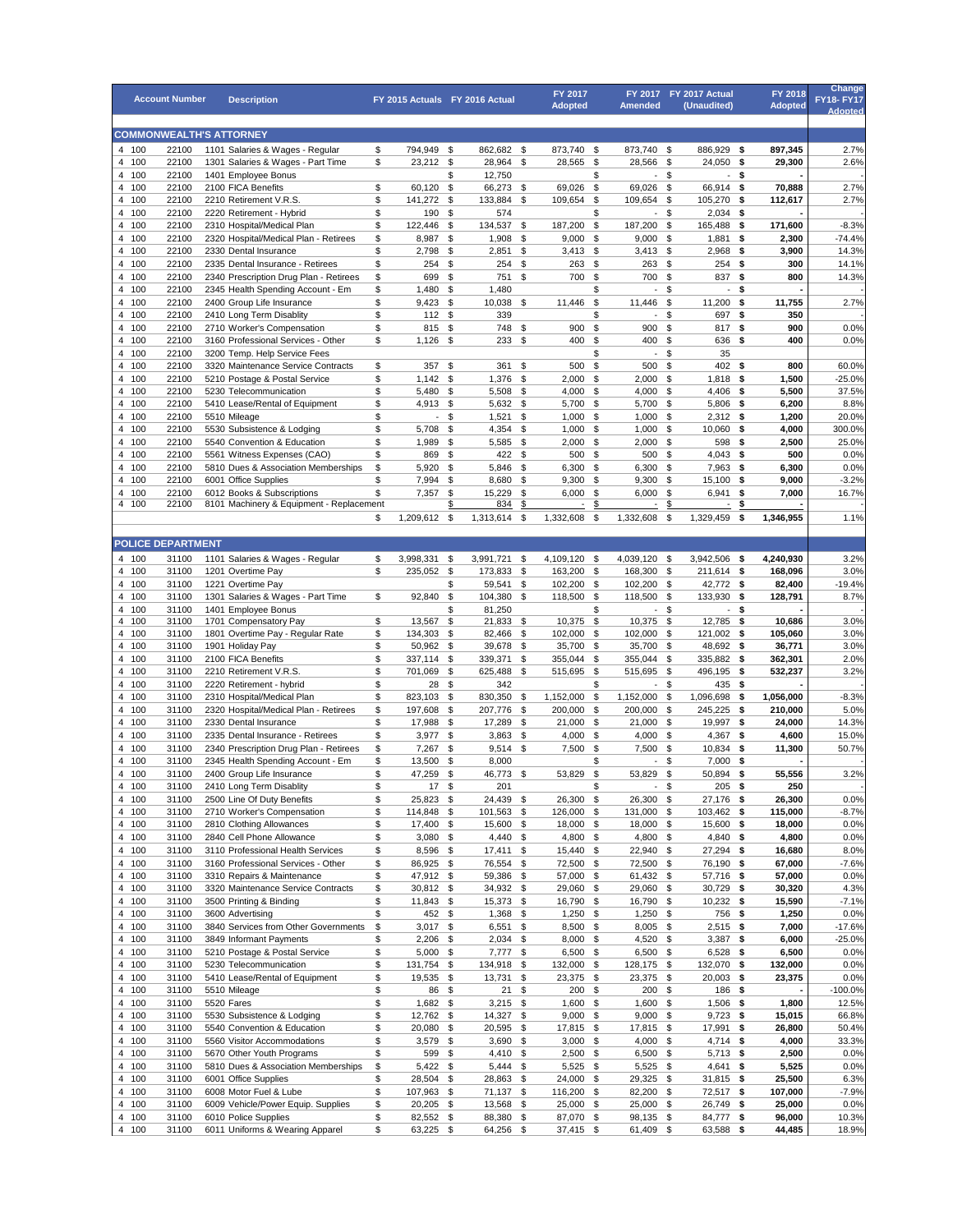|                | <b>Account Number</b>   | <b>Description</b>                                                                     |                          |                         |                          | FY 2015 Actuals FY 2016 Actual     |                | FY 2017<br><b>Adopted</b> | <b>Amended</b>                 |                          | FY 2017 FY 2017 Actual<br>(Unaudited) |              | <b>FY 2018</b><br><b>Adopted</b> | Change<br><b>FY18-FY17</b><br><b>Adopted</b> |
|----------------|-------------------------|----------------------------------------------------------------------------------------|--------------------------|-------------------------|--------------------------|------------------------------------|----------------|---------------------------|--------------------------------|--------------------------|---------------------------------------|--------------|----------------------------------|----------------------------------------------|
| 4 100          | 31100                   | 6012 Books & Subscriptions                                                             | \$                       | 3,139                   | - \$                     | $1,137$ \$                         |                | $1,000$ \$                | $1,000$ \$                     |                          | 890 \$                                |              | 1,000                            | 0.0%                                         |
| 4 100          | 31100                   | 6014 Other Operating Supplies                                                          | \$                       | 22,158                  | - \$                     | 24,045                             | - \$           | 15,800                    | \$<br>25,800                   | - \$                     | 23,677 \$                             |              | 20,000                           | 26.6%                                        |
| 4 100          | 31100                   | 7005 Regional Justice Academy                                                          | \$                       | 36,000 \$               |                          | 36,000                             | -\$            | 37,000                    | \$<br>37,000                   | \$                       | 37,000                                | - \$         | 37,000                           | 0.0%                                         |
| 4 100          | 31100                   | 8102 Furniture & Fixtures - Replacement \$                                             |                          | 11,078 \$               |                          | 4,999                              | -\$            | $\sim$                    | \$<br>4,340 \$                 |                          | $4,340$ \$                            |              |                                  |                                              |
| 4 100          | 31100                   | 8105 Motor Vehicles & Equip.-Replaceme \$                                              |                          | 226,991                 | - \$                     | 200,868                            | - \$           | 201,500                   | \$<br>201,500                  | -\$                      | 202,933                               | \$           | 126,500                          | $-37.2%$                                     |
| 4 100<br>4 100 | 31100<br>31100          | 8107 ADP Equipment - Replacement<br>8112 ADP Software - Replacement                    | \$                       | 7,795                   | \$<br>\$                 | 11,129<br>$\overline{\phantom{a}}$ | \$<br>\$       | 2,000<br>4,825            | \$<br>2,269<br>\$<br>3,098     | \$<br>\$                 | 2,269<br>3,099                        | - \$<br>- \$ | 6,025                            | $-100.0%$<br>24.9%                           |
| 4 100          | 31100                   | 8212 ADP Software - Additions                                                          | \$                       | 1,293                   | \$                       | 1,560                              | \$             | 12,600                    | \$<br>11,539                   | \$                       | 11,538 \$                             |              | 12,600                           | 0.0%                                         |
| 4 100          | 31100                   | 8213 Improv. & Betterments - Additions                                                 | $\overline{\$}$          | 4,701                   | \$                       | 8,303                              | \$             | ÷,                        | \$                             | \$                       | $\overline{\phantom{a}}$              | \$           |                                  |                                              |
|                |                         |                                                                                        | \$                       | 7,843,002               | \$                       | 7,765,694                          | \$             | 8,099,728                 | \$<br>8,067,165                | \$                       | 7,909,197                             | \$           | 8,112,543                        | 0.2%                                         |
|                |                         |                                                                                        |                          |                         |                          |                                    |                |                           |                                |                          |                                       |              |                                  |                                              |
|                | <b>AUXILIARY POLICE</b> |                                                                                        |                          |                         |                          |                                    |                |                           |                                |                          |                                       |              |                                  |                                              |
| 4 100          | 31700                   | 2710 Worker's Compensation                                                             | \$                       | $6,000$ \$              |                          | $\overline{\phantom{a}}$           |                |                           | \$                             | $-$ \$                   | $\omega$ .                            |              |                                  |                                              |
| 4 100          | 31700                   | 3110 Professional Health Services                                                      | \$                       | 2,000                   | \$                       | $\overline{a}$                     |                |                           | \$<br>ä,                       | \$                       | $\blacksquare$                        |              |                                  |                                              |
| 4 100          | 31700                   | 3160 Professional Services - Other                                                     | $$\mathbb{S}$$           | 800                     | $\frac{1}{2}$            | $\overline{\phantom{a}}$           | \$             | $\sim$                    | $\sqrt{2}$<br>$\blacksquare$   | \$                       | $\overline{\phantom{a}}$              |              |                                  |                                              |
|                |                         |                                                                                        | \$                       | 8,800                   | \$                       | $\overline{\phantom{a}}$           | \$             | $-$ \$                    | $\blacksquare$                 | \$                       | - \$                                  |              |                                  |                                              |
|                |                         |                                                                                        |                          |                         |                          |                                    |                |                           |                                |                          |                                       |              |                                  |                                              |
|                | <b>FIRE DEPARTMENT</b>  |                                                                                        |                          |                         |                          |                                    |                |                           |                                |                          |                                       |              |                                  |                                              |
| 4 100          | 32100                   | 1101 Salaries & Wages - Regular                                                        | \$                       | 2,444,413 \$            |                          | 2,478,655 \$                       |                | 2,448,580 \$              | 2,448,580                      | -\$                      | 2,457,256 \$                          |              | 2,558,440                        | 4.5%                                         |
| 4 100          | 32100                   | 1201 Overtime Pay                                                                      | \$                       | 238,956                 | \$                       | 205,770                            | \$             | 233,600                   | \$<br>233,600                  | \$                       | 207,682 \$                            |              | 240,608                          | 3.0%                                         |
| 4 100          | 32100                   | 1301 Salaries & Wages - Part Time                                                      | \$                       | 45,507 \$               |                          | 49,395 \$                          |                | 42,900                    | \$<br>42,900                   | -\$                      | 57,183 \$                             |              | 42,900                           | 0.0%                                         |
| 4 100          | 32100                   | 1401 Employee Bonus                                                                    |                          |                         | \$                       | 45,750                             |                |                           | \$<br>$\sim$                   | \$                       | - \$                                  |              |                                  |                                              |
| 4 100          | 32100                   | 1701 Compensatory Pay                                                                  | \$                       | 80,653                  | - \$                     | 119,178 \$                         |                | 125,500                   | \$<br>125,500                  | -\$                      | 67,448                                | \$           | 125.500                          | 0.0%                                         |
| 4 100          | 32100                   | 1801 Overtime Pay - Regular Rate                                                       | \$<br>\$                 | 846                     | - \$                     | ÷.<br>58,222                       | \$             | ÷.                        | \$<br>÷.<br>\$                 | \$                       | 1,800                                 | -\$          |                                  | 5.0%                                         |
| 4 100<br>4 100 | 32100<br>32100          | 1901 Holiday Pay<br>2100 FICA Benefits                                                 | \$                       | 69,333 \$<br>212,245 \$ |                          | 217,473 \$                         | \$             | 49,000<br>221,818 \$      | 49,000<br>221,818              | \$<br>\$                 | 56,381<br>210,034 \$                  | \$           | 51,450<br>230,946                | 4.1%                                         |
| 4 100          | 32100                   | 2210 Retirement V.R.S.                                                                 | \$                       | 421,334 \$              |                          | 386,491                            | -\$            | 307,297 \$                | 307,297                        | \$                       | 300,602 \$                            |              | 321,084                          | 4.5%                                         |
| 4 100          | 32100                   | 2310 Hospital/Medical Plan                                                             | \$                       | 517,323                 | - \$                     | 547,106                            | \$             | 633,600                   | \$<br>633,600                  | \$                       | 611,299                               | - \$         | 594,000                          | $-6.3%$                                      |
| 4 100          | 32100                   | 2320 Hospital/Medical Plan - Retirees                                                  | \$                       | 124,323 \$              |                          | 125,670 \$                         |                | 130,000                   | \$<br>130,000                  | \$                       | 151,870 \$                            |              | 160,000                          | 23.1%                                        |
| 4 100          | 32100                   | 2330 Dental Insurance                                                                  | \$                       | 9,869 \$                |                          | $9,603$ \$                         |                | 11,550                    | \$<br>11,550                   | \$                       | $9,158$ \$                            |              | 13,500                           | 16.9%                                        |
| 4 100          | 32100                   | 2335 Dental Insurance - Retirees                                                       | \$                       | 2,523                   | $\sqrt{3}$               | 2,671                              | \$             | 2,500                     | \$<br>2,500                    | \$                       | $3,858$ \$                            |              | 3,500                            | 40.0%                                        |
| 4 100          | 32100                   | 2340 Prescription Drug Plan - Retirees                                                 | \$                       | 6,349                   | - \$                     | $7,055$ \$                         |                | 6,500                     | \$<br>6,500                    | \$                       | 8,110 \$                              |              | 7,100                            | 9.2%                                         |
| 4 100          | 32100                   | 2345 Health Spending Account - Em                                                      | \$                       | 7,180 \$                |                          | 2,000                              |                |                           | \$<br>$\sim$                   | \$                       | $2,000$ \$                            |              |                                  |                                              |
| 4 100          | 32100                   | 2400 Group Life Insurance                                                              | \$                       | 28,441                  | -\$                      | 28,852                             | - \$           | 32,076                    | \$<br>32,076                   | - \$                     | 31,377 \$                             |              | 33,516                           | 4.5%                                         |
| 4 100          | 32100                   | 2710 Worker's Compensation                                                             | \$                       | 134,188                 | \$                       | 136,324                            | -\$            | 140,000                   | \$<br>140,000                  | \$                       | 129,828                               | - \$         | 140,000                          | 0.0%                                         |
| 4 100          | 32100                   | 3110 Professional Health Services                                                      | \$                       | 13,317 \$               |                          | $6,135$ \$                         |                | 16,000                    | \$<br>16,000                   | \$                       | 13,721                                | \$           | 14,500                           | $-9.4%$                                      |
| 4 100          | 32100                   | 3160 Professional Services - Other                                                     | \$                       | 15,035 \$               |                          | $9,132$ \$                         |                | 12,400 \$                 | 12,300                         | - \$                     | 8,575 \$                              |              | 12,400                           | 0.0%                                         |
| 4 100          | 32100                   | 3310 Repairs & Maintenance                                                             | \$                       | 132,600 \$              |                          | 191,733 \$                         |                | 168,000                   | - \$<br>187,531                | \$                       | 153,706 \$                            |              | 175,000                          | 4.2%                                         |
| 4 100          | 32100                   | 3320 Maintenance Service Contracts                                                     | \$                       | 16,021 \$               |                          | 16,025                             | - \$           | 28,000                    | \$<br>28,000                   | \$                       | 14,256                                | - \$         | 25,000                           | $-10.7%$                                     |
| 4 100          | 32100                   | 3500 Printing & Binding                                                                | \$                       | 1,932 \$                |                          | 1,500                              | -\$            | $1,500$ \$                | 1,500                          | \$                       | 2,088                                 | \$           | 1,500                            | 0.0%                                         |
| 4 100          | 32100                   | 3600 Advertising                                                                       |                          |                         |                          |                                    | \$             | $\blacksquare$            | \$<br>$\overline{\phantom{a}}$ | \$                       | 300                                   | \$           |                                  |                                              |
| 4 100          | 32100                   | 3700 Laundry & Dry Cleaning                                                            | \$                       | 586                     | \$                       | $\overline{\phantom{a}}$           | \$<br>\$       | ÷.                        | \$<br>÷.<br>\$                 | \$                       | $\sim$                                | \$           |                                  | $-10.0%$                                     |
| 4 100<br>4 100 | 32100<br>32100          | 5110 Electrical Services<br>5210 Postage & Postal Service                              | \$                       | 1,228                   | \$<br>\$                 | 427<br>993                         | \$             | 500<br>1,000              | 500<br>\$<br>1,000             | \$<br>\$                 | 279<br>$1,413$ \$                     | -\$          | 450<br>995                       | $-0.5%$                                      |
| 4 100          | 32100                   | 5230 Telecommunication                                                                 | \$                       | 52,207                  | \$                       | 55,106                             | \$             | 48,000                    | \$<br>48.000                   | \$                       | 51,809                                | \$           | 50,000                           | 4.2%                                         |
| 4 100          | 32100                   | 5410 Lease/Rent of Space                                                               |                          |                         | \$                       | 170                                |                |                           | \$<br>÷.                       | \$                       | $\sim$                                | \$           |                                  |                                              |
| 4 100          | 32100                   | 5510 Mileage                                                                           | \$                       | 741                     | \$                       | 91                                 | -\$            | 800                       | \$<br>800                      | \$                       | 856                                   | \$           | 500                              | $-37.5%$                                     |
| 4 100          | 32100                   | 5530 Subsistence & Lodging                                                             | \$                       | 4,514                   | - \$                     | 4,396                              | - \$           | 4,000                     | \$<br>1,000                    | \$                       | 709                                   | \$           | 4,000                            | 0.0%                                         |
| 4 100          | 32100                   | 5540 Convention & Education                                                            | \$                       | 2,606                   | -\$                      | 2,396                              | \$             | 2,500                     | \$<br>2,500                    | \$                       | 2,629                                 | \$           | 2,500                            | 0.0%                                         |
| 4 100          | 32100                   | 5810 Dues & Association Memberships                                                    | \$                       | 2,209                   | \$                       | 2,368                              | \$             | 1,900                     | \$<br>1,900                    | \$                       | 1,968                                 | \$           | 2,400                            | 26.3%                                        |
| 4 100          | 32100                   | 6001 Office Supplies                                                                   | \$                       | 11,061                  | \$                       | 12,106 \$                          |                | 12,000                    | \$<br>13,500                   | \$                       | 16,285 \$                             |              | 11,500                           | $-4.2%$                                      |
| 4 100          | 32100                   | 6006 Linen Supplies                                                                    | \$                       | 5,052                   | \$                       | 5,692 \$                           |                | 5,000                     | \$<br>5,000                    | \$                       | 5,348                                 | \$           | 5,700                            | 14.0%                                        |
| 4 100          | 32100                   | 6008 Motor Fuel & Lube                                                                 | \$                       | 25,722 \$               |                          | 18,037 \$                          |                | 32,000 \$                 | 32,000 \$                      |                          | 18,057 \$                             |              | 32,000                           | 0.0%                                         |
| 4 100          | 32100                   | 6009 Vehicle/Power Equip. Supplies                                                     | \$                       | 23,350 \$               |                          | 13,326 \$                          |                | 30,000 \$                 | 30,000 \$                      |                          | 33,868 \$                             |              | 25,000                           | $-16.7%$                                     |
| 4 100          | 32100                   | 6011 Uniforms & Wearing Apparel                                                        | \$                       | 43,227 \$               |                          | 43,879 \$                          |                | 43,370 \$                 | 37,697 \$                      |                          | 31,371 \$                             |              | 48,000                           | 10.7%                                        |
| 4 100          | 32100                   | 6012 Books & Subscriptions                                                             | \$                       | 5,447 \$                |                          | $4,213$ \$                         |                | $6,000$ \$                | 4,500 \$                       |                          | $4,509$ \$                            |              | 6,000                            | 0.0%                                         |
| 4 100          | 32100                   | 6014 Other Operating Supplies                                                          | \$                       | $30,143$ \$             |                          | 38,003 \$                          |                | 26,000                    | \$<br>37,000 \$                |                          | 48,361                                | - \$         | 26,000                           | 0.0%                                         |
| 4 100          | 32100                   | 6021 Promotional Materials                                                             | \$                       | $2,817$ \$              |                          | 5,513 \$                           |                | 4,705 \$                  | 4,705 \$                       |                          | $3,701$ \$                            |              | 4,800                            | 2.0%                                         |
| 4 100          | 32100                   | 8101 Machinery & Equipment - Replacem \$                                               |                          | 58,879 \$               |                          | 49,698 \$                          |                | 70,000 \$                 | 68,010 \$                      |                          | 39,541 \$                             |              | 80,000                           | 14.3%                                        |
| 4 100<br>4 100 | 32100<br>32100          | 8102 Furniture & Fixtures - Replacement \$<br>8103 Communications Equip. - Replacem \$ |                          | 9,516 \$<br>29,529 \$   |                          | 24,543 \$                          | - \$           | - \$<br>$-$ \$            | $\omega$<br>$\omega$           | \$<br>\$                 | - \$<br>$38 \quad $$                  |              | 2,000                            |                                              |
| 4 100          | 32100                   | 8105 Motor Vehicles & Equip.-Replaceme \$                                              |                          | 69,655 \$               |                          |                                    | - \$           | $-$ \$                    | $\mathcal{L}_{\mathcal{A}}$    | \$                       | $-$ \$                                |              | ٠                                |                                              |
| 4 100          | 32100                   | 8107 ADP Equipment - Replacement                                                       |                          |                         |                          |                                    |                |                           | \$<br>4,317 \$                 |                          | $7,327$ \$                            |              |                                  |                                              |
| 4 100          | 32100                   | 8112 ADP Software - Replacement                                                        | \$                       | 1,978                   | - \$                     |                                    | $-$ \$         | - \$                      | ÷.                             | \$                       | $\sim$                                | \$           |                                  |                                              |
| 4 100          | 32100                   | 8201 Machinery & Equipment - Additions                                                 |                          |                         | \$                       | -                                  | \$             | $\overline{\phantom{a}}$  | \$<br>$\equiv$                 | \$                       | $\overline{a}$                        | \$           | $\overline{\phantom{a}}$         |                                              |
|                |                         |                                                                                        | \$                       | 4,902,855 \$            |                          | 4,925,697                          | \$             | 4,898,596                 | \$<br>4,922,681                | \$                       | 4,766,601                             | \$           | 5,052,788                        | 3.1%                                         |
|                |                         |                                                                                        |                          |                         |                          |                                    |                |                           |                                |                          |                                       |              |                                  |                                              |
|                | <b>RESCUE SERVICES</b>  |                                                                                        |                          |                         |                          |                                    |                |                           |                                |                          |                                       |              |                                  |                                              |
| 4 100          | 32300                   | 5644 E.M.S. Council                                                                    | \$                       | 7,040                   | \$                       | $7,100$ \$                         |                | 7,100                     | \$<br>7,100 \$                 |                          | $7,100$ \$                            |              | 7,100                            | 0.0%                                         |
| 4 100          | 32300                   | 5648 Fredericksburg Volunteer R.S.                                                     | $\overline{\mathcal{L}}$ | 250,000                 | $\overline{\mathcal{S}}$ | 250,000                            | $$\mathbb{S}$$ | 250,000                   | $\frac{1}{2}$<br>250,000       | $\overline{\mathcal{S}}$ | 250,000                               | \$           | 250,000                          | 0.0%                                         |
|                |                         |                                                                                        | \$                       | 257,040 \$              |                          | 257,100 \$                         |                | 257,100 \$                | 257,100 \$                     |                          | 257,100 \$                            |              | 257,100                          | 0.0%                                         |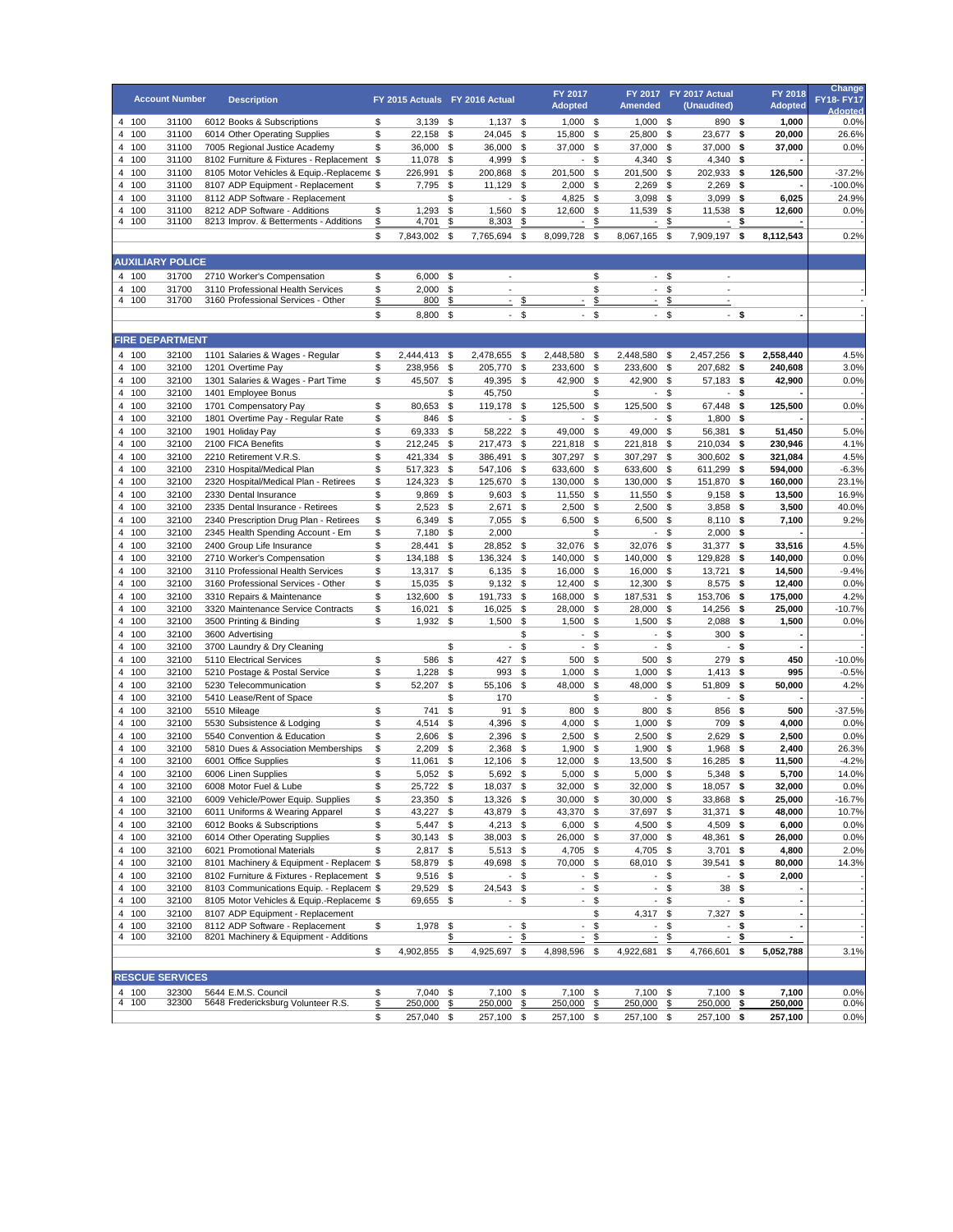|                | <b>Account Number</b>      | <b>Description</b>                                                           |                     | FY 2015 Actuals FY 2016 Actual |               |                                   |               | FY 2017<br><b>Adopted</b> |               | <b>Amended</b>           |          | FY 2017 FY 2017 Actual<br>(Unaudited) |           | FY 2018<br><b>Adopted</b> | <b>Change</b><br><b>FY18-FY17</b><br><b>Adopted</b> |
|----------------|----------------------------|------------------------------------------------------------------------------|---------------------|--------------------------------|---------------|-----------------------------------|---------------|---------------------------|---------------|--------------------------|----------|---------------------------------------|-----------|---------------------------|-----------------------------------------------------|
|                |                            | <b>FIRE - EMERGENCY MEDICAL SERVICES</b>                                     |                     |                                |               |                                   |               |                           |               |                          |          |                                       |           |                           |                                                     |
| 4 100          | 32400                      | 1101 Salaries & Wages - Regular                                              | \$                  | 478,037 \$                     |               | 590,484 \$                        |               | 691,225 \$                |               | 691,225 \$               |          | 644,341 \$                            |           | 739,445                   | 7.0%                                                |
| 4 100          | 32400                      | 1201 Overtime Pay                                                            | \$                  | 55,118 \$                      |               | 86,252 \$                         |               | 51,489                    | - \$          | 51,489                   | \$       | 76,119 \$                             |           | 51,500                    | 0.0%                                                |
| 4 100          | 32400                      | 1301 Salaries & Wages - Part Time                                            | \$                  | 14,605 \$                      |               | 14,508                            | -\$           | 40,800 \$                 |               | 40,800 \$                |          | 29,371 \$                             |           | 41,000                    | 0.5%                                                |
| 4 100          | 32400                      | 1401 Employee Bonus                                                          |                     |                                | \$            | 14,500                            |               |                           | \$            | $\overline{\phantom{a}}$ | \$       | $\sim$                                | \$        |                           |                                                     |
| 4 100          | 32400                      | 1701 Compensatory Pay                                                        | \$                  | $\blacksquare$                 | \$            | 10,920 \$                         |               | 1,000                     | \$            | 1,000                    | \$       | 24,230 \$                             |           | 1,000                     | 0.0%                                                |
| 4 100          | 32400                      | 1901 Holiday Pay                                                             | \$                  | 7,350                          | -\$           | 10,310                            | - \$          | 15,000                    | \$            | 15,000                   | \$       | 17,626                                | \$        | 15,000                    | 0.0%                                                |
| 4 100          | 32400                      | 2100 FICA Benefits                                                           | \$                  | 40,651                         | -\$           | 53,727                            | -\$           | 61,163                    | \$            | 61,163                   | \$       | 58,506                                | \$        | 64,870                    | 6.1%                                                |
| 4 100          | 32400                      | 2210 Retirement V.R.S.                                                       | \$                  | 81,515                         | -\$           | 92,661                            | \$            | 86,749                    | \$            | 86,748                   | \$       | 80,617                                | \$        | 92,800                    | 7.0%                                                |
| 4 100<br>4 100 | 32400<br>32400             | 2220 Retirement - Hybrid<br>2310 Hospital/Medical Plan                       | \$                  | 91,633 \$                      |               | 113,307 \$                        |               | 201,600                   | \$<br>\$      | ÷.<br>201,600            | \$<br>\$ | 173<br>199,407 \$                     |           | 184,800                   | $-8.3%$                                             |
| 4 100          | 32400                      | 2320 Hospital/Medical Plan - Retirees                                        | \$                  | 5,999                          | -\$           | 7,487                             | \$            | 7,000                     | \$            | 7,000                    | \$       | 8,646                                 | \$        | 7,000                     | 0.0%                                                |
| 4 100          | 32400                      | 2330 Dental Insurance                                                        | \$                  | $2,099$ \$                     |               | $2,312$ \$                        |               | 3,675                     | \$            | 3,675                    | \$       | $2,480$ \$                            |           | 4,200                     | 14.3%                                               |
| 4 100          | 32400                      | 2335 Dental Insurance - Retirees                                             | \$                  | 191                            | \$            | 254                               | \$            | 263                       | \$            | 263                      | \$       | $254$ \$                              |           | 300                       | 14.1%                                               |
| 4 100          | 32400                      | 2345 Health Spending Account - Em                                            | \$                  | 4,440                          | -\$           | 1,000                             |               |                           | \$            | $\sim$                   | \$       | 1,000                                 | - \$      |                           |                                                     |
| 4 100          | 32400                      | 2400 Group Life Insurance                                                    | \$                  | 5,611                          | $\mathfrak s$ | 6,917 \$                          |               | 9,055                     | \$            | 9,055                    | \$       | $8,434$ \$                            |           | 9,687                     | 7.0%                                                |
| 4 100          | 32400                      | 2410 Long Term Disability                                                    |                     |                                |               |                                   |               |                           | \$            | ÷.                       | \$       | 102                                   |           |                           |                                                     |
| 4 100          | 32400                      | 2710 Worker's Compensation                                                   | \$                  | 23,115 \$                      |               | 32,995                            | \$            | 34,000                    | \$            | 34,000                   | \$       | 36,252 \$                             |           | 34,000                    | 0.0%                                                |
| 4 100          | 32400                      | 3110 Professional Health Services                                            | \$                  | 4,875 \$                       |               | $5,128$ \$                        |               | 6,560                     | \$            | 6,560                    | \$       | $6,076$ \$                            |           | 5,500                     | $-16.2%$                                            |
| 4 100          | 32400                      | 3160 Professional Services - Other                                           | \$                  | 30,353 \$                      |               | 26,704                            | $\mathfrak s$ | 30,000                    | \$            | 33,000                   | \$       | 32,922 \$                             |           | 30,000                    | 0.0%                                                |
| 4 100          | 32400                      | 3200 Temporary Help Service Fees                                             | \$                  | 8,424 \$                       |               | 14,346                            |               |                           | \$            | $\blacksquare$           | \$       | 16,675 \$                             |           |                           |                                                     |
| 4 100          | 32400                      | 3310 Repairs & Maintenance                                                   | \$                  | 12,098                         | - \$          | 20,389                            | \$            | 18,000                    | \$            | 18,000                   | \$       | 33,374 \$                             |           | 18,000                    | 0.0%                                                |
| 4 100<br>4 100 | 32400<br>32400             | 3320 Maintenance Service Contracts                                           | \$<br>\$            | 16,955 \$<br>$2,474$ \$        |               | 17,559                            | \$            | 17,500                    | \$            | 22,000                   | \$       | 21,093 \$<br>$2,033$ \$               |           | 17,500                    | 0.0%<br>0.0%                                        |
| 4 100          | 32400                      | 5540 Convention & Education<br>5853 EMS Service Collection Fees              | \$                  | 41,927                         | -\$           | 1,991<br>50,420                   | \$<br>\$      | 2,000<br>45,000           | \$<br>\$      | 2,000<br>45.000          | \$<br>\$ | 46.049 \$                             |           | 2,000<br>52,000           | 15.6%                                               |
| 4 100          | 32400                      | 6004 Medical & Laboratory Supplies                                           | \$                  | 56,118                         | - \$          | 36,490                            | -\$           | 43,000                    | \$            | 43,000                   | \$       | 33,301                                | \$        | 56,000                    | 30.2%                                               |
| 4 100          | 32400                      | 6008 Motor Fuel & Lube                                                       | \$                  | 26,230 \$                      |               | 18,685                            | -\$           | 32,000                    | \$            | 28,000                   | \$       | 20,854 \$                             |           | 32,000                    | 0.0%                                                |
| 4 100          | 32400                      | 6009 Vehicle/Power Equip. Supplies                                           | \$                  | 732                            | - \$          | $1,337$ \$                        |               | 8,500                     | \$            | 8,500                    | \$       | $4,334$ \$                            |           | 8,500                     | 0.0%                                                |
| 4 100          | 32400                      | 6011 Uniforms & Wearing Apparel                                              | \$                  | 4,635                          | - \$          | 10,331                            | \$            | 12,000                    | \$            | 12,000                   | \$       | 12,327                                | \$        | 12,000                    | 0.0%                                                |
| 4 100          | 32400                      | 6012 Books & Subscriptions                                                   | \$                  | $\overline{\phantom{a}}$       | \$            | $1,198$ \$                        |               | 1,500                     | \$            | 1,500                    | \$       | 1,558                                 | \$        | 1,200                     | $-20.0%$                                            |
| 4 100          | 32400                      | 6014 Other Operating Supplies                                                |                     |                                | \$            | 2,353                             |               |                           | \$            | $\mathbf{r}$             | \$       | $\sim$                                | \$        |                           |                                                     |
| 4 100          | 32400                      | 8101 Machinery & Equipment - Replacement                                     |                     |                                | \$            |                                   | \$            | 15,000                    | \$            | 14,653                   | \$       | 5,248                                 | \$        | 16,950                    | 13.0%                                               |
| 4 100          | 32400                      | 8102 Furniture & Fixtures - Replacement                                      |                     |                                | \$            | 1,424                             |               |                           | \$            | ÷,                       | \$       |                                       | - \$      |                           |                                                     |
| 4 100<br>4 100 | 32400<br>32400             | 8107 ADP Equipment - Replacement<br>8201 Machinery & Equipment - Additions   | \$                  | $\blacksquare$                 |               | $\overline{\phantom{a}}$          | \$            | ÷                         | \$<br>\$      | 1,500                    | \$<br>\$ | 1,461                                 |           |                           |                                                     |
|                |                            |                                                                              | \$                  |                                | \$            |                                   | \$            | 1,434,079 \$              |               |                          | - \$     |                                       | \$        | 1,497,251                 | 4.4%                                                |
|                |                            |                                                                              |                     | 1,015,185 \$                   |               | 1,245,988                         |               |                           |               | 1,438,731                |          | 1,424,863 \$                          |           |                           |                                                     |
|                |                            | <b>FIRE - HAZARDOUS MATERIALS</b>                                            |                     |                                |               |                                   |               |                           |               |                          |          |                                       |           |                           |                                                     |
| 4 100          | 32401                      | 1201 Overtime Pay                                                            | \$                  | 8,110 \$                       |               | 9,184                             |               |                           | \$            | - \$                     |          | $7,357$ \$                            |           | 10,000                    |                                                     |
| 4 100          | 32401                      | 1801 Overtime Pay - Regular Rate                                             | \$                  | $\blacksquare$                 | \$            |                                   | - \$          | 15,000                    | \$            | 15,000                   | \$       | $\omega$                              | \$        | 5,000                     | $-66.7%$                                            |
| 4 100          | 32401                      | 2100 FICA Benefits                                                           | \$                  | 604                            | \$            | 689                               | \$            | 1,148                     | \$            | 1,148                    | \$       | 43                                    | \$        | 1,148                     | 0.0%                                                |
| 4 100          | 32401                      | 2710 Worker's Compensation                                                   | \$                  | 417                            | \$            | 665                               | \$            | 500                       | \$            | 500                      | \$       | 435                                   | \$        | 500                       | 0.0%                                                |
| 4 100          | 32401                      | 3110 Professional Health Services                                            | \$                  | 11,036                         | \$            | 4,915                             | \$            | 19,680                    | \$            | 19,680                   | \$       | 7,169                                 | \$        | 15,000                    | $-23.8%$                                            |
| 4 100          | 32401                      | 3310 Repairs & Maintenance                                                   | \$                  | 7,019 \$                       |               | 7,815 \$                          |               | 6,800                     | \$            | 6,800                    | \$       | 5,269                                 | \$        | 4,500                     | $-33.8%$                                            |
| 4 100          | 32401                      | 6004 Medical & Laboratory Supplies                                           |                     |                                |               |                                   |               |                           | \$            | $\sim$                   | \$       | $\sim$                                | \$        | 3,000                     |                                                     |
| 4 100          | 32401                      | 6012 Books & Subscriptions                                                   |                     |                                | \$            | ä,                                |               |                           | \$            | ÷.                       | \$       | $\sim$                                | \$        | 1,200                     |                                                     |
| 4 100          | 32401                      | 6014 Other Operating Supplies                                                | \$                  | 2,569                          | \$            | 59                                |               |                           | \$            | $\sim$                   | \$       | $\blacksquare$                        | \$        | 1,500                     |                                                     |
| 4 100<br>4 100 | 32401<br>32401             | 8101 Machinery & Equipment - Replacement<br>8701 ADP Equipment - Replacement | \$                  | 3,248                          | \$<br>\$      | 2,976<br>$\overline{\phantom{a}}$ | \$            |                           | \$<br>\$      | ä,<br>$\blacksquare$     | \$<br>\$ | 252<br>$\overline{\phantom{a}}$       | \$<br>\$  |                           |                                                     |
|                |                            |                                                                              | \$                  | 33,003 \$                      |               | 26,303                            | \$            | 43,128                    | \$            | 43,128                   | \$       | 20,525                                | \$        | 41,848                    | $-3.0%$                                             |
|                |                            |                                                                              |                     |                                |               |                                   |               |                           |               |                          |          |                                       |           |                           |                                                     |
|                | <b>PUBLIC SAFETY RADIO</b> |                                                                              |                     |                                |               |                                   |               |                           |               |                          |          |                                       |           |                           |                                                     |
| 4 100          | 32410                      | 3320 Maintenance Service Contracts                                           |                     |                                | \$            | ٠                                 |               |                           | \$            | - \$                     |          |                                       | - \$      | 125,355                   |                                                     |
| 4 100          | 32410                      | 3840 Services from Other Governments                                         |                     |                                | \$            | ÷.                                | \$            | 285,000                   | \$            | 285,000 \$               |          | 285,000 \$                            |           | 299,250                   | 5.0%                                                |
| 4 100          | 32410                      | 5410 Lease/Rental of Equipment                                               |                     |                                | \$            | ä,                                | \$            | $3,600$ \$                |               | $3,700$ \$               |          | $3,708$ \$                            |           | 3,819                     | 6.1%                                                |
| 4 100          | 32410                      | 8103 Communications Equip. - Replacement                                     |                     |                                |               |                                   |               |                           | \$            | 10,000 \$                |          | $9,983$ \$                            |           | 10,000                    |                                                     |
| 4 100          | 32410                      | 8203 Communications Equip. - Replacement                                     |                     |                                | \$            | $\centering \label{eq:reduced}$   | \$            | 10,000                    | $\frac{1}{2}$ |                          | \$       |                                       | <u>\$</u> | 15,000                    | 50.0%                                               |
|                |                            |                                                                              | \$                  | $\blacksquare$                 | \$            | $\overline{\phantom{a}}$          | \$            | 298,600 \$                |               | 298,700 \$               |          | 298,691 \$                            |           | 453,424                   | 51.9%                                               |
|                |                            |                                                                              |                     |                                |               |                                   |               |                           |               |                          |          |                                       |           |                           |                                                     |
|                |                            | <b>CORRECTION &amp; DETENTION</b>                                            |                     |                                |               |                                   |               |                           |               |                          |          |                                       |           |                           |                                                     |
| 4 100<br>4 100 | 33200<br>33200             | 7004 Juvenile Detention Center<br>7007 Payment to Regional Jail              | \$<br>$\frac{1}{2}$ | 294,264 \$<br>3,741,869        | \$            | 454,215 \$<br>3,917,709           | \$            | 450,000 \$<br>3,853,904   | \$            | 723,381 \$<br>3,853,904  | \$       | 714,265 \$<br>3,861,804               | \$        | 469.127<br>4,325,323      | 4.3%<br>12.2%                                       |
|                |                            |                                                                              | \$                  | 4,036,133 \$                   |               | 4,371,923 \$                      |               | 4,303,904 \$              |               | 4,577,285 \$             |          | 4,576,070 \$                          |           | 4,794,450                 | 11.4%                                               |
|                |                            |                                                                              |                     |                                |               |                                   |               |                           |               |                          |          |                                       |           |                           |                                                     |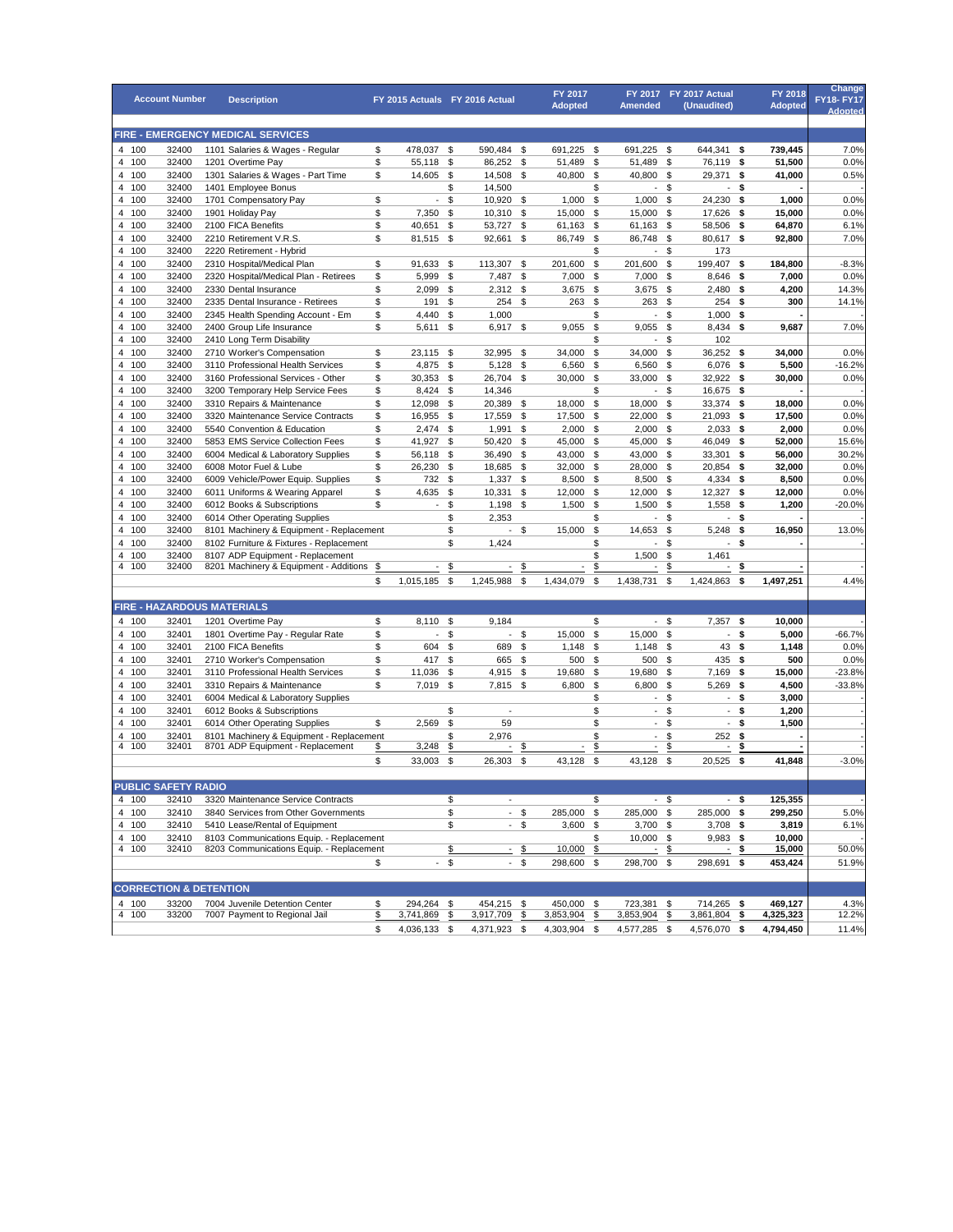|                | <b>Account Number</b>          | <b>Description</b>                                      |          | FY 2015 Actuals FY 2016 Actual |               |                          | <b>FY 2017</b><br><b>Adopted</b> |          | <b>Amended</b>           | FY 2017 FY 2017 Actual<br>(Unaudited)      |          | <b>FY 2018</b><br><b>Adopted</b> | Change<br><b>FY18-FY17</b><br><b>Adopted</b> |
|----------------|--------------------------------|---------------------------------------------------------|----------|--------------------------------|---------------|--------------------------|----------------------------------|----------|--------------------------|--------------------------------------------|----------|----------------------------------|----------------------------------------------|
|                |                                | <b>BUILDING AND DEVELOPMENT SERVICES</b>                |          |                                |               |                          |                                  |          |                          |                                            |          |                                  |                                              |
| 4 100          | 34100                          | 1101 Salaries & Wages - Regular                         | \$       | 492,822 \$                     |               | 490,123 \$               | 508,905 \$                       |          | 478,905                  | - \$<br>473,109 \$                         |          | 509,940                          | 0.2%                                         |
| 4 100          | 34100                          | 1201 Overtime Pay                                       | \$       | 10,561 \$                      |               | 13,294 \$                | 5,200                            | - \$     | 5,200                    | - \$<br>12,017 \$                          |          | 5,200                            | 0.0%                                         |
| 4 100          | 34100                          | 1301 Salaries & Wages - Part Time                       | \$       | 17,801 \$                      |               | 27,196 \$                | 17,000 \$                        |          | 17,000                   | - \$<br>18,077 \$                          |          | 20,097                           | 18.2%                                        |
| 4 100          | 34100                          | 1401 Employee Bonus                                     |          |                                | \$            | 8,250                    |                                  | \$       | $\blacksquare$           | \$                                         | - \$     | 3,200                            |                                              |
| 4 100          | 34100                          | 2100 FICA Benefits                                      | \$       | 38,458 \$                      |               | 39,779                   | \$<br>40,630                     | \$       | 40,630                   | \$<br>36,719                               | \$       | 40,946                           | 0.8%                                         |
| 100<br>4       | 34100                          | 2210 Retirement V.R.S.                                  | \$       | 86,542                         | \$<br>77,844  |                          | \$<br>63,868                     | \$       | 63,868                   | \$<br>59,337                               | \$       | 63,997                           | 0.2%                                         |
| 100<br>4       | 34100                          | 2310 Hospital/Medical Plan                              | \$       | 79,551                         | \$            | 83,299                   | \$<br>115,200                    | \$       | 115,200                  | \$<br>113,294                              | \$       | 105,600                          | $-8.3%$                                      |
| 4 100          | 34100                          | 2320 Hospital/Medical Plan - Retirees                   | \$       | 10,415 \$                      |               | 9,335                    | \$<br>9,800                      | \$       | 9,800                    | \$<br>8,646 \$                             |          | 9,800                            | 0.0%                                         |
| 100<br>4       | 34100                          | 2330 Dental Insurance                                   | \$       | 1,272                          | \$            | 1,230                    | \$<br>2,100                      | \$       | 2,100                    | \$<br>1,231                                | \$       | 2,400                            | 14.3%                                        |
| 4 100          | 34100                          | 2340 Prescription Drug Plan - Retirees                  | \$       | 699                            | - \$          | 428 \$                   | 700                              | \$       | 700                      | \$<br>$\sim$                               | \$       | 800                              | 14.3%                                        |
| 4 100<br>100   | 34100<br>34100                 | 2345 Health Spending Account - Em                       | \$<br>\$ | 1,480<br>5,821                 | \$            | 1,000<br>5,812 \$        |                                  | \$       | $\blacksquare$           | \$<br>$\mathcal{L}_{\mathcal{A}}$<br>6,194 | \$<br>\$ | 6,680                            | 0.2%                                         |
| 4<br>4<br>100  | 34100                          | 2400 Group Life Insurance<br>2710 Worker's Compensation | \$       | 5,453                          | \$<br>\$      | 4,276                    | \$<br>6,667<br>5,500             | \$<br>\$ | 6,666<br>5,500           | \$<br>\$<br>3,648                          | \$       | 5,000                            | $-9.1%$                                      |
| 4 100          | 34100                          | 3140 Professional Services - Engineering \$             |          | ÷,                             | \$            | 2,425                    | \$<br>750                        | \$       | 750                      | \$<br>$\sim$                               | \$       | 750                              | 0.0%                                         |
| 4 100          | 34100                          | 3310 Repairs & Maintenance                              | \$       | 139                            | \$            | 550                      | \$<br>1,000                      | \$       | 1,000                    | \$<br>$\sim$                               | \$       | 1,000                            | 0.0%                                         |
| 100<br>4       | 34100                          | 3500 Printing & Binding                                 | \$       | 2,314                          | \$            | 2,284                    | \$<br>2,800                      | \$       | 2,800                    | 2,322<br>\$                                | \$       | 2,800                            | 0.0%                                         |
| 100<br>4       | 34100                          | 5210 Postage & Postal Service                           | \$       | 981                            | \$            | 1,163                    | \$<br>2,000                      | \$       | 2,000                    | \$<br>527                                  | \$       | 2,000                            | 0.0%                                         |
| 4 100          | 34100                          | 5230 Telecommunication                                  | \$       | 5,351                          | \$            | 5,987                    | \$<br>5,400                      | \$       | 5,400                    | \$<br>$5,536$ \$                           |          | 5,200                            | $-3.7%$                                      |
| 4 100          | 34100                          | 5410 Lease/Rental of Equipment                          | \$       | 1,585                          | \$            | 2,069                    | \$<br>2,000                      | \$       | 2,000                    | -\$<br>2,054                               | \$       | 2,000                            | 0.0%                                         |
| 100<br>4       | 34100                          | 5530 Subsistence & Lodging                              | \$       | 195                            | \$            | 542                      | \$<br>1,000                      | - \$     | 1,000                    | \$<br>35                                   | \$       | 1,000                            | 0.0%                                         |
| 4 100          | 34100                          | 5540 Convention & Education                             | \$       | 550                            | \$            | 782                      | \$<br>1,800                      | \$       | 1,800                    | \$<br>525                                  | \$       | 1,800                            | 0.0%                                         |
| 4 100          | 34100                          | 5810 Dues & Association Memberships                     | \$       | 820                            | \$            | 820                      | \$<br>1,000                      | \$       | 1,000                    | \$<br>818 \$                               |          | 1,000                            | 0.0%                                         |
| 100<br>4       | 34100                          | 6001 Office Supplies                                    | \$       | 5,595                          | -\$           | 4,589                    | \$<br>5,000                      | \$       | 5,000                    | \$<br>5,281                                | \$       | 5,000                            | 0.0%                                         |
| 100<br>4       | 34100                          | 6008 Motor Fuel & Lube                                  | \$       | 5,166                          | -\$           | 4,073                    | \$<br>5,000                      | \$       | 5,000                    | \$<br>2,800                                | \$       | 5,000                            | 0.0%                                         |
| 4 100          | 34100                          | 6011 Uniforms & Wearing Apparel                         | \$       | 1,167                          | \$            | 992                      | \$<br>1,250                      | \$       | 1,250                    | \$<br>1,097                                | \$       | 1,250                            | 0.0%                                         |
| 4 100          | 34100                          | 6012 Books & Subscriptions                              | \$       | $3,117$ \$                     |               | 294                      | \$<br>3,500                      | \$       | $3,500$ \$               | 826 \$                                     |          | 3,500                            | 0.0%                                         |
| 4 100          | 34100                          | 8102 Furniture & Fixtures - Replacement \$              |          | 350                            | \$            | $\overline{\phantom{a}}$ |                                  | \$       | $\mathbf{r}$             | \$<br>$\sim$                               | \$       | $\blacksquare$                   |                                              |
| 100<br>4       | 34100                          | 8105 Motor Vehicles & Equip.-Replacement                |          |                                | \$<br>24,445  |                          |                                  | \$       | ÷.                       | \$<br>$\sim$                               | \$       |                                  |                                              |
| 4 100          | 34100                          | 8107 ADP Equipment - Replacement                        | \$       | $\overline{\phantom{a}}$       | \$            | 419                      | \$<br>$\overline{\phantom{a}}$   | \$       | $\centerdot$             | \$<br>$\overline{\phantom{a}}$             | \$       |                                  |                                              |
|                |                                |                                                         | \$       | 778,205 \$                     | 813,297       |                          | \$<br>808,069                    | \$       | 778,069                  | \$<br>754,093                              | \$       | 805,960                          | $-0.3%$                                      |
|                |                                |                                                         |          |                                |               |                          |                                  |          |                          |                                            |          |                                  |                                              |
|                | <b>POLICE - ANIMAL CONTROL</b> |                                                         |          |                                |               |                          |                                  |          |                          |                                            |          |                                  |                                              |
| 4 100          | 35100                          | 1101 Salaries & Wages - Regular                         | \$       | 13,360                         | - \$          | $\sim$                   |                                  | \$       |                          | - \$                                       | $-$ \$   | $\blacksquare$                   |                                              |
| 4 100          | 35100                          | 1201 Overtime Pay                                       | \$       | 145                            | \$            | $\overline{\phantom{a}}$ |                                  | \$       | $\blacksquare$           | \$<br>$\omega$                             | \$       |                                  |                                              |
| 4 100          | 35100                          | 1701 Compensatory Pay                                   | \$       | $1,933$ \$                     |               | ÷,                       |                                  | \$       | $\blacksquare$           | \$<br>$\blacksquare$                       | \$       | $\overline{\phantom{a}}$         |                                              |
| 4 100          | 35100                          | 2100 FICA Benefits                                      | \$       | 1,177                          | \$            | ÷.                       |                                  | \$       | ÷                        | \$<br>$\sim$                               | \$       | $\overline{\phantom{a}}$         |                                              |
| 4 100          | 35100                          | 2210 Retirement V.R.S.                                  | \$       | 1,120                          | -\$           |                          |                                  | \$       | ä,                       | \$<br>$\sim$                               | \$       |                                  |                                              |
| 4 100          | 35100                          | 2310 Hospital/Medical Plan                              | \$       | 900                            | \$            | $\sim$                   |                                  | \$       | ÷.                       | \$<br>$\sim$                               | \$       | $\blacksquare$                   |                                              |
| 100<br>4       | 35100                          | 2330 Dental Insurance                                   | \$       | 32                             | \$            | $\tilde{\phantom{a}}$    |                                  | \$       | ÷.                       | \$<br>$\blacksquare$                       | \$       |                                  |                                              |
| 4 100          | 35100                          | 2400 Group Life Insurance                               | \$       | 74                             | \$            | ÷.                       |                                  | \$       | ä,                       | \$<br>$\omega$ .                           | \$       | $\blacksquare$                   |                                              |
| 4 100          | 35100                          | 2710 Worker's Compensation                              | \$       | 490                            | \$            | ÷.                       |                                  | \$       | ÷.                       | \$<br>$\sim$                               | \$       | $\blacksquare$                   |                                              |
| 4 100          | 35100                          | 3160 Professional Services - Other                      | \$       | 1,894                          | \$            |                          |                                  | \$       | ÷.                       | \$<br>$\blacksquare$                       | \$       |                                  |                                              |
| 100<br>4       | 35100                          | 3840 Services from Other Governments                    | \$       | 58,390                         | \$<br>120,000 |                          | \$<br>121,400                    | \$       | 121,400                  | 121,400<br>\$                              | \$       | 123,540                          | 1.8%                                         |
| 4 100          | 35100                          | 6010 Police Supplies                                    | \$       | 1,000                          | \$            |                          | \$                               | \$       |                          | \$<br>-                                    | \$       |                                  |                                              |
|                |                                |                                                         | \$       | 80,515 \$                      | 120,000       |                          | \$<br>121,400                    | \$       | 121,400                  | 121,400<br>\$                              | \$       | 123,540                          | 1.8%                                         |
|                | <b>MEDICAL EXAMINER</b>        |                                                         |          |                                |               |                          |                                  |          |                          |                                            |          |                                  |                                              |
| 4 100          | 35300                          | 3160 Professional Services - Other                      |          | 200                            |               | 500                      |                                  |          |                          |                                            |          | 1,000                            | 0.0%                                         |
|                |                                |                                                         | \$       |                                | \$            |                          | \$<br>1,000                      | \$       | 1,000                    | 520<br>\$                                  | \$       |                                  |                                              |
|                |                                |                                                         | \$       | 200 \$                         |               | 500                      | \$<br>$1,000$ \$                 |          | 1,000                    | \$<br>520 \$                               |          | 1,000                            | 0.0%                                         |
|                |                                | <b>POLICE - E911 COMMUNICATIONS</b>                     |          |                                |               |                          |                                  |          |                          |                                            |          |                                  |                                              |
|                |                                | 1101 Salaries & Wages - Regular                         |          |                                |               |                          |                                  |          |                          |                                            |          |                                  |                                              |
| 4 100<br>4 100 | 35601<br>35601                 | 1201 Overtime Pay                                       | \$<br>\$ | 658,035 \$<br>101,465 \$       |               | 674,676 \$<br>100,865 \$ | 727,405 \$<br>52,020 \$          |          | 727,405 \$               | 720,890 \$<br>102,667 \$                   |          | 756,730<br>76,200                | 4.0%<br>46.5%                                |
| 4 100          | 35601                          | 1301 Salaries & Wages - Part Time                       | \$       | 13,221 \$                      |               | 20,260 \$                | 23,460 \$                        |          | 70,520 \$<br>23,460 \$   | $7,711$ \$                                 |          | 23,853                           | 1.7%                                         |
| 4 100          | 35601                          | 1401 Employee Bonus                                     |          |                                | \$<br>16,750  |                          |                                  | \$       |                          | - \$                                       | - \$     |                                  |                                              |
| 4 100          | 35601                          | 1701 Compensatory Pay                                   | \$       | 2,732 \$                       |               | $1,551$ \$               | $-$ \$                           |          |                          | $-$ \$<br>$104$ \$                         |          | 5,150                            |                                              |
| 4 100          | 35601                          | 1901 Holiday Pay                                        | \$       | 13,882 \$                      |               | 10,140 \$                | 12,240 \$                        |          | 12,240                   | -\$<br>11,599 \$                           |          | 12,240                           | 0.0%                                         |
| 4 100          | 35601                          | 2100 FICA Benefits                                      | \$       | 58,188 \$                      |               | 60,783 \$                | 62,357 \$                        |          | 62,357 \$                | 61,956 \$                                  |          | 66,874                           | 7.2%                                         |
| 4 100          | 35601                          | 2210 Retirement V.R.S.                                  | \$       | 114,520 \$                     | 106,901       |                          | \$<br>91,289 \$                  |          | 91,289 \$                | 85,389 \$                                  |          | 94,970                           | 4.0%                                         |
| 4 100          | 35601                          | 2220                                                    |          |                                | \$            | 72                       |                                  |          |                          | \$<br>265 \$                               |          |                                  |                                              |
| 4 100          | 35601                          | 2310 Hospital/Medical Plan                              | \$       | 141,805 \$                     |               | 141,357 \$               | 244,800 \$                       |          | 244,800                  | \$<br>232,917 \$                           |          | 224,400                          | $-8.3%$                                      |
| 4 100          | 35601                          | 2330 Dental Insurance                                   | \$       | 3,487 \$                       |               | $3,508$ \$               | $4,463$ \$                       |          | $4,463$ \$               | $3,772$ \$                                 |          | 5,100                            | 14.3%                                        |
| 4 100          | 35601                          | 2345 Health Spending Account - Em                       | \$       | 480 \$                         |               | $\blacksquare$           |                                  | \$       |                          | - \$                                       | - \$     |                                  |                                              |
| 4 100          | 35601                          | 2400 Group Life Insurance                               | \$       | 7,784 \$                       |               | 7,981                    | \$<br>9,529                      | \$       | $9,529$ \$               | 8,936 \$                                   |          | 9,913                            | 4.0%                                         |
| 4 100          | 35601                          | 2410 Long Term Disability                               |          |                                | \$            | 42                       |                                  | \$       | ÷.                       | \$<br>$127$ \$                             |          |                                  |                                              |
| 4 100          | 35601                          | 2710 Worker's Compensation                              | \$       | 826 \$                         |               | 723 \$                   | 1,000                            | \$       | $1,000$ \$               | 961 \$                                     |          | 1,000                            | 0.0%                                         |
| 4 100          | 35601                          | 3110 Professional Health Services                       | \$       | 964                            | \$            | $\sim$                   | \$<br>1,400                      | \$       | $1,400$ \$               | $2,720$ \$                                 |          | 1,400                            | 0.0%                                         |
| 4 100          | 35601                          | 3160 Professional Services - Other                      | \$       | 1,386                          | - \$          | $1,120$ \$               | 1,500                            | \$       | 1,500 \$                 | $3,040$ \$                                 |          | 1,500                            | 0.0%                                         |
| 4 100          | 35601                          | 3310 Repairs & Maintenance                              | \$       | 1,188 \$                       |               | $1,311$ \$               | $1,345$ \$                       |          | $1,345$ \$               | $123$ \$                                   |          | 1,345                            | 0.0%                                         |
| 4 100          | 35601                          | 3320 Maintenance Service Contracts                      | \$       | 11,150 \$                      |               | 39,103 \$                | 49,140 \$                        |          |                          | $-$ \$<br>$3,700$ \$                       |          | 49,140                           | 0.0%                                         |
| 4 100          | 35601                          | 5210 Postage & Postal Service                           |          |                                | \$            | 14                       |                                  | \$       | $\blacksquare$           | \$                                         | - \$     |                                  |                                              |
| 4 100          | 35601                          | 5230 Telecommunication                                  | \$       | 61,944 \$                      |               | 42,619 \$                | 33,055                           | \$       | 41,755 \$                | 42,306 \$                                  |          | 46,000                           | 39.2%                                        |
| 4 100          | 35601                          | 5530 Subsistence & Lodging                              |          |                                | \$            | 177                      |                                  | \$       | $\overline{\phantom{a}}$ | \$<br>$\sim$                               | \$       |                                  |                                              |
| 4 100          | 35601                          | 5540 Convention & Education                             | \$       | 5,754 \$                       |               | 5,755 \$                 | $6,000$ \$                       |          | $6,000$ \$               | $4,140$ \$                                 |          | 6,000                            | 0.0%                                         |
| 4 100          | 35601                          | 6001 Office Supplies                                    | \$       | 3,861 \$                       |               | $3,417$ \$               | $2,950$ \$                       |          | 2,950                    | $2,735$ \$<br>- \$                         |          | 2,950                            | 0.0%                                         |
| 4 100          | 35601                          | 6010 Police Supplies                                    | \$       | $(8)$ \$                       |               | $-$ \$                   | $-$ \$                           |          |                          | - \$                                       | - \$     |                                  |                                              |
| 4 100          | 35601                          | 6011 Uniforms & Wearing Apparel                         | \$       | $3,010$ \$                     |               | 2,792 \$                 | $2,800$ \$                       |          | $2,800$ \$               | $2,006$ \$                                 |          | 2,800                            | 0.0%                                         |
| 4 100          | 35601                          | 6012 Books & Subscriptions                              | \$       | 1,811 \$                       |               | 1,661 \$                 | $1,600$ \$                       |          | 1,600 \$                 | $1,489$ \$                                 |          | 1,600                            | 0.0%                                         |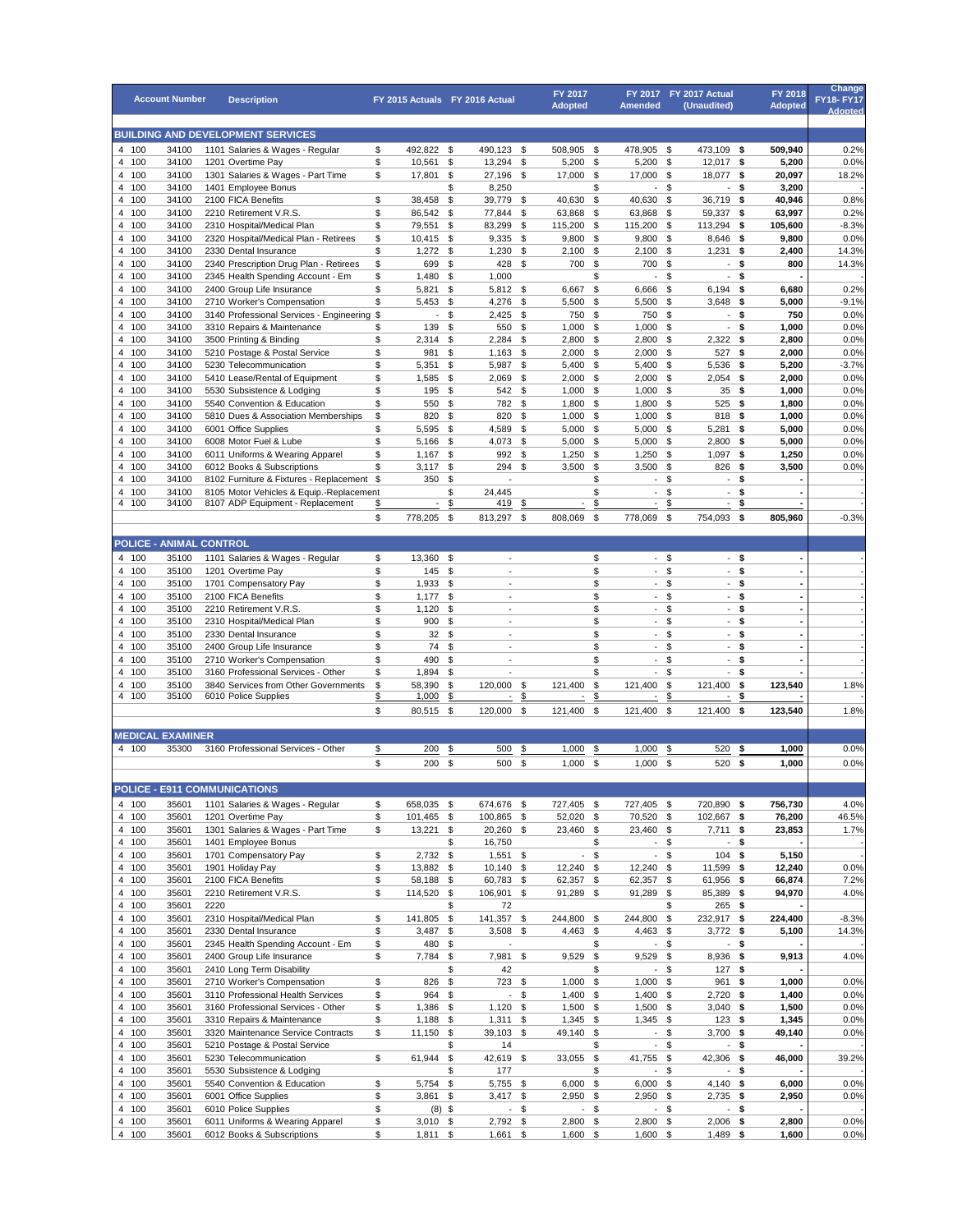|                | <b>Account Number</b> | <b>Description</b>                                                                     | FY 2015 Actuals FY 2016 Actual       |                    |                                        |           | FY 2017<br><b>Adopted</b>       | <b>Amended</b>                              |          | FY 2017 FY 2017 Actual<br>(Unaudited) | FY 2018<br><b>Adopted</b> |                | Change<br><b>FY18-FY17</b><br><b>Adopted</b> |
|----------------|-----------------------|----------------------------------------------------------------------------------------|--------------------------------------|--------------------|----------------------------------------|-----------|---------------------------------|---------------------------------------------|----------|---------------------------------------|---------------------------|----------------|----------------------------------------------|
| 4 100          | 35601                 | 6014 Other Operating Supplies                                                          | \$<br>869                            | - \$               | 597 \$                                 |           | 600 \$                          | 600 \$                                      |          | 545 \$                                |                           | 1,000          | 66.7%                                        |
| 4 100<br>4 100 | 35601<br>35601        | 8103 Communications Equip. - Replacem \$<br>8107 ADP Equipment - Replacement           | 186<br>\$<br>704                     | \$<br>\$           | 21,370                                 | \$<br>\$  | 400<br>$\overline{\phantom{a}}$ | \$<br>400<br>\$<br>$\overline{\phantom{a}}$ | \$<br>\$ | 120<br>$\overline{\phantom{a}}$       | -\$<br>\$                 |                | $-100.0%$                                    |
|                |                       |                                                                                        | \$<br>1,209,244 \$                   |                    | 1,265,545                              | \$        | 1,329,353                       | \$<br>1,307,413 \$                          |          | 1,300,215 \$                          | 1,390,164                 |                | 4.6%                                         |
|                |                       |                                                                                        |                                      |                    |                                        |           |                                 |                                             |          |                                       |                           |                |                                              |
|                |                       | <b>PUBLIC WORKS - ENGINEERING &amp; ADMINISTRATION</b>                                 |                                      |                    |                                        |           |                                 |                                             |          |                                       |                           |                |                                              |
| 4 100          | 41100                 | 1101 Salaries & Wages - Regular                                                        | 496,940<br>\$                        | \$                 | 499,441                                | \$        | 515,190                         | \$<br>490,190                               | \$       | 473,461                               | 503,510<br>-\$            |                | $-2.3%$                                      |
| 4 100          | 41100                 | 1201 Overtime Pay                                                                      | \$<br>41,492                         | $\mathbb{S}$       | 39,628 \$                              |           | 10,200                          | \$<br>10,200                                | \$       | 38,717 \$                             | 15,000                    |                | 47.1%                                        |
| 4 100<br>4 100 | 41100<br>41100        | 1401 Employee Bonus<br>2100 FICA Benefits                                              | \$<br>39,775                         | \$<br>-\$          | 8,000<br>40,413 \$                     |           | 40,192                          | \$<br>$\sim$<br>\$<br>40,192                | \$<br>\$ | - \$<br>37,662                        | 39,670<br>\$              |                | $-1.3%$                                      |
| 4 100          | 41100                 | 2210 Retirement V.R.S.                                                                 | \$<br>88,820                         | - \$               | 80,658                                 | -\$       | 64,656                          | \$<br>64,656                                | \$       | 61,494                                | \$<br>63,065              |                | $-2.5%$                                      |
| 4 100          | 41100                 | 2310 Hospital/Medical Plan                                                             | \$<br>79,616 \$                      |                    | 82,416 \$                              |           | 100,800                         | \$<br>100,800                               | \$       | 96,574                                | 92,400<br>\$              |                | $-8.3%$                                      |
| 4 100          | 41100                 | 2320 Hospital/Medical Plan - Retirees                                                  | \$<br>4,944                          | - \$               | 5,049                                  | - \$      | 5,000                           | \$<br>5,000                                 | \$       | 6,500<br>- \$                         |                           | 7,200          | 44.0%                                        |
| 4 100<br>4 100 | 41100<br>41100        | 2330 Dental Insurance<br>2340 Prescription Drug Plan - Retirees                        | \$<br>1,781<br>\$<br>699             | -\$<br>$\sqrt{2}$  | 1,781<br>751                           | \$<br>\$  | 1,838<br>700                    | \$<br>1,838<br>\$<br>700                    | \$<br>\$ | 1,696<br>1,675                        | \$<br>- \$                | 2,100<br>1,400 | 14.3%<br>100.0%                              |
| 4 100          | 41100                 | 2345 Health Spending Account - Em                                                      | \$<br>2,720                          | - \$               | 2,000                                  |           |                                 | \$<br>$\sim$                                | \$       | $2,000$ \$                            |                           |                |                                              |
| 4 100          | 41100                 | 2400 Group Life Insurance                                                              | \$<br>5,892                          | - \$               | $6,022$ \$                             |           | 6,749                           | \$<br>6,749                                 | \$       | $6,419$ \$                            |                           | 6,595          | $-2.3%$                                      |
| 4 100          | 41100                 | 2710 Worker's Compensation                                                             | \$<br>5,799                          | \$                 | 4,565                                  | \$        | 6,000                           | \$<br>6,961                                 | \$       | 3,931                                 | \$                        | 6,500          | 8.3%                                         |
| 4 100<br>4 100 | 41100<br>41100        | 2840 Cell Phone Allowance<br>3140 Professional Services - Engineering \$               | \$<br>960<br>77,631                  | -\$<br>-\$         | 960<br>76,235                          | \$<br>\$  | 960<br>72,000                   | \$<br>$\mathbf{r}$<br>\$<br>72,227          | \$<br>\$ | $1,280$ \$<br>33,594 \$               | 72,000                    | 960            | 0.0%<br>0.0%                                 |
| 4 100          | 41100                 | 3160 Professional Services - Other                                                     | \$<br>4                              | \$                 | 2,000                                  |           |                                 | \$<br>$\overline{\phantom{a}}$              | \$       | $\sim$                                | \$                        |                |                                              |
| 4 100          | 41100                 | 3310 Repairs & Maintenance                                                             | \$<br>$\sim$                         | -\$                |                                        | - \$      | 1,250                           | \$<br>873                                   | \$       | $\sim$                                | \$                        | 1,250          | 0.0%                                         |
| 4 100          | 41100                 | 3320 Maintenance Service Contracts                                                     | \$<br>943                            | \$                 | 401                                    | \$        | 3,000                           | \$<br>3,506                                 | \$       | 771                                   | \$                        | 2,000          | $-33.3%$                                     |
| 4 100          | 41100                 | 3500 Printing & Binding                                                                | \$<br>1,124<br>$\blacksquare$        | -\$                | 193                                    | \$        | 800                             | \$<br>800                                   | \$       | 285                                   | \$                        | 800            | 0.0%                                         |
| 4 100<br>4 100 | 41100<br>41100        | 3600 Advertising<br>5210 Postage & Postal Service                                      | \$<br>\$<br>242                      | \$<br>\$           | 624<br>248                             | -\$<br>\$ | 800<br>1,000                    | \$<br>800<br>\$<br>1,000                    | \$<br>\$ | 1,085<br>- \$<br>847                  | \$                        | 800<br>1,000   | 0.0%<br>0.0%                                 |
| 4 100          | 41100                 | 5230 Telecommunication                                                                 | \$<br>8,003                          | - \$               | 7,857                                  | -\$       | 6,640                           | \$<br>6,640                                 | \$       | 6,649 \$                              |                           | 8,000          | 20.5%                                        |
| 4 100          | 41100                 | 5510 Mileage                                                                           | \$<br>232                            | - \$               | 322                                    | -\$       | 100                             | \$<br>100                                   | \$       | $25$ \$                               |                           | 100            | 0.0%                                         |
| 4 100          | 41100                 | 5530 Subsistence & Lodging                                                             | \$<br>2,417                          | - \$               | 2,247                                  | -\$       | 1,800                           | \$<br>1,800                                 | \$       | $2,028$ \$                            |                           | 1,800          | 0.0%                                         |
| 4 100<br>4 100 | 41100<br>41100        | 5540 Convention & Education<br>5810 Dues & Association Memberships                     | \$<br>829<br>\$<br>1,095             | \$<br>\$           | 1,677<br>675                           | \$<br>\$  | 2,500<br>1,350                  | \$<br>2,081<br>\$<br>1,350                  | \$<br>\$ | $1,725$ \$<br>800                     | \$                        | 2,500<br>1,350 | 0.0%<br>0.0%                                 |
| 4 100          | 41100                 | 6001 Office Supplies                                                                   | \$<br>3,600                          | $\sqrt{2}$         | 2,636                                  | \$        | 1,900                           | \$<br>5,900                                 | \$       | 4,033                                 | -\$                       | 2,900          | 52.6%                                        |
| 4 100          | 41100                 | 6011 Uniforms & Wearing Apparel                                                        | \$<br>443                            | \$                 | 309                                    | \$        | 500                             | \$<br>500                                   | \$       | 750                                   | - \$                      | 500            | 0.0%                                         |
| 4 100          | 41100                 | 6012 Books & Subscriptions                                                             | \$<br>24                             | \$                 | $\blacksquare$                         | \$        | 300                             | \$<br>300                                   | \$       | 32 \$                                 |                           | 300            | 0.0%                                         |
| 4 100<br>4 100 | 41100<br>41100        | 6014 Other Operating Supplies<br>8101 Machinery & Equipment - Replacem \$              | \$<br>1,353<br>1,469                 | \$<br>\$           | 1,057<br>ä,                            | \$        | 1,000                           | \$<br>7,659<br>\$                           | \$<br>\$ | $5,074$ \$<br>$\sim$                  | \$                        | 1,000          | 0.0%                                         |
| 4 100          | 41100                 | 8107 ADP Equipment - Replacement                                                       |                                      |                    |                                        |           |                                 | \$<br>419                                   | \$       | 750                                   |                           |                |                                              |
| 4 100          | 41100                 | 8105 Motor Vehicles & Equip.-Replaceme \$                                              | $\blacksquare$                       | \$                 | $\overline{\phantom{a}}$               | \$        | ÷,                              | \$                                          | \$       |                                       | 22,000<br>\$              |                |                                              |
|                |                       |                                                                                        | \$<br>868,847 \$                     |                    | 868,165                                | \$        | 847,226                         | \$<br>833,241                               | \$       | 789,857                               | \$<br>856,700             |                | 1.1%                                         |
|                |                       | <b>PUBLIC WORKS - STREET MAINTENANCE</b>                                               |                                      |                    |                                        |           |                                 |                                             |          |                                       |                           |                |                                              |
| 4 100          | 41200                 | 1101 Salaries & Wages - Regular                                                        | \$<br>519,125                        | - \$               | 536,449 \$                             |           | 542,420 \$                      | 537,420                                     | \$       | 527,188 \$                            | 553,675                   |                | 2.1%                                         |
| 4 100          | 41200                 | 1201 Overtime Pay                                                                      | \$<br>44,116 \$                      |                    | 54,877 \$                              |           | 60,000 \$                       | 60,000                                      | \$       | 64,355 \$                             | 60,000                    |                | 0.0%                                         |
| 4 100          | 41200                 | 1401 Employee Bonus                                                                    |                                      | \$                 | 13,000                                 |           |                                 | \$<br>$\blacksquare$                        | \$       | - \$                                  |                           |                |                                              |
| 4 100<br>4 100 | 41200<br>41200        | 2100 FICA Benefits<br>2210 Retirement V.R.S.                                           | 41,794<br>\$<br>\$<br>90,016         | $\sqrt{2}$<br>- \$ | 44,815 \$<br>83,828                    | \$        | 46,085 \$<br>68,074             | 46,085<br>\$<br>68,074                      | \$<br>\$ | 44,018 \$<br>63,496 \$                | 46,946<br>69,100          |                | 1.9%<br>1.5%                                 |
| 4 100          | 41200                 | 2220 Retirement - Hybrid                                                               | \$<br>269                            | \$                 | 544                                    |           |                                 | \$<br>ä,                                    | \$       | $1,289$ \$                            |                           |                |                                              |
| 4 100          | 41200                 | 2310 Hospital/Medical Plan                                                             | \$<br>110,890                        | \$                 | 114,425                                | -\$       | 172,800                         | \$<br>172,800                               | \$       | 172,349                               | -\$<br>171.600            |                | $-0.7%$                                      |
| 4 100          | 41200                 | 2320 Hospital/Medical Plan - Retirees                                                  | \$<br>6,199                          | -\$                | 5,071                                  | \$        | 7,000                           | \$<br>7,000                                 | \$       | $5,413$ \$                            |                           | 5,400          | $-22.9%$                                     |
| 4 100<br>4 100 | 41200<br>41200        | 2330 Dental Insurance<br>2340 Prescription Drug Plan - Retirees                        | \$<br>2,489<br>\$<br>699             | \$<br>\$           | 2,537<br>751                           | \$<br>\$  | 3,150<br>700                    | \$<br>3,150<br>\$<br>700                    | \$<br>\$ | $2,453$ \$<br>987                     | \$                        | 3,900<br>800   | 23.8%<br>14.3%                               |
| 4 100          | 41200                 | 2345 Health Spending Account - Em                                                      | \$<br>450                            | <b>S</b>           | ÷,                                     |           |                                 | \$<br>$\sim$                                | S        | $\sim$                                | \$                        |                |                                              |
| 4 100          | 41200                 | 2400 Group Life Insurance                                                              | \$<br>$6,116$ \$                     |                    | 6,299 \$                               |           | 7,106 \$                        | 7,106 \$                                    |          | $6,762$ \$                            |                           | 7,253          | 2.1%                                         |
| 4 100          | 41200                 | 2410 Long Term Disablity                                                               | \$<br>158 \$                         |                    | 321                                    |           |                                 | \$<br>$\blacksquare$                        | \$       | 477 \$                                |                           | 350            |                                              |
| 4 100<br>4 100 | 41200<br>41200        | 2710 Worker's Compensation<br>3200 Temporary Help Service Fees                         | \$<br>29,337 \$<br>\$<br>2,940 \$    |                    | 30,206 \$<br>$\blacksquare$            |           | 34,000                          | \$<br>34,000 \$<br>\$<br>$\sim$             | \$       | 32,591 \$<br>- \$                     | 34,000                    |                | 0.0%                                         |
| 4 100          | 41200                 | 3310 Repairs & Maintenance                                                             | $3,433$ \$<br>\$                     |                    | 13,633 \$                              |           | 25,000                          | \$<br>22,455 \$                             |          | 22,417 \$                             | 20,000                    |                | $-20.0%$                                     |
| 4 100          | 41200                 | 3320 Maintenance Service Contracts                                                     | \$<br>20,388 \$                      |                    | 20,771 \$                              |           | 25,000                          | \$<br>27,525 \$                             |          | 31,613 \$                             | 30,000                    |                | 20.0%                                        |
| 4 100          | 41200                 | 3500 Printing & Binding                                                                |                                      |                    |                                        |           |                                 | \$<br>$\blacksquare$                        | \$       | 58                                    |                           |                |                                              |
| 4 100<br>4 100 | 41200<br>41200        | 5230 Telecommunication<br>5410 Lease/Rental of Equipment                               | \$<br>2,699 \$                       | \$                 | 2,716 \$<br>950 \$                     |           | 2,400<br>5,000                  | \$<br>2,400 \$<br>\$<br>1,497 \$            |          | $2,173$ \$<br>- \$                    |                           | 2,400<br>5,000 | 0.0%<br>0.0%                                 |
| 4 100          | 41200                 | 5510 Mileage                                                                           | \$<br>$1,402$ \$                     |                    | $1,033$ \$                             |           | 600 \$                          | 600 \$                                      |          | $277$ \$                              |                           | 1,000          | 66.7%                                        |
| 4 100          | 41200                 | 5540 Convention & Education                                                            | \$<br>410 \$                         |                    | $3,933$ \$                             |           | 500 \$                          | $4,023$ \$                                  |          | 4,173 \$                              |                           | 3,000          | 500.0%                                       |
| 4 100          | 41200                 | 6007 Repair & Maintenance Supplies                                                     | \$<br>1,655 \$                       |                    | 3,085                                  |           |                                 | \$                                          | - \$     | 86 \$                                 |                           |                |                                              |
| 4 100<br>4 100 | 41200<br>41200        | 6009 Vehicle/Power Equip. Supplies<br>6011 Uniforms & Wearing Apparel                  | \$<br>42,007 \$<br>\$<br>$3,557$ \$  |                    | 51,483 \$<br>4,896 \$                  |           | 43,000<br>4,500                 | \$<br>43,000 \$<br>\$<br>4,500 \$           |          | 25,018 \$<br>$4,112$ \$               | 43,000                    | 4,500          | 0.0%<br>0.0%                                 |
| 4 100          | 41200                 | 6014 Other Operating Supplies                                                          | \$<br>113,716 \$                     |                    | 96,136 \$                              |           | 97,000 \$                       | 96,558 \$                                   |          | 114,623 \$                            | 97,000                    |                | 0.0%                                         |
| 4 100          | 41200                 | 8101 Machinery & Equipment - Replacem \$                                               | $3,519$ \$                           |                    | $3,614$ \$                             |           | $3,000$ \$                      | $3,000$ \$                                  |          | $1,199$ \$                            |                           |                | $-100.0%$                                    |
| 4 100<br>4 100 | 41200<br>41200        | 8105 Motor Vehicles & Equip.-Replaceme \$<br>8201 Machinery & Equipment - Additions \$ | 8,726 \$<br>$\overline{\phantom{a}}$ | \$                 | 205,431 \$<br>$\overline{\phantom{a}}$ | \$        | 105,000 \$                      | 203,526 \$<br>4,765<br>\$                   | \$       | 98,526 \$<br>$4,765$ \$               | 110,000                   |                | 4.8%                                         |
|                |                       |                                                                                        | 1,056,110 \$<br>\$                   |                    | 1,300,803 \$                           |           | 1,252,335 \$                    | 1,350,184 \$                                |          | 1,230,418 \$                          | 1,268,924                 |                | 1.3%                                         |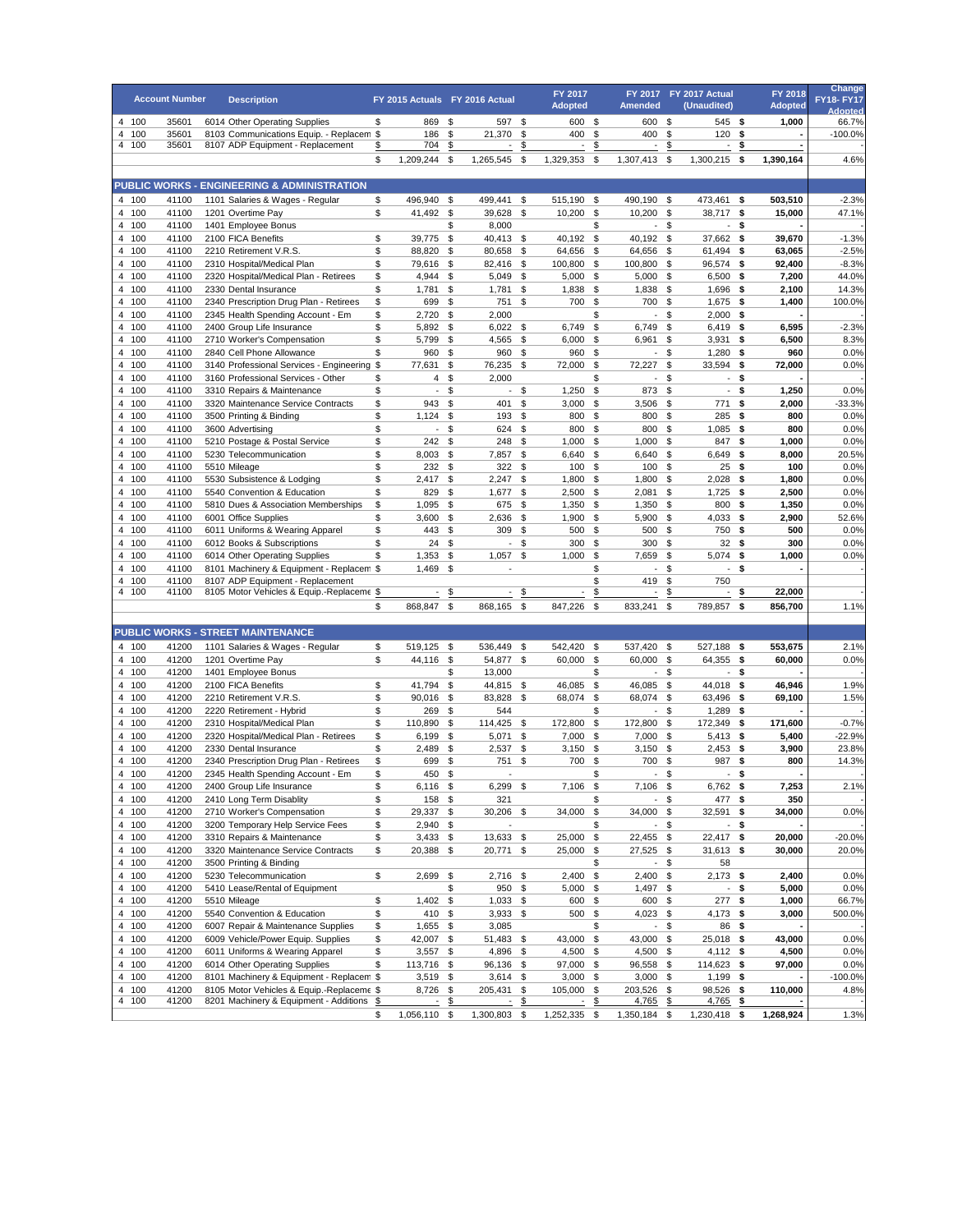|                | <b>Account Number</b> | <b>Description</b>                                                                 |               |                        | FY 2015 Actuals FY 2016 Actual |              | FY 2017<br><b>Adopted</b> | <b>Amended</b>               |          | FY 2017 FY 2017 Actual<br>(Unaudited)  |           | FY 2018<br><b>Adopted</b> | Change<br>FY18-FY17<br><b>Adopted</b> |
|----------------|-----------------------|------------------------------------------------------------------------------------|---------------|------------------------|--------------------------------|--------------|---------------------------|------------------------------|----------|----------------------------------------|-----------|---------------------------|---------------------------------------|
|                |                       | <b>PUBLIC WORKS - DRAINAGE</b>                                                     |               |                        |                                |              |                           |                              |          |                                        |           |                           |                                       |
| 4 100          | 41310                 | 1101 Salaries & Wages - Regular                                                    | \$            | 125,579 \$             | 128,580 \$                     |              | 130,150 \$                |                              | $-$ \$   | $\sim$                                 |           |                           |                                       |
| 4 100          | 41310                 | 1201 Overtime Pay                                                                  | \$            | 1,091                  | \$<br>2,294 \$                 |              | $1,200$ \$                | 131,350 \$                   |          | 135,963                                |           |                           |                                       |
| 4 100          | 41310                 | 1401 Employee Bonus                                                                |               |                        | \$<br>4,000                    |              |                           | \$<br>÷.                     | \$       |                                        |           |                           |                                       |
| 4 100          | 41310                 | 2100 FICA Benefits                                                                 | \$            | 9,343                  | \$<br>$9,942$ \$               |              | 10,048                    | \$<br>10,048                 | -\$      | 10,125                                 |           |                           |                                       |
| 4 100<br>4 100 | 41310<br>41310        | 2210 Retirement V.R.S.<br>2310 Hospital/Medical Plan                               | \$<br>\$      | 22,133 \$<br>38,289    | 20,027<br>-\$<br>39,767        | \$<br>\$     | 16,334<br>57,600          | \$<br>16,334<br>\$<br>57,600 | \$<br>\$ | 16,026<br>38,122                       |           |                           |                                       |
| 4 100          | 41310                 | 2320 Hospital/Medical Plan - Retirees                                              | \$            | 1,728                  | \$<br>1,836                    | \$           | 3,000                     | \$<br>3,000                  | \$       | 1,815                                  |           |                           |                                       |
| 4 100          | 41310                 | 2330 Dental Insurance                                                              | \$            | 1,003                  | \$<br>1,001                    | \$           | 1,050                     | \$<br>1,050                  | \$       | 885                                    |           |                           |                                       |
| 4 100          | 41310                 | 2340 Prescription Drug Plan - Retirees                                             | \$            | 699                    | - \$<br>751                    | \$           | 700                       | \$<br>700                    | \$       | 837                                    |           |                           |                                       |
| 4 100          | 41310                 | 2345 Health Spending Account - Em                                                  | \$            | 480                    | - \$<br>÷.                     |              |                           | \$<br>$\blacksquare$         | -\$      | $\sim$                                 |           |                           |                                       |
| 4 100          | 41310                 | 2400 Group Life Insurance                                                          | \$            | 1,468                  | \$<br>1,495                    | \$           | 1,705                     | \$<br>1,705                  | \$       | 1,673                                  |           |                           |                                       |
| 4 100          | 41310                 | 2710 Worker's Compensation                                                         | \$            | 2,463                  | -\$<br>1,946                   | \$           | 3,600                     | \$<br>3,600                  | \$       | 2,310                                  |           |                           |                                       |
| 4 100          | 41310                 | 3140 Professional Services - Engineering                                           |               | $\omega$               | \$<br>1,235                    | \$           | 10,000                    | \$<br>10,000<br>ä,           | \$       | ÷.                                     |           |                           |                                       |
| 4 100<br>4 100 | 41310<br>41310        | 3200 Temporary Help Service Fees<br>3310 Repairs & Maintenance                     | \$<br>\$      | ÷,                     | \$<br>\$<br>181,731            | \$           | 8,000                     | \$<br>\$<br>12,000           | \$<br>\$ | 57,474                                 |           |                           |                                       |
| 4 100          | 41310                 | 3320 Maintenance Service Contracts                                                 | \$            | 4,443                  | \$<br>$\sim$                   | \$           | 20,000                    | \$<br>20,000                 | \$       | 3,000                                  |           |                           |                                       |
| 4 100          | 41310                 | 3840 Services from Other Governments                                               |               |                        | \$<br>3,000                    | \$           | 3,000                     | \$<br>3,000                  | \$       | 3,000                                  |           |                           |                                       |
| 4 100          | 41310                 | 5110 Electrical Services                                                           | \$            | 890                    | \$<br>2,625                    | \$           | 1,000                     | \$<br>1,000                  | -\$      | 662                                    |           |                           |                                       |
| 4 100          | 41310                 | 5230 Telecommunication                                                             | \$            | 550                    | \$<br>675                      | \$           | 600                       | \$<br>600                    | \$       | 548                                    |           |                           |                                       |
| 4 100          | 41310                 | 5410 Lease/Rental of Equipment                                                     |               |                        | \$<br>8,843                    |              |                           | \$<br>$\blacksquare$         | \$       | $\sim$                                 |           |                           |                                       |
| 4 100          | 41310                 | 5510 Mileage                                                                       |               |                        | \$<br>11                       |              |                           | \$<br>$\blacksquare$         | \$       | ÷,                                     |           |                           |                                       |
| 4 100          | 41310                 | 5810 Dues & Association Memberships                                                | \$            | 1,248                  | \$<br>1,300                    | \$           | 1,200                     | \$<br>1,200                  | \$       | ä,                                     |           |                           |                                       |
| 4 100<br>4 100 | 41310<br>41310        | 6007 Repair & Maintenance Supplies<br>6011 Uniforms & Wearing Apparel              | \$<br>\$      | 6,047<br>1,387         | \$<br>5,561<br>\$<br>2,625     | \$<br>\$     | 7,000                     | \$<br>7,000<br>\$<br>1,500   | \$<br>\$ | 7,549                                  |           |                           |                                       |
| 4 100          | 41310                 | 6014 Other Operating Supplies                                                      | \$            | 6,203                  | \$<br>4,032                    | \$           | 1,500<br>3,500            | -\$<br>3,500                 | \$       | 1,735<br>2,407                         |           |                           |                                       |
| 4 100          | 41310                 | 8201 Machinery & Equipment - Additions                                             | $\frac{3}{2}$ | 12,567                 | \$<br>$\overline{a}$           | \$           | ۰                         | \$<br>٠                      | \$       | $\equiv$                               | \$        |                           |                                       |
|                |                       |                                                                                    | \$            | 237,611 \$             | 423,278 \$                     |              | 281,187 \$                | 285,187 \$                   |          | 284,131                                | \$        |                           |                                       |
|                |                       |                                                                                    |               |                        |                                |              |                           |                              |          |                                        |           |                           |                                       |
|                |                       | <b>PUBLIC WORKS - STREET LIGHTS</b>                                                |               |                        |                                |              |                           |                              |          |                                        |           |                           |                                       |
| 4 100          | 41320                 | 3140 Professional Services - Engineering \$                                        |               | 6,840 \$               | $9,666$ \$                     |              | 5,000                     | -\$<br>10,000                | \$       | $9,154$ \$                             |           | 5,000                     | 0.0%                                  |
| 4 100          | 41320                 | 3310 Repairs & Maintenance                                                         | \$            | 1,639                  | -\$<br>$2,312$ \$              |              | 5,000                     | \$<br>5,000                  | \$       | 4,376 \$                               |           | 5,000                     | 0.0%                                  |
| 4 100          | 41320                 | 5110 Electrical Services                                                           | \$            | 378,591 \$             | 385,952 \$                     |              | 380,000                   | -\$<br>386,000 \$            |          | 384,298 \$                             |           | 395,000                   | 3.9%                                  |
| 4 100<br>4 100 | 41320<br>41320        | 5140 Street Light Installations<br>6007 Repair & Maintenance Supplies              | \$<br>\$      | $(2,313)$ \$<br>10,024 | 8,765<br>\$<br>9,835           | \$<br>\$     | 5,000<br>10,000           | \$<br>6,000<br>\$<br>10,000  | \$<br>\$ | 8,176<br>9,520                         | -\$<br>\$ | 5,000<br>10,000           | 0.0%<br>0.0%                          |
|                |                       |                                                                                    | \$            | 394,781 \$             | 416,531                        | \$           | 405,000                   | \$<br>417,000                | - \$     | 415,524                                | \$        | 420,000                   | 3.7%                                  |
|                |                       |                                                                                    |               |                        |                                |              |                           |                              |          |                                        |           |                           |                                       |
|                |                       | <b>PUBLIC WORKS - SNOW REMOVAL</b>                                                 |               |                        |                                |              |                           |                              |          |                                        |           |                           |                                       |
| 4 100          | 41330                 | 1201 Overtime Pay                                                                  | \$            | 44,776 \$              | 66,958 \$                      |              | 20,000 \$                 | 20,000                       | -\$      | 17,541                                 | -\$       | 20,000                    | 0.0%                                  |
| 4 100          | 41330                 | 2100 FICA Benefits                                                                 | \$            | 3,268                  | \$<br>4,944                    | \$           | 1,530                     | \$<br>1,530                  | \$       | $1,260$ \$                             |           | 1,530                     | 0.0%                                  |
| 4 100          | 41330                 | 2710 Worker's Compensation                                                         | \$            | 1,856                  | \$<br>2,594                    | \$           | 2,000                     | \$<br>2,000                  | \$       | 639                                    | - \$      | 3,000                     | 50.0%                                 |
| 4 100          | 41330                 | 3165 Contractual Services                                                          | \$            | 29,294 \$              | 133,400 \$                     |              | 50,000                    | 4,235<br>\$                  | - \$     | $\sim$                                 | \$        | 75,000                    | 50.0%                                 |
| 4 100          | 41330                 | 5530 Subsistence & Lodging                                                         |               |                        | \$<br>9,383                    |              |                           | \$<br>÷.                     | \$       | ÷.                                     | \$        | 5,000                     |                                       |
| 4 100          | 41330                 | 6023 Chemicals                                                                     | \$            | 65,500 \$              | 66,056                         | \$           | 46,000                    | -\$<br>46,000                | \$       | 43,652 \$                              |           | 60,000                    | 30.4%<br>$-100.0%$                    |
| 4 100<br>4 100 | 41330<br>41330        | 8101 Machinery & Equipment - Replacem \$<br>8201 Machinery & Equipment - Additions |               | 29,346 \$              | 26,010<br>÷,<br>S              | \$<br>\$     | 6,000                     | 6,442<br>\$<br>\$            | \$<br>\$ | $6,442$ \$<br>$\overline{\phantom{a}}$ | \$        | 9,500                     |                                       |
|                |                       |                                                                                    | \$            | 174,040 \$             | 309,345 \$                     |              | 125,530 \$                | 80,207 \$                    |          | 69,534 \$                              |           | 174,030                   | 38.6%                                 |
|                |                       |                                                                                    |               |                        |                                |              |                           |                              |          |                                        |           |                           |                                       |
|                |                       | PUBLIC WORKS - INDUSTRIAL PARK RAIL                                                |               |                        |                                |              |                           |                              |          |                                        |           |                           |                                       |
| 4 100          | 41350                 | 3170 Construction Contracts                                                        | \$            | 15.480 \$              |                                | - \$         | 15.500 \$                 | 15,500 \$                    |          | - \$                                   |           | 15,500                    | 0.0%                                  |
| 4 100          | 41350                 | 3320 Maintenance Service Contract                                                  | \$            | $\blacksquare$         | $\omega$<br>\$                 | \$           |                           | \$                           | \$       | 13,099                                 | - \$      |                           |                                       |
|                |                       |                                                                                    | \$            | 15,480 \$              |                                | $-$ \$       | 15,500 \$                 | 15,500 \$                    |          | 13,099 \$                              |           | 15,500                    | 0.0%                                  |
|                |                       |                                                                                    |               |                        |                                |              |                           |                              |          |                                        |           |                           |                                       |
| 4 100          | 41400                 | PUBLIC WORKS - TRAFFIC ENGINEERING<br>1101 Salaries & Wages - Regular              |               | 271,484 \$             | 280,027 \$                     |              |                           |                              |          |                                        |           | 311,955                   | 4.9%                                  |
| 4 100          | 41400                 | 1201 Overtime Pay                                                                  | \$<br>\$      | 23,553 \$              | 17,786 \$                      |              | 297,505 \$<br>18,000 \$   | 289,505 \$<br>18,000 \$      |          | 281,878 \$<br>19,560 \$                |           | 18,000                    | 0.0%                                  |
| 4 100          | 41400                 | 1401 Employee Bonus                                                                |               |                        | \$<br>6,000                    |              |                           | \$                           | $-$ \$   | - \$                                   |           |                           |                                       |
| 4 100          | 41400                 | 2100 FICA Benefits                                                                 | \$            | 21,622 \$              | 22,133 \$                      |              | 24,136 \$                 | 24,136 \$                    |          | 21,828 \$                              |           | 25,242                    | 4.6%                                  |
| 4 100          | 41400                 | 2210 Retirement V.R.S.                                                             | \$            | 45,974 \$              | 43,747 \$                      |              | 37,337                    | \$<br>37,337 \$              |          | 34,530 \$                              |           | 38,185                    | 2.3%                                  |
| 4 100          | 41400                 | 2220 Retirement - Hybrid                                                           | \$            | 330 \$                 | 352                            |              |                           | \$                           | $-$ \$   | 461 \$                                 |           |                           |                                       |
| 4 100          | 41400                 | 2310 Hospital/Medical Plan                                                         | \$            | 69,346 \$              | 77,895 \$                      |              | 86,400 \$                 | 86,400 \$                    |          | 81,639 \$                              |           | 79,200                    | $-8.3%$                               |
| 4 100          | 41400                 | 2320 Hospital/Medical Plan - Retirees                                              | \$            | 1,680 \$               | $1,764$ \$                     |              | $2,000$ \$                | $2,000$ \$                   |          | $1,771$ \$                             |           | 2,000                     | 0.0%                                  |
| 4 100          | 41400                 | 2330 Dental Insurance                                                              | \$            | $1,115$ \$             | $1,155$ \$                     |              | $1,575$ \$                | 1,575 \$                     |          | $1,124$ \$                             |           | 1,800                     | 14.3%                                 |
| 4 100          | 41400                 | 2340 Prescription Drug Plan - Retirees                                             | \$            | $-$ \$                 |                                | $-$ \$       | 600 \$                    | 600 \$                       |          | - \$                                   |           | $\overline{\phantom{a}}$  | $-100.0%$                             |
| 4 100          | 41400                 | 2345 Health Spending Account - Em                                                  | \$            | 2,479 \$               | 2,000                          |              |                           | \$                           | $-$ \$   | $2,000$ \$                             |           |                           |                                       |
| 4 100<br>4 100 | 41400<br>41400        | 2400 Group Life Insurance<br>2410 Long Term Disablity                              | \$<br>\$      | $3,203$ \$<br>195 \$   | $3,292$ \$<br>207              |              | 3,897                     | \$<br>3,897 \$<br>\$         | - \$     | $3,652$ \$<br>$220$ \$                 |           | 4,087<br>250              | 4.9%                                  |
| 4 100          | 41400                 | 2710 Worker's Compensation                                                         | \$            | 4,073 \$               | 13,460 \$                      |              | 6,000                     | \$<br>$6,000$ \$             |          | 12,482 \$                              |           | 14,000                    | 133.3%                                |
| 4 100          | 41400                 | 3140 Professional Services - Engineering \$                                        |               | $-$ \$                 | 600 \$                         |              | $2,500$ \$                | $2,500$ \$                   |          | $300*$                                 |           | $\overline{\phantom{a}}$  | $-100.0%$                             |
| 4 100          | 41400                 | 3170 Construction Contracts                                                        |               |                        | \$                             | \$<br>$\sim$ | 20,000 \$                 | $12,150$ \$                  |          | $-$ \$                                 |           | 37,000                    | 85.0%                                 |
| 4 100          | 41400                 | 3310 Repairs & Maintenance                                                         | \$            | 40,509 \$              | 63,425 \$                      |              | 55,000 \$                 | 86,952 \$                    |          | 80,444 \$                              |           | 55,000                    | 0.0%                                  |
| 4 100          | 41400                 | 3320 Maintenance Service Contracts                                                 | \$            | 13,124 \$              |                                | $-$ \$       | 20,000 \$                 | 8,485 \$                     |          | 8,485 \$                               |           | 20,000                    | 0.0%                                  |
| 4 100          | 41400                 | 5210 Postage & Postal Service                                                      |               |                        | \$<br>1                        | \$           | $-$ \$                    |                              | - \$     | 8\$                                    |           |                           |                                       |
| 4 100          | 41400                 | 5230 Telecommunication                                                             | \$            | 17,160 \$              | 17,892                         | \$           | 22,950 \$                 | 22,950 \$                    |          | 23,447 \$                              |           | 23,000                    | 0.2%                                  |
| 4 100<br>4 100 | 41400<br>41400        | 5510 Mileage<br>5530 Subsistence & Lodging                                         | \$<br>\$      | 533 \$<br>198 \$       | 248 \$<br>$1,251$ \$           |              | 750 \$<br>1,000           | 750 \$<br>$1,000$ \$<br>-\$  |          | $304$ \$<br>$252$ \$                   |           | 900<br>1,000              | 20.0%<br>0.0%                         |
| 4 100          | 41400                 | 5540 Convention & Education                                                        | \$            | 648 \$                 | 4,073 \$                       |              | $3,000$ \$                | $3,000$ \$                   |          | 810 \$                                 |           | 3,000                     | 0.0%                                  |
| 4 100          | 41400                 | 5810 Dues & Association Memberships                                                |               |                        | \$                             | $-$ \$       | 450 \$                    | 450 \$                       |          | $-$ \$                                 |           | 450                       | 0.0%                                  |
| 4 100          | 41400                 | 6001 Office Supplies                                                               |               |                        | \$<br>129 \$                   |              |                           | $-$ \$                       | $-$ \$   | - \$                                   |           |                           |                                       |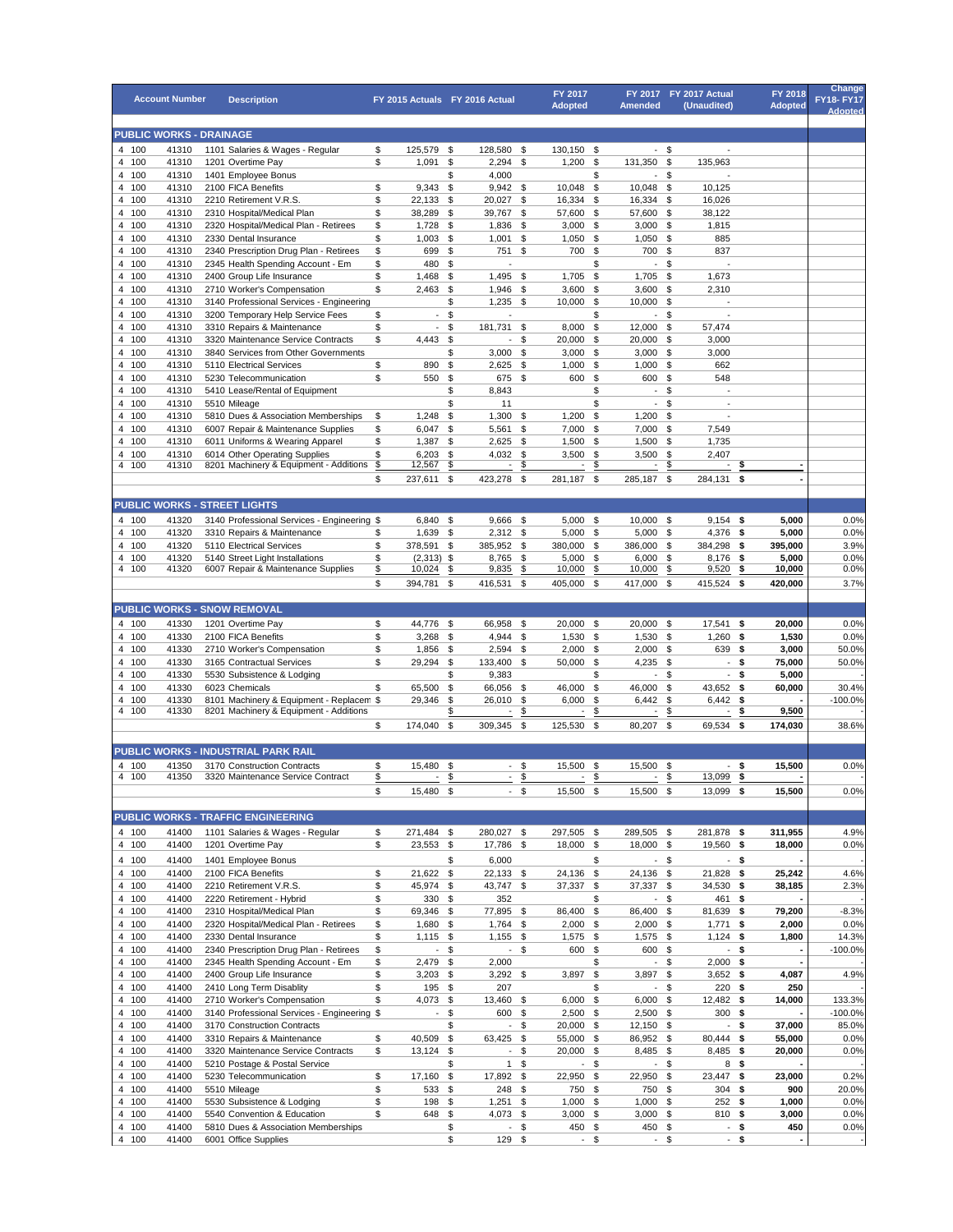|                | <b>Account Number</b> | <b>Description</b>                                                                    |                               | FY 2015 Actuals FY 2016 Actual |            | FY 2017<br><b>Adopted</b> | <b>Amended</b>                 | FY 2017 FY 2017 Actual<br>(Unaudited)       | FY 2018<br><b>Adopted</b>              | Change<br><b>FY18-FY17</b><br><b>Adopted</b> |
|----------------|-----------------------|---------------------------------------------------------------------------------------|-------------------------------|--------------------------------|------------|---------------------------|--------------------------------|---------------------------------------------|----------------------------------------|----------------------------------------------|
| 4 100          | 41400                 | 6007 Repair & Maintenance Supplies                                                    | \$<br>56,164 \$               | 40,378 \$                      |            | 50,000 \$                 | 57,850 \$                      | 49,964 \$                                   | 50,000                                 | 0.0%                                         |
| 4 100          | 41400                 | 6009 Vehicle/Power Equip. Supplies                                                    | \$<br>$(266)$ \$              | 473 \$                         |            | $-$ \$                    | $\blacksquare$                 | \$<br>92\$                                  |                                        |                                              |
| 4 100          | 41400                 | 6011 Uniforms & Wearing Apparel                                                       | \$<br>1,998                   | 2,603<br>- \$                  | - \$       | $2,000$ \$                | 2,000                          | $3,202$ \$<br>\$                            | 2,000                                  | 0.0%                                         |
| 4 100          | 41400                 | 6014 Other Operating Supplies                                                         | \$<br>25,355                  | \$<br>19,129                   | -\$        | 33,000                    | \$<br>46,955                   | 19,713 \$<br>- \$                           | 30,000                                 | $-9.1%$                                      |
| 4 100          | 41400                 | 8101 Machinery & Equipment - Replacem \$                                              | 176,642 \$                    | 128,234                        | \$         | 111,000                   | \$<br>106,436                  | \$<br>94,351 \$                             | 100,000                                | $-9.9%$                                      |
| 4 100<br>4 100 | 41400<br>41400        | 8102 Furniture & Fixtures - Replacement \$                                            | 1,436                         | $\mathbf{s}$<br>\$<br>224      |            |                           | \$<br>\$<br>÷.                 | \$<br>$\sim$<br>$\mathcal{L}_{\mathcal{A}}$ | \$<br>\$                               |                                              |
| 4 100          | 41400                 | 8103 Communications Equip. - Replacement<br>8105 Motor Vehicles & Equip.-Replaceme \$ | 7,166                         | \$<br>$\overline{\phantom{a}}$ | \$         | 35,000                    | \$<br>30,314                   | \$<br>\$<br>30,314                          | \$<br>÷                                | $-100.0%$                                    |
| 4 100          | 41400                 | 8107 ADP Equipment - Replacement                                                      | 1,384 \$<br>\$                | 188                            |            |                           | \$<br>$\overline{\phantom{a}}$ | \$<br>$\sim$                                | \$                                     |                                              |
| 4 100          | 41400                 | 8201 Machinery & Equipment - Additions \$                                             | $\Box$                        | \$<br>÷,                       |            |                           | \$<br>39,941                   | \$<br>39,941                                | \$<br>÷                                |                                              |
| 4 100          | 41400                 | 8203 Communications Equip. - Additions \$                                             | 1,755                         | \$<br>÷,                       |            |                           | \$                             | \$<br>$\sim$                                | \$                                     |                                              |
| 4 100          | 41400                 | 8212 ADP Software - Additions                                                         | 1,938<br>\$                   | \$<br>$\overline{\phantom{a}}$ | \$         | $\overline{\phantom{a}}$  | \$<br>4,564                    | 4,563<br>\$                                 | \$                                     |                                              |
|                |                       |                                                                                       | \$<br>790,798 \$              | 748,668                        | - \$       | 834,100 \$                | 895,747                        | \$<br>817,335 \$                            | 817,068                                | $-2.0%$                                      |
|                |                       |                                                                                       |                               |                                |            |                           |                                |                                             |                                        |                                              |
|                |                       | <b>PUBLIC WORKS - SHOP AND GARAGE</b>                                                 |                               |                                |            |                           |                                |                                             |                                        |                                              |
| 4 100          | 41500                 | 1101 Salaries & Wages - Regular                                                       | 569,760<br>\$                 | \$<br>588,368                  | -\$        | 586,760                   | \$<br>576,760                  | 557,391 \$<br>\$                            | 594,170                                | 1.3%                                         |
| 4 100          | 41500                 | 1201 Overtime Pay                                                                     | \$<br>14,799                  | \$<br>11,804 \$                |            | 8,160                     | \$<br>8,160                    | \$<br>14,272 \$                             | 8,000                                  | $-2.0%$                                      |
| 4 100          | 41500                 | 1301 Salaries & Wages - Part Time                                                     | \$<br>3,659                   | \$                             |            |                           | \$<br>$\blacksquare$           | \$<br>$\sim$                                | \$                                     |                                              |
| 4 100          | 41500                 | 1401 Employee Bonus                                                                   |                               | \$<br>11,000                   |            |                           | \$<br>ä,                       | \$<br>$\omega_{\rm c}$                      | \$                                     |                                              |
| 4 100          | 41500                 | 2100 FICA Benefits                                                                    | \$<br>42,315                  | \$<br>44,131                   | -\$        | 45,511                    | \$<br>45,511                   | \$<br>40,665 \$                             | 46,066                                 | 1.2%                                         |
| 4 100          | 41500                 | 2210 Retirement V.R.S.                                                                | \$<br>100,004                 | \$<br>89,217                   | \$         | 73,638                    | \$<br>73,638                   | \$<br>69,032 \$                             | 74,568                                 | 1.3%                                         |
| 4 100          | 41500                 | 2220 Retirement - Hybrid                                                              |                               | \$<br>278                      |            |                           | \$<br>$\blacksquare$           | \$<br>233 \$                                |                                        |                                              |
| 4 100<br>4 100 | 41500<br>41500        | 2310 Hospital/Medical Plan<br>2320 Hospital/Medical Plan - Retirees                   | \$<br>151,811<br>\$<br>17,234 | \$<br>159,092<br>\$<br>18,438  | \$<br>\$   | 172,800<br>25,000         | \$<br>172,800<br>\$<br>25,000  | \$<br>182,762<br>\$<br>20,419 \$            | -\$<br>158,400<br>18,900               | $-8.3%$<br>$-24.4%$                          |
| 4 100          | 41500                 | 2330 Dental Insurance                                                                 | \$<br>2,543                   | \$<br>$2,713$ \$               |            | 3,150                     | \$<br>3,150                    | \$<br>$2,650$ \$                            | 3,600                                  | 14.3%                                        |
| 4 100          | 41500                 | 2335 Dental Insurance - Retirees                                                      | \$<br>254                     | \$<br>339                      | \$         | 500                       | \$<br>500                      | \$<br>$254$ \$                              | 500                                    | 0.0%                                         |
| 4 100          | 41500                 | 2340 Prescription Drug Plan - Retirees                                                | \$<br>2,795                   | - \$<br>3,326                  | \$         | 3,000                     | \$<br>3,000                    | \$<br>4,186 \$                              | 3,400                                  | 13.3%                                        |
| 4 100          | 41500                 | 2345 Health Spending Account - Em                                                     | \$<br>960                     | \$<br>$\sim$                   |            |                           | \$<br>$\blacksquare$           | \$<br>- \$                                  |                                        |                                              |
| 4 100          | 41500                 | 2400 Group Life Insurance                                                             | \$<br>6,738                   | \$<br>6,681                    | \$         | 7,687                     | \$<br>7,687                    | \$<br>7,230                                 | 7,784<br>\$                            | 1.3%                                         |
| 4 100          | 41500                 | 2410 Long Term Disablity                                                              |                               | \$<br>164                      |            |                           | \$<br>$\blacksquare$           | \$<br>138 \$                                | 200                                    |                                              |
| 4 100          | 41500                 | 2710 Worker's Compensation                                                            | \$<br>11,217                  | \$<br>9,763                    | - \$       | 12,000                    | \$<br>12,000                   | \$<br>10,526                                | -\$<br>12,000                          | 0.0%                                         |
| 4 100          | 41500                 | 3110 Professional Health Services                                                     | \$<br>÷,                      | \$<br>$\overline{\phantom{a}}$ | \$         | 1,500                     | \$<br>1,500                    | \$<br>$\sim$                                | \$                                     | $-100.0%$                                    |
| 4 100          | 41500                 | 3310 Repairs & Maintenance                                                            | \$<br>5,632                   | \$<br>3,080                    | -\$        | 3,000                     | \$<br>3,554                    | \$<br>8,590                                 | 3,000<br>\$                            | 0.0%                                         |
| 4 100          | 41500                 | 3320 Maintenance Service Contracts                                                    | \$<br>$1,227$ \$              | $\sim$                         | \$         | 700                       | \$<br>106                      | \$<br>$\sim$                                | \$<br>700                              | 0.0%                                         |
| 4 100          | 41500                 | 3500 Printing & Binding                                                               | \$<br>814                     | \$<br>1,188                    | \$         | 1,000                     | \$<br>1,000                    | 1,474<br>\$                                 | 1,000<br>\$                            | 0.0%                                         |
| 4 100          | 41500                 | 3600 Advertising                                                                      | \$<br>$\blacksquare$          | \$<br>311                      | -\$        | 500                       | \$<br>500                      | \$<br>$\sim$                                | 500<br>\$                              | 0.0%                                         |
| 4 100          | 41500                 | 5110 Electrical Services                                                              | \$<br>17,192 \$               | 16,400                         | \$         | 18,000                    | \$<br>18,000                   | \$<br>20,058 \$                             | 18,000                                 | 0.0%                                         |
| 4 100<br>4 100 | 41500<br>41500        | 5120 Heating Services                                                                 | \$<br>12,367 \$<br>\$         | 8,581                          | \$         | 15,000<br>2,500           | \$<br>15,000                   | \$<br>$11,122$ \$                           | 10,000<br>2,500                        | $-33.3%$<br>0.0%                             |
| 4 100          | 41500                 | 5130 Water & Sewer Services<br>5210 Postage & Postal Service                          | 2,366<br>\$<br>35             | - \$<br>2,365<br>- \$<br>638   | - \$<br>\$ | 300                       | \$<br>2,500<br>\$<br>300       | \$<br>$1,949$ \$<br>\$<br>356 \$            | 300                                    | 0.0%                                         |
| 4 100          | 41500                 | 5230 Telecommunication                                                                | \$<br>5,062                   | - \$<br>4,635                  | \$         | 5,500                     | \$<br>5,500                    | \$<br>4,338                                 | 4,500<br>- \$                          | $-18.2%$                                     |
| 4 100          | 41500                 | 5410 Lease/Rental of Equipment                                                        | \$<br>3,607                   | \$<br>3,900                    | \$         | ÷.                        | \$<br>÷,                       | \$<br>$4,152$ \$                            |                                        |                                              |
| 4 100          | 41500                 | 5510 Mileage                                                                          | \$<br>270                     | \$<br>32                       | \$         | 100                       | \$<br>100                      | \$<br>57                                    | \$<br>100                              | 0.0%                                         |
| 4 100          | 41500                 | 5530 Subsistence & Lodging                                                            |                               | \$<br>252                      | \$         | ä,                        | \$<br>ä,                       | \$<br>216                                   | 300<br>- \$                            |                                              |
| 4 100          | 41500                 | 5540 Convention & Education                                                           | \$<br>993                     | \$<br>1,003                    | \$         | $2,200$ \$                | 2,200                          | \$<br>1,530                                 | - \$<br>2,200                          | 0.0%                                         |
| 4 100          | 41500                 | 6001 Office Supplies                                                                  | \$<br>6,815 \$                | 5,983                          | -\$        | 4,000                     | \$<br>4,000                    | \$<br>$5,502$ \$                            | 5,000                                  | 25.0%                                        |
| 4 100          | 41500                 | 6007 Repair & Maintenance Supplies                                                    | \$<br>4,908                   | - \$<br>4,137 \$               |            | 6,000                     | \$<br>5,446                    | \$<br>$4,805$ \$                            | 6,000                                  | 0.0%                                         |
| 4 100          | 41500                 | 6008 Motor Fuel & Lube                                                                | \$<br>157,496                 | - \$<br>113,565                | \$         | 193,000                   | \$<br>193,000                  | \$<br>111,550                               | \$<br>190,000                          | $-1.6%$                                      |
| 4 100          | 41500                 | 6009 Vehicle/Power Equip. Supplies                                                    | \$<br>87,016                  | \$<br>73,856                   | \$         | 75,000                    | \$<br>75,000                   | \$<br>96,101                                | 75,000<br>\$                           | 0.0%                                         |
| 4 100          | 41500                 | 6011 Uniforms & Wearing Apparel                                                       | \$<br>5,715 \$                | 7,708                          | -\$        | 5,000                     | \$<br>5,000                    | \$<br>4,747                                 | 5,000<br>\$                            | 0.0%                                         |
| 4 100          | 41500                 | 6012 Books & Subscriptions                                                            | \$<br>120                     | - \$                           | \$         | 1,800                     | \$<br>1,800                    | \$<br>1,500                                 | 1,800<br>\$                            | 0.0%                                         |
| 4 100          | 41500                 | 6014 Other Operating Supplies                                                         | \$<br>13,653 \$               | 11,695 \$                      |            | 8,500                     | \$<br>8,500                    | -\$<br>$9,263$ \$                           | 8,500                                  | 0.0%                                         |
| 4 100<br>4 100 | 41500                 | 8101 Machinery & Equipment - Replacement<br>8102 Furniture & Fixtures - Replacement   |                               | \$<br>12,035 \$<br>1,286       |            | $\overline{\phantom{a}}$  | \$<br>$\sim$<br>\$<br>$\sim$   | -5<br>$\sim$<br>\$<br>- \$                  | \$.<br>2,500                           |                                              |
| 4 100          | 41500<br>41500        | 8103 Communications Equip. - Replacem \$                                              | 19,925 \$                     | \$                             |            |                           | \$<br>÷.                       | \$<br>- \$                                  |                                        |                                              |
| 4 100          | 41500                 | 8105 Motor Vehicles & Equip.-Replacement                                              |                               | 32,724 \$<br>\$                |            | ٠                         | \$<br>$\overline{\phantom{a}}$ | \$<br>- \$                                  |                                        |                                              |
| 4 100          | 41500                 | 8201 Machinery & Equipment - Additions \$                                             | 12,867                        | \$<br>$2,497$ \$               |            | 10,000                    | \$<br>10,594                   | 10,594 \$<br>\$                             | ٠                                      | $-100.0%$                                    |
| 4 100          | 41500                 | 8203 Communications Equip. - Additions \$                                             | $\sim$                        | \$<br>1,722                    | <u>\$</u>  | $\overline{\phantom{a}}$  | \$                             | \$<br>$\sim$                                | \$                                     |                                              |
|                |                       |                                                                                       | \$<br>1,282,169 \$            | 1,254,908 \$                   |            | 1,291,806 \$              | 1,281,806 \$                   | 1,207,662 \$                                | 1,264,488                              | $-2.1%$                                      |
|                |                       |                                                                                       |                               |                                |            |                           |                                |                                             |                                        |                                              |
|                |                       | <b>PUBLIC WORKS - GRAPHICS</b>                                                        |                               |                                |            |                           |                                |                                             |                                        |                                              |
| 4 100          | 41501                 | 1101 Salaries & Wages - Regular                                                       | \$<br>58,312 \$               | 27,018                         |            |                           |                                |                                             | \$<br>$\overline{\phantom{a}}$         |                                              |
| 4 100          | 41501                 | 1401 Employee Bonus                                                                   |                               | \$                             |            |                           |                                |                                             | \$                                     |                                              |
| 4 100          | 41501                 | 2100 FICA Benefits                                                                    | \$<br>$4,443$ \$              | 2,066                          |            |                           |                                |                                             | \$                                     |                                              |
| 4 100          | 41501                 | 2210 Retirement V.R.S.                                                                | \$<br>10,414 \$               | 2,356                          |            |                           |                                |                                             | \$                                     |                                              |
| 4 100          | 41501                 | 2310 Hospital/Medical Plan                                                            | \$<br>6,917 \$                | 1,729                          |            |                           |                                |                                             | \$<br>$\overline{\phantom{a}}$         |                                              |
| 4 100          | 41501                 | 2320 Hospital/Medical Plan - Retirees                                                 |                               | 1,170<br>\$                    |            |                           |                                |                                             | \$                                     |                                              |
| 4 100          | 41501                 | 2330 Dental Insurance                                                                 | \$<br>254                     | \$<br>64                       |            |                           |                                |                                             | \$<br>$\overline{\phantom{a}}$         |                                              |
| 4 100          | 41501                 | 2340 Dental Insurance - Retirees                                                      |                               | \$<br>569                      |            |                           |                                |                                             | \$<br>$\overline{a}$<br>$\blacksquare$ |                                              |
| 4 100<br>4 100 | 41501<br>41501        | 2400 Group Life Insurance<br>2710 Worker's Compensation                               | \$<br>691<br>\$<br>64 \$      | \$<br>176<br>31                |            |                           |                                |                                             | \$<br>\$<br>٠                          |                                              |
| 4 100          | 41501                 | 3160 Professional Services - Other                                                    | \$<br>$1,200$ \$              | 456 \$                         |            |                           |                                |                                             | \$                                     |                                              |
| 4 100          | 41501                 | 3310 Repairs & Maintenance                                                            | \$<br>64 \$                   | $\Box$                         |            |                           |                                |                                             | \$<br>$\blacksquare$                   |                                              |
| 4 100          | 41501                 | 3320 Maintenance Service Contracts                                                    | \$<br>$3,040$ \$              |                                |            |                           |                                |                                             | \$                                     |                                              |
| 4 100          | 41501                 | 5540 Convention & Education                                                           |                               | \$<br>5,540                    |            |                           |                                |                                             | \$                                     |                                              |
| 4 100          | 41501                 | 6012 Books & Subscriptions                                                            | \$<br>124                     | \$                             |            |                           |                                |                                             | \$<br>÷,                               |                                              |
| 4 100          | 41501                 | 6014 Other Operating Supplies                                                         | \$<br>3,723                   | 768<br>$\frac{3}{2}$           | \$         |                           |                                |                                             | \$                                     |                                              |
|                |                       |                                                                                       | \$<br>89,246 \$               | 41,942 \$                      |            | $\sim$                    |                                |                                             | \$                                     |                                              |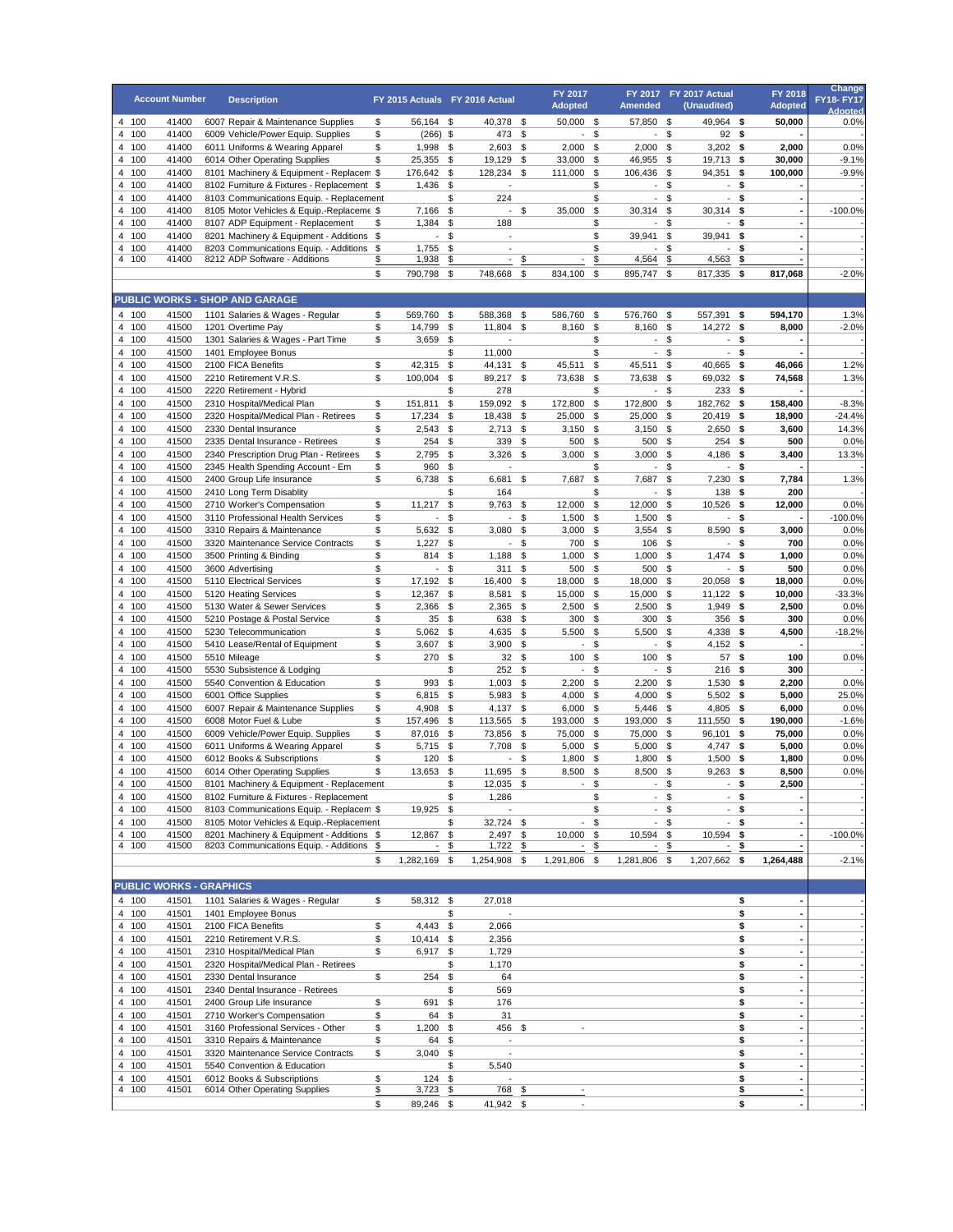|                | <b>Account Number</b> | <b>Description</b>                                                                    | FY 2015 Actuals FY 2016 Actual      |                                |                                   |               | FY 2017<br><b>Adopted</b> | <b>Amended</b>                           |           | FY 2017 FY 2017 Actual<br>(Unaudited) |           | FY 2018<br><b>Adopted</b> | Change<br><b>FY18-FY17</b><br><b>Adopted</b> |
|----------------|-----------------------|---------------------------------------------------------------------------------------|-------------------------------------|--------------------------------|-----------------------------------|---------------|---------------------------|------------------------------------------|-----------|---------------------------------------|-----------|---------------------------|----------------------------------------------|
|                |                       | PUBLIC WORKS - TREE PURCHASE - CITY                                                   |                                     |                                |                                   |               |                           |                                          |           |                                       |           |                           |                                              |
| 4 100          | 41502                 | 3320 Maintenance Service Contracts                                                    | \$<br>42,755 \$                     |                                | 54,284 \$                         |               | 40,000 \$                 | 47,339 \$                                |           | 46,285 \$                             |           | 20,000                    | $-50.0%$                                     |
| 4 100          | 41502                 | 6003 Agricultural Supplies                                                            | \$<br>37,926                        | \$                             | 45,912                            | \$            | 45,000                    | 37,661<br>\$                             | \$        | 37,460                                | \$        | 25,000                    | $-44.4%$                                     |
|                |                       |                                                                                       | \$<br>80,681 \$                     |                                | 100,196 \$                        |               | 85,000 \$                 | 85,000 \$                                |           | 83,745 \$                             |           | 45,000                    | $-47.1%$                                     |
|                |                       | <b>PUBLIC WORKS - STREET SANITATION</b>                                               |                                     |                                |                                   |               |                           |                                          |           |                                       |           |                           |                                              |
| 4 100          | 42200                 | 1101 Salaries & Wages - Regular                                                       | \$<br>416,025 \$                    |                                | 419,807 \$                        |               | 429,670 \$                | 429,669 \$                               |           | 442,378 \$                            |           | 447,115                   | 4.1%                                         |
| 4 100          | 42200                 | 1201 Overtime Pay                                                                     | \$<br>20,388 \$                     |                                | 12,764                            | \$            | 15,300                    | \$<br>15,300                             | \$        | 8,379 \$                              |           | 15,750                    | 2.9%                                         |
| 4 100<br>4 100 | 42200<br>42200        | 1301 Salaries & Wages - Part Time<br>1401 Employee Bonus                              | \$                                  | \$<br>÷.<br>\$                 | 9,784<br>12,000                   |               |                           | \$<br>÷,<br>\$<br>÷.                     | \$<br>\$  | $\sim$<br>$\sim$                      | \$<br>\$  |                           |                                              |
| 4 100          | 42200                 | 2100 FICA Benefits                                                                    | \$<br>32,073 \$                     |                                | 33,979 \$                         |               | 34,040                    | \$<br>34,040                             | \$        | 33,410 \$                             |           | 35,409                    | 4.0%                                         |
| 4 100          | 42200                 | 2210 Retirement V.R.S.                                                                | \$<br>71,291                        | - \$                           | 65,389                            | \$            | 53,924                    | \$<br>53,924 \$                          |           | 53,654 \$                             |           | 56,113                    | 4.1%                                         |
| 4 100<br>4 100 | 42200<br>42200        | 2220 Retirement - Hybrid<br>2310 Hospital/Medical Plan                                | \$<br>248<br>\$<br>115,367 \$       | - \$                           | 770<br>96,351                     | \$            | 172,800                   | \$<br>$\mathbf{r}$<br>\$<br>172,800      | \$<br>\$  | $1,503$ \$<br>170,389 \$              |           | 158.400                   | $-8.3%$                                      |
| 4 100          | 42200                 | 2320 Hospital/Medical Plan - Retirees                                                 | \$<br>8,501                         | \$                             | 8,307                             | \$            | 9,000                     | \$<br>9,000                              | \$        | 8,019 \$                              |           | 8,100                     | $-10.0%$                                     |
| 4 100          | 42200                 | 2330 Dental Insurance                                                                 | \$<br>2,265                         | - \$                           | 2,467                             | \$            | 3,150                     | \$<br>3,150                              | - \$      | $2,616$ \$                            |           | 3,600                     | 14.3%                                        |
| 4 100          | 42200                 | 2340 Prescription Drug Plan - Retirees                                                | \$<br>699                           | \$                             | 772                               | -\$           | 700                       | \$<br>700                                | \$        | 837 \$                                |           | 800                       | 14.3%                                        |
| 4 100<br>4 100 | 42200<br>42200        | 2345 Health Spending Account - Em<br>2400 Group Life Insurance                        | \$<br>2,000<br>\$<br>4,883          | -\$<br>- \$                    | $\overline{\phantom{a}}$<br>4,939 | \$            | 5,629                     | \$<br>$\sim$<br>\$<br>5,629              | \$<br>\$  | $\sim$<br>5,758                       | \$<br>\$  | 5,857                     | 4.1%                                         |
| 4 100          | 42200                 | 2410 Long Term Disablity                                                              | \$<br>146                           | \$                             | 454                               |               |                           | \$<br>$\sim$                             | \$        | 634 \$                                |           | 500                       |                                              |
| 4 100          | 42200                 | 2600 Unemployment Compensation                                                        | \$<br>324                           | \$                             |                                   |               |                           | \$<br>$\mathbf{r}$                       | \$        | - \$                                  |           |                           |                                              |
| 4 100          | 42200                 | 2710 Worker's Compensation                                                            | \$<br>11,750                        | \$                             | 22,625                            | - \$          | 18,000                    | \$<br>18,000                             | \$        | 27,382                                | \$        | 23,000                    | 27.8%                                        |
| 4 100<br>4 100 | 42200<br>42200        | 3200 Temporary Help Service Fees<br>3320 Maintenance Service Contracts                | \$<br>13,337                        | \$<br>\$                       | 4,651<br>1,825                    | \$<br>-\$     | 25,000<br>5,000           | \$<br>23,750<br>\$<br>6,250              | \$<br>\$  | 18.117<br>$6,250$ \$                  | \$        | 15,000<br>5,000           | $-40.0%$<br>0.0%                             |
| 4 100          | 42200                 | 3600 Advertising                                                                      | \$                                  | \$<br>$\blacksquare$           | 244                               | \$            | 600                       | \$<br>600                                | \$        | $\sim$                                | \$        | 600                       | 0.0%                                         |
| 4 100          | 42200                 | 5230 Telecommunication                                                                | \$<br>948                           | \$                             | $1,012$ \$                        |               | 1,200                     | \$<br>1,200                              | \$        | 1,590                                 | \$        | 1,200                     | 0.0%                                         |
| 4 100          | 42200                 | 5410 Lease/Rental of Equipment                                                        | \$<br>5,985                         | -\$                            | $\blacksquare$                    | \$            | ÷.                        | \$<br>$\omega$                           | \$        | $\omega_{\rm c}$                      | \$        |                           |                                              |
| 4 100<br>4 100 | 42200<br>42200        | 5510 Mileage<br>5540 Convention & Education                                           | \$<br>119                           | - \$                           | 75                                |               |                           | \$<br>$\sim$<br>\$<br>$\sim$             | \$<br>\$  | $(26)$ \$<br>150                      |           |                           |                                              |
| 4 100          | 42200                 | 6011 Uniforms & Wearing Apparel                                                       | \$<br>4,642 \$                      |                                | 5,725 \$                          |               | 4,200                     | \$<br>4,200                              | \$        | $4,961$ \$                            |           | 5,000                     | 19.0%                                        |
| 4 100          | 42200                 | 6014 Other Operating Supplies                                                         | 20,854<br>\$                        | \$                             | 20,786                            | \$            | 20,000                    | \$<br>20,000                             | \$        | 21,473 \$                             |           | 20,000                    | 0.0%                                         |
| 4 100<br>4 100 | 42200<br>42200        | 8101 Machinery & Equipment - Replacem \$<br>8105 Motor Vehicles & Equip.-Replaceme \$ | 800<br>22,432                       | \$<br>\$                       | 5,750<br>219,309                  | \$<br>\$      | 43,200<br>68,000          | \$<br>49,778<br>\$<br>201,422            | \$<br>S   | 39,906 \$<br>183,455                  | \$        | 75,000                    | 73.6%<br>$-100.0%$                           |
|                |                       |                                                                                       | 755,077 \$<br>\$                    |                                | 949,787 \$                        |               | 909,412 \$                | 1,049,412 \$                             |           | 1,030,835 \$                          |           | 876,444                   | $-3.6%$                                      |
|                |                       |                                                                                       |                                     |                                |                                   |               |                           |                                          |           |                                       |           |                           |                                              |
|                |                       |                                                                                       |                                     |                                |                                   |               |                           |                                          |           |                                       |           |                           |                                              |
|                |                       | PUBLIC WORKS - REFUSE COLLECTION                                                      |                                     |                                |                                   |               |                           |                                          |           |                                       |           |                           |                                              |
| 4 100          | 42300                 | 1101 Salaries & Wages - Regular                                                       | \$<br>381,464 \$                    |                                | 396,505 \$                        |               | 397,175 \$                | 387,175 \$                               |           | 368,263 \$                            |           | 404,875                   | 1.9%                                         |
| 4 100          | 42300                 | 1201 Overtime Pay                                                                     | \$<br>13,305 \$                     |                                | 12,250 \$                         |               | 15,300 \$                 | 15,300 \$<br>$\sim$                      |           | 15,956 \$<br>$\sim$                   |           | 16,100                    | 5.2%                                         |
| 4 100<br>4 100 | 42300<br>42300        | 1401 Employee Bonus<br>2100 FICA Benefits                                             | \$<br>28,563 \$                     | \$                             | 11,000<br>30,277 \$               |               | 31,554                    | \$<br>\$<br>31,554                       | \$<br>\$  | 27,333 \$                             | \$        | 32,205                    | 2.1%                                         |
| 4 100          | 42300                 | 2210 Retirement V.R.S.                                                                | \$<br>68,408                        | - \$                           | 61,290                            | \$            | 49,845                    | \$<br>49,846                             | \$        | 46,085 \$                             |           | 50,812                    | 1.9%                                         |
| 4 100          | 42300                 | 2310 Hospital/Medical Plan                                                            | \$<br>121,773 \$                    |                                | 134,378 \$                        |               | 158,400                   | \$<br>158,400                            | \$        | 157,908 \$                            |           | 145,200                   | $-8.3%$                                      |
| 4 100<br>4 100 | 42300<br>42300        | 2320 Hospital/Medical Plan - Retirees<br>2330 Dental Insurance                        | \$<br>11,561 \$<br>\$<br>$2,777$ \$ |                                | 13,379 \$<br>2,756                | \$            | 12,500<br>2,888           | \$<br>12,500<br>\$<br>2,888              | \$<br>-\$ | 25,872 \$<br>$2,468$ \$               |           | 12,600<br>3,300           | 0.8%<br>14.3%                                |
| 4 100          | 42300                 | 2335 Dental Insurance - Retirees                                                      |                                     |                                |                                   |               |                           | \$<br>$\sim$                             | \$        | 509                                   |           |                           |                                              |
| 4 100          | 42300                 | 2340 Prescription Drug Plan - Retirees                                                | \$                                  | 242 \$                         | 690                               | - \$          | 700                       | \$<br>700                                | \$        | $922$ \$                              |           | 800                       | 14.3%                                        |
| 4 100          | 42300                 | 2345 Health Spending Account - Em                                                     | \$<br>480                           | \$                             |                                   |               |                           | \$<br>÷.                                 | \$        | $\omega$                              | \$        |                           |                                              |
| 4 100<br>4 100 | 42300<br>42300        | 2400 Group Life Insurance<br>2710 Worker's Compensation                               | \$<br>4,571<br>\$<br>22.409         | \$<br>\$                       | 4,576 \$<br>20,673 \$             |               | 5,203<br>24,000           | \$<br>5,203<br>\$<br>24,000              | \$<br>\$  | 4,811 \$<br>20,476 \$                 |           | 5,304<br>21,000           | 1.9%<br>$-12.5%$                             |
| 4 100          | 42300                 | 3600 Advertisina                                                                      | \$                                  | \$                             |                                   | \$            | 600                       | \$<br>600                                | \$        | $\blacksquare$                        | \$        | 600                       | 0.0%                                         |
| 4 100          | 42300                 | 5510 Mileage                                                                          | \$<br>31                            | \$                             | 3                                 |               |                           | S<br>$\sim$                              | \$        | $\sim$                                | \$        |                           |                                              |
| 4 100          | 42300                 | 5865 Bank Service Fees                                                                | \$<br>$2,142$ \$                    |                                | 952                               |               |                           | \$                                       | - \$      | $1,004$ \$                            |           | $\overline{\phantom{a}}$  |                                              |
| 4 100<br>4 100 | 42300<br>42300        | 6001 Office Supplies<br>6009 Vehicle/Power Equip. Supplies                            | \$<br>12,695 \$                     | \$                             | 44<br>10,655 \$                   |               | 15,000                    | \$<br>ä,<br>\$<br>10,000 \$              | \$        | - \$<br>$6,333$ \$                    |           | 15,000                    | 0.0%                                         |
| 4 100          | 42300                 | 6011 Uniforms & Wearing Apparel                                                       | \$<br>$3,161$ \$                    |                                | 4,920 \$                          |               | 4,000                     | \$<br>$4,000$ \$                         |           | $2,996$ \$                            |           | 5,000                     | 25.0%                                        |
| 4 100          | 42300                 | 6014 Other Operating Supplies                                                         | \$<br>$2,000$ \$                    |                                | 768 \$                            |               | 750 \$                    | $3,750$ \$                               |           | 730 \$                                |           | 1,000                     | 33.3%                                        |
| 4 100          | 42300                 | 8105 Motor Vehicles & Equip.-Replaceme \$                                             |                                     | $\overline{\phantom{a}}$<br>\$ | 199,910                           | $\frac{1}{2}$ |                           | 150,000<br>\$                            | \$        | 92,890                                | <u>\$</u> |                           |                                              |
|                |                       |                                                                                       | \$<br>675,582 \$                    |                                | 905,024 \$                        |               | 717,916                   | \$<br>855,916 \$                         |           | 774,556 \$                            |           | 713,795                   | $-0.6%$                                      |
|                |                       | PUBLIC WORKS - REFUSE DISPOSAL                                                        |                                     |                                |                                   |               |                           |                                          |           |                                       |           |                           |                                              |
| 4 100          | 42400                 | 3140 Professional Services - Engineering \$                                           | 86,205 \$                           |                                | 93,856 \$                         |               | 80,000 \$                 | 80,000 \$                                |           | 126,611 \$                            |           | 80,000                    | 0.0%                                         |
| 4 100          | 42400                 | 3160 Professional Services - Other                                                    | \$<br>8,723 \$                      |                                | 528 \$                            |               | 650 \$                    | 650 \$                                   |           | 4,900 \$                              |           | 650                       | 0.0%                                         |
| 4 100<br>4 100 | 42400<br>42400        | 3170 Construction Contracts<br>3310 Repairs & Maintenance                             | \$<br>$5,131$ \$<br>\$<br>1,088 \$  |                                | 27,658 \$<br>$2,532$ \$           |               | 25,000 \$<br>8,000        | 25,000 \$<br>\$<br>8,000 \$              |           | - \$<br>$2,161$ \$                    |           | 25,000<br>8,000           | 0.0%<br>0.0%                                 |
| 4 100          | 42400                 | 3320 Maintenance Service Contracts                                                    |                                     |                                |                                   |               |                           | \$                                       | - \$      | $\mathcal{L}_{\mathcal{A}}$           | \$        | 20,000                    |                                              |
| 4 100          | 42400                 | 3840 Services from Other Governments                                                  | \$<br>$1,067$ \$                    |                                | 1,087                             |               |                           | \$<br>÷.                                 | \$        | $1,085$ \$                            |           |                           |                                              |
| 4 100          | 42400                 | 5110 Electrical Services                                                              | \$<br>2,592 \$                      |                                | $2,605$ \$                        |               | 2,000                     | \$<br>$3,000$ \$                         |           | $2,848$ \$                            |           | 2,600                     | 30.0%                                        |
| 4 100<br>4 100 | 42400<br>42400        | 5230 Telecommunication<br>6014 Other Operating Supplies                               | \$<br>\$                            | 365 \$<br>170 \$               | 480                               | $-$ \$        | 2,000                     | \$<br>$\blacksquare$<br>\$<br>$2,000$ \$ | \$        | 480 \$<br>7\$                         |           | 2,000                     | 0.0%                                         |
| 4 100          | 42400                 | 7013 Fred/Stafford Landfill                                                           | \$<br>122,910 \$                    |                                | 176,957 \$                        |               | 193,700                   | \$<br>193,700                            | \$        | 173,897 \$                            |           | 238,000                   | 22.9%                                        |
| 4 100<br>4 100 | 42400<br>42400        | 7014 Landfill Closure Costs<br>7015 Landfill Compactor Costs                          | $$\mathbb{S}$$                      | $\frac{3}{2}$<br>٠             | $\overline{\phantom{a}}$          | \$            |                           | \$<br>1,027,706<br>\$<br>147,828         | \$<br>\$  | 1,027,706<br>147,828                  | -\$       |                           |                                              |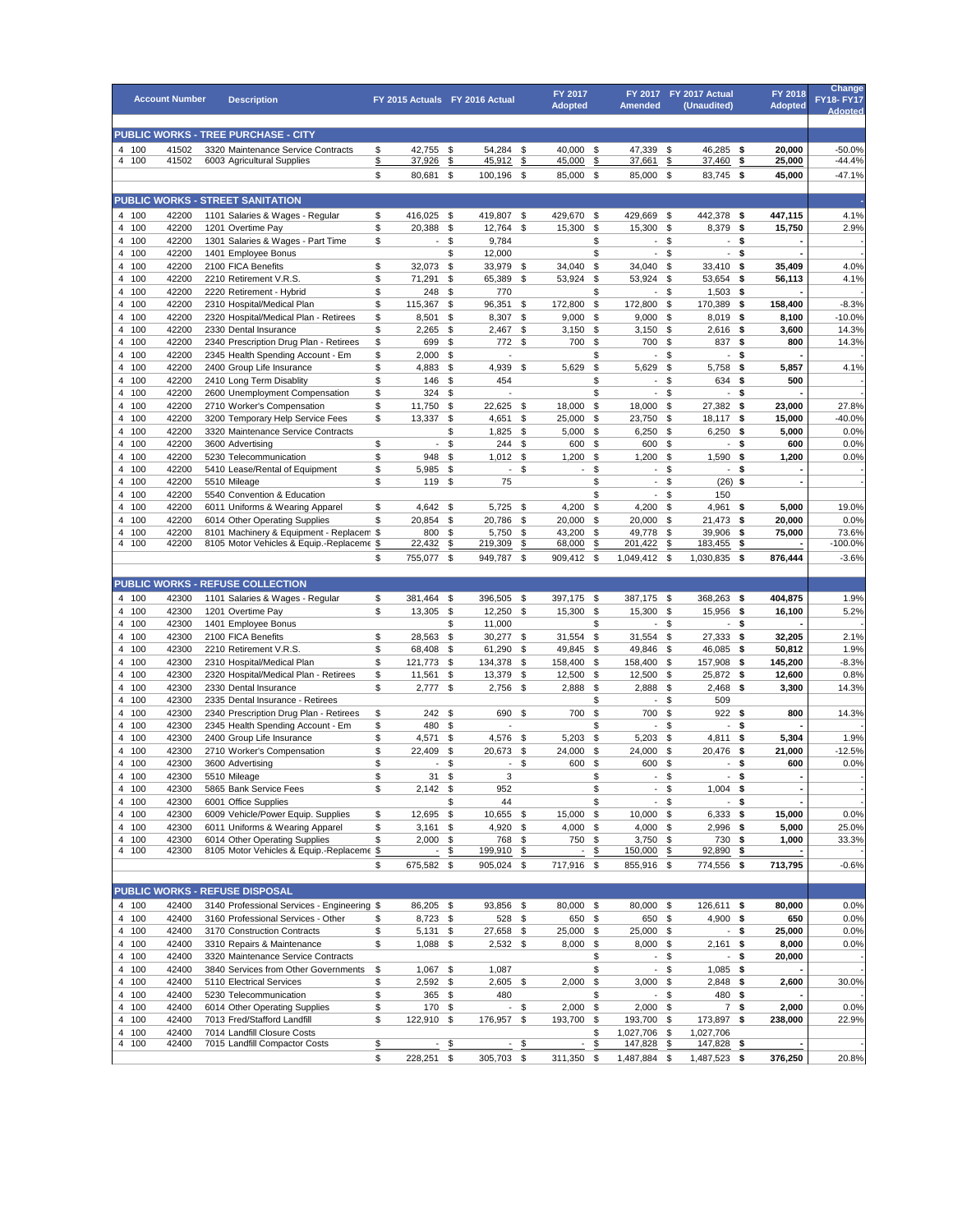|                                | <b>Account Number</b> | <b>Description</b>                                                                    | FY 2015 Actuals FY 2016 Actual            |                                      |                                | FY 2017<br><b>Adopted</b> | <b>Amended</b>                        | FY 2017 FY 2017 Actual<br>(Unaudited) | FY 2018<br><b>Adopted</b> | Change<br><b>FY18-FY17</b> |
|--------------------------------|-----------------------|---------------------------------------------------------------------------------------|-------------------------------------------|--------------------------------------|--------------------------------|---------------------------|---------------------------------------|---------------------------------------|---------------------------|----------------------------|
|                                |                       |                                                                                       |                                           |                                      |                                |                           |                                       |                                       |                           | <b>Adopted</b>             |
|                                |                       | PUBLIC WORKS - RECYCLING COLLECTION                                                   |                                           |                                      |                                |                           |                                       |                                       |                           |                            |
| 4 100<br>4 100                 | 42600<br>42600        | 1101 Salaries & Wages - Regular<br>1201 Overtime Pay                                  | \$<br>68,949<br>\$<br>$2,953$ \$          | \$<br>70,598 \$<br>2,797             | \$                             | 71,460 \$<br>1,500        | 71,461 \$<br>\$<br>1,500              | 66,952 \$<br>\$<br>$1,172$ \$         | 76,455<br>4,200           | 7.0%<br>180.0%             |
| 4 100                          | 42600                 | 1401 Employee Bonus                                                                   |                                           | \$<br>2,000                          |                                |                           | \$<br>ä,                              | \$<br>$\sim$                          | \$                        |                            |
| 4 100                          | 42600                 | 2100 FICA Benefits                                                                    | \$<br>5,044                               | \$<br>5,305                          | - \$                           | 5,581                     | \$<br>5,581                           | \$<br>4,760                           | 6,170<br>\$               | 10.5%                      |
| 4 100                          | 42600                 | 2210 Retirement V.R.S.                                                                | \$<br>12,313                              | \$<br>11,161                         | \$                             | 8,968                     | \$<br>8,968                           | \$<br>8,306                           | 9,595<br>-\$              | 7.0%                       |
| 4 100                          | 42600                 | 2310 Hospital/Medical Plan                                                            | \$<br>29,541                              | \$<br>30,722                         | - \$                           | 28,800                    | \$<br>28,800                          | \$<br>32,645 \$                       | 26,400                    | $-8.3%$                    |
| 4 100<br>4 100                 | 42600<br>42600        | 2330 Dental Insurance<br>2400 Group Life Insurance                                    | \$<br>509<br>\$<br>817                    | \$<br>509<br>\$<br>833               | \$<br>\$                       | 525<br>936                | \$<br>525<br>\$<br>936                | \$<br>382<br>-\$<br>867               | 600<br>\$<br>1,002<br>\$  | 14.3%<br>7.0%              |
| 4 100                          | 42600                 | 2710 Worker's Compensation                                                            | \$<br>4,045                               | 3,645<br>-\$                         | \$                             | 4,500                     | \$<br>4,500                           | \$<br>3,607                           | \$<br>4,000               | $-11.1%$                   |
| 4 100                          | 42600                 | 5230 Telecommunication                                                                | \$<br>365                                 | \$<br>480                            |                                |                           | \$<br>÷,                              | \$<br>160                             | \$                        |                            |
| 4 100                          | 42600                 | 6009 Vehicle/Power Equip. Supplies                                                    | \$<br>2,379                               | \$<br>$4,264$ \$                     |                                | 2,300                     | \$<br>6,300                           | \$<br>8,699 \$                        | 3,000                     | 30.4%                      |
| 4 100<br>4 100                 | 42600<br>42600        | 6011 Uniforms & Wearing Apparel<br>6014 Other Operating Supplies                      | \$<br>971<br>\$<br>4,585                  | \$<br>1,488<br>\$<br>5,797           | \$<br>\$                       | 700<br>6,000              | \$<br>700<br>\$<br>6,000              | $1,041$ \$<br>\$<br>\$<br>5,966       | 700<br>6,000<br>\$        | 0.0%<br>0.0%               |
|                                |                       |                                                                                       | \$<br>132,471                             | $\mathfrak s$<br>139,601             | \$                             | 131,271                   | \$<br>135,271                         | 134,557<br>\$                         | \$<br>138,122             | 5.2%                       |
|                                |                       |                                                                                       |                                           |                                      |                                |                           |                                       |                                       |                           |                            |
| <b>PRPF- PUBLIC FACILITIES</b> |                       |                                                                                       |                                           |                                      |                                |                           |                                       |                                       |                           |                            |
| 4 100<br>4 100                 | 43200<br>43200        | 1101 Salaries & Wages - Regular<br>1201 Overtime Pay                                  | \$<br>453,166 \$<br>\$<br>35,272          | 491,385 \$<br>\$<br>41,174           | \$                             | 500,890 \$<br>27,000      | 500,890<br>\$<br>27,000               | 504,954 \$<br>-\$<br>22,334 \$<br>\$  | 550,905<br>27,000         | 10.0%<br>0.0%              |
| 4 100                          | 43200                 | 1301 Salaries & Wages - Part Time                                                     | \$<br>107,661                             | \$<br>113,760 \$                     |                                | 104,100                   | \$<br>80,800                          | \$<br>67,420 \$                       | 108,504                   | 4.2%                       |
| 4 100                          | 43200                 | 1401 Employee Bonus                                                                   |                                           | \$<br>17,500                         |                                |                           | \$<br>÷.                              | \$<br>$\sim$                          | \$                        |                            |
| 4 100                          | 43200                 | 2100 FICA Benefits                                                                    | \$<br>44,175                              | \$<br>49,947                         | \$                             | 48,347                    | \$<br>41,324                          | 39,083<br>\$                          | 52,510<br>\$              | 8.6%                       |
| 4 100                          | 43200                 | 2210 Retirement V.R.S.                                                                | \$<br>74,870                              | 74,515 \$<br>- \$                    |                                | 62,862                    | \$<br>62,862                          | \$<br>59,615 \$                       | 69,139                    | 10.0%                      |
| 4 100<br>4 100                 | 43200<br>43200        | 2220 Retirement - Hybrid                                                              | \$<br>1,357                               | 2,950<br>-\$                         |                                | 187,200                   | \$<br>$\sim$<br>\$                    | \$<br>$3,775$ \$                      | 184,800                   |                            |
| 4 100                          | 43200                 | 2310 Hospital/Medical Plan<br>2320 Hospital/Medical Plan - Retirees                   | \$<br>117,843<br>\$<br>14,279             | - \$<br>107,288 \$<br>- \$<br>11,841 | \$                             | 10,000                    | 187,200<br>\$<br>10,000               | \$<br>165,331<br>\$<br>$6,610$ \$     | \$<br>11,250              | $-1.3%$<br>12.5%           |
| 4 100                          | 43200                 | 2330 Dental Insurance                                                                 | \$<br>2,056                               | - \$<br>2,374                        | \$                             | 3,413                     | \$<br>3,413                           | \$<br>2,608                           | 3,900<br>- \$             | 14.3%                      |
| 4 100                          | 43200                 | 2335 Dental Insurance - Retirees                                                      | \$<br>254 \$                              | 297                                  | \$                             | 263                       | \$<br>263                             | \$                                    | 300<br>- \$               | 14.1%                      |
| 4 100                          | 43200                 | 2340 Prescription Drug Plan - Retirees                                                | \$<br>2,795                               | -\$<br>3,063                         | \$                             | 3,000                     | \$<br>3,000                           | \$<br>3,349                           | 3,300<br>\$               | 10.0%                      |
| 4 100<br>4 100                 | 43200<br>43200        | 2345 Health Spending Account - Em<br>2400 Group Life Insurance                        | \$<br>3,000<br>\$<br>5,252                | \$<br>-\$<br>5,783 \$                |                                | 6,562                     | \$<br>٠<br>\$<br>6,562                | \$<br>$\sim$<br>6,617<br>\$           | \$<br>7,217<br>\$         | 10.0%                      |
| 4 100                          | 43200                 | 2410 Long Term Disablity                                                              | \$<br>596                                 | - \$<br>1,295                        |                                |                           | \$<br>$\blacksquare$                  | \$<br>1,487                           | \$<br>1,350               |                            |
| 4 100                          | 43200                 | 2600 Unemployment Compensation                                                        | \$<br>2,323                               | -\$                                  |                                |                           | \$<br>÷                               | \$<br>$\sim$                          | \$                        |                            |
| 4 100                          | 43200                 | 2710 Worker's Compensation                                                            | \$<br>14,336                              | - \$<br>13,724 \$                    |                                | 17,500                    | \$<br>17,492 \$                       | $12,842$ \$                           | 15,000                    | $-14.3%$                   |
| 4 100                          | 43200                 | 2810 Clothing Allowances                                                              | $3,100$ \$<br>\$                          | 3,800                                |                                |                           | \$<br>$\mathbf{r}$                    | \$<br>$3,777$ \$                      | 3,800                     |                            |
| 4 100                          | 43200                 | 3140 Professional Services - Other                                                    | \$                                        |                                      |                                | 39,000                    | \$<br>ä,<br>\$                        | \$<br>$9,470$ \$                      |                           | 0.0%                       |
| 4 100<br>4 100                 | 43200<br>43200        | 3160 Professional Services - Engi<br>3200 Temporary Help Service Fees                 | 34,608 \$<br>\$<br>28,892 \$              | 52,033 \$<br>42,220                  | - \$                           | 10,000                    | 39,373 \$<br>\$<br>42,495             | $32,221$ \$<br>-\$<br>17,970 \$       | 39,000<br>10,000          | 0.0%                       |
| 4 100                          | 43200                 | 3310 Repairs & Maintenance                                                            | \$<br>10,252 \$                           | 29,250 \$                            |                                | 38,500                    | \$<br>51,732                          | 49,521<br>\$                          | 35,500<br>\$              | $-7.8%$                    |
| 4 100                          | 43200                 | 3320 Maintenance Service Contracts                                                    | \$<br>286,184 \$                          | 372,545                              | - \$                           | 280,300                   | \$<br>280,300                         | - \$<br>298,282 \$                    | 304,850                   | 8.8%                       |
| 4 100                          | 43200                 | 3325 Maintenance Service Contracts - Custodial                                        |                                           | \$                                   | \$<br>$\blacksquare$           | 52,000                    | \$<br>20,700                          | \$<br>20,050 \$                       | 52,000                    | 0.0%                       |
| 4 100                          | 43200                 | 5110 Electrical Services                                                              | 351,237<br>\$                             | \$<br>375,217                        | - \$                           | 380,500                   | \$<br>292,900                         | \$<br>290,407                         | 340,000<br>\$             | $-10.6%$                   |
| 4 100<br>4 100                 | 43200<br>43200        | 5120 Heating Services<br>5130 Water & Sewer Services                                  | \$<br>57,703<br>\$<br>32,360              | -\$<br>56,192<br>\$<br>38,676        | \$<br>- \$                     | 57,000<br>32,700          | \$<br>56,000<br>\$<br>28,700          | \$<br>44,106 \$<br>28,476<br>\$       | 57,000<br>30,000<br>- \$  | 0.0%<br>$-8.3%$            |
| 4 100                          | 43200                 | 5230 Telecommunication                                                                | \$<br>62                                  | - \$<br>1,076                        | - \$                           | 1,500                     | \$<br>1,500                           | \$<br>$2,905$ \$                      | 3,000                     | 100.0%                     |
| 4 100                          | 43200                 | 5410 Lease/Rental of Equipment                                                        | \$<br>$\sim$                              | \$<br>154                            | \$                             | 1,500                     | \$<br>1,500                           | \$<br>587                             | 1,500<br>\$               | 0.0%                       |
| 4 100                          | 43200                 | 5430 Lease/Rental of Buildings                                                        |                                           | \$<br>22,217 \$                      |                                | 82,143                    | \$<br>82,143                          | 78,857<br>-\$                         | 84,607<br>\$              | 3.0%                       |
| 4 100                          | 43200                 | 5540 Convention & Education                                                           | $(454)$ \$<br>\$                          | 5,599                                | \$                             | 4,500                     | \$<br>4,500                           | \$<br>2,546                           | \$<br>6,000               | 33.3%<br>$-72.2%$          |
| 4 100<br>4 100                 | 43200<br>43200        | 5810 Dues & Association Memberships<br>5842 Real Estate Taxes                         | \$<br>$9,072$ \$<br>\$                    | \$<br>99<br>$9,417$ \$               | \$                             | 1,800<br>9,100            | \$<br>1,800<br>\$<br>9,100            | \$<br>÷,<br>\$<br>$8,298$ \$          | 500<br>\$<br>9,500        | 4.4%                       |
| 4 100                          | 43200                 | 5848 Condo Fees                                                                       | \$<br>11,727                              | 12,420<br>\$                         | \$                             | 11,800                    | 11,800<br>\$                          | \$<br>12,604 \$                       | 12,420                    | 5.3%                       |
| 4 100                          | 43200                 | 6001 Office Supplies                                                                  |                                           | \$                                   | $\sim$                         |                           | \$                                    | - \$<br>$29$ \$                       | 200                       |                            |
| 4 100                          | 43200                 | 6005 Janitorial Supplies                                                              | \$<br>48,041                              | \$<br>50,291 \$                      |                                | 45,000                    | \$<br>45,000 \$                       | 45,465 \$                             | 45,000                    | 0.0%                       |
| 4 100                          | 43200                 | 6007 Repair & Maintenance Supplies                                                    | \$<br>43,278                              | \$<br>48,667 \$                      |                                | 50,000                    | \$<br>34,670 \$                       | 33,347 \$                             | 45,000                    | $-10.0%$                   |
| 4 100<br>4 100                 | 43200<br>43200        | 6009 Vehicle/Power Equip. Supplies<br>6011 Uniforms & Wearing Apparel                 | \$<br>1,078 \$<br>\$<br>2,827 \$          | $5,125$ \$<br>1,748 \$               |                                | 5,000<br>5,125            | -\$<br>$5,000$ \$<br>\$<br>$5,125$ \$ | 4,964 \$<br>$1,388$ \$                | 5,000<br>5,000            | 0.0%<br>$-2.4%$            |
| 4 100                          | 43200                 | 6014 Other Operating Supplies                                                         | \$<br>$17,114$ \$                         | 36,034 \$                            |                                | 15,000                    | \$<br>15,000 \$                       | $10,312$ \$                           | 20,000                    | 33.3%                      |
| 4 100                          | 43200                 | 6015 Merchandise for Resale                                                           |                                           | \$<br>25                             |                                |                           | \$<br>÷.                              | \$<br>$\mathcal{L}_{\mathcal{A}}$     | \$                        |                            |
| 4 100                          | 43200                 | 6016 Environmental Management                                                         | \$<br>2,431                               | \$<br>$2,664$ \$                     |                                | 8,000                     | \$<br>8,000 \$                        | 615 \$                                | 3,000                     | $-62.5%$                   |
| 4 100                          | 43200                 | 8101 Machinery & Equipment - Replacement                                              |                                           | \$                                   | \$<br>÷.                       | 2,500                     | \$<br>$2,500$ \$                      | $2,499$ \$                            | $\blacksquare$            | $-100.0%$                  |
| 4 100<br>4 100                 | 43200<br>43200        | 8105 Motor Vehicles & Equip.-Replaceme \$<br>8113 Improv. & Betterments - Replacement | 29,437 \$                                 | 38,198 \$<br>\$                      | $-$ \$                         | 30,000 \$<br>27,500 \$    | 27,920 \$<br>27,500 \$                | 27,920 \$                             | $-$ \$<br>15,750          | $-100.0%$<br>$-42.7%$      |
| 4 100                          | 43200                 | 8201 Machinery & Equipment - Additions \$                                             | 3,987                                     | \$                                   | ÷,                             |                           | \$<br>7,380 \$                        | 7,380 \$                              |                           |                            |
| 4 100                          | 43200                 | 8213 Improv. & Betterments - Additions                                                | $\overline{e}$                            | \$                                   | $\frac{1}{2}$<br>È.            | $\overline{\phantom{a}}$  | \$<br>٠                               | \$<br>$\overline{a}$                  | 99,090<br><u>\$</u>       |                            |
|                                |                       |                                                                                       | \$<br>1,852,171                           | \$<br>2,140,562                      | \$                             | 2,161,605                 | \$<br>2,043,444 \$                    | 1,930,018 \$                          | 2,262,891                 | 4.7%                       |
|                                |                       | <b>PRPF- PUBLIC FACILITIES -Courthouse</b>                                            |                                           |                                      |                                |                           |                                       |                                       |                           |                            |
| 4 100                          | 43201                 | 1301 Salaries & Wages - Part Time                                                     |                                           | \$                                   | $-$ \$                         | 18,000 \$                 | 41,000 \$                             | 40,082 \$                             | 18,300                    | 1.7%                       |
| 4 100                          | 43201                 | 2100 FICA Benefits                                                                    |                                           | \$                                   | ÷.<br>\$                       | $1,377$ \$                | 8,377                                 | 8,187 \$<br>\$                        | 1,400                     | 1.7%                       |
| 4 100                          | 43201                 | 3310 Repairs & Maintenance                                                            |                                           |                                      | \$                             | - \$                      | 4,500 \$                              | $5,305$ \$                            | 2,000                     |                            |
| 4 100                          | 43201                 | 3320 Maintenance Service Contracts                                                    |                                           | \$                                   | \$<br>÷.                       | 64,428 \$                 | 86,428 \$                             | 91,448 \$                             | 160,760                   | 149.5%                     |
| 4 100                          | 43201                 | 5110 Electrical Services                                                              |                                           | \$                                   | \$<br>$\overline{\phantom{a}}$ | 34,500 \$                 | 88,100 \$                             | 88,085 \$                             | 70,000                    | 102.9%                     |
| 4 100                          | 43201                 | 5120 Heating Services                                                                 |                                           | \$                                   | $-$ \$                         | 18,000 \$                 | 18,000 \$                             | $9,253$ \$                            | 18,000                    | 0.0%                       |
| 4 100                          | 43201                 | 5130 Water & Sewer Services                                                           |                                           | \$                                   | \$<br>$\overline{\phantom{a}}$ | $4,000$ \$                | $9,000$ \$                            | 10,767 \$                             | 10,000                    | 150.0%                     |
| 4 100                          | 43201                 | 6005 Janitorial Supplies                                                              |                                           | \$                                   | \$<br>$\overline{\phantom{a}}$ | 5,000 \$                  | $5,000$ \$                            | $5,000$ \$                            | 5,000                     | 0.0%                       |
| 4 100                          | 43201                 | 6007 Repair & Maintenance Supplies                                                    |                                           | \$                                   | \$<br>÷.                       | 2,500                     | \$<br>12,830                          | \$<br>14,503 \$                       | 2,000                     | $-20.0%$                   |
| 4 100                          | 43201                 | 6011 Uniforms & Wearing Apparel                                                       | $\frac{1}{2}$<br>$\overline{\phantom{a}}$ | \$                                   | $\overline{\phantom{a}}$<br>\$ | 550                       | 550<br>\$                             | 549<br>\$                             | 550<br>\$                 | 0.0%                       |
|                                |                       |                                                                                       | \$<br>$\omega$                            | \$                                   | - \$                           | 148,355                   | 273,785 \$<br>\$                      | 273,179 \$                            | 288,010                   | 94.1%                      |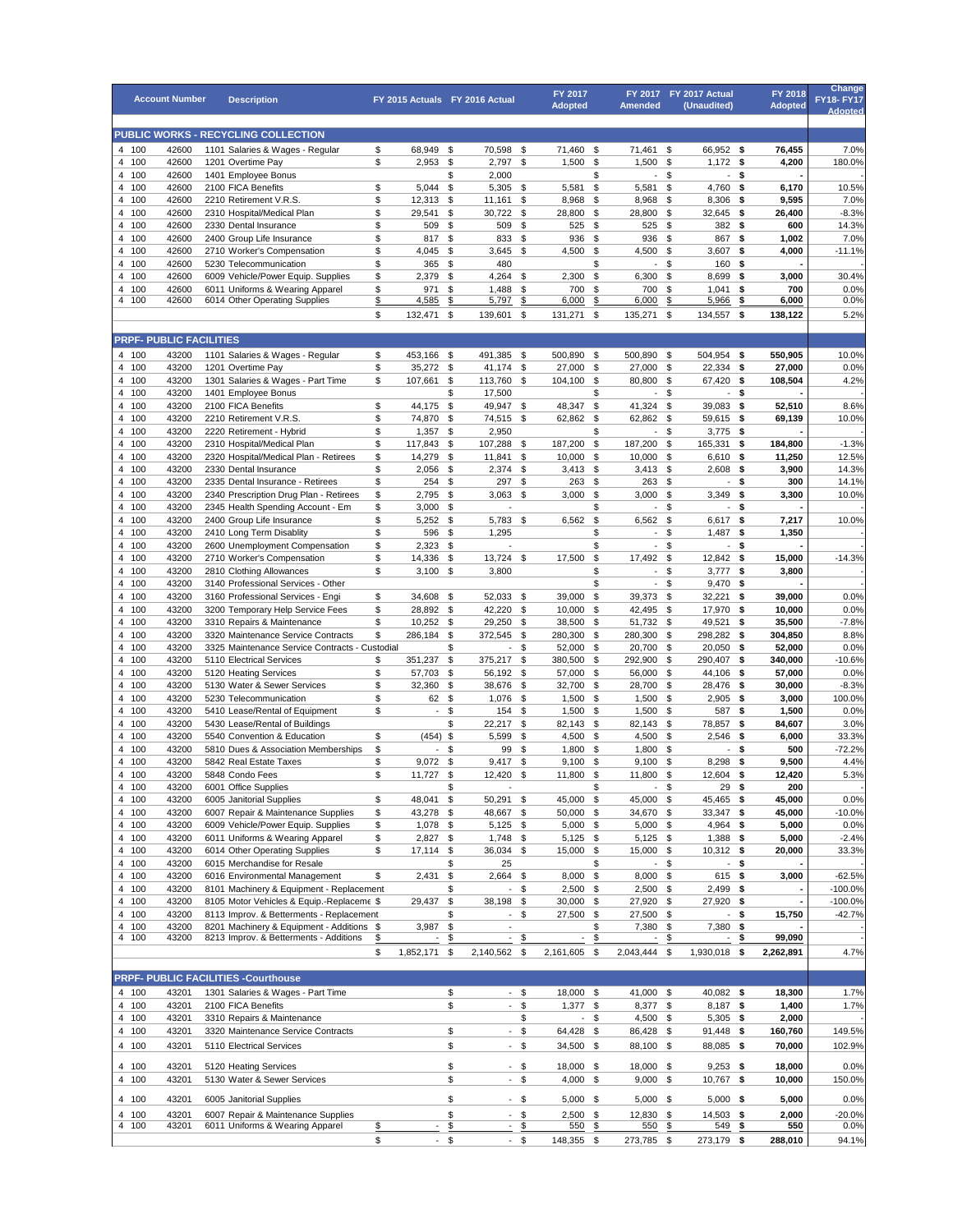|                 | <b>Account Number</b>        | <b>Description</b>                                      | FY 2015 Actuals FY 2016 Actual |      |                          | FY 2017<br><b>Adopted</b> |                          | <b>Amended</b> |            | FY 2017 FY 2017 Actual<br>(Unaudited) |      | FY 2018<br><b>Adopted</b> | Change<br>FY18-FY17<br><b>Adopted</b> |
|-----------------|------------------------------|---------------------------------------------------------|--------------------------------|------|--------------------------|---------------------------|--------------------------|----------------|------------|---------------------------------------|------|---------------------------|---------------------------------------|
|                 | <b>PRPF - TRAIN STATION</b>  |                                                         |                                |      |                          |                           |                          |                |            |                                       |      |                           |                                       |
|                 |                              |                                                         |                                |      |                          |                           |                          |                |            |                                       |      |                           |                                       |
| 4 100<br>4 100  | 43202<br>43202               | 1301 Salaries & Wages - Part Time<br>2100 FICA Benefits |                                |      |                          |                           | \$<br>\$                 | 300<br>23      | - \$<br>\$ | 300<br>23                             |      |                           |                                       |
| 100<br>4        | 43202                        | 2710 Worker's Compensation                              |                                |      |                          |                           | \$                       | 8              | - \$       | $\overline{7}$                        |      |                           |                                       |
| 100<br>4        | 43202                        | 3200 Temporary Help Service Fees                        |                                | \$   | 9,200                    |                           | \$                       | 10,000         | \$         | 7,801                                 | -\$  | 10,000                    |                                       |
| 4 100           | 43202                        | 3310 Repairs & Maintenance                              |                                |      |                          |                           | \$                       | 9,878          | - \$       | 10,196                                | -\$  | 2,280                     |                                       |
| 4 100           | 43202                        | 3320 Maintenance Service Contracts                      |                                | \$   |                          |                           | \$                       | 5,800          | - \$       | 11,311                                | -\$  | 50,000                    |                                       |
| 4 100           | 43202                        | 5110 Electrical Services                                |                                | \$   | 10,302                   |                           | \$                       | 10,500         | - \$       | $8,525$ \$                            |      | 10,500                    |                                       |
| 100<br>4        | 43202                        | 5230 Telecommunication                                  |                                | \$   | 1,908                    |                           | \$                       | 2,000          | - \$       | 1,836                                 | - \$ | 2,000                     |                                       |
| 100<br>4        | 43202                        | 6007 Repair & Maintenance Supplies                      |                                | \$   | 4,571                    | \$                        | $\overline{\mathcal{L}}$ | 5,000          | \$         | 2,570                                 | \$   | 5,000                     |                                       |
|                 |                              |                                                         | \$<br>÷.                       | \$   | 25,981                   | \$<br>$\omega$            | \$                       | 43,509         | - \$       | 42,570 \$                             |      | 79,780                    |                                       |
|                 |                              |                                                         |                                |      |                          |                           |                          |                |            |                                       |      |                           |                                       |
|                 |                              | <b>LOCAL HEALTH DEPARTMENT</b>                          |                                |      |                          |                           |                          |                |            |                                       |      |                           |                                       |
| 4 100           | 51100                        | 5610 Local Health Department                            | \$<br>414,280                  | \$   | 414,280                  | \$<br>414,280             | \$                       | 414,280        | \$         | 414,280                               | -\$  | 414,280                   | 0.0%                                  |
|                 |                              |                                                         | \$<br>414,280                  | \$   | 414,280                  | \$<br>414,280             | \$                       | 414,280        | - \$       | 414,280                               | \$   | 414,280                   | 0.0%                                  |
|                 |                              |                                                         |                                |      |                          |                           |                          |                |            |                                       |      |                           |                                       |
| <b>RACSB</b>    |                              |                                                         |                                |      |                          |                           |                          |                |            |                                       |      |                           |                                       |
| 4 100           | 52500                        | 5620 RACSB (Chapter X Board)                            | \$<br>201,005                  | \$   | 215,005                  | \$<br>246,876             | \$                       | 246,876        | \$         | 246,876                               | \$   | 261,895                   | 6.1%                                  |
|                 |                              |                                                         | \$<br>201,005 \$               |      |                          | \$<br>246,876 \$          |                          |                | - \$       |                                       | \$   |                           | 6.1%                                  |
|                 |                              |                                                         |                                |      | 215,005                  |                           |                          | 246,876        |            | 246,876                               |      | 261,895                   |                                       |
|                 |                              | <b>CONTRIBUTIONS - OTHER AGENCIES</b>                   |                                |      |                          |                           |                          |                |            |                                       |      |                           |                                       |
|                 |                              |                                                         |                                |      |                          |                           |                          |                |            |                                       |      |                           |                                       |
| 4 100           | 53521                        | 5643 Other Payments to Civic Org.                       | \$<br>20,000 \$                |      | 20,000 \$                | 20,000 \$                 |                          | 20,000 \$      |            | 20,000 \$                             |      | 20,000                    | 0.0%                                  |
| 4 100           | 53521                        | 5650 Rapp. Area Agency On Aging                         | \$<br>7,880 \$                 |      | 7,880                    | \$<br>7,880               | \$                       | 7,880          | \$         | 7,880 \$                              |      | 7,880                     | 0.0%                                  |
| 100<br>4        | 53521                        | 5651 Empowerhouse                                       | \$<br>14,350                   | -\$  | 14,350                   | \$<br>14,350              | \$                       | 14,350         | \$         | 14,350                                | -\$  | 14,350                    | 0.0%                                  |
| 4 100           | 53521                        | 5652 Hope House                                         | \$<br>18,660 \$                |      | 18,660                   | \$<br>18,660              | \$                       | 18,660         | - \$       | 18,660 \$                             |      | 18,660                    | 0.0%                                  |
| 4 100           | 53521                        | 5653 Rappahannock Legal Services                        | \$<br>29,380 \$                |      | 29.380 \$                | 29,380                    | \$                       | 29,380 \$      |            | 29,380 \$                             |      | 29,380                    | 0.0%                                  |
| 100<br>4        | 53521                        | 5657 Rappahannock Big Brothers Big Sis \$               | 10,000 \$                      |      | 10.000                   | \$<br>10,000              | \$                       | 10,000         | - \$       | 10,000                                | - \$ | 10,000                    | 0.0%                                  |
| 4<br>100        | 53521                        | 5659 Thurman Brisben Homeless Shelter \$                | 75,210 \$                      |      | 72,710                   | \$<br>72,710              | \$                       | 72,710         | \$         | 72,710 \$                             |      | 80,000                    | 10.0%                                 |
| 4 100           | 53521                        | 5660 Rapp. Council Against Sexual Assar \$              | 4,140 \$                       |      | 4,140                    | \$<br>4,140 \$            |                          | 4,140          | - \$       | 4,140                                 | - \$ | 4,140                     | 0.0%                                  |
| 4 100           | 53521                        | 5662 Rpp. Area Office on Youth                          | \$<br>23,755 \$                |      | $\sim$                   | \$<br>$\sim$              | \$                       | $\blacksquare$ | \$         | $\sim$                                | -\$  |                           |                                       |
| 100<br>4        | 53521                        | 5671 CASA                                               | \$<br>8,000 \$                 |      | 8,000                    | \$<br>8,000               | -\$                      | 8,000          | \$         | $8,000$ \$                            |      | 8,000                     | 0.0%                                  |
| 100<br>4        | 53521                        | 5672 Chaplin Group Home Commission                      | \$<br>13,805                   | - \$ | 41,215                   | \$<br>55,672              | - \$                     | 55,672         | - \$       | 55,672                                | - \$ | 69,783                    | 25.3%                                 |
| 4 100           | 53521                        | 5677 Volunteer Info. Ser. (United Way)                  | \$<br>$3,000$ \$               |      | 3,000                    | \$<br>3,000               | \$                       | 3,000          | - \$       | 3,000                                 | - \$ | 3,000                     | 0.0%                                  |
| 4 100           | 53521                        | 5678 Fredericksburg Area Food Bank                      | \$<br>$5,000$ \$               |      | 5,000                    | \$<br>5,000               | \$                       | $5,000$ \$     |            | $5,000$ \$                            |      | 5,000                     | 0.0%                                  |
| 100<br>4        | 53521                        | 5682 Master Gardener Association                        | \$<br>$5,000$ \$               |      | 5,000                    | \$<br>5,000               | - \$                     | 5,000          | - \$       | 5,000                                 | -\$  | 5,000                     | 0.0%                                  |
| 4 100           | 53521                        | 5685 Moss Free Clinic                                   | \$<br>9,095                    | \$   | 12,000                   | \$<br>12,000              | \$                       | 12,000         | - \$       | 12,000                                | -\$  | 12,000                    | 0.0%                                  |
| 4 100           | 53521                        | 5686 Sister City Association                            |                                | \$   | 237                      | \$<br>3,000               | \$                       | 500            | \$         | $\mathcal{L}_{\mathcal{A}}$           | -\$  | 3,000                     | 0.0%                                  |
| 100<br>4        | 53521                        | 5688 SPCA                                               | \$<br>15,000 \$                |      | 15,000                   | \$<br>15,000              | \$                       | 15,000         | - \$       | 15,000                                | - \$ | 10,000                    | $-33.3%$                              |
| 100<br>4        | 53521                        | 5689 Healthy Families                                   | \$<br>$9,000$ \$               |      | 9,000                    | \$<br>9,000               | \$                       | 9,000          | - \$       | $9,000$ \$                            |      | 9,000                     | 0.0%                                  |
| 4 100           | 53521                        | 5690 Boys & Girls Club                                  | \$<br>24,230                   | \$   | 24,230                   | \$<br>24,230              | \$                       | 24,230         | - \$       | 24,230                                | -\$  | 24,230                    | 0.0%                                  |
| 4 100           | 53521                        | 5701 Senior Visitor's Program                           | \$<br>12,215 \$                |      | 12,215                   | \$<br>12,215              | - \$                     | 12,215         | - \$       | $12,215$ \$                           |      | 12,215                    | 0.0%                                  |
| 4 100           | 53521                        | 5703 DisAbility Resource Center                         | \$<br>21,025                   | - \$ | 21,025                   | \$<br>21,025              | - \$                     | 21,025         | - \$       | $21,025$ \$                           |      | 21,025                    | 0.0%                                  |
| 4 100           | 53521                        | 5723 Safe Harbor Child Advocacy Center \$               | 5,000                          | \$   | 5,000                    | \$<br>5,000               | \$                       | 5,000          | \$         | 5,000                                 | \$   | 5,000                     | 0.0%                                  |
|                 |                              |                                                         | \$<br>333,745 \$               |      | 338,042 \$               | 355,262 \$                |                          | 352,762 \$     |            | 352,262 \$                            |      | 371,663                   | 4.6%                                  |
|                 |                              |                                                         |                                |      |                          |                           |                          |                |            |                                       |      |                           |                                       |
| <b>COLLEGES</b> |                              |                                                         |                                |      |                          |                           |                          |                |            |                                       |      |                           |                                       |
| 4 100           | 68100                        | 5654 Germanna Community College                         | \$<br>43,325                   | - \$ | 43,325                   | \$<br>68,719              | \$                       | 68,719         | \$         | 68,719                                | \$   | 68,359                    | $-0.5%$                               |
|                 |                              |                                                         | \$<br>43,325 \$                |      | 43,325                   | \$<br>68,719 \$           |                          | 68,719 \$      |            | 68,719                                | \$   | 68,359                    | $-0.5%$                               |
|                 |                              |                                                         |                                |      |                          |                           |                          |                |            |                                       |      |                           |                                       |
|                 | <b>PARKS AND REC - ADMIN</b> |                                                         |                                |      |                          |                           |                          |                |            |                                       |      |                           |                                       |
| 4 100           | 71100                        | 1101 Salaries & Wages - Regular                         | \$<br>328,777 \$               |      | 314,926 \$               | 326,595 \$                |                          | 325,595 \$     |            | 312,517 \$                            |      | 299,005                   | -8.4%                                 |
| 4 100           | 71100                        | 1201 Overtime Pay                                       | \$<br>296 \$                   |      | $2,143$ \$               | 100 \$                    |                          | 100 \$         |            | 181 \$                                |      | 100                       | 0.0%                                  |
| 4 100           | 71100                        | 1301 Salaries & Wages - Part Time                       | \$<br>61,139 \$                |      | 63,737 \$                | 57,700 \$                 |                          | 57,700 \$      |            | 67,646 \$                             |      | 86,270                    | 49.5%                                 |
| 4 100           | 71100                        | 1401 Employee Bonus                                     |                                | \$   | 13,500                   |                           | \$                       |                | - \$       | - \$                                  |      |                           |                                       |
| 4 100           | 71100                        | 2100 FICA Benefits                                      | \$<br>28,840 \$                |      | 28,859 \$                | 29,406 \$                 |                          | 28,406 \$      |            | 27,718 \$                             |      | 29,481                    | 0.3%                                  |
| 4 100           | 71100                        | 2210 Retirement V.R.S.                                  | \$<br>58,029 \$                |      | 45,953 \$                | 40,988                    | \$                       | 40,988 \$      |            | 39,230 \$                             |      | 37,525                    | $-8.4%$                               |
| 4 100           | 71100                        | 2310 Hospital/Medical Plan                              | \$<br>64,352 \$                |      | 60,461 \$                | 72,000 \$                 |                          | 72,000 \$      |            | 70,536 \$                             |      | 52,800                    | $-26.7%$                              |
| 4 100           | 71100                        | 2330 Dental Insurance                                   | \$<br>1,039 \$                 |      | $1,187$ \$               | $1,313$ \$                |                          | $1,313$ \$     |            | $1,166$ \$                            |      | 1,500                     | 14.2%                                 |
| 4 100           | 71100                        | 2400 Group Life Insurance                               | \$<br>$3,895$ \$               |      | $3,431$ \$               | 4,278 \$                  |                          | 4,278 \$       |            | 4,095 \$                              |      | 3,917                     | $-8.4%$                               |
| 4 100           | 71100                        | 2710 Worker's Compensation                              | \$<br>490 \$                   |      | 420 \$                   | 600 \$                    |                          | 600 \$         |            | 451 \$                                |      | 600                       | 0.0%                                  |
| 4 100           | 71100                        | 3160 Professional Services - Other                      | \$<br>$6,351$ \$               |      | 6,847 \$                 | $3,500$ \$                |                          | 6,500 \$       |            | $5,817$ \$                            |      | 6,500                     | 85.7%                                 |
| 4 100           | 71100                        | 3310 Repairs & Maintenance                              | \$<br>116 \$                   |      | $\overline{\phantom{a}}$ |                           | \$                       |                | - \$       | - \$                                  |      |                           |                                       |
| 4 100           | 71100                        | 3320 Maintenance Service Contracts                      | \$<br>2,851 \$                 |      | ÷.                       | \$<br>12,000              | \$                       | $9,000$ \$     |            | $9,326$ \$                            |      | 9,000                     | $-25.0%$                              |
| 4 100           | 71100                        | 3500 Printing & Binding                                 | \$<br>700 \$                   |      | $1,180$ \$               | 950                       | - \$                     | 950 \$         |            | $1,271$ \$                            |      | 1,200                     | 26.3%                                 |
| 4 100           | 71100                        | 3600 Advertising                                        | \$<br>356 \$                   |      | 1,299 \$                 | $2,500$ \$                |                          |                | $-$ \$     | - \$                                  |      | 2,000                     | $-20.0%$                              |
| 4 100           | 71100                        | 5210 Postage & Postal Service                           | \$<br>2,832 \$                 |      | 2,392 \$                 | 4,000 \$                  |                          | $4,000$ \$     |            | $3,367$ \$                            |      | 3,000                     | $-25.0%$                              |
| 4 100           | 71100                        | 5230 Telecommunication                                  | \$<br>33,758 \$                |      | 36,268 \$                | 40,000 \$                 |                          | 36,000 \$      |            | 35,180 \$                             |      | 37,000                    | $-7.5%$                               |
| 4 100           | 71100                        | 5410 Lease/Rental of Equipment                          | \$<br>11,253 \$                |      | 17,275 \$                | $6,000$ \$                |                          | $6,000$ \$     |            | $6,164$ \$                            |      | 6,000                     | 0.0%                                  |
| 4 100           | 71100                        | 5510 Mileage                                            |                                | \$   | 550                      |                           | \$                       |                | - \$       | $1,200$ \$                            |      |                           |                                       |
| 4 100           | 71100                        | 5540 Convention & Education                             | \$<br>8,678 \$                 |      | 5,759 \$                 | $6,000$ \$                |                          | 7,600 \$       |            | 7,634 \$                              |      | 6,000                     | 0.0%                                  |
| 4 100           | 71100                        | 5810 Dues & Association Memberships                     | \$<br>2,534 \$                 |      | 912 \$                   | $5,000$ \$                |                          | $3,400$ \$     |            | $1,424$ \$                            |      | 3,000                     | $-40.0%$                              |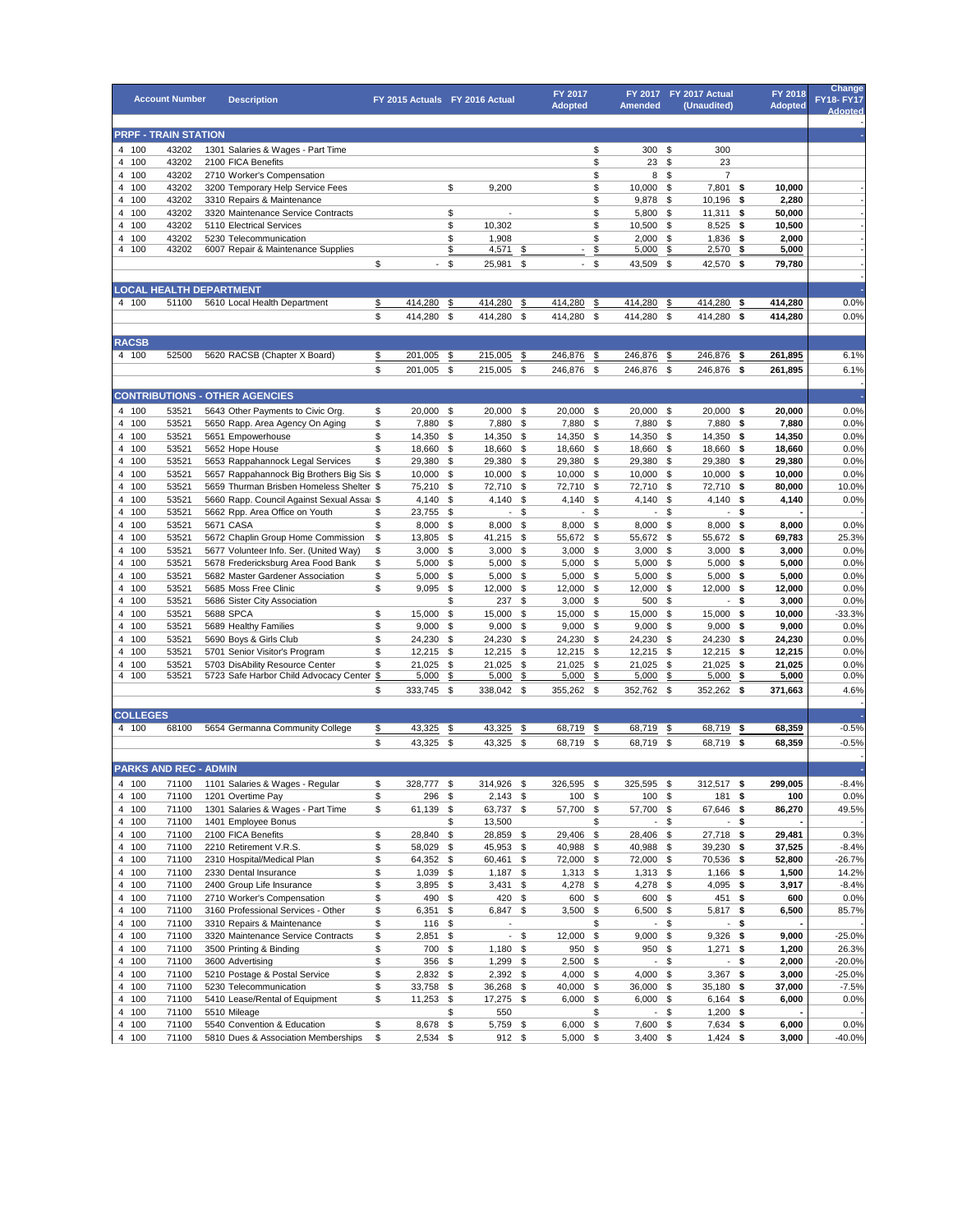|                | <b>Account Number</b> | <b>Description</b>                                                                  | FY 2015 Actuals FY 2016 Actual     |                      |                              |          | FY 2017<br><b>Adopted</b> | <b>Amended</b>                    |          | FY 2017 FY 2017 Actual<br>(Unaudited)        | <b>FY 2018</b><br><b>Adopted</b> | Change<br><b>FY18-FY17</b><br><b>Adopted</b> |
|----------------|-----------------------|-------------------------------------------------------------------------------------|------------------------------------|----------------------|------------------------------|----------|---------------------------|-----------------------------------|----------|----------------------------------------------|----------------------------------|----------------------------------------------|
| 4 100          | 71100                 | 5855 Credit Card Fees                                                               | \$<br>16,550 \$                    |                      | 12,588 \$                    |          | 14,000 \$                 | 14,000                            | -\$      | $18,252$ \$                                  | 14,000                           | 0.0%                                         |
| 4 100          | 71100                 | 6001 Office Supplies                                                                | \$<br>10,861                       | \$                   | 9,774                        | \$       | 15,000                    | \$<br>13,500                      | \$       | 13,079 \$                                    | 12,500                           | $-16.7%$                                     |
| 4 100          | 71100<br>71100        | 6002 Food & Food Service Supplies                                                   | \$<br>223                          | - \$<br>\$           | ÷,                           |          |                           | \$<br>\$<br>$\omega$              | \$       | \$<br>$\blacksquare$<br>\$<br>$\blacksquare$ |                                  |                                              |
| 4 100<br>4 100 | 71100                 | 6007 Repair & Maintenance Supplies<br>6011 Uniforms & Wearing Apparel               | \$<br>42<br>\$<br>306              | \$                   | $\sim$                       |          |                           | \$<br>÷.                          | \$<br>\$ | 41<br>\$                                     |                                  |                                              |
| 4 100          | 71100                 | 6013 Educational & Recreational Supplie: \$                                         | 637                                | \$                   | 60                           |          |                           | \$<br>÷.                          | \$       | \$<br>$\blacksquare$                         |                                  |                                              |
| 4 100          | 71100                 | 8112 ADP Software - Replacement                                                     |                                    | \$                   | 584                          |          |                           | \$<br>÷                           | \$       | ÷.<br>\$                                     |                                  |                                              |
| 4 100          | 71100                 | 8207 ADP Equipment - Additions                                                      | \$<br>348                          | \$                   | 4,531                        | \$       | ÷                         | \$                                | \$       | $\blacksquare$                               | \$                               |                                              |
|                |                       |                                                                                     | \$<br>645,253 \$                   |                      | 634,636                      | \$       | 641,930                   | - \$<br>631,930                   | \$       | 626,295<br>-\$                               | 611,398                          | $-4.8%$                                      |
|                |                       | <b>PARKS AND REC - SUPERVISION</b>                                                  |                                    |                      |                              |          |                           |                                   |          |                                              |                                  |                                              |
| 4 100          | 71110                 | 1101 Salaries & Wages - Regular                                                     | \$<br>251,463 \$                   |                      | 253,690 \$                   |          | 256,790 \$                | 256.790 \$                        |          | 250,354 \$                                   | 270,305                          | 5.3%                                         |
| 4 100          | 71110                 | 1201 Overtime Pay                                                                   | \$<br>480                          | \$                   | 3,011                        |          |                           | \$<br>$\mathbf{r}$                | \$       | \$<br>÷.                                     |                                  |                                              |
| 4 100<br>4 100 | 71110                 | 1301 Salaries & Wages - Part Time                                                   | \$<br>82,102                       | \$                   | 105,267                      | \$       | 107,000                   | \$<br>107,000<br>$\mathbf{r}$     | \$       | 131,431<br>\$<br>÷.                          | 109.914                          | 2.7%                                         |
| 4 100          | 71110<br>71110        | 1401 Employee Bonus<br>2100 FICA Benefits                                           | \$<br>25,346                       | \$<br>- \$           | 27,718                       | -\$      | 27,830 \$                 | \$<br>27,830                      | \$<br>\$ | \$<br>29,721<br>\$                           | 29,087                           | 4.5%                                         |
| 4 100          | 71110                 | 2210 Retirement V.R.S.                                                              | \$<br>41,161                       | \$                   | 40,124                       | -\$      | 32,227                    | \$<br>32,227                      | \$       | 29,956 \$                                    | 33,923                           | 5.3%                                         |
| 4 100          | 71110                 | 2220 Retirement - Hybrid                                                            |                                    |                      |                              |          |                           | \$<br>$\omega$                    | \$       | 501                                          |                                  |                                              |
| 100<br>4       | 71110                 | 2310 Hospital/Medical Plan                                                          | \$<br>35,318                       | - \$                 | 36,321                       | \$       | 72,000                    | \$<br>72,000                      | \$       | 61,524<br>-\$                                | 66,000                           | $-8.3%$                                      |
| 4 100<br>4 100 | 71110<br>71110        | 2330 Dental Insurance<br>2400 Group Life Insurance                                  | \$<br>763<br>\$<br>2,979           | - \$<br>\$           | 763<br>2,995                 | \$<br>\$ | 1,313<br>3,364            | \$<br>1,313<br>\$<br>3,364        | \$<br>\$ | 551<br>\$<br>3,179<br>- \$                   | 1,500<br>3,541                   | 14.2%<br>5.3%                                |
| 4 100          | 71110                 | 2410 Long Term Disability                                                           |                                    |                      |                              |          |                           | \$<br>$\omega$                    | \$       | 296                                          |                                  |                                              |
| 4 100          | 71110                 | 2600 Unemployment Compensation                                                      | \$<br>26                           | \$                   | 67                           |          |                           | \$<br>÷.                          | \$       | - \$                                         |                                  |                                              |
| 4 100          | 71110                 | 2710 Worker's Compensation                                                          | \$<br>8,120                        | - \$                 | 8,997                        | \$       | 8,500                     | \$<br>8,500                       | \$       | 9,227<br>- \$                                | 9,000                            | 5.9%                                         |
| 4 100<br>4 100 | 71110<br>71110        | 3160 Professional Services - Other                                                  | \$<br>142,961                      | \$                   | 111,015                      | \$       | 130.000                   | \$<br>128,418                     | \$       | 114,290<br>-\$<br>$9,214$ \$                 | 132,000                          | 1.5%                                         |
| 4 100          | 71110                 | 3500 Printing & Binding<br>3600 Advertising                                         | \$<br>14,196<br>\$<br>6,888        | - \$<br>\$           | 16,258<br>8,836              | \$<br>\$ | 9,000<br>8,500            | \$<br>9,000<br>\$<br>6,500        | \$<br>\$ | 5,917<br>-\$                                 | 12,000<br>8,500                  | 33.3%<br>0.0%                                |
| 4 100          | 71110                 | 5410 Lease/Rental of Equipment                                                      | \$<br>1,934                        | \$                   | 100                          | \$       | 2,250                     | \$<br>250                         | \$       | 140<br>-\$                                   | 2,250                            | 0.0%                                         |
| 4 100          | 71110                 | 5540 Convention & Education                                                         | \$<br>4,488                        | \$                   | 6,118                        | \$       | 5,500                     | \$<br>5,500                       | \$       | 4,709<br>-\$                                 | 5,500                            | 0.0%                                         |
| 100<br>4       | 71110                 | 5810 Dues & Association Memberships                                                 | \$<br>2,088                        | \$                   | 1,525                        | \$       | 2,400                     | \$<br>2,400                       | \$       | 2,104<br>-\$                                 | 2,400                            | 0.0%                                         |
| 4 100<br>4 100 | 71110<br>71110        | 6001 Office Supplies<br>6002 Food & Food Service Supplies                           | 173<br>\$                          | \$<br>\$             | 9<br>965                     | \$<br>\$ | $\sim$<br>400             | \$<br>\$<br>400                   | \$<br>\$ | \$<br>÷.<br>÷.<br>\$                         | 400                              | 0.0%                                         |
| 4 100          | 71110                 | 6013 Educational & Recreational Supplie: \$                                         | 58,076                             | -\$                  | 70,256                       | - \$     | 60,000                    | \$<br>59,900                      | \$       | 66,375<br>- \$                               | 60,000                           | 0.0%                                         |
| 4 100          | 71110                 | 6014 Other Operating Supplies                                                       | 8,544<br>\$                        | \$                   | 4,050                        | \$       | 6,800                     | \$<br>6,900                       | \$       | $6,718$ \$                                   | 6,800                            | 0.0%                                         |
| 4 100          | 71110                 | 8105 Motor Vehicles & Equip.-Replaceme \$                                           |                                    | \$                   | $\qquad \qquad \blacksquare$ | \$       | ÷,                        | \$                                | \$       | \$                                           | 30,000                           |                                              |
|                |                       |                                                                                     | \$<br>687,106                      | - \$                 | 698,088                      | \$       | 733,874                   | \$<br>728,292                     | \$       | 726,209<br>\$                                | 783,120                          | 6.7%                                         |
|                |                       | <b>PARKS AND REC - GENERAL MAINT</b>                                                |                                    |                      |                              |          |                           |                                   |          |                                              |                                  |                                              |
| 4 100          | 71200                 | 1101 Salaries & Wages - Regular                                                     | \$<br>312,785 \$                   |                      | 336,593 \$                   |          | 337,440 \$                | 338,440                           | -\$      | 345,939 \$                                   | 357,380                          | 5.9%                                         |
| 4 100          | 71200                 | 1201 Overtime Pay                                                                   | \$<br>22,461                       | -\$                  | 28,450                       | \$       | 11,674 \$                 | 11,674                            | \$       | 21,508 \$                                    |                                  | $-100.0%$                                    |
| 4 100<br>4 100 | 71200<br>71200        | 1301 Salaries & Wages - Part Time<br>1401 Employee Bonus                            | \$<br>189,159 \$                   | \$                   | 208,530 \$<br>12,500         |          | 224,400 \$                | 177,400<br>\$<br>$\mathbf{r}$     | \$<br>\$ | 155,090 \$<br>\$<br>÷.                       | 183,723                          | $-18.1%$                                     |
| 4 100          | 71200                 | 2100 FICA Benefits                                                                  | \$<br>39,255                       | \$                   | 43,926                       | \$       | 43,874                    | \$<br>40,278                      | \$       | 35,045<br>- \$                               | 41,394                           | $-5.7%$                                      |
| 4 100          | 71200                 | 2210 Retirement V.R.S.                                                              | \$<br>54,196                       | -\$                  | 52,834 \$                    |          | 42,349                    | \$<br>42,349                      | \$       | 42,790<br>- \$                               | 44,851                           | 5.9%                                         |
| 4 100          | 71200                 | 2220 Retirement - Hybrid                                                            | \$<br>343                          | -\$                  | 343                          |          |                           | \$<br>$\omega$                    | \$       | 437 \$                                       |                                  |                                              |
| 4 100<br>4 100 | 71200<br>71200        | 2310 Hospital/Medical Plan<br>2320 Hospital/Medical Plan - Retirees                 | \$<br>93,716<br>\$<br>1,788        | -\$<br>-\$           | 100.069<br>1,908             | \$<br>\$ | 129,600<br>3,000          | \$<br>129,600<br>\$<br>3,000      | \$<br>\$ | 115.654<br>\$<br>1,881<br>\$                 | 118,800<br>2,000                 | $-8.3%$<br>$-33.3%$                          |
| 4 100          | 71200                 | 2330 Dental Insurance                                                               | \$<br>2,194                        | \$                   | 2,290                        | \$       | 2,363                     | \$<br>2,363                       | \$       | 2,290<br>\$                                  | 2,700                            | 14.3%                                        |
| 4 100          | 71200                 | 2340 Prescription Drug Plan - Retirees                                              | \$<br>699                          | -\$                  | 751                          | \$       | 700                       | \$<br>700                         | \$       | 837<br>\$                                    | 800                              | 14.3%                                        |
| 4 100          | 71200                 | 2345 Health Spending Account - Em                                                   | \$<br>1,000                        | - \$                 | 1,000                        |          |                           | \$<br>$\sim$                      | \$       | 1,000<br>-\$                                 |                                  |                                              |
| 4 100<br>4 100 | 71200<br>71200        | 2400 Group Life Insurance<br>2410 Long Term Disablity                               | \$<br>3,688<br>\$<br>202           | - \$<br>-\$          | 3,970<br>203                 | \$       | 4,420                     | \$<br>4,420<br>\$<br>÷.           | \$<br>\$ | 4,511<br>-\$<br>206<br>-\$                   | 4,682<br>250                     | 5.9%                                         |
| 4 100          | 71200                 | 2600 Unemployment Compensation                                                      | \$<br>10,560 \$                    |                      | 6,721                        |          |                           | \$<br>$\sim$                      | \$       | $9,880$ \$                                   |                                  |                                              |
| 4 100          | 71200                 | 2710 Worker's Compensation                                                          | \$<br>12,660 \$                    |                      | 13,639 \$                    |          | 13,200 \$                 | 13,200 \$                         |          | 14,802 \$                                    | 14,000                           | 6.1%                                         |
| 4 100          | 71200                 | 2810 Clothing Allowances                                                            | \$<br>3,775 \$                     |                      | 4,400                        |          |                           | \$<br>$\mathcal{L}_{\mathcal{A}}$ | \$       | $4,525$ \$                                   |                                  |                                              |
| 4 100<br>4 100 | 71200<br>71200        | 3160 Professional Services - Other<br>3200 Temporary Help Service Fees              | \$<br>900 \$<br>\$<br>27,217 \$    |                      | 95<br>30,475 \$              |          | 30,000 \$                 | \$<br>1,000<br>30,000 \$          | \$       | $1,130$ \$<br>28,362 \$                      | 30,000                           | 0.0%                                         |
| 4 100          | 71200                 | 3310 Repairs & Maintenance                                                          | \$<br>13,870 \$                    |                      | 22,551 \$                    |          | 21,500 \$                 | 19,663 \$                         |          | 25,416 \$                                    | 17,900                           | $-16.7%$                                     |
| 4 100          | 71200                 | 3320 Maintenance Service Contracts                                                  | \$<br>15,305 \$                    |                      | 14,673 \$                    |          | 15,000 \$                 | 15,000 \$                         |          | $10,930$ \$                                  | 15,000                           | 0.0%                                         |
| 4 100          | 71200                 | 5110 Electrical Services                                                            | \$<br>19,555 \$                    |                      | 16,891 \$                    |          | 20,000 \$                 | 13,500 \$                         |          | 18,309 \$                                    | 15,500                           | $-22.5%$                                     |
| 4 100<br>4 100 | 71200                 | 5130 Water & Sewer Services<br>5230 Telecommunication                               | \$<br>28,421 \$                    |                      | 31,736 \$                    |          | 25,000                    | \$<br>25,000                      | -\$      | 31,706 \$                                    | 32,000                           | 28.0%                                        |
| 4 100          | 71200<br>71200        | 5410 Lease/Rental of Equipment                                                      | \$<br>28,386 \$                    | \$                   | 58<br>31,616 \$              |          | 25,000 \$                 | \$<br>$-$ \$<br>25,000 \$         |          | 58 \$<br>39,931 \$                           | 25,000                           | 0.0%                                         |
| 4 100          | 71200                 | 5540 Convention & Education                                                         | \$<br>1,891 \$                     |                      | $2,048$ \$                   |          | 2,000                     | \$<br>2,000                       | \$       | $2,224$ \$                                   | 1,500                            | $-25.0%$                                     |
| 4 100          | 71200                 | 5810 Dues & Association Memberships                                                 | \$<br>$1,137$ \$                   |                      | $1,020$ \$                   |          | $1,250$ \$                | $1,250$ \$                        |          | $1,440$ \$                                   | 1,250                            | 0.0%                                         |
| 4 100          | 71200                 | 6003 Agricultural Supplies                                                          | \$<br>37,105 \$                    |                      | 29,861 \$                    |          | 42,000 \$                 | 42,000 \$                         |          | 33,530 \$                                    | 42,000                           | 0.0%                                         |
| 4 100<br>4 100 | 71200<br>71200        | 6007 Repair & Maintenance Supplies<br>6008 Motor Fuel & Lube                        | \$<br>42,439 \$<br>\$<br>35,332 \$ |                      | 36,259 \$<br>25,336 \$       |          | 36,500 \$<br>35,000 \$    | 35,000 \$<br>35,000 \$            |          | 32,987 \$<br>24,448 \$                       | 34,500<br>35,000                 | $-5.5%$<br>0.0%                              |
| 4 100          | 71200                 | 6009 Vehicle/Power Equip. Supplies                                                  | \$<br>20,963 \$                    |                      | 18,364 \$                    |          | 19,000 \$                 | 19,000                            | \$       | 23,652 \$                                    | 19,000                           | 0.0%                                         |
| 4 100          | 71200                 | 6011 Uniforms & Wearing Apparel                                                     | \$<br>$2,418$ \$                   |                      | 810 \$                       |          | 10,225 \$                 | 8,000 \$                          |          | 4,888 \$                                     | 7,000                            | $-31.5%$                                     |
| 4 100          | 71200                 | 6013 Educational & Recreational Supplies \$                                         | 4,974 \$                           |                      | 4,985 \$                     |          | $5,000$ \$                | 4,950 \$                          |          | $4,286$ \$                                   |                                  | $-100.0%$                                    |
| 4 100          | 71200                 | 6014 Other Operating Supplies                                                       | \$<br>1,648 \$                     |                      | $3,683$ \$                   |          | $2,000$ \$                | 4,080 \$                          |          | $3,335$ \$                                   | 2,000                            | 0.0%                                         |
| 4 100<br>4 100 | 71200<br>71200        | 8101 Machinery & Equipment - Replacement<br>8102 Furniture & Fixtures - Replacement |                                    | \$<br>\$             | 1,940                        |          |                           | \$<br>$\omega$<br>\$<br>÷.        | \$<br>\$ | - \$<br>- \$                                 | 11,500<br>8,000                  |                                              |
| 4 100          | 71200                 | 8105 Motor Vehicles & Equip.-Replaceme \$                                           | 29,318                             | \$                   | 39,635 \$                    |          | $-$ \$                    | 38,027 \$                         |          | 38,027 \$                                    |                                  |                                              |
| 4 100          | 71200                 | 8113 Improv. & Betterments - Replacement                                            |                                    | \$                   | $\blacksquare$               | \$       | $-$ \$                    | $-$ \$                            |          | $-$ \$                                       | 4,000                            |                                              |
| 4 100          | 71200                 | 8201 Machinery & Equipment - Additions \$                                           | 40,780                             | \$                   | $\blacksquare$               |          |                           | \$<br>$\sim$                      | \$       | $-$ \$                                       |                                  |                                              |
| 4 100<br>4 100 | 71200<br>71200        | 8205 Motor Vehicles & Equip. - Additions<br>8213 Improv. & Betterments - Additions  | \$                                 | \$<br>$\mathfrak{S}$ | 3,399<br>$3,851$ \$          |          | 10,000                    | \$<br>$\sim$<br>\$<br>10,000      | \$<br>\$ | - \$<br>$9,976$ \$                           | $\overline{\phantom{a}}$         | $-100.0%$                                    |
|                |                       |                                                                                     | 1,100,140 \$<br>\$                 |                      | 1,137,413 \$                 |          | 1,112,495 \$              | 1,091,894 \$                      |          | 1,091,031 \$                                 | 1,071,730                        | $-3.7%$                                      |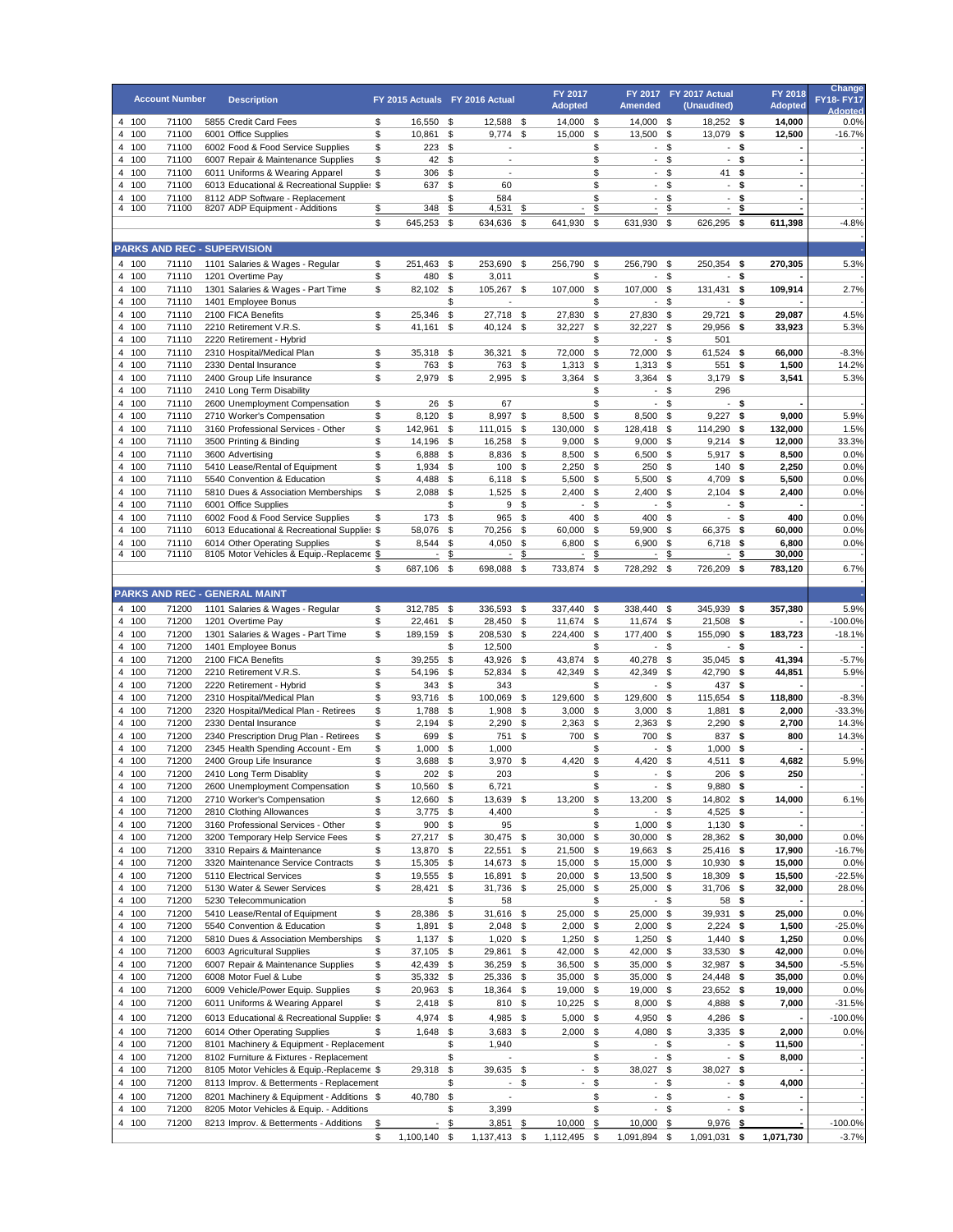|                         | <b>Account Number</b> | <b>Description</b>                                                                   |          |                        |              | FY 2015 Actuals FY 2016 Actual |          | FY 2017<br><b>Adopted</b> |                 | <b>Amended</b>                        |            | FY 2017 FY 2017 Actual<br>(Unaudited) |      | <b>FY 2018</b><br><b>Adopted</b> | Change<br>FY18-FY17<br><b>Adopted</b> |
|-------------------------|-----------------------|--------------------------------------------------------------------------------------|----------|------------------------|--------------|--------------------------------|----------|---------------------------|-----------------|---------------------------------------|------------|---------------------------------------|------|----------------------------------|---------------------------------------|
|                         |                       |                                                                                      |          |                        |              |                                |          |                           |                 |                                       |            |                                       |      |                                  |                                       |
|                         |                       | <b>PARKS AND REC - MOTTS RUN GENERAL MAINTENANCE</b>                                 |          |                        |              |                                |          |                           |                 |                                       |            |                                       |      |                                  |                                       |
| 4 100<br>4 100          | 71210<br>71210        | 1301 Salaries & Wages - Part Time<br>2100 FICA Benefits                              |          |                        |              |                                |          |                           | \$<br>\$        | 72,000 \$<br>4,596 \$                 |            | 76,278 \$<br>$9,677$ \$               |      | 50,000<br>3,825                  |                                       |
| 4 100                   | 71210                 | 3310 Repairs & Maintenance                                                           |          |                        |              |                                |          |                           | \$              | $2,300$ \$                            |            | $1,300$ \$                            |      | 3,600                            |                                       |
| 4 100                   | 71210                 | 5110 Electrical Services                                                             |          |                        |              |                                |          |                           | \$              | 6,500                                 | - \$       | $1,083$ \$                            |      | 4,500                            |                                       |
| 4 100                   | 71210                 | 5410 Lease/Rental of Equipment                                                       |          |                        |              |                                |          |                           | \$              | $\overline{\phantom{a}}$              | \$         | 17                                    |      |                                  |                                       |
| 4 100                   | 71210                 | 5540 Convention & Education                                                          |          |                        |              |                                |          |                           | \$              | ÷.                                    | -\$        |                                       | - \$ | 500                              |                                       |
| 4 100                   | 71210                 | 6007 Repair & Maintenance Supplies                                                   |          |                        | \$           | ÷,<br>÷.                       |          |                           | \$              | 8,300                                 | -\$        | 7,389                                 | -\$  | 2,000                            |                                       |
| 4 100                   | 71210                 | 6011 Uniforms & Wearing Apparel                                                      |          |                        | \$           | ÷,                             |          |                           | \$              | $2,225$ \$<br>$1.050$ \$              |            |                                       | - \$ | 1,000                            |                                       |
| 4 100<br>4 100          | 71210<br>71210        | 6013 Educational & Recreational Supplies<br>8101 Machinery & Equipment - Replacement |          |                        | \$           |                                |          |                           | \$<br>\$        | ÷.                                    | \$         | 616 \$                                | - \$ | 1,000<br>3,500                   |                                       |
| 4 100                   | 71210                 | 8113 Improv. & Betterments - Replacement                                             |          |                        |              |                                |          |                           | \$              | $\blacksquare$                        | \$         | $\blacksquare$                        | \$   | 5,000                            |                                       |
|                         |                       |                                                                                      | \$       |                        | $-$ \$       |                                | $-$ \$   | $-$ \$                    |                 | 96,971                                | \$         | 96,360 \$                             |      | 74,925                           |                                       |
|                         |                       |                                                                                      |          |                        |              |                                |          |                           |                 |                                       |            |                                       |      |                                  |                                       |
|                         |                       | <b>PARKS AND REC - AQUATICS</b>                                                      |          |                        |              |                                |          |                           |                 |                                       |            |                                       |      |                                  |                                       |
| 4 100<br>4 100          | 71310<br>71310        | 1301 Salaries & Wages - Part Time<br>1201 Overtime Pay                               | \$       | 72,917 \$              | \$           | 76,744 \$<br>1,322             |          | 90,000 \$                 | \$              | 90,000 \$<br>$\overline{\phantom{a}}$ | \$         | 78,471 \$<br>$1,780$ \$               |      | 80,000                           | $-11.1%$                              |
| 4 100                   | 71310                 | 2100 FICA Benefits                                                                   | \$       | 5,578 \$               |              | 5,972 \$                       |          | 6,885 \$                  |                 | 6,885 \$                              |            | 6,139 \$                              |      | 6,120                            | $-11.1%$                              |
| 4 100                   | 71310                 | 2710 Worker's Compensation                                                           | \$       | 1,779 \$               |              | 1,855 \$                       |          | 1,800                     | \$              | $1,800$ \$                            |            | $1,765$ \$                            |      | 2,000                            | 11.1%                                 |
| 100<br>4                | 71310                 | 3160 Professional Services - Other                                                   | \$       | $3,100$ \$             |              | $3,261$ \$                     |          | 3,500                     | - \$            | $7,000$ \$                            |            | 6,675 \$                              |      | 7,000                            | 100.0%                                |
| 4 100                   | 71310                 | 3320 Maintenance Service Contract                                                    |          |                        |              |                                |          |                           | \$              | $\blacksquare$                        | \$         | 30                                    |      |                                  |                                       |
| 4 100                   | 71310                 | 5110 Electrical Services                                                             | \$       | 13,097                 | -\$          | 13,281                         | \$       | 14,000                    | \$              | 14,000                                | - \$       | 17,512 \$                             |      | 14,000                           | 0.0%                                  |
| 4 100<br>4 100          | 71310<br>71310        | 5120 Heating Services<br>5130 Water & Sewer Services                                 | \$<br>\$ | 901<br>2,536           | \$<br>\$     | 828<br>4,385                   | \$<br>\$ | 1,000<br>2,500            | \$<br>\$        | $1,000$ \$<br>2,500                   | - \$       | 910S<br>$3,271$ \$                    |      | 1,000<br>4,500                   | 0.0%<br>80.0%                         |
| 4 100                   | 71310                 | 5540 Convention & Education                                                          |          |                        | \$           | 300                            | \$       | 500                       | -\$             | 500                                   | - \$       | $1,429$ \$                            |      | 500                              | 0.0%                                  |
| 4 100                   | 71310                 | 6002 Food & Food Service Supplies                                                    | \$       | 389 \$                 |              | 367 \$                         |          | 250                       | \$              | 250S                                  |            | 163 \$                                |      | 300                              | 20.0%                                 |
| 4 100                   | 71310                 | 6005 Janitorial Supplies                                                             | \$       | 143S                   |              | $\overline{\phantom{a}}$       |          |                           | \$              | ÷.                                    | -\$        |                                       | - \$ |                                  |                                       |
| 4 100                   | 71310                 | 6007 Repair & Maintenance Supplies                                                   |          |                        | \$           | 152                            |          |                           | \$              | 1,000                                 | -\$        | 7,843 \$                              |      |                                  |                                       |
| 4 100                   | 71310                 | 6011 Uniforms & Wearing Apparel                                                      | \$       | 1,582 \$               |              | $1,074$ \$                     |          | 1,500                     | \$              | 1,500                                 | - \$       | 936 \$                                |      | 1,500                            | 0.0%                                  |
| 4 100                   | 71310<br>71310        | 6013 Educational & Recreational Supplie: \$                                          |          | 2,231                  | -\$          | 2,602                          | \$       | 2,000                     | \$              | $2,000$ \$                            |            | $3,442$ \$                            |      | 2,500<br>12,000                  | 25.0%                                 |
| 100<br>4<br>4 100       | 71310                 | 6023 Chemicals<br>8101 Machinery & Equipment - Replacem \$                           | \$       | 10,878 \$<br>22,245 \$ |              | 11,520<br>534                  | \$       | 11,000                    | \$<br>\$        | 11,000<br>$\mathbf{r}$                | - \$<br>\$ | $9,711$ \$<br>$414$ \$                |      |                                  | 9.1%                                  |
| 4 100                   | 71310                 | 8102 Furniture & Fixtures - Replacement \$                                           |          | $9,750$ \$             |              | 3,024                          | \$       | 8,000 \$                  |                 | 3,000                                 | -\$        | 413 \$                                |      | 10,000                           | 25.0%                                 |
| 4 100                   | 71310                 | 8201 Machinery & Equipment - Additions \$                                            |          | 2,037                  | <u>\$</u>    |                                | \$       |                           | \$              |                                       | \$         | 978                                   | - \$ |                                  |                                       |
|                         |                       |                                                                                      | \$       | 149,163 \$             |              | 127,220 \$                     |          | 142,935 \$                |                 | 142,435 \$                            |            | 141,882 \$                            |      | 141,420                          | $-1.1%$                               |
| <b>MUSEUMS</b>          |                       |                                                                                      |          |                        |              |                                |          |                           |                 |                                       |            |                                       |      |                                  |                                       |
| $4 - 100$               | 72200                 | 5649 Fredericksburg Area Museum                                                      | \$       | 95,975 \$              |              | 117,172 \$                     |          | 95,975                    | \$              | 224,778                               | -\$        | 224,778                               | \$   | 95,975                           | 0.0%                                  |
|                         |                       |                                                                                      | \$       | 95,975 \$              |              | 117,172 \$                     |          | 95,975 \$                 |                 | 224,778 \$                            |            | 224,778 \$                            |      | 95,975                           | 0.0%                                  |
|                         |                       |                                                                                      |          |                        |              |                                |          |                           |                 |                                       |            |                                       |      |                                  |                                       |
| <b>REGIONAL LIBRARY</b> |                       |                                                                                      |          |                        |              |                                |          |                           |                 |                                       |            |                                       |      |                                  |                                       |
| 4 100                   | 73200                 | 3160 Professional Services - Other                                                   |          |                        | \$           |                                |          |                           |                 |                                       |            |                                       | \$   | 185,000                          |                                       |
| 4 100                   | 73200                 | 7009 Central Rapp Regional Library Boar \$                                           |          | 1,282,875              | \$           | 1,285,000                      | \$       | 1,336,914                 | \$<br>1,336,914 |                                       | \$         | 1,336,914                             | \$   | 1,250,471                        | $-6.5%$                               |
|                         |                       |                                                                                      | \$       | 1,282,875 \$           |              | 1,285,000 \$                   |          | 1,336,914 \$              |                 | 1,336,914 \$                          |            | 1,336,914 \$                          |      | 1,435,471                        | 7.4%                                  |
| <b>PLANNING</b>         |                       |                                                                                      |          |                        |              |                                |          |                           |                 |                                       |            |                                       |      |                                  |                                       |
| 4 100                   | 81100                 | 1101 Salaries & Wages - Regular                                                      | \$       | 482,960 \$             |              | 516,882 \$                     |          | 505,270 \$                |                 | 460,498 \$                            |            | 448,643 \$                            |      | 448,515                          | $-11.2%$                              |
| 4 100                   | 81100                 | 1301 Salaries & Wages - Part Time                                                    | \$       | $2,505$ \$             |              |                                |          |                           | \$              |                                       | - \$       |                                       | - \$ |                                  |                                       |
| 4 100                   | 81100                 | 1401 Employee Bonus                                                                  |          |                        | \$           | 7,000                          |          |                           | \$              |                                       | - \$       |                                       | - \$ |                                  |                                       |
| 4 100                   | 81100                 | 2100 FICA Benefits                                                                   | \$       | 36,508 \$              |              | 39,779 \$                      |          | 38,653 \$                 |                 | 35,227 \$                             |            | 33,301 \$                             |      | 34,311                           | $-11.2%$                              |
| 4 100<br>4 100          | 81100<br>81100        | 2210 Retirement V.R.S.<br>2220 Retirement - Hybrid                                   | \$<br>\$ | 81,243 \$<br>632 \$    |              | 81,030 \$<br>832               |          | 63,725 \$                 | \$              | 57,106 \$<br>$\sim$                   | \$         | 55,041 \$<br>$1,570$ \$               |      | 56,289                           | $-11.7%$                              |
| 4 100                   | 81100                 | 2310 Hospital/Medical Plan                                                           | \$       | 65,873 \$              |              | 77,188 \$                      |          | 100,800                   | - \$            | 87,930 \$                             |            | 77,638 \$                             |      | 85,800                           | $-14.9%$                              |
| 4 100                   | 81100                 | 2320 Hospital/Medical Plan - Retirees                                                | \$       | $3,216$ \$             |              | $3,213$ \$                     |          | 3,300                     | \$              | $3,300$ \$                            |            | $3,057$ \$                            |      | 3,300                            | 0.0%                                  |
| 4 100                   | 81100                 | 2330 Dental Insurance                                                                | \$       | 1,738 \$               |              | 1,866 \$                       |          | 1,838 \$                  |                 | $1,721$ \$                            |            | $1,643$ \$                            |      | 2,100                            | 14.3%                                 |
| 4 100                   | 81100                 | 2340 Prescription Drug Plan - Retirees                                               | \$       | 699 \$                 |              | 751                            | \$       | 700                       | - \$            | 700 \$                                |            | 837 \$                                |      | 800                              | 14.3%                                 |
| 4 100<br>4 100          | 81100<br>81100        | 2345 Health Spending Account - Em<br>2400 Group Life Insurance                       | \$<br>\$ | $5,000$ \$<br>5,706 \$ |              | 4,000<br>$6,112$ \$            |          | 6,620 \$                  | \$              | $6,033$ \$                            | - \$       | $2,000$ \$<br>$5,909$ \$              |      | 5,876                            | $-11.2%$                              |
| 4 100                   | 81100                 | 2410 Long Term Disablity                                                             | \$       | 373 \$                 |              | 491                            |          |                           | \$              |                                       | - \$       | 741 \$                                |      | 500                              |                                       |
| 4 100                   | 81100                 | 2710 Worker's Compensation                                                           | \$       | 2,786 \$               |              | 2,230 \$                       |          | 3,000                     | \$              | $1,963$ \$                            |            | $1,601$ \$                            |      | 2,125                            | $-29.2%$                              |
| 4 100                   | 81100                 | 3160 Professional Services - Other                                                   | \$       | $2,197$ \$             |              | 32,285 \$                      |          | 5,000                     | \$              | 1,555 \$                              |            | 80 \$                                 |      | 5,000                            | 0.0%                                  |
| 4 100                   | 81100                 | 3310 Repairs & Maintenance                                                           | \$       | 20,172 \$              |              | 14,530 \$                      |          | 15,000 \$                 |                 | 5,830 \$                              |            | $5,830$ \$                            |      |                                  | $-100.0%$                             |
| 4 100<br>4 100          | 81100                 | 3320 Maintenance Service Contracts                                                   |          |                        | \$<br>$-$ \$ | $\sim$                         | \$       | $2,000$ \$                |                 | $1,000$ \$                            |            | $1,239$ \$<br>$1,388$ \$              |      | 2,350                            | 17.5%                                 |
| 4 100                   | 81100<br>81100        | 3500 Printing & Binding<br>3600 Advertising                                          | \$<br>\$ | 14,673 \$              |              | 5,715 \$<br>15,759 \$          |          | 5,500 \$<br>16,000 \$     |                 | 5,500 \$<br>16,000 \$                 |            | 18,435 \$                             |      | 5,000<br>14,000                  | $-9.1%$<br>$-12.5%$                   |
| 4 100                   | 81100                 | 3840 Services from Other Governments                                                 |          |                        | \$           | 12,214                         |          |                           | \$              |                                       | - \$       |                                       | - \$ |                                  |                                       |
| 4 100                   | 81100                 | 5210 Postage & Postal Service                                                        | \$       | $2,209$ \$             |              | $2,249$ \$                     |          | 4,500 \$                  |                 | 4,500 \$                              |            | $1,720$ \$                            |      | 3,500                            | $-22.2%$                              |
| 4 100                   | 81100                 | 5230 Telecommunication                                                               | \$       | 1,936 \$               |              | 1,979 \$                       |          | $1,800$ \$                |                 | $1,800$ \$                            |            | $1,524$ \$                            |      | 700                              | $-61.1%$                              |
| 4 100                   | 81100                 | 5510 Mileage                                                                         | \$       | 2,438 \$               |              | 2,678 \$                       |          | $1,000$ \$                |                 | $1,000$ \$                            |            | $2,417$ \$                            |      | 1,300                            | 30.0%                                 |
| 4 100<br>4 100          | 81100<br>81100        | 5520 Fares<br>5530 Subsistence & Lodging                                             | \$<br>\$ | 99 \$<br>2,717 \$      |              | 433 \$<br>4,179 \$             |          | $\sim$<br>$1,500$ \$      | \$              | $1,500$ \$                            | - \$       | 75\$<br>$2,212$ \$                    |      | 3,000                            | 100.0%                                |
| 4 100                   | 81100                 | 5540 Convention & Education                                                          | \$       | 2,628 \$               |              | 4,511 \$                       |          | $3,000$ \$                |                 | $3,000$ \$                            |            | $3,738$ \$                            |      | 3,000                            | 0.0%                                  |
| 4 100                   | 81100                 | 5733 VSPM Permit Fee - State Portion                                                 | \$       | 18,844 \$              |              | $1,512$ \$                     |          | $-$ \$                    |                 |                                       | - \$       |                                       | - \$ |                                  |                                       |
| 4 100                   | 81100                 | 5810 Dues & Association Memberships                                                  | \$       | 1,478 \$               |              | $3,436$ \$                     |          | $2,000$ \$                |                 | 1,980 \$                              |            | $1,877$ \$                            |      | 2,000                            | 0.0%                                  |
| 4 100                   | 81100                 | 6001 Office Supplies                                                                 | \$       | 5,307 \$               |              | 3,956 \$                       |          | $3,900$ \$                |                 | $3,800$ \$                            |            | $4,438$ \$                            |      | 3,900                            | 0.0%                                  |
| 4 100<br>4 100          | 81100<br>81100        | 6008 Motor Fuel & Lube<br>6009 Vehicle/Power Equip. Supplies                         | \$<br>\$ | 264 \$<br>520 \$       |              | 475 \$<br>370 \$               |          | 500 \$<br>500 \$          |                 | 500 \$<br>500 \$                      |            | 442 \$<br>697 \$                      |      | 200<br>200                       | $-60.0%$<br>$-60.0\%$                 |
| 4 100                   | 81100                 | 6011 Uniforms & Wearing Apparel                                                      |          |                        |              |                                |          |                           | \$              |                                       | $-$ \$     | 99                                    |      |                                  |                                       |
|                         |                       |                                                                                      |          |                        |              |                                |          |                           |                 |                                       |            |                                       |      |                                  |                                       |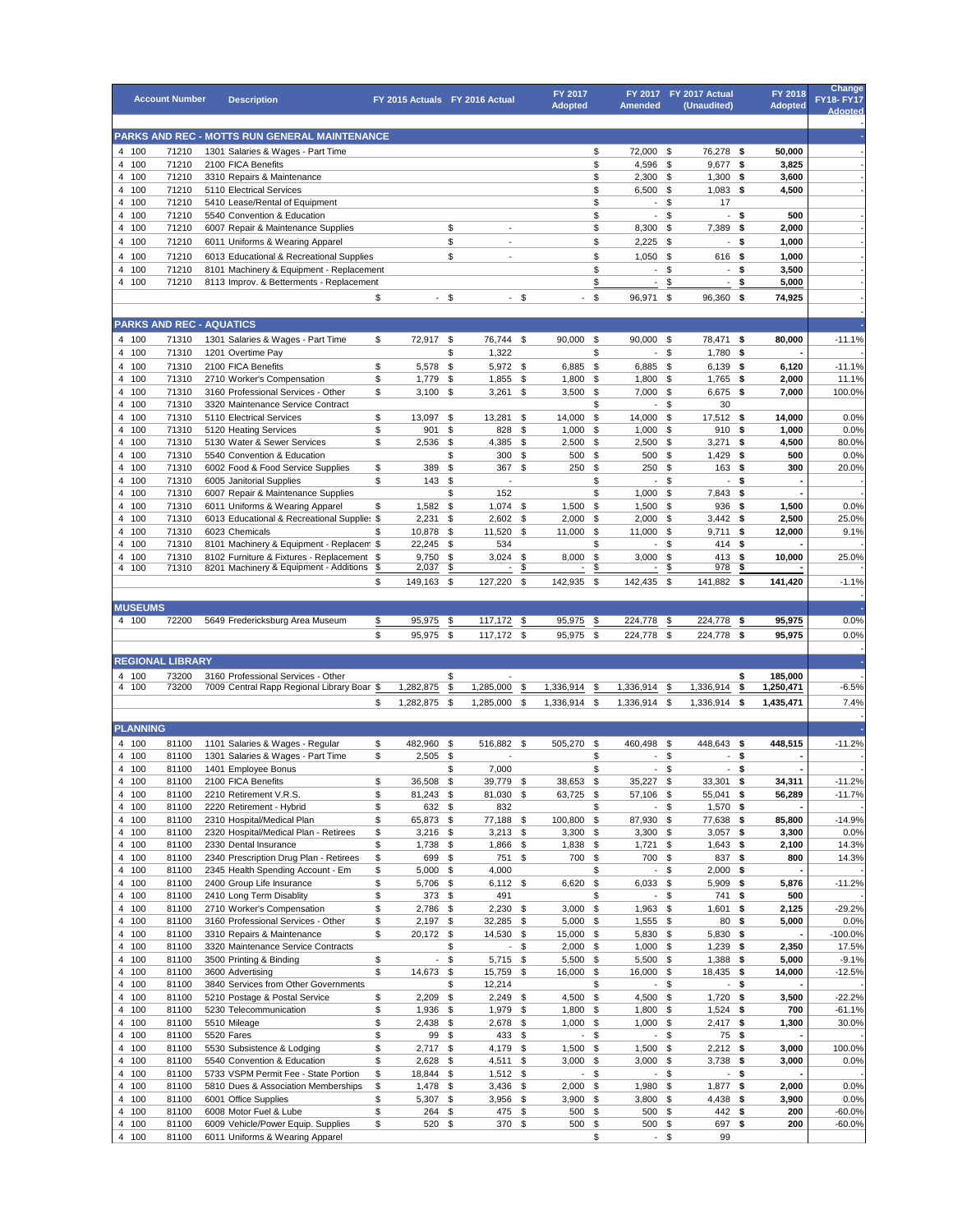|                | <b>Account Number</b>         | <b>Description</b>                                        |               |                        |          | FY 2015 Actuals FY 2016 Actual |               | FY 2017<br><b>Adopted</b> |               | <b>Amended</b> |              | FY 2017 FY 2017 Actual<br>(Unaudited) |            | FY 2018<br><b>Adopted</b> | Change<br><b>FY18-FY17</b><br>Adopted |
|----------------|-------------------------------|-----------------------------------------------------------|---------------|------------------------|----------|--------------------------------|---------------|---------------------------|---------------|----------------|--------------|---------------------------------------|------------|---------------------------|---------------------------------------|
| 4 100          | 81100                         | 6012 Books & Subscriptions                                | \$            | $1,107$ \$             |          | 191                            | \$            | $1,000$ \$                |               | $1,000$ \$     |              | 147S                                  |            | 500                       | $-50.0%$                              |
| 4 100          | 81100                         | 6014 Other Operating Supplies                             | \$            | 1,124                  | \$       | 766                            | \$            | 5,000                     | \$            | 5,000          | - \$         | 287                                   | \$         | 4,500                     | $-10.0%$                              |
| 4 100          | 81100                         | 8102 Furniture & Fixtures - Replacement \$                |               | 796                    | \$       | 561                            |               |                           | \$            | $\omega$       | \$           |                                       | - \$       |                           |                                       |
| 4 100          | 81100                         | 8105 Motor Vehicles & Equip.-Replacement                  |               |                        | \$       | $\overline{\phantom{a}}$       | \$            | $\omega$                  | \$            | $\blacksquare$ | \$           | $\blacksquare$                        | \$         | 22.000                    |                                       |
| 4 100          | 81100                         | 8112 ADP Software - Replacement                           |               |                        | \$       | 239                            |               |                           | \$            | ÷.             | \$           | $1,135$ \$                            |            |                           |                                       |
| 4 100          | 81100                         | 8202 Furniture & Fixtures - Additions                     |               |                        | \$       | 1,844                          |               |                           | \$            | ÷.             | \$           | $\blacksquare$                        | \$         |                           |                                       |
| 4 100          | 81100                         | 8207 ADP Equipment - Additions                            |               |                        | \$       | 839                            |               |                           | \$            | ÷.             | \$           | $\mathbf{r}$                          | \$         |                           |                                       |
| 4 100          | 81100                         | 8212 ADP Software - Additions                             | \$            | $\blacksquare$         | \$       | 150                            | \$            | $\overline{\phantom{a}}$  | \$            | $\blacksquare$ | \$           | 695                                   | \$         |                           |                                       |
|                |                               |                                                           | \$            | 767,748                | \$       | 852,245                        | \$            | 792,106                   | \$            | 708,943 \$     |              | 680,458 \$                            |            | 710,766                   | $-10.3%$                              |
|                |                               | <b>TRANSPORTATION DIVISION</b>                            |               |                        |          |                                |               |                           |               |                |              |                                       |            |                           |                                       |
| 4 100          | 81150                         | 1101 Salaries & Wages - Regular                           |               |                        |          |                                |               |                           | \$            | 44,772 \$      |              | 52,233 \$                             |            | 98,465                    |                                       |
| 4 100          | 81150                         | 2100 FICA Benefits                                        |               |                        |          |                                |               |                           | \$            | 3,426          | -\$          | $3,897$ \$                            |            | 7,533                     |                                       |
| 4 100          | 81150                         | 2210 Retirement V.R.S.                                    |               |                        |          |                                |               |                           | \$            | 6,619 \$       |              | $6,087$ \$                            |            | 12,357                    |                                       |
| 4 100          | 81150                         | 2310 Hospital/Medical Plan                                |               |                        |          |                                |               |                           | \$            | 12,870 \$      |              | $7,494$ \$                            |            | 13,200                    |                                       |
| 4 100          | 81150                         | 2330 Dental Insurance                                     |               |                        |          |                                |               |                           | \$            | 117            | - \$         | 127S                                  |            | 300                       |                                       |
| 4 100          | 81150                         | 2400 Group Life Insurance                                 |               |                        |          |                                |               |                           | \$            | 587            | -\$          | 635 \$                                |            | 1,290                     |                                       |
| 4 100          | 81150                         | 2710 Worker's Compensation                                |               |                        |          |                                |               |                           | \$            | 1,037          | -\$          | 44 \$                                 |            | 375                       |                                       |
| 4 100          | 81150                         | 3310 Repairs & Maintenance                                |               |                        |          |                                |               |                           | \$            | 8,970          | - \$         | $8,195$ \$                            |            |                           |                                       |
| 4 100          | 81150                         | 3320 Maintenance Service Contracts                        |               |                        |          |                                |               |                           | \$            | $3,000$ \$     |              | $2,221$ \$                            |            | 10,000                    |                                       |
| 4 100          | 81150                         | 3500 Printing & Binding                                   |               |                        |          |                                |               |                           | \$            | $\blacksquare$ | \$           |                                       | - \$       | 500                       |                                       |
| 4 100          | 81150                         | 3600 Advertising                                          |               |                        |          |                                |               |                           | \$            | $1,000$ \$     |              | ÷.                                    | \$         | 1,000                     |                                       |
| 4 100          | 81150                         | 5210 Postage & Postal Service                             |               |                        |          |                                |               |                           | \$            | $\mathbf{r}$   | \$           | $\omega$ .                            | \$         | 500                       |                                       |
| 4 100          | 81150                         | 5230 Telecommunication                                    |               |                        |          |                                |               |                           | \$            |                | $-$ \$       |                                       | - \$       | 960                       |                                       |
| 4 100          | 81150                         | 5510 Mileage                                              |               |                        |          |                                |               |                           | \$            | $\blacksquare$ | \$           |                                       | $-$ \$     | 1,000                     |                                       |
| 4 100          | 81150                         | 5530 Subsistence & Lodging                                |               |                        |          |                                |               |                           | \$            | $\blacksquare$ | \$           | $\sim$                                | \$         | 500                       |                                       |
| 4 100          | 81150                         | 5540 Convention & Education                               |               |                        |          |                                |               |                           | \$            | ä,             | \$           | 21                                    | -\$        | 500                       |                                       |
| 100<br>4       | 81150                         | 5810 Dues & Association Memberships                       |               |                        |          |                                |               |                           | \$            | 20             | \$           | $\blacksquare$                        | \$         | 250                       |                                       |
| 4 100          | 81150                         | 6001 Office Supplies                                      |               |                        |          |                                |               |                           | \$            | 300            | \$           | 259 \$                                |            | 250                       |                                       |
| 4 100          | 81150                         | 6012 Books & Subscriptions                                |               |                        |          |                                |               |                           | \$            | ÷.             | \$           | $\omega$ .                            | -\$        | 100                       |                                       |
| 4 100          | 81150                         | 6014 Other Operating Supplies                             |               |                        |          |                                |               |                           | \$            | $\blacksquare$ | \$           | $\overline{\phantom{a}}$              | \$         | 5,000                     |                                       |
|                |                               |                                                           | \$            | $-$ \$                 |          |                                | $-$ \$        |                           | $-$ \$        | 82,718 \$      |              | 81,213 \$                             |            | 154,080                   |                                       |
|                |                               | <b>COMMUNITY DEVELOPMENT</b>                              |               |                        |          |                                |               |                           |               |                |              |                                       |            |                           |                                       |
| 4 100          | 81200                         | 5681 Bluemont Concert Series                              | \$            | $5,000$ \$             |          | $5,000$ \$                     |               | $5,000$ \$                |               | $5,000$ \$     |              | $5,000$ \$                            |            | 5,000                     | 0.0%                                  |
| 4 100          | 81200                         | 5698 Rappahannock River Basin Commit \$                   |               | $1,000$ \$             |          | $1,000$ \$                     |               | 1,000                     | - \$          | $1,000$ \$     |              | $1,000$ \$                            |            | 1,000                     | 0.0%                                  |
| 4 100          | 81200                         | 7006 Heritage Festival                                    | \$            | 12,500 \$              |          | 12,500 \$                      |               | 15,500 \$                 |               | 15,500 \$      |              | 15,360 \$                             |            | 15,500                    | 0.0%                                  |
| 4 100          | 81200                         | 7011 George Washington Regional Comr \$                   |               | 21,740 \$              |          | 21,740 \$                      |               | 23,149                    | \$            | 23,149         | - \$         | 23,149 \$                             |            | 22,394                    | $-3.3%$                               |
| 100<br>4       | 81200                         | 7014 Stafford Regional Airport Comm.                      | \$            | 21,430 \$              |          | 21,430                         | \$            | 21,430                    | - \$          | 21,430 \$      |              | 21,430 \$                             |            | 21,430                    | 0.0%                                  |
| 4<br>100       | 81200                         | 7015 Regional Alliance                                    | \$            | 5,200                  | \$       | 5,200                          | \$            | 17,763                    | \$            | 17,763         | \$           | 17,763                                | -\$        | 17,763                    | 0.0%                                  |
| 4 100          | 81200                         | 7019 Main Street Program                                  | \$            | 70,000                 | \$       | 70,000                         | \$            | 70,000                    | \$            | 70,000         | \$           | 70,000                                | \$         | 70,000                    | 0.0%                                  |
|                |                               |                                                           | \$            | 136,870 \$             |          | 136,870                        | \$            | 153,842 \$                |               | 153,842        | - \$         | 153,702 \$                            |            | 153,087                   | $-0.5%$                               |
|                |                               |                                                           |               |                        |          |                                |               |                           |               |                |              |                                       |            |                           |                                       |
|                |                               | <b>BOARD OF ZONING APPEALS</b>                            |               |                        |          |                                |               |                           |               |                |              |                                       |            |                           |                                       |
| 4 100          | 81400                         | 3854 Board Member Compensation                            | \$            | 120 \$<br>$\mathbf{r}$ |          | 300<br>$\sim$                  | \$            | 600                       | \$            | 600            | $\mathbb{S}$ |                                       | $-$ \$     | 600<br>300                | 0.0%                                  |
| 4 100<br>4 100 | 81400<br>81400                | 5530 Subsistence & Lodging<br>5540 Convention & Education | \$<br>\$      | 450                    | \$<br>\$ | ,                              | \$<br>\$      | 300<br>500                | \$<br>\$      | 300<br>500     | \$<br>\$     | ž.                                    | - \$<br>\$ | 500                       | 0.0%<br>0.0%                          |
|                |                               |                                                           | \$            | 570 \$                 |          | 300                            | \$            | 1,400                     | $\mathbf{s}$  | 1,400          | - \$         | $\sim$                                | \$         | 1,400                     | 0.0%                                  |
|                |                               |                                                           |               |                        |          |                                |               |                           |               |                |              |                                       |            |                           |                                       |
|                |                               | <b>ARCHITECTURAL REVIEW BOARD</b>                         |               |                        |          |                                |               |                           |               |                |              |                                       |            |                           |                                       |
| 4 100          | 81600                         | 3150 Professional Services - Legal                        |               |                        | \$       | 99,842                         |               |                           | \$            | 17,000 \$      |              | 16,286 \$                             |            |                           |                                       |
| 4 100          | 81600                         | 3600 Advertising                                          |               |                        |          |                                |               |                           | \$            | $1,200$ \$     |              | 2,225                                 |            |                           |                                       |
| 4 100<br>4 100 | 81600<br>81600                | 5530 Subsistence & Lodging<br>5540 Convention & Education | \$            | $2,052$ \$             |          |                                | $-$ \$        | 1,000                     | \$            | $1,000$ \$     |              | $1,000$ \$                            |            | 1,000                     | 0.0%<br>0.0%                          |
|                |                               |                                                           | $\frac{1}{2}$ | 290 \$                 |          | $\sim$                         | \$            | 1,000                     | \$            | $1,000$ \$     |              | 384 \$                                |            | 1,000                     |                                       |
|                |                               |                                                           | \$            | $2,342$ \$             |          | 99,842 \$                      |               | $2,000$ \$                |               | 20,200 \$      |              | 19,895 \$                             |            | 2,000                     | 0.0%                                  |
|                | <b>CLEAN &amp; GREEN COMM</b> |                                                           |               |                        |          |                                |               |                           |               |                |              |                                       |            |                           |                                       |
| 4 100          | 81602                         | 3500 Printing & Binding                                   | \$            | $-$ \$                 |          |                                | - \$          | $1,000$ \$                |               |                | $-$ \$       |                                       | - \$       | 1,000                     | 0.0%                                  |
| 4 100          | 81602                         | 6001 Office Supplies                                      | \$            | - \$                   |          | 75 \$                          |               | 100 \$                    |               | 100 \$         |              | 87 \$                                 |            | 100                       | 0.0%                                  |
| 4 100          | 81602                         | 6014 Other Operating Supplies                             | \$            | $2,452$ \$             |          | 3,857                          | $\frac{3}{2}$ | 1,900                     | $\frac{1}{2}$ | 2,900          | \$           | $2,840$ \$                            |            | 1,900                     | 0.0%                                  |
|                |                               |                                                           | \$            | $2,452$ \$             |          | $3,932$ \$                     |               | $3,000$ \$                |               | $3,000$ \$     |              | $2,927$ \$                            |            | 3,000                     | 0.0%                                  |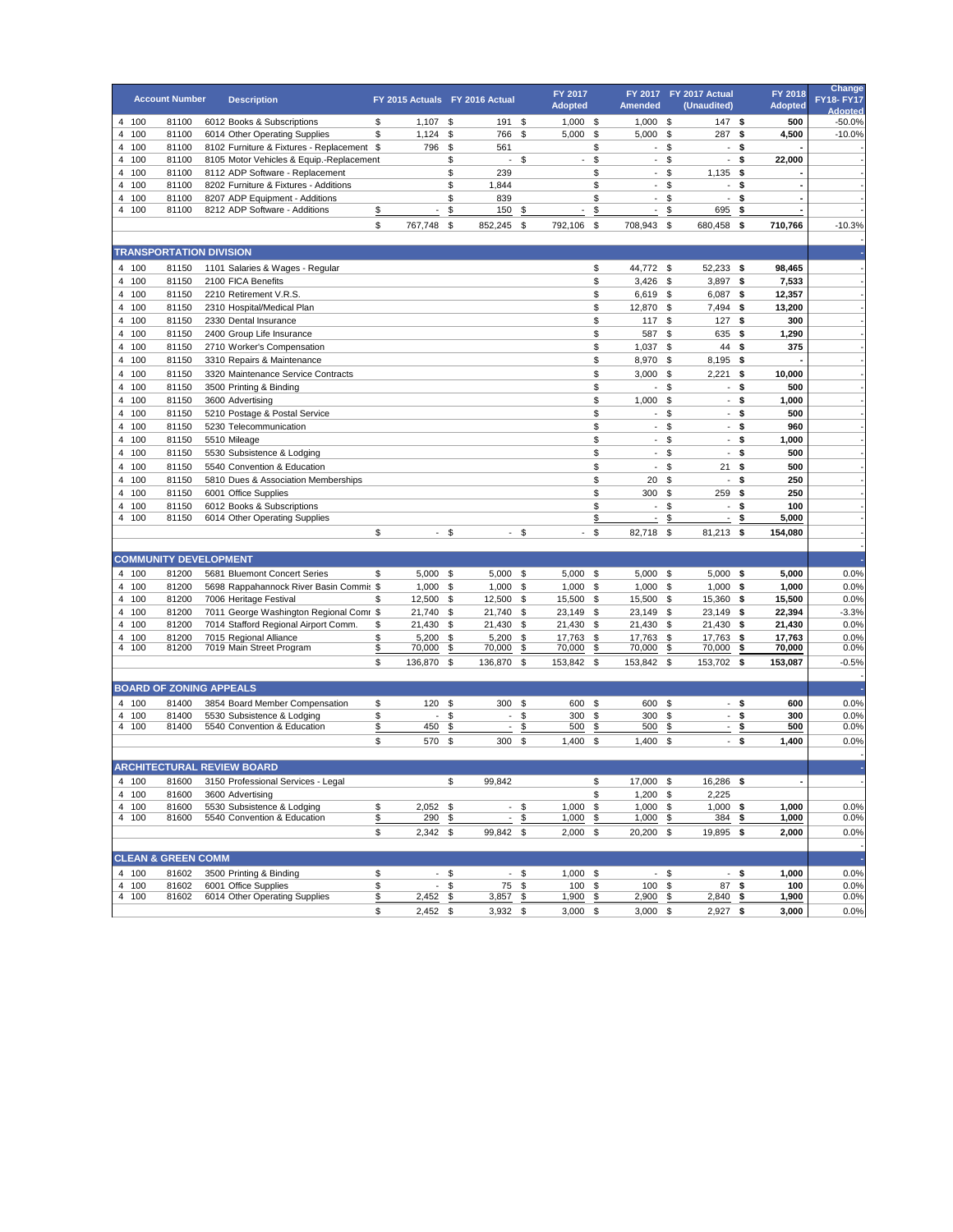|                           | <b>Account Number</b> | <b>Description</b>                                                                                |          | FY 2015 Actuals FY 2016 Actual |               |                              |          | FY 2017<br><b>Adopted</b> |            | <b>Amended</b>               |          | FY 2017 FY 2017 Actual<br>(Unaudited) |             | FY 2018<br><b>Adopted</b> | Change<br><b>FY18-FY17</b><br><b>Adopted</b> |
|---------------------------|-----------------------|---------------------------------------------------------------------------------------------------|----------|--------------------------------|---------------|------------------------------|----------|---------------------------|------------|------------------------------|----------|---------------------------------------|-------------|---------------------------|----------------------------------------------|
|                           |                       | <b>ECONOMIC DEVELOPMENT &amp; TOURISM</b>                                                         |          |                                |               |                              |          |                           |            |                              |          |                                       |             |                           |                                              |
| 4 100                     | 81603                 | 1101 Salaries & Wages - Regular                                                                   | \$       | 382,430 \$                     |               | 389,630 \$                   |          | 394,385 \$                |            | 384,385                      | - \$     | 372,985 \$                            |             | 367,855                   | $-6.7%$                                      |
| 4 100                     | 81603                 | 1301 Salaries & Wages - Part Time                                                                 | \$       | 166,815 \$                     |               | 166,972 \$                   |          | 174,420 \$                |            | 174,420                      | - \$     | 159.406 \$                            |             | 144,600                   | $-17.1%$                                     |
| 4 100                     | 81603                 | 1401 Employee Bonus                                                                               |          |                                | \$            | 14,250                       |          |                           | \$         | $\mathbf{r}$                 | \$       | $\sim$                                | \$          |                           |                                              |
| 4 100                     | 81603                 | 2100 FICA Benefits                                                                                | \$       | 40,553                         | \$            | 41,660                       | \$       | 43,514                    | \$         | 43,514                       | \$       | 39,354                                | -\$         | 39,203                    | $-9.9%$                                      |
| 4 100                     | 81603<br>81603        | 2210 Retirement V.R.S.                                                                            | \$       | 63,952 \$                      |               | 60,873                       | \$       | 49,495                    | \$<br>\$   | 49,495<br>$\blacksquare$     | \$       | 37,943                                | -\$         | 46,166                    | $-6.7%$                                      |
| 4 100<br>4 100            | 81603                 | 2220 Retirement - Hybrid<br>2310 Hospital/Medical Plan                                            | \$<br>\$ | 2,187<br>70,871                | \$<br>\$      | 734<br>73,175 \$             |          | 86,400                    | \$         | 86,400                       | \$<br>\$ | 1,319<br>83,782                       | -\$<br>- \$ | 79,200                    | $-8.3%$                                      |
| 4 100                     | 81603                 | 2320 Hospital/Medical Plan - Retirees                                                             | \$       | 7,199                          | \$            | 2,751                        | \$       | 16,000                    | \$         | 16,000                       | \$       | $9,622$ \$                            |             | 12,500                    | $-21.9%$                                     |
| 4 100                     | 81603                 | 2330 Dental Insurance                                                                             | \$       | 1,526                          | - \$          | 1,526                        | \$       | 1,575                     | \$         | 1,575                        | - \$     | 1,293                                 | \$          | 1,800                     | 14.3%                                        |
| 4 100                     | 81603                 | 2335 Dental Insurance - Retirees                                                                  |          |                                |               |                              |          |                           | \$         | $\mathbf{r}$                 | \$       | 339                                   |             |                           |                                              |
| 4 100                     | 81603                 | 2340 Prescription Drug Plan - Retirees                                                            | \$       | $\overline{\phantom{a}}$       | \$            | 362                          |          |                           | \$         | $\blacksquare$               | \$       | 37                                    | \$          | 800                       |                                              |
| 4 100                     | 81603                 | 2345 Health Spending Account - Em                                                                 | \$       | 2,480                          | \$            | 2,480                        |          |                           | \$         | ä,                           | \$       | 2,000                                 | - \$        |                           |                                              |
| 4 100<br>4 100            | 81603<br>81603        | 2400 Group Life Insurance<br>2410 Long Term Disablity                                             | \$<br>\$ | 4,530<br>433                   | -\$<br>- \$   | 4,599<br>433                 | \$<br>\$ | 5,166<br>$\sim$           | \$<br>\$   | 5,166<br>÷.                  | \$<br>\$ | $4,098$ \$<br>638 \$                  |             | 4,819<br>500              | $-6.7%$                                      |
| 4 100                     | 81603                 | 2600 Unemployment Compensation                                                                    | \$       | 511                            | \$            | (101)                        |          |                           | \$         | ÷.                           | \$       | $\sim$                                | \$          |                           |                                              |
| 4 100                     | 81603                 | 2710 Worker's Compensation                                                                        | \$       | 1,210                          | \$            | 959                          | \$       | 1,500                     | \$         | 1,500                        | \$       | 862                                   | \$          | 1,000                     | $-33.3%$                                     |
| 4 100                     | 81603                 | 2810 Clothing Allowances                                                                          | \$       | 1,440                          | \$            |                              | \$       | $1,440$ \$                |            | 1,440                        | \$       | $\blacksquare$                        | \$          |                           | $-100.0%$                                    |
| 4 100                     | 81603                 | 2840 Cell Phone Allowance                                                                         |          |                                | \$            | 1,440                        | \$       | ÷.                        | \$         | ä,                           | \$       | 960                                   | \$          | 1,440                     |                                              |
| 4 100                     | 81603                 | 3160 Professional Services - Other                                                                | \$       | 47,377                         | \$            | 177,273                      | \$       | 75,000                    | \$         | 77,000                       | \$       | 68,816 \$                             |             | 65,000                    | $-13.3%$                                     |
| 4 100                     | 81603                 | 3310 Repairs & Maintenance                                                                        | \$       | 38                             | \$            |                              | \$       | 1,000                     | \$         | 1,000                        | \$       | 33                                    | - \$        | 1,000                     | 0.0%                                         |
| 4 100                     | 81603                 | 3320 Maintenance Service Contracts                                                                | \$       | 116                            | -\$           | $\sim$                       | \$       | 1,000                     | \$         | ä,                           | \$       | ¥.                                    | \$          | 1,000                     | 0.0%                                         |
| 4 100<br>4 100            | 81603<br>81603        | 3500 Printing & Binding                                                                           | \$<br>\$ | 25,892                         | \$            | 26,679                       | -\$      | 28,000                    | \$         | 25,500                       | \$       | 24,494                                | \$          | 25,000<br>55,000          | $-10.7%$                                     |
| 4 100                     | 81603                 | 3600 Advertising<br>5210 Postage & Postal Service                                                 | \$       | 30,647<br>649                  | \$<br>- \$    | 55,734 \$<br>1,399           | \$       | 55,000<br>4,000           | \$<br>- \$ | 41,874<br>1,500              | \$<br>\$ | 40,295 \$<br>503 \$                   |             | 4,000                     | 0.0%<br>0.0%                                 |
| 4 100                     | 81603                 | 5220 Messenger Services                                                                           | \$       | 538                            | \$            | 272                          | \$       | 750                       | \$         | 750                          | \$       | 549                                   | - \$        | 750                       | 0.0%                                         |
| 4 100                     | 81603                 | 5230 Telecommunication                                                                            | \$       | 4,059                          | - \$          | 1,850                        | \$       | 6,000                     | -\$        | 4,500                        | \$       | $3,391$ \$                            |             | 4,500                     | $-25.0%$                                     |
| 4 100                     | 81603                 | 5410 Lease/Rental of Equipment                                                                    | \$       | 5,660                          | \$            | 4,903                        | \$       | 5,800                     | \$         | 5,800                        | \$       | 4,667 \$                              |             | 5,800                     | 0.0%                                         |
| 4 100                     | 81603                 | 5510 Mileage                                                                                      | \$       | 1,393                          | \$            | 945                          | \$       | 2,500                     | \$         | 2,500                        | \$       | 1,994                                 | -\$         | 2,500                     | 0.0%                                         |
| 4 100                     | 81603                 | 5530 Subsistence & Lodging                                                                        | \$       | 6,445                          | \$            | 3,738                        | \$       | 6,000                     | \$         | 4,000                        | \$       | 3,541                                 | \$          | 6,000                     | 0.0%                                         |
| 4 100                     | 81603                 | 5540 Convention & Education                                                                       | \$       | 9,656                          | -\$           | 8,631                        | \$       | 11,000                    | \$         | 15,000                       | \$       | 15,230                                | -\$         | 11,000                    | 0.0%                                         |
| 4 100                     | 81603                 | 5560 Visitor Accommodations                                                                       | \$       | 13,039                         | \$            | 12,563                       | \$       | 13,000                    | \$         | 13,000                       | \$       | 11,158                                | -\$         | 13,000                    | 0.0%                                         |
| 4 100<br>4 100            | 81603<br>81603        | 5810 Dues & Association Memberships<br>5855 Credit Card Fees                                      | \$<br>\$ | 4,941<br>9,569                 | \$<br>\$      | 2,992<br>9,424               | \$<br>\$ | 6,000<br>8,500            | \$<br>\$   | 3,500<br>11,500              | \$<br>\$ | $2,665$ \$<br>$11,125$ \$             |             | 5,000<br>10,000           | $-16.7%$<br>17.6%                            |
| 4 100                     | 81603                 | 6001 Office Supplies                                                                              | \$       | 4,629                          | \$            | 3,818                        | \$       | 6,000                     | \$         | 5,491                        | \$       | 5,276                                 | -\$         | 6,000                     | 0.0%                                         |
| 4 100                     | 81603                 | 6011 Uniforms & Wearing Apparel                                                                   | \$       | $1,574$ \$                     |               | 1,671                        | \$       | 2,000                     | \$         | 2,000                        | \$       | 30                                    | -\$         | 2,000                     | 0.0%                                         |
| 4 100                     | 81603                 | 6012 Books & Subscriptions                                                                        | \$       | 410                            | \$            | 471                          | \$       | 600                       | \$         | 600                          | \$       | 649                                   | \$          | 600                       | 0.0%                                         |
| 4 100                     | 81603                 | 6015 Merchandise for Resale                                                                       | \$       | 14,078                         | \$            | 22,322                       | \$       | 18,500                    | \$         | 16,500                       | \$       | 15,906                                | - \$        | 20,000                    | 8.1%                                         |
| 4 100                     | 81603                 | 6021 Promotional Materials                                                                        | \$       | 25,528                         | \$            | 26,000 \$                    |          | 22,500                    | \$         | 28,420                       | \$       | 27,766 \$                             |             | 22,500                    | 0.0%                                         |
| 4 100                     | 81603                 | 8102 Furniture & Fixtures - Repla                                                                 |          |                                |               |                              |          |                           | \$         | 509                          | \$       | 509                                   | -\$         |                           |                                              |
| 4 100                     | 81603                 | 8103 Communications Equip. - Replacem \$                                                          |          | 7,909                          | \$            |                              | \$       |                           | \$         |                              | \$       | $\overline{\phantom{a}}$              | \$          |                           |                                              |
|                           |                       |                                                                                                   | \$       | 960,284                        | \$            | 1,122,426                    | \$       | 1,047,045                 | -\$        | 1,024,839                    | \$       | 953,236                               | \$          | 960,533                   | $-8.3%$                                      |
|                           |                       | <b>TRI-COUNTY CITY S&amp;W DISTRICT</b>                                                           |          |                                |               |                              |          |                           |            |                              |          |                                       |             |                           |                                              |
| 4 100                     | 82400                 | 5640 Tri-County/City Cons. District                                                               | \$       | 2,000                          | \$            | 2,000                        | \$       | 2,000                     | \$         | 2,000                        | \$       | 2,000                                 | \$          | 2,000                     | 0.0%                                         |
|                           |                       |                                                                                                   | \$       | $2,000$ \$                     |               | $2,000$ \$                   |          | $2,000$ \$                |            | 2,000                        | \$       | $2,000$ \$                            |             | 2,000                     | 0.0%                                         |
|                           |                       |                                                                                                   |          |                                |               |                              |          |                           |            |                              |          |                                       |             |                           |                                              |
|                           |                       | <b>TRANSFERS - GENERAL FUND</b>                                                                   |          |                                |               |                              |          |                           |            |                              |          |                                       |             |                           |                                              |
| 4 100                     | 93100                 | 9898 Attrition Savings                                                                            | \$       | - \$                           |               |                              | - \$     | $(200,000)$ \$            |            |                              | - \$     |                                       | - \$        | (250,000)                 | 25.0%                                        |
| 4 100                     | 93100                 | 1101 Reserved for Pay Plan                                                                        |          |                                | \$            |                              |          |                           | \$         | $\mathbf{r}$                 | \$       | ¥.                                    | \$          |                           |                                              |
| 4 100                     | 93100                 | 9201 Transfer to School Fund                                                                      | \$       | 26,355,000                     | \$            | 27,394,710 \$                |          | 27,544,710                | \$         | 27,544,710                   | \$       | 27,544,710                            | \$          | 28,344,710                | 2.9%                                         |
| 4 100                     | 93100                 | 9202 Transfer to Parking Fund                                                                     |          |                                | \$            | $\sim$                       |          |                           | \$         |                              | - \$     |                                       | $-$ \$      | 50,000                    |                                              |
| 4 100                     | 93100                 | 9204 Transfer to Capital Fund                                                                     | \$       | 1,968,195 \$                   |               | 3,007,000 \$                 |          | 2,506,400 \$              |            | 2,947,650 \$                 |          | 2,947,650 \$                          |             | 2,000,000                 | $-20.2%$                                     |
| 4 100<br>4 100            | 93100<br>93100        | 9205 Transfer to Debt Service Fund<br>9207 Transfer to Public Assistance                          | \$<br>\$ | 7,693,819 \$<br>1,039,810 \$   |               | 7,108,076 \$<br>1,157,365 \$ |          | 7,352,306<br>1,067,431 \$ | - \$       | 7,352,306 \$<br>1,067,431 \$ |          | 7,319,846 \$<br>1,067,431 \$          |             | 8,149,008<br>1,040,000    | 10.8%<br>$-2.6%$                             |
| 4 100                     | 93100                 | 9208 Transfer to Victim-Witness                                                                   | \$       | 58,000 \$                      |               | 58,000 \$                    |          | 70,460 \$                 |            | 70,460 \$                    |          | 70,460 \$                             |             | 40,000                    | $-43.2%$                                     |
| 4 100                     | 93100                 | 9212 Transfer to Grants - Arts                                                                    | \$       | 30,000 \$                      |               | 30,000 \$                    |          | 35,000 \$                 |            | 35,000 \$                    |          | 35,000 \$                             |             | 35,000                    | 0.0%                                         |
| 4 100                     | 93100                 | 9213 Transfer to Grants Fund                                                                      | \$       | 168,810 \$                     |               | 156,500 \$                   |          | 155,350 \$                |            | 155,350 \$                   |          | 155,350 \$                            |             | 150,500                   | $-3.1%$                                      |
| 4 100                     | 93100                 | 9215 Transfer to CSA Fund                                                                         | \$       | 675,275 \$                     |               | 675,275 \$                   |          | 675,275                   | - \$       | 675,275 \$                   |          | 675,275 \$                            |             | 675,275                   | 0.0%                                         |
| 4 100                     | 93100                 | 9225 Transfer to Storm Water                                                                      |          |                                | \$            | 77,300 \$                    |          | 125,500 \$                |            | 125,500 \$                   |          | 125,500 \$                            |             | 100,000                   | $-20.3%$                                     |
| 4 100                     | 93100                 | 9217 Transfer to EDA Fund                                                                         | \$       | 65,362 \$                      |               | 84,304 \$                    |          | 30,000 \$                 |            | 113,126 \$                   |          | 124,315 \$                            |             | 95,000                    | 216.7%                                       |
| 4 100                     | 93100                 | 9218 Transfer to School Grants - Head St \$                                                       |          | 215,500 \$                     |               | 215,500 \$                   |          | 215,500 \$                |            | 215,500 \$                   |          | 215,500 \$                            |             | 215,500                   | 0.0%                                         |
| 4 100<br>4 100            | 93100<br>93100        | 9219 Transfer to City Grants - Regional Ti \$<br>9226 Transfer to Riparian Lands Stewardship Fund |          | 121,000 \$                     | \$            | 121,000 \$<br>35,000         | \$       | 121,000                   | \$<br>\$   | 121,000 \$                   | \$       | 121,000 \$                            | \$          | 121,000<br>10,500         | 0.0%                                         |
|                           |                       |                                                                                                   | \$       | 38,390,771                     | \$            | 40,120,030                   | \$       | 39,698,932                | \$         | 40,423,308                   | -\$      | 40,402,037                            | \$          | 40,776,493                | 2.7%                                         |
|                           |                       |                                                                                                   |          |                                |               |                              |          |                           |            |                              |          |                                       |             |                           |                                              |
| <b>OPEB BENEFIT TRUST</b> |                       |                                                                                                   |          |                                |               |                              |          |                           |            |                              |          |                                       |             |                           |                                              |
| 4 100                     | 93199                 | 2899 Other Post employment Benefits                                                               |          |                                | \$            | 968,579                      |          |                           | \$         | 75,000                       | \$       | 75,000                                | -\$         |                           |                                              |
|                           |                       |                                                                                                   | \$       | $\blacksquare$                 | \$            | 968,579 \$                   |          | $\blacksquare$            | \$         | 75,000                       | \$       | 75,000 \$                             |             |                           |                                              |
|                           |                       |                                                                                                   |          |                                |               |                              |          |                           |            |                              |          |                                       |             |                           |                                              |
|                           |                       | <b>TRANSFERS - GENERAL FUND</b>                                                                   |          |                                |               |                              |          |                           |            |                              |          |                                       |             |                           |                                              |
| 4 100                     | 99100                 | 9901 Contingency                                                                                  | \$       | $\overline{\phantom{a}}$       | $\frac{3}{2}$ |                              | \$       | 500,000                   | -\$        | 287,000                      | \$       | ۰.                                    | \$          | 498,620                   | $-0.3%$                                      |
|                           |                       |                                                                                                   | \$       | $\sim$                         | \$            |                              | $-$ \$   | 500,000 \$                |            | 287,000                      | \$       | $\sim$                                | \$          | 498,620                   | $-0.3%$                                      |
|                           |                       |                                                                                                   |          |                                |               |                              |          |                           |            |                              |          |                                       |             |                           |                                              |
|                           |                       |                                                                                                   | \$       | 84,524,105 \$                  |               | 90,469,798 \$                |          | 90,401,800 \$             |            | 93,024,326 \$                |          | 91,239,918 \$                         |             | 93,475,000                | 3.4%                                         |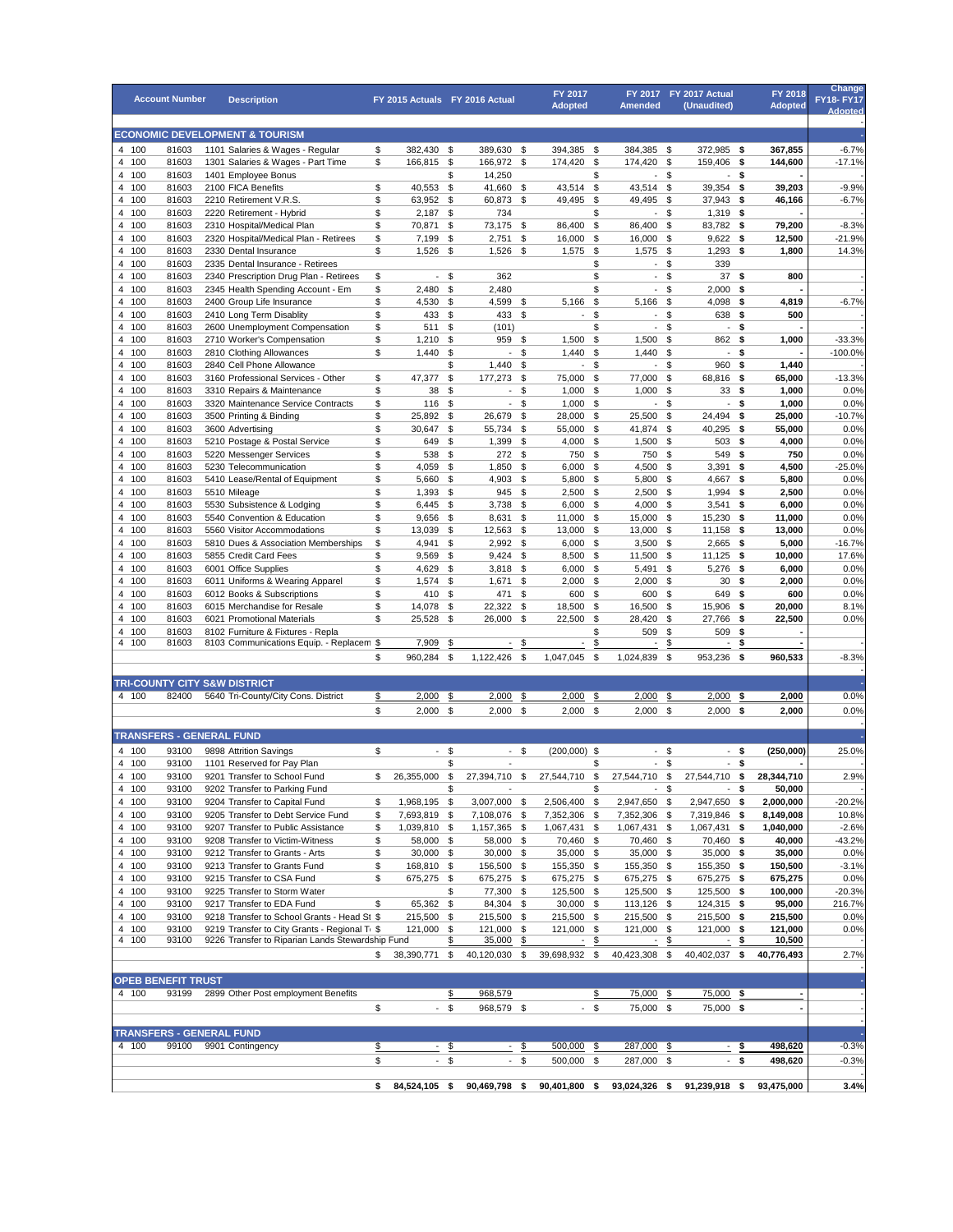|                | <b>Account Number</b>       | <b>Description</b>                                                                     |          |                         |                      | FY 2015 Actuals FY 2016 Actual |               | FY 2017<br><b>Adopted</b>   | <b>Amended</b>                          | FY 2017 FY 2017 Actual<br>(Unaudited)  | FY 2018<br><b>Adopted</b>      | Change<br><b>FY18-FY17</b><br><b>Adopted</b>                      |
|----------------|-----------------------------|----------------------------------------------------------------------------------------|----------|-------------------------|----------------------|--------------------------------|---------------|-----------------------------|-----------------------------------------|----------------------------------------|--------------------------------|-------------------------------------------------------------------|
|                |                             |                                                                                        |          |                         |                      |                                |               |                             |                                         |                                        |                                |                                                                   |
|                | <b>Social Services Fund</b> |                                                                                        |          |                         |                      |                                |               |                             |                                         |                                        |                                |                                                                   |
| 4 201<br>4 201 | 53110<br>53110              | 1101 Salaries & Wages - Regular<br>1201 Overtime Pay                                   | \$<br>\$ | 1,597,826<br>15,864     | - \$<br>\$           | 1,652,454<br>2,698             | -\$           | 1,706,716 \$                | 1,706,716 \$<br>\$                      | 1,665,634 \$<br>\$<br>16,309           | 1,826,390<br>\$<br>10,000      | 7.0%                                                              |
| 4 201          | 53110                       | 1301 Salaries & Wages - Part Time                                                      | \$       | 22,739                  | - \$                 | 35,048 \$                      |               | 43,070                      | \$<br>43,070                            | \$<br>43,565 \$                        | 67,242                         | 56.1%                                                             |
| 4 201          | 53110                       | 1401 Employee Bonus                                                                    |          |                         | \$                   | 34,578                         |               |                             | \$<br>$\overline{a}$                    | \$<br>$\sim$                           | \$                             |                                                                   |
| 4 201          | 53110                       | 2100 FICA Benefits                                                                     | \$       | 120,445                 | - \$                 | 127,244 \$                     |               | 133,878                     | - \$<br>133,878                         | \$<br>126,470 \$                       | 145,628                        | 8.8%                                                              |
| 4 201<br>4 201 | 53110<br>53110              | 2210 Retirement V.R.S.<br>2220 Retirement - Hybrid                                     | \$       | 273,504 \$              | \$                   | 252,492 \$<br>1,255            |               | 210,273 \$                  | 210,273<br>\$<br>÷,                     | - \$<br>200,546 \$<br>\$<br>$4,162$ \$ | 220,476<br>3,100               | 4.9%                                                              |
| 4 201          | 53110                       | 2310 Hospital/Medical Plan                                                             | \$       | 312,096                 | -\$                  | 318,510 \$                     |               | 390,000                     | \$<br>390,000                           | \$<br>368,886 \$                       | 351,000                        | $-10.0%$                                                          |
| 4 201          | 53110                       | 2320 Hospital/Medical Plan - Retirees                                                  | \$       | 53,276                  | - \$                 | 52,603                         | \$            | 65,000                      | \$<br>65,000                            | \$<br>53,717 \$                        | 64,350                         | $-1.0%$                                                           |
| 4 201<br>4 201 | 53110<br>53110              | 2330 Dental Insurance<br>2335 Dental Insurance - Retirees                              | \$<br>\$ | 5,851<br>254            | -\$<br>$\mathfrak s$ | 6,440<br>254                   | \$<br>\$      | 7,351<br>300                | \$<br>7,351<br>\$<br>300                | \$<br>7,261<br>254<br>\$               | 7,877<br>\$<br>\$<br>300       | 7.2%<br>0.0%                                                      |
| 4 201          | 53110                       | 2340 Prescription Drug Plan - Retirees                                                 | \$       | 4,192                   | - \$                 | 4,504                          | \$            | 5,000                       | \$<br>5,000                             | \$<br>$5,098$ \$                       | 5,000                          | 0.0%                                                              |
| 4 201          | 53110                       | 2345 Health Spending Account - Em                                                      | \$       | 2,400                   | -\$                  |                                |               |                             | \$<br>٠                                 | \$<br>$\sim$                           | \$                             |                                                                   |
| 4 201          | 53110                       | 2400 Group Life Insurance                                                              | \$       | 18,604                  | -\$                  | 18,943 \$                      |               | 21,947                      | \$<br>21,947                            | \$<br>21,415 \$                        | 23,825                         | 8.6%                                                              |
| 4 201<br>4 201 | 53110<br>53110              | 2410 Long Term Disability<br>2710 Worker's Compensation                                | \$       | 5,490                   | \$<br>\$             | 741<br>ä,                      | \$            | 6,600                       | \$<br>\$<br>6,600                       | $1,925$ \$<br>\$<br>\$<br>4,857 \$     | 1,700<br>5,000                 | $-24.2%$                                                          |
| 4 201          | 53110                       | 2999 Payment for Health Insurance Claim \$                                             |          | $\blacksquare$          | \$                   | $\omega$                       | \$            | ÷.                          | \$<br>÷.                                | \$                                     | 40,000<br>- \$                 |                                                                   |
| 4 201          | 53110                       | 3150 Professional Services - Legal                                                     | \$       | 111,584                 | \$                   | 133,389                        | \$            | 115,000                     | \$<br>115,000                           | 76,414<br>\$                           | 115,000<br>\$                  | 0.0%                                                              |
| 4 201<br>4 201 | 53110                       | 3160 Professional Services - Other                                                     | \$<br>\$ | 29,676                  | -\$                  | 51,893                         | \$            | 44,000<br>$\blacksquare$    | \$<br>44,000<br>\$                      | \$<br>71,212<br>$\sim$                 | \$<br>70,000                   | 59.1%                                                             |
| 4 201          | 53110<br>53110              | 3170 Construction Contracts<br>3310 Repairs & Maintenance                              |          | 459                     | -\$<br>\$            | 372<br>٠                       | \$            |                             | $\overline{\phantom{a}}$<br>\$<br>2,986 | \$<br>\$<br>635 \$                     | \$<br>60,100                   |                                                                   |
| 4 201          | 53110                       | 3320 Maintenance Service Contracts                                                     | \$       | 4,256                   | \$                   | 4,913 \$                       |               | 5,000                       | \$<br>5,000                             | \$<br>$4,820$ \$                       | 5,500                          | 10.0%                                                             |
| 4 201          | 53110                       | 5110 Electrical Services                                                               | \$       | 8,884                   | \$                   | 20,718 \$                      |               | 18,000                      | \$<br>18,000                            | 15,579<br>-\$                          | 22,500<br>\$                   | 25.0%                                                             |
| 4 201<br>4 201 | 53110<br>53110              | 5120 Heating Services<br>5130 Water & Sewer Services                                   | \$<br>\$ | 4,936<br>931            | - \$<br>- \$         | 7,477<br>2,102                 | -\$<br>- \$   | 10,000<br>1,800             | \$<br>10,000<br>\$<br>1,800             | \$<br>5,878<br>\$<br>1,752             | 10,000<br>-\$<br>2,500<br>- \$ | 0.0%<br>38.9%                                                     |
| 4 201          | 53110                       | 5210 Postage & Postal Service                                                          | \$       | 20,568                  | \$                   | 12,596                         | $\mathfrak s$ | 14,000                      | \$<br>14,000                            | \$<br>$11,310$ \$                      | 14,000                         | 0.0%                                                              |
| 4 201          | 53110                       | 5230 Telecommunication                                                                 | \$       | 21,987                  | \$                   | 17,877                         | \$            | 20,400                      | \$<br>20,400                            | \$<br>21,807                           | 20,400<br>\$                   | 0.0%                                                              |
| 4 201          | 53110                       | 5305 Motor Vehicle Insurance                                                           | \$       | $3,397$ \$              |                      | 3,180                          | -\$           | 4,000                       | \$<br>4,000                             | \$<br>2,322                            | 4,500<br>- \$                  | 12.5%                                                             |
| 4 201<br>4 201 | 53110<br>53110              | 5308 General Liability<br>5410 Lease/Rental of Equipment                               | \$<br>\$ | 2,734<br>3,536          | -\$<br>- \$          | $\blacksquare$<br>$6,266$ \$   | \$            | 1,400<br>6,000              | \$<br>1,400<br>- \$<br>6,000            | \$<br>$1,367$ \$<br>\$<br>$6,119$ \$   | 1,400<br>6,000                 | 0.0%<br>0.0%                                                      |
| 4 201          | 53110                       | 5430 Lease/Rental of Buildings                                                         | \$       | 90,173 \$               |                      | 44,800                         | -\$           | 54,000                      | \$<br>54,000                            | 49,091<br>\$                           | 54,000<br>\$                   | 0.0%                                                              |
| 4 201          | 53110                       | 5510 Mileage                                                                           | \$       | 19                      | - \$                 | 100                            | \$            | 500                         | \$<br>500                               | \$<br>$\overline{\phantom{a}}$         | 500<br>\$                      | 0.0%                                                              |
| 4 201          | 53110                       | 5520 Fares                                                                             | \$       | 369                     | - \$                 | 107 \$                         |               | $\mathcal{L}_{\mathcal{A}}$ | \$<br>$\mathbf{r}$                      | \$<br>135                              | -\$                            |                                                                   |
| 4 201<br>4 201 | 53110<br>53110              | 5530 Subsistence & Lodging<br>5540 Convention & Education                              | \$<br>\$ | 3,619<br>4,321          | - \$<br>\$           | 5,108<br>4,416                 | \$<br>\$      | 5,000<br>5,000              | \$<br>5,000<br>\$<br>5,000              | \$<br>6,371<br>\$<br>4,548             | \$<br>6,500<br>6,500<br>\$     | 30.0%<br>30.0%                                                    |
| 4 201          | 53110                       | 5810 Dues & Association Memberships                                                    | \$       | 1,405                   | - \$                 | 1,660                          | -\$           | 1,500                       | \$<br>1,500                             | \$<br>1,436                            | 1,700<br>-\$                   | 13.3%                                                             |
| 4 201          | 53110                       | 6001 Office Supplies                                                                   | \$       | 17,990                  | - \$                 | 18,476 \$                      |               | 22,000                      | \$<br>22,000                            | \$<br>20,802 \$                        | 22,000                         | 0.0%                                                              |
| 4 201          | 53110                       | 6002 Food & Food Services and Supplies \$                                              |          | 2,767 \$                |                      | 2,774                          | \$            | 3,000                       | \$<br>3,000                             | \$<br>3,354                            | 3,000<br>\$                    | 0.0%                                                              |
| 4 201<br>4 201 | 53110<br>53110              | 6005 Janitorial Supplies<br>6008 Motor Fuel & Lube                                     | \$<br>\$ | 538<br>3,939            | - \$<br>\$           | 2,096<br>2,745                 | \$<br>-\$     | 2,300<br>6,500              | \$<br>2,300<br>\$<br>6,500              | \$<br>1,935<br>\$<br>$2,946$ \$        | 2,300<br>- \$<br>6,500         | 0.0%<br>0.0%                                                      |
| 4 201          | 53110                       | 6009 Vehicle/Power Equip. Supplies                                                     | \$       | 3,283                   | $\mathfrak s$        | 897                            | \$            | 3,500                       | \$<br>3,500                             | \$<br>4,775                            | 3,500<br>\$                    | 0.0%                                                              |
| 4 201          | 53110                       | 6013 Educational & Recreational Supplies                                               |          |                         | \$                   | ÷.                             | \$            | 5,000                       | \$<br>5,000                             | \$<br>$1,523$ \$                       | 5,000                          | 0.0%                                                              |
| 4 201<br>4 201 | 53110<br>53110              | 8102 Furniture & Fixtures - Replacement \$<br>8105 Motor Vehicle/Equipment Replacem \$ |          | 18<br>24,307            | \$<br>\$             | 132                            | \$            | 4,000                       | \$<br>4,000<br>\$<br>28,400             | \$<br>629<br>\$<br>24,103              | 2,000<br>\$<br>\$<br>25,000    | $-50.0%$                                                          |
| 4 201          | 53110                       | 8107 ADP Equipment - Replacement                                                       | \$       | 1,844                   | - \$                 | 1,531                          | -\$           | 5,000                       | \$<br>5,000                             | \$<br>$5,967$ \$                       | 3,750                          | $-25.0%$                                                          |
| 4 201          | 53110                       | 8112 ADP Software - Replacement                                                        |          |                         |                      |                                |               |                             | \$<br>1,600                             | \$<br>1,400                            |                                |                                                                   |
| 4 201          | 53110                       | 8202 Furniture & Fixtures - Additions                                                  | \$       | $3,295$ \$              |                      | 25,471                         |               |                             | \$<br>$\sim$                            | \$<br>457 \$                           |                                |                                                                   |
| 4 201<br>4 201 | 53110<br>53210              | 8207 ADP Equipment - Additions<br>5702 Auxiliary Grants Aged                           | \$<br>\$ | 5,056<br>52,367 \$      | -\$                  | 2,970<br>48,019                | -\$           | 55,000                      | \$<br>ä,<br>\$<br>55,000                | \$<br>600<br>\$<br>55,569              | \$<br>-\$<br>55,000            | 0.0%                                                              |
| 4 201          | 53210                       | 5704 Auxiliary Grants Disabled                                                         | \$       | 50,202 \$               |                      | 46,787                         | \$            | 55,000                      | \$<br>55,000                            | \$<br>55,067                           | 55,000<br>\$                   | 0.0%                                                              |
| 4 201          | 53210                       | 5705 Aid to Dependent Children                                                         |          |                         | \$                   | 458                            |               |                             | \$                                      | $-$ \$                                 | - \$                           |                                                                   |
| 4 201          | 53210                       | 5706 Aid to Dependent Children - FC                                                    | \$       | 544,872                 | -\$                  | 307,167 \$                     |               | 540,000 \$                  | 540,000 \$                              | 324,955 \$                             | 400,000                        | $-25.9%$                                                          |
| 4 201<br>4 201 | 53210<br>53210              | 5709 Refugee Assistance<br>5718 Special Needs Adoption                                 | \$<br>\$ | 14,766 \$<br>410,025 \$ |                      | 10,572 \$<br>332,036 \$        |               | 20,000<br>450,000 \$        | \$<br>20,000<br>450,000 \$              | \$<br>20,326 \$<br>315,286 \$          | 20,000<br>400,000              | 0.0%<br>$-11.1%$                                                  |
| 4 201          | 53210                       | 5728 Subsidized Adoption                                                               | \$       | 780,187 \$              |                      | 957,015 \$                     |               | 950,000 \$                  | 950,000 \$                              | 1,140,256 \$                           | 1,200,000                      | 26.3%                                                             |
| 4 201          | 53502                       | 5716 SSI - Aged                                                                        |          |                         | \$                   |                                | - \$          | $3,000$ \$                  | $3,000$ \$                              |                                        | - \$<br>3,000                  | 0.0%                                                              |
| 4 201<br>4 201 | 53502<br>53503              | 5717 SSI - Disabled<br>5719 In Home                                                    | \$       | 10,613 \$               | \$                   | 11,082 \$<br>8,615             |               | 12,000 \$                   | 12,000 \$<br>\$<br>- \$                 | 13,357 \$<br>11,000 \$                 | 12,000<br>11,000               | 0.0%                                                              |
| 4 201          | 53504                       | 5724 Foster Care - Medical                                                             | \$       | 630 \$                  |                      | 210                            |               |                             | \$<br>$\omega$                          | \$<br>$1,960$ \$                       |                                |                                                                   |
| 4 201          | 53504                       | 5725 Eligible Based on Income                                                          | \$       | 1,693                   |                      |                                |               |                             | \$<br>$\omega$                          | 2,337<br>\$                            |                                |                                                                   |
| 4 201          | 53504                       | 5799 Purchase Service Payment                                                          | \$       | 21,720 \$               |                      | 21,139 \$                      |               | 22,000                      | \$<br>22,000 \$                         | $21,222$ \$                            | 22,000                         | 0.0%                                                              |
| 4 201<br>4 201 | 53507<br>53511              | 5752 ESP Alloc. Purchased Ser. ADC<br>5757 Adult Protective Service                    | \$<br>\$ | 38,843 \$<br>5,790 \$   |                      | 34,158 \$<br>6,677 \$          |               | 80,000 \$<br>7,300 \$       | 80,000 \$<br>7,300 \$                   | 49,053 \$<br>7,917 \$                  | 80,000<br>7,300                | 0.0%<br>0.0%                                                      |
| 4 201          | 53513                       | 5706 Aid to Dependent Children - FC                                                    | \$       | $5,031$ \$              |                      | $3,682$ \$                     |               | 7,000                       | \$<br>7,000 \$                          | $4,042$ \$                             | 5,000                          | $-28.6%$                                                          |
| 4 201          | 53513                       | 5727 Eligible w/o Regard to Income                                                     | \$       | 24,718 \$               |                      | 24,257 \$                      |               | 22,000                      | \$<br>22,000 \$                         | 38,118 \$                              | 34,000                         | 54.5%                                                             |
| 4 201          | 53535                       | 3160 MWH Foundation: Professional Svcs Other                                           |          |                         | \$                   |                                |               |                             | \$<br>٠                                 | \$                                     | - \$                           |                                                                   |
| 4 201<br>4 201 | 53537<br>53538              | 3160 MWH Foundation: Professional Svc \$<br>1101 MWH Foundation: Salaries & Wages      |          | 55,300 \$               | \$                   | ÷,<br>46,558                   |               |                             | \$<br>$\omega$<br>\$<br>$\blacksquare$  | \$<br>\$<br>$\omega_{\rm{eff}}$        | $-$ \$<br>\$                   | ÷                                                                 |
| 4 201          | 53538                       | 1201 MWH Foundation: Employee Bonus                                                    |          |                         | \$                   | 7,500                          |               |                             | \$<br>$\omega_{\rm c}$                  | \$<br>$\mathcal{L}_{\mathcal{A}}$      | \$                             | $\overline{\phantom{a}}$                                          |
| 4 201          | 53538                       | 1401 MWH Foundation: Overtime Pay                                                      |          |                         | \$                   | 1,000                          |               |                             | \$<br>÷.                                | \$<br>$\omega$                         | \$                             | $\overline{\phantom{a}}$                                          |
| 4 201<br>4 201 | 53538                       | 2100 MWH Foundation: FICA<br>2210 MWH Foundation: Retirement                           |          |                         | \$                   | 4,189                          |               |                             | \$<br>$\blacksquare$<br>\$<br>$\sim$    | \$<br>$\sim$<br>\$                     | \$<br>$-$ \$                   | ٠                                                                 |
| 4 201          | 53538<br>53538              | 2310 MWH Foundation: Health Insurance                                                  |          |                         | \$<br>\$             | 7,173<br>7,487                 |               |                             | \$<br>÷.                                | \$<br>÷.                               | \$                             | $\overline{\phantom{a}}$                                          |
| 4 201          | 53538                       | 2330 MWH Foundation: Dental Insurance                                                  |          |                         | \$                   | 254 \$                         |               | 263                         | \$<br>263                               | \$<br>$\sim$                           | \$                             | $-100.0%$<br>$\blacksquare$                                       |
| 4 201          | 53538                       | 2400 MWH Foundation: Group Life Insurance                                              |          |                         | \$                   | 535                            |               |                             | \$<br>$\blacksquare$                    | \$                                     | $-$ \$                         |                                                                   |
| 4 201<br>4 201 | 53538<br>53539              | 5510 MWH Foundation: Mileage<br>1101 Salaries & Wages - Regular                        | \$       | $\sim$                  | \$<br>\$             | 2,400<br>12,327 \$             |               | 45,900 \$                   | \$<br>$\omega$<br>45,900 \$             | \$<br>46,076 \$                        | $-$ \$                         | $\overline{\phantom{a}}$<br>$-100.0%$<br>$\overline{\phantom{a}}$ |
| 4 201          | 53539                       | 1201 Overtime Pay                                                                      |          |                         | \$                   | $1,912$ \$                     |               | 17,209 \$                   | 17,209 \$                               | 7,656 \$                               |                                |                                                                   |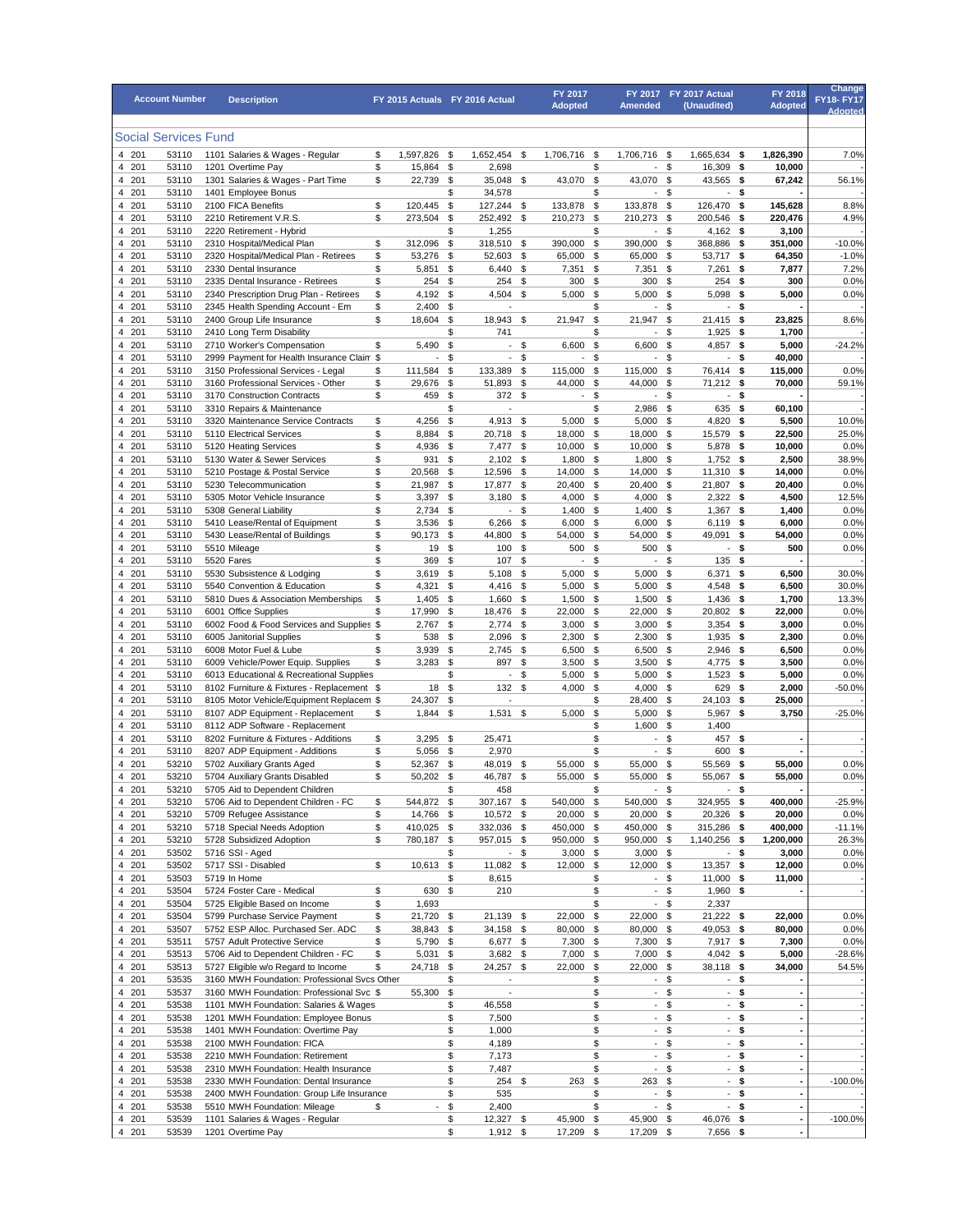|       | <b>Account Number</b> | <b>Description</b>                 |                    |     | FY 2015 Actuals FY 2016 Actual |      | FY 2017<br><b>Adopted</b> |        | <b>Amended</b>           |        | FY 2017 FY 2017 Actual<br>(Unaudited) |      | FY 2018<br><b>Adopted</b> | Change<br>FY18-FY17<br><b>Adopted</b> |
|-------|-----------------------|------------------------------------|--------------------|-----|--------------------------------|------|---------------------------|--------|--------------------------|--------|---------------------------------------|------|---------------------------|---------------------------------------|
| 4 201 | 53539                 | 1401 Employee Bonus                |                    |     |                                | \$   |                           | $-$ \$ |                          | $-$ \$ |                                       | - \$ |                           |                                       |
| 4 201 | 53539                 | 2100 FICA Benefits                 |                    | \$  | 1,079                          | \$   | 4,829                     | - \$   | 4,829                    | -S     | $4,063$ \$                            |      |                           | $-100.0%$                             |
| 4 201 | 53539                 | 2210 Retirement V.R.S.             |                    | \$  | 1,436                          | - \$ | 5,760 \$                  |        | 5,760 \$                 |        | 5,756 \$                              |      |                           | $-100.0%$                             |
| 4 201 | 53539                 | 2310 Hospital/Medical Plan         |                    | \$  | $2,162$ \$                     |      | 12,936 \$                 |        | 12,936 \$                |        | $9,341$ \$                            |      |                           | $-100.0%$                             |
| 4 201 | 53539                 | 2330 Dental Insurance              |                    | S   | 64 \$                          |      |                           | - \$   |                          | -S     | 254S                                  |      |                           |                                       |
| 4 201 | 53539                 | 2400 Group Life Insurance          |                    | \$  | 150 \$                         |      | 601                       | -S     | 601                      | Ŝ.     | 601 \$                                |      |                           | $-100.0%$                             |
| 4 201 | 53539                 | 5510 Mileage                       |                    | \$  | 400                            | \$   | 2,400                     | -S     | 2,400                    | -S     | $2,200$ \$                            |      |                           | $-100.0%$                             |
| 4 201 | 53540                 | 1101 Salaries & Wages - Regular    |                    |     |                                |      |                           | \$     | $\sim$                   | - \$   |                                       | - \$ | 47,277                    |                                       |
| 4 201 | 53540                 | 1201 Employee Bonus                |                    |     |                                |      |                           | \$     |                          | - \$   | $\sim$                                | \$   |                           |                                       |
| 4 201 | 53540                 | 1401 Overtime Pay                  |                    |     |                                |      |                           | \$     |                          | $-$ \$ |                                       | - \$ | 17,725                    |                                       |
| 4 201 | 53540                 | 2100 FICA Benefits                 |                    |     |                                |      |                           | \$     |                          | - \$   |                                       | - \$ | 4,973                     |                                       |
| 4 201 | 53540                 | 2210 Retirement V.R.S.             |                    |     |                                |      |                           | \$     |                          | - \$   | $\sim$                                | \$   | 5,933                     |                                       |
| 4 201 | 53540                 | 2310 Hospital/Medical Plan         |                    |     |                                |      |                           | \$     |                          | - \$   |                                       | - \$ | 12,936                    |                                       |
| 4 201 | 53540                 | 2330 Dental Insurance              |                    |     |                                |      |                           | \$     |                          | - \$   | $\sim$                                | \$   | 263                       |                                       |
| 4 201 | 53540                 | 2400 Group Life Insurance          |                    |     |                                |      |                           | \$     | $\overline{\phantom{a}}$ | Ŝ.     | $\sim$                                | \$   | 624                       |                                       |
| 4201  | 53540                 | 5510 Mileage                       | \$                 | \$. |                                | \$.  |                           | S      |                          | S      | ۰                                     | \$   | 2,400                     |                                       |
|       |                       |                                    | \$<br>4,825,189 \$ |     | 4,790,333                      | \$   | 5,260,233                 | \$     | 5,293,219                | \$     | 5,005,799 \$                          |      | 5,642,469                 | 7.3%                                  |
|       |                       |                                    |                    |     |                                |      |                           |        |                          |        |                                       |      |                           |                                       |
|       |                       | <b>Courthouse Maintenance Fund</b> |                    |     |                                |      |                           |        |                          |        |                                       |      |                           |                                       |
| 4 208 | 93100                 | 9206 Transfer to General Fund      | \$<br>$50,000$ \$  |     |                                | \$   |                           | S      |                          | \$.    |                                       | \$   |                           |                                       |
|       |                       |                                    |                    |     |                                |      |                           |        |                          |        |                                       |      |                           |                                       |
|       |                       |                                    | \$<br>50,000 \$    |     |                                | - \$ |                           | - \$   |                          | - \$   | ۰.                                    | \$   |                           |                                       |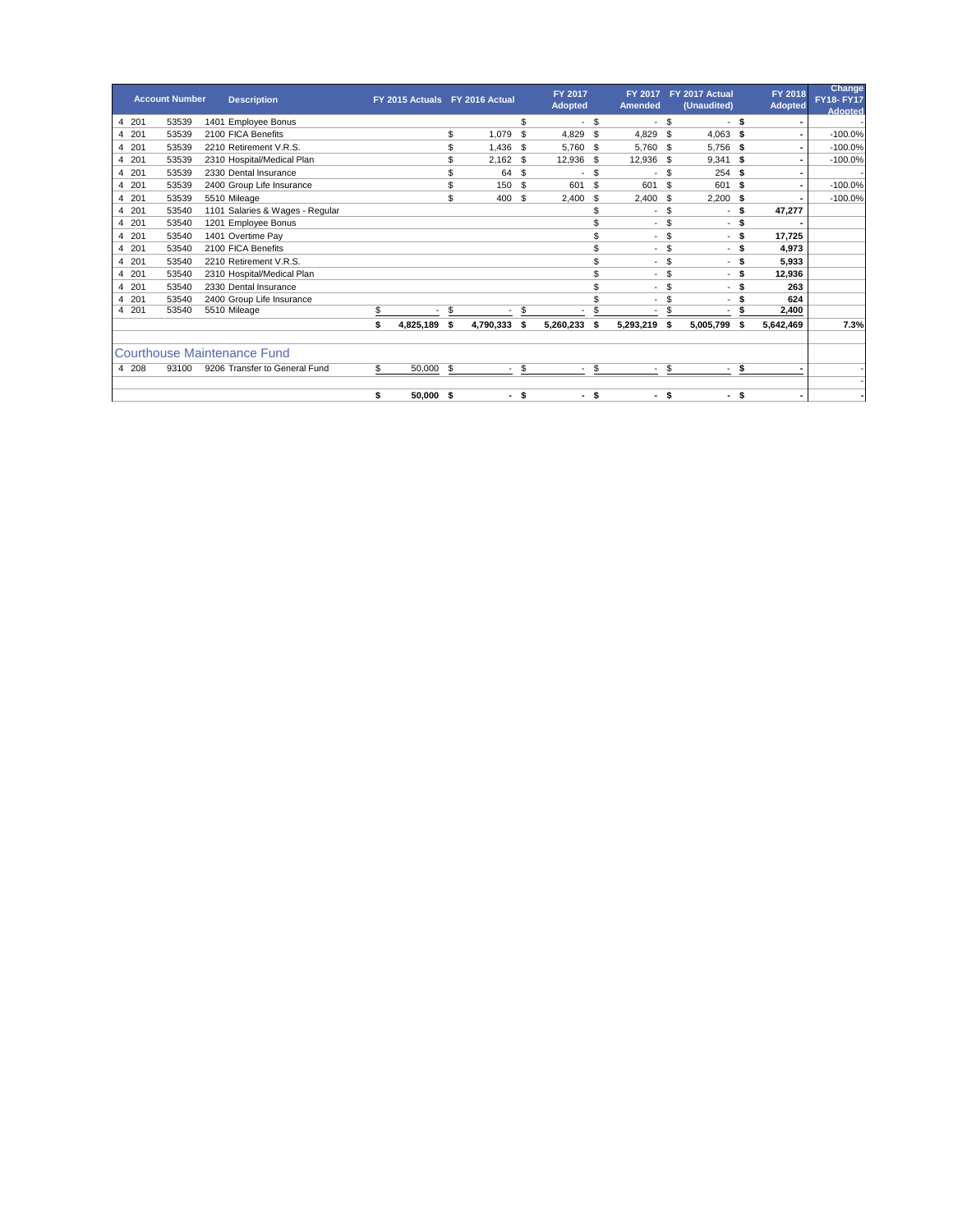|                                | <b>Account Number</b>                                    | <b>Description</b>                                                   |               |                          |             | FY 2015 Actuals FY 2016 Actual     |               | FY 2017<br><b>Adopted</b> | <b>Amended</b>                           |                      | FY 2017 FY 2017 Actual<br>(Unaudited) | <b>FY 2018</b><br><b>Adopted</b> | Change<br><b>FY18-FY17</b><br><b>Adopted</b> |
|--------------------------------|----------------------------------------------------------|----------------------------------------------------------------------|---------------|--------------------------|-------------|------------------------------------|---------------|---------------------------|------------------------------------------|----------------------|---------------------------------------|----------------------------------|----------------------------------------------|
|                                |                                                          |                                                                      |               |                          |             |                                    |               |                           |                                          |                      |                                       |                                  |                                              |
|                                | <b>City Grants Fund</b><br><b>VICTIM WITNESS PROGRAM</b> |                                                                      |               |                          |             |                                    |               |                           |                                          |                      |                                       |                                  |                                              |
| 4 210                          | 21900                                                    | 1101 Salaries & Wages - Regular                                      | \$            | 67,558 \$                |             | 69,173 \$                          |               | 121,245 \$                | 121,245 \$                               |                      | 110,808 \$                            | 103,530                          | $-14.6%$                                     |
| 4 210                          | 21900                                                    | 1301 Salaries & Wages - Part Time                                    | \$            | 29,909                   | \$          | 30,014 \$                          |               | $\blacksquare$            | \$<br>$\sim$                             | \$                   | $2,332$ \$                            |                                  |                                              |
| 4 210                          | 21900                                                    | 1401 Employee Bonus                                                  |               |                          | \$          | 1,750                              | - \$          | $\overline{\phantom{a}}$  | \$<br>÷,                                 | \$                   | ÷.                                    | \$                               |                                              |
| 4 210<br>4 210                 | 21900<br>21900                                           | 2100 FICA Benefits<br>2210 Retirement V.R.S.                         | \$<br>\$      | 7,080<br>12,065          | \$<br>\$    | 7,462<br>10,936                    | \$<br>\$      | 9,275<br>15,216           | -\$<br>9,275<br>\$<br>15,216             | -\$<br>-\$           | 8,382<br>10,623                       | \$<br>7,920<br>\$<br>12,993      | $-14.6%$<br>$-14.6%$                         |
| 4 210                          | 21900                                                    | 2220 Retirement - Other                                              |               |                          |             |                                    |               |                           | \$<br>$\sim$                             | \$                   | 1,434                                 |                                  |                                              |
| 4 210                          | 21900                                                    | 2310 Hospital/Medical Plan                                           | \$            | 13,648                   | - \$        | 14,194                             | \$            | 28,400                    | \$<br>28,400                             | \$                   | 21,585 \$                             | 26,400                           | $-7.0%$                                      |
| 4 210                          | 21900                                                    | 2330 Dental Insurance                                                | \$            | 254                      | \$          | 254                                | \$            | 526                       | \$<br>526                                | -\$                  | 445 \$                                | 600                              | 14.1%                                        |
| 4 210<br>4 210                 | 21900<br>21900                                           | 2345 Health Spending Account - Em<br>2400 Group Life Insurance       | \$<br>\$      | 240<br>800               | -\$<br>- \$ | ٠<br>816 \$                        |               | 1,588                     | \$<br>$\bar{\phantom{a}}$<br>\$<br>1,588 | \$<br>\$             | $\sim$<br>1,261                       | \$<br>\$<br>1,356                | $-14.6%$                                     |
| 4 210                          | 21900                                                    | 2410 Long Term Disability                                            |               |                          |             |                                    |               |                           | \$<br>$\sim$                             | \$                   | 268                                   |                                  |                                              |
| 4 210                          | 21900                                                    | 2710 Worker's Compensation                                           | \$            | 104                      | -\$         | 89                                 | - \$          | 150                       | \$<br>150                                | \$                   | 86                                    | - \$<br>150                      | 0.0%                                         |
| 4 210                          | 21900                                                    | 3110 Professional Health Services                                    |               |                          | \$          | ٠                                  | \$            | 7,300                     | \$<br>7,300                              | \$                   | $\sim$                                | \$<br>7,300                      | 0.0%                                         |
| 4 210<br>4 210                 | 21900<br>21900                                           | 3500 Printing & Binding<br>5210 Postage & Postal Service             | \$<br>\$      | 503<br>490               | \$<br>\$    | 908<br>694                         | \$<br>\$      | 2,400<br>900              | \$<br>2,400<br>\$<br>900                 | \$<br>\$             | 301<br>900                            | 2,400<br>\$<br>\$<br>900         | 0.0%<br>0.0%                                 |
| 4 210                          | 21900                                                    | 5230 Telecommunication                                               | \$            | 1,115                    | -\$         | 1,455                              | \$            | 3,180                     | \$<br>3,180                              | - \$                 | 2,698                                 | -\$<br>3,180                     | 0.0%                                         |
| 4 210                          | 21900                                                    | 5510 Mileage                                                         | \$            | 711                      | \$          | $342$ \$                           |               | 4,296                     | \$<br>4,296                              | \$                   | 1,857                                 | 4,296<br>\$                      | 0.0%                                         |
| 4 210                          | 21900                                                    | 5530 Subsistence & Lodging                                           | \$            | 416                      | -\$         | 1,006                              | -\$           | 3,600                     | \$<br>3,600                              | \$                   | $3,155$ \$                            | 3,600                            | 0.0%                                         |
| 4 210<br>4 210                 | 21900<br>21900                                           | 5540 Convention & Education<br>5561 Witness Expenses                 | \$            | 210                      | \$<br>\$    | 710<br>25                          | \$<br>-\$     | 1,935<br>900              | \$<br>1,935<br>\$<br>900                 | \$<br>\$             | 1,405<br>260 \$                       | \$<br>1,935<br>900               | 0.0%<br>0.0%                                 |
| 4 210                          | 21900                                                    | 5810 Dues & Association Memberships                                  | \$            | 195                      | \$          | 295                                | \$            | 300                       | \$<br>300                                | \$                   | 450                                   | \$<br>300                        | 0.0%                                         |
| 4 210                          | 21900                                                    | 5846 Special Welfare Expense                                         |               |                          | \$          | $\sim$                             | \$            | 600                       | \$<br>600                                | \$                   | $\sim$                                | 600<br>\$                        | 0.0%                                         |
| 4 210                          | 21900                                                    | 6001 Office Supplies                                                 | \$            | 1,235                    | \$          | 886                                | \$            | 900                       | \$<br>900                                | \$                   | $3,116$ \$                            | 900                              | 0.0%                                         |
| 4 210                          | 21900                                                    | 6012 Books & Subscriptions                                           |               |                          | \$<br>\$    | ÷.<br>ä,                           | \$            | 250                       | \$<br>250<br>\$                          | \$                   | 85                                    | -\$<br>250<br>525                | 0.0%                                         |
| 4 210<br>4 210                 | 21900<br>21900                                           | 6021 Promotional Materials<br>8107 ADP Equipment - Replacement       |               |                          | \$          | 497                                | \$            | 525                       | 525<br>\$<br>$\mathbf{r}$                | \$<br>\$             | 562 \$<br>$\sim$                      | \$                               | 0.0%                                         |
| 4 210                          | 21900                                                    | 8202 Furniture & Fixtures - Additions                                |               |                          | \$          |                                    | - \$          | 700                       | \$<br>700                                | \$                   | $\sim$                                | \$<br>700                        | 0.0%                                         |
| 4210                           | 21900                                                    | 8207 ADP Equipment - Additions                                       | $\frac{1}{2}$ |                          | \$          | 1,284                              | \$            | $\overline{\phantom{a}}$  | \$                                       | \$                   | $\overline{\phantom{a}}$              | \$                               |                                              |
|                                |                                                          | VICTIM WITNESS PROGRAM TOTAL                                         | \$            | 136,533                  | -\$         | 142,789                            | -\$           | 204,186                   | \$<br>204,186                            | \$                   | 172,013 \$                            | 180,735                          |                                              |
| 4 210                          | 21902                                                    | 1101 Salaries & Wages - Regular                                      | \$            | 43,408                   | -\$         | 41,223                             | -\$           | 44,990                    | \$<br>44,990                             | \$                   | 44,059                                | 45,665<br>\$                     | 1.5%                                         |
| 4 210                          | 21902                                                    | 2100 FICA Benefits                                                   | \$            | 3,329                    | -\$         | 3,238                              | \$            | 3,442                     | \$<br>3,442                              | \$                   | $3,379$ \$                            | 3,493                            | 1.5%                                         |
| 4 210                          | 21902                                                    | 1401 Employee Bonus                                                  |               |                          | \$          | 1,000                              |               |                           | \$<br>$\mathbf{r}$                       | \$                   | $\sim$                                | \$                               |                                              |
| 4 210<br>4 210                 | 21902<br>21902                                           | 2210 Retirement V.R.S.<br>2310 Hospital/Medical Plan                 | \$            | 7,752                    | \$<br>\$    | 6,734 \$<br>$\frac{1}{2}$          | \$            | 5,646<br>14,400           | \$<br>5,646<br>\$<br>14,400              | \$<br>\$             | 5,411<br>$\mathcal{L}_{\mathcal{A}}$  | 5,731<br>\$<br>\$<br>6,000       | 1.5%<br>$-58.3%$                             |
| 4 210                          | 21902                                                    | 2330 Dental Insurance                                                |               |                          | \$          | $\sim$                             | \$            | 263                       | \$<br>263                                | \$                   | $\sim$                                | 300<br>\$                        | 14.1%                                        |
| 4 210                          | 21902                                                    | 2400 Group Life Insurance                                            | \$            | 514                      | \$          | 503                                | \$            | 589                       | \$<br>589                                | \$                   | 565 \$                                | 598                              | 1.5%                                         |
| 4 210<br>4210                  | 21902<br>21902                                           | 2710 Worker's Compensation                                           | \$            | 43                       | \$          | 37                                 | \$            | 100                       | \$<br>100                                | \$                   | 38                                    | \$<br>100                        | 0.0%<br>149.5%                               |
|                                |                                                          | 5540 Convention & Education<br>VIRGINIA DOMESTIC VIOLENCE FUND Total | \$<br>\$      | 641<br>55,687            | \$<br>\$    | 513<br>53,248                      | \$<br>\$      | 2,290<br>71,720           | \$<br>2,290<br>\$<br>71,720              | \$<br>\$             | 449<br>53,901                         | 5,713<br>\$<br>\$<br>67,601      |                                              |
|                                |                                                          |                                                                      |               |                          |             |                                    |               |                           |                                          |                      |                                       |                                  |                                              |
| 4210                           | 21914                                                    | 3160 Professional Services - Other                                   | \$            | 32,346                   | \$          | 71,712                             | \$            | $\overline{\phantom{a}}$  | \$<br>12,640                             | \$                   | 27,742                                | 25,000<br>\$                     |                                              |
|                                |                                                          | RECORDS PRESERVATION PROGRAM Total                                   | \$            | 32,346 \$                |             | 71,712 \$                          |               | - \$                      | 12,640                                   | - \$                 | 27,742 \$                             | 25,000                           |                                              |
| 4 210                          | 31314                                                    | 3849 Informant Payments                                              | \$            | $\overline{\phantom{a}}$ | \$          | 1,049                              | \$            | $\overline{\phantom{a}}$  | \$<br>3,236                              | \$                   | 1,000                                 | \$                               |                                              |
|                                |                                                          | <b>CRIME PREVENTION Total</b>                                        | \$            | $\blacksquare$           | \$          | 1,049                              | \$            | - \$                      | $3,236$ \$                               |                      | $1,000$ \$                            | $\overline{\phantom{a}}$         |                                              |
|                                |                                                          |                                                                      |               |                          |             |                                    |               |                           |                                          |                      |                                       |                                  |                                              |
| 4 210                          | 31320                                                    | 5540 Convention & Education                                          | \$            | 1,261                    | \$          | $\sim$                             |               |                           | \$<br>$\blacksquare$                     | - \$                 |                                       | - \$<br>$\blacksquare$           |                                              |
| $\overline{4}$<br>210<br>4 210 | 31320                                                    | 5670 Other Youth Programs<br>31320 6010 Police Supplies              | \$<br>\$      | 204<br>$3,258$ \$        | \$          | $\sim$                             | $\frac{3}{2}$ | <u>- \$</u>               | \$<br>2,393<br>6,716                     | \$<br><u>s</u>       | 1,791<br>$6,402$ \$                   | \$                               |                                              |
|                                |                                                          | PD COMMUNITY PROJECTS Total                                          | \$            | 4,723 \$                 |             |                                    | - \$          |                           | - \$<br>$9,109$ \$                       |                      | 8,193 \$                              |                                  |                                              |
|                                |                                                          |                                                                      |               |                          |             |                                    |               |                           |                                          |                      |                                       |                                  |                                              |
| 4 210                          |                                                          | 31326 6014 Other Operating Supplies                                  | $\frac{1}{2}$ | 281 \$                   |             | $\overline{\phantom{a}}$           |               |                           | \$<br>$\sim$                             | \$                   | $\sim$                                | $\frac{3}{2}$                    |                                              |
|                                |                                                          | PD DOMESTIC VIOLENCE PROGRAM Total                                   | \$            | 281 \$                   |             |                                    | - \$          |                           | - \$                                     | - \$                 |                                       | $-$ \$                           |                                              |
| 4 210                          |                                                          | 31327 6010 Police Supplies                                           | $\frac{1}{2}$ | 125                      | \$          | $\overline{\phantom{a}}$           |               |                           | \$<br>$\sim$                             | \$                   | $\sim$                                | \$                               |                                              |
|                                | ICAC GRANT 2014 Total                                    |                                                                      | \$            | $125$ \$                 |             |                                    | - \$          | - \$                      |                                          | $-$ \$               | $\mathcal{L}_{\mathcal{A}}$           | \$                               |                                              |
|                                |                                                          |                                                                      |               |                          |             |                                    |               |                           |                                          |                      |                                       |                                  |                                              |
| 4 210<br>4 210                 | 31328<br>31328                                           | 1201 Overtime Pay<br>6014 Machinery & Equipment - Additions          | \$            | $3,942$ \$               | \$          | $\sim$<br>$\overline{\phantom{a}}$ | \$            | $\overline{\phantom{a}}$  | \$<br>\$<br>$\overline{\phantom{a}}$     | $-$ \$<br>\$         | $-5$<br>$\blacksquare$                | $\overline{\phantom{a}}$<br>\$   |                                              |
|                                |                                                          | DMV SPEED GRANT #2014 Total                                          | \$            | $3,942$ \$               |             |                                    | $-$ \$        |                           | - \$                                     | - \$                 |                                       | $-$ \$                           |                                              |
|                                |                                                          |                                                                      |               |                          |             |                                    |               |                           |                                          |                      |                                       |                                  |                                              |
| 4 210                          | 31330                                                    | 1201 Overtime Pay                                                    |               |                          | \$          | 2,616                              |               |                           | \$<br>$\overline{z}$                     | \$                   | $\equiv$                              | \$                               |                                              |
|                                |                                                          | DMV-SEL ENF SPEED #2015 Total                                        | \$            | $\blacksquare$           | \$          | $2,616$ \$                         |               |                           | - \$<br>$\sim$                           | \$                   | ÷.                                    | \$                               |                                              |
| 4 210                          | 31331                                                    | 1201 Overtime Pay                                                    |               |                          | \$          | 7,752                              |               |                           | \$                                       | - \$                 | $2,679$ \$                            |                                  |                                              |
| 4 210                          | 31331                                                    | 6010 Police Supplies                                                 |               |                          | \$          | 5,772                              |               |                           | \$<br>8,351                              | \$                   | $\mathcal{L}_{\mathcal{A}}$           | \$                               |                                              |
|                                |                                                          | DMV-SEL ENF SPEED #2016 Total                                        | \$            |                          | - \$        | 13,524 \$                          |               |                           | - \$<br>8,351 \$                         |                      | $2,679$ \$                            |                                  |                                              |
|                                |                                                          | 6014 Other Operating Supplies                                        |               |                          |             |                                    |               |                           |                                          |                      |                                       |                                  |                                              |
| 4 210                          | 31332                                                    | DMV SPEED GRANT #2015 Total                                          | \$            | $\blacksquare$           | \$<br>\$    | <u>182</u><br>182 \$               |               |                           | \$<br>- \$                               | <u>- s</u><br>$-$ \$ |                                       | <u>- \$</u><br>$-$ \$            |                                              |
|                                |                                                          |                                                                      |               |                          |             |                                    |               |                           |                                          |                      |                                       |                                  |                                              |
| 4 210                          | 31333                                                    | 1201 Overtime Pay                                                    |               |                          |             |                                    |               |                           | \$                                       | - \$                 | 7,034                                 |                                  |                                              |
| 4 210                          | 31333                                                    | 6010 Police Supplies                                                 |               |                          | \$          | ž,                                 | - \$          | 13,825                    | \$<br>$13,825$ \$                        |                      |                                       | 16,345<br>\$                     | 18.2%                                        |
|                                |                                                          | DMV SPEED GRANT #2016 Total                                          | \$            |                          | \$          |                                    | - \$          | 13,825 \$                 | 13,825 \$                                |                      | 7,034 \$                              | 16,345                           |                                              |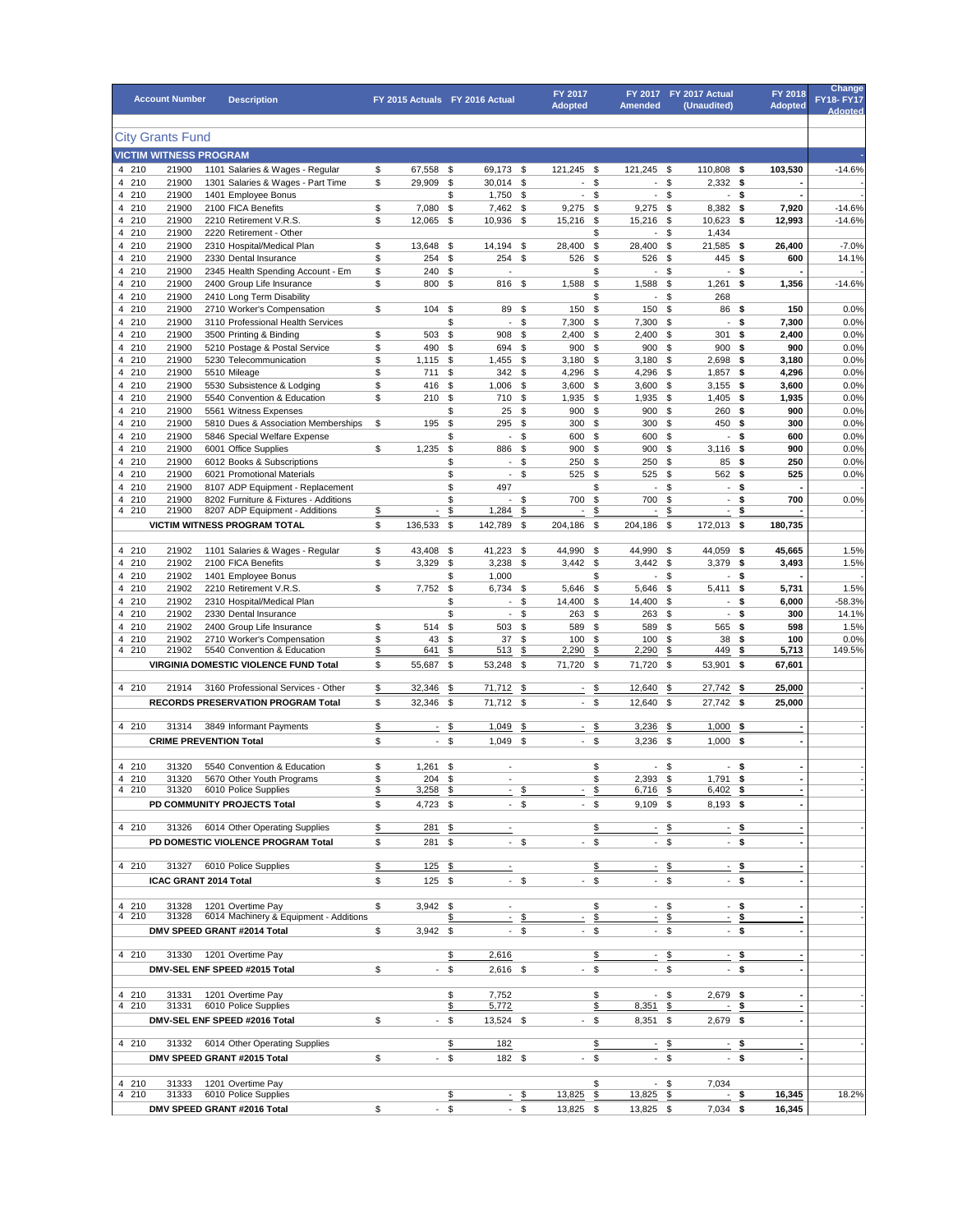| <b>Account Number</b><br><b>Description</b>                                                                     |                      | FY 2015 Actuals FY 2016 Actual        |               |                                            |            | FY 2017<br><b>Adopted</b>             | <b>Amended</b>                                                      |                          | FY 2017 FY 2017 Actual<br>(Unaudited) | FY 2018<br><b>Adopted</b>                                        | Change<br>FY18-FY17 |
|-----------------------------------------------------------------------------------------------------------------|----------------------|---------------------------------------|---------------|--------------------------------------------|------------|---------------------------------------|---------------------------------------------------------------------|--------------------------|---------------------------------------|------------------------------------------------------------------|---------------------|
|                                                                                                                 |                      |                                       |               |                                            |            |                                       |                                                                     |                          |                                       |                                                                  | <b>Adopted</b>      |
| 4 210<br>1201 Overtime Pay<br>31334<br>4 210<br>31334<br>6010 Police Supplies                                   |                      |                                       | \$            | $\frac{1}{2}$                              | \$         | 10,200                                | \$<br>$\omega$<br>\$<br>10,200                                      | \$<br>\$                 | 2,625<br>7,500                        | \$                                                               | $-100.0%$           |
| DMV Alcohol GRANT #2016 Total                                                                                   | \$                   | $\blacksquare$                        | \$            | $\overline{\phantom{a}}$                   | \$         | 10,200 \$                             | 10,200 \$                                                           |                          | $10,125$ \$                           |                                                                  |                     |
|                                                                                                                 |                      |                                       |               |                                            |            |                                       |                                                                     |                          |                                       |                                                                  |                     |
| 4 210<br>31335<br>5540 Convention & Education<br>4 210<br>31335<br>6010 Police Supplies                         |                      |                                       | \$            |                                            | \$         | 6,000                                 | \$<br>$\mathbf{r}$<br>\$<br>6,000                                   | \$<br>\$                 | 1,730<br>3,532                        | 6,000<br>\$                                                      | 0.0%                |
| ICAC Grant #2017 Total                                                                                          | \$                   | $\blacksquare$                        | \$            | $\blacksquare$                             | \$         | 6,000                                 | \$<br>6,000                                                         | \$                       | $5,262$ \$                            | 6,000                                                            |                     |
| 4 210<br>31336<br>5540 Convention & Education                                                                   |                      |                                       |               |                                            |            |                                       | \$<br>2,000                                                         | - \$                     |                                       |                                                                  |                     |
| 4 210<br>31336<br>6010 Police Supplies                                                                          |                      |                                       | \$            | $\overline{\phantom{a}}$                   | \$         | 2,000                                 | \$<br>$\overline{\phantom{a}}$                                      | \$                       | 2,000                                 | 2,000<br>\$                                                      | 0.0%                |
| PSAP Educationa - Virginia e-911 Total                                                                          | \$                   | $\blacksquare$                        | $\mathfrak s$ | ÷.                                         | \$         | $2,000$ \$                            | $2,000$ \$                                                          |                          | $2,000$ \$                            | 2,000                                                            |                     |
| 5550 Extradition of Prisoners<br>4 210<br>31400                                                                 |                      |                                       |               |                                            |            |                                       | \$<br>$\sim$                                                        | \$                       | 15,890                                |                                                                  |                     |
| 4 210<br>31400<br>6008 Motor Fuel & Lube                                                                        |                      |                                       |               |                                            |            |                                       | \$<br>$\overline{\phantom{a}}$                                      | \$                       | 167                                   |                                                                  |                     |
| PRISONER EXTRADITION Total                                                                                      | \$                   |                                       | - \$          |                                            | $-$ \$     | $-$ \$                                | $\sim$                                                              | \$                       | 16,057 \$                             |                                                                  |                     |
| 4 210<br>31410<br>8103 Communications Equip. - Replacem \$                                                      |                      | $\sim$                                | \$            | $\sim$                                     | \$         | $-$ \$                                | $\sim$                                                              | $\overline{\mathcal{S}}$ | 2,040                                 | 35,000<br>\$                                                     |                     |
| <b>E-Summons Total</b>                                                                                          | \$                   | $\blacksquare$                        | \$            | $\overline{\phantom{a}}$                   | \$         | $-$ \$                                | $\sim$                                                              | \$                       | $2,040$ \$                            | 35,000                                                           |                     |
| 4 210<br>1101 Salaries & Wages - Regular<br>31850                                                               | \$                   | 37,299 \$                             |               | 526                                        |            |                                       | \$                                                                  | - \$                     | - \$                                  |                                                                  |                     |
| 4 210<br>31850<br>1901 Holiday Pay<br>4 210<br>31850<br>2100 FICA Benefits                                      | \$<br>\$             | 159 \$<br>$2,557$ \$                  |               | ÷,<br>ä,                                   |            |                                       | \$<br>$\mathcal{L}_{\mathcal{A}}$<br>\$<br>$\overline{\phantom{a}}$ | \$<br>\$                 | $\sim$<br>$\sim$                      | \$<br>$\overline{\phantom{a}}$<br>\$                             |                     |
| 4 210<br>31850<br>2210 Retirement - V.R.S.                                                                      | \$                   | $6,055$ \$                            |               | ä,                                         |            |                                       | \$<br>$\omega$                                                      | \$                       | - \$                                  | $\blacksquare$                                                   |                     |
| 4 210<br>31850<br>2310 Hospital/Medical Plan                                                                    | \$                   | 12,177                                | \$            | ÷,                                         |            |                                       | \$<br>$\mathbf{r}$                                                  | \$                       | $\sim$                                | \$<br>$\blacksquare$                                             |                     |
| 4 210<br>31850<br>2330 Dental Insurance<br>4 210<br>31850<br>2345 Health Spending Account - Em                  | \$<br>\$             | 233<br>2,000                          | - \$<br>- \$  | ÷,<br>÷,                                   |            |                                       | \$<br>$\blacksquare$<br>\$<br>÷.                                    | \$<br>\$                 | $\sim$<br>$\sim$                      | \$<br>$\overline{\phantom{a}}$<br>\$<br>÷,                       |                     |
| 4 210<br>31850<br>2400 Group Life Insurance                                                                     | \$                   | 452                                   | \$            | ÷,                                         |            |                                       | \$<br>÷.                                                            | \$                       | - \$                                  |                                                                  |                     |
| 4 210<br>31850<br>2710 Worker's Compensation<br><b>DOJ - COPS GRANT Total</b>                                   | $$\mathbb{S}$$<br>\$ | 1,112<br>62,044 \$                    | \$            | $\overline{\phantom{m}}$<br>526            | \$         | $-$ \$                                | \$<br>$\overline{\phantom{a}}$<br>$\sim$                            | \$<br>\$                 | $\overline{\phantom{a}}$<br>$\sim$    | \$<br>$\overline{\phantom{a}}$<br>\$<br>$\overline{\phantom{a}}$ |                     |
|                                                                                                                 |                      |                                       |               |                                            |            |                                       |                                                                     |                          |                                       |                                                                  |                     |
| 4 210<br>31870<br>3160 Professional Services - Other<br>4 210<br>31870<br>8112 ADP Software -Replacement        | \$                   | 2,640                                 | \$<br>\$      | 1,620                                      |            |                                       | \$<br>$\sim$<br>$\blacksquare$                                      | \$                       | - \$<br>$\omega$                      | $\overline{\phantom{a}}$                                         |                     |
| DOJ 2014 BYRNE JAG GRT 2013D Total                                                                              | \$                   | 2,640                                 | - \$          | $1,620$ \$                                 |            | $-$ \$                                | \$<br>$\sim$                                                        | \$<br>\$                 | $\sim$                                | \$<br>\$<br>$\overline{\phantom{a}}$                             |                     |
|                                                                                                                 |                      |                                       |               |                                            |            |                                       |                                                                     |                          |                                       |                                                                  |                     |
| 5540 Convention & Education<br>4 210<br>31872<br>4 210<br>31872<br>6010 Police Supplies                         |                      |                                       | \$<br>\$      | 2,405<br>850                               |            |                                       | \$<br>\$<br>$\overline{\phantom{a}}$                                | - \$<br>\$               | - \$<br>$\blacksquare$                | $\overline{\phantom{a}}$<br>\$                                   |                     |
| ICAC #2016 Total                                                                                                | \$                   | $\omega$                              | \$            | $3,255$ \$                                 |            | $-$ \$                                |                                                                     | - \$                     | $-$ \$                                | ×                                                                |                     |
| 4 210<br>6014 Other Operating Supplies<br>31873                                                                 |                      |                                       | \$            | 13,609                                     |            |                                       | \$<br>$\overline{\phantom{a}}$                                      |                          | $\sim$                                |                                                                  |                     |
| 2016 BRYNE JAG GRT 2015 Total                                                                                   | \$                   | $\blacksquare$                        | \$            | 13,609 \$                                  |            | - \$                                  | $\blacksquare$                                                      | \$<br>\$                 | $\sim$                                | $\frac{3}{2}$<br>\$                                              |                     |
|                                                                                                                 |                      |                                       |               |                                            |            |                                       |                                                                     |                          |                                       |                                                                  |                     |
| 4 210<br>6010 Communications Equip. - Additions<br>31874<br>DOJ 2016 BYRNE JAG GRT Total                        | \$                   |                                       | \$<br>$-$ \$  | $\overline{\phantom{a}}$                   | \$<br>- \$ | 14,500<br>14,500 \$                   | \$<br>15,967<br>15,967                                              | \$<br>\$                 | 15,856<br>15,856 \$                   | \$<br>$\blacksquare$                                             | $-100.0%$           |
|                                                                                                                 |                      |                                       |               |                                            |            |                                       |                                                                     |                          |                                       |                                                                  |                     |
| 4210<br>6011 Communications Equip. - Additions<br>31876<br>DOJ 2018 BYRNE JAG GRT Total                         | \$                   | - \$                                  |               |                                            | - \$       | $-$ \$                                | \$<br>$\blacksquare$<br>$\sim$                                      | \$<br>\$                 | $\blacksquare$<br>$\sim$              | 18,500<br>\$<br>\$<br>18,500                                     |                     |
|                                                                                                                 |                      |                                       |               |                                            |            |                                       |                                                                     |                          |                                       |                                                                  |                     |
| 4 210<br>32401<br>5430 Lease/Rental of Buldings                                                                 |                      |                                       | \$            | 5,000                                      |            |                                       | \$<br>$\sim$                                                        | \$                       | - \$                                  |                                                                  |                     |
| 4 210<br>6011 Uniforms & Wearing Apparel<br>32401<br>4 210<br>8101 Machinery & Equipment - Replacem \$<br>32401 |                      | 96,487                                | \$<br>\$      | 1,850<br>15,254                            | \$<br>\$   | 10,000<br>20,000                      | \$<br>10,000<br>\$<br>21,661                                        | \$<br>\$                 | $2,396$ \$<br>12,917 \$               | 10,000<br>20,000                                                 | 0.0%<br>0.0%        |
| 4 210<br>8107 ADP Equipment - Replacement<br>32401                                                              |                      |                                       |               |                                            |            |                                       | \$<br>2,391                                                         | \$                       | 2,132                                 |                                                                  |                     |
| 4 210<br>32401<br>8212 ADP Software - Additions<br>HAZARDOUS MATERIALS RESP PROG Total                          | \$                   | 96,487 \$                             | \$            | 3,844<br>25,948 \$                         |            | 30,000 \$                             | \$<br>۰.<br>34,052 \$                                               | \$                       | 17,445 \$                             | \$<br>30,000                                                     |                     |
|                                                                                                                 |                      |                                       |               |                                            |            |                                       |                                                                     |                          |                                       |                                                                  |                     |
| 4 210<br>32403<br>5540 Convention & Education<br>4 210<br>32403<br>6014 Other Operating Supplies                | \$                   | 46,336 \$                             |               | 52,115 \$<br>0                             |            | 38,449                                | \$<br>38,449 \$<br>\$                                               | - \$                     | 52,900 \$<br>- \$                     | 54,000<br>26,000                                                 | 40.4%               |
| 6021 Promotional Materials<br>4 210<br>32403                                                                    | \$                   | $1,271$ \$                            |               | 740 \$                                     |            | 5,000                                 | \$<br>5,000 \$                                                      |                          | 536 \$                                | 5,000                                                            | 0.0%                |
| 4 210<br>8101 Machinery & Equipment - Replacem \$<br>32403<br>8107 ADP Equipment - Replacement                  |                      | $3,048$ \$                            |               | 1,946 \$                                   |            | 6,620                                 | \$<br>17,469 \$                                                     |                          | $6,204$ \$                            |                                                                  | $-100.0%$           |
| 4 210<br>32403<br>4 210<br>32403<br>8102 Furniture & Fixtures - Replacement                                     |                      |                                       | \$            | 25,338                                     |            |                                       | \$<br>4,767 \$<br>\$<br>$\blacksquare$                              | \$                       | 4,767<br>- \$                         |                                                                  |                     |
| 8201 Machinery & Equipment - Additions \$<br>4 210<br>32403                                                     |                      | 24,062 \$                             |               | $2,485$ \$                                 |            | 26,903                                | \$<br>24,403 \$                                                     |                          | $5,206$ \$                            | 19,811                                                           | $-26.4%$            |
| 4 210<br>32403<br>8207 ADP Equipment - Additions<br>FIRE SERVICE PROGRAM Total                                  | \$<br>\$             | $\overline{\phantom{a}}$<br>74,717 \$ | $\frac{3}{2}$ | ٠<br>82,624 \$                             | \$         | $\overline{\phantom{a}}$<br>76,972 \$ | \$<br>2,500<br>92,588                                               | \$<br>\$                 | 1,970<br>71,583 \$                    | 104,811                                                          |                     |
|                                                                                                                 |                      |                                       |               |                                            |            |                                       |                                                                     |                          |                                       |                                                                  |                     |
| 4210<br>32404<br>8201 Machinery & Equipment - Addition<br>RESCUE SQUAD ASSISTANCE GRANT Total                   | \$<br>\$             | 26,276 \$<br>26,276 \$                |               | $\overline{\phantom{a}}$<br>$\blacksquare$ | \$         | $-$ \$                                | \$<br>35,000<br>35,000                                              | \$<br>\$                 | $\sim$<br>$\sim$                      | \$<br>\$                                                         |                     |
|                                                                                                                 |                      |                                       |               |                                            |            |                                       |                                                                     |                          |                                       |                                                                  |                     |
| 4 210<br>6014 Other Operating Supplies<br>32405                                                                 |                      |                                       | \$            | $\blacksquare$                             |            |                                       | \$<br>$\overline{a}$                                                | \$                       | $\overline{a}$                        | \$<br>35,000                                                     |                     |
| <b>EMS - LifePack Total</b>                                                                                     | \$                   | $\blacksquare$                        | \$            |                                            | - \$       | - \$                                  | $\mathcal{L}_{\mathcal{A}}$                                         | \$                       | $\sim$                                | \$<br>35,000                                                     |                     |
| 5649 Fredericksburg Rescue OEMS Four \$<br>4 210<br>32435                                                       |                      | 28,591                                | \$            | 32,668                                     | \$         | 25,000                                | 25,000<br>\$                                                        | \$                       | 31,789                                | \$<br>25,000                                                     | 0.0%                |
| <b>FXBURG RESCUE FOUR-FOR-LIFE Total</b>                                                                        | \$                   | 28,591                                | \$            | 32,668                                     | - \$       | 25,000 \$                             | 25,000                                                              | \$                       | 31,789 \$                             | 25,000                                                           |                     |
| 4 210<br>32436<br>8103 Communications Equipment- Repl                                                           | $\sqrt[6]{3}$        | 10,698 \$                             |               | 7,858                                      | \$         | 10,680                                | \$<br>13,502                                                        | \$                       | 10,652 \$                             | 10,680                                                           | 0.0%                |
| <b>LOCAL EMERGENCY PERFORMANCE Total</b>                                                                        | \$                   | 10,698 \$                             |               | 7,858 \$                                   |            | 10,680 \$                             | 13,502 \$                                                           |                          | 10,652 \$                             | 10,680                                                           |                     |
| 8201 Machinery & Equipment - Addi<br>4 210<br>32443                                                             |                      |                                       |               |                                            |            |                                       | \$<br>25,000                                                        | \$                       | 28,477                                |                                                                  |                     |
| 4 210<br>32443<br>8205 Motor Vehicles & Equip. - Ad                                                             |                      |                                       |               |                                            |            |                                       | \$<br>120,000                                                       | \$                       | 116,637                               |                                                                  |                     |
| 2015 VDEM Haz-Mat #VA-HSGP-0 Total                                                                              | \$                   |                                       | - \$          |                                            | - \$       | - \$                                  | 145,000 \$                                                          |                          | 145,114 \$                            |                                                                  |                     |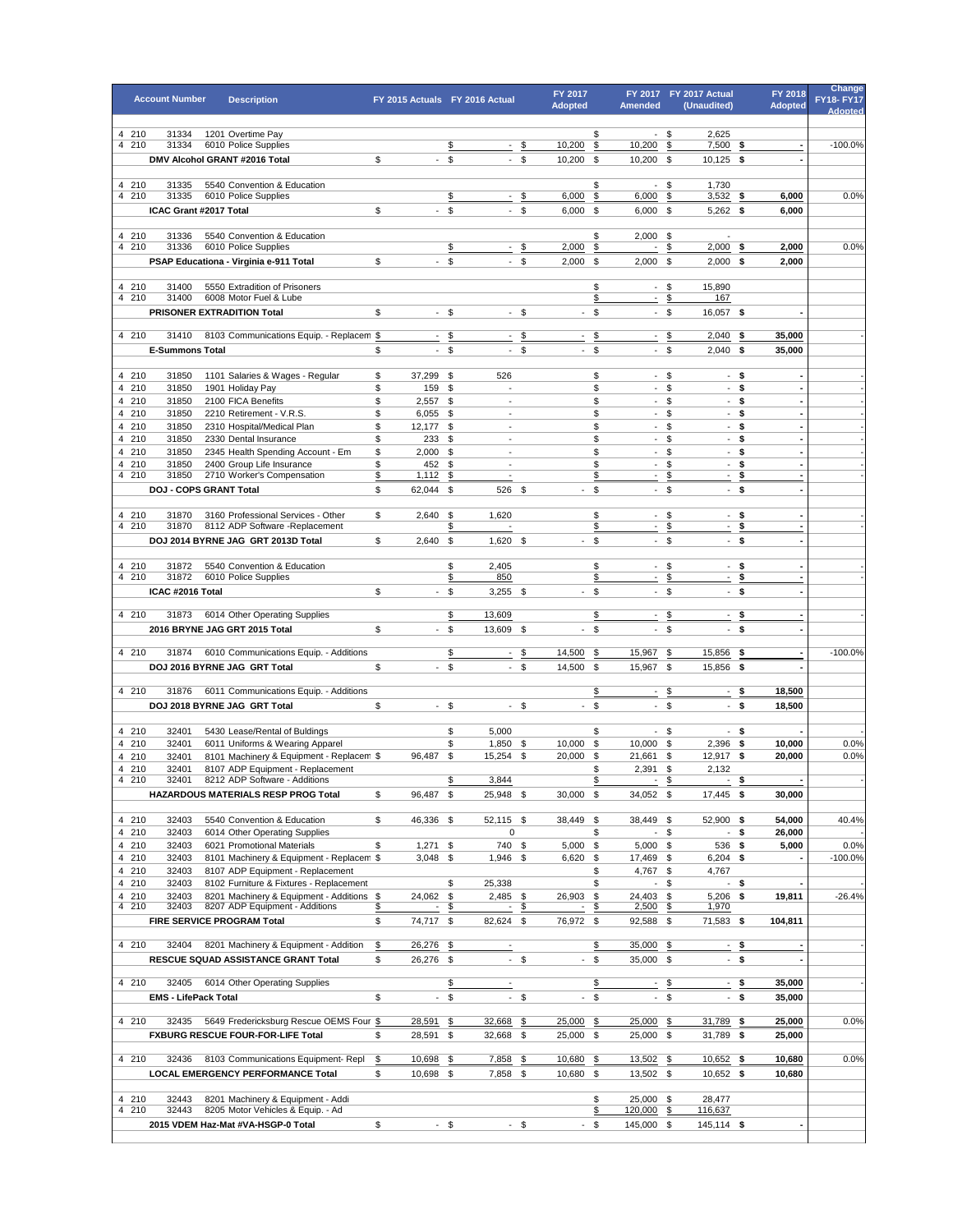|                | <b>Account Number</b> | <b>Description</b>                                                             |               |                  |          | FY 2015 Actuals FY 2016 Actual |               | FY 2017<br><b>Adopted</b> | <b>Amended</b>                 |                          | FY 2017 FY 2017 Actual<br>(Unaudited) | FY 2018<br><b>Adopted</b>       | Change<br><b>FY18-FY17</b> |
|----------------|-----------------------|--------------------------------------------------------------------------------|---------------|------------------|----------|--------------------------------|---------------|---------------------------|--------------------------------|--------------------------|---------------------------------------|---------------------------------|----------------------------|
| 4 210          | 32444                 | 8101 Machinery & Equipment - Repl                                              |               |                  |          |                                |               |                           | 60,000<br>\$                   | \$                       | 975                                   |                                 | <b>Adopted</b>             |
|                |                       | 2016 SHSP GRANT-#VA-HSGP- Total                                                | \$            |                  | - \$     |                                | - \$          | $-$ \$                    | 60,000 \$                      |                          | 975 \$                                | $\overline{\phantom{a}}$        |                            |
|                |                       |                                                                                |               |                  |          |                                |               |                           |                                |                          |                                       |                                 |                            |
| 4 210          | 32445                 | 8203 Communications Equip. - Addi                                              |               |                  |          |                                |               |                           | \$<br>68,473                   | \$                       | 68,473                                |                                 |                            |
|                |                       | 2016 VDEM DISPATCH GRANT-#VA Total                                             | \$            |                  | - \$     |                                | $-$ \$        | $-$ \$                    | 68,473                         | \$                       | 68,473 \$                             |                                 |                            |
| 4 210          | 32446                 | 8203 Communications Equip. - Addi                                              |               |                  |          |                                |               |                           | \$<br>76,614                   | \$                       |                                       |                                 |                            |
|                |                       |                                                                                | \$            |                  | - \$     |                                | - \$          | $-$ \$                    | 76,614                         | \$                       | - \$                                  |                                 |                            |
|                |                       | 2016 VDEM CAMERA GRANT-#VA-H Total                                             |               |                  |          |                                |               |                           |                                |                          |                                       |                                 |                            |
| 4 210          | 32447                 | 8201 Machinery & Equipment - Additions                                         |               |                  |          |                                |               |                           | \$<br>$\blacksquare$           | \$                       |                                       |                                 |                            |
|                |                       | FY18 STOP BLEED PROGRAM Total                                                  | \$            | $\sim$           | -\$      |                                | - \$          | $-$ \$                    | ÷.                             | \$                       | $\sim$                                | \$<br>÷.                        |                            |
|                |                       |                                                                                |               |                  |          |                                |               |                           |                                |                          |                                       |                                 |                            |
| 4 210          | 32448                 | 8101 Machinery & Equipment - Repl                                              |               |                  |          |                                |               |                           | \$<br>÷,                       | \$                       | $\sim$                                |                                 |                            |
|                |                       | 2015 SHSP GRANT #VA-HSHP-048 Total                                             | \$            | ÷.               | \$       | ÷.                             | \$            | \$<br>$\sim$              | ÷.                             | \$                       | $\sim$                                | \$                              |                            |
|                |                       |                                                                                |               |                  |          |                                |               |                           |                                |                          |                                       |                                 |                            |
| 4 210          | 43230                 | 3160 Profesional Services - Other                                              | \$            | 40,899           | \$       | ÷.                             |               |                           | \$<br>÷.                       | \$                       | $\overline{\phantom{a}}$              | \$                              |                            |
|                |                       | <b>BROWNFIELDS GRANT Total</b>                                                 | \$            | 40,899           | -\$      | $\sim$                         | \$            | \$                        | $\sim$                         | \$                       |                                       | \$                              |                            |
| 4 210          | 53521                 | 5694 United Way Special Events                                                 | \$            | 19,717           | \$       | 24,974                         |               | \$                        | $\overline{\phantom{a}}$       | \$                       | 26,531                                | 20,000<br>\$                    |                            |
|                |                       | <b>CONTRIBUTIONS - OTHER AGENCIES Total</b>                                    | \$            | 19,717           | \$       | 24,974 \$                      |               | \$<br>٠                   | $\sim$                         | \$                       | 26,531                                | \$<br>20,000                    |                            |
|                |                       |                                                                                |               |                  |          |                                |               |                           |                                |                          |                                       |                                 |                            |
| 4 210          | 71503                 | 3160 Professional Services - Other                                             | \$            | 8,938            | \$       | 6,197                          | -\$           | 9,600<br>\$               | 9,600                          | \$                       | 10,917 \$                             | 5,200                           | $-45.8%$                   |
| 4 210          | 71503                 | 3500 Printing & Binding                                                        |               |                  | \$       | $\overline{\phantom{a}}$       | \$            | \$<br>500                 | 500                            | \$                       | $\sim$                                | \$                              | $-100.0%$                  |
| 4 210          | 71503                 | 3600 Advertising                                                               | \$            | 16               | - \$     | $\blacksquare$                 | \$            | 100<br>\$                 | 100                            | \$                       | $\sim$                                | \$<br>٠                         | $-100.0%$                  |
| 4 210          | 71503                 | 5210 Postage & Postal Service                                                  |               |                  | \$       | ÷.                             | \$            | \$<br>500                 | 500                            | \$                       | $\sim$                                | \$                              | $-100.0%$                  |
| 4 210          | 71503                 | 5410 Lease/Rental of Equipment                                                 |               |                  | \$       | ٠                              |               |                           | \$<br>$\sim$                   | \$                       | $\sim$                                | 500<br>\$                       |                            |
| 4 210          | 71503                 | 5430 Lease/Rental of Buildings                                                 |               |                  | \$       | ä,                             |               |                           | \$<br>÷.                       | \$                       | $\sim$                                | \$<br>×                         |                            |
| 4 210          | 71503                 | 5530 Subsistence & Lodging                                                     |               |                  | \$       | ä,                             |               |                           | \$<br>ä,                       | \$                       | $\sim$                                | \$                              |                            |
| 4 210<br>4 210 | 71503                 | 5810 Dues & Association Memberships                                            |               |                  | \$       | ä,<br>$\sim$                   | \$            | \$<br>1,800               | 1,800<br>$\sim$                | \$                       | 175 \$<br>$\sim$                      | 1,800                           | 0.0%                       |
| 4 210          | 71503<br>71503        | 6002 Food & Food Service Supplies<br>6007 Repair & Maintenance Supplies        | \$<br>\$      | $(39)$ \$<br>223 |          |                                |               | \$                        | \$<br>$\sim$                   | \$<br>\$                 | $\omega$                              | \$<br>\$                        |                            |
| 4 210          | 71503                 | 6013 Educational & Recreational Supplie: \$                                    |               | 11,483           | \$<br>\$ | 14,133                         | -\$           | \$<br>8,500               | 8,500                          | \$                       | 1,335                                 | 12,000<br>\$                    | 41.2%                      |
| 4 210          | 71503                 | 6014 Other Operating Supplies                                                  | \$            | 733              | \$       |                                | \$            | 500<br>\$                 | 500                            | \$                       | 827                                   | \$<br>500                       | 0.0%                       |
|                |                       | SOAP BOX DERBY Total                                                           | \$            | 21,354           | -\$      | 20,330                         | \$            | 21,500 \$                 | 21,500                         | \$                       | $13,254$ \$                           | 20,000                          |                            |
|                |                       |                                                                                |               |                  |          |                                |               |                           |                                |                          |                                       |                                 |                            |
| 4 210          | 71507                 | 3160 Professional Services - Other                                             |               |                  | \$       | ÷.                             |               |                           | \$<br>$\sim$                   | \$                       | $\sim$                                | \$                              |                            |
| 4 210          | 71507                 | 6013 Educational & Recreational Supplies                                       |               |                  | \$       |                                |               |                           | \$<br>$\blacksquare$           | $\overline{\mathcal{E}}$ |                                       | \$                              |                            |
|                |                       | <b>FREJUS SPORTS EXCHANGE Total</b>                                            | \$            | $\sim$           | \$       | $\overline{\phantom{a}}$       | \$            | - \$                      | $\omega$                       | \$                       | $\sim$                                | \$                              |                            |
|                |                       |                                                                                |               |                  |          |                                |               |                           |                                |                          |                                       |                                 |                            |
| 4 210          | 71509                 | 1301 Salaries & Wages - Part Time                                              |               |                  | \$       | 2,305                          |               | \$                        | - \$                           |                          | $1,905$ \$                            | 2,500                           |                            |
| 4 210<br>4 210 | 71509<br>71509        | 2100 FICA Benefits                                                             |               |                  | \$       | 176<br>68                      |               | \$<br>\$                  | $\sim$<br>$\mathbf{r}$         | \$                       | 146<br>47S                            | -\$<br>٠                        |                            |
| 4 210          | 71509                 | 2710 Worker's Compensation<br>3160 Professional Services - Other               | \$            | 6,468            | \$<br>\$ | 2,851                          | -\$           | 6,500<br>\$               | 6,500                          | \$<br>\$                 | $\mathcal{L}_{\mathcal{A}}$           | \$                              | $-100.0%$                  |
| 4 210          | 71509                 | 3600 Advertising                                                               |               |                  | \$       | $\blacksquare$                 | \$            | \$<br>500                 | 500                            | \$                       | $\sim$                                | \$<br>500                       | 0.0%                       |
| 4 210          | 71509                 | 5410 Lease / Rental of Equipment                                               |               |                  | \$       | ٠                              |               |                           | \$<br>$\sim$                   | \$                       | $\sim$                                | \$                              |                            |
| 4210           | 71509                 | 6013 Educational & Recreational Supplie: \$                                    |               | 479              | \$       | $\overline{\phantom{a}}$       | \$            | \$<br>3,000               | 3,000                          | \$                       | $\overline{\phantom{a}}$              | \$<br>3,000                     | 0.0%                       |
|                |                       | <b>STARFIRE DRILL TEAM Total</b>                                               | \$            | 6,947            | \$       | 5,400                          | \$            | \$<br>10,000              | 10,000                         | \$                       | 2,098                                 | \$<br>6,000                     |                            |
|                |                       |                                                                                |               |                  |          |                                |               |                           |                                |                          |                                       |                                 |                            |
| 4 210          | 71511                 | 6003 Agricultural Supplies                                                     | \$            | 502              | \$       | 208                            |               |                           | \$<br>$\overline{\phantom{a}}$ | \$                       | 364                                   | 1,000<br>\$                     |                            |
|                |                       | <b>COSSEY PARK PROJECT Total</b>                                               | \$            | 502              | \$       | 208                            | - \$          | $-$ \$                    | $\sim$                         | \$                       | 364 \$                                | 1,000                           |                            |
|                |                       |                                                                                |               |                  |          |                                |               |                           | $\sim$                         |                          |                                       |                                 |                            |
| 4 210<br>4 210 | 71513<br>71513        | 3140 Professional Services - Engineering<br>3160 Professional Services - Other |               | 1,500            | \$<br>\$ | 2,600                          |               | \$                        | \$                             | \$<br>\$                 | $\sim$                                | \$                              |                            |
| 4 210          | 71513                 | 6007 Repair & Maintenance Supplie                                              |               |                  |          |                                |               | \$                        | - \$                           |                          | 382                                   |                                 |                            |
| 4 210          | 71513                 | 8102 Furniture & Fixtures - Repla                                              |               |                  |          |                                |               |                           | \$<br>21,604 \$                |                          | $\sim$                                |                                 |                            |
| 4 210          | 71513                 | 8113 Improv. & Betterments - Repl                                              | $\frac{1}{2}$ | $\sim$           | \$       | $\blacksquare$                 | \$            | $\blacksquare$<br>\$      |                                | \$                       | 21,138                                |                                 |                            |
|                |                       | FSPA LIQUIDATION - OLD MILL PARK Total                                         | \$            | $1,500$ \$       |          | $2,645$ \$                     |               | - \$                      | 21,604 \$                      |                          | 21,520 \$                             |                                 |                            |
|                |                       |                                                                                |               |                  |          |                                |               |                           |                                |                          |                                       |                                 |                            |
| 4 210          | 71515                 | 3160 Professional Services - Other                                             | \$            | $1,613$ \$       |          | 325 \$                         |               | 4,000 \$                  | 4,000 \$                       |                          | $3,600$ \$                            | 4,000                           | 0.0%                       |
| 4 210          | 71515                 | 6014 Other Operating Supplies                                                  | $\frac{1}{2}$ | 410              | \$       | 378                            | $\frac{1}{2}$ | 4,000<br>\$               | 4,000                          | \$                       | $1,074$ \$                            | 4,000                           | 0.0%                       |
|                |                       | <b>HURKAMP LUNCH Total</b>                                                     | \$            | $2,023$ \$       |          | 703 \$                         |               | $8,000$ \$                | 8,000 \$                       |                          | $4,674$ \$                            | 8,000                           |                            |
|                |                       |                                                                                | \$            |                  |          | 12,391 \$                      |               |                           | 18,000 \$                      |                          |                                       |                                 |                            |
| 4 210<br>4 210 | 71520<br>71520        | 1301 Salaries & Wages - Part Time<br>1401 Employee Bonus                       |               | 12,873 \$        | \$       | 1,000                          |               | 18,000 \$                 | \$<br>÷.                       | \$                       | $11,215$ \$<br>- \$                   | 18,700                          | 3.9%                       |
| 4 210          | 71520                 | 2100 FICA Benefits                                                             | \$            | 985 \$           |          | $1,024$ \$                     |               | $1,400$ \$                | $1,400$ \$                     |                          | 858 \$                                | 1,431                           | 2.2%                       |
| 4 210          | 71520                 | 2710 Worker's Compensation                                                     | \$            | $314$ \$         |          | 300 <sup>5</sup>               |               | 500<br>\$                 | 500 \$                         |                          | 279 \$                                | 500                             | 0.0%                       |
| 4 210          | 71520                 | 3160 Professional Services - Other                                             |               |                  | \$       | $2,690$ \$                     |               | 200 \$                    | 200 \$                         |                          | $1,435$ \$                            | 2,500                           | 1150.0%                    |
| 4 210          | 71520                 | 3600 Advertising                                                               | \$            | 1,652            | -\$      | $1,413$ \$                     |               | 1,000<br>\$               | $1,000$ \$                     |                          | 755 \$                                | 1,000                           | 0.0%                       |
| 4 210          | 71520                 | 6014 Other Operating Supplies                                                  | \$            | 3,685            | \$       | $5,497$ \$                     |               | 1,500<br>\$               | 1,500                          | \$                       | $2,680$ \$                            | 1,500                           | 0.0%                       |
|                |                       | <b>FARMER'S MARKET Total</b>                                                   | \$            | 19,509 \$        |          | 24,315 \$                      |               | 22,600 \$                 | 22,600 \$                      |                          | 17,222 \$                             | 25,631                          |                            |
|                |                       |                                                                                |               |                  |          |                                |               |                           |                                |                          |                                       |                                 |                            |
| 4 210          | 71521                 | 1301 Salaries & Wages - Part Time                                              |               |                  | \$       | 567                            |               |                           | \$<br>- \$                     |                          | - \$                                  | 12,000                          |                            |
| 4 210          | 71521                 | 3600 Advertising                                                               |               |                  | \$       | 1,139                          |               |                           | \$<br>$\sim$                   | \$                       | $\sim$                                | 1,000<br>\$                     |                            |
| 4 210<br>4 210 | 71521<br>71521        | 5540 Convention & Education<br>6013 Educational & Recreational Supplies        | \$            | 189              | \$<br>\$ | 665<br>2,761                   |               |                           | È.<br>\$<br>\$<br>18,478       | \$<br>\$                 | ÷.<br>188                             | \$<br>500<br>6,500<br><u>\$</u> |                            |
|                |                       |                                                                                |               |                  |          |                                |               |                           |                                |                          |                                       |                                 |                            |
|                |                       | NRPA OUT-OF-SCHOOL TIME Total                                                  | \$            | 189 \$           |          | $5,132$ \$                     |               | - \$                      | 18,478 \$                      |                          | 188 \$                                | 20,000                          |                            |
|                |                       |                                                                                |               |                  |          |                                |               |                           |                                |                          |                                       |                                 |                            |
| 4 210<br>4 210 | 71525<br>71525        | 1221 Special Overtime<br>6014 Other Operating Supplies                         |               |                  | \$<br>\$ | 3,624<br>612 \$                |               | 15,000<br>$\frac{1}{2}$   | \$<br>15,000 \$                | - \$                     | $8,921$ \$<br>$3,070$ \$              | 15,000                          | 0.0%                       |
|                |                       | <b>MIDNIGHT MADNESS Total</b>                                                  | \$            |                  | $-$ \$   | 4,236 \$                       |               | 15,000 \$                 | 15,000 \$                      |                          | $11,991$ \$                           | 15,000                          |                            |
|                |                       |                                                                                |               |                  |          |                                |               |                           |                                |                          |                                       |                                 |                            |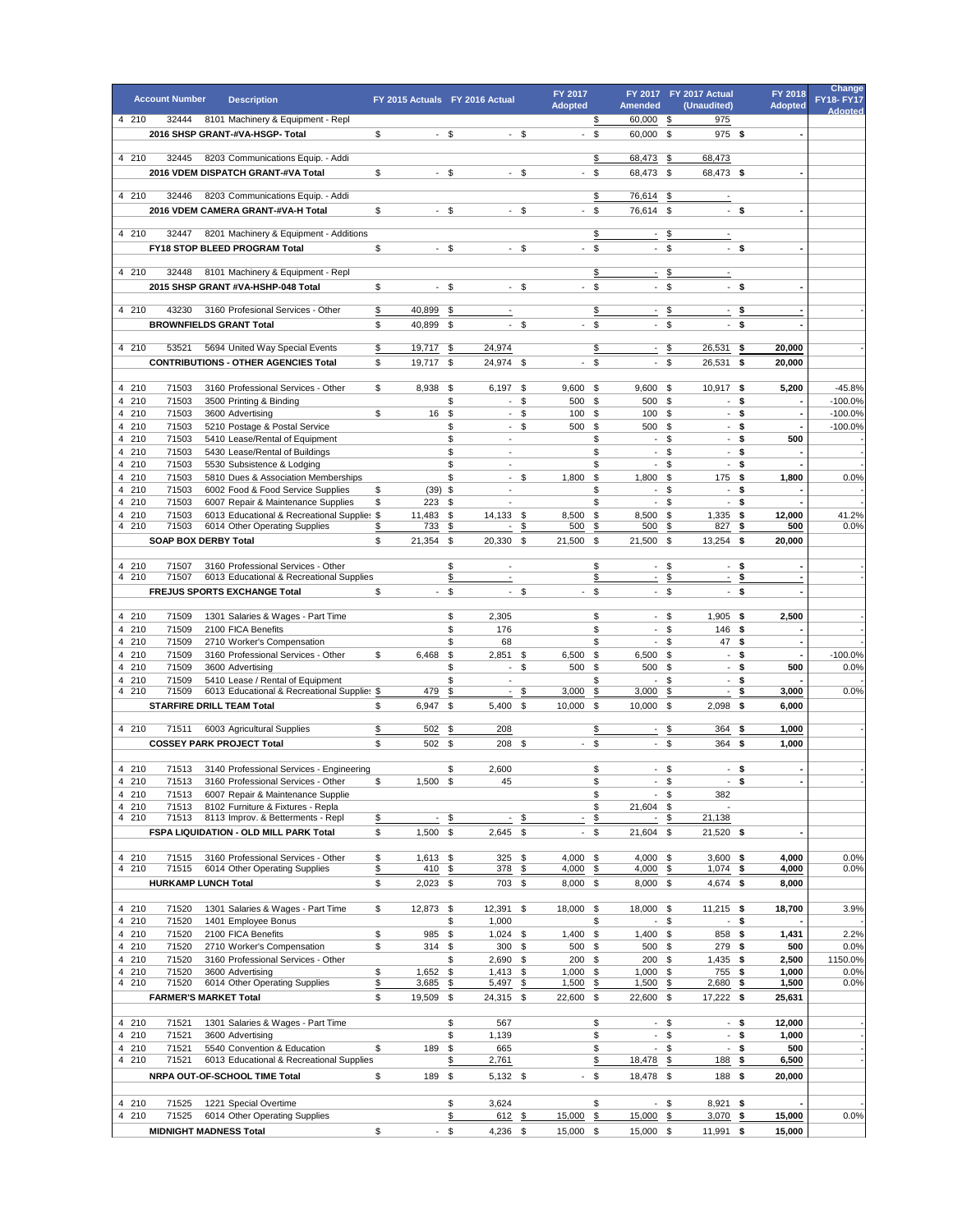|                | <b>Account Number</b>     | <b>Description</b>                                                           |                      |                 |                | FY 2015 Actuals FY 2016 Actual |               | FY 2017<br><b>Adopted</b> | <b>Amended</b>                    |                          | FY 2017 FY 2017 Actual<br>(Unaudited) | FY 2018<br><b>Adopted</b>      | Change<br><b>FY18-FY17</b> |
|----------------|---------------------------|------------------------------------------------------------------------------|----------------------|-----------------|----------------|--------------------------------|---------------|---------------------------|-----------------------------------|--------------------------|---------------------------------------|--------------------------------|----------------------------|
|                |                           |                                                                              |                      |                 |                |                                |               |                           |                                   |                          |                                       |                                | <b>Adopted</b>             |
| 4 210          | 72605                     | 3160 Professional Services - Other                                           | \$                   | 1,407 \$        |                | (800)                          |               |                           | \$                                | $-$ \$                   | $2,185$ \$                            | $\blacksquare$                 |                            |
| 4 210          | 72605                     | 3600 Advertising                                                             | \$                   | 596             | - \$           | ÷,                             |               |                           | \$<br>ä,                          | \$                       | $\sim$                                | \$                             |                            |
| 4 210          | 72605                     | 5130 Water Services                                                          | \$                   | 270             | - \$           | 226                            |               |                           | \$<br>÷.                          | \$                       | 361                                   | \$<br>$\overline{\phantom{a}}$ |                            |
| 4 210          | 72605                     | 6003 Agricultural Supplies                                                   |                      |                 | 0 <sup>5</sup> | 269                            |               |                           | \$<br>$\overline{\phantom{a}}$    | \$                       |                                       | $\mathbf 0$                    |                            |
| 4 210          | 72605                     | 8201 Machinery & Equipment                                                   | $\sqrt{\frac{2}{5}}$ | 379             | \$             | 8,995                          |               |                           | \$<br>$\blacksquare$              | \$                       | 30                                    | \$<br>$\overline{\phantom{a}}$ |                            |
|                | <b>WAR MEMORIAL Total</b> |                                                                              | \$                   | 2,652           | \$             | 8,690                          | -\$           | $\sim$                    | \$<br>$\blacksquare$              | \$                       | 2,576                                 | \$<br>$\overline{\phantom{a}}$ |                            |
| 4 210          | 72609                     | 3160 Professional Services - Other                                           | \$                   | 26,529          | \$             | 32,087                         | \$            | 40,000                    | $\overline{\mathbb{S}}$<br>40,000 | $\overline{\mathcal{S}}$ | 37,055                                | 40,000<br>\$                   | 0.0%                       |
|                |                           | <b>FREDERICKSBURG ARTS COMMISSION Total</b>                                  | \$                   | 26,529          | \$             | 32,087                         | \$            | 40.000                    | \$<br>40.000                      | \$                       | 37.055                                | \$<br>40,000                   |                            |
|                |                           |                                                                              |                      |                 |                |                                |               |                           |                                   |                          |                                       |                                |                            |
| 4 210          | 81201                     | 3310 Repairs & Maintenance                                                   |                      |                 | \$             | 4,454                          |               |                           | \$<br>$\sim$                      | \$                       | - \$                                  |                                |                            |
| 4 210          | 81201                     | 5230 Telecommunication                                                       | \$                   | 129             | \$             | ÷,                             |               |                           | \$<br>$\omega$                    | \$                       | $\sim$                                | \$<br>÷.                       |                            |
| 4 210          | 81201                     | 6014 Other Operating Supplies                                                |                      |                 | \$             | ä,                             |               |                           | \$<br>ä,                          | \$                       | $\omega$                              | \$<br>200                      |                            |
| 4 210          | 81201                     | 8101 Machinery & Equipment - Replacem \$                                     |                      | 89,100          | \$             | ä,                             |               |                           | \$<br>÷.                          | \$                       | $\sim$                                | \$<br>40,000                   |                            |
| 4 210          | 81201                     | 8203 Communications Equip. - Additions                                       |                      |                 | S              | 885                            |               |                           | \$<br>60,000                      | \$                       | 47,928                                | \$                             |                            |
|                | <b>PEG ACCESS Total</b>   |                                                                              | \$                   | 89,229          | \$             | 5,339                          | \$            | ÷.                        | \$<br>60,000                      | \$                       | 47,928                                | \$<br>40,200                   |                            |
| 4 210          | 81203                     | 1101 Salaries & Wages - Regular                                              | \$                   | 53,979          | -\$            | 37,995                         | \$            | 47,757                    | \$<br>47,757                      | \$                       | 47,940                                | \$<br>54,255                   | 13.6%                      |
| 4 210          | 81203                     | 2100 FICA Benefits                                                           | \$                   | 4,090           | \$             | 2,883                          | $\mathfrak s$ | 3,655                     | \$<br>3,655                       | \$                       | $3,635$ \$                            | 4,151                          | 13.6%                      |
| 4 210          | 81203                     | 1401 Employee Bonus                                                          |                      |                 | \$             | 1,000                          |               |                           | \$<br>$\bar{\phantom{a}}$         | \$                       | $\sim$                                | \$                             |                            |
| 4 210          | 81203                     | 2210 Retirement V.R.S.                                                       | \$                   | 8,535           | -\$            | 5,829                          | \$            | 5,995                     | \$<br>5,995                       | \$                       | 5,392                                 | \$<br>6,809                    | 13.6%                      |
| 4 210          | 81203                     | 2220 Retirement - Other                                                      |                      |                 | \$             | 390                            |               |                           | \$<br>$\sim$                      | \$                       | 597                                   | \$                             |                            |
| 4 210          | 81203                     | 2310 Hospital/Medical Plan                                                   | \$                   | 7,199           | \$             | 6,239                          | \$            | 14,400                    | \$<br>14,400                      | \$                       | $8,646$ \$                            | 6,000                          | $-58.3%$                   |
| 4 210          | 81203                     | 2330 Dental Insurance                                                        | \$                   | 254             | \$             | 212                            | \$            | 263                       | \$<br>263                         | \$                       | 254                                   | 300<br>\$                      | 14.1%                      |
| 4 210          | 81203                     | 2400 Group Life Insurance                                                    | \$                   | 637             | $\sqrt{2}$     | 464                            | -\$           | 625                       | \$<br>625                         | \$                       | 625                                   | \$<br>711                      | 13.7%                      |
| 4 210          | 81203                     | 2410 Long Term Disability                                                    |                      |                 | \$             | 230                            |               |                           | \$<br>$\sim$                      | \$                       | 282                                   | \$                             |                            |
| 4 210          | 81203                     | 2710 Worker's Compensation                                                   | \$                   | 59              | -\$            | 34S                            |               | 75                        | \$<br>75                          | \$                       | 43 \$                                 | 75                             | 0.0%                       |
| 4 210<br>4 210 | 81203                     | 3150 Professional Services - Legal<br>3160 Professional Services - Other     | \$<br>\$             | 6,814<br>10.423 | \$             | 5,673                          | - \$          | 7,420                     | \$<br>7,420                       | \$                       | 2,581                                 | 6,200<br>\$<br>8,300           | $-16.4%$<br>$-25.2%$       |
| 4 210          | 81203<br>81203            | 3170 Construction Contracts                                                  | \$                   | 92,855          | \$<br>-\$      | 7,918<br>70,675                | -\$<br>- \$   | 11,100<br>63,500          | \$<br>11,100<br>\$<br>63,500      | \$<br>\$                 | 4,050<br>39,428 \$                    | \$<br>67,000                   | 5.5%                       |
| 4 210          | 81203                     | 3500 Printing & Binding                                                      |                      |                 | \$             | $\frac{1}{2}$                  | \$            | 225                       | \$<br>225                         | \$                       | $\sim$                                | \$<br>225                      | 0.0%                       |
| 4 210          | 81203                     | 3600 Advertising                                                             | \$                   | 404             | \$             | 1,137                          | -\$           | 800                       | \$<br>800                         | \$                       | 606                                   | \$<br>800                      | 0.0%                       |
| 4 210          | 81203                     | 5210 Postage & Postal Service                                                |                      |                 | \$             | $\blacksquare$                 | \$            | 170                       | \$<br>170                         | \$                       | $\sim$                                | 170<br>\$                      | 0.0%                       |
| 4 210          | 81203                     | 5510 Mileage                                                                 |                      |                 | \$             | $\blacksquare$                 | \$            | 100                       | \$<br>100                         | \$                       | $\sim$                                | \$<br>100                      | 0.0%                       |
| 4 210          | 81203                     | 5520 Fares                                                                   |                      |                 | \$             | ÷.                             | \$            | 110                       | \$<br>110                         | \$                       | $\mathcal{L}_{\mathcal{A}}$           | \$<br>110                      | 0.0%                       |
| 4 210          | 81203                     | 5530 Subsistence & Lodging                                                   |                      |                 | \$             | 297                            | - \$          | 170                       | \$<br>170                         | \$                       | $\sim$                                | \$<br>170                      | 0.0%                       |
| 4 210          | 81203                     | 5540 Convention & Education                                                  | \$                   | 203             | \$             | ä,                             | \$            | 255                       | \$<br>255                         | \$                       | $\sim$                                | \$                             | $-100.0%$                  |
| 4 210          | 81203                     | 5653 Rappahannock Legal Services                                             | \$                   | 11,200          | \$             | 11,200                         | -\$           | 9,200                     | \$<br>9,200                       | \$                       | 8,373                                 | 8,400<br>- \$                  | $-8.7%$                    |
| 4 210          | 81203                     | 5675 Virginia Housing Coalition                                              | \$                   | 3,861           | \$             | 5,725                          | -\$           | 7,500                     | \$<br>7,500                       | \$                       | 7,500                                 | 7,500<br>\$                    | 0.0%                       |
| 4 210          | 81203                     | 5678 Food Relief Clearinghouse                                               | \$                   | 1,700           | \$             | 1,800                          | \$            | 1,800                     | \$<br>1,800                       | \$                       | 1,800                                 | 1,800<br>\$                    | 0.0%                       |
| 4 210          | 81203                     | 5679 FAHASS                                                                  | \$                   | 4,249           | \$             | 4,069                          | -\$           | 5,500                     | \$<br>5,500                       | \$                       | 5,368                                 | 5,500<br>\$                    | 0.0%                       |
| 4 210<br>4 210 | 81203<br>81203            | 5685 Removal of Architectural Barriers<br>6001 Office Supplies               |                      |                 | \$<br>\$       | 8,752<br>٠                     | \$<br>\$      | 8,000<br>250              | \$<br>8,000<br>\$<br>250          | \$<br>\$                 | 18,735 \$<br>$\sim$                   | 9,000<br>\$<br>250             | 12.5%<br>0.0%              |
| 4 210          | 81203                     | 8214 Purchase of Land                                                        |                      |                 | \$             | 15,000                         | \$            | 12,000                    | \$<br>12,000                      | \$                       | $\overline{\phantom{a}}$              | 12,000<br>\$                   | 0.0%                       |
|                | <b>CDBG Total</b>         |                                                                              | \$                   | 206,462         | \$             | 187,522 \$                     |               | 200,870                   | \$<br>200,870                     | - \$                     | 155,855 \$                            | 199,825                        |                            |
|                |                           |                                                                              |                      |                 |                |                                |               |                           |                                   |                          |                                       |                                |                            |
| 4 210          | 81230                     | 3160 Professional Services - Other                                           | \$                   | 20,650          | \$             | 4,350                          |               |                           | \$<br>÷,                          | \$                       | $\overline{\phantom{a}}$              | \$                             |                            |
|                |                           | <b>Historic Preservation Grant Total</b>                                     | \$                   | 20,650          | -\$            | 4,350                          | -\$           | $-$ \$                    | $\omega$                          | \$                       | $\blacksquare$                        | \$<br>٠                        |                            |
|                |                           |                                                                              |                      |                 |                |                                |               |                           |                                   |                          |                                       |                                |                            |
| 4210           | 81231                     | 3160 Professional Services - Other                                           |                      |                 |                |                                |               |                           | \$<br>$\sim$                      | \$                       | $\overline{\phantom{a}}$              | \$<br>20,000                   |                            |
|                | 81231 Total               |                                                                              | \$                   |                 | $-$ \$         |                                | $-$ \$        | $-$ \$                    | $\mathcal{L}_{\mathcal{A}}$       | \$                       | $\sim$                                | \$<br>20,000                   |                            |
| 4 210          | 81607                     | 5643 Other Payments to Civic Org.                                            | \$                   | 5,000           | \$             | 6,000                          | \$            | 6,000                     | \$<br>6,000                       | \$                       | $4,243$ \$                            | 5,000                          | $-16.7%$                   |
|                |                           | <b>COMMUNITY DEVELOPMENT BLOCK Total</b>                                     | \$                   | $5,000$ \$      |                | 6,000                          | \$            | $6,000$ \$                | 6,000                             | \$                       | $4,243$ \$                            | 5,000                          |                            |
|                |                           |                                                                              |                      |                 |                |                                |               |                           |                                   |                          |                                       |                                |                            |
| 4 210          | 81608                     | 1301 Salaries & Wages - Part Time                                            |                      |                 | \$             | ÷,                             |               |                           | \$                                | - \$                     | $-$ \$                                |                                |                            |
| 4 210          | 81608                     | 2100 FICA Benefits                                                           |                      |                 | \$             | ÷.                             |               |                           | \$<br>$\omega$                    | \$                       | - \$                                  |                                |                            |
| 4 210          | 81608                     | 3160 Professional Services - Other                                           | \$                   | 31,803          | \$             | $\overline{\phantom{a}}$       | \$            | 38,000                    | \$<br>38,000                      | \$                       | 8,429 \$                              | 5,000                          | $-86.8%$                   |
| 4 210          | 81608                     | 3500 Printing & Binding                                                      | \$                   | 500             | \$             | ÷.                             | \$            | 500                       | \$<br>500                         | \$                       | - \$                                  |                                | $-100.0%$                  |
| 4 210          | 81608                     | 5210 Postage & Postal Service                                                |                      |                 | \$             | ä,                             |               |                           | \$<br>$\overline{\phantom{a}}$    | \$                       | $-$ \$                                | $\overline{\phantom{a}}$       |                            |
| 4 210          | 81608                     | 5410 Lease/Rental of Equipment                                               |                      |                 | \$             | $\overline{\phantom{a}}$       | \$            | 10,000                    | \$<br>$7,000$ \$                  |                          | - \$                                  |                                | $-100.0%$                  |
| 4 210          | 81608                     | 5430 Lease/Rental of Buildings                                               |                      |                 | \$             | $\blacksquare$                 |               |                           | \$<br>$\tau_{\rm{L}}$             | \$                       | $\sim$                                | \$<br>$\overline{\phantom{a}}$ |                            |
| 4 210          | 81608                     | 5530 Subsistence & Lodging                                                   |                      |                 | \$             | ÷,                             |               |                           | \$<br>$\blacksquare$              | \$                       | $\sim$                                | \$<br>÷                        |                            |
| 4 210          | 81608                     | 5540 Convention & Education                                                  |                      |                 | \$             | ä,                             |               |                           | \$<br>$\omega$                    | \$                       | $\mathcal{L}_{\mathcal{A}}$           | \$<br>٠                        |                            |
| 4 210          | 81608                     | 5810 Dues & Association Memberships                                          |                      |                 | \$             | $\frac{1}{2}$<br>ä,            |               |                           | \$<br>$\blacksquare$              | \$                       | $\sim$                                | \$                             |                            |
| 4 210<br>4 210 | 81608<br>81608            | 6013 Educational & Recreational Supplies \$<br>6014 Other Operating Supplies |                      | 619             | \$<br>\$       | $\blacksquare$                 | \$            | 1,000                     | \$<br>$3,000$ \$<br>\$<br>1,000   | -\$                      | $6,424$ \$<br>345 \$                  | 5,000                          | $-100.0%$                  |
| 4 210          | 81608                     | 6021 Promotional Materials                                                   |                      |                 | \$             | ÷                              | \$            | 500                       | \$<br>500                         | \$                       | 678 \$                                |                                | $-100.0%$                  |
|                |                           | FIRST NIGHT CELEBRATION Total                                                | \$                   | 32,922 \$       |                |                                | - \$          | 50,000 \$                 | 50,000 \$                         |                          | 15,876 \$                             | 10,000                         |                            |
|                |                           |                                                                              |                      |                 |                |                                |               |                           |                                   |                          |                                       |                                |                            |
| 4 210          | 81610                     | 1301 Salaries & Wages - Part Time                                            |                      |                 | \$             | 2,500                          |               |                           | \$<br>$\omega$                    | \$                       | - \$                                  |                                |                            |
| 4 210          | 81610                     | 6013 Educational & Recreational Supplies                                     |                      |                 | \$             | 500                            |               |                           | \$<br>$\blacksquare$              | \$                       | $\blacksquare$                        | \$<br>÷,                       |                            |
|                |                           | 2016 DEQ MWEE GRANTS Total                                                   | \$                   |                 | $-$ \$         | $3,000$ \$                     |               | - \$                      |                                   | $-$ \$                   | $-$ \$                                |                                |                            |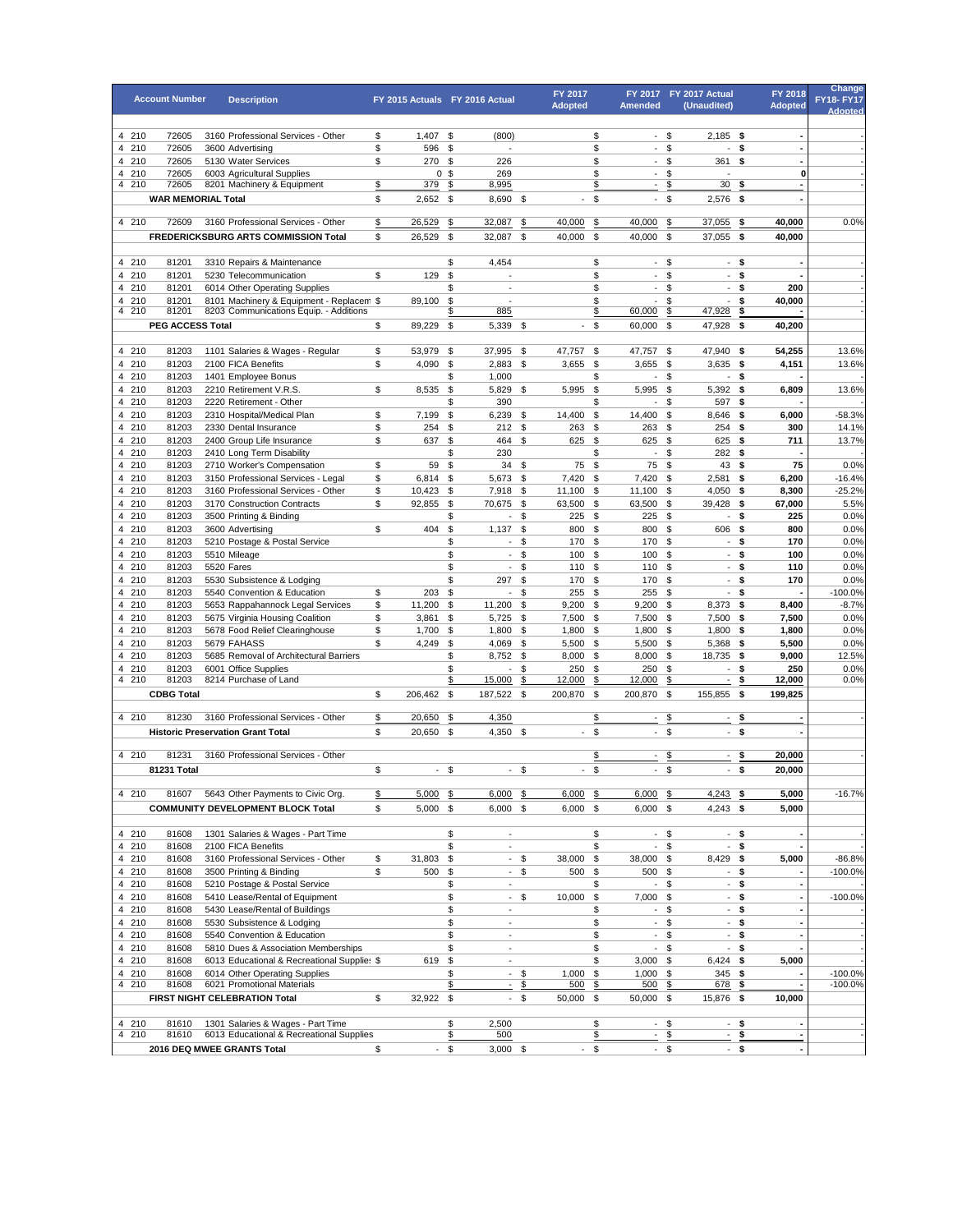|        |                                     | <b>Account Number</b> | <b>Description</b>                      |         | FY 2015 Actuals |         | FY 2016 Actual           |         | <b>FY 2017</b><br><b>Adopted</b> |         | FY 2017<br><b>Amended</b> |         | FY 2017 Actual<br>(Unaudited) |         | FY 2018<br><b>Adopted</b> | <b>Change</b><br><b>FY18-FY17</b><br>Adopted |
|--------|-------------------------------------|-----------------------|-----------------------------------------|---------|-----------------|---------|--------------------------|---------|----------------------------------|---------|---------------------------|---------|-------------------------------|---------|---------------------------|----------------------------------------------|
|        |                                     |                       |                                         |         |                 |         |                          |         |                                  |         |                           |         |                               |         |                           |                                              |
| 4 210  |                                     | 81617                 | 3160 Professional Services - Other      | \$      | 8,300           | - \$    | 29,547                   | S.      | 18,000                           | S       | 28,000                    | \$      | 18,458 \$                     |         | 18,000                    | 0.0%                                         |
| 4 210  |                                     | 81617                 | 3500 Printing & Binding                 | \$      | 606             | - \$    | 527                      | - \$    | 23,000                           | -S      | 23,000                    | S.      | 1,560                         | - \$    | 23,000                    | 0.0%                                         |
| 4 210  |                                     | 81617                 | 3600 Advertising                        | \$      | 41,013          | - \$    | 66,158 \$                |         | 55,533                           | - \$    | 63,633                    | \$.     | 87,453                        | - \$    | 55,533                    | 0.0%                                         |
| 4 210  |                                     | 81617                 | 5210 Postage & Postal Service           | \$.     | 705             | -S      | $(618)$ \$               |         | 5,000                            | S.      | 5,000                     | \$      | 68                            | \$.     | 5,000                     | 0.0%                                         |
| 4 210  |                                     | 81617                 | 5540 Convention & Education             | \$      | 38,077          | - \$    | 41,671                   | - \$    | 33,914                           | S.      | 33,914                    | \$      | 38,653                        | \$      | 33,914                    | 0.0%                                         |
| 4 210  |                                     | 81617                 | 5560 Visitor Accommodations             | \$      | 3,178           | - \$    | 2,831                    | \$      | 4,000                            | \$      | 34,000                    | S       | 27,428                        | - \$    | 4.000                     | 0.0%                                         |
| 4 210  |                                     | 81617                 | 5810 Dues & Association Memberships     | \$      | 5.287           | - \$    | 4,381                    | \$      | 7.153                            | S       | 7,153                     | S       | 7,107                         | \$      | 7,153                     | 0.0%                                         |
| 4 210  |                                     | 81617                 | 6021 Promotional Materials              | \$      | 9,818           | \$      | 2,794                    |         | 3,400                            | \$      | 3,400                     | S       | 8,676                         | \$      | 3,400                     | 0.0%                                         |
|        | <b>REGIONAL GROUP TOURISM Total</b> |                       | \$                                      | 106,984 | - \$            | 147,291 | \$                       | 150.000 | S                                | 198,100 | S                         | 189,403 | - \$                          | 150,000 |                           |                                              |
|        |                                     |                       |                                         |         |                 |         |                          |         |                                  |         |                           |         |                               |         |                           |                                              |
| 4 210  |                                     | 81622                 | 3160 Professional Services - Other      | \$      | 162.727         | - \$    | 207,706 \$               |         | 150,000 \$                       |         | 150,000                   | \$      | 167.701 \$                    |         | 150.000                   | 0.0%                                         |
| 4 210  |                                     | 81622                 | 3500 Printing & Binding                 | \$      | 32,955          | - \$    | 21,486 \$                |         | 38,000                           | S       | 38,000                    | S       | 21,664 \$                     |         | 38,000                    | 0.0%                                         |
| 4 210  |                                     | 81622                 | 3600 Advertising                        | \$      | 194,428         | -S      | 162,215                  | Ŝ.      | 160,000                          | \$.     | 160,000                   | S       | 165,075                       | \$      | 160.000                   | 0.0%                                         |
| 4 210  |                                     | 81622                 | 5210 Postage & Postal Service           | \$      | 10,000          | \$      | 5,000                    | \$      | 15,000                           | \$      | 15,000                    | S       | 5,000                         | \$      | 15,000                    | 0.0%                                         |
|        |                                     |                       | <b>REGIONAL TOURISM MARKETING Total</b> | \$      | 400,110 \$      |         | 396,407 \$               |         | 363,000                          | - \$    | 363,000                   | \$      | 359,440                       | - \$    | 363,000                   |                                              |
|        |                                     |                       |                                         |         |                 |         |                          |         |                                  |         |                           |         |                               |         |                           |                                              |
| 4, 210 |                                     | 99220                 | 9910 Miscellaneous Grants               |         |                 | \$      |                          |         |                                  | S.      |                           | S       |                               | s       | 25,000                    |                                              |
|        | <b>Placeholder for Grants Total</b> |                       |                                         |         | $\overline{a}$  | \$      | $\overline{\phantom{a}}$ | \$.     | ٠                                | \$.     |                           | \$      |                               | \$      | 25.000                    |                                              |
|        |                                     |                       |                                         |         |                 |         |                          |         |                                  |         |                           |         |                               |         |                           |                                              |
|        |                                     | <b>Grand Total</b>    |                                         |         | 1,538,268       | \$      | 1.331.857                | -S      | 1.352.053                        | - \$    | 1,942,615                 | \$      | 1,580,151                     | \$      | 1,525,328                 |                                              |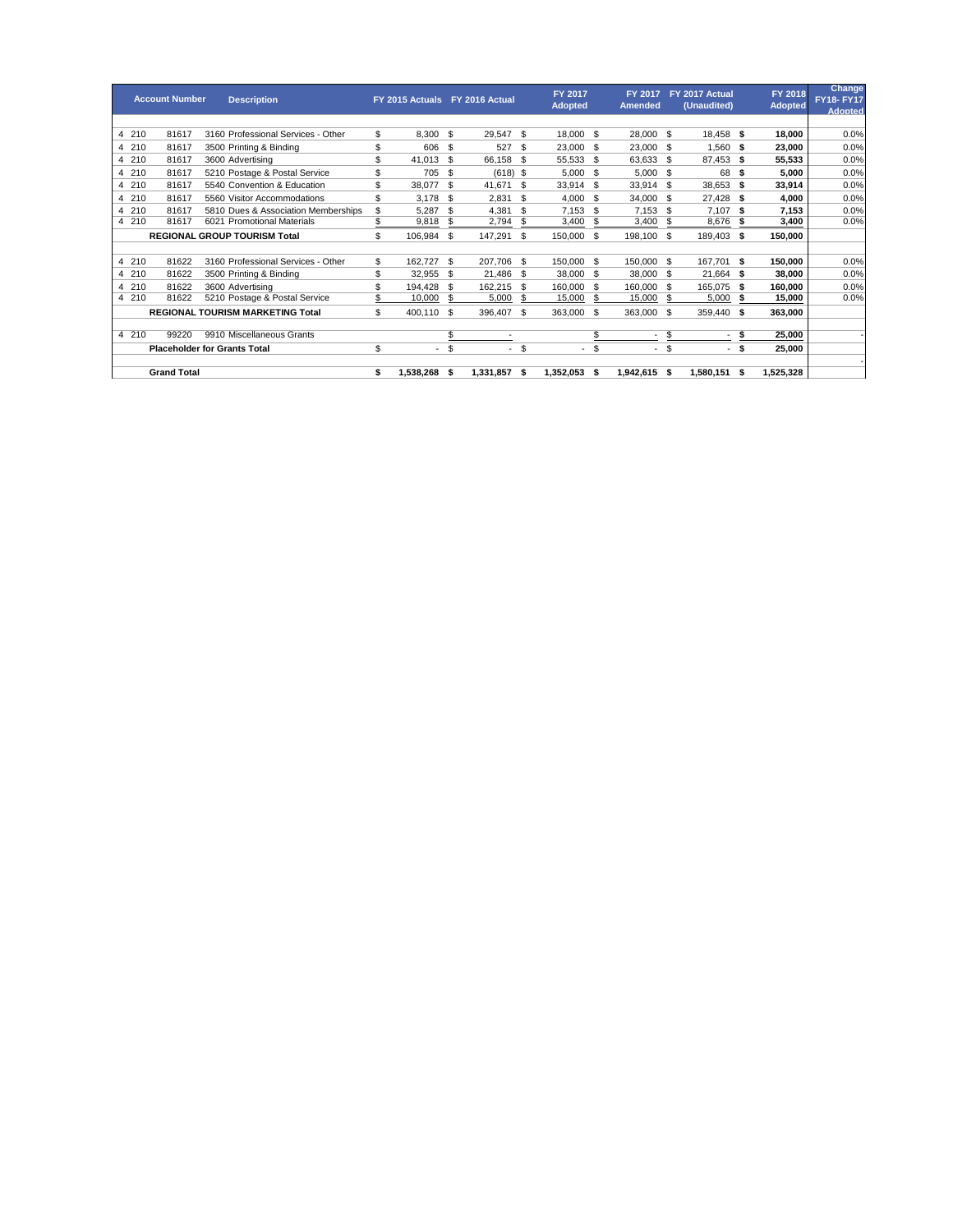|                   | <b>Account Number</b>        | <b>Description</b>                          |                 |                |                          | FY 2015 Actuals FY 2016 Actual |                          | FY 2017<br><b>Adopted</b>          | <b>Amended</b>              |                         | FY 2017 FY 2017 Actual<br>(Unaudited) | FY 2018<br><b>Adopted</b> | Change<br><b>FY18-FY17</b><br><b>Adopted</b> |
|-------------------|------------------------------|---------------------------------------------|-----------------|----------------|--------------------------|--------------------------------|--------------------------|------------------------------------|-----------------------------|-------------------------|---------------------------------------|---------------------------|----------------------------------------------|
|                   |                              | <b>Regional Transportation Fund</b>         |                 |                |                          |                                |                          |                                    |                             |                         |                                       |                           |                                              |
| 4 222             | 81602                        | 1301 Salaries & Wages - Part Time           | \$              | 5,340 \$       |                          | $\blacksquare$                 | \$                       | $-$ \$                             | - \$                        |                         | $\overline{\phantom{a}}$              |                           |                                              |
| 4 222             | 81602                        | 2100 FICA Benefits                          | \$              | 418 \$         |                          | ÷.                             | \$                       | $-$ \$                             | $\mathcal{L}^{\pm}$         | \$                      | ÷.                                    |                           |                                              |
| 4 222             | 81602                        | 2710 Worker's Compensation                  | \$              | 134 \$         |                          | $\blacksquare$                 | \$                       | $-$ \$                             | $\mathcal{L}_{\mathcal{A}}$ | -\$                     | $\ddot{\phantom{1}}$                  |                           |                                              |
| 4 222             | 81602                        | 2810 Clothing Allowance                     | \$              | 125S           |                          | $\blacksquare$                 | -S                       | $-$ \$                             | - \$                        |                         | $\sim$                                |                           |                                              |
| 4 222             | 81602                        | 3310 Repairs & Maintenance                  | \$              | $6,143$ \$     |                          | $\blacksquare$                 | <b>S</b>                 | $-$ \$                             | $\sim$                      | $\mathbf{s}$            | $\sim$                                |                           |                                              |
| 4 222             | 81602                        | 5110 Electrical Services                    | \$              | $9,105$ \$     |                          | $\blacksquare$                 | <b>S</b>                 | $-$ \$                             | $\blacksquare$              | <b>S</b>                | $\ddot{\phantom{1}}$                  |                           |                                              |
| 4 222             | 81602                        | 5230 Telecommunication                      | \$              | $1,135$ \$     |                          | $\blacksquare$                 | \$                       | $-$ \$                             | $\sim$                      | <b>S</b>                | $\sim$                                |                           |                                              |
| $4\overline{222}$ | 81602                        | 6007 Repair & Maintenance Supplies          | \$              | 7,516          | $\overline{\mathcal{S}}$ | $\blacksquare$                 | $\overline{\mathcal{S}}$ | $\overline{\mathcal{S}}$<br>$\sim$ | $\sim$                      | s                       | $\blacksquare$                        |                           |                                              |
|                   |                              |                                             |                 |                |                          |                                |                          |                                    |                             |                         |                                       |                           |                                              |
|                   |                              |                                             | \$              | 29,916 \$      |                          |                                | - \$                     | $\blacksquare$                     |                             |                         |                                       | \$                        |                                              |
|                   |                              | <b>Forfetied Asset Program Sharing Fund</b> |                 |                |                          |                                |                          |                                    |                             |                         |                                       |                           |                                              |
| 4 223             | 22300                        | 5510 Mileage                                |                 |                | \$                       | 864                            |                          |                                    |                             |                         |                                       |                           |                                              |
| 4 2 2 3           | 22300                        | 5530 Subsistence & Lodging                  |                 |                | \$                       | 2,190                          |                          | \$                                 | 17,809                      |                         |                                       |                           |                                              |
| 4 223             | 22300                        | 5540 Convention & Education                 |                 |                | \$                       | 900                            |                          | \$                                 | 9,100                       |                         |                                       |                           |                                              |
| 4 223             | 22300                        | 6001 Office Supplies                        |                 |                |                          |                                |                          | \$                                 | 5,000                       |                         |                                       |                           |                                              |
| 4 2 2 3           | 22300                        | 6014 Other Operating Supplies               |                 |                | \$                       | 2.372                          |                          | \$                                 | $2,628$ \$                  |                         | 1.395                                 |                           |                                              |
| 4 223             | 22300                        | 8207 ADP Equipment - Additions              |                 |                |                          |                                |                          | \$                                 | 2,015                       |                         |                                       |                           |                                              |
| 4 223             | 31200                        | 3160 Professional Services - Other          |                 |                |                          |                                |                          | \$                                 | $3,200$ \$                  |                         | 3,199                                 |                           |                                              |
| 4 2 2 3           | 31200                        | 5530 Subsistence & Lodging                  |                 |                |                          |                                |                          | \$                                 | 4,220                       | \$                      | 1,674                                 |                           |                                              |
| 4 223             | 31200                        | 5540 Convention & Education                 |                 |                | \$                       | 9,010                          |                          | \$                                 | 8,663 \$                    |                         | 8,464                                 |                           |                                              |
| 4 2 2 3           | 31200                        | 6010 Police Supplies                        |                 |                | \$                       | 10,044                         |                          | \$                                 | 40.000 \$                   |                         | 1,979                                 |                           |                                              |
| 4 223             | 31200                        | 8107 ADP Equipment - Replacement            |                 |                | \$                       | (3,503)                        |                          |                                    |                             |                         |                                       |                           |                                              |
| 4 223             | 31200                        | 8207 ADP Equipment - Addition               |                 |                | \$                       | 3.806                          |                          | \$                                 | 4,000                       |                         |                                       |                           |                                              |
| $4\overline{223}$ | 31200                        | 8212 ADP Software - Addition                |                 |                | s                        | 150                            |                          | s                                  | ä,                          | $\overline{\mathbb{S}}$ | $\overline{a}$                        |                           |                                              |
| 4 2 2 3           | 31202                        | 5540 Convention & Education                 |                 |                |                          |                                |                          | \$                                 | $1,218$ \$                  |                         | $\sim$                                |                           |                                              |
| 4 2 2 3           | 31203                        | 6010 Police Supplies                        |                 |                | \$                       | 1,091                          |                          |                                    |                             |                         |                                       |                           |                                              |
| 4 223             | 31210                        | 3320 Maintenance Service Contract           |                 |                | $\overline{\mathbb{S}}$  | 476                            |                          |                                    |                             |                         |                                       |                           |                                              |
| 4 223             | 31210                        | 5540 Convention & Education                 |                 |                | $\overline{\mathbb{S}}$  | 2,910                          |                          |                                    |                             |                         |                                       |                           |                                              |
| 4 2 2 3           | 31210                        | 6010 Police Supplies                        |                 |                | \$                       | 500                            |                          | \$                                 | $\blacksquare$              | \$                      |                                       |                           |                                              |
|                   |                              |                                             |                 |                |                          |                                |                          |                                    |                             |                         |                                       |                           |                                              |
|                   |                              |                                             | \$              |                | - \$                     | 30,810 \$                      |                          | - \$                               | 97,853 \$                   |                         | 16,711 \$                             |                           |                                              |
|                   | <b>Blight Abatement Fund</b> |                                             |                 |                |                          |                                |                          |                                    |                             |                         |                                       |                           |                                              |
| 4 228             | 34105                        | 3140 Professional Services - Engrineering   |                 |                | \$                       | 600                            |                          | S.                                 | - \$                        |                         | ÷                                     |                           |                                              |
| 4 228             | 34105                        | 3165 Contractual Services                   | \$              | 6,505          | \$                       | $3,625$ \$                     |                          | \$<br>20,000                       | 20,000 \$                   |                         | 19,320 \$                             | 20,000                    | 0.0%                                         |
| 4 2 2 8           | 34105                        | 3170 Construction Contracts                 | $\overline{\$}$ | $\blacksquare$ | $\overline{\mathbb{S}}$  | 4,850                          | $\overline{\mathbb{S}}$  | s<br>75,000                        | 75,000                      | $\overline{\mathbb{S}}$ | 3,000                                 | \$<br>75,000              | 0.0%                                         |
|                   |                              |                                             |                 |                |                          |                                |                          |                                    |                             |                         |                                       |                           |                                              |
|                   |                              |                                             | \$              | 6.505 S        |                          | 9.075                          | - \$                     | 95.000 \$                          | 95.000                      | Ŝ.                      | 22.320                                | \$<br>95.000              | 0.0%                                         |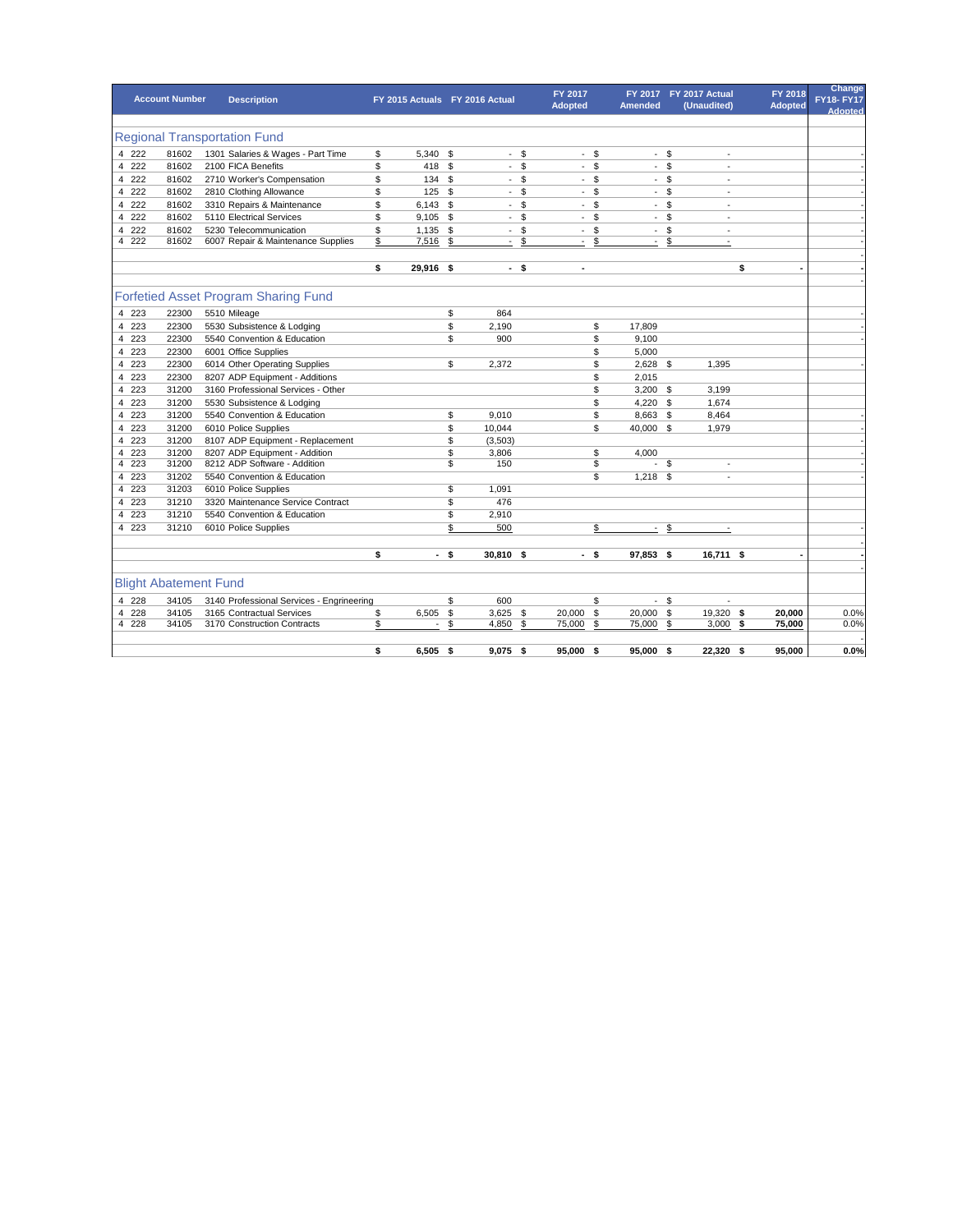|                                  | Stormwater Fund |                                          |                                   |                 |                     |               |                             |                     |             |  |
|----------------------------------|-----------------|------------------------------------------|-----------------------------------|-----------------|---------------------|---------------|-----------------------------|---------------------|-------------|--|
| 4 2 2 9                          | 41310           | 1101 Salaries & Wages - Regular          |                                   | \$              | $-5$                |               | $-5$                        | $-$ \$              | 143,569     |  |
| 4 2 2 9                          | 41310           | 1201 Overtime Pay                        |                                   | \$              | ÷.                  | \$            | $\blacksquare$              | \$<br>- \$          | 1,218       |  |
| 4 2 2 9                          | 41310           | 2100 FICA Benefits                       |                                   | \$              | $\mathcal{L}^{\pm}$ | \$            | ÷.                          | $\$$<br>- \$        | 11,076      |  |
| 229<br>$\overline{4}$            | 41310           | 2210 Retirement V.R.S.                   |                                   | \$              | $-$ \$              |               | $\sim$                      | \$<br>$-$ \$        | 18,018      |  |
| 229<br>4                         | 41310           | 2310 Hospital/Medical Plan               |                                   | \$              | $-$ \$              |               | $\sim$                      | \$<br>$-$ \$        | 52,800      |  |
| 4 229                            | 41310           | 2320 Hospital/Medical Plan - Retirees    |                                   | \$              | $-$ \$              |               | $\Delta \phi$               | $\$$<br>- \$        | 2,000       |  |
| 229<br>$\overline{4}$            | 41310           | 2330 Dental Insurance                    |                                   | \$              | ä,                  | \$            | ä,                          | $\$$<br>- \$        | 1,200       |  |
| 4 2 2 9                          | 41310           | 2340 Prescription Drug Plan - Retirees   |                                   | \$              | $-$ \$              |               | $\omega_{\rm c}$            | \$<br>- \$          | 800         |  |
| 4 2 2 9                          | 41310           | 2400 Group Life Insurance                |                                   | \$              | ä,                  | $\mathbf{s}$  | $\sim$                      | \$<br>$-5$          | 1.881       |  |
| 229<br>$\overline{4}$            | 41310           | 2710 Worker's Compensation               |                                   | \$              | $-5$                |               | $\sim$                      | \$<br>$-$ \$        | 2,500       |  |
| 4 2 2 9                          | 41310           | 3140 Professional Services - Engineering |                                   | \$              | $-$ \$              |               | ä,                          | \$<br>- \$          | 10,000      |  |
| 229<br>$\overline{4}$            | 41310           | 3310 Repairs & Maintenance               |                                   | \$              | $-$ \$              |               | $\sim$                      | \$<br>$-$ \$        | 8,000       |  |
| 229<br>$\overline{4}$            | 41310           | 3320 Maintenance Service Contracts       |                                   | \$              | $-$ \$              |               | $\omega$                    | $\mathbb S$<br>$-5$ | 20.000      |  |
| 4 2 2 9                          | 41310           | 3840 Services from Other Governments     |                                   | \$              | $-5$                |               | $\sim$                      | $\$$<br>$-$ \$      | 3,000       |  |
| 229<br>$\overline{4}$            | 41310           | 5110 Electrical Services                 |                                   | \$              | ÷.                  | $\mathbb{S}$  | ÷.                          | $\$$<br>- \$        | 2,000       |  |
| 229<br>$\overline{4}$            | 41310           | 5230 Telecommunication                   |                                   | \$              | $-$ \$              |               | $\mathcal{L}^{\pm}$         | \$<br>$-$ \$        | 600         |  |
| 4 2 2 9                          | 41310           | 5810 Dues & Association Memberships      |                                   | \$              | $-$ \$              |               | $\omega$                    | $\mathbb S$<br>$-5$ | 1,200       |  |
| 4 2 2 9                          | 41310           | 6007 Repair & Maintenance Supplies       |                                   | \$              | $-$ \$              |               | $\sim$                      | \$<br>$-$ \$        | 7,000       |  |
| 4 2 2 9                          | 41310           | 6011 Uniforms & Wearing Apparel          |                                   | \$              | $-$ \$              |               | $\mathcal{L}_{\mathcal{A}}$ | \$<br>- \$          | 1.500       |  |
| 229<br>$\overline{4}$            | 41310           | 6014 Other Operating Supplies            |                                   | \$              | $-$ \$              |               | $\Delta \phi$               | \$<br>$-5$          | 4,000       |  |
| 4 2 2 9                          | 41310           | 8101 Machinery & Equipment - Replacement |                                   | \$              | $-5$                |               | $\sim$                      | \$<br>$-$ \$        | 1,700       |  |
| 4 2 2 9                          | 41310           | 8201 Machinery & Equipment - Additions   |                                   | \$              | $-$ \$              |               | $\omega_{\rm c}$            | \$<br>- \$          |             |  |
| 229<br>$\overline{4}$            | 98301           | 1101 Salaries & Wages - Regular          | \$<br>14,135 \$                   |                 | 141,125 \$          | 141,125 \$    |                             | 141,421 \$          | 143,245     |  |
| 4 2 2 9                          | 98301           | 2100 FICA Benefits                       | \$<br>$1,075$ \$                  |                 | 10,800 \$           | 10,800 \$     |                             | 10,774 \$           | 10,958      |  |
| 4 2 2 9                          | 98301           | 2210 Retirement V.R.S.                   | \$<br>$1,993$ \$                  |                 | 17,720 \$           | 17,720 \$     |                             | 17,367 \$           | 17,977      |  |
| 229<br>$\overline{4}$            | 98301           | 2310 Hospital/Medical Plan               | \$<br>$1,248$ \$                  |                 | 28,800 \$           | 28,800 \$     |                             | 16,932 \$           | 26.400      |  |
| 4 2 2 9                          | 98301           | 2330 Dental Insurance                    | \$<br>42                          | \$              | 526 \$              |               | 526 \$                      | 498 \$              | 300         |  |
| 229<br>$\overline{4}$            | 98301           | 2400 Group Life Insurance                | \$<br>149 \$                      |                 | 1,849 \$            |               | 1,849 \$                    | $1,813$ \$          | 1,877       |  |
| 4 2 2 9                          | 98301           | 2710 Workers comp                        | \$<br>÷,                          |                 |                     | \$            | $\sim$                      | \$<br>$1,261$ \$    | 1,400       |  |
| 4 2 2 9                          | 98301           | 3140 Professional Services - Engineering |                                   |                 |                     | \$            | $\mathcal{L}^{\pm}$         | \$<br>$-5$          | 45,000      |  |
| 229<br>$\overline{4}$            | 98301           | 5210 Postage & Postal Service            | \$                                | $-$ \$          | 100 \$              |               | 100 \$                      | - \$                | 100         |  |
| 4 2 2 9                          | 98301           | 5230 Telecommunication                   | \$                                | 30 <sup>5</sup> | $1,000$ \$          |               | $1,000$ \$                  | 56 \$               | 480         |  |
| 4 2 2 9                          | 98301           | 5510 Mileage                             | \$<br>÷.                          |                 |                     | \$            | $-$ \$                      | - \$                | 200         |  |
| 229<br>$\overline{4}$            | 98301           | 5520 Fares                               | \$<br>÷.                          |                 |                     | \$            | $-5$                        | $-5$                | 50          |  |
| 4 229                            | 98301           | 5530 Subsistence & Lodging               | \$<br>$\mathcal{L}_{\mathcal{A}}$ | \$              | 500                 | \$            | 500 \$                      | $15$ \$             | 500         |  |
| 229<br>$\overline{4}$            | 98301           | 5540 Convention & Education              | \$<br>$\omega$                    | \$              | 500 \$              |               | 500 \$                      | - \$                | 1,800       |  |
| 4 2 2 9                          | 98301           | 5733 VSPM Permit Fee - State Portion     | \$<br>$2,660$ \$                  |                 | 2,380 \$            |               | 2,380 \$                    | $2,268$ \$          | 11,200      |  |
| 4 2 2 9                          | 98301           | 5810 Dues & Association Memberships      | \$<br>$\sim$                      |                 |                     | \$            | $\sim$                      | \$<br>$-$ \$        | 2,000       |  |
| 229<br>$\overline{4}$            | 98301           | 6001 Office Supplies                     | \$                                | $-$ \$          | 200                 | \$            | 200 \$                      | 41 \$               | 200         |  |
| 4 2 2 9                          | 98301           | 6008 Motor Fuel & Lube                   | \$<br>÷,                          |                 |                     | \$            | ÷.                          | \$<br>- \$          | 1,500       |  |
| 229<br>$\overline{4}$            | 98301           | 6009 Vehicle/Power Equip. Supplies       | \$<br>÷.                          |                 |                     | \$            | $\sim$                      | \$<br>¥.            | 150<br>S.   |  |
| 229<br>4                         | 98301           | 6011 Uniforms & Wearing Apparel          |                                   |                 |                     | \$            | 125S                        | 120                 |             |  |
| 4 2 2 9                          | 98301           | 6012 Books & Subscriptions               | \$<br>÷.                          |                 |                     | \$            | ÷.                          | \$<br>- \$          | 200         |  |
| 229<br>$\overline{4}$            | 98301           | 6014 Other Operating Supplies            | \$<br>365                         | $\mathfrak{s}$  | 5,000               | $\$$<br>4,875 |                             | \$<br>÷.            | \$<br>2,500 |  |
| 229<br>$\overline{4}$<br>4 2 2 9 | 98301<br>98301  | 8202 Furniture & Fixtures - Additions    | \$<br>2,337                       |                 |                     | \$<br>S       | $\sim$                      | \$<br>$\omega$      | \$          |  |
|                                  |                 | 8207 ADP Equipment - Additons            | $\frac{1}{2}$<br>1,371            | \$              | $\frac{1}{2}$       |               | $\overline{\phantom{a}}$    | \$<br>$\equiv$      | \$          |  |
|                                  |                 |                                          |                                   |                 |                     |               |                             |                     |             |  |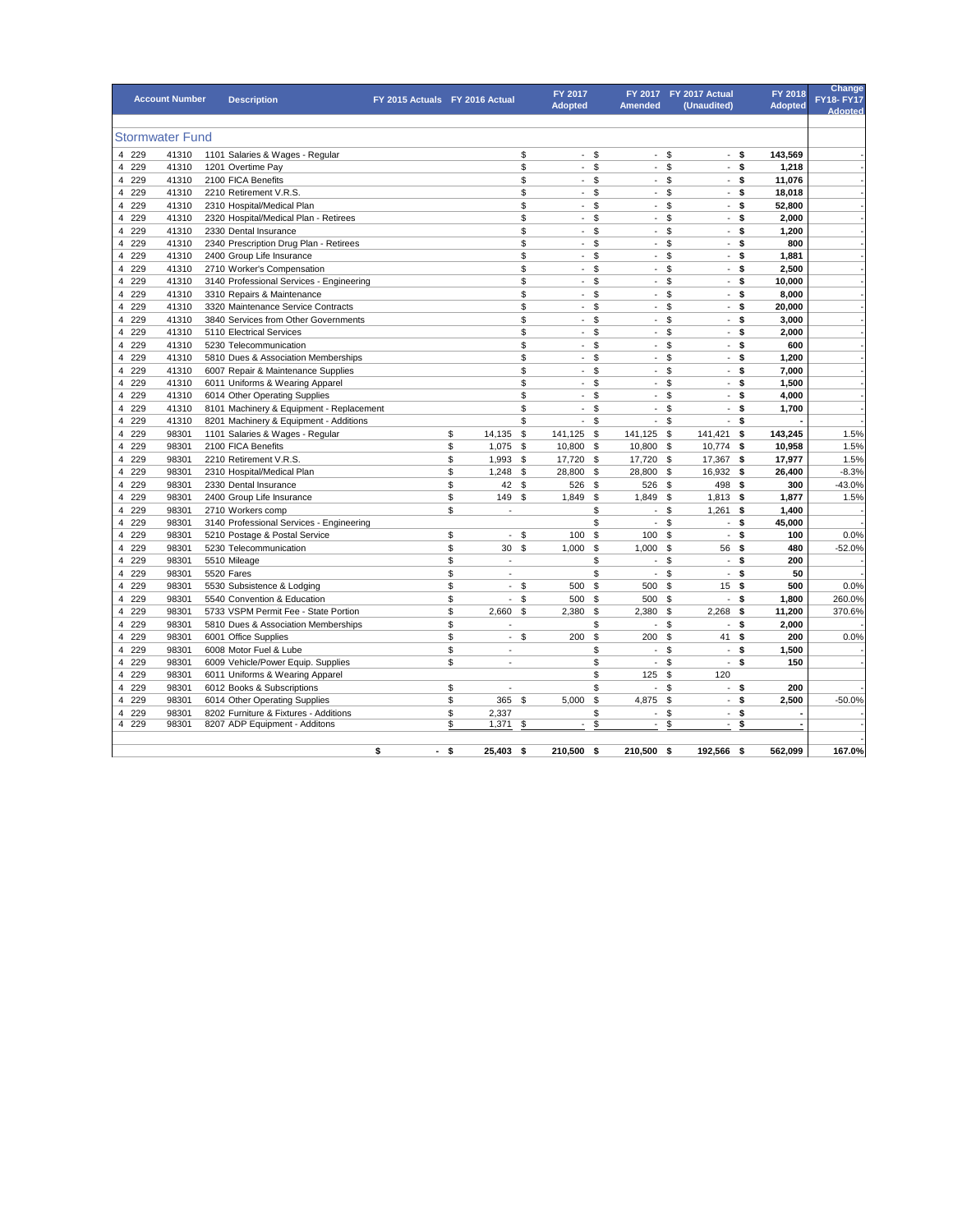|                       | <b>Account Number</b>              | <b>Description</b>                                                            | FY 2015 Actuals FY 2016 Actual       |                                                 |            | FY 2017<br><b>Adopted</b>   | <b>Amended</b>                                    | FY 2017 FY 2017 Actual<br>(Unaudited) | <b>FY 2018</b><br><b>Adopted</b>             | Change<br><b>FY18-FY17</b><br><b>Adopted</b> |
|-----------------------|------------------------------------|-------------------------------------------------------------------------------|--------------------------------------|-------------------------------------------------|------------|-----------------------------|---------------------------------------------------|---------------------------------------|----------------------------------------------|----------------------------------------------|
|                       |                                    |                                                                               |                                      |                                                 |            |                             |                                                   |                                       |                                              |                                              |
| 4 501                 | <b>Water Utility Fund</b><br>93100 | 9204 Transfer to Capital Fund                                                 |                                      | \$                                              |            |                             |                                                   |                                       | 650,000<br>\$                                |                                              |
| 4 501                 | 93100                              | 9205 Transfer to Debt Service Fund                                            | \$<br>4,400                          | \$<br>1,439                                     | \$         | 1,440                       | \$<br>1,440                                       | 1,394<br>\$                           | \$<br>829,940                                | 57534.7%                                     |
| 4 501                 | 93100                              | 9206 Transfer to General Fund                                                 | \$<br>265,000                        | 279,250<br>-\$                                  | \$         | 279,250                     | \$<br>613,500                                     | 613,500 \$<br>\$                      | 300,000                                      | 7.4%                                         |
| 4 501<br>4 501        | 95120<br>95120                     | 9110 Principal<br>9120 Interest                                               | \$<br>$\sim$<br>\$<br>6,433          | \$<br>$\overline{\phantom{a}}$<br>- \$<br>4,687 | - \$<br>\$ | 19,200<br>1,968 \$          | \$<br>19,200<br>1,968                             | \$<br>$\sim$<br>4,009<br>- \$         | \$<br>$\blacksquare$<br>\$<br>$\blacksquare$ | $-100.0%$<br>$-100.0%$                       |
| 4 501                 | 95120                              | 9130 Fiscal Agent Fees                                                        | \$<br>10                             | \$<br>10                                        | -\$        | $-$ \$                      | 183                                               | 193 \$<br>- \$                        | $\overline{\phantom{a}}$                     |                                              |
| 4 501<br>4 501        | 95120<br>95121                     | 9140 Issuance Costs<br>9110 Principal                                         | \$<br>$\blacksquare$                 | \$<br>$\sim$<br>\$<br>$\overline{\phantom{a}}$  | \$         | 169,955                     | \$<br>$\blacksquare$<br>-\$<br>169,955            | \$<br>$\sim$<br>\$<br>$\sim$          | \$<br>\$<br>$\blacksquare$                   | $-100.0%$                                    |
| 4 501                 | 95121                              | 9120 Interest                                                                 | \$<br>20,062                         | - \$<br>15,296                                  | \$         | 10,391                      | \$<br>10.391                                      | \$<br>10,391                          | \$                                           | $-100.0%$                                    |
| 4 501                 | 95125                              | 9110 Principal                                                                | \$<br>$\sim$                         | \$<br>$\sim$                                    | \$         | 14,778                      | \$<br>14,778                                      | \$<br>$\sim$                          | \$<br>٠                                      | $-100.0%$                                    |
| 4 501<br>4 501        | 95125<br>95131                     | 9120 Interest<br>9110 Principal                                               | \$<br>4,396                          | \$<br>3,743<br>\$<br>$\overline{\phantom{a}}$   | \$<br>\$   | 4,817<br>$4,200$ \$         | \$<br>6,774<br>4,200                              | 5,108<br>\$<br>$\omega$<br>- \$       | \$<br>\$<br>$\blacksquare$                   | $-100.0%$<br>$-100.0%$                       |
| 4 501                 | 95131                              | 9120 Interest                                                                 | \$<br>6,113                          | - \$<br>6,960                                   | -\$        | 6,898                       | - \$<br>131,969                                   | 131,923 \$<br>- \$                    |                                              | $-100.0%$                                    |
| 4 501                 | 95131                              | 9140 Issuance Costs                                                           | \$<br>708                            | \$<br>$\sim$                                    | \$         | $\sim$                      | \$<br>÷.                                          | \$<br>$\sim$                          | \$                                           |                                              |
| 4 501<br>4 501        | 95132<br>95132                     | 9110 Principal<br>9120 Interest                                               | \$<br>36,088                         | \$<br>ä,<br>\$<br>183,145                       | \$<br>- \$ | 422,669<br>175,285          | \$<br>422,669<br>\$<br>257,011                    | \$<br>$\omega$ .<br>\$<br>255,070     | \$<br>$\overline{\phantom{a}}$<br>\$         | $-100.0%$<br>$-100.0%$                       |
| 4 501                 | 95132                              | 9140 Issuance Costs                                                           | \$<br>24,216                         | - \$                                            |            |                             | \$<br>ä,                                          | \$<br>$\sim$                          | \$                                           |                                              |
| 4 501                 | 98101                              | 1101 Salaries & Wages - Regular                                               | \$<br>262,746                        | 284,664<br>\$                                   | \$         | 284,220                     | \$<br>284,220                                     | \$<br>287,664                         | \$<br>314,270                                | 10.6%                                        |
| 4 501                 | 98101                              | 1201 Overtime Pay                                                             | \$<br>5,418                          | - \$<br>6,750 \$                                |            | 6,120                       | \$<br>6,120                                       | \$<br>7,058                           | \$<br>7,140                                  | 16.7%                                        |
| 4 501<br>4 501        | 98101<br>98101                     | 1401 Employee Bonus<br>2100 FICA Benefits                                     | \$<br>19.619                         | \$<br>7,000<br>\$<br>21,700                     | - \$       | 22,211                      | \$<br>$\mathbf{r}$<br>\$<br>22,211                | \$<br>$\sim$<br>\$<br>21,373          | \$<br>24,588<br>\$                           | 10.7%                                        |
| 4 501                 | 98101                              | 2210 Retirement V.R.S.                                                        | \$<br>45,232                         | - \$<br>43,633                                  | - \$       | 35,670                      | \$<br>35,670                                      | \$<br>34,981                          | 40,337<br>\$                                 | 13.1%                                        |
| 4 501                 | 98101                              | 2220 Retirement - Other                                                       | \$<br>314                            | \$<br>343                                       |            |                             | \$<br>ä,                                          | \$<br>437                             | \$                                           |                                              |
| 4 501<br>4 501        | 98101<br>98101                     | 2310 Hospital/Medical Plan<br>2320 Hospital/Medical Plan - Retirees           | \$<br>70,631<br>\$<br>3,216          | 86,920 \$<br>\$<br>\$<br>3,213                  | -\$        | 93,600<br>4,000             | \$<br>93,600<br>\$<br>4,000                       | \$<br>95,073 \$<br>\$<br>$3,057$ \$   | 89,100<br>3,600                              | $-4.8%$<br>$-10.0%$                          |
| 4 501                 | 98101                              | 2330 Dental Insurance                                                         | \$<br>1,580                          | - \$<br>1,648                                   | \$         | 1,710                       | \$<br>1,710                                       | -\$<br>$1,653$ \$                     | 1,950                                        | 14.0%                                        |
| 4 501                 | 98101                              | 2340 Prescription Drug Plan - Retirees                                        | \$<br>699                            | \$<br>751                                       | \$         | 700                         | \$<br>700                                         | 837<br>\$                             | \$                                           | $-100.0%$                                    |
| 4 501<br>4 501        | 98101<br>98101                     | 2345 Health Spending Account<br>2400 Group Life Insurance                     | \$<br>2,103<br>\$<br>3,120           | \$<br>1,000<br>\$<br>3,283                      | \$         | 3,723                       | \$<br>ä,<br>\$<br>3,723                           | \$<br>1,000<br>\$<br>3,697            | \$<br>4,210<br>\$                            | 13.1%                                        |
| 4 501                 | 98101                              | 2410 Long Term Disability                                                     | \$<br>185                            | \$<br>203                                       |            |                             | \$<br>$\blacksquare$                              | \$<br>206                             | 250<br>- \$                                  |                                              |
| 4 501                 | 98101                              | 2710 Worker's Compensation                                                    | \$<br>7,532                          | \$<br>6,787                                     | \$         | 7,700                       | \$<br>7,700                                       | \$<br>7,073 \$                        | 7,700                                        | 0.0%                                         |
| 4 501<br>4 501        | 98101<br>98101                     | 2840 Cell Phone Allowance<br>2999 Payment for Health Insurance Claim \$       | \$<br>40<br>$\omega$                 | \$<br>480<br>\$                                 | - \$       | $\sim$                      | \$<br>$\sim$<br>\$<br>÷.                          | \$<br>480<br>\$<br>¥.                 | 480<br>-\$<br>16,000<br>\$                   |                                              |
| 4 501                 | 98101                              | 3150 Professional Services - Legal                                            | 1,909<br>\$                          | \$<br>$\overline{\phantom{a}}$                  |            |                             | \$<br>÷.                                          | \$<br>$\omega$                        | \$<br>$\overline{\phantom{a}}$               |                                              |
| 4 501                 | 98101                              | 3160 Professional Services - Other                                            | \$<br>6,000                          | \$<br>6,683 \$                                  |            | 30,000                      | \$<br>30,000                                      | \$<br>740 \$                          | 15,000                                       | $-50.0%$                                     |
| 4 501<br>4 501        | 98101<br>98101                     | 3310 Repairs & Maintenance<br>3320 Maintenance Service Contracts              | \$<br>2,129<br>\$<br>37,683          | - \$<br>3,414<br>-\$<br>47,984                  | \$<br>\$   | 20,000<br>68,000            | \$<br>2,675<br>\$<br>28,000                       | \$<br>- \$<br>\$<br>27,139            | 20,000<br>55,000<br>\$                       | 0.0%<br>$-19.1%$                             |
| 4 501                 | 98101                              | 3500 Printing & Binding                                                       | \$<br>$\overline{\phantom{a}}$       | \$<br>145                                       | - \$       | 500                         | -\$<br>500                                        | \$<br>296 \$                          | 3,500                                        | 600.0%                                       |
| 4 501                 | 98101                              | 3600 Advertising                                                              | \$<br>125                            | -\$                                             | \$         | 400                         | \$<br>400                                         | \$<br>$\omega$                        | 400<br>\$                                    | 0.0%                                         |
| 4 501<br>4 501        | 98101<br>98101                     | 3840 Services from Other Governments<br>5110 Electrical Services              | \$<br>1,354,418<br>9,825<br>\$       | \$<br>1,318,695<br>\$<br>10,118                 | \$<br>-\$  | 1,375,000<br>9,500          | \$<br>1,115,000<br>\$<br>9,500                    | \$<br>1,211,153 \$<br>\$<br>5,472     | 1,375,000<br>\$<br>9,500                     | 0.0%<br>0.0%                                 |
| 4 501                 | 98101                              | 5230 Telecommunication                                                        | \$<br>15,958                         | - \$<br>11,080 \$                               |            | 15,000                      | \$<br>15,000                                      | \$<br>$14,134$ \$                     | 15,390                                       | 2.6%                                         |
| 4 501                 | 98101                              | 5510 Mileage                                                                  | \$<br>168                            | \$<br>336                                       | \$         | 100                         | \$<br>100                                         | $322$ \$<br>- \$                      | 300                                          | 200.0%                                       |
| 4 501<br>4 501        | 98101<br>98101                     | 5530 Subsistence & Lodging<br>5540 Convention & Education                     | \$<br>616                            | \$<br>$\sim$<br>-\$<br>436                      | -\$        | 2,200                       | \$<br>$\sim$<br>\$<br>2,200                       | \$<br>$\sim$<br>\$<br>247             | \$<br>500<br>3,500<br>\$                     | 59.1%                                        |
| 4 501                 | 98101                              | 5810 Dues & Association Memberships                                           | \$<br>178                            | \$<br>182 \$                                    |            | 200                         | \$<br>200                                         | \$<br>206                             | 200<br>\$                                    | 0.0%                                         |
| 4 501                 | 98101                              | 5850 Health Dept Assessment                                                   | 25,848<br>\$                         | \$<br>25,721 \$                                 |            | 27,000                      | \$<br>27,000                                      | \$<br>26,012 \$                       | 25,000                                       | $-7.4%$                                      |
| 4 501<br>4 501        | 98101<br>98101                     | 5865 Bank Service Fees<br>6001 Office Supplies                                | \$<br>6,790                          | \$<br>3,402<br>\$                               |            |                             | \$<br>\$<br>ä,                                    | \$<br>3,299<br>\$<br>61               | \$<br>\$<br>100                              |                                              |
| $\overline{4}$<br>501 | 98101                              | 6007 Repair & Maintenance Supplies                                            | \$<br>737                            | \$<br>885                                       | \$         | 4,000                       | \$<br>4,000                                       | \$<br>3,835                           | 4,000<br>\$                                  | 0.0%                                         |
| 4 501                 | 98101                              | 6009 Vehicle/Power Equip. Supplies                                            | \$<br>$1,217$ \$                     | 2,584 \$                                        |            | 4,000 \$                    | 4,000 \$                                          | 878 \$                                | 4,000                                        | 0.0%                                         |
| 4 501<br>4 501        | 98101<br>98101                     | 6011 Uniforms & Wearing Apparel<br>6014 Other Operating Supplies              | \$<br>$1,751$ \$<br>\$               | $2,229$ \$<br>7,639 \$                          |            | $2,310$ \$                  | 2,310 \$<br>-\$                                   | $2,531$ \$                            | 2,750<br>10,000                              | 19.0%<br>0.0%                                |
| 4 501                 | 98101                              | 6022 Meters & Meter Supplies                                                  | $5,081$ \$<br>\$<br>36,761 \$        | 15,984 \$                                       |            | 10,000<br>35,000            | 10,000 \$<br>\$<br>35,000 \$                      | 15,494 \$<br>40,066 \$                | 40,000                                       | 14.3%                                        |
| 4 501                 | 98101                              | 8101 Machinery & Equipment - Replacem \$                                      | 8,385 \$                             | $\sim$                                          |            |                             | \$<br>$\blacksquare$                              | \$<br>- \$                            |                                              |                                              |
| 4 501<br>4 501        | 98101<br>98101                     | 8105 Motor Vehicles & Equip.-Replaceme \$<br>8107 ADP Equipment - Replacement | $-$ \$<br>\$<br>3,186                | 381<br>\$                                       | $-$ \$     | $\mathcal{L}_{\mathcal{A}}$ | \$<br>$\omega$<br>\$<br>÷.                        | \$<br>$-$ \$<br>200 \$<br>\$          | $\overline{\phantom{a}}$                     |                                              |
| 4 501                 | 98101                              | 8111 Depreciation                                                             | \$<br>515,377 \$                     | 514,912 \$                                      |            | 510,000                     | \$<br>510,000 \$                                  | 647,138 \$                            | 510,000                                      | 0.0%                                         |
| 4 501                 | 98101                              | 8112 ADP Software - Replacement                                               |                                      | \$<br>$\blacksquare$                            |            |                             | \$<br>$-$ \$                                      | $-$ \$                                | 2,084                                        |                                              |
| 4 501                 | 98101                              | 8201 Machinery & Equipment - Additions \$                                     | $\blacksquare$                       | \$<br>$\overline{\phantom{a}}$<br>ä,            |            |                             | \$<br>$-$ \$                                      | $-$ \$                                | 12,500                                       |                                              |
| 4 501<br>4 501        | 98101<br>98101                     | 8205 Motor Vehicles & Equip. - Additions<br>8207 ADP Equipment - Additions    |                                      | \$<br>\$<br>ä,                                  |            |                             | \$<br>÷.<br>\$<br>$\blacksquare$                  | $-$ \$<br>\$<br>\$<br>- \$            | 500<br>500                                   |                                              |
| 4 501                 | 98102                              | 1101 Salaries & Wages - Regular                                               | \$<br>99,542 \$                      | 89,811 \$                                       |            | 103,540                     | \$<br>105,087                                     | 108,630 \$<br>\$                      | 118,848                                      | 14.8%                                        |
| 4 501                 | 98102                              | 1201 Overtime Pay                                                             | \$<br>21,788 \$                      | 17,338 \$                                       |            | 22,440                      | \$<br>22,440 \$                                   | 24,034 \$                             | 22,330                                       | $-0.5%$                                      |
| 4 501<br>4 501        | 98102<br>98102                     | 1401 Employee Bonus<br>2100 FICA Benefits                                     | \$<br>8,720 \$                       | 2,500<br>\$<br>7,973 \$                         |            | 9,640                       | \$<br>$\mathcal{L}_{\mathcal{A}}$<br>\$<br>10,461 | \$<br>- \$<br>$9,519$ \$<br>\$        | 10,800                                       | 12.0%                                        |
| 4 501                 | 98102                              | 2210 Retirement V.R.S.                                                        | \$<br>22,994 \$                      | 16,703 \$                                       |            | 12,994                      | \$<br>14,340 \$                                   | 13,242 \$                             | 14,915                                       | 14.8%                                        |
| 4 501                 | 98102                              | 2220 Retirement - Other                                                       | \$<br>3 <sup>3</sup>                 |                                                 |            |                             | \$<br>÷.                                          | \$<br>84 \$                           |                                              |                                              |
| 4 501<br>4 501        | 98102<br>98102                     | 2310 Hospital/Medical Plan<br>2320 Hospital/Medical Plan - Retirees           | \$<br>38,045 \$<br>\$<br>2,196 \$    | 33,344 \$<br>$2,104$ \$                         |            | 36,000<br>3,500             | \$<br>39,600 \$<br>\$<br>$3,500$ \$               | 37,136 \$<br>$1,762$ \$               | 39,600<br>3,150                              | 10.0%<br>$-10.0%$                            |
| 4 501                 | 98102                              | 2330 Dental Insurance                                                         | \$<br>685 \$                         | 568 \$                                          |            | 660                         | \$<br>726 \$                                      | 531 \$                                | 900                                          | 36.4%                                        |
| 4 501                 | 98102                              | 2345 Health Spending Account                                                  | \$<br>$2,474$ \$                     | $\blacksquare$                                  |            |                             | \$<br>- \$                                        | - \$                                  |                                              |                                              |
| 4 501<br>4 501        | 98102<br>98102                     | 2400 Group Life Insurance<br>2410 Long Term Disability                        | \$<br>1,609 \$<br>$2 \sqrt{3}$<br>\$ | $1,247$ \$                                      |            | 1,356                       | \$<br>1,496 \$<br>\$<br>$\blacksquare$            | 1,391<br>\$<br>49 \$                  | \$<br>1,557                                  | 14.8%                                        |
| 4 501                 | 98102                              | 2710 Worker's Compensation                                                    | \$<br>$2,183$ \$                     | 2,790 \$                                        |            | 2,200                       | \$<br>$2,425$ \$                                  | $3,074$ \$                            | 2,200                                        | 0.0%                                         |
| 4 501                 | 98102                              | 3140 Professional Services - Engineering \$                                   | $-$ \$                               |                                                 | $-$ \$     | $1,500$ \$                  | $\sim$                                            | \$<br>- \$                            |                                              | $-100.0%$                                    |
| 4 501<br>4 501        | 98102<br>98102                     | 3310 Repairs & Maintenance<br>3320 Maintenance Service Contracts              | $-$ \$<br>\$<br>\$<br>$-$ \$         | 854 \$                                          | - \$       | 10,000 \$<br>80,000 \$      | 11,937 \$<br>365 \$                               | $2,040$ \$<br>- \$                    | 10,000<br>60,000                             | 0.0%<br>$-25.0%$                             |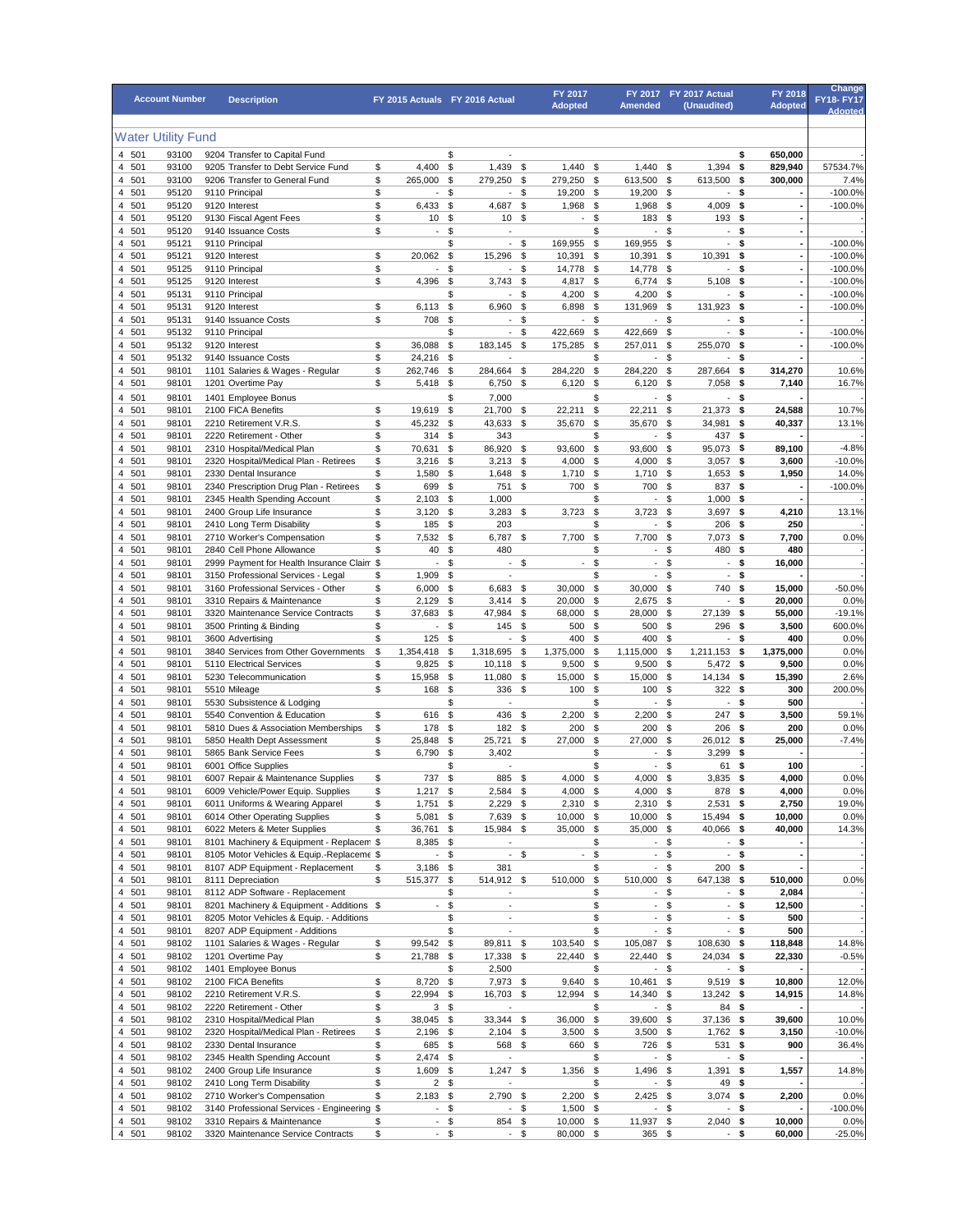|       |                       |                                           |                                |                          |                          |               | FY 2017        |              |                |          | FY 2017 FY 2017 Actual |        | FY 2018                  | Change                             |
|-------|-----------------------|-------------------------------------------|--------------------------------|--------------------------|--------------------------|---------------|----------------|--------------|----------------|----------|------------------------|--------|--------------------------|------------------------------------|
|       | <b>Account Number</b> | <b>Description</b>                        | FY 2015 Actuals FY 2016 Actual |                          |                          |               | <b>Adopted</b> |              | <b>Amended</b> |          | (Unaudited)            |        | <b>Adopted</b>           | <b>FY18-FY17</b><br><b>Adopted</b> |
| 4 501 | 98102                 | 5230 Telecommunication                    | \$<br>7,939                    | - \$                     | 11,057 \$                |               | 12,500 \$      |              | 12,800 \$      |          | $7,703$ \$             |        | 12,500                   | 0.0%                               |
| 4 501 | 98102                 | 5510 Mileage                              | \$<br>$1,113$ \$               |                          | 586                      | $\mathbb{S}$  | 900            | $\mathbf{s}$ | 900            | \$       | 410 \$                 |        | 900                      | 0.0%                               |
| 4 501 | 98102                 | 5540 Convention & Education               | \$<br>394 \$                   |                          | 499                      | \$            | 1,000          | \$           | 1,400 \$       |          | 642 \$                 |        | 1,000                    | 0.0%                               |
| 4 501 | 98102                 | 6007 Repair & Maintenance Supplies        | \$<br>5,833 \$                 |                          | $(438)$ \$               |               | 6,000          | -S           | 6,000          | <b>S</b> | $6,615$ \$             |        | 8,000                    | 33.3%                              |
| 4 501 | 98102                 | 6009 Vehicle/Power Equip. Supplies        | \$<br>4,528                    | - \$                     | 7,960                    | \$            | 5,000          | \$           | 13,000         | \$       | 13,428 \$              |        | 5,000                    | 0.0%                               |
| 4 501 | 98102                 | 6011 Uniforms & Wearing Apparel           | \$<br>$1,145$ \$               |                          | 3,620                    | - \$          | 960            | \$           | 1,140          | Ŝ.       | $1,068$ \$             |        | 3,000                    | 212.5%                             |
| 4 501 | 98102                 | 6014 Other Operating Supplies             | \$<br>49,836                   | <b>S</b>                 | 46,724 \$                |               | 50,000         | \$           | 66,541         | - \$     | 67,141 \$              |        | 55,000                   | 10.0%                              |
| 4 501 | 98102                 | 8101 Machinery & Equipment - Replacem \$  | $3,035$ \$                     |                          | $3,172$ \$               |               | 28,500         | \$           | 35,313         | \$       | $2,502$ \$             |        | 62,000                   | 117.5%                             |
| 4 501 | 98102                 | 8105 Motor Vehicles & Equip.-Replaceme \$ |                                | $-5$                     |                          | $-$ \$        | 55,500         | \$           | 49,341         | \$       |                        | - \$   |                          | $-100.0%$                          |
| 4 501 | 98102                 | 8107 ADP Equipment - Replacement          | \$<br>4,386                    | <b>S</b>                 | $\sim$                   |               |                | S            |                | - \$     |                        | - \$   | $\overline{\phantom{a}}$ |                                    |
| 4 501 | 98102                 | 8201 Machinery & Equipment - Additions \$ |                                | - \$                     | $\ddot{\phantom{1}}$     |               |                | \$           | 4,768          | - \$     | 4,767                  | \$     |                          |                                    |
| 4 501 | 98103                 | 1101 Salaries & Wages - Regular           | \$<br>47,915                   | - \$                     | 39,064 \$                |               | 41,335         | \$           | 36,335         | - \$     | 36,719 \$              |        | 36,510                   | $-11.7%$                           |
| 4 501 | 98103                 | 1401 Employee Bonus                       | \$                             | $-5$                     | 1.000                    |               |                | S            |                | $-$ \$   |                        | $-5$   |                          |                                    |
| 4 501 | 98103                 | 2100 FICA Benefits                        | \$<br>3,622                    | - \$                     | 3,028                    | -\$           | 3,162          | \$           | 3,162          | -S       | $2,656$ \$             |        |                          | $-100.0%$                          |
| 4 501 | 98103                 | 2210 Retirement V.R.S.                    | \$<br>7,582 \$                 |                          | 6,072 \$                 |               | 5,188          | \$           | 5,188          | -S       | $4,355$ \$             |        | 4.582                    | $-11.7%$                           |
| 4 501 | 98103                 | 2220 Retirement - Hybrid                  | \$<br>72 \$                    |                          | 157                      |               |                | \$           | $\omega$ .     | <b>S</b> |                        | $-$ \$ |                          |                                    |
| 4 501 | 98103                 | 2310 Hospital/Medical Plan                | \$<br>8,628                    | - \$                     | 7,176 \$                 |               | 14,400         | \$           | 14,400         | \$       | 13,029 \$              |        | 13,200                   | $-8.3%$                            |
| 4 501 | 98103                 | 2320 Hospital/Medical Plan - Retirees     | \$<br>882 \$                   |                          | 930                      | $\mathfrak s$ | 1,100          | \$           | 1,100          | \$       | 930 \$                 |        | 1,100                    | 0.0%                               |
| 4 501 | 98103                 | 2330 Dental Insurance                     | \$<br>286                      | \$                       | 244                      | \$            | 263            | \$           | 263            | \$       | 233                    | \$     | 300                      | 14.1%                              |
| 4 501 | 98103                 | 2340 Prescription Drug Plan - Retirees    | \$<br>349                      | \$                       | 375 \$                   |               | 350            | \$           | 350            | \$       | 419                    | \$     | 400                      | 14.3%                              |
| 4 501 | 98103                 | 2345 Health Spending Account - Em         | \$<br>394                      | \$                       | $\overline{\phantom{a}}$ |               |                | \$           | $\blacksquare$ | \$       | $\sim$                 | \$     |                          |                                    |
| 4 501 | 98103                 | 2400 Group Life Insurance                 | \$<br>537 \$                   |                          | 465                      | <b>S</b>      | 541            | \$           | 541            | \$       | 455                    | \$     | 478                      | $-11.7%$                           |
| 4 501 | 98103                 | 2410 Long Term Disability                 | \$<br>42                       | $\mathbf s$              | 93                       |               |                | S            | $\sim$         | \$       | $\omega_{\rm{eff}}$    | \$     |                          |                                    |
| 4 501 | 98103                 | 2710 Worker's Compensation                | \$<br>51                       | \$                       | 38                       | \$            | 100            | \$           | 100            | \$       | 31                     | \$     | 100                      | 0.0%                               |
| 4 501 | 98103                 | 3160 Professional Services - Other        | \$<br>1,239                    | <b>S</b>                 | 1,652                    | \$            | 2,000          | \$           | 2,000          | \$       | $1,588$ \$             |        |                          | $-100.0%$                          |
| 4 501 | 98103                 | 3320 Maintenance Service Contracts        | \$<br>2.465                    | <b>S</b>                 | 2,465                    | <b>S</b>      | 3,000          | <b>S</b>     | 3.000          | <b>S</b> | $2.843$ \$             |        | 3,000                    | 0.0%                               |
| 4 501 | 98103                 | 3500 Printing & Binding                   | \$<br>26                       | - \$                     |                          | $-$ \$        | 100            | \$           | 100            | \$       |                        | - \$   | 100                      | 0.0%                               |
| 4 501 | 98103                 | 3600 Advertising                          | \$<br>125                      | \$                       | 156                      | - \$          | 150            | \$           | 150            | <b>S</b> |                        | $-5$   | 150                      | 0.0%                               |
| 4 501 | 98103                 | 5210 Postage & Postal Service             | \$<br>9,061                    | \$                       | 12,190                   | \$            | 11,000         | \$           | 11,000         | \$       | 10,762 \$              |        | 12,250                   | 11.4%                              |
| 4 501 | 98103                 | 5220 Messenger Services                   | \$<br>48                       | - \$                     |                          |               |                | \$           | $(1,000)$ \$   |          | $\sim$                 | s.     |                          |                                    |
| 4 501 | 98103                 | 5230 Telecommunication                    | \$<br>282 \$                   |                          | 185                      | -S            | 300            | \$           | 300            | <b>S</b> | 56 \$                  |        | 250                      | $-16.7%$                           |
| 4 501 | 98103                 | 5410 Lease/Rental of Equipment            | \$                             | $-$ \$                   |                          |               |                | \$           | $\sim$         | <b>S</b> | $\sim$                 | \$     |                          |                                    |
| 4 501 | 98103                 | 5433 Lease/Rent of Space                  | \$<br>420                      | <b>S</b>                 | 429                      | - \$          | 420            | \$           | 420            | \$       | 458                    | S.     | 420                      | 0.0%                               |
| 4 501 | 98103                 | 5510 Mileage                              | \$<br>$\sim$                   | \$                       |                          | $-$ \$        | 250            | \$           | 250            | \$       | $\omega_{\rm{eff}}$    | \$     | 250                      | 0.0%                               |
| 4 501 | 98103                 | 5530 Subsistence & Lodging                | \$<br>$\sim$                   | \$                       |                          | $-$ \$        | 450            | $\mathbf{s}$ | 450            | \$       | $\omega$ .             | s.     | 450                      | 0.0%                               |
| 4 501 | 98103                 | 6001 Office Supplies                      | \$<br>1,060                    | - \$                     | 762 \$                   |               | 750            | \$           | 750            | Ŝ.       | 734 \$                 |        | 750                      | 0.0%                               |
| 4 501 | 98103                 | 6014 Other Operating Supplies             | \$<br>4,730 \$                 |                          | 5,386 \$                 |               | 5,000          | \$           | 1,000          | \$       | 4,289                  | - \$   | 5,300                    | 6.0%                               |
| 4 501 | 98103                 | 8107 ADP Equipment - Replacement          |                                | \$                       | 152                      |               |                | \$           | $\blacksquare$ | <b>S</b> | $\omega_{\rm{eff}}$    | \$     |                          |                                    |
| 4 501 | 98199                 | 2899 Other Post-Employment Benefits       | \$<br>10.644 \$                |                          |                          | $-$ \$        | 12,000         | <b>S</b>     | 12,000         | <b>S</b> | $2,572$ \$             |        | 11.000                   | $-8.3%$                            |
| 4 501 | 98198                 | 2210 Retirement V.R.S.                    |                                | \$                       | 8,899                    |               |                | \$           |                | \$       | $(53,098)$ \$          |        |                          |                                    |
| 4 501 | 99100                 | 9901 Contingency                          | \$<br>$\overline{\phantom{a}}$ | $\overline{\mathcal{S}}$ | $\overline{\phantom{a}}$ | \$            | 180,000        | \$           | 428,975        | \$       | $\blacksquare$         | \$     | 180,000                  | 0.0%                               |
|       |                       |                                           |                                |                          |                          |               |                |              |                |          |                        |        |                          |                                    |
|       |                       |                                           | \$<br>3,202,913 \$             |                          | 3,275,041 \$             |               | 4,409,765 \$   |              | 4,833,991 \$   |          | 3,820,199 \$           |        | 5,101,580                | 15.7%                              |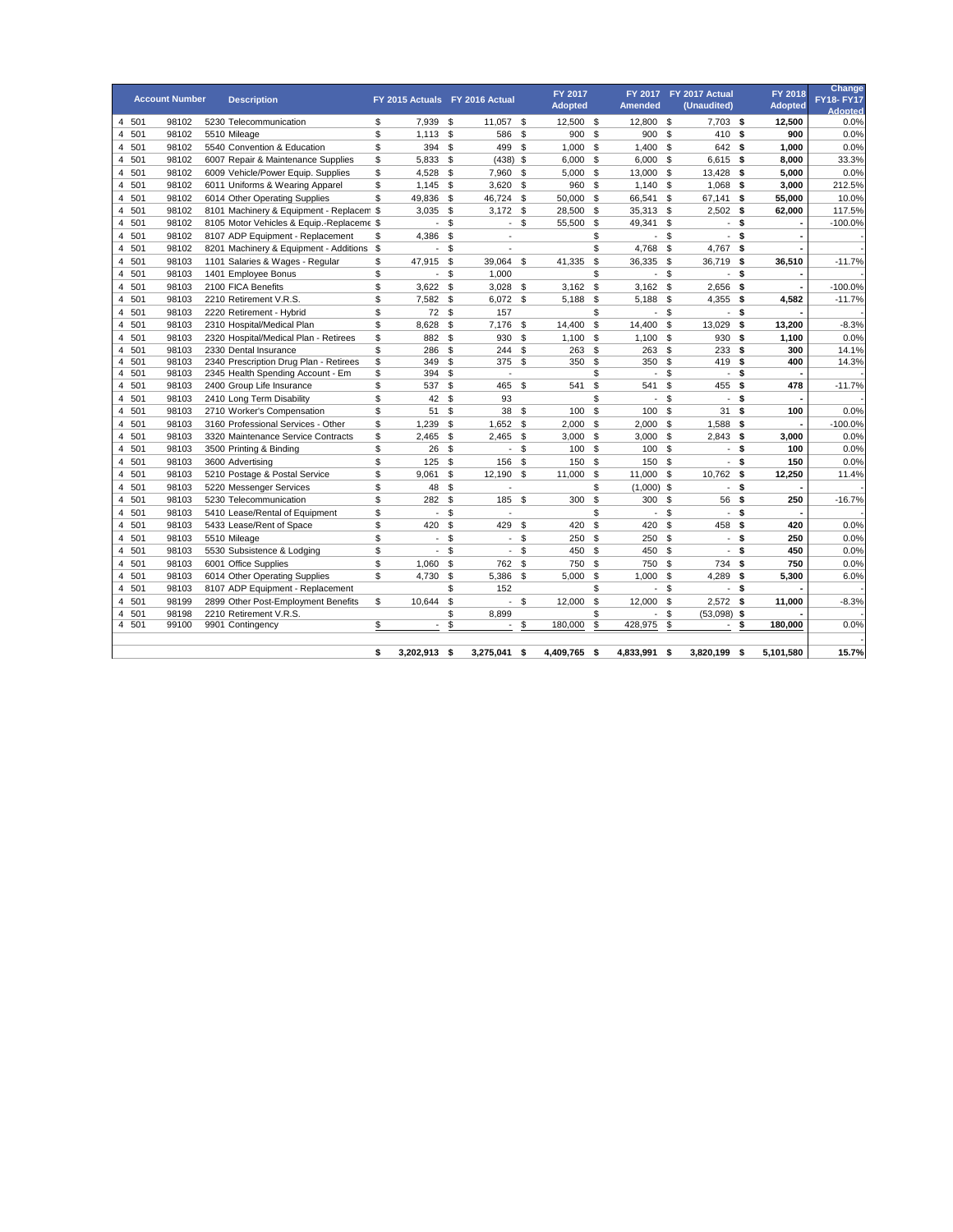|                | <b>Account Number</b> | <b>Description</b>                                                           | FY 2015 Actuals FY 2016 Actual    |                                       |        | <b>FY 2017</b><br><b>Adopted</b> | <b>Amended</b>                         | FY 2017 FY 2017 Actual<br>(Unaudited) | FY 2018<br><b>Adopted</b> | Change<br><b>FY18-FY17</b><br><b>Adopted</b> |
|----------------|-----------------------|------------------------------------------------------------------------------|-----------------------------------|---------------------------------------|--------|----------------------------------|----------------------------------------|---------------------------------------|---------------------------|----------------------------------------------|
|                |                       | <b>Wastewater Utility Fund</b>                                               |                                   |                                       |        |                                  |                                        |                                       |                           |                                              |
| 4 502          |                       |                                                                              |                                   |                                       |        |                                  |                                        |                                       | 625,000                   |                                              |
| 4 502          | 93100<br>93100        | 9204 Transfer to Capital Fund<br>9205 Transfer to Debt Service Fund          | \$<br>14.079                      | \$<br>\$<br>4,606                     | \$     | 1,607,945                        | \$<br>1,440                            | 1,394<br>\$                           | \$<br>\$<br>1,609,652     | 0.1%                                         |
| 4 502          | 93100                 | 9206 Transfer to General Fund                                                | \$<br>320,000                     | \$<br>334,250                         | \$     | 334,250                          | \$<br>613,500                          | \$<br>613,500                         | \$<br>300.000             | $-10.2%$                                     |
| 4 502          | 95120                 | 9120 Interest                                                                | \$<br>533,869                     | \$<br>85,534                          |        |                                  | \$<br>1,968                            | \$<br>4,009 \$                        | ٠                         |                                              |
| 4 502          | 95120                 | 9130 Fiscal Agent Fees                                                       |                                   | \$<br>183                             |        |                                  | \$<br>183 \$                           | 193 \$                                | $\overline{\phantom{a}}$  |                                              |
| 4 502<br>4 502 | 95122<br>95123        | 9120 Interest<br>9120 Interest                                               |                                   | \$<br>58,850<br>\$<br>100,510         |        |                                  | \$<br>58,850<br>\$<br>100,510          | \$<br>58,850 \$<br>\$<br>100,510      | $\overline{a}$<br>-\$     |                                              |
| 4 502          | 95124                 | 9120 Interest                                                                |                                   | \$<br>88,181                          |        |                                  | \$<br>79,425                           | 79,425 \$<br>\$                       | $\overline{\phantom{a}}$  |                                              |
| 4 502          | 95124                 | 9130 Fiscal Agent Fees                                                       |                                   | \$<br>2,999                           |        |                                  | \$<br>2,895                            | \$<br>$2,895$ \$                      | ÷                         |                                              |
| 4 502          | 95125                 | 9120 Interest                                                                |                                   | \$<br>2,323                           |        |                                  | \$<br>6,774                            | \$<br>$5,108$ \$                      |                           |                                              |
| 4 502<br>4 502 | 95125<br>95131        | 9130 Fiscal Agent Fees<br>9120 Interest                                      |                                   | \$<br>127,016<br>\$<br>91,199         |        |                                  | \$<br>$\sim$<br>\$<br>131,969          | \$<br>$\sim$<br>\$<br>131,923 \$      | \$                        |                                              |
| 4 502          | 98201                 | 1101 Salaries & Wages - Regular                                              | \$<br>571,082                     | $\sqrt{2}$<br>574,625                 | -\$    | 644,385                          | \$<br>644,385                          | 606,321<br>- \$                       | 690.170<br>\$             | 7.1%                                         |
| 4 502          | 98201                 | 1201 Overtime Pay                                                            | \$<br>34,322                      | -\$<br>21,405 \$                      |        | 30,000                           | \$<br>30,000                           | \$<br>21,960                          | -\$<br>30,600             | 2.0%                                         |
| 4 502          | 98201                 | 1401 Employee Bonus                                                          |                                   | \$<br>11,000                          |        |                                  | \$<br>÷.                               | \$<br>$\sim$                          | \$                        |                                              |
| 4 502          | 98201                 | 2100 FICA Benefits                                                           | \$<br>43,894                      | \$<br>44,059                          | \$     | 51,590                           | \$<br>51,591                           | \$<br>45,533                          | 55,139<br>\$              | 6.9%                                         |
| 4 502          | 98201                 | 2210 Retirement V.R.S.                                                       | \$<br>94,154                      | - \$<br>88,644                        | \$     | 80,870                           | \$<br>80,870                           | \$<br>73,293 \$                       | 86,616                    | 7.1%                                         |
| 4 502<br>4 502 | 98201<br>98201        | 2220 Retirement - Other<br>2310 Hospital/Medical Plan                        | \$<br>758<br>\$<br>141,344        | 1,210<br>- \$<br>\$<br>137,229        | \$     | 194,400                          | \$<br>÷,<br>\$<br>194,400              | \$<br>$3,013$ \$<br>\$<br>170,228 \$  | 181,500                   | $-6.6%$                                      |
| 4 502          | 98201                 | 2320 Hospital/Medical Plan - Retirees                                        | \$<br>3,984                       | - \$<br>4,119                         | \$     | 4,000                            | \$<br>4,000                            | \$<br>4,170 \$                        | 4,500                     | 12.5%                                        |
| 4 502          | 98201                 | 2330 Dental Insurance                                                        | \$<br>$2,762$ \$                  | 2,798 \$                              |        | 3,555                            | - \$<br>3,555                          | \$<br>$3,138$ \$                      | 4,050                     | 13.9%                                        |
| 4 502          | 98201                 | 2340 Prescription Drug Plan - Retirees                                       | \$<br>1,397                       | \$<br>1,501                           | \$     | 1,500                            | \$<br>1,500                            | \$<br>$1,675$ \$                      | 1,750                     | 16.7%                                        |
| 4 502          | 98201                 | 2345 Health Spending Account - Em                                            | \$<br>7,000                       | -\$<br>2,500                          |        |                                  | \$<br>$\blacksquare$                   | \$<br>$3,000$ \$                      |                           |                                              |
| 4 502<br>4 502 | 98201<br>98201        | 2400 Group Life Insurance<br>2410 Long Term Disability                       | \$<br>6,595<br>\$<br>447          | - \$<br>6,710<br>\$<br>714            | \$     | 8,441                            | \$<br>8,441<br>\$<br>$\blacksquare$    | \$<br>7,968<br>\$<br>$1,139$ \$       | 9,041<br>- \$<br>800      | 7.1%                                         |
| 4 502          | 98201                 | 2710 Worker's Compensation                                                   | \$<br>11,905                      | -\$<br>9,185                          | \$     | 15,000                           | \$<br>15,000                           | \$<br>$9,025$ \$                      | 12,000                    | $-20.0%$                                     |
| 4 502          | 98201                 | 2840 Cell Phone Allowance                                                    | \$<br>840                         | -\$<br>1,280                          |        |                                  | \$<br>$\blacksquare$                   | \$<br>$1,440$ \$                      | 1,280                     |                                              |
| 4 502          | 98201                 | 2999 Payment for Health Insurance Claim \$                                   | $\mathbf{r}$                      | \$<br>$\overline{\phantom{a}}$        | \$     | ÷.                               | \$<br>÷.                               | \$<br>$\omega$                        | \$<br>30,000              |                                              |
| 4 502          | 98201                 | 3140 Professional Services - Engineering \$                                  | 1,422                             | 34,995<br>\$                          | \$     | 15,500                           | \$<br>90,500                           | 57,769<br>\$                          | 30,000<br>\$              | 93.5%                                        |
| 4 502<br>4 502 | 98201                 | 3150 Professional Services - Legal                                           | 1,909<br>\$<br>\$                 | - \$<br>$\blacksquare$                | \$     | 5,300 \$                         | 5,300<br>- \$                          | $\sim$<br>-\$                         | 5,000<br>\$<br>100.000    | $-5.7%$                                      |
| 4 502          | 98201<br>98201        | 3160 Professional Services - Other<br>3170 Constuction Contracts             | 121,845                           | - \$<br>86,135<br>\$<br>69            | -\$    | 106,500                          | 113,400<br>\$<br>÷,                    | \$<br>97,366 \$<br>\$<br>÷,           | \$                        | $-6.1%$                                      |
| 4 502          | 98201                 | 3310 Repairs & Maintenance                                                   | \$<br>15,790                      | \$<br>63,577 \$                       |        | 30,000                           | \$<br>39,350                           | \$<br>14,968 \$                       | 55,000                    | 83.3%                                        |
| 4 502          | 98201                 | 3320 Maintenance Service Contracts                                           | \$<br>11,745                      | - \$<br>7,146                         | -\$    | 15,000                           | \$<br>15,000                           | \$<br>5,564                           | \$<br>15,000              | 0.0%                                         |
| 4 502          | 98201                 | 3600 Advertising                                                             | \$<br>$\mathbf{r}$                | \$<br>ä,                              | \$     | 400                              | \$<br>400                              | \$<br>$\sim$                          | 400<br>\$                 | 0.0%                                         |
| 4 502          | 98201                 | 3840 Services from Other Governments                                         | \$<br>317,517 \$                  | 418,845                               | -\$    | 415,000                          | 444,550<br>\$                          | \$<br>775,560 \$                      | 415,000                   | 0.0%                                         |
| 4 502<br>4 502 | 98201<br>98201        | 3851 Sludge Removal<br>5110 Electrical Services                              | \$<br>320,645<br>\$<br>277,315    | - \$<br>355,667 \$<br>- \$<br>230,650 | \$     | 325,000<br>240,000               | - \$<br>300,000<br>\$<br>240,000       | \$<br>324,011 \$<br>259,470<br>\$     | 180,000<br>240,000<br>\$  | $-44.6%$<br>0.0%                             |
| 4 502          | 98201                 | 5120 Heating Services                                                        | \$<br>7,859                       | - \$<br>1,886                         | -\$    | 7,000                            | \$<br>7,000                            | \$<br>6,540                           | \$<br>7,000               | 0.0%                                         |
| 4 502          | 98201                 | 5130 Water & Sewer Services                                                  | 8,099<br>\$                       | -\$<br>7,585                          | -\$    | 8,000                            | \$<br>8,000                            | \$<br>$7,753$ \$                      | 8,000                     | 0.0%                                         |
| 4 502          | 98201                 | 5210 Postage & Postal Service                                                | \$<br>77                          | \$<br>60                              | \$     | 250                              | \$<br>250                              | \$<br>133                             | 250<br>\$                 | 0.0%                                         |
| 4 502          | 98201                 | 5230 Telecommunication                                                       | \$<br>2,090                       | -\$<br>1,036                          | \$     | 2,400                            | \$<br>2,400                            | \$<br>410                             | \$<br>2,790               | 16.3%                                        |
| 4 502<br>4 502 | 98201<br>98201        | 5410 Lease/Rental of Equipment<br>5510 Mileage                               | \$<br>2,061<br>\$<br>47           | \$<br>7,240<br>\$<br>318              | \$     | 2,500                            | \$<br>8,758<br>\$<br>$\blacksquare$    | \$<br>12,080<br>\$<br>200             | 3,500<br>\$<br>- \$       | 40.0%                                        |
| 4 502          | 98201                 | 5530 Subsistence & Lodging                                                   |                                   | \$<br>L.                              |        |                                  | \$<br>÷.                               | \$<br>$\omega_{\rm{eff}}$             | 500<br>\$                 |                                              |
| 4 502          | 98201                 | 5540 Convention & Education                                                  | 1,131<br>\$                       | \$<br>1,347                           | \$     | 2,000                            | \$<br>2,000                            | \$<br>1,071                           | 3,500<br>\$               | 75.0%                                        |
| 4 502          | 98201                 | 5810 Dues & Association Memberships                                          | \$<br>$7,143$ \$                  | 5,083 \$                              |        | 4,500                            | \$<br>4,500                            | $7,023$ \$<br>\$                      | 4,500                     | 0.0%                                         |
| 4 502          | 98201                 | 5814 VA Nutrient Exchange                                                    |                                   | \$<br>148,046                         |        |                                  | \$<br>97,346                           | \$<br>97,345 \$                       | 150.000                   |                                              |
| 4 502<br>4 502 | 98201<br>98201        | 5820 Claims & Bounties                                                       | 390<br>\$<br>\$<br>9,076          | $\sqrt{2}$<br>235<br>\$<br>÷,         |        |                                  | \$<br>$\sim$<br>\$<br>÷,               | \$<br>$\omega$ .<br>$\$$              | \$<br>\$                  |                                              |
| 4 502          | 98201                 | 5844 Loss from Asset Disposition<br>5865 Bank Service Fees                   | \$<br>11,276 \$                   | 5,832 \$                              |        | 10,000 \$                        | 10,000 \$                              | $\blacksquare$<br>$5,423$ \$          | 10,000                    | 0.0%                                         |
| 4 502          | 98201                 | 6001 Office Supplies                                                         | \$<br>2,705 \$                    | 1,439 \$                              |        | 1,500 \$                         | 1,500 \$                               | 1,780 \$                              | 1,600                     | 6.7%                                         |
| 4 502          | 98201                 | 6004 Medical & Laboratory Supplies                                           | \$<br>4,636 \$                    | 9,546 \$                              |        | 6,000                            | \$<br>$6,000$ \$                       | 4,797 \$                              | 6,000                     | 0.0%                                         |
| 4 502          | 98201                 | 6005 Janitorial Supplies                                                     | \$                                | $-$ \$                                | - \$   | $2,500$ \$                       | $1,605$ \$                             | $-$ \$                                | 2,500                     | 0.0%                                         |
| 4 502          | 98201                 | 6007 Repair & Maintenance Supplies                                           | \$<br>52,388 \$                   | 63,193 \$                             |        | 80,000 \$                        | 79,858 \$                              | 47,800 \$                             | 80,000                    | 0.0%                                         |
| 4 502<br>4 502 | 98201<br>98201        | 6008 Motor Fuel & Lube<br>6009 Vehicle/Power Equip. Supplies                 | \$<br>$5,203$ \$<br>\$<br>842 \$  | 4,709 \$<br>$1,226$ \$                |        | 500<br>$2,300$ \$                | \$<br>500 \$<br>$3,575$ \$             | $5,617$ \$<br>$3,930$ \$              | 5,000<br>2,300            | 900.0%<br>0.0%                               |
| 4 502          | 98201                 | 6011 Uniforms & Wearing Apparel                                              | \$<br>$6,325$ \$                  | $5,901$ \$                            |        | 6,600 \$                         | 6,600 \$                               | 5,794 \$                              | 6,600                     | 0.0%                                         |
| 4 502          | 98201                 | 6012 Books & Subscriptions                                                   |                                   | \$<br>331                             |        |                                  | $-$ \$<br>\$                           | $-$ \$                                |                           |                                              |
| 4 502          | 98201                 | 6014 Other Operating Supplies                                                | \$<br>$2,022$ \$                  | $1,480$ \$                            |        | $1,500$ \$                       | 1,500 \$                               | $1,576$ \$                            | 1,800                     | 20.0%                                        |
| 4 502          | 98201                 | 6023 Chemicals                                                               | \$<br>30,336 \$                   | 40,733 \$                             |        | 120,000                          | \$<br>30,710 \$                        | 30,912 \$                             | 150,000                   | 25.0%                                        |
| 4 502          | 98201                 | 8101 Machinery & Equipment - Replacem \$                                     | $1,455$ \$                        | ÷,                                    | $-$ \$ | 80,000 \$                        | 80,895 \$                              | $2,750$ \$                            | 140,000                   | 75.0%                                        |
| 4 502<br>4 502 | 98201<br>98201        | 8105 Motor Vehicles & Equip.-Replacement<br>8107 ADP Equipment - Replacement | 2,568 \$<br>\$                    | \$<br>1,524                           |        |                                  | \$<br>$\blacksquare$<br>\$<br>$\omega$ | \$<br>- \$<br>\$<br>$2,472$ \$        | 25,000                    |                                              |
| 4 502          | 98201                 | 8111 Depreciation                                                            | 1,521,902 \$<br>\$                | 1,552,734 \$                          |        | 1,510,000                        | \$<br>1,510,000                        | 1,556,403 \$<br>\$                    | 1,510,000                 | 0.0%                                         |
| 4 502          | 98201                 | 8112 ADP Software - Replacement                                              |                                   | \$                                    |        |                                  | \$<br>٠                                | \$<br>- \$                            | 2,084                     |                                              |
| 4 502          | 98201                 | 8201 Machinery & Equipment - Additions \$                                    | 303                               | \$<br>÷,                              |        |                                  | \$<br>$12,124$ \$                      | $12,124$ \$                           |                           |                                              |
| 4 502          | 98201                 | 8207 ADP Equipment - Additions                                               |                                   | \$<br>L,                              |        |                                  | \$<br>÷.                               | \$<br>$\sim$                          | \$<br>1,000               |                                              |
| 4 502<br>4 502 | 98202<br>98202        | 1101 Salaries & Wages - Regular<br>1201 Overtime Pay                         | \$<br>99,542 \$<br>\$<br>8,202 \$ | 89,811 \$<br>7,430 \$                 |        | 103,540<br>5,100                 | \$<br>112,087<br>\$<br>5,100 \$        | \$<br>106,271 \$<br>$4,228$ \$        | 118,848<br>22,000         | 14.8%<br>331.4%                              |
| 4 502          | 98202                 | 1401 Employee Bonus                                                          | \$                                | - \$<br>2,500                         |        |                                  | \$<br>$-$ \$                           | - \$                                  |                           |                                              |
| 4 502          | 98202                 | 2100 FICA Benefits                                                           | \$<br>7,796 \$                    | 7,198 \$                              |        | 8,311                            | \$<br>9,131                            | 7,996 \$<br>\$                        | 10,775                    | 29.6%                                        |
| 4 502          | 98202                 | 2210 Retirement V.R.S.                                                       | \$<br>10,769 \$                   | 13,979 \$                             |        | 12,994                           | \$<br>14,340 \$                        | 11,476 \$                             | 14,915                    | 14.8%                                        |
| 4 502          | 98202                 | 2220 Retirement - Other                                                      | \$<br>$1 \quad$                   |                                       |        |                                  | \$<br>$\overline{\phantom{a}}$         | \$<br>78 \$                           |                           |                                              |
| 4 502          | 98202                 | 2310 Hospital/Medical Plan                                                   | \$<br>22,582 \$                   | 27,420 \$                             |        | 36,000                           | \$<br>39,600                           | \$<br>31,393 \$                       | 39,600                    | 10.0%                                        |
| 4 502<br>4 502 | 98202<br>98202        | 2320 Hospital/Medical Plan - Retirees<br>2330 Dental Insurance               | \$<br>$2,196$ \$<br>\$<br>340 \$  | $2,104$ \$<br>467 \$                  |        | 3,000<br>660 \$                  | $3,000$ \$<br>\$<br>726 \$             | $1,761$ \$<br>449 \$                  | 3,500<br>900              | 16.7%<br>36.4%                               |
| 4 502          | 98202                 | 2345 Health Spending Account - Em                                            | \$<br>401 \$                      | $\sim$                                |        |                                  | \$<br>- \$                             | - \$                                  |                           |                                              |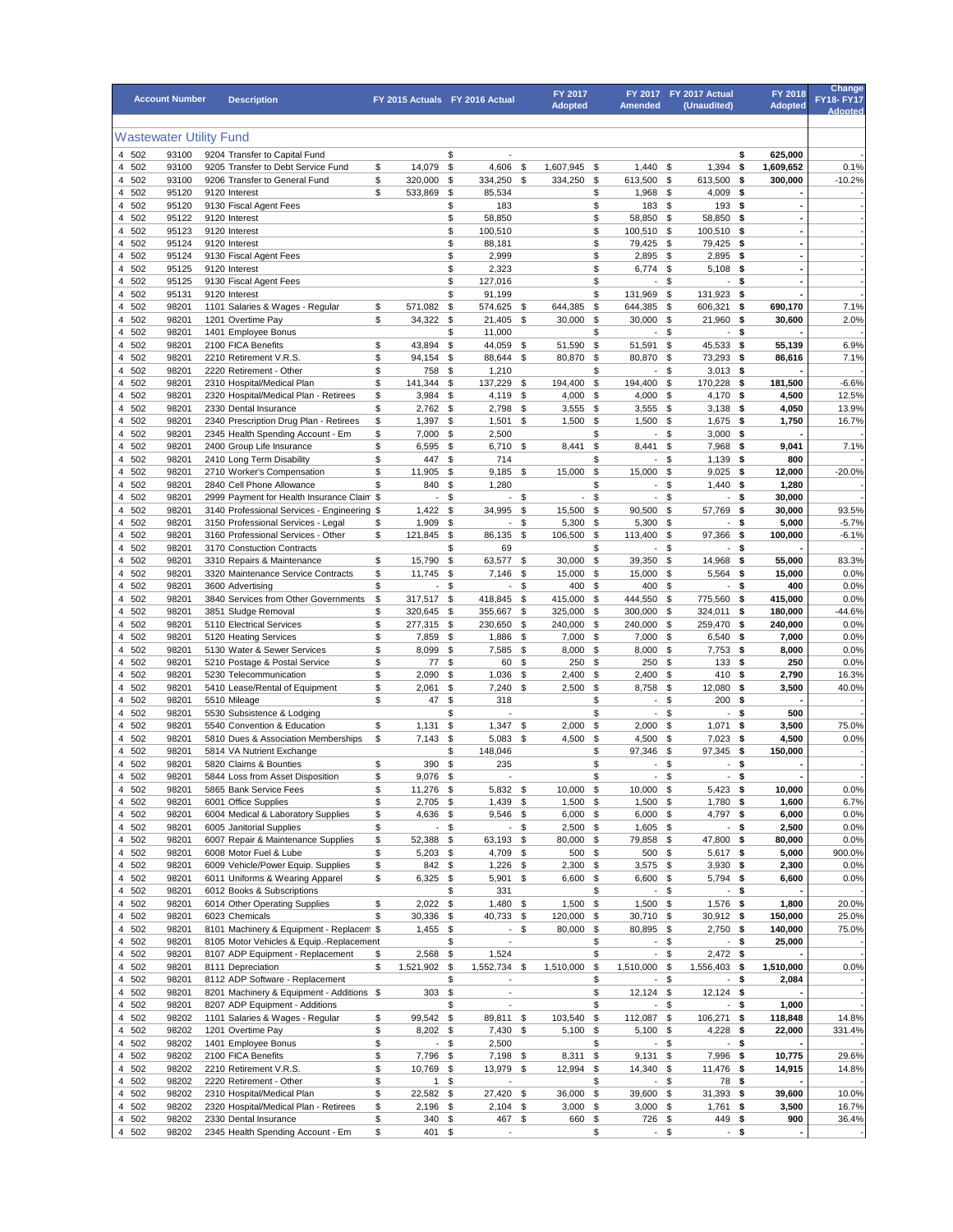|                | <b>Account Number</b> | <b>Description</b>                                                    | FY 2015 Actuals FY 2016 Actual       |                                           |               | FY 2017<br><b>Adopted</b> | <b>Amended</b>                   | FY 2017 FY 2017 Actual<br>(Unaudited) | <b>FY 2018</b><br><b>Adopted</b> | Change<br><b>FY18-FY17</b><br><b>Adopted</b> |
|----------------|-----------------------|-----------------------------------------------------------------------|--------------------------------------|-------------------------------------------|---------------|---------------------------|----------------------------------|---------------------------------------|----------------------------------|----------------------------------------------|
| 4 502          | 98202                 | 2400 Group Life Insurance                                             | 715 \$<br>\$                         | $1,043$ \$                                |               | 1,356 \$                  | 1,496 \$                         | $1,206$ \$                            | 1,557                            | 14.8%                                        |
| 4 502          | 98202                 | 2410 Long Term Disability                                             | \$<br>1                              | \$                                        |               |                           | \$<br>$\blacksquare$             | \$<br>46 \$                           |                                  |                                              |
| 4 502<br>4 502 | 98202<br>98202        | 2710 Worker's Compensation<br>3110 Professional Health Services       | 1,835<br>\$<br>\$<br>600             | \$<br>2,278<br>\$<br>350                  | \$            | 2,300                     | \$<br>2,525<br>\$<br>$\sim$      | -\$<br>$2,496$ \$<br>\$<br>240 \$     | 2,200                            | $-4.3%$                                      |
| 4 502          | 98202                 | 3140 Professional Services - Engineering \$                           | $\blacksquare$                       | \$                                        | $-$ \$        | 1,500                     | \$<br>1,500                      | \$<br>$\sim$                          | \$<br>1,500                      | 0.0%                                         |
| 4 502          | 98202                 | 3160 Professional Services - Other                                    | \$<br>$\omega$                       | \$<br>69                                  |               |                           | \$<br>÷.                         | \$<br>$\sim$                          | \$                               |                                              |
| 4 502          | 98202                 | 3320 Maintenance Service Contracts                                    | \$<br>$\blacksquare$                 | $\mathfrak s$<br>$\overline{\phantom{a}}$ | $\mathfrak s$ | 40.000                    | \$<br>40,000                     | \$<br>$23,215$ \$                     | 40,000                           | 0.0%                                         |
| 4 502<br>4 502 | 98202<br>98202        | 5230 Telecommunication<br>5510 Mileage                                | \$<br>448<br>\$<br>121               | \$<br>365<br>\$<br>245                    | \$<br>- \$    | 4,500<br>150              | \$<br>1,300<br>\$<br>150         | \$<br>364<br>\$<br>559 \$             | 4,500<br>\$<br>300               | 0.0%<br>100.0%                               |
| 4 502          | 98202                 | 5530 Convention & Education                                           | \$<br>$\mathbf{r}$                   | \$<br>$\mathbf{r}$                        | \$            | 1,500                     | \$<br>1,500                      | \$<br>$\sim$                          | \$<br>1,500                      | 0.0%                                         |
| 4 502          | 98202                 | 5820 Claims & Bounties                                                | \$<br>$\blacksquare$                 | \$<br>6,131                               | \$            | 2,000                     | \$<br>2,000                      | \$<br>$\sim$                          | 2,000<br>\$                      | 0.0%                                         |
| 4 502          | 98202                 | 6007 Repair & Maintenance Supplies                                    | \$<br>4,729                          | - \$<br>$1,812$ \$                        |               | 5,000                     | \$<br>5,000                      | \$<br>3,071                           | 5,000<br>\$                      | 0.0%                                         |
| 4 502<br>4 502 | 98202                 | 6009 Vehicle/Power Equip. Supplies                                    | \$<br>10,138<br>\$                   | - \$<br>6,527                             | \$            | 6,500                     | \$<br>6,500<br>\$                | $6,842$ \$<br>- \$                    | 6,500<br>960                     | 0.0%<br>0.0%                                 |
| 4 502          | 98202<br>98202        | 6011 Uniforms & Wearing Apparel<br>6014 Other Operating Supplies      | 974<br>\$<br>11,571                  | \$<br>865<br>\$<br>13,287 \$              | \$            | 960<br>15,000             | 1,140<br>\$<br>14,550            | \$<br>1,001<br>\$<br>13,292 \$        | \$<br>15,000                     | 0.0%                                         |
| 4 502          | 98202                 | 8101 Machinery & Equipment - Replacem \$                              | $\Box$                               | \$<br>$\overline{\phantom{a}}$            | \$            | 28,500                    | \$<br>32,811                     | \$<br>- \$                            | 60,000                           | 110.5%                                       |
| 4 502          | 98202                 | 8105 Motor Vehicles & Equip.-Replacement                              |                                      | \$<br>$\mathcal{L}$                       | \$            | 55,500                    | \$<br>49,389                     | \$<br>$\mathcal{L}_{\mathrm{eff}}$    | \$                               | $-100.0%$                                    |
| 4 502          | 98202                 | 8107 ADP Equipment - Replacement                                      | 699<br>\$                            | \$<br>$\overline{\phantom{a}}$            |               |                           | \$<br>$\overline{\phantom{a}}$   | \$<br>$\sim$                          | \$                               |                                              |
| 4 502          | 98202<br>98203        | 8201 Machinery & Equipment - Additions                                | 44,547                               | \$<br>\$                                  |               |                           | \$<br>3,678                      | \$<br>$3,678$ \$                      |                                  | $-11.7%$                                     |
| 4 502<br>4 502 | 98203                 | 1101 Salaries & Wages - Regular<br>1401 Employee Bonus                | \$                                   | 39,064<br>\$<br>1,000                     | -\$           | 41,335                    | \$<br>41,335<br>\$<br>÷.         | 35,532 \$<br>-\$<br>\$<br>$\sim$      | 36,510<br>\$                     |                                              |
| 4 502          | 98203                 | 2100 FICA Benefits                                                    | 3,364<br>\$                          | \$<br>$3,027$ \$                          |               | 3,162                     | \$<br>3,162                      | \$<br>2,564                           | 2,793<br>\$                      | $-11.7%$                                     |
| 4 502          | 98203                 | 2210 Retirement V.R.S.                                                | \$<br>7,581                          | \$<br>6,071                               | \$            | 5,188                     | \$<br>5,188                      | -\$<br>4,355                          | 4,582<br>- \$                    | $-11.7%$                                     |
| 4 502          | 98203                 | 2220 Retirement - Hybrid                                              | 72 \$<br>\$                          | 157                                       |               |                           | \$<br>$\omega$                   | \$<br>$\sim$                          | \$                               |                                              |
| 4 502<br>4 502 | 98203<br>98203        | 2310 Hospital/Medical Plan                                            | \$<br>8,417                          | \$<br>7,175<br>- \$<br>930                | \$            | 14,400                    | \$<br>14,400<br>\$               | \$<br>13,029<br>930                   | 13,200<br>\$<br>\$<br>990        | $-8.3%$<br>$-10.0%$                          |
| 4 502          | 98203                 | 2320 Hospital/Medical Plan - Retirees<br>2330 Dental Insurance        | \$<br>882<br>\$<br>286               | \$<br>244                                 | \$<br>\$      | 1,100<br>263              | 1,100<br>\$<br>263               | \$<br>\$<br>233                       | \$<br>300                        | 14.1%                                        |
| 4 502          | 98203                 | 2335 Dental Insurance - Retirees                                      | \$<br>$\mathbf{r}$                   | \$<br>$\blacksquare$                      | \$            | 90                        | \$<br>90                         | \$<br>$\sim$                          | \$                               | $-100.0%$                                    |
| 4 502          | 98203                 | 2340 Prescription Drug Plan - Retirees                                | \$<br>349                            | \$<br>375 \$                              |               | 350                       | \$<br>350                        | \$<br>419                             | 400<br>\$                        | 14.3%                                        |
| 4 502          | 98203                 | 2345 Health Spending Account - Em                                     | \$<br>606                            | \$<br>$\overline{a}$                      |               |                           | \$<br>$\overline{\phantom{a}}$   | \$<br>$\sim$                          | \$                               |                                              |
| 4 502<br>4 502 | 98203<br>98203        | 2400 Group Life Insurance<br>2410 Long Term Disability                | \$<br>537<br>\$<br>42                | -\$<br>465<br>\$<br>93                    | \$            | 541                       | \$<br>541<br>\$<br>ä,            | \$<br>454 \$<br>\$<br>$\sim$          | 478<br>\$                        | $-11.7%$                                     |
| 4 502          | 98203                 | 2710 Worker's Compensation                                            | \$<br>51                             | \$<br>38                                  | - \$          | 100                       | \$<br>100                        | \$<br>31                              | 100<br>\$                        | 0.0%                                         |
| 502<br>4       | 98203                 | 3160 Professional Services - Other                                    | 1,239<br>\$                          | \$<br>1,652                               | \$            | 1,600                     | \$<br>1,600                      | 1,588<br>\$                           | 1,500<br>\$                      | $-6.3%$                                      |
| 4 502          | 98203                 | 3320 Maintenance Service Contracts                                    | \$<br>2,465                          | \$<br>2,465                               | - \$          | 3,000                     | \$<br>3,000                      | \$<br>$2,843$ \$                      | 3,000                            | 0.0%                                         |
| 4 502          | 98203                 | 3500 Printing & Binding                                               | \$<br>26                             | \$<br>$\blacksquare$                      | \$            | 100                       | \$<br>100                        | \$<br>$\sim$                          | 100<br>\$                        | 0.0%                                         |
| 4 502<br>4 502 | 98203<br>98203        | 3600 Advertising<br>5210 Postage & Postal Service                     | \$<br>125<br>\$<br>9,061             | - \$<br>156 \$<br>\$<br>12,190            | \$            | 150<br>10,000             | \$<br>$\sim$<br>\$<br>10,000     | \$<br>$\sim$<br>$9,772$ \$<br>\$      | 150<br>\$<br>12,250              | 0.0%<br>22.5%                                |
| 4 502          | 98203                 | 5220 Messenger Services                                               | \$<br>48                             | \$<br>$\tilde{\phantom{a}}$               |               |                           | \$<br>÷,                         | \$<br>$\sim$                          | \$                               |                                              |
| 4 502          | 98203                 | 5230 Telecommunication                                                | \$<br>232                            | - \$<br>43 \$                             |               | 400 \$                    | 400                              | \$<br>$\sim$                          | 250<br>\$                        | $-37.5%$                                     |
| 4 502          | 98203                 | 5410 Lease/Rental of Equipment                                        | \$<br>$\overline{\phantom{a}}$       | \$                                        | \$            | $\overline{\phantom{a}}$  | \$<br>÷,                         | \$<br>$\sim$                          | \$                               |                                              |
| 4 502          | 98203                 | 5433 Lease/Rent of Space                                              | \$<br>420                            | \$<br>429                                 | \$            | 420                       | \$<br>420                        | \$<br>458                             | 420<br>\$                        | 0.0%                                         |
| 4 502<br>4 502 | 98203<br>98203        | 5510 Mileage<br>5530 Subsistence & Lodging                            |                                      | \$<br>$\sim$<br>\$<br>ä,                  |               |                           | \$<br>÷.<br>\$<br>ä,             | \$<br>$\sim$<br>\$<br>$\sim$          | 250<br>\$<br>450<br>\$           |                                              |
| 4 502          | 98203                 | 6001 Office Supplies                                                  | \$<br>1,060                          | \$<br>763                                 | \$            | 700                       | \$<br>700                        | \$<br>734                             | 750<br>\$                        | 7.1%                                         |
| 4 502          | 98203                 | 6014 Other Operating Supplies                                         | \$<br>4,730                          | \$<br>5,386 \$                            |               | 5,300                     | \$<br>5,300                      | \$<br>4,289                           | - \$<br>5,300                    | 0.0%                                         |
| 4 502          | 98203                 | 8107 ADP Equipment - Replacement                                      |                                      | \$<br>152                                 |               |                           | \$<br>$\mathbf{r}$               | \$<br>$\sim$                          | \$                               |                                              |
| 4 502          | 98204                 | 1101 Salaries & Wages - Regular                                       | \$<br>147,019                        | \$<br>150,227                             | \$            | 149,845                   | \$<br>149,845                    | \$<br>152,932<br>$2,214$ \$           | 157,621<br>\$                    | 5.2%                                         |
| 4 502<br>4 502 | 98204<br>98204        | 1201 Overtime Pay<br>1401 Employee Bonus                              | \$<br>14,844 \$                      | 15,932 \$<br>4,000<br>\$                  |               | 15,000                    | \$<br>15,000<br>\$<br>÷,         | \$<br>\$<br>$\sim$                    | 15,300<br>\$                     | 2.0%                                         |
| 4 502          | 98204                 | 2100 FICA Benefits                                                    | \$<br>11,354                         | \$<br>11,923                              | \$            | 12,611                    | \$<br>12,611                     | \$<br>10,706                          | 13,228<br>\$                     | 4.9%                                         |
| 4 502          | 98204                 | 2210 Retirement V.R.S.                                                | \$<br>25,792                         | \$<br>23,828 \$                           |               | 18,806                    | - \$<br>18,806 \$                | 18,786 \$                             | 19,781                           | 5.2%                                         |
| 4 502          | 98204                 | 2310 Hospital/Medical Plan                                            | 57,292 \$<br>\$                      | 61,728 \$                                 |               | 57,600 \$                 | 57,600 \$                        | 71.634 \$                             | 52,800                           | $-8.3%$                                      |
| 4 502          | 98204<br>98204        | 2330 Dental Insurance                                                 | \$<br>991 \$                         | $1,032$ \$                                |               | $1,052$ \$                | $1,052$ \$                       | $1,017$ \$                            | 1,200                            | 14.1%                                        |
| 4 502<br>4 502 | 98204                 | 2345 Health Spending Account - Em<br>2400 Group Life Insurance        | \$<br>$12 \quad $$<br>\$<br>1,762 \$ | 1,779 \$                                  |               | 1,963                     | \$<br>٠<br>\$<br>1,963           | \$<br>- \$<br>$1,961$ \$<br>- \$      | 2,065                            | 5.2%                                         |
| 4 502          | 98204                 | 2710 Worker's Compensation                                            | \$<br>$3,310$ \$                     | 2,686 \$                                  |               | 5,000                     | \$<br>5,000 \$                   | $2,031$ \$                            | 3,500                            | $-30.0%$                                     |
| 4 502          | 98204                 | 3160 Professional Services - Other                                    | \$<br>69\$                           | 8,672                                     |               |                           | \$<br>- \$                       | 94\$                                  |                                  |                                              |
| 4 502          | 98204                 | 3310 Repairs & Maintenance                                            | \$<br>15,541 \$                      | 35,942 \$                                 |               | 20,000 \$                 | 64,483 \$                        | 12,673 \$                             | 30,000                           | 50.0%                                        |
| 4 502          | 98204                 | 3320 Maintenance Service Contracts                                    | \$<br>$3,674$ \$                     | $4,431$ \$                                |               | 5,000                     | \$<br>$1,500$ \$                 | $1,409$ \$<br>24,021 \$               | 5,000                            | 0.0%                                         |
| 4 502<br>4 502 | 98204<br>98204        | 5110 Electrical Services<br>5230 Telecommunication                    | \$<br>20,782 \$<br>\$<br>5,249 \$    | 23,555 \$<br>3,770 \$                     |               | 30,000<br>$5,000$ \$      | -\$<br>30,000 \$<br>$4,000$ \$   | $3,742$ \$                            | 25,000<br>5,000                  | $-16.7%$<br>0.0%                             |
| 4 502          | 98204                 | 5510 Mileage                                                          | \$<br>878 \$                         | $1,332$ \$                                |               | 500                       | \$<br>500 \$                     | 206 \$                                | 800                              | 60.0%                                        |
| 4 502          | 98204                 | 5540 Convention & Education                                           | \$<br>$\blacksquare$                 | \$<br>996 \$                              |               | 200                       | -\$<br>350 \$                    | - \$                                  | 1,000                            | 400.0%                                       |
| 4 502          | 98204                 | 6001 Office Supplies                                                  | $23 \quad$<br>\$                     | $\overline{\phantom{a}}$                  |               |                           | \$<br>$\sim$                     | \$<br>- \$                            |                                  |                                              |
| 4 502          | 98204                 | 6007 Repair & Maintenance Supplies                                    | \$<br>16,465 \$                      | 8,478 \$                                  |               | 35,000                    | \$<br>24,460                     | \$<br>22,067 \$                       | 35,000                           | 0.0%                                         |
| 4 502<br>4 502 | 98204<br>98204        | 6009 Vehicle/Power Equip. Supplies<br>6011 Uniforms & Wearing Apparel | \$<br>7,609 \$<br>\$<br>1,626 \$     | $3,712$ \$<br>$2,054$ \$                  |               | 9,500<br>1,850            | \$<br>7,500 \$<br>\$<br>1,850 \$ | $7,003$ \$<br>$1,942$ \$              | 9,500<br>2,000                   | 0.0%<br>8.1%                                 |
| 4 502          | 98204                 | 6014 Other Operating Supplies                                         | \$<br>$1,751$ \$                     | 8,826 \$                                  |               | 4,000 \$                  | $3,270$ \$                       | $2,347$ \$                            | 4,000                            | 0.0%                                         |
| 4 502          | 98204                 | 8101 Machinery & Equipment - Replacem \$                              | $-$ \$                               | 14,048 \$                                 |               | $\blacksquare$            | \$<br>$\blacksquare$             | $-$ \$<br>\$                          |                                  |                                              |
| 4 502          | 98204                 | 8105 Motor Vehicles & Equip.-Replacement                              |                                      | \$<br>ä,                                  |               |                           | \$<br>$\blacksquare$             | \$<br>- \$                            |                                  |                                              |
| 4 502          | 98204                 | 8201 Machinery & Equipment - Additions                                |                                      | \$                                        | $-$ \$        | 76,000 \$                 | $\mathcal{L}_{\mathcal{A}}$      | \$<br>- \$                            |                                  | $-100.0%$                                    |
| 4 502<br>4 502 | 98205<br>98205        | 5110 Electrical Services<br>6014 Other Operating Supplies             | \$<br>1,179<br>\$<br>$\blacksquare$  | \$<br>$1,027$ \$<br>\$                    | - \$          | 900<br>200                | \$<br>÷.<br>-\$<br>200           | \$<br>$-$ \$<br>\$<br>$\sim$          | 1,200<br>\$<br>200               | 33.3%<br>0.0%                                |
| 4 502          | 98298                 | 2210 Retirement V.R.S.                                                |                                      | 4,406<br>\$                               |               |                           | \$                               | \$<br>- \$                            |                                  |                                              |
| 4 502          | 98299                 | 2899 Other Post Employment Benefits                                   | \$<br>$(13,631)$ \$                  |                                           | $-$ \$        | 25,000 \$                 | 25,000                           | \$<br>4,065 \$                        | 15,000                           | $-40.0%$                                     |
| 4 502          | 99100                 | 9901 Contingency                                                      | \$<br>$\overline{\phantom{a}}$       | \$<br>$\overline{\phantom{a}}$            | \$            | 200,000                   | 428,975<br>\$                    | \$<br>÷                               | 100,000<br>\$                    | $-50.0%$                                     |
|                |                       |                                                                       | \$<br>5,129,945 \$                   | 5,521,334 \$                              |               | 7,073,784 \$              | 6,444,414 \$                     | 5,936,094 \$                          | 7,740,947                        | 9.4%                                         |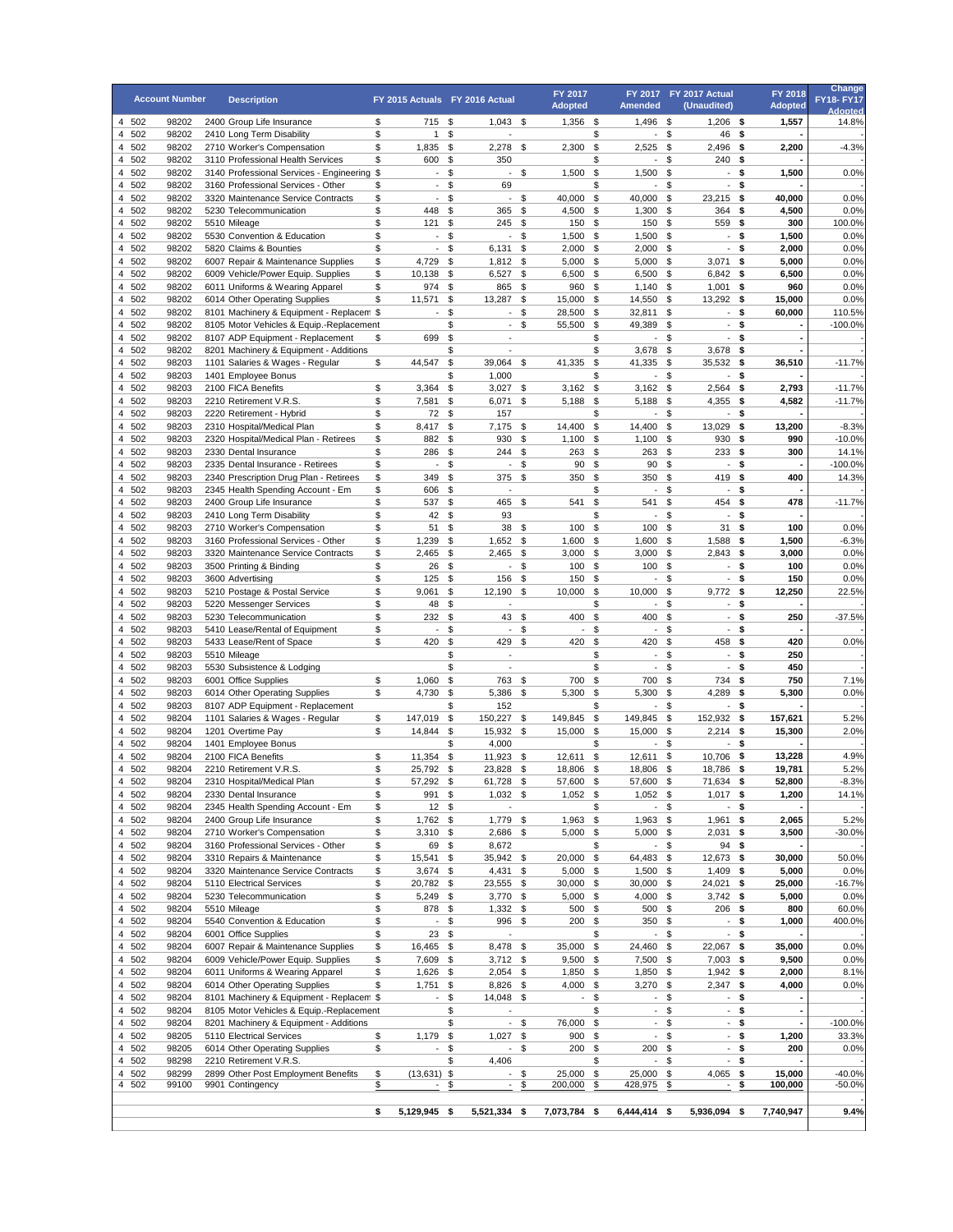|                | <b>Account Number</b> | <b>Description</b>                                                                    | FY 2015 Actuals FY 2016 Actual       |                                                 | <b>FY 2017</b><br><b>Adopted</b>             | <b>Amended</b>                  | FY 2017 FY 2017 Actual<br>(Unaudited) | FY 2018<br><b>Adopted</b> | Change<br><b>FY18-FY17</b><br><b>Adopted</b> |
|----------------|-----------------------|---------------------------------------------------------------------------------------|--------------------------------------|-------------------------------------------------|----------------------------------------------|---------------------------------|---------------------------------------|---------------------------|----------------------------------------------|
|                |                       | <b>Public Transportation Fund</b>                                                     |                                      |                                                 |                                              |                                 |                                       |                           |                                              |
| 4 503          | 81800                 | 1101 Salaries & Wages - Regular                                                       | \$<br>268,802 \$                     | 265,750 \$                                      | 270,156 \$                                   | 270,156 \$                      | 271,514 \$                            | 324,284                   | 20.0%                                        |
| 4 503          | 81800                 | 1201 Overtime Pay                                                                     | \$<br>2 <sup>5</sup>                 | 2,868                                           | \$<br>930                                    | \$<br>930                       | \$<br>948 \$                          | 930                       | 0.0%                                         |
| 4 503<br>4 503 | 81800<br>81800        | 1301 Salaries & Wages - Part Time<br>1401 Employee Bonus                              | \$<br>486,190                        | \$<br>485,724<br>\$<br>64,250                   | 590,354<br>\$                                | \$<br>590,354<br>\$<br>ä,       | \$<br>501,423 \$<br>\$<br>¥.          | 543,787<br>\$             | $-7.9%$                                      |
| 4 503          | 81800                 | 2100 FICA Benefits                                                                    | \$<br>56,727                         | \$<br>61,569                                    | 65,900<br>- \$                               | \$<br>65,900                    | \$<br>57,846                          | 66,407<br>\$              | 0.8%                                         |
| 4 503          | 81800                 | 2210 Retirement V.R.S.                                                                | \$<br>44,456                         | - \$<br>40,255                                  | \$<br>33,905 \$                              | 33,905 \$                       | 31,237                                | 40,698<br>\$              | 20.0%                                        |
| 4 503          | 81800                 | 2220 Retirement - Other                                                               | \$<br>281                            | -\$<br>537                                      | \$<br>$\sim$                                 | \$<br>$\sim$                    | \$<br>870 \$                          |                           |                                              |
| 4 503<br>4 503 | 81800<br>81800        | 2310 Hospital/Medical Plan<br>2320 Hospital/Medical Plan - Retirees                   | \$<br>53,950<br>\$<br>$\blacksquare$ | -\$<br>59,351<br>\$<br>$\overline{\phantom{a}}$ | \$<br>80,379<br>\$<br>5,356                  | \$<br>80,379<br>-\$<br>5,356    | \$<br>70,232 \$<br>$\sim$<br>\$       | 84,837<br>\$<br>1,395     | 5.5%<br>$-74.0%$                             |
| 4 503          | 81800                 | 2330 Dental Insurance                                                                 | \$<br>1,232                          | -\$<br>1,270                                    | \$<br>1,467                                  | - \$<br>1,467                   | \$<br>1,238                           | \$<br>1,761               | 20.0%                                        |
| 4 503          | 81800                 | 2345 Health Spending Account - Em                                                     | \$<br>1,116                          | \$<br>744                                       | \$<br>÷.                                     | \$<br>$\sim$                    | \$<br>$\mathbf{r}$                    | \$                        |                                              |
| 4 503          | 81800                 | 2400 Group Life Insurance                                                             | \$<br>3,122                          | \$<br>3,045                                     | 3,539<br>\$                                  | - \$<br>3,539<br>$\blacksquare$ | \$<br>3,321                           | 4,248<br>\$               | 20.0%                                        |
| 4 503<br>4 503 | 81800<br>81800        | 2410 Long Term Disability<br>2600 Unemployment Compensation                           | \$<br>166<br>\$<br>$\sim$            | - \$<br>317S<br>\$                              | ÷.<br>\$<br>2,938                            | \$<br>-\$<br>2,938              | \$<br>431<br>\$<br>$\sim$             | \$<br>\$<br>2,938         | 0.0%                                         |
| 4 503          | 81800                 | 2710 Worker's Compensation                                                            | \$<br>26,885 \$                      | 22,205                                          | \$<br>37,194                                 | \$<br>37,194                    | \$<br>23,036 \$                       | 43,404                    | 16.7%                                        |
| 4 503          | 81800                 | 2840 Cell Phone Allowance                                                             | \$<br>893 \$                         | 878 \$                                          | 893 \$                                       | 893                             | \$<br>625 \$                          |                           | $-100.0%$                                    |
| 4 503<br>4 503 | 81800<br>81800        | 2999 Payment for Health Insurance Claim \$<br>3120 Professional Services - Accounting | ÷.<br>37,200<br>\$                   | \$<br>- \$<br>40,734                            | \$<br>$\blacksquare$<br>\$<br>$\blacksquare$ | \$<br>\$<br>37,200              | \$<br>$\blacksquare$<br>\$<br>37,200  | \$<br>22,000<br>\$        |                                              |
| 4 503          | 81800                 | 3160 Professional Services - Other                                                    | \$<br>20,361 \$                      | 21,637                                          | 37,194<br>\$                                 | -\$<br>29,680                   | \$<br>24,938                          | 26,036<br>\$              | $-30.0%$                                     |
| 4 503          | 81800                 | 3180 Custodial Services                                                               | \$<br>10,284 \$                      | 7,765 \$                                        | 18,597 \$                                    | 9,297                           | \$<br>8,467 \$                        | 11,158                    | $-40.0%$                                     |
| 4 503          | 81800                 | 3310 Repairs & Maintenance                                                            | \$<br>10,610                         | \$<br>42,907                                    | \$<br>18,597                                 | \$<br>65,037                    | \$<br>65,873 \$                       | 29,755                    | 60.0%                                        |
| 4 503          | 81800                 | 3320 Maintenance Service Contracts                                                    | \$<br>8,725                          | - \$<br>4,643                                   | -\$<br>14,877                                | \$<br>5,577                     | \$<br>510 \$                          | 11,158                    | $-25.0%$                                     |
| 4 503          | 81800                 | 3500 Printing & Binding                                                               | \$<br>3,397 \$                       | 4,107                                           | -\$<br>14,877                                | \$<br>7,437                     | 5,001<br>\$                           | 7,439<br>\$               | $-50.0%$                                     |
| 4 503<br>4 503 | 81800<br>81800        | 3600 Advertising<br>5110 Electrical Services                                          | \$<br>12,251<br>\$<br>13,683 \$      | -\$<br>10,410<br>13,690                         | \$<br>20,456<br>\$<br>13,278                 | \$<br>19,656<br>\$<br>13,278    | \$<br>18,054 \$<br>\$<br>13,211       | 14,877<br>15,063<br>\$    | $-27.3%$<br>13.4%                            |
| 4 503          | 81800                 | 5120 Heating Services                                                                 | \$<br>3,738                          | - \$<br>2,599                                   | \$<br>5,579                                  | \$<br>5,579                     | 2,924<br>\$                           | 3,161<br>\$               | $-43.3%$                                     |
| 4 503          | 81800                 | 5130 Water & Sewer Services                                                           | \$<br>1,492                          | - \$<br>1,610                                   | -\$<br>2,232                                 | \$<br>2,232                     | \$<br>1,587                           | 2,232<br>\$               | 0.0%                                         |
| 4 503          | 81800                 | 5210 Postage & Postal Service                                                         | \$<br>210                            | \$<br>173                                       | \$<br>1,079                                  | \$<br>1,079                     | \$<br>238                             | 744<br>\$                 | $-31.0%$                                     |
| 4 503<br>4 503 | 81800<br>81800        | 5230 Telecommunication<br>5305 Motor Vehicle Insurance                                | \$<br>17,870<br>\$<br>17,517         | -\$<br>22,675 \$<br>16,393<br>-\$               | 19,341<br>23,432<br>\$                       | \$<br>19,341<br>\$<br>23,432    | \$<br>21,076 \$<br>\$<br>15,046 \$    | 24,176<br>20,456          | 25.0%<br>$-12.7%$                            |
| 4 503          | 81800                 | 5308 General Liability                                                                | \$                                   | \$<br>$\sim$                                    | \$<br>2,124                                  | \$<br>2,125                     | \$<br>$\sim$                          | 2,124<br>\$               | 0.0%                                         |
| 4 503          | 81800                 | 5410 Lease/Rental of Equipment                                                        | \$<br>610                            | \$<br>511                                       | -\$<br>930                                   | \$<br>930                       | $1,020$ \$<br>\$                      | 930                       | 0.0%                                         |
| 4 503          | 81800                 | 5510 Mileage                                                                          | \$<br>$(106)$ \$<br>\$               | 156                                             | \$<br>558                                    | \$<br>558                       | \$<br>$95$ \$                         | 558<br>4,463              | 0.0%                                         |
| 4 503<br>4 503 | 81800<br>81800        | 5530 Subsistence & Lodging<br>5540 Convention & Education                             | 4,616<br>\$<br>2,737                 | -\$<br>9,832<br>\$<br>2,990                     | \$<br>1,116<br>\$<br>1,302                   | \$<br>1,116<br>\$<br>1,302      | \$<br>$1,633$ \$<br>\$<br>276 \$      | 1,860                     | 300.0%<br>42.9%                              |
| 4 503          | 81800                 | 5810 Dues & Association Memberships                                                   | \$<br>665                            | -\$<br>670 \$                                   | 744                                          | \$<br>744                       | \$<br>$1,042$ \$                      | 744                       | 0.0%                                         |
| 4 503          | 81800                 | 6001 Office Supplies                                                                  | \$<br>5,898                          | -\$<br>3,526                                    | - \$<br>7,439                                | \$<br>7,439                     | \$<br>4,637                           | 5,579<br>\$               | $-25.0%$                                     |
| 4 503<br>4 503 | 81800<br>81800        | 6005 Janitorial Supplies<br>6007 Repair & Maintenance Supplies                        | \$<br>768<br>\$<br>51,315            | - \$<br>773<br>-\$<br>105,316                   | -\$<br>1,674<br>- \$<br>46,492               | \$<br>1,674<br>\$<br>46,492     | \$<br>847<br>\$<br>135,885 \$         | \$<br>1,488<br>102,282    | $-11.1%$<br>120.0%                           |
| 4 503          | 81800                 | 6008 Motor Fuel & Lube                                                                | \$<br>130,217 \$                     | 81,875 \$                                       | 156,213                                      | -\$<br>104,133                  | 89,796 \$<br>-\$                      | 124,598                   | $-20.2%$                                     |
| 4 503          | 81800                 | 6009 Vehicle/Power Equip. Supplies                                                    | \$<br>5,347 \$                       | 26,386                                          | -\$<br>9,298                                 | \$<br>49,514 \$                 | 31,997 \$                             | 20,456                    | 120.0%                                       |
| 4 503          | 81800                 | 6011 Uniforms & Wearing Apparel                                                       | \$<br>5,504                          | -\$<br>4,794                                    | \$<br>5,765                                  | \$<br>5,765                     | \$<br>$5,695$ \$                      | 5,579                     | $-3.2%$                                      |
| 4 503<br>4 503 | 81800<br>81800        | 6012 Books & Subscriptions<br>6013 Educational & Recreational Supplie: \$             | \$<br>$\blacksquare$<br>209          | \$<br>$\blacksquare$<br>\$<br>1,232             | \$<br>335<br>\$<br>558                       | -\$<br>335<br>\$<br>558         | \$<br>$\sim$<br>\$<br>1,840           | \$<br>186<br>\$<br>558    | $-44.4%$<br>0.0%                             |
| 4 503          | 81800                 | 6014 Other Operating Supplies                                                         | \$<br>47                             | \$                                              | \$<br>8,183                                  | \$<br>$\blacksquare$            | \$<br>239                             | \$                        | $-100.0%$                                    |
| 4 503          | 81800                 | 8105 Motor Vehicles & Equip. - Replacem \$                                            | 1,120                                | \$<br>491                                       | \$<br>111,581                                | \$<br>516,844                   | \$<br>$9,015$ \$                      | 156,213                   | 40.0%                                        |
| 4 503<br>4 503 | 81800<br>81800        | 8107 ADP Equipment - Replacement<br>8111 Depreciation                                 | \$<br>9,186<br>\$<br>834,099         | \$<br>12,950<br>\$<br>756,324                   | \$<br>1,674<br>\$<br>850,000                 | \$<br>1,674<br>\$<br>850,000    | \$<br>$316$ \$<br>\$<br>765,063 \$    | 1,599<br>850.000          | $-4.4%$<br>0.0%                              |
| 4 503          | 81800                 | 8112 ADP Software - Replacement                                                       | \$<br>$\mathbf{r}$                   | -\$<br>$\sim$                                   | \$<br>521                                    | \$<br>521                       | \$<br>$\sim$                          | \$<br>521                 | 0.0%                                         |
| 4 503          | 81800                 | 8113 Improv. & Betterments - Replaceme \$                                             | 252                                  | \$<br>910                                       | \$<br>1,860                                  | \$<br>1,860                     | \$<br>$1,219$ \$                      | 1,860                     | 0.0%                                         |
| 4 503          | 81800                 | 8201 Machinery & Equipment - Additions \$                                             | 1,361                                | 2,753<br>\$                                     | \$<br>749                                    | \$<br>18,233 \$                 | 1,587                                 | 749<br>\$                 | 0.0%                                         |
| 4 503<br>4 503 | 81800<br>81800        | 8202 Furniture & Fixtures - Additions<br>8203 Communications Equip. - Additions \$    | 550<br>\$<br>- \$                    | \$<br>1,935 \$<br>130 \$                        | 2,975<br>7,439 \$                            | -\$<br>2,975 \$<br>7,439 \$     | $1,818$ \$<br>$4,955$ \$              | 2,975<br>3,719            | 0.0%<br>$-50.0%$                             |
| 4 503          | 81800                 | 8205 Motor Vehicles & Equip. - Additions \$                                           | - \$                                 |                                                 | - \$<br>818 \$                               | 818 \$                          | - \$                                  | 818                       | 0.0%                                         |
| 4 503          | 81800                 | 8207 ADP Equipment - Additions                                                        | \$<br>$1,323$ \$                     | 59                                              | -\$<br>2,790 \$                              |                                 | $-$ \$<br>- \$                        | 2,790                     | 0.0%                                         |
| 4 503          | 81800                 | 8212 ADP Software - Additions                                                         | \$<br>$-$ \$                         |                                                 | $-$ \$<br>930 \$                             | 930 \$                          | 538 \$                                | 930                       | 0.0%                                         |
| 4 503          | 81800                 | 8213 Improv. & Betterments - Additions                                                | 1,338 \$<br>\$                       | 792 \$                                          | 1,860 \$                                     | 7,440 \$                        | 2,676 \$                              | 1,860                     | 0.0%                                         |
|                |                       | TRANSIT - SPOTSYLVANIA                                                                |                                      |                                                 |                                              |                                 |                                       |                           |                                              |
| 4 503          | 81801                 | 1101 Salaries & Wages - Regular                                                       | \$<br>180,971 \$                     | 178,016 \$                                      | 185,395 \$                                   | 185,395 \$                      | 177,755 \$                            | 222,541                   | 20.0%                                        |
| 4 503          | 81801                 | 1201 Overtime Pay<br>1301 Salaries & Wages - Part Time                                | \$<br>$2 \sqrt{3}$                   | 1,966 \$                                        | 638 \$                                       | 638 \$                          | 650 \$                                | 638<br>373,176            | 0.0%                                         |
| 4 503<br>4 503 | 81801<br>81801        | 2100 FICA Benefits                                                                    | \$<br>333,275 \$<br>\$<br>38,634 \$  | 333,299 \$<br>38,544 \$                         | 405,133 \$<br>45,224 \$                      | 405,133 \$<br>45,224 \$         | 343,718 \$<br>39,169 \$               | 45,572                    | $-7.9%$<br>0.8%                              |
| 4 503          | 81801                 | 2210 Retirement V.R.S.                                                                | \$<br>30,409 \$                      | 27,594 \$                                       | 23,267 \$                                    | 23,267 \$                       | $21,212$ \$                           | 27,929                    | 20.0%                                        |
| 4 503          | 81801                 | 2220 Retirement - Other                                                               | \$<br>193 \$                         | 368 \$                                          |                                              | - \$                            | - \$<br>596 \$                        |                           |                                              |
| 4 503<br>4 503 | 81801<br>81801        | 2310 Hospital/Medical Plan<br>2320 Hospital/Medical Plan - Retirees                   | \$<br>36,982 \$<br>\$<br>$-$ \$      | 40,684 \$                                       | 55,160 \$<br>- \$<br>$3,675$ \$              | 55,160 \$<br>$3,675$ \$         | 48,143 \$<br>- \$                     | 58,220<br>957             | 5.5%<br>$-74.0%$                             |
| 4 503          | 81801                 | 2330 Dental Insurance                                                                 | \$<br>862 \$                         | 870 \$                                          | $1,007$ \$                                   | $1,007$ \$                      | 849 \$                                | 1,208                     | 20.0%                                        |
| 4 503          | 81801                 | 2345 Health Spending Account - Em                                                     | \$<br>765 \$                         | 510                                             |                                              | \$                              | - \$<br>÷.                            | \$                        |                                              |
| 4 503          | 81801                 | 2400 Group Life Insurance                                                             | \$<br>$2,140$ \$                     | $2,088$ \$                                      | 2,429                                        | \$<br>$2,429$ \$                | $2,277$ \$                            | 2,915                     | 20.0%                                        |
| 4 503<br>4 503 | 81801<br>81801        | 2410 Long Term Disability<br>2600 Unemployment Compensation                           | \$<br>114S<br>\$<br>- \$             | 217                                             | $-$ \$<br>$2,016$ \$                         | \$<br>$\sim$<br>$2,016$ \$      | 295 \$<br>\$<br>- \$                  | 2,016                     | 0.0%                                         |
| 4 503          | 81801                 | 2710 Worker's Compensation                                                            | \$<br>18,429 \$                      | 15,207 \$                                       | 25,524 \$                                    | 25,524 \$                       | 15,791 \$                             | 29,786                    | 16.7%                                        |
| 4 503          | 81801                 | 2840 Cell Phone Allowance                                                             | \$<br>612 \$                         | 602 \$                                          | 613 \$                                       | 613 \$                          | 428 \$                                |                           | $-100.0%$                                    |
| 4 503<br>4 503 | 81801<br>81801        | 3120 Professional Services - Accounting                                               | \$<br>25,500 \$                      | 27,923 \$                                       | 25,524 \$                                    | - \$<br>25,500 \$               | 25,500 \$                             | 17,867                    | $-30.0%$                                     |
| 4 503          | 81801                 | 3160 Professional Services - Other<br>3180 Custodial Services                         | \$<br>13,957 \$<br>\$<br>7,049 \$    | 14,832 \$<br>5,323 \$                           | 12,762 \$                                    | 20,373 \$<br>6,387 \$           | 17,083 \$<br>$5,804$ \$               | 7,657                     | $-40.0%$                                     |
| 4 503          | 81801                 | 3310 Repairs & Maintenance                                                            | \$<br>7,396 \$                       | 29,412 \$                                       | 12,762 \$                                    | 44,594 \$                       | 45,089 \$                             | 20,419                    | 60.0%                                        |
| 4 503          | 81801                 | 3320 Maintenance Service Contracts                                                    | \$<br>5,981 \$                       | $3,183$ \$                                      | 10,210 \$                                    | 3,835 \$                        | 350 \$                                | 7,657                     | $-25.0%$                                     |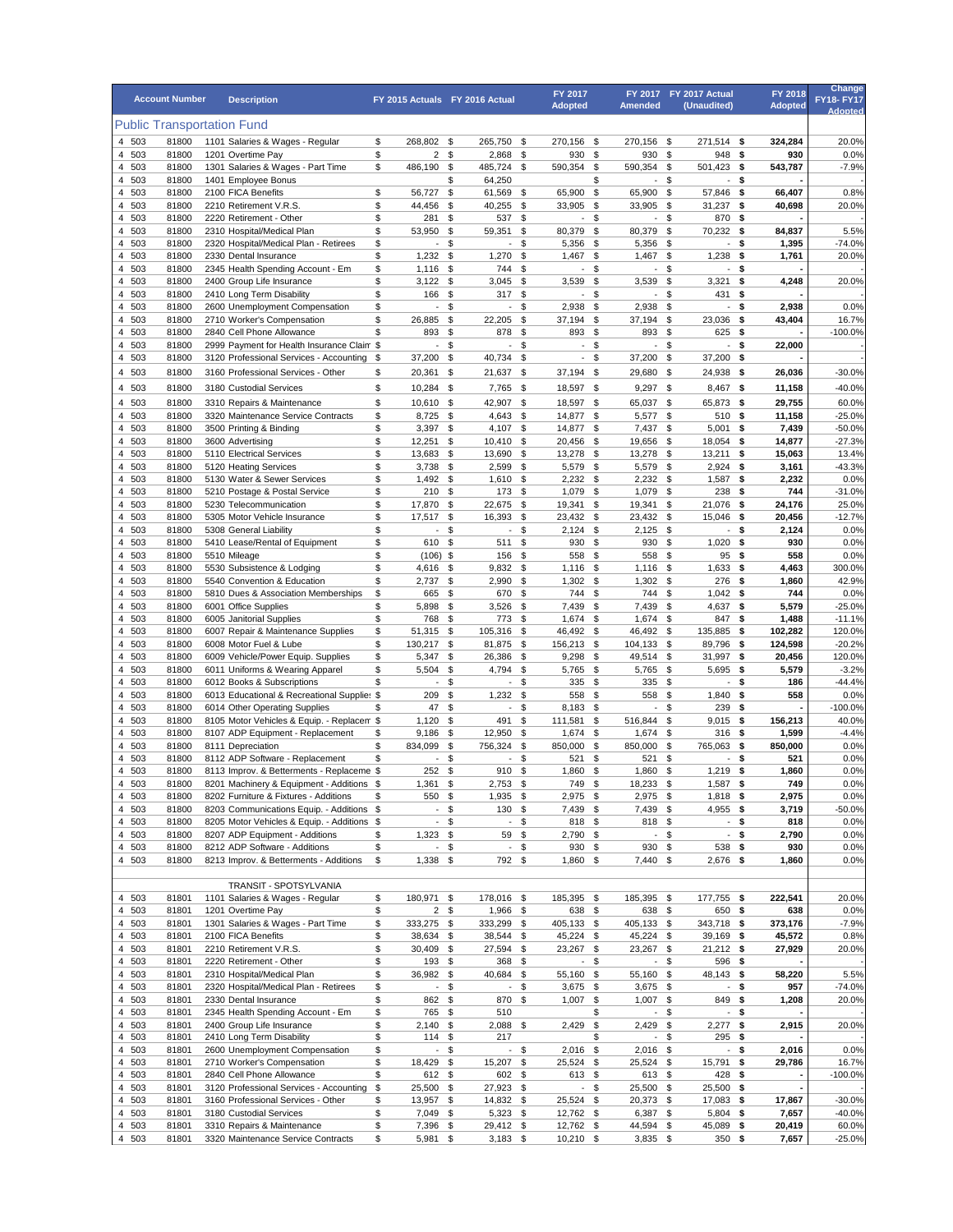|                | <b>Account Number</b> | <b>Description</b>                                           | FY 2015 Actuals FY 2016 Actual |                                | FY 2017<br><b>Adopted</b>      | <b>Amended</b>               | FY 2017 FY 2017 Actual<br>(Unaudited) | <b>FY 2018</b><br><b>Adopted</b> | Change<br><b>FY18-FY17</b><br><b>Adopted</b> |
|----------------|-----------------------|--------------------------------------------------------------|--------------------------------|--------------------------------|--------------------------------|------------------------------|---------------------------------------|----------------------------------|----------------------------------------------|
| 4 503          | 81801                 | 3500 Printing & Binding                                      | \$<br>2,329                    | \$<br>$2,815$ \$               | 10,210 \$                      | $5,110$ \$                   | $3,428$ \$                            | 5,105                            | $-50.0%$                                     |
| 4 503          | 81801                 | 3600 Advertising                                             | \$<br>8,398                    | \$<br>7,136                    | \$<br>14,038                   | \$<br>13,238                 | -\$<br>12,376 \$                      | 10,210                           | $-27.3%$                                     |
| 4 503          | 81801                 | 5110 Electrical Services                                     | \$<br>9,380                    | - \$<br>9,384                  | $9,112$ \$<br>\$               | 9,112                        | -\$<br>$9,056$ \$                     | 10,337                           | 13.4%                                        |
| 4 503          | 81801                 | 5120 Heating Services                                        | \$<br>$2,562$ \$               | 1,782 \$                       | 3,829                          | \$<br>3,829                  | $2,004$ \$<br>-\$                     | 2,170                            | $-43.3%$                                     |
| 4 503          | 81801                 | 5130 Water & Sewer Services                                  | \$<br>1,023                    | \$<br>1,104                    | 1,531<br>\$                    | \$<br>1,531                  | \$<br>1,088                           | \$<br>1,531                      | 0.0%                                         |
| 4 503          | 81801                 | 5210 Postage & Postal Service                                | \$<br>144 \$                   | 117                            | 740<br>\$                      | \$<br>740                    | \$<br>161<br>- \$                     | 510                              | $-31.1%$                                     |
| 4 503          | 81801                 | 5230 Telecommunication                                       | \$<br>11,740                   | -\$<br>15,543                  | \$<br>13,273                   | \$<br>13,273                 | \$<br>14,447                          | \$<br>16,591                     | 25.0%                                        |
| 4 503          | 81801                 | 5305 Motor Vehicle Insurance                                 | \$<br>12,040                   | \$<br>11,267                   | 16,080<br>\$                   | \$<br>16,080                 | 10,342 \$<br>\$                       | 14,038                           | $-12.7%$                                     |
| 503<br>4       | 81801                 | 5308 General Liability                                       | \$<br>٠                        | \$                             | \$<br>1,458                    | \$<br>1,458                  | \$<br>$\blacksquare$                  | 1,458<br>\$                      | 0.0%                                         |
| 4 503          | 81801                 | 5410 Lease/Rental of Equipment                               | \$<br>418                      | \$<br>350                      | \$<br>638                      | \$<br>638                    | \$<br>699                             | \$<br>638                        | 0.0%                                         |
| 4 503          | 81801                 | 5510 Mileage                                                 | \$<br>31                       | \$<br>107                      | \$<br>383                      | \$<br>383                    | \$<br>65                              | 383<br>\$                        | 0.0%                                         |
| 4 503          | 81801                 | 5530 Subsistence & Lodging                                   | \$<br>688 \$                   | 657 \$                         | 766                            | \$<br>766                    | \$<br>321 \$                          | 3,063                            | 300.0%                                       |
| 4 503          | 81801                 | 5540 Convention & Education                                  | \$<br>712 \$                   | 1,442                          | \$<br>893                      | 893<br>- \$                  | $52$ \$<br>- \$                       | 1,276                            | 42.8%                                        |
| 4 503          | 81801                 | 5810 Dues & Association Memberships                          | \$<br>456                      | \$<br>460                      | \$<br>510                      | \$<br>510                    | \$<br>714                             | 510<br>\$                        | $-0.1%$                                      |
| 4 503          | 81801                 | 6001 Office Supplies                                         | $4,043$ \$<br>\$               | $2,417$ \$                     | $5,105$ \$                     | 5,105                        | -\$<br>$3,179$ \$                     | 3,829                            | $-25.0%$                                     |
| 4 503          | 81801                 | 6005 Janitorial Supplies                                     | \$<br>526                      | - \$<br>530                    | \$<br>1,149                    | \$<br>1,149                  | \$<br>581 \$                          | 1,021                            | $-11.1%$                                     |
| 4 503<br>4 503 | 81801<br>81801        | 6007 Repair & Maintenance Supplies<br>6008 Motor Fuel & Lube | \$<br>35,175<br>67,401<br>\$   | -\$<br>72,192<br>\$<br>48,685  | \$<br>31,905<br>107,202<br>\$  | \$<br>31,905<br>\$<br>71,502 | \$<br>93,147 \$<br>54,327<br>\$       | 70,192<br>85,506<br>\$           | 120.0%<br>$-20.2%$                           |
| 4 503          | 81801                 | 6009 Vehicle/Power Equip. Supplies                           | \$<br>$3,666$ \$               | 18,087 \$                      | 6,381                          | \$<br>33,948                 | \$<br>$21,914$ \$                     | 14,038                           | 120.0%                                       |
| 4 503          | 81801                 | 6011 Uniforms & Wearing Apparel                              | \$<br>$3,773$ \$               | 3,286                          | \$<br>3,956                    | \$<br>3,956                  | $3,904$ \$<br>\$                      | 3,829                            | $-3.2%$                                      |
| 4 503          | 81801                 | 6012 Books & Subscriptions                                   | \$<br>$\sim$                   | \$<br>- \$                     | 230                            | \$<br>230                    | \$<br>$\sim$                          | \$<br>128                        | $-44.3%$                                     |
| 4 503          | 81801                 | 6013 Educational & Recreational Supplie: \$                  | 144                            | -\$<br>845                     | -\$<br>383                     | \$<br>383                    | \$<br>$1,226$ \$                      | 383                              | 0.0%                                         |
| 4 503          | 81801                 | 6014 Other Operating Supplies                                | 32<br>\$                       | \$                             | \$<br>5,615                    | \$                           | \$<br>164 \$                          |                                  | $-100.0%$                                    |
| 4 503          | 81801                 | 8105 Motor Vehicles & Equipment - Repla \$                   | 768                            | \$<br>336                      | -\$<br>76,573                  | \$<br>272,568                | \$<br>5,837 \$                        | 107,202                          | 40.0%                                        |
| 4 503          | 81801                 | 8107 ADP Equipment - Replacement                             | 199<br>\$                      | \$<br>177                      | \$<br>1,149                    | \$<br>1,149                  | \$<br>217                             | 1,098<br>\$                      | $-4.4%$                                      |
| 4 503          | 81801                 | 8112 ADP Software - Replacement                              | \$<br>$\blacksquare$           | \$<br>$\overline{\phantom{a}}$ | \$<br>357                      | \$<br>357                    | \$<br>$\sim$                          | \$<br>357                        | $-0.1%$                                      |
| 4 503          | 81801                 | 8113 Improv. & Betterments - Replaceme \$                    | 173 \$                         | 624                            | \$<br>1,276                    | \$<br>1,276                  | \$<br>835                             | 1,276<br>\$                      | 0.0%                                         |
| 4 503          | 81801                 | 8201 Machinery & Equipment - Additions \$                    | 933                            | -\$<br>1,887 \$                | 514                            | \$<br>12,499                 | \$<br>$1,088$ \$                      | 514                              | $-0.1%$                                      |
| 4 503          | 81801                 | 8202 Furniture & Fixtures - Additions                        | 377<br>\$                      | \$<br>$1,326$ \$               | 2,042                          | \$<br>2,042                  | \$<br>$1,246$ \$                      | 2,042                            | 0.0%                                         |
| 4 503          | 81801                 | 8203 Communications Equip. - Additions \$                    | $\overline{\phantom{a}}$       | \$<br>89                       | \$<br>5,105                    | -\$<br>5,105 \$              | $3,397$ \$                            | 2,552                            | $-50.0%$                                     |
| 4 503          | 81801                 | 8205 Motor Vehicles & Equip. - Additions \$                  | $\omega$                       | \$<br>$\sim$                   | \$<br>562                      | \$<br>ä,                     | \$<br>$\sim$                          | \$<br>562                        | 0.1%                                         |
| 4 503          | 81801                 | 8207 ADP Equipment - Additions                               | \$<br>907                      | \$<br>41                       | \$<br>1,914                    | \$<br>1,914                  | \$<br>$1,069$ \$                      | 1,914                            | 0.0%                                         |
| 4 503          | 81801                 | 8212 ADP Software - Additions                                | \$<br>$\sim$                   | \$<br>$\overline{\phantom{a}}$ | \$<br>638                      | \$<br>638                    | \$<br>369 \$                          | 638                              | 0.0%                                         |
| 4 503          | 81801                 | 8213 Improv. & Betterments - Additions                       | 917<br>\$                      | \$<br>543                      | \$<br>1,276                    | -\$<br>5,101                 | $1,834$ \$<br>\$                      | 1,276                            | 0.0%                                         |
|                |                       |                                                              |                                | \$<br>÷.                       |                                | \$<br>4,426,495              | - \$<br>÷.                            |                                  |                                              |
|                |                       | <b>TRANSIT - UMW</b>                                         |                                | \$                             |                                | \$<br>$\sim$                 | \$                                    |                                  |                                              |
| 4 503          | 81808                 | 1101 Salaries & Wages - Regular                              | \$<br>22,694                   | \$<br>22,339 \$                | 22,898                         | \$<br>22,898                 | \$<br>22,307 \$                       | 27,486                           | 20.0%                                        |
| 4 503          | 81808                 | 1201 Overtime Pay                                            | \$<br>$\blacksquare$           | \$<br>247                      | \$<br>79                       | \$<br>79                     | \$<br>82 \$                           | 79                               | 0.2%                                         |
| 4 503          | 81808                 | 1301 Salaries & Wages - Part Time                            | \$<br>41,823                   | \$<br>41,826                   | \$<br>50,038                   | \$<br>50,038                 | -\$<br>43,133 \$                      | 46,091                           | $-7.9%$                                      |
| 4 503          | 81808                 | 2100 FICA Benefits                                           | \$<br>4,847 \$                 | 4,837                          | \$<br>5,586                    | \$<br>5,586                  | 4,915 \$<br>-\$                       | 5,629                            | 0.8%                                         |
| 4 503          | 81808                 | 2210 Retirement V.R.S.                                       | \$<br>$3,816$ \$               | 3,463                          | 2,874 \$<br>\$                 | 2,874 \$                     | $2,662$ \$                            | 3,449                            | 20.0%                                        |
| 4 503          | 81808                 | 2220 Retirement - Other                                      | \$<br>24                       | - \$<br>46                     | \$<br>$\overline{\phantom{a}}$ | \$<br>÷,                     | \$<br>75 \$                           |                                  |                                              |
| 4 503          | 81808                 | 2310 Hospital/Medical Plan                                   | \$<br>4,641                    | \$<br>5,105                    | \$<br>6,813                    | \$<br>6,813                  | 6,041<br>\$                           | \$<br>7,190                      | 5.5%                                         |
| 4 503          | 81808                 | 2320 Hospital/Medical Plan - Retirees                        | \$<br>$\blacksquare$           | \$<br>$\overline{\phantom{a}}$ | \$<br>454                      | \$<br>454                    | \$<br>$\blacksquare$                  | \$<br>118                        | $-74.0%$                                     |
| 4 503          | 81808                 | 2330 Dental Insurance                                        | \$<br>108                      | \$<br>109                      | \$<br>124                      | \$<br>124                    | \$<br>107                             | 149<br>\$                        | 19.8%                                        |
| 4 503          | 81808                 | 2345 Health Spending Account - Em                            | \$<br>96                       | \$<br>64                       |                                | \$<br>$\Box$                 | \$<br>$\sim$                          | \$                               |                                              |
| 4 503          | 81808                 | 2400 Group Life Insurance                                    | \$<br>269                      | 262<br>- \$                    | \$<br>300                      | \$<br>300                    | \$<br>286                             | 360<br>\$                        | 20.0%                                        |
| 4 503          | 81808                 | 2410 Long Term Disability                                    | \$<br>$14 \quad $$             | 27                             |                                | \$<br>$\sim$                 | \$<br>37                              | \$                               |                                              |
| 4 503          | 81808                 | 2600 Unemployment Compensation                               | \$<br>$\blacksquare$           | $-$ \$<br>\$                   | 249                            | \$<br>249                    | \$<br>$\sim$                          | \$<br>249                        | 0.0%                                         |
| 4 503          | 81808                 | 2710 Worker's Compensation                                   | \$<br>$2,313$ \$               | 1,908                          | 3,152<br>\$                    | \$<br>3,153                  | 1,982<br>\$                           | 3,679<br>\$                      | 16.7%                                        |
| 4 503          | 81808                 | 2840 Cell Phone Allowance                                    | \$<br>77                       | \$<br>76                       | 76<br>\$                       | - \$<br>76                   | -\$<br>54                             | \$                               | $-100.0%$                                    |
| 4 503          | 81808                 | 3120 Professional Services - Accounting                      | $3,200$ \$<br>\$               | 3,504                          | - \$<br>\$                     | $3,200$ \$                   | $3,200$ \$                            |                                  |                                              |
| 503            | 81808                 | 3160 Professional Services - Other                           | 1,752<br>\$                    | \$<br>1,861                    | $3,152$ \$<br>$\pmb{\$}$       | 2,506                        | $\$$<br>2,149                         | 2,207<br>\$                      | $-30.0%$                                     |
| 4 503          | 81808                 | 3180 Custodial Services                                      | \$<br>885 \$                   | 668 \$                         | 1,576 \$                       | 776 \$                       | 728 \$                                | 946                              | $-40.0%$                                     |
| 4 503          | 81808                 | 3310 Repairs & Maintenance                                   | \$<br>928 \$                   | 3,691                          | \$<br>1,576 \$                 | 5,570 \$                     | $5,690$ \$                            | 2,522                            | 60.0%                                        |
| 4 503          | 81808                 | 3320 Maintenance Service Contracts                           | \$<br>751 \$                   | 399 \$                         | $1,261$ \$                     | 461 \$                       | 44 \$                                 | 946                              | $-25.0%$                                     |
| 4 503          | 81808                 | 3500 Printing & Binding<br>3600 Advertising                  | \$<br>$1,167$ \$<br>\$         | $1,328$ \$<br>3,883 \$         | $1,261$ \$<br>1,734 \$         | 621                          | 430 \$<br>\$                          | 630                              | $-50.0%$                                     |
| 4 503<br>4 503 | 81808<br>81808        | 5110 Electrical Services                                     | $3,002$ \$<br>$1,177$ \$<br>\$ | $1,178$ \$                     | $1,125$ \$                     | 4,134 \$<br>$1,125$ \$       | $3,985$ \$<br>$1,136$ \$              | 1,261<br>1,277                   | $-27.3%$<br>13.5%                            |
| 4 503          | 81808                 | 5120 Heating Services                                        | \$<br>322 \$                   | 224                            | \$<br>473                      | 473 \$<br>\$                 | $252$ \$                              | 268                              | $-43.3%$                                     |
| 4 503          | 81808                 | 5130 Water & Sewer Services                                  | \$<br>128 \$                   | 138 \$                         | 189                            | \$<br>189                    | -\$<br>136 \$                         | 189                              | $-0.1%$                                      |
| 4 503          | 81808                 | 5210 Postage & Postal Service                                | \$<br>18 \$                    | $15 \t$$                       | 91                             | \$<br>91                     | \$<br>20 <sup>5</sup>                 | 63                               | $-31.1%$                                     |
| 4 503          | 81808                 | 5230 Telecommunication                                       | \$<br>$1,467$ \$               | 1,950 \$                       | 1,639                          | \$<br>1,639                  | \$<br>$1,910$ \$                      | 2,049                            | 25.0%                                        |
| 4 503          | 81808                 | 5305 Motor Vehicle Insurance                                 | \$<br>1,558 \$                 | 1,458 \$                       | 1,986 \$                       | 1,986                        | -\$<br>$1,338$ \$                     | 1,734                            | $-12.7%$                                     |
| 4 503          | 81808                 | 5308 General Liability                                       | \$<br>- \$                     | - \$                           | 180 \$                         | 180                          | -\$<br>- \$                           | 180                              | 0.0%                                         |
| 4 503          | 81808                 | 5410 Lease/Rental of Equipment                               | \$<br>53 \$                    | 44                             | \$<br>79                       | \$<br>79                     | \$<br>88 \$                           | 79                               | 0.2%                                         |
| 4 503          | 81808                 | 5510 Mileage                                                 | \$<br>$4 \quad$                | $13 \quad$                     | 47                             | \$<br>47                     | \$<br>8\$                             | 47                               | $-0.6%$                                      |
| 4 503          | 81808                 | 5530 Subsistence & Lodging                                   | \$<br>86 \$                    | 82                             | \$<br>95                       | \$<br>95                     | 40 \$<br>\$                           | 378                              | 299.7%                                       |
| 4 503          | 81808                 | 5540 Convention & Education                                  | \$<br>89                       | \$<br>181                      | \$<br>110                      | \$<br>110                    | \$<br>7 <sup>5</sup>                  | 158                              | 43.2%                                        |
| 4 503          | 81808                 | 5810 Dues & Association Memberships                          | \$<br>57 \$                    | 58 \$                          | 63                             | \$<br>63                     | $90*$<br>-\$                          | 63                               | $-0.1%$                                      |
| 4 503          | 81808                 | 6001 Office Supplies                                         | \$<br>507 \$                   | $303$ \$                       | 630                            | \$<br>630                    | 399 \$<br>\$                          | 473                              | $-25.0%$                                     |
| 4 503          | 81808                 | 6005 Janitorial Supplies                                     | \$<br>66 \$                    | 67 \$                          | 142 \$                         | 142                          | -\$<br>73 \$                          | 126                              | $-11.2%$                                     |
| 4 503          | 81808                 | 6007 Repair & Maintenance Supplies                           | \$<br>$4,414$ \$               | 9,059 \$                       | 3,941                          | \$<br>3,941                  | 11,689 \$<br>\$                       | 8,669                            | 120.0%                                       |
| 4 503          | 81808                 | 6008 Motor Fuel & Lube                                       | \$<br>7,898 \$                 | $4,503$ \$                     | 13,240                         | 8,760 \$<br>\$               | $6,291$ \$                            | 10,561                           | $-20.2%$                                     |
| 4 503          | 81808                 | 6009 Vehicle/Power Equip. Supplies                           | \$<br>460 \$                   | 2,270 \$                       | 788                            | \$<br>4,247 \$               | 2,759 \$                              | 1,734                            | 120.0%                                       |
| 4 503          | 81808                 | 6011 Uniforms & Wearing Apparel                              | \$<br>473                      | - \$<br>412 \$                 | 489 \$                         | 489                          | -\$<br>490 \$                         | 473                              | $-3.2%$                                      |
| 4 503          | 81808                 | 6012 Books & Subscriptions                                   | \$<br>$\overline{\phantom{a}}$ | \$<br>- \$                     | 28 \$                          | 28 \$                        | - \$                                  | 16                               | $-43.6%$                                     |
| 4 503          | 81808                 | 6013 Educational & Recreational Supplie: \$                  | 18 \$                          | 106 \$                         | 47                             | \$<br>47                     | \$<br>154 \$                          | 47                               | $-0.6%$                                      |
| 4 503          | 81808                 | 6014 Other Operating Supplies                                | $4 \quad$<br>\$                | - \$                           | 694 \$                         | $\omega_{\rm c}$             | \$<br>$21 \quad $$                    |                                  | $-100.0%$                                    |
| 4 503          | 81808                 | 8105 Motor Vehicles & Equipment - Repla \$                   | 96 \$                          | 42 \$                          | $9,457$ \$                     | 35,497 \$                    | 732 \$                                | 13,240                           | 40.0%                                        |
| 4 503          | 81808                 | 8107 ADP Equipment - Replacement                             | \$<br>25\$                     | $22 \quad$                     | 142 \$                         | 142 \$                       | 27S                                   | 136                              | $-4.1%$                                      |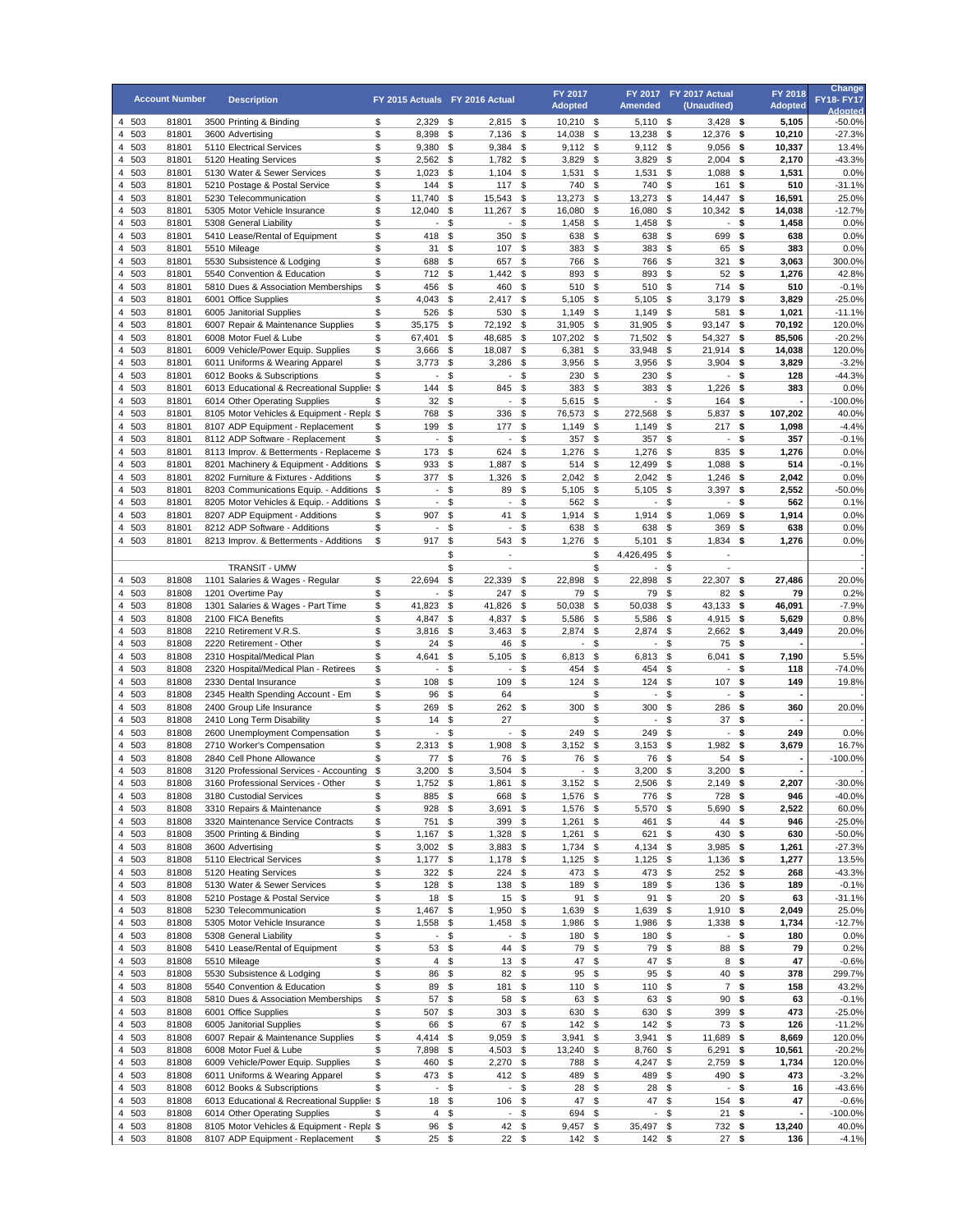|                | <b>Account Number</b> | <b>Description</b>                                                            | FY 2015 Actuals FY 2016 Actual                 |                                                | FY 2017<br><b>Adopted</b>       | <b>Amended</b>                           | FY 2017 FY 2017 Actual<br>(Unaudited) | <b>FY 2018</b><br><b>Adopted</b> | Change<br>FY18-FY17<br><b>Adopted</b> |
|----------------|-----------------------|-------------------------------------------------------------------------------|------------------------------------------------|------------------------------------------------|---------------------------------|------------------------------------------|---------------------------------------|----------------------------------|---------------------------------------|
| 4 503          | 81808                 | 8112 ADP Software - Replacement                                               | \$<br>$-$ \$                                   | - \$                                           | 44 \$                           | 44 \$                                    | - \$                                  | 44                               | $-0.3%$                               |
| 4 503          | 81808                 | 8113 Improv. & Betterments - Replaceme \$                                     | 22S                                            | 78                                             | \$<br>158                       | \$<br>158                                | \$<br>105                             | \$<br>158                        | 0.2%                                  |
| 4 503          | 81808                 | 8201 Machinery & Equipment - Additions \$                                     | 117S                                           | 237                                            | \$<br>64                        | \$<br>1,568                              | \$<br>137S                            | 64                               | 0.8%                                  |
| 4 503          | 81808                 | 8202 Furniture & Fixtures - Additions                                         | 47<br>\$                                       | \$<br>166                                      | - \$<br>252                     | \$<br>252                                | \$<br>156 \$                          | 252                              | $-0.1%$                               |
| 4 503          | 81808                 | 8203 Communications Equip. - Additions \$                                     | $\blacksquare$                                 | \$<br>11                                       | \$<br>630                       | \$<br>$\overline{\phantom{a}}$           | \$<br>$\sim$                          | 315<br>\$                        | $-50.0%$                              |
| 4 503<br>4 503 | 81808<br>81808        | 8205 Motor Vehicles & Equip. - Additions \$<br>8207 ADP Equipment - Additions | ÷.<br>\$<br>114S                               | \$<br>÷.<br>5                                  | \$<br>69<br>\$<br>236           | \$<br>69<br>\$<br>236                    | \$<br>$\sim$<br>\$<br>134             | \$<br>69<br>236<br>\$            | $-0.5%$<br>$-0.2%$                    |
| 4 503          | 81808                 | 8212 ADP Software - Additions                                                 | \$<br>$\overline{\phantom{a}}$                 | \$<br>$\blacksquare$                           | \$<br>79                        | \$<br>79                                 | \$<br>46                              | 79<br>\$                         | 0.2%                                  |
| 4 503          | 81808                 | 8213 Improv. & Betterments - Additions                                        | \$<br>115 \$                                   | 68 \$                                          | 158 \$                          | 638                                      | -\$<br>230 \$                         | 158                              | 0.2%                                  |
|                |                       |                                                                               |                                                |                                                |                                 |                                          |                                       |                                  |                                       |
|                |                       | TRANSIT - CAROLINE                                                            |                                                | \$                                             |                                 | \$<br>630                                | \$<br>426 \$                          |                                  |                                       |
| 4 503          | 81810                 | 1101 Salaries & Wages - Regular                                               | \$<br>51,807 \$                                | 50,961                                         | \$<br>53,069                    | \$<br>53,069                             | \$<br>50,887 \$                       | 63,701                           | 20.0%                                 |
| 4 503          | 81810                 | 1201 Overtime Pay                                                             | \$<br>$\overline{\phantom{a}}$                 | \$<br>563                                      | 183<br>\$                       | - \$<br>183                              | - \$<br>186 \$                        | 183                              | 0.2%                                  |
| 4 503          | 81810                 | 1301 Salaries & Wages - Part Time                                             | \$<br>95,408                                   | -\$<br>95,415                                  | 115,967<br>\$                   | \$<br>115,967                            | \$<br>98,398 \$                       | 106,820                          | $-7.9%$                               |
| 4 503          | 81810                 | 2100 FICA Benefits                                                            | \$<br>11,060                                   | - \$<br>11,034                                 | \$<br>12,945                    | \$<br>12,945                             | \$<br>$11,213$ \$                     | 13,045                           | 0.8%                                  |
| 4 503          | 81810                 | 2210 Retirement V.R.S.                                                        | \$<br>8,705 \$                                 | 7,900                                          | 6,660 \$<br>\$                  | 6,660                                    | \$<br>$6,073$ \$                      | 7,995                            | 20.0%                                 |
| 4 503          | 81810                 | 2220 Retirement - Other                                                       | \$<br>55                                       | - \$<br>105                                    | \$                              | \$                                       | \$<br>171                             | \$                               |                                       |
| 4 503<br>4 503 | 81810<br>81810        | 2310 Hospital/Medical Plan<br>2320 Hospital/Medical Plan - Retirees           | \$<br>10,587<br>\$<br>$\overline{\phantom{a}}$ | \$<br>11,647<br>\$<br>$\overline{\phantom{a}}$ | -\$<br>15,789<br>\$<br>1,052    | \$<br>15,789<br>\$<br>1,052              | \$<br>13,782 \$<br>\$<br>$\sim$       | 16,665<br>274<br>\$              | 5.5%<br>$-74.0%$                      |
| 4 503          | 81810                 | 2345 Health Spending Account - Em                                             | \$<br>219                                      | \$<br>146                                      |                                 | \$<br>$\sim$                             | ÷.<br>\$                              | \$                               |                                       |
| 4 503          | 81810                 | 2330 Dental Insurance                                                         | \$<br>247 \$                                   | 249 \$                                         | 288                             | \$<br>288                                | \$<br>$243$ \$                        | 346                              | 20.0%                                 |
| 4 503          | 81810                 | 2400 Group Life Insurance                                                     | \$<br>613                                      | \$<br>598                                      | \$<br>695                       | \$<br>695                                | -\$<br>652 \$                         | 834                              | 20.0%                                 |
| 4 503          | 81810                 | 2410 Long Term Disability                                                     | \$<br>$33^{\circ}$                             | 62                                             |                                 | \$<br>$\mathbf{r}$                       | \$<br>85 \$                           |                                  |                                       |
| 4 503          | 81810                 | 2600 Unemployment Compensation                                                | \$<br>$\Box$                                   | \$<br>- \$                                     | 577                             | \$<br>577                                | \$<br>$\sim$                          | 577<br>\$                        | 0.0%                                  |
| 4 503          | 81810                 | 2710 Worker's Compensation                                                    | \$<br>5,276                                    | -\$<br>4,353                                   | \$<br>7,306                     | \$<br>7,306                              | \$<br>4,521                           | \$<br>8,526                      | 16.7%                                 |
| 4 503          | 81810                 | 2840 Cell Phone Allowance                                                     | \$<br>175                                      | -\$<br>172                                     | \$<br>175                       | \$<br>175                                | \$<br>$123$ \$                        |                                  | $-100.0%$                             |
| 4 503          | 81810                 | 3120 Professional Services - Accounting                                       | \$<br>7,300                                    | -\$<br>7,994                                   | \$<br>÷.                        | \$<br>7,300                              | \$<br>7,300                           | \$                               |                                       |
| 4 503          | 81810                 | 3160 Professional Services - Other                                            | 3,996<br>\$                                    | \$<br>4,246                                    | 7,306<br>\$                     | -\$<br>5,831                             | \$<br>$4,912$ \$                      | 5,114                            | $-30.0%$                              |
| 4 503          | 81810                 | 3180 Custodial Services                                                       | \$<br>2,018                                    | \$<br>1,524                                    | \$<br>3,653                     | \$<br>1,828                              | - \$<br>$1,662$ \$                    | 2,192                            | $-40.0%$                              |
| 4 503<br>4 503 | 81810<br>81810        | 3310 Repairs & Maintenance<br>3320 Maintenance Service Contracts              | \$<br>$2,117$ \$<br>\$<br>1,712                | 8,420<br>\$<br>911                             | \$<br>$3,653$ \$<br>\$<br>2,922 | 12,766 \$<br>\$<br>1,098                 | 13,078 \$<br>100<br>-\$               | 5,845<br>2,192<br>\$             | 60.0%<br>$-25.0%$                     |
| 4 503          | 81810                 | 3500 Printing & Binding                                                       | \$<br>667 \$                                   | 806                                            | \$<br>2,922                     | \$<br>1,463                              | -\$<br>981                            | \$<br>1,461                      | $-50.0%$                              |
| 4 503          | 81810                 | 3600 Advertising                                                              | \$<br>2,404                                    | \$<br>2,043                                    | \$<br>4,018                     | \$<br>4,018                              | \$<br>4,084                           | 2,922<br>\$                      | $-27.3%$                              |
| 4 503          | 81810                 | 5110 Electrical Services                                                      | \$<br>2,685                                    | - \$<br>2,686                                  | \$<br>2,608                     | \$<br>2,608                              | \$<br>$2,593$ \$                      | 2,959                            | 13.4%                                 |
| 4 503          | 81810                 | 5120 Heating Services                                                         | \$<br>734 \$                                   | 510 \$                                         | 1,096                           | \$<br>1,096                              | \$<br>574 \$                          | 621                              | $-43.3%$                              |
| 4 503          | 81810                 | 5130 Water & Sewer Services                                                   | \$<br>293                                      | - \$<br>$316$ \$                               | 438                             | \$<br>438                                | \$<br>311                             | 438<br>\$                        | $-0.1%$                               |
| 4 503          | 81810                 | 5210 Postage & Postal Service                                                 | \$<br>41                                       | \$<br>34S                                      | 212S                            | 212                                      | 46 \$<br>\$                           | 146                              | $-31.1%$                              |
| 4 503          | 81810                 | 5230 Telecommunication                                                        | \$<br>3,295                                    | \$<br>4,450                                    | 3,799<br>\$                     | \$<br>3,799                              | \$<br>$4,136$ \$                      | 4,749                            | 25.0%                                 |
| 4 503          | 81810                 | 5305 Motor Vehicle Insurance                                                  | \$<br>3,447                                    | \$<br>3,226                                    | \$<br>4,603                     | \$<br>4,603                              | \$<br>$2,961$ \$                      | 4,018                            | $-12.7%$                              |
| 4 503          | 81810                 | 5308 General Liability                                                        | \$<br>$\overline{\phantom{a}}$                 | \$<br>$\overline{\phantom{a}}$                 | \$<br>417                       | \$<br>417                                | \$<br>$\sim$                          | 417<br>\$                        | $-0.1%$                               |
| 4 503          | 81810                 | 5410 Lease/Rental of Equipment                                                | \$<br>120                                      | \$<br>100                                      | \$<br>183                       | \$<br>183                                | 200<br>\$                             | \$<br>183                        | 0.2%                                  |
| 4 503<br>4 503 | 81810<br>81810        | 5510 Mileage<br>5530 Subsistence & Lodging                                    | \$<br>9<br>\$<br>197 \$                        | \$<br>31<br>188                                | \$<br>110<br>- \$<br>219        | \$<br>110<br>\$<br>219                   | \$<br>19<br>\$<br>$92$ \$             | 110<br>\$<br>877                 | 0.4%<br>300.1%                        |
| 4 503          | 81810                 | 5540 Convention & Education                                                   | 204 \$<br>\$                                   | 413 \$                                         | 256                             | \$<br>256                                | \$<br>$15$ \$                         | 365                              | 42.7%                                 |
| 4 503          | 81810                 | 5810 Dues & Association Memberships                                           | \$<br>131                                      | \$<br>132S                                     | 146                             | \$<br>146                                | \$<br>$205$ \$                        | 146                              | $-0.1%$                               |
| 4 503          | 81810                 | 6001 Office Supplies                                                          | \$<br>$1,157$ \$                               | 692 \$                                         | $1,461$ \$                      | 1,461                                    | \$<br>910S                            | 1,096                            | $-25.0%$                              |
| 4 503          | 81810                 | 6005 Janitorial Supplies                                                      | \$<br>151                                      | \$<br>152                                      | 329<br>\$                       | \$<br>329                                | \$<br>166 \$                          | 292                              | $-11.2%$                              |
| 4 503          | 81810                 | 6007 Repair & Maintenance Supplies                                            | 10,070 \$<br>\$                                | 20,667 \$                                      | 9,133                           | -\$<br>9,133                             | \$<br>26,666 \$                       | 20,092                           | 120.0%                                |
| 4 503          | 81810                 | 6008 Motor Fuel & Lube                                                        | \$<br>39,617 \$                                | 24,752                                         | \$<br>30,686                    | - \$<br>20,466 \$                        | 28,546 \$                             | 24,476                           | $-20.2%$                              |
| 4 503          | 81810                 | 6009 Vehicle & Power Equipment Supplie \$                                     | $1,049$ \$                                     | 5,178                                          | \$<br>1,827                     | -\$<br>9,719                             | $6,307$ \$<br>-\$                     | 4,018                            | 120.0%                                |
| 4 503          | 81810                 | 6011 Uniforms & Wearing Apparel                                               | $1,080$ \$<br>\$                               | 941                                            | \$<br>1,132                     | \$<br>1,132                              | \$<br>$1,118$ \$                      | 1,096                            | $-3.2%$                               |
| 4 503          | 81810                 | 6012 Books & Subscriptions                                                    | \$<br>$\blacksquare$                           | \$<br>$\sim$                                   | \$<br>66                        | - \$<br>66 \$                            | $\sim$                                | 37<br>\$                         | $-43.7%$                              |
| 503<br>4       | 81810                 | 6013 Educational & Recreational Supplies \$                                   | $41 \quad$                                     | 242S                                           | 110 \$                          | 110 \$                                   | 351                                   | \$<br>110                        | 0.4%                                  |
| 4 503<br>4 503 | 81810<br>81810        | 6014 Other Operating Supplies<br>8105 Motor Vehicles & Equipment - Repla \$   | \$<br>9<br>220 \$                              | - \$<br>- \$<br>96 \$                          | 1,607 \$<br>21,919 \$           | $\sim$<br>79,302 \$                      | \$<br>47 \$<br>$1,671$ \$             | 30,686                           | $-100.0%$<br>40.0%                    |
| 4 503          | 81810                 | 8107 ADP Equipment - Replacement                                              | 57 \$<br>\$                                    | 51 \$                                          | 329                             | \$<br>329 \$                             | 62 \$                                 | 314                              | $-4.5%$                               |
| 4 503          | 81810                 | 8112 ADP Software - Replacement                                               | \$<br>$\overline{\phantom{a}}$                 | \$<br>$-$ \$                                   | 102 \$                          | 102S                                     | $-$ \$                                | 102                              | $-0.3%$                               |
| 4 503          | 81810                 | 8113 Improv. & Betterments - Replaceme \$                                     | 50                                             | \$<br>179                                      | \$<br>365                       | \$<br>365                                | \$<br>239 \$                          | 365                              | $-0.1%$                               |
| 4 503          | 81810                 | 8201 Machinery & Equipment - Additions \$                                     | 267 \$                                         | 540 \$                                         | 147                             | \$<br>3,578 \$                           | $311$ \$                              | 147                              | $-0.1%$                               |
| 4 503          | 81810                 | 8202 Furniture & Fixtures - Additions                                         | \$<br>108 \$                                   | 380 \$                                         | 584                             | \$<br>584                                | \$<br>$357$ \$                        | 584                              | $-0.1%$                               |
| 4 503          | 81810                 | 8203 Communications Equip. - Additions \$                                     | $\sim$                                         | \$<br>$25 \quad$                               | $1,461$ \$                      | $\overline{\phantom{a}}$                 | \$<br>- \$                            | 731                              | $-50.0%$                              |
| 4 503          | 81810                 | 8205 Motor Vehicles & Equip. - Additions \$                                   | $-$ \$                                         | $-$ \$                                         | 161                             | \$<br>161                                | \$<br>- \$                            | 161                              | 0.2%                                  |
| 4 503          | 81810                 | 8207 ADP Equipment - Additions                                                | \$<br>260                                      | -\$<br>$12 \quad $$                            | 548                             | \$<br>548                                | $306$ \$<br>\$                        | 548                              | 0.0%                                  |
| 4 503          | 81810                 | 8212 ADP Software - Additions                                                 | \$<br>$\blacksquare$                           | \$<br>$-$ \$                                   | 183 \$                          | 183 \$                                   | 106 \$                                | 183                              | 0.2%                                  |
| 4 503          | 81810                 | 8213 Improv. & Betterments - Additions                                        | \$<br>262 \$                                   | 155 \$                                         | 365 \$                          | 1,460 \$                                 | 525 \$                                | 365                              | $-0.1%$                               |
|                |                       |                                                                               |                                                | \$<br>$\frac{1}{2}$                            |                                 | \$<br>4,426,495 \$                       | - \$                                  | $\blacksquare$                   |                                       |
| 4 503          | 81818                 | TRANSIT - STAFFORD<br>1101 Salaries & Wages - Regular                         | \$<br>190,197 \$                               | \$<br>187,091 \$                               | 194,833                         | \$<br>$\blacksquare$<br>\$<br>194,833 \$ | $-$ \$<br>\$<br>186,818 \$            | 233,869                          | 20.0%                                 |
| 4 503          | 81818                 | 1201 Overtime Pay                                                             | \$<br>$2 \sqrt{3}$                             | $2,066$ \$                                     | 671 \$                          | 671 \$                                   | 683 \$                                | 671                              | 0.1%                                  |
| 4 503          | 81818                 | 1301 Salaries & Wages - Part Time                                             | \$<br>350,266 \$                               | 350,290 \$                                     | 425,755 \$                      | 425,755 \$                               | 361,241 \$                            | 392,172                          | $-7.9%$                               |
| 4 503          | 81818                 | 2100 FICA Benefits                                                            | \$<br>40,604 \$                                | 40,509 \$                                      | 47,526 \$                       | 47,526 \$                                | 41,166 \$                             | 47,892                           | 0.8%                                  |
| 4 503          | 81818                 | 2210 Retirement V.R.S.                                                        | \$<br>31,959 \$                                | 29,001 \$                                      | 24,451 \$                       | 24,451                                   | \$<br>22,294 \$                       | 29,351                           | 20.0%                                 |
| 4 503          | 81818                 | 2220 Retirement - Other                                                       | \$<br>$203$ \$                                 | 387 \$                                         | - \$                            | $\sim$                                   | \$<br>627 \$                          |                                  |                                       |
| 4 503          | 81818                 | 2310 Hospital/Medical Plan                                                    | \$<br>38,867 \$                                | 42,758 \$                                      | 57,968 \$                       | 57,968 \$                                | 50,597 \$                             | 61,183                           | 5.5%                                  |
| 4 503          | 81818                 | 2320 Hospital/Medical Plan - Retirees                                         | \$<br>$\blacksquare$                           | \$<br>$\sim$                                   | 3,863 \$<br>\$                  | $3,863$ \$                               | $\sim$                                | 1,006<br>\$                      | $-74.0%$                              |
| 4 503          | 81818                 | 2330 Dental Insurance                                                         | \$<br>906 \$                                   | $915$ \$                                       | 1,058                           | \$<br>1,058 \$                           | 892 \$                                | 1,270                            | 20.0%                                 |
| 4 503          | 81818                 | 2345 Health Spending Account - Em                                             | \$<br>804 \$                                   | 536                                            |                                 | \$<br>- \$                               | $\mathcal{L}_{\mathcal{A}}$           | \$                               |                                       |
| 4 503          | 81818                 | 2400 Group Life Insurance                                                     | \$<br>2,249 \$                                 | $2,194$ \$                                     | $2,552$ \$                      | $2,552$ \$                               | 2,393 \$                              | 3,064                            | 20.0%                                 |
| 4 503<br>4 503 | 81818<br>81818        | 2410 Long Term Disability<br>2600 Unemployment Compensation                   | \$<br>119<br>\$<br>- \$                        | \$<br>228<br>- \$                              |                                 | \$<br>- \$                               | 310 \$<br>- \$                        |                                  | 0.0%                                  |
| 4 503          | 81818                 | 2710 Worker's Compensation                                                    | \$                                             | 15,982 \$                                      | $2,119$ \$<br>26,824 \$         | $2,119$ \$<br>26,824 \$                  |                                       | 2,119<br>31,302                  | 16.7%                                 |
|                |                       |                                                                               | 19,369 \$                                      |                                                |                                 |                                          | 16,596 \$                             |                                  |                                       |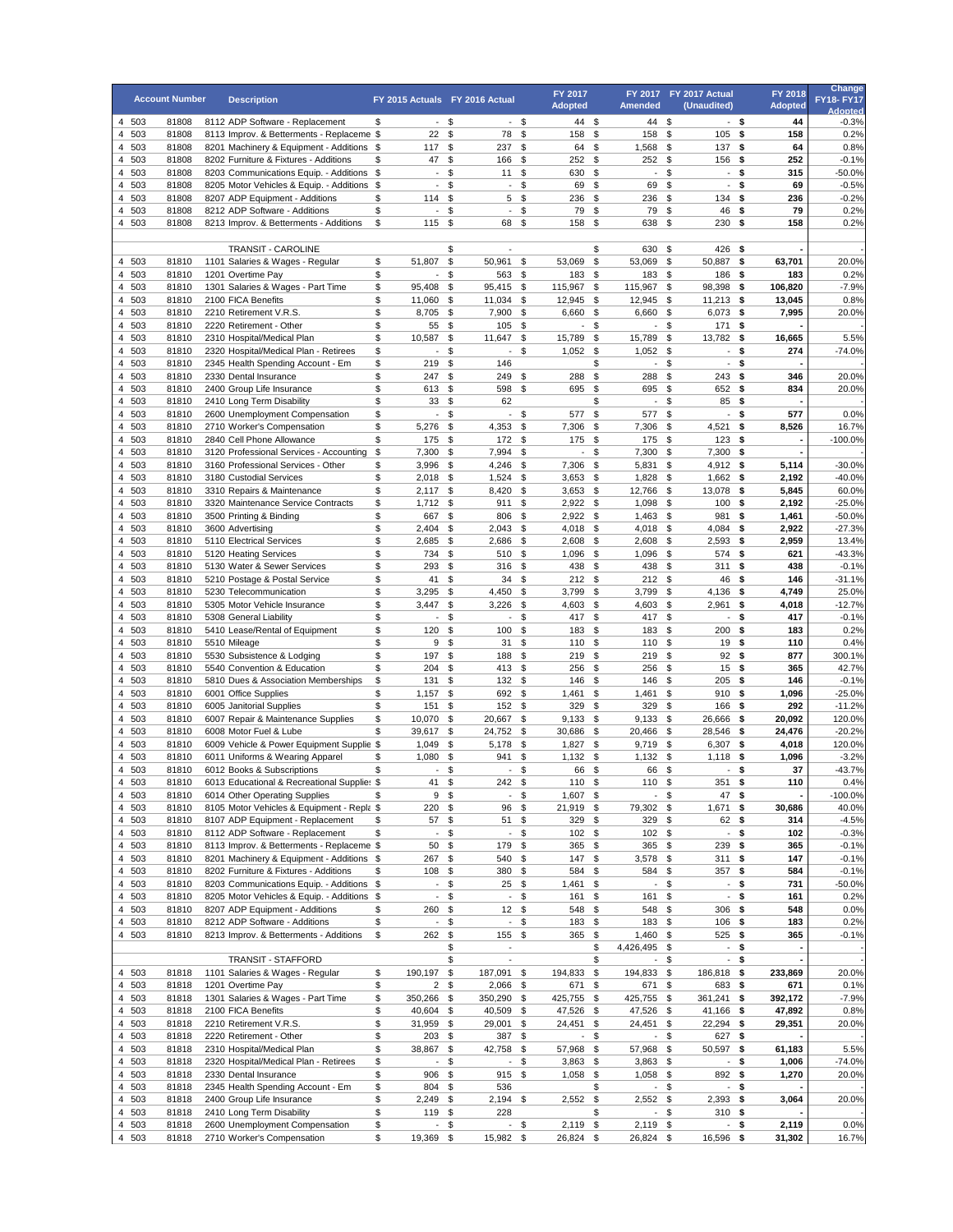|       | <b>Account Number</b> | <b>Description</b>                          |                       |                           | FY 2015 Actuals FY 2016 Actual |               | FY 2017<br><b>Adopted</b> |              | <b>Amended</b>           |                         | FY 2017 FY 2017 Actual<br>(Unaudited) |      | FY 2018<br><b>Adopted</b> | Change<br><b>FY18-FY17</b><br><b>Adopted</b> |
|-------|-----------------------|---------------------------------------------|-----------------------|---------------------------|--------------------------------|---------------|---------------------------|--------------|--------------------------|-------------------------|---------------------------------------|------|---------------------------|----------------------------------------------|
| 4 503 | 81818                 | 2840 Cell Phone Allowance                   | \$<br>643             | - \$                      | 632 \$                         |               | 643 \$                    |              | 643 \$                   |                         | 450 \$                                |      | $\overline{\phantom{a}}$  | $-100.0%$                                    |
| 4 503 | 81818                 | 3120 Professional Services - Accounting \$  | 26,800                | $\mathbb{S}$              | 29,346 \$                      |               |                           | $-$ \$       | 26,800                   | \$                      | 26,800 \$                             |      |                           |                                              |
| 4 503 | 81818                 | 3160 Professional Services - Other          | \$<br>14,669          | - \$                      | 15,588 \$                      |               | 26,824 \$                 |              | 21,410 \$                |                         | 17,982 \$                             |      | 18,776                    | $-30.0%$                                     |
| 4 503 | 81818                 | 3180 Custodial Services                     | \$<br>7,409           | - \$                      | 5,594 \$                       |               | 13,412 \$                 |              | 6,712 \$                 |                         | $6,100$ \$                            |      | 8,047                     | $-40.0%$                                     |
| 4 503 | 81818                 | 3310 Repairs & Maintenance                  | \$<br>7,951 \$        |                           | 30,912                         | \$            | 13,412 \$                 |              | 46,867                   | \$                      | 47,496                                | Ŝ.   | 21,459                    | 60.0%                                        |
| 4 503 | 81818                 | 3320 Maintenance Service Contracts          | \$<br>6,286           | $\mathbb{S}$              | 3,345                          | \$            | 10,729                    | \$           | 4,029                    | \$                      | 367                                   | S.   | 8,047                     | $-25.0%$                                     |
| 4 503 | 81818                 | 3500 Printing & Binding                     | \$<br>2,448 \$        |                           | 2,958                          | <b>S</b>      | 10,729                    | <b>S</b>     | 5,369                    | <b>S</b>                | $3,603$ \$                            |      | 5,365                     | $-50.0%$                                     |
| 4 503 | 81818                 | 3600 Advertising                            | \$<br>8,826           | $\mathbb{S}$              | 7,500                          | \$            | 14,753 \$                 |              | 13,953                   | <b>S</b>                | 13,006                                | - \$ | 10,729                    | $-27.3%$                                     |
| 4 503 | 81818                 | 5110 Electrical Services                    | \$<br>9,858           | $\mathbf s$               | 9,863                          | \$            | 9,576                     | \$           | 9,576 \$                 |                         | $9,518$ \$                            |      | 10,864                    | 13.5%                                        |
| 4 503 | 81818                 | 5120 Heating Services                       | \$<br>2,693           | - \$                      | 1,873                          | \$            | 4,024                     | \$           | 4,024                    | <b>S</b>                | 2,106                                 | - \$ | 2.280                     | $-43.3%$                                     |
| 4 503 | 81818                 | 5130 Water & Sewer Services                 | \$<br>1,075 \$        |                           | $1,160$ \$                     |               | 1,609                     | - \$         | $1,609$ \$               |                         | $1,143$ \$                            |      | 1,609                     | 0.0%                                         |
| 4 503 | 81818                 | 5210 Postage & Postal Service               | \$<br>151 \$          |                           | $123$ \$                       |               | 778                       | $\mathbb{S}$ | 778 \$                   |                         | 169 \$                                |      | 536                       | $-31.1%$                                     |
| 4 503 | 81818                 | 5230 Telecommunication                      | \$<br>12,285 \$       |                           | 16,335                         | - \$          | 13,948                    | Ŝ.           | 13,948                   | - \$                    | 15,087 \$                             |      | 17,435                    | 25.0%                                        |
| 4 503 | 81818                 | 5305 Motor Vehicle Insurance                | \$<br>12,654 \$       |                           | 11.842                         | -\$           | 16,899                    | \$           | 16,899                   | \$                      | 10,869 \$                             |      | 14,753                    | $-12.7%$                                     |
| 4 503 | 81818                 | 5308 General Liability                      | \$                    | $-$ \$                    |                                | $-$ \$        | 1,532                     | $\mathbb{S}$ | 1,532                    | \$                      |                                       | - \$ | 1,532                     | 0.0%                                         |
| 4 503 | 81818                 | 5410 Lease/Rental of Equipment              | \$<br>440             | \$                        | 368                            | \$            | 671                       | \$           | 671                      | \$                      | 735                                   | \$   | 671                       | 0.1%                                         |
| 4 503 | 81818                 | 5510 Mileage                                | \$<br>32              | $\mathbf{\$}$             | $113 - $$                      |               | 402                       | \$           | 402                      | \$                      | 68                                    | \$   | 402                       | $-0.1%$                                      |
| 4 503 | 81818                 | 5530 Subsistence & Lodging                  | \$<br>723             | \$                        | 691                            | \$            | 805                       | $\mathbb{S}$ | 805                      | \$                      | 337                                   | \$   | 3,219                     | 300.0%                                       |
| 4 503 | 81818                 | 5540 Convention & Education                 | \$<br>748             | $\overline{\mathfrak{s}}$ | $1,515$ \$                     |               | 939                       | \$           | 939                      | \$                      | 55                                    | -\$  | 1,341                     | 42.8%                                        |
| 4 503 | 81818                 | 5810 Dues & Association Memberships         | \$<br>479             | \$                        | 483                            | \$            | 536                       | $\$$         | 536                      | \$                      | 751                                   | \$   | 536                       | $-0.1%$                                      |
| 4 503 | 81818                 | 6001 Office Supplies                        | \$<br>4,249           | \$                        | $2,540$ \$                     |               | 5,365                     | \$           | 5,365                    | \$                      | 3,341                                 | \$   | 4,024                     | $-25.0%$                                     |
| 4 503 | 81818                 | 6005 Janitorial Supplies                    | \$<br>553             | \$                        | 557                            | $\mathfrak s$ | 1,207                     | \$           | 1,207                    | \$                      | 610 \$                                |      | 1,073                     | $-11.1%$                                     |
| 4 503 | 81818                 | 6007 Repair & Maintenance Supplies          | \$<br>36,969          | \$                        | 75,872 \$                      |               | 33,529                    | \$           | 33,529                   | \$                      | 97,896                                | - \$ | 73,765                    | 120.0%                                       |
| 4 503 | 81818                 | 6008 Motor Fuel & Lube                      | \$<br>69,444          | \$                        | 44,134                         | \$            | 112,659                   | \$           | 75,139                   | \$                      | 52,202 \$                             |      | 89,859                    | $-20.2%$                                     |
| 4 503 | 81818                 | 6009 Vehicle & Power Equipment Supplie \$   | $3,852$ \$            |                           | 19,009                         | \$            | 6,706                     | \$           | 35,679                   | \$                      | 23,075 \$                             |      | 14,753                    | 120.0%                                       |
| 4 503 | 81818                 | 6011 Uniforms & Wearing Apparel             | \$<br>3,965           | \$                        | 3,454                          | \$            | 4,158                     | \$           | 4,158                    | \$                      | $4,103$ \$                            |      | 4,024                     | $-3.2%$                                      |
| 4 503 | 81818                 | 6012 Books & Subscriptions                  | \$<br>$\sim$          | \$                        | $\sim$                         | \$            | 241                       | \$           | 241                      | \$                      | $\mathcal{L}_{\mathcal{A}}$           | \$   | 134                       | $-44.5%$                                     |
| 4 503 | 81818                 | 6013 Educational & Recreational Supplie: \$ | 151                   | \$                        | 888                            | \$            | 402                       | \$           | 402                      | \$                      | 1,234                                 | \$   | 402                       | $-0.1%$                                      |
| 4 503 | 81818                 | 6014 Other Operating Supplies               | \$<br>34              | \$                        | $\sim$                         | \$            | 5,901                     | \$           | ÷,                       | \$                      | 172 \$                                |      |                           | $-100.0%$                                    |
| 4 503 | 81818                 | 8105 Motor Vehicles & Equipment - Repla \$  | 807                   | \$                        | 354                            | \$            | 80,471                    | \$           | 286,460                  | \$                      | $6,134$ \$                            |      | 112,659                   | 40.0%                                        |
| 4 503 | 81818                 | 8107 ADP Equipment - Replacement            | \$<br>210             | - \$                      | 186                            | \$            | 1,207                     | \$           | 1,207                    | \$                      | $228$ \$                              |      | 1,153                     | $-4.5%$                                      |
| 4 503 | 81818                 | 8112 ADP Software - Replacement             | \$<br>$\blacksquare$  | \$                        | $\sim$                         | -S            | 376                       | <b>S</b>     | 376                      | <b>S</b>                | $\mathcal{L}_{\mathcal{A}}$           | S.   | 376                       | 0.1%                                         |
| 4 503 | 81818                 | 8113 Improv. & Betterments - Replaceme \$   | 182                   | \$                        | 655                            | - \$          | 1,341                     | \$           | 1,341                    | \$                      | 878 \$                                |      | 1,341                     | 0.0%                                         |
| 4 503 | 81818                 | 8201 Machinery & Equipment - Additions \$   | 981                   | - \$                      | 1,983                          | S             | 540                       | Ŝ.           | 13,137                   | -S                      | $1,143$ \$                            |      | 540                       | $-0.1%$                                      |
| 4 503 | 81818                 | 8202 Furniture & Fixtures - Additions       | \$<br>397 \$          |                           | 1,394                          | \$            | 2,146                     | -S           | 2,146                    | -S                      | $1,310$ \$                            |      | 2,146                     | 0.0%                                         |
| 4 503 | 81818                 | 8203 Communications Equip. - Additions \$   |                       | $-5$                      | 94                             | - \$          | 5,365 \$                  |              | 5,364 \$                 |                         | $3,570$ \$                            |      | 2.682                     | $-50.0%$                                     |
| 4 503 | 81818                 | 8205 Motor Vehicles & Equipment-Additio \$  |                       | $-5$                      | $\sim$                         | <b>S</b>      | 590                       | - \$         | $\overline{\phantom{a}}$ | <b>S</b>                | $\sim$                                | \$   | 590                       | 0.0%                                         |
| 4 503 | 81818                 | 8207 ADP Equipment - Additions              | \$<br>953             | - \$                      | 43                             | - \$          | $2,012$ \$                |              | $2,012$ \$               |                         | $1,123$ \$                            |      | 2.012                     | 0.0%                                         |
| 4 503 | 81818                 | 8212 ADP Software - Additions               | \$<br>$\sim$          | \$                        | $\sim$                         | \$            | 671                       | \$           | 671                      | \$                      | 387 \$                                |      | 671                       | 0.1%                                         |
| 4 503 | 81818                 | 8213 Improv. & Betterments - Additions      | \$<br>964 \$          |                           | 570 \$                         |               | 1,341                     | \$           | 5,361 \$                 |                         | $1,928$ \$                            |      | 1,341                     | 0.0%                                         |
|       |                       |                                             |                       |                           |                                |               |                           |              |                          |                         |                                       |      |                           |                                              |
| 4 503 | 81898                 | 2210 Retiement V.R.S.                       | \$<br>$(119, 344)$ \$ |                           | 9,689                          |               |                           | \$           |                          | - \$                    | $(85, 816)$ \$                        |      |                           |                                              |
| 4 503 | 81898                 | 2898                                        | \$<br>57,127 \$       |                           | ÷                              |               |                           | \$           | ÷.                       | \$                      | $\sim$                                | \$   |                           |                                              |
| 4 503 | 81899                 | 2899 Other Post-Employment Benefits         | \$<br>10,029          | \$                        | $\blacksquare$                 | \$            | 15,000                    | \$           | 15,000                   | \$                      | $1,142$ \$                            |      |                           | $-100.0%$                                    |
| 4 503 | 93100                 | 9215 Transfer to General Fund - Overhea \$  | $\omega$              | \$                        | ÷.                             | \$            | 100,000                   | $\$$         |                          | \$                      | $\sim$                                | \$   | 120,000                   | 20.0%                                        |
| 4 503 | 99100                 | 9901 Contingency                            | \$<br>$\blacksquare$  | $\overline{\mathcal{S}}$  | ÷,                             | \$            | 200,000                   | \$           | 428,975                  | $\overline{\mathbb{S}}$ | $\blacksquare$                        | \$   | 200,000                   | 0.0%                                         |
|       |                       |                                             |                       |                           |                                |               |                           |              |                          |                         |                                       |      |                           |                                              |
|       |                       |                                             | \$<br>4,275,375       | - \$                      | 4,503,625 \$                   |               | 5,624,033 \$              |              | 15.634.006               | S.                      | 4.611.842 \$                          |      | 5.833.614                 | 3.7%                                         |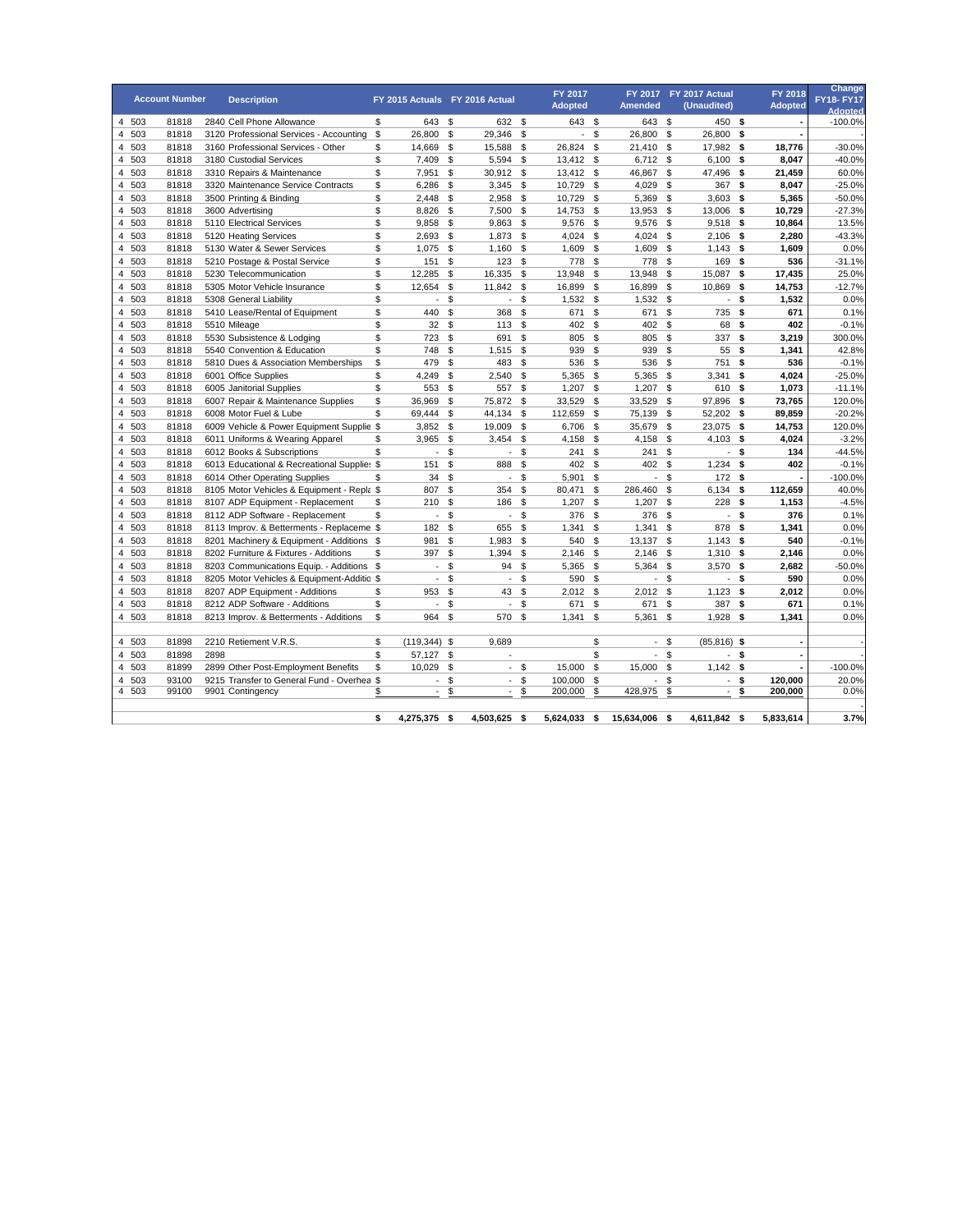|                              | <b>Account Number</b> | <b>Description</b>                                                 |          | FY 2015 Actuals FY 2016 Actual |           |                                        |          | FY 2017<br><b>Adopted</b> |          | FY 2017<br><b>Amended</b>      |          | FY 2017 Actual<br>(Unaudited) |          | FY 2018<br><b>Adopted</b> | Change<br><b>FY18-FY17</b><br><b>Adopted</b> |
|------------------------------|-----------------------|--------------------------------------------------------------------|----------|--------------------------------|-----------|----------------------------------------|----------|---------------------------|----------|--------------------------------|----------|-------------------------------|----------|---------------------------|----------------------------------------------|
|                              |                       |                                                                    |          |                                |           |                                        |          |                           |          |                                |          |                               |          |                           |                                              |
| <b>Parking Fund</b><br>4 504 | 95129                 | 9110 Principal                                                     | \$       | 35,457                         | -\$       |                                        |          |                           | \$       | $\sim$                         | \$       |                               |          |                           |                                              |
| 4 504                        | 95129                 | 9120 Interest                                                      |          |                                | \$        | 63,551                                 |          |                           | \$       | ÷,                             | \$       | 60,341                        |          |                           |                                              |
| 4 504                        | 98401                 | 1101 Salaries & Wages - Regular                                    | \$       | 28,153                         | \$        | 34,239                                 | -\$      | 38,675                    | \$       | 38,675                         | \$       | 39,087 \$                     |          | 40,548                    | 4.8%                                         |
| 4 504<br>4 504               | 98401<br>98401        | 1201 Overtime Pav<br>1301 Salaries & Wages - Part Time             | \$<br>\$ | 2,989<br>63,995                | \$<br>-\$ | 1,937<br>63,648 \$                     | \$       | 3,500<br>65,000           | \$<br>\$ | 3,500<br>65,000                | \$<br>\$ | 1,032<br>61,442 \$            | \$       | 3,570<br>66,700           | 2.0%<br>2.6%                                 |
| 4 504                        | 98401                 | 1401 Employee Bonus                                                |          |                                | \$        | 2,500                                  |          |                           | \$       | ÷.                             | \$       | $\sim$                        | \$       |                           |                                              |
| 4 504                        | 98401                 | 2100 FICA Benefits                                                 | \$       | 6,931                          | \$        | 7,781                                  | \$       | 8,199                     | \$       | 8,198                          | \$       | 7,706                         | \$       | 8,478                     | 3.4%                                         |
| 4 504<br>4 504               | 98401<br>98401        | 2210 Retirement - VRS<br>2220 Retirement - Other                   | \$       | 5,427                          | \$<br>\$  | 4,721<br>316                           | \$       | 4,852                     | \$<br>\$ | 4,852<br>ä,                    | \$<br>\$ | 4,372<br>483                  | \$<br>\$ | 5,089                     | 4.9%                                         |
| 4 504                        | 98401                 | 2310 Hospital/Medical Plan                                         | \$       | 7,199                          | \$        | 6,239                                  | \$       | 14,400                    | \$       | 14,400                         | \$       | 8,646 \$                      |          | 13,200                    | $-8.3%$                                      |
| 4 504                        | 98401                 | 2330 Dental Insurance                                              | \$       | 254                            | \$        | 212                                    | \$       | 263                       | \$       | 263                            | \$       | $254$ \$                      |          | 300                       | 14.1%                                        |
| 4 504                        | 98401                 | 2400 Group Life Insurance                                          | \$       | 376                            | \$        | 376                                    | \$       | 507                       | \$       | 507                            | \$       | 506 \$                        |          | 531                       | 4.8%                                         |
| 4 504<br>4 504               | 98401<br>98401        | 2410 Long Term Disability<br>2600 Unemployment Compensation        |          |                                | \$<br>\$  | 186<br>3,780                           |          |                           | \$<br>\$ | $\mathbf{r}$<br>L,             | \$<br>\$ | $228$ \$<br>$\omega$          | \$       | 200                       |                                              |
| 4 504                        | 98401                 | 2710 Worker's Compensation                                         | \$       | 1,654                          | \$        | 1,438                                  | \$       | 2,300                     | \$       | 2,300                          | \$       | 1,729                         | \$       | 1,727                     | $-24.9%$                                     |
| 4 504                        | 98401                 | 3170 Construction Contracts                                        |          |                                | \$        | $\overline{\phantom{a}}$               | \$       | 90,000                    | \$       | 90,000                         | \$       | $(10, 973)$ \$                |          |                           | $-100.0%$                                    |
| 4 504<br>4 504               | 98401<br>98401        | 3310 Repairs and Maintenance<br>3320 Maintenance Service Contracts | \$<br>\$ | 12,990<br>9,500                | \$<br>\$  | 4,604<br>46,279                        | \$<br>\$ | 20,000<br>19,500          | \$<br>\$ | 22,911<br>22,400               | \$<br>\$ | 15,994 \$<br>25,787           | \$       | 20,000<br>19,500          | 0.0%<br>0.0%                                 |
| 4 504                        | 98401                 | 5110 Electrical Services                                           | \$       | 12,242                         | -\$       | 11,849                                 | \$       | 18,000                    | \$       | 18,000                         | \$       | 11,874                        | \$       | 15,000                    | $-16.7%$                                     |
| 4 504                        | 98401                 | 5130 Water & Sewer Services                                        | \$       | 203                            | \$        | 205                                    | \$       | 400                       | \$       | 400                            | \$       | 142                           | \$       | 300                       | $-25.0%$                                     |
| 4 504                        | 98401                 | 5230 Telecommunication                                             | \$       | 5,648                          | \$        | 2,967                                  | -\$      | 6,000                     | \$       | 6,000                          | - \$     | $6,287$ \$                    |          | 5,000                     | $-16.7%$                                     |
| 4 504<br>4 504               | 98401<br>98401        | 5433 Lease/Rent of Space<br>5855 Credit Card Fees                  | \$<br>\$ | ÷.<br>5,216                    | \$<br>\$  | ÷,<br>4,076                            | \$       | 7,000                     | \$<br>\$ | ä,<br>7,000                    | \$<br>\$ | $\sim$<br>3,241               | \$<br>\$ | 5,000                     | $-28.6%$                                     |
| 4 504                        | 98401                 | 6001 Office Supplies                                               | \$       | 193                            | -\$       | ä,                                     | \$       | 500                       | \$       | 500                            | \$       | 244                           | \$       | 500                       | 0.0%                                         |
| 4 504                        | 98401                 | 6005 Janitorial Supplies                                           | \$       | 1,497                          | \$        | 133                                    | \$       | 1,500                     | \$       | 1,500                          | \$       | 1,500                         | \$       | 1,500                     | 0.0%                                         |
| 4 504                        | 98401                 | 6007 Repair & Maintenance Supplies                                 | \$       | 838                            | \$        | 2,046                                  | \$       | 4,000                     | \$       | 1,100                          | \$       | 2,274                         | \$       | 3,500                     | $-12.5%$                                     |
| 4 504<br>4 504               | 98401<br>98401        | 6011 Uniforms & Wearing Apparel<br>6012 Books & Subscriptions      | \$<br>\$ | 1,613<br>÷.                    | \$<br>\$  | 788<br>$\centering \label{eq:reduced}$ | \$<br>\$ | 1,700<br>100              | \$<br>\$ | 1,700<br>100                   | \$<br>\$ | 2,380<br>$\omega$             | \$<br>\$ | 1,700<br>100              | 0.0%<br>0.0%                                 |
| 4 504                        | 98401                 | 6014 Other Operating Supplies                                      | \$       | 1,846                          | -\$       | ÷,                                     |          |                           | \$       | ä,                             | \$       | $\mathcal{L}_{\mathcal{A}}$   | \$       |                           |                                              |
| 4 504                        | 98401                 | 6021 Promotional Materials                                         | \$       | $\mathbf{r}$                   | \$        | $\sim$                                 | \$       | 500                       | \$       | 500                            | \$       | $\sim$                        | \$       | 500                       | 0.0%                                         |
| 4 504                        | 98401                 | 8111 Depreciation                                                  | \$<br>\$ | 152,037<br>75                  | \$        | 152,037                                | \$<br>\$ | 152,000                   | \$       | 152,000                        | \$       | 152,037<br>÷.                 | \$<br>\$ | 194,000                   | 27.6%<br>$-100.0%$                           |
| 4 504<br>4 504               | 98403<br>98403        | 3320 Maintenance Service Contracts<br>5434 Lease/Rental of Land    | \$       | 15,000                         | \$<br>-\$ | 15,300                                 | \$       | 300<br>15,000             | \$<br>\$ | 300<br>15,000                  | \$<br>\$ | 15,600                        | \$       | 16,000                    | 6.7%                                         |
| 4 504                        | 98403                 | 5855 Credit Card Fees                                              | \$       | 501                            | \$        | 657                                    | \$       | 700                       | \$       | 700                            | \$       | 127                           | \$       |                           | $-100.0%$                                    |
| 4 504                        | 98403                 | 8111 Depreciation                                                  | \$       | 1,546                          | \$        | 1,546                                  | \$       | 1,600                     | \$       | 1,600                          | \$       | $\sim$                        | \$       |                           | $-100.0%$                                    |
| 4 504<br>4 504               | 98405<br>98405        | 3320 Maintenance Service Contracts<br>5855 Credit Card Fees        |          |                                | \$<br>\$  | ÷,<br>$\sim$                           | \$<br>\$ | 1,500<br>500              | \$<br>\$ | 1,500<br>500                   | \$<br>\$ | $\omega$<br>$\sim$            | \$<br>\$ | 1,500                     | 0.0%<br>$-100.0%$                            |
| 4 504                        | 98480                 | 9130 Fiscal Agent Fees                                             |          |                                | \$        | ÷.                                     |          |                           | \$       | $\overline{\phantom{a}}$       | \$       | $\omega$                      | \$       | 100                       |                                              |
| 4 504                        | 98481                 | 9120 Interest                                                      | \$       | 77,734                         | \$        | 13,885                                 | \$       | 301,505                   | \$       | 301,505                        | \$       | 9,930                         | \$       | 299,696                   | $-0.6%$                                      |
| 4 504                        | 98481                 | 9130 Fiscal Agent Fees                                             | \$       | 119                            | \$        | 59                                     | \$       | ÷.                        | \$       | ä,                             | \$       | $\sim$                        | \$       | $\overline{\phantom{a}}$  |                                              |
| 4 504<br>4 504               | 98498<br>98498        | 2210 Retirement V.R.S.<br>2898 VRS Pension Benefit                 |          |                                | \$<br>\$  | (5,037)<br>1,167                       |          |                           | \$<br>\$ | ÷,<br>L,                       | \$<br>\$ | $(4,855)$ \$<br>$\omega$ .    | \$       |                           |                                              |
| 4 504                        | 98499                 | 2899 Other Post-Employment Benefits                                | \$       | $\omega$                       | \$        | ÷.                                     | \$       | 1,000                     | \$       | 1,000                          | \$       | $\omega$                      | \$       | 1,000                     | 0.0%                                         |
| 4 504                        | 98500                 | 8107 ADP Equipment - Replacement                                   |          |                                |           |                                        |          |                           | \$       | ä,                             | \$       | $\omega$                      | \$       | 70,000                    |                                              |
| 4 504<br>4 504               | 98500                 | 8112 ADP Software - Replacement                                    |          |                                |           |                                        |          |                           | \$<br>\$ | $\overline{\phantom{a}}$<br>÷. | \$<br>\$ | $\omega$<br>$\omega$          | \$       | 50,000                    |                                              |
| 4 504                        | 98501                 | 5453 Lease/Rental of Land<br>5110 Electrical Services              |          |                                |           |                                        |          |                           |          |                                |          |                               | \$<br>\$ | 24,000<br>3,000           |                                              |
|                              |                       |                                                                    |          |                                |           |                                        |          |                           |          |                                |          |                               |          |                           |                                              |
|                              |                       |                                                                    | \$       | 451,233 \$                     |           | 443,485 \$                             |          | 781,000 \$                |          | 783,911 \$                     |          | 417,415 \$                    |          | 872,239                   | 11.7%                                        |
| CSA FUND                     |                       |                                                                    |          |                                |           |                                        |          |                           |          |                                |          |                               |          |                           |                                              |
| 4 741                        | 53522                 | 1101 Salaries & Wages - Regular                                    | \$       | 47,299                         | - \$      | 46,756 \$                              |          | 44,580 \$                 |          | 44,580 \$                      |          | 44,746 \$                     |          | 46,609                    | 4.6%                                         |
| 4 741                        | 53522                 | 1401 Employee Bonus                                                |          |                                | \$        | $1,000$ \$                             |          | - \$                      |          | - \$                           |          | - \$                          |          |                           |                                              |
| 4 741                        | 53522                 | 2100 FICA Benefits                                                 | \$       | $3,622$ \$                     |           | $3,592$ \$                             |          | $3,410$ \$                |          | $3,410$ \$                     |          | $3,346$ \$                    |          | 3,566                     | 4.6%                                         |
| 4 741<br>4 741               | 53522<br>53522        | 2210 Retirement V.R.S.<br>2310 Hospital/Medical Plan               | \$       | 8,447 \$                       | \$        | $7,203$ \$<br>6,375 \$                 |          | 5,595 \$<br>14,400 \$     |          | 5,595 \$<br>14,400 \$          |          | 5,590 \$<br>8,646 \$          |          | 5,850<br>13,200           | 4.6%<br>$-8.3%$                              |
| 4 741                        | 53522                 | 2330 Dental Insurance                                              |          |                                | \$        | $217$ \$                               |          | 263 \$                    |          | 263 \$                         |          | $254$ \$                      |          | 300                       | 14.1%                                        |
| 4 741                        | 53522                 | 2400 Group Life Insurance                                          | \$       | 560 \$                         |           | 538 \$                                 |          | 584 \$                    |          | 584 \$                         |          | 583 \$                        |          | 611                       | 4.6%                                         |
| 4 741                        | 53522                 | 5530 Subsistence & Lodging                                         | \$       | 1,441                          | \$        | 586 \$                                 |          | $1,800$ \$                |          | 1,800 \$                       |          | $1,313$ \$                    |          | 1,800                     | 0.0%                                         |
| 4 741<br>4 741               | 53522<br>53522        | 5540 Convention & Education<br>5708 Regular Foster Care            | \$<br>\$ | 1,650 \$<br>47,951 \$          |           | $1,775$ \$<br>63,660 \$                |          | 1,800 \$<br>100,000       | - \$     | 1,800 \$<br>100,000 \$         |          | 550 \$<br>88,323 \$           |          | 1,800<br>100,000          | 0.0%<br>0.0%                                 |
| 4 741                        | 53522                 | 5711 Other Purchased Services                                      | \$       | 1,892,594                      | \$        | 1,472,807 \$                           |          | 1,700,000 \$              |          | 2,050,000 \$                   |          | 2,019,443 \$                  |          | 1,773,532                 | 4.3%                                         |
| 4 741                        | 53522                 | 6001 Office Supplies                                               |          |                                | \$        | $23 \quad $$                           |          | 1,000                     | \$       | $1,000$ \$                     |          | 636 \$                        |          | 1,000                     | 0.0%                                         |
| 4 741                        | 53522                 | 6002 Food & Food Service Supplies                                  | \$       | 927                            | \$        | 728                                    | \$       | 1,000                     | \$       | 1,000                          | \$       | 929                           | \$       | 1,200                     | 20.0%                                        |
|                              |                       |                                                                    | \$       | 2,004,491 \$                   |           | 1,605,261 \$                           |          | 1,874,432 \$              |          | 2,224,432 \$                   |          | 2,174,361 \$                  |          | 1,949,468                 | 4.0%                                         |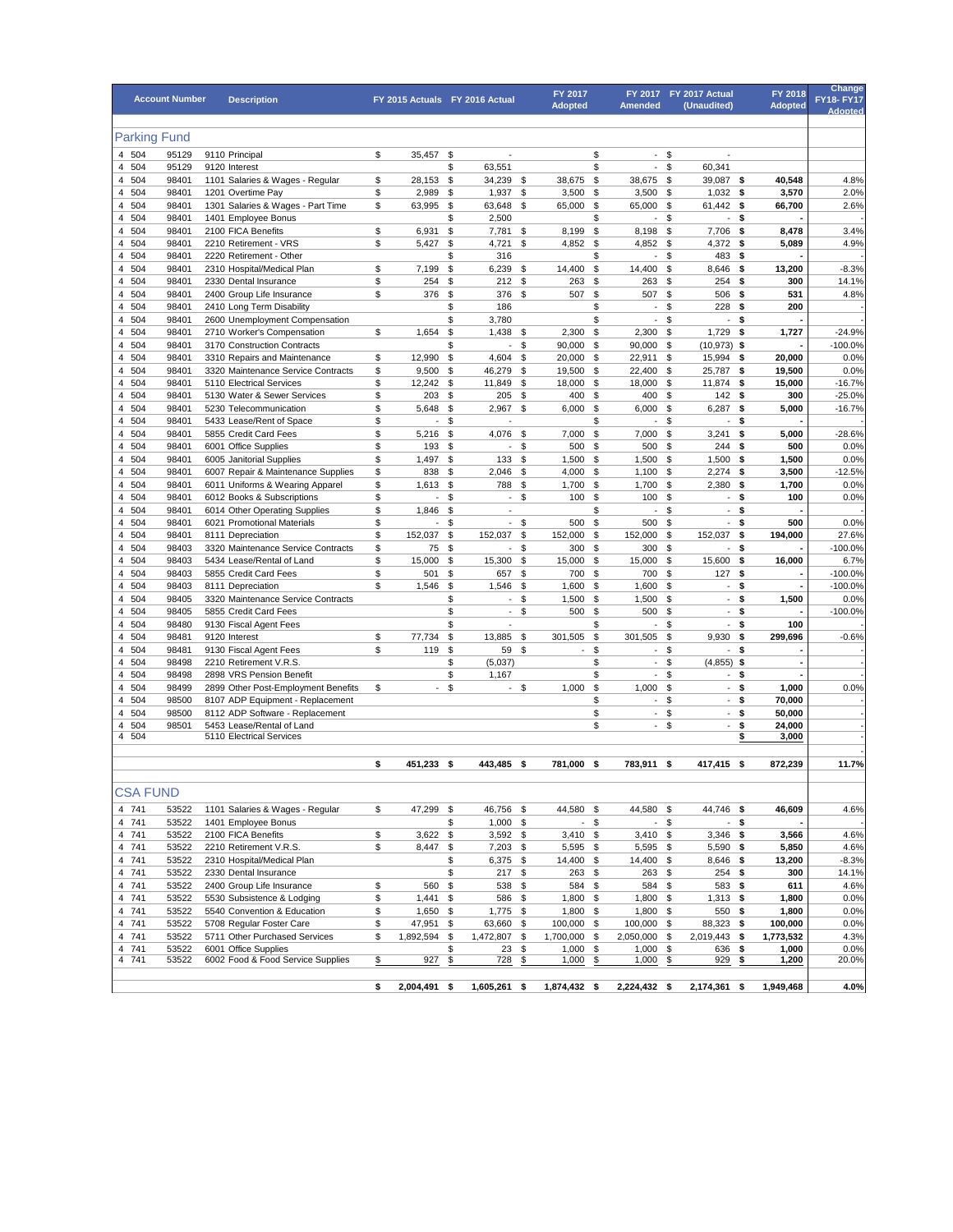|                        | <b>Account Number</b> | <b>Description</b>                          |    |            |                | FY 2015 Actuals FY 2016 Actual |          | FY 2017<br><b>Adopted</b> |          | <b>Amended</b> |          | FY 2017 FY 2017 Actual<br>(Unaudited) |      | <b>FY 2018</b><br><b>Adopted</b> | Change<br>FY18-FY17<br><b>Adopted</b> |
|------------------------|-----------------------|---------------------------------------------|----|------------|----------------|--------------------------------|----------|---------------------------|----------|----------------|----------|---------------------------------------|------|----------------------------------|---------------------------------------|
|                        |                       | <b>Riparian Land Stewardship Fund</b>       |    |            |                |                                |          |                           |          |                |          |                                       |      |                                  |                                       |
| 4 801                  | 41150                 | 1101 Salaries & Wages - Regular             | \$ | 49.782 \$  |                | 48.728 \$                      |          | 53.715 \$                 |          | 53.715 \$      |          | 35.649 \$                             |      | 54.780                           | 2.0%                                  |
| 4 801                  | 41150                 | 2100 FICA Benefits                          | \$ | 3.769      | - \$           | 3,689 \$                       |          | 4.109                     | - \$     | 4,109          | - \$     | $2,715$ \$                            |      | 4,191                            | 2.0%                                  |
| 4 801                  | 41150                 | 2210 Retirement V.R.S.                      | \$ | 9,263      | <b>S</b>       | 8,396 \$                       |          | $6,741$ \$                |          | 6,741          | -S       | $3,259$ \$                            |      | 6.875                            | 2.0%                                  |
| 4 801                  | 41150                 | 2310 Hospital/Medical Plan                  |    |            | S              |                                | <b>S</b> |                           | $-5$     | ۰              | -S       | $2,162$ \$                            |      | 9.000                            |                                       |
| 4 801                  | 41150                 | 2330 Dental Insurance                       | \$ | 254S       |                | 254                            | -S       | 263                       | <b>S</b> | 263            | <b>S</b> | 85 \$                                 |      | 300                              | 14.1%                                 |
| 4 801                  | 41150                 | 2400 Group Life Insurance                   | \$ | 614 \$     |                | 626 \$                         |          | 704 \$                    |          | 704 \$         |          | 340 \$                                |      | 718                              | 2.0%                                  |
| 4 801                  | 41150                 | 2710 Worker's Compensation                  | \$ | $1.532$ \$ |                | 1,361                          |          |                           | \$       | $\sim$         | -S       | 778 \$                                |      | 1.000                            |                                       |
| 4 801                  | 41150                 | 3310 Repairs & Maintenance                  | \$ | 23S        |                |                                | $-$ \$   | 1,200                     | -S       | 1,200          | <b>S</b> | $\sim$                                | S.   | 1,200                            | 0.0%                                  |
| 4 801                  | 41150                 | 5230 Telecommunication                      | \$ | $1,180$ \$ |                | $1,126$ \$                     |          | 1,000                     | \$       | 1,000          | -S       | 803 \$                                |      | 1,200                            | 20.0%                                 |
| 4 801                  | 41150                 | 5530 Subsistence & Lodging                  |    |            | S              |                                | $-5$     | 600 \$                    |          | 600            | -S       |                                       | - \$ | 600                              | 0.0%                                  |
| 4 801                  | 41150                 | 5540 Convention & Education                 |    |            | $\mathfrak{L}$ |                                | $-5$     | 600 \$                    |          | 600            | <b>S</b> | $\sim$                                | S.   | 600                              | 0.0%                                  |
| 4 801                  | 41150                 | 6001 Office Supplies                        | \$ | 108        | <b>\$</b>      |                                | $-$ \$   | 600 \$                    |          | 600            | -S       | $\sim$                                | S.   | 600                              | 0.0%                                  |
| 4 801                  | 41150                 | 6008 Motor Fuel & Lube                      | \$ | $2.443$ \$ |                | 1.379 \$                       |          | 3.500                     | -S       | 3.500          | -S       | 841                                   | S.   | 2.500                            | $-28.6%$                              |
| 4 801                  | 41150                 | 6009 Vehicle/Power Equip. Supplies          | \$ | 5          | - \$           | 5,593 \$                       |          | 1,000                     | -S       | 1,000          | -S       | 808                                   | S.   | 1,000                            | 0.0%                                  |
| 4 801                  | 41150                 | 6011 Uniforms & Wearing Apparel             | \$ | 981        | <b>S</b>       | 2,248                          | - \$     | 750 \$                    |          | 750            | -S       | 896 \$                                |      | 750                              | 0.0%                                  |
| 4 801                  | 41150                 | 6014 Other Operating Supplies               | \$ | 522 \$     |                | $1,623$ \$                     |          | 1.500                     | -S       | 1.500          | -S       | $1,482$ \$                            |      | 1,200                            | $-20.0%$                              |
| 4 801                  | 41150                 | 8111 Depreciation                           | \$ | $3.237$ \$ |                | 7,086                          |          |                           | \$       |                | - \$     | $4,514$ \$                            |      |                                  |                                       |
| 4 801                  | 41150                 | 8205 Motor Vehicles & Equipment - Additi \$ |    | 5,030 \$   |                |                                |          |                           | \$       |                | - \$     | $\sim$                                | - \$ |                                  |                                       |
| 4 801                  | 41150                 | 9130 Fiscal Agent Fees                      | \$ | 1,348      | \$             | 1.298                          |          |                           | \$       |                | \$       | 1,253                                 | S.   | 1.300                            |                                       |
|                        |                       |                                             |    |            |                |                                |          |                           |          |                |          |                                       |      |                                  |                                       |
|                        |                       |                                             | \$ | 80.091 \$  |                | 83,409 \$                      |          | 76,282 \$                 |          | 76,282 \$      |          | 55,585 \$                             |      | 87,813                           | 15.1%                                 |
| <b>OPEB Trust Fund</b> |                       |                                             |    |            |                |                                |          |                           |          |                |          |                                       |      |                                  |                                       |
| 4 805                  | 12560                 | 5873 Administrative Services                |    |            | \$             | $3,500$ \$                     |          |                           | $-5$     |                | $-$ \$   | $1,348$ \$                            |      | 5.000                            |                                       |
|                        |                       |                                             | \$ |            | - \$           | 3.500S                         |          |                           | - \$     |                | - \$     | $1.348$ \$                            |      | 5.000                            |                                       |